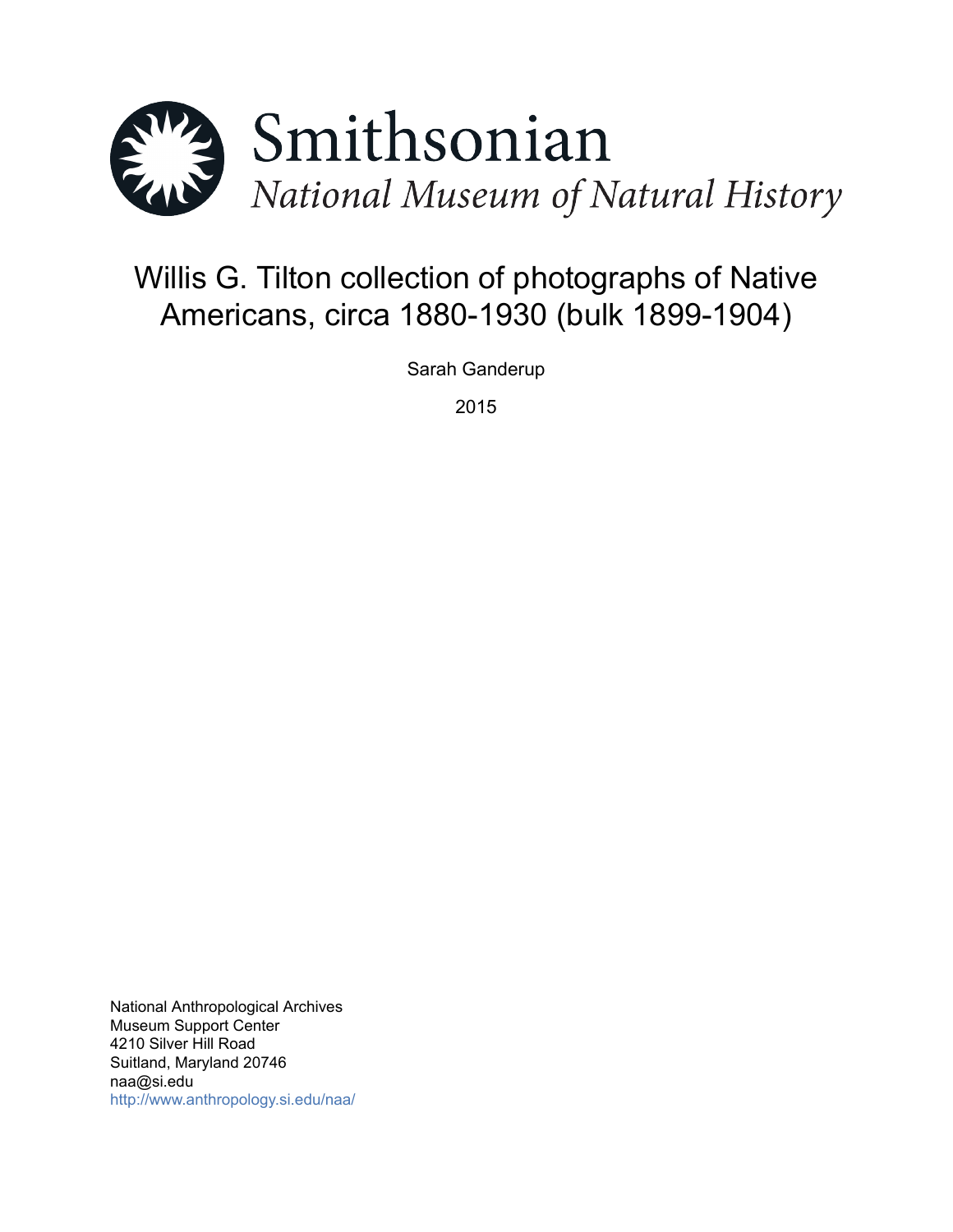# **Table of Contents**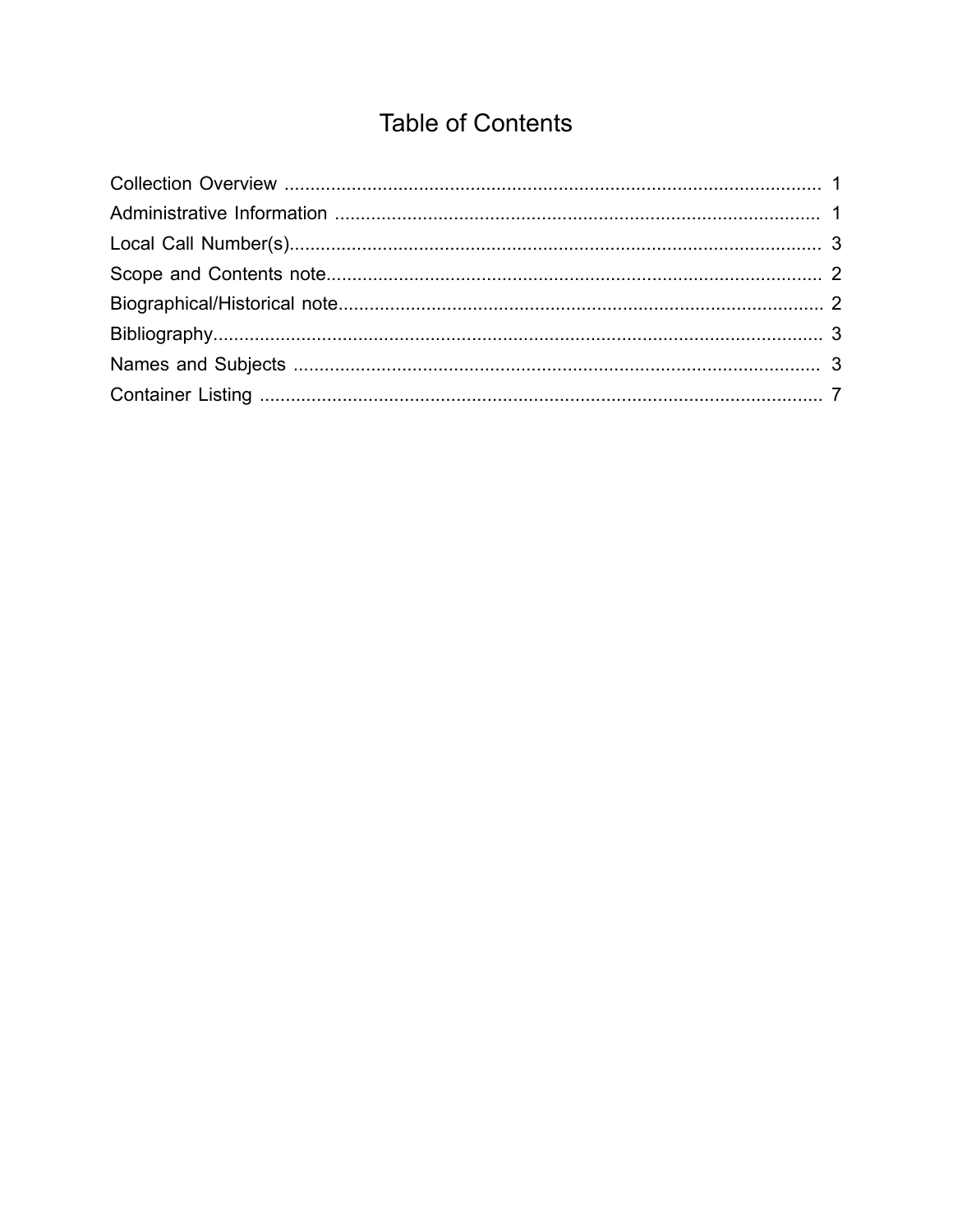| <b>Repository:</b> | National Anthropological Archives                              |  |
|--------------------|----------------------------------------------------------------|--|
| Title:             | Willis G. Tilton collection of photographs of Native Americans |  |
| Date:              | circa 1880-1930<br>bulk 1899-1904                              |  |
| Identifier:        | NAA.PhotoLot.89-8                                              |  |
| Creator:           | Tilton, Willis G. (Collector)                                  |  |
| Extent:            | 685 Negatives (circa; glass and nitrate)                       |  |
| Language:          | Undetermined.                                                  |  |

### <span id="page-2-0"></span>**Collection Overview**

### <span id="page-2-1"></span>**Administrative Information**

#### **Provenance**

The Bureau of American Ethnology purchased these photographs from dealer Willis G. Tilton in 1962.

#### Location of Other Archival Materials

Photographs in the Tilton Collection, previously filed in Photo Lot 135, have been relocated and merged with Photo Lot 89-8. These photographs were also purchased by the Bureau of American Ethnology from Willis G. Tilton and form part of this collection.

#### Location of Other Archival Materials

Associated photographs still held in the Field Museum of Natural History, Chicago.

#### Location of Other Archival Materials

Most photographs included in the card catalog of copy negatives and in the reference file prints by tribe.

#### Location of Other Archival Materials

Additional photographs by Dorsey held in the National Anthropological Archives in MS 4721 and Photo Lot 24.

#### Location of Other Archival Materials

Correspondence from Dorsey held in the National Anthropological Archives in MS 4821, records of the Bureau of American Ethnology, the J.C. Pilling Papers, and the Ales Hrdlicka Papers.

#### Location of Other Archival Materials

Additional photographs by Nelson held in National Anthropological Archives Photo Lot 171, Photo Lot 133, Photo Lot 24, and the BAE historical negatives.

#### Location of Other Archival Materials

Additional Maude photographs held in National Anthropological Archives Photo Lot 90-1 and Photo Lot 24.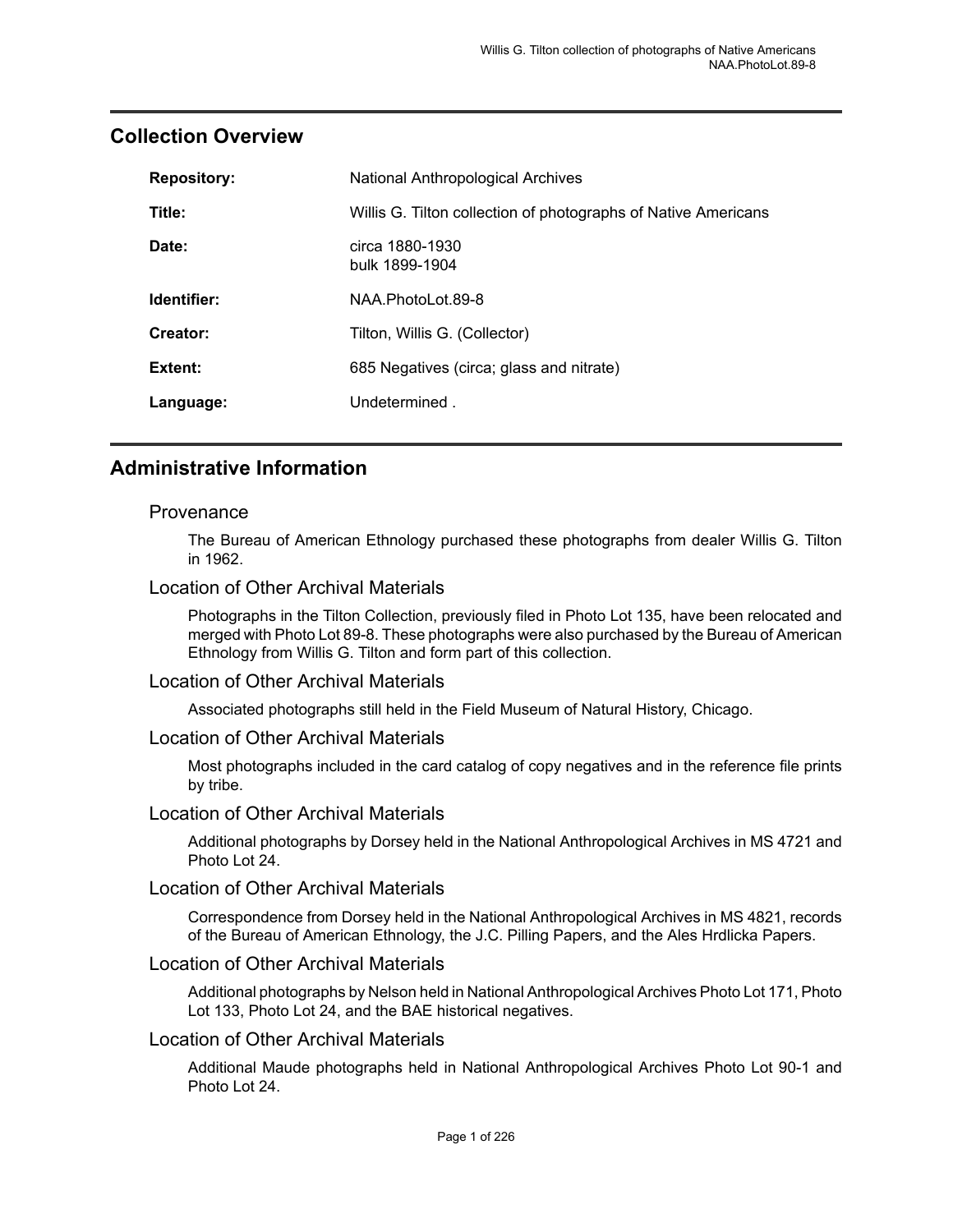#### Location of Other Archival Materials

Additional E. E. Hall photographs held in National Anthropological Archives MS 4978 and Photo Lot 24.

#### Location of Other Archival Materials

The Smithsonian Institution Archives holds Nelson's field reports (SIA Acc. 97-123) and the Edward William Nelson and Edward Alphonso Goldman Collection (SIA RU007364).

#### See others in

Willis G. Tilton photograph collection of American Indians, circa 1880-1930 (bulk 1899-1904)

#### Other Finding Aids

Inventory available in repository.

#### Available Formats

Most of the photographs have been digitized and digital surrogates are available online. Copy prints are available with the collection.

#### Preferred Citation

Photo Lot 89-8, Willis G. Tilton collection of photographs of Native Americans, National Anthropological Archives, Smithsonian Institution

#### **Restrictions**

The collection is open for research.

Access to the collection requires an appointment.

#### Conditions Governing Use

Contact the repository for terms of use.

### <span id="page-3-1"></span>**Biographical Note**

Willis G. Tilton was a dealer and owner of the store, Tilton Indian Relics, in Topeka, Kansas.

### <span id="page-3-0"></span>**Scope and Contents**

Photographs collected by Willis G. Tilton, a dealer in artifacts and photographs relating to Native Americans. Many of the photographs were made by Field Columbian Museum photographer Charles Carpenter at the Louisiana Purchase Exposition in 1904; many others were created by various photographers for Field Museum publications. Notable subjects include Big Foot, dead in the snow at the Wounded Knee battlefield; Arapaho and Cheyenne social dances; Hopi ceremonies; a reenactment of the shooting of Sitting Bull; Sun Dances (Arapaho, Assiniboin, Gros Ventre, Blackfoot, Cheyenne, Ponca); and views of the United States Indian School Building and Pawnee people at the the Louisiana Purchase Exposition in St. Louis, Missouri. Other photographs include portraits and images of artifacts, basket weaving, cradles, dress, dwelling, tipis and other dwellings, and tree burials. There are also some photographs of Henry Field's expedition to Iraq in 1934 (Field museum anthropological expedition to the Near East), work elephants in Burma, Pipestone Quarry in Minnesota, a church in the Yucatan, and a rickshaw and cart in Ceylon.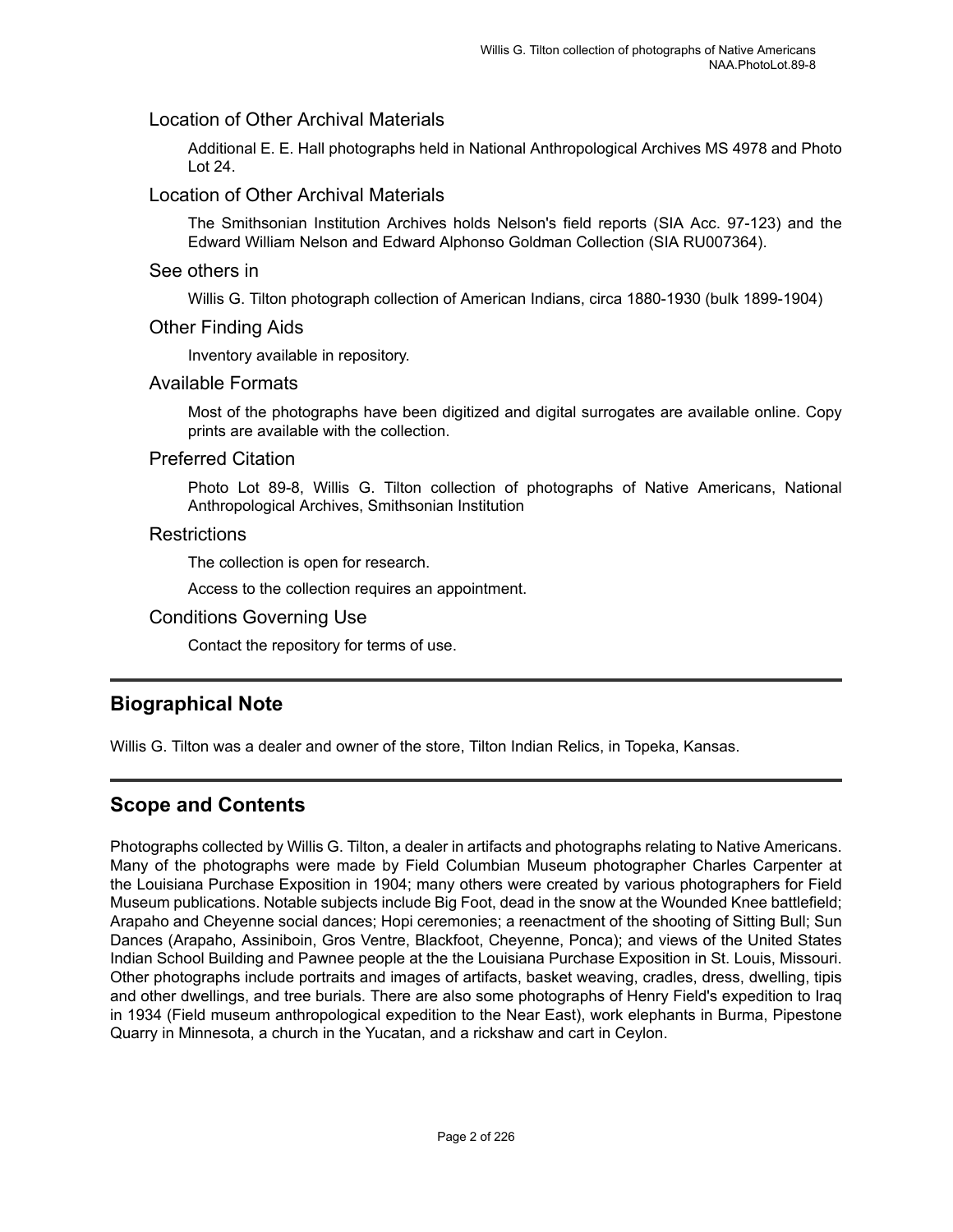### <span id="page-4-1"></span>**Bibliography**

Photographs published in George A. Dorsey, "The Arapaho Sun Dance: the Ceremony of the Offerings Lodge," Field Columbian Museum Publication 75, Anthropological Series, vol. 4, 1903; Dorsey, "The Cheyenne: the Sun Dance," Field Columbian Museum Publication 103, Anthropological Series, vol. 4, no. 2, 1905; Dorsey and H. R. Voth, "The Oraibi Soyal Ceremony," Field Columbian Museum Publication 55, Anthropological Series, vol. 3, no. 1, 1901; Dorsey and Voth, "The Mishongnovi Ceremonies of the Snake and Antelope Fraternities, Field Columbian Museum Publication 66, Anthropological Series, vol. 3, no. 3, 1902; Voth, "The Oraibi Summer Snake Ceremony," Field Columbian Museum Publication 83, Anthropological Series, vol. 3, no. 4, 1903; Voth, "The Oraibi Oaqol Ceremony," Field Columbian Museum Publication 84, Anthropological Series, vol. 6, no. 1, 1903; Dorsey, "The Ponca Sun Dance," Field Columbian Museum Publication 102, Anthropological Series, vol. 7, no. 2, 1905; Voth, "The Oraibi Marau Ceremony," Field Columbian Museum Publication 156, Anthropological Series, vol. 11, no. 1, 1912; J. Eric Thompson, "Ethnology of the Mayas of Southern and Central British Honduras," Field Museum of Natural History (Chicago) Publication 274, Anthropological Series, vol. 17, no. 2, 1930; Thompson, "Archeological Investigations of the SOuthern Cayo District, British Honduras," Field Museum of Natural History (Chicago) Publication 301, Anthropological Series, vol. 17, no. 3, 1931; Thompson, "The Civilization of the Mayas," Chicago Field Museum, Anthropological Leaflet, no. 25, 1927; Edward William Nelson, "The Eskimo about Bering Strait," 18th BAE Annual Report, 1900; John Murdoch, "Ethnological Results of the Point Barrow Expedition," 9th BAE Annual Report, 1892.

#### <span id="page-4-0"></span>Local Call Number(s)

NAA Photo Lot 89-8, NAA Photo Lot 135

### <span id="page-4-2"></span>Names and Subject Terms

This collection is indexed in the online catalog of the Smithsonian Institution under the following terms:

Subjects:

A'aninin (Gros Ventre) Apache Apsáalooke (Crow/Absaroke) Arctic peoples Assiniboine (Stoney) Chaticks Si Chaticks (Pawnee) Chiricahua Apache Coast Salish Diné (Navajo) Eskimos Fox Indians Haida Hopi Pueblo Hunkpapa Lakota (Hunkpapa Sioux) Indians of North America -- Great Basin Indians of North America -- Great Plains Indians of North America -- Northeast Indians of North America -- Northwest Coast of North America Indians of North America -- Plateau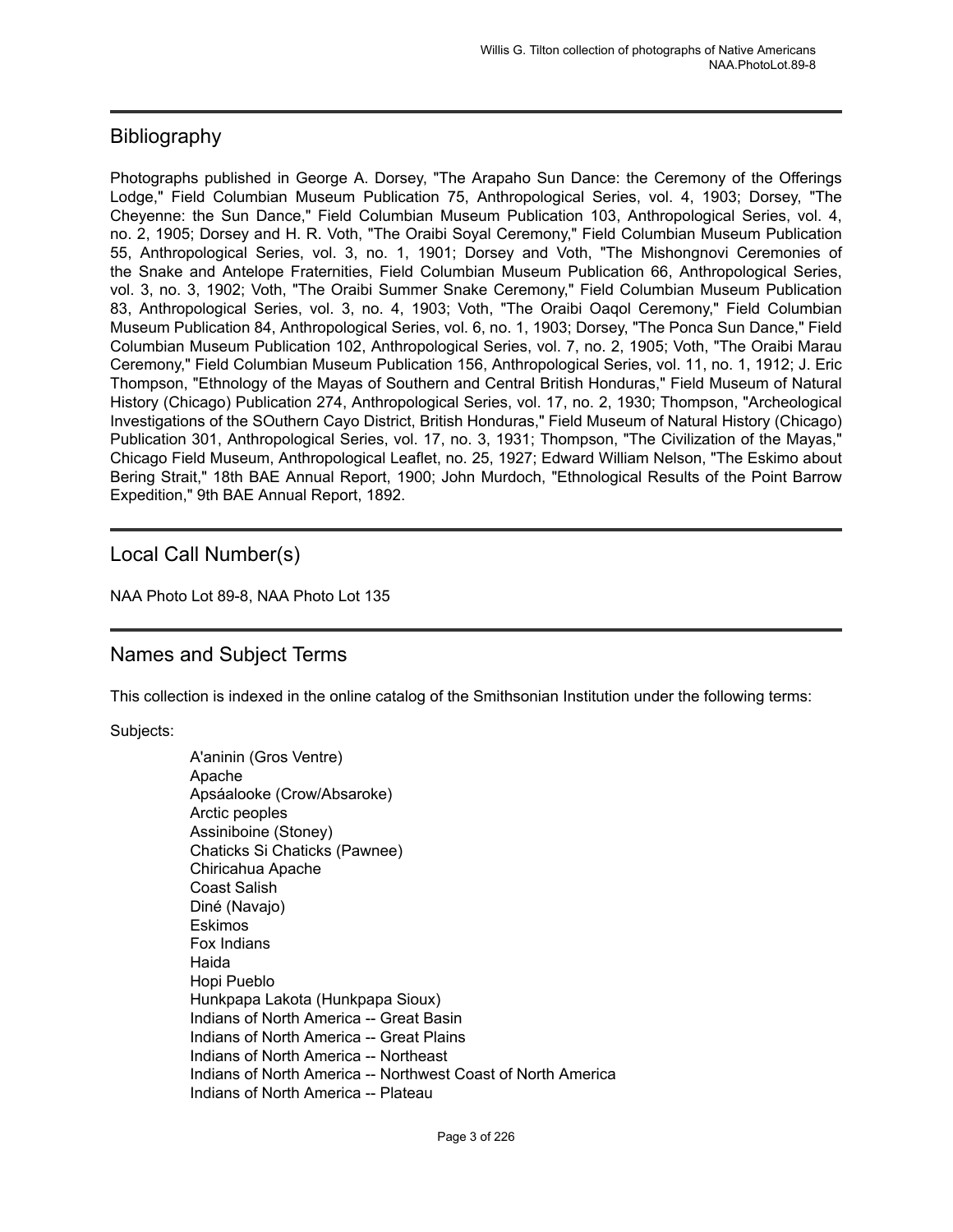Indians of North America -- Southern States Indians of North America -- Southwest, New Indians of North America -- Subarctic Inunaina (Arapaho) Iroquois Jicarilla Apache Kickapoo Kootenai (Kutenai) Kwakwaka'wakw (Kwakiutl) Mayas Niuam (Comanche) Northwest Coast Oglala Lakota (Oglala Sioux) Patagonia Pikuni Blackfeet (Piegan) Ponca Potawatomi Pueblo Rites and ceremonies Sauk Seminole Shoshone Sicangu Lakota (Brulé Sioux) Sioux Sun Dance Taos Indians Tsitsistas/Suhtai (Cheyenne) Umatilla White Mountain Apache **Wichita** Wounded Knee Massacre, S.D., 1890

#### Cultures:

A'aninin (Gros Ventre) Apache Apsáalooke (Crow/Absaroke) Arctic peoples Assiniboine (Stoney) Chaticks Si Chaticks (Pawnee) Chiricahua Apache Coast Salish Diné (Navajo) Eskimos Fox Indians Haida Hopi Pueblo Hunkpapa Lakota (Hunkpapa Sioux) Indians of North America -- Great Basin Indians of North America -- Great Plains Indians of North America -- Northeast Indians of North America -- Northwest Coast of North America Indians of North America -- Plateau Indians of North America -- Southern States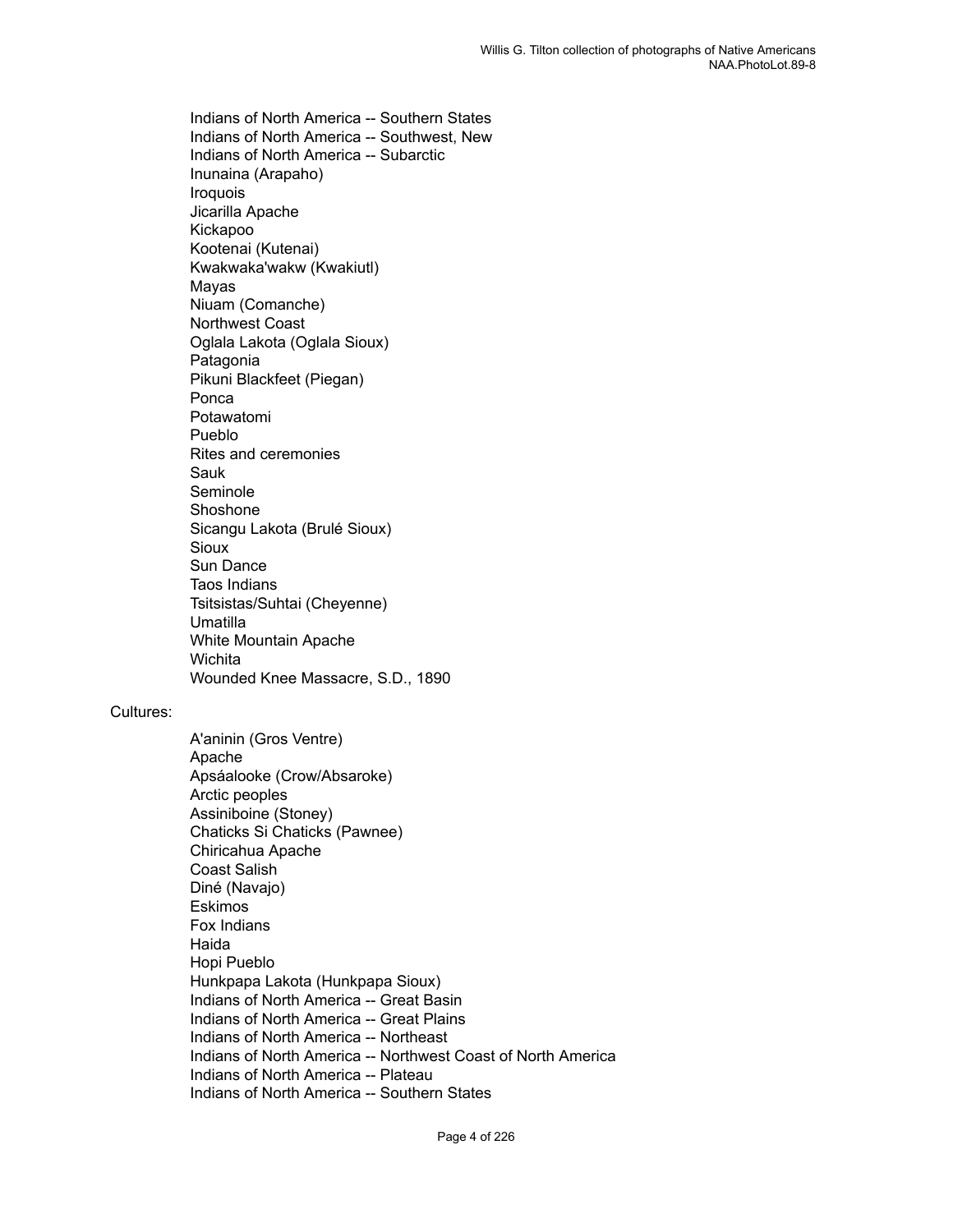Indians of North America -- Southwest, New Indians of North America -- Subarctic Inunaina (Arapaho) Iroquois Jicarilla Apache Kickapoo Kootenai (Kutenai) Kwakwaka'wakw (Kwakiutl) Mayas Niuam (Comanche) Northwest Coast Oglala Lakota (Oglala Sioux) Patagonia Pikuni Blackfeet (Piegan) Ponca Potawatomi Pueblo Sauk Seminole Shoshone Sicangu Lakota (Brulé Sioux) **Sioux** Taos Indians Tsitsistas/Suhtai (Cheyenne) Umatilla White Mountain Apache **Wichita** 

#### Names:

Big Foot, -1890 Dorsey, George A. (George Amos), 1868-1931 Field Museum of Natural History Geronimo, 1829-1909 Gutekunst, Frederick, 1831-1917 Hall, E. E. James, George Wharton, 1858-1923 Maude, F. H. (Frederic Hamer) Nelson, Edward William, 1855-1934 Thompson, J. Eric S. (John Eric Sidney), 1898-1975 Voth, H. R. (Henry R.), 1855-1931 Winternitz, Ludwig (Louis)

#### Places:

Belize Fort Belknap Indian Reservation (Mont.) Oraibi (Ariz.)

#### Addl. KW Subj

Alaskan Eskimo Assiniboin; Assiniboine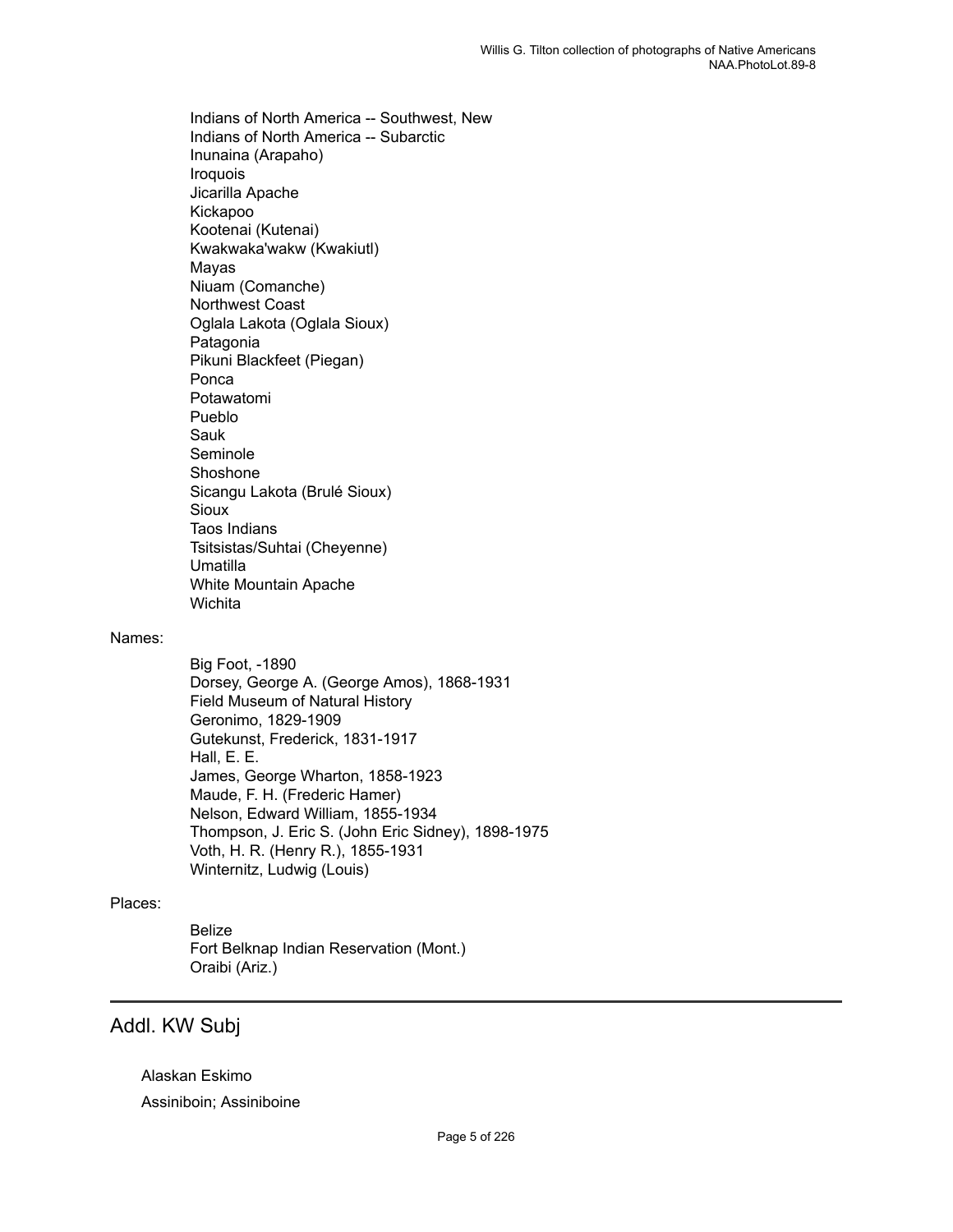Blackfoot Flathead Kwakiutl (Kwakwaka'wakw) Meskwaki; Sauk & Fox Mishongnavi Oraibi Sauk & Fox Shoshone Sioux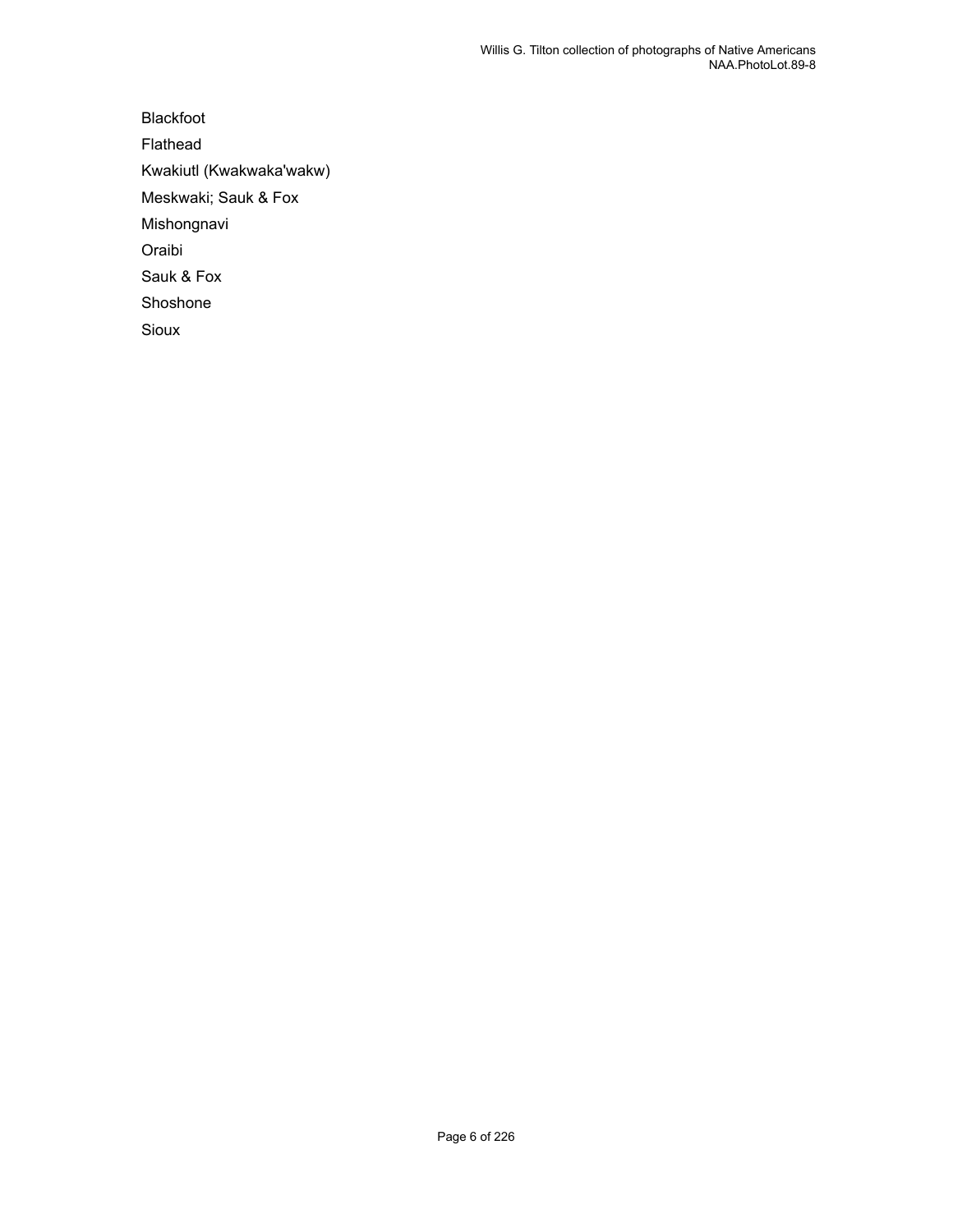# <span id="page-8-0"></span>**Container Listing**

| Jicarilla Apache beaded bags and purses, 1904<br>1 Item (photographic negative)<br>Carpenter, Charles H.<br>Creator: |                                                                                                                                                          |  |  |
|----------------------------------------------------------------------------------------------------------------------|----------------------------------------------------------------------------------------------------------------------------------------------------------|--|--|
| Collector:                                                                                                           | Tilton, Willis G.<br>Language: Undetermined.                                                                                                             |  |  |
| Notes:                                                                                                               | OPPS NEG.T1041                                                                                                                                           |  |  |
|                                                                                                                      | Related negatives in the Field Museum of Natural History,<br>Photography Department, Roosevelt Road at Lake Shore<br>Drive, Chicago, Illinois 60605-2496 |  |  |
|                                                                                                                      | Cataloging based on examination of NAA file print.                                                                                                       |  |  |
|                                                                                                                      | Silver nitrate negative                                                                                                                                  |  |  |
| Culture:                                                                                                             | Jicarilla Apache<br>Indians of North America -- Southwest, New                                                                                           |  |  |

#### [Jicarilla Apache beaded bags and purses, 1904](https://ids.si.edu/ids/deliveryService?id=NMNH-T1045-000001)

|  |  |  |  | 1 Item (photographic negative) |
|--|--|--|--|--------------------------------|
|--|--|--|--|--------------------------------|

| Creator:   | Carpenter, Charles H.                                                                                                                                    |  |  |
|------------|----------------------------------------------------------------------------------------------------------------------------------------------------------|--|--|
| Collector: | Tilton, Willis G.                                                                                                                                        |  |  |
| Language:  | Undetermined.                                                                                                                                            |  |  |
| Notes:     | OPPS NEG.T1045                                                                                                                                           |  |  |
|            | Related negatives in the Field Museum of Natural History,<br>Photography Department, Roosevelt Road at Lake Shore<br>Drive, Chicago, Illinois 60605-2496 |  |  |
|            | Cataloging based on examination of NAA file print.                                                                                                       |  |  |
|            | Silver nitrate negative                                                                                                                                  |  |  |
| Culture:   | Jicarilla Apache<br>Indians of North America -- Southwest, New                                                                                           |  |  |

#### [Jicarilla Apache bows and quivers, 1904](https://ids.si.edu/ids/deliveryService?id=NMNH-T1046-000001)

|            | 1 Item (photographic negative)                                                                                                                           |  |  |
|------------|----------------------------------------------------------------------------------------------------------------------------------------------------------|--|--|
| Creator:   | Carpenter, Charles H.                                                                                                                                    |  |  |
| Collector: | Tilton, Willis G.                                                                                                                                        |  |  |
| Language:  | Undetermined.                                                                                                                                            |  |  |
| Notes:     | OPPS NEG.T1046                                                                                                                                           |  |  |
|            | Related negatives in the Field Museum of Natural History,<br>Photography Department, Roosevelt Road at Lake Shore<br>Drive, Chicago, Illinois 60605-2496 |  |  |
|            | Cataloging based on examination of NAA file print.                                                                                                       |  |  |
|            | Silver nitrate negative                                                                                                                                  |  |  |
| Culture:   | Jicarilla Apache<br>Indians of North America -- Southwest, New                                                                                           |  |  |
|            |                                                                                                                                                          |  |  |

#### [Jicarilla Apache bows and quivers, 1904](https://ids.si.edu/ids/deliveryService?id=NMNH-T1046a-000001)

| 1 Item (photographic negative) |                       |  |  |
|--------------------------------|-----------------------|--|--|
| Creator:                       | Carpenter, Charles H. |  |  |
| Collector:                     | Tilton. Willis G.     |  |  |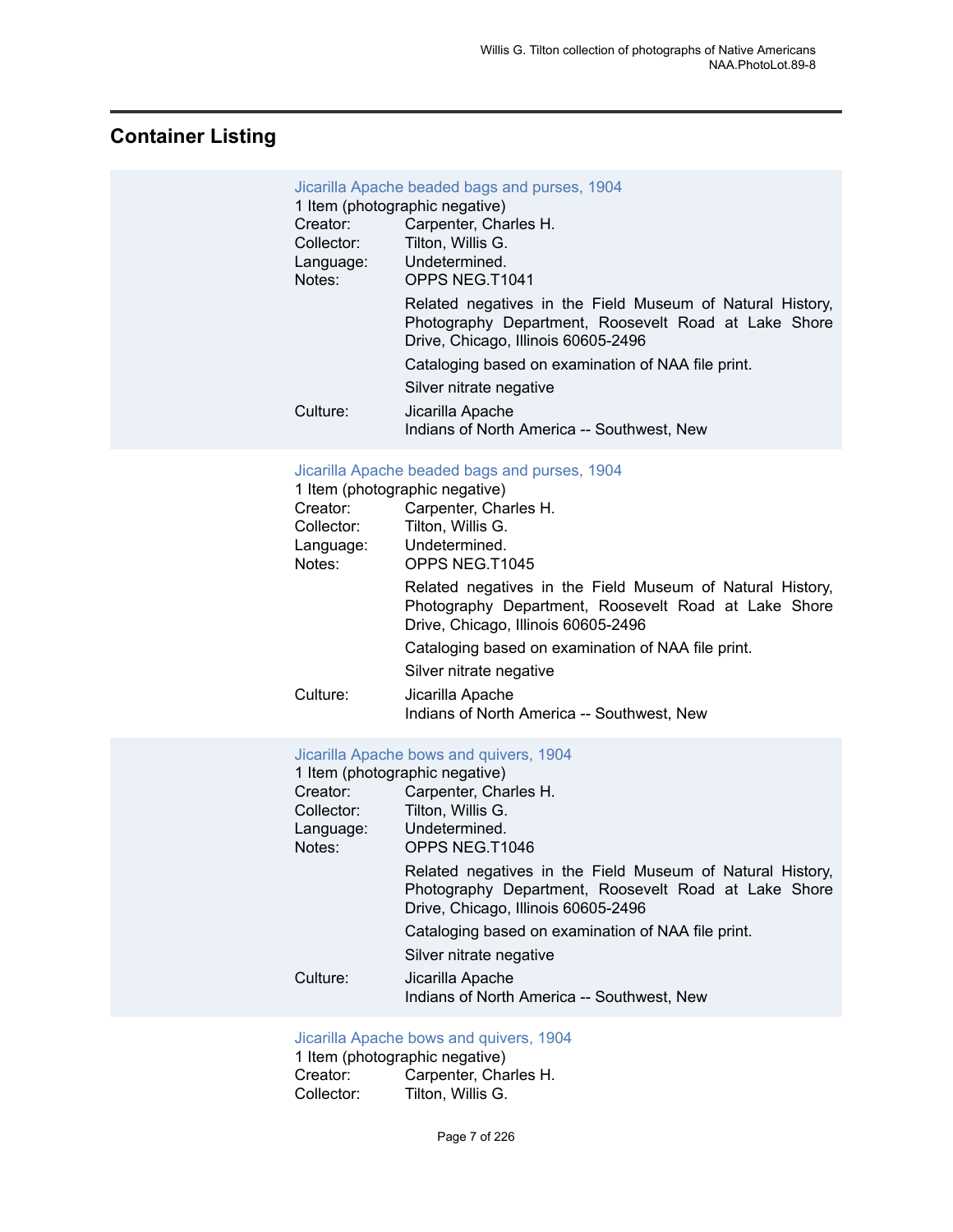| Language:<br>Notes: | Undetermined.<br>OPPS NEG.T1046a                                                                                                                         |  |  |  |
|---------------------|----------------------------------------------------------------------------------------------------------------------------------------------------------|--|--|--|
|                     | Related negatives in the Field Museum of Natural History,<br>Photography Department, Roosevelt Road at Lake Shore<br>Drive, Chicago, Illinois 60605-2496 |  |  |  |
|                     | Cataloging based on examination of NAA file print.                                                                                                       |  |  |  |
|                     | Silver nitrate negative                                                                                                                                  |  |  |  |
| Culture:            | Jicarilla Apache<br>Indians of North America -- Southwest, New                                                                                           |  |  |  |

[Jicarilla Apache war clubs, lances, shields, and two scalp specimen 1904](https://ids.si.edu/ids/deliveryService?id=NMNH-T1047-000001)

|            | 1 Item (photographic negative)                                                                                                                           |
|------------|----------------------------------------------------------------------------------------------------------------------------------------------------------|
| Creator:   | Carpenter, Charles H.                                                                                                                                    |
| Collector: | Tilton, Willis G.                                                                                                                                        |
| Language:  | Undetermined.                                                                                                                                            |
| Notes:     | OPPS NEG.T1047                                                                                                                                           |
|            | Related negatives in the Field Museum of Natural History,<br>Photography Department, Roosevelt Road at Lake Shore<br>Drive, Chicago, Illinois 60605-2496 |
|            | Cataloging based on examination of NAA file print.                                                                                                       |
|            | Silver nitrate negative                                                                                                                                  |
| Culture:   | Jicarilla Apache<br>Indians of North America -- Southwest, New                                                                                           |

#### [Jicarilla Apache bowls, bottles and burden baskets, 1904](https://ids.si.edu/ids/deliveryService?id=NMNH-T1048-000001)

|            | 1 Item (photographic negative)                                                                                                                           |
|------------|----------------------------------------------------------------------------------------------------------------------------------------------------------|
| Creator:   | Carpenter, Charles H.                                                                                                                                    |
| Collector: | Tilton, Willis G.                                                                                                                                        |
| Language:  | Undetermined.                                                                                                                                            |
| Notes:     | OPPS NEG.T1048                                                                                                                                           |
|            | Related negatives in the Field Museum of Natural History,<br>Photography Department, Roosevelt Road at Lake Shore<br>Drive, Chicago, Illinois 60605-2496 |
|            | Cataloging based on examination of NAA file print.                                                                                                       |
|            | Silver nitrate negative                                                                                                                                  |
| Culture:   | Jicarilla Apache<br>Indians of North America -- Southwest, New                                                                                           |

#### [Apache garments, 1904](https://ids.si.edu/ids/deliveryService?id=NMNH-T1053-000001)

| 1 Item (photographic negative) |                                                                                                                                                          |  |  |
|--------------------------------|----------------------------------------------------------------------------------------------------------------------------------------------------------|--|--|
| Creator:                       | Carpenter, Charles H.                                                                                                                                    |  |  |
| Collector:                     | Tilton, Willis G.                                                                                                                                        |  |  |
| Language:                      | Undetermined.                                                                                                                                            |  |  |
| Notes:                         | OPPS NEG.T1053                                                                                                                                           |  |  |
|                                | Related negatives in the Field Museum of Natural History,<br>Photography Department, Roosevelt Road at Lake Shore<br>Drive, Chicago, Illinois 60605-2496 |  |  |
|                                | Cataloging based on examination of NAA file print.                                                                                                       |  |  |
|                                | Silver nitrate negative                                                                                                                                  |  |  |
|                                |                                                                                                                                                          |  |  |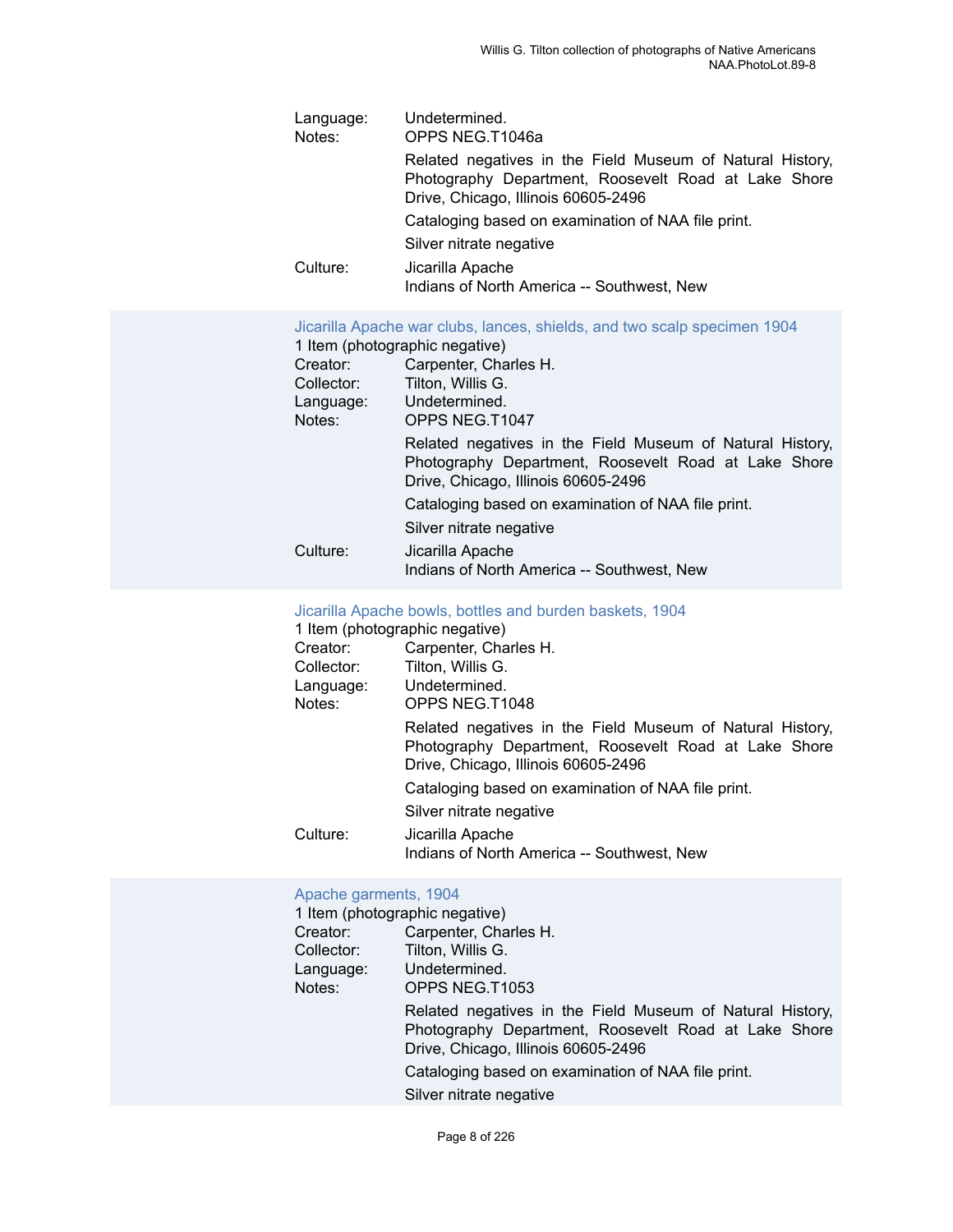| Culture:                                                                              | Jicarilla Apache<br>Indians of North America -- Southwest, New                                                                                                                                                                                                                                                                                                                                                                                                                |
|---------------------------------------------------------------------------------------|-------------------------------------------------------------------------------------------------------------------------------------------------------------------------------------------------------------------------------------------------------------------------------------------------------------------------------------------------------------------------------------------------------------------------------------------------------------------------------|
| Apache tree burial, 1904<br>Creator:<br>Collector:<br>Language:<br>Notes:<br>Culture: | 1 Item (photographic negative)<br>Carpenter, Charles H.<br>Tilton, Willis G.<br>Undetermined.<br>OPPS NEG.T12247<br>Related negatives in the Field Museum of Natural History,<br>Photography Department, Roosevelt Road at Lake Shore<br>Drive, Chicago, Illinois 60605-2496<br>Cataloging based on examination of NAA file print.<br>Silver nitrate negative<br>Jicarilla Apache<br>Indians of North America -- Southwest, New                                               |
| Apache tree burial, 1904<br>Creator:<br>Collector:<br>Language:<br>Notes:<br>Culture: | 1 Item (photographic negative)<br>Carpenter, Charles H.<br>Tilton, Willis G.<br>Undetermined.<br>OPPS NEG.T12249<br>Related negatives in the Field Museum of Natural History,<br>Photography Department, Roosevelt Road at Lake Shore<br>Drive, Chicago, Illinois 60605-2496<br>Cataloging based on examination of NAA file print.<br>Silver nitrate negative<br>Jicarilla Apache<br>Indians of North America -- Southwest, New                                               |
| Creator:<br>Collector:<br>Language:<br>Notes:<br>Culture:                             | Group of Apache Indians on horseback, 1904<br>1 Item (photographic negative)<br>Carpenter, Charles H.<br>Tilton, Willis G.<br>Undetermined.<br>OPPS NEG.T12257<br>Related negatives in the Field Museum of Natural History,<br>Photography Department, Roosevelt Road at Lake Shore<br>Drive, Chicago, Illinois 60605-2496<br>Cataloging based on examination of NAA file print.<br>Silver nitrate negative<br>Jicarilla Apache<br>Indians of North America -- Southwest, New |
| Creator:<br>Collector:<br>Language:                                                   | Group of Apache Indians on horseback, 1904<br>1 Item (photographic negative)<br>Carpenter, Charles H.<br>Tilton, Willis G.<br>Undetermined.                                                                                                                                                                                                                                                                                                                                   |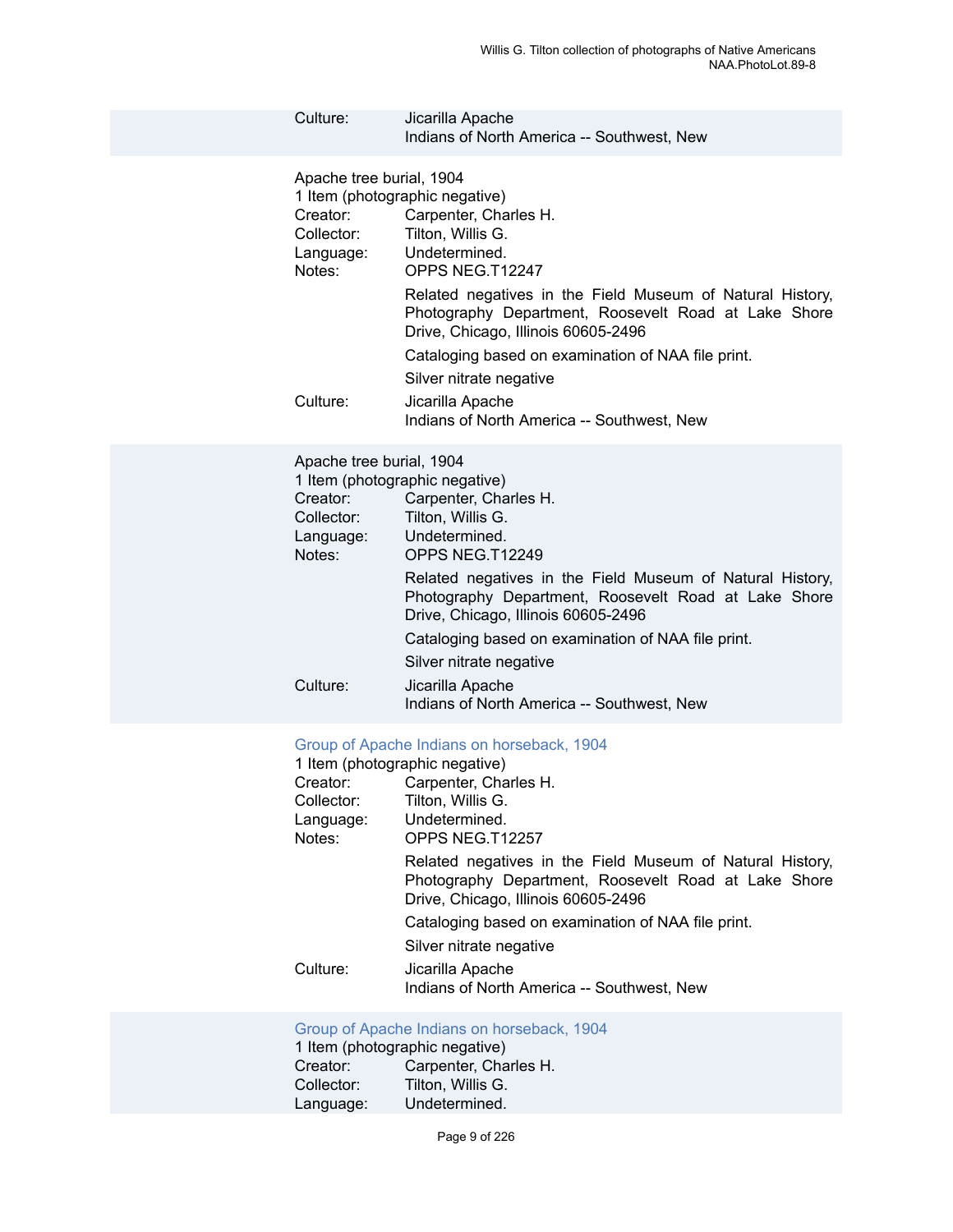| Notes:   | OPPS NEG.T12258                                                                                                                                          |
|----------|----------------------------------------------------------------------------------------------------------------------------------------------------------|
|          | Related negatives in the Field Museum of Natural History,<br>Photography Department, Roosevelt Road at Lake Shore<br>Drive, Chicago, Illinois 60605-2496 |
|          | Cataloging based on examination of NAA file print.                                                                                                       |
|          | Silver nitrate negative                                                                                                                                  |
| Culture: | Jicarilla Apache<br>Indians of North America -- Southwest, New                                                                                           |

#### Two [Appache](https://ids.si.edu/ids/deliveryService?id=NMNH-T12281-000001) Women. Child on back of one women, 1903

|            | 1 Item (photographic negative)                                                                                                                           |
|------------|----------------------------------------------------------------------------------------------------------------------------------------------------------|
| Creator:   | Carpenter, Charles H.                                                                                                                                    |
| Collector: | Tilton, Willis G.                                                                                                                                        |
| Language:  | Undetermined.                                                                                                                                            |
| Notes:     | OPPS NEG.T12281                                                                                                                                          |
|            | Related negatives in the Field Museum of Natural History,<br>Photography Department, Roosevelt Road at Lake Shore<br>Drive, Chicago, Illinois 60605-2496 |
|            | Cataloging based on examination of NAA file print.                                                                                                       |
|            | Silver nitrate negative                                                                                                                                  |
| Culture:   | Jicarilla Apache<br>Indians of North America -- Southwest, New                                                                                           |
|            |                                                                                                                                                          |

#### [Apache men playing hoop and pole game, 1903](https://ids.si.edu/ids/deliveryService?id=NMNH-T12285-000001)

|            | 1 Item (photographic negative)                                                                                                                           |
|------------|----------------------------------------------------------------------------------------------------------------------------------------------------------|
| Creator:   | Carpenter, Charles H.                                                                                                                                    |
| Collector: | Tilton, Willis G.                                                                                                                                        |
| Language:  | Undetermined.                                                                                                                                            |
| Notes:     | OPPS NEG.T12285                                                                                                                                          |
|            | Related negatives in the Field Museum of Natural History,<br>Photography Department, Roosevelt Road at Lake Shore<br>Drive, Chicago, Illinois 60605-2496 |
|            | Cataloging based on examination of NAA file print.                                                                                                       |
|            | Silver nitrate negative                                                                                                                                  |
| Culture:   | Jicarilla Apache<br>Indians of North America -- Southwest, New                                                                                           |

#### [Jicarilla Apache framework of poles bent together at the top with brush](https://ids.si.edu/ids/deliveryService?id=NMNH-T12289-000001) [covering, 1903](https://ids.si.edu/ids/deliveryService?id=NMNH-T12289-000001)

|            | 1 Item (photographic negative)                                                                                                                           |
|------------|----------------------------------------------------------------------------------------------------------------------------------------------------------|
| Creator:   | Carpenter, Charles H.                                                                                                                                    |
| Collector: | Tilton, Willis G.                                                                                                                                        |
| Language:  | Undetermined.                                                                                                                                            |
| Notes:     | OPPS NEG.T12289                                                                                                                                          |
|            | Related negatives in the Field Museum of Natural History,<br>Photography Department, Roosevelt Road at Lake Shore<br>Drive, Chicago, Illinois 60605-2496 |
|            | Cataloging based on examination of NAA file print.                                                                                                       |
|            | Silver nitrate negative                                                                                                                                  |
|            |                                                                                                                                                          |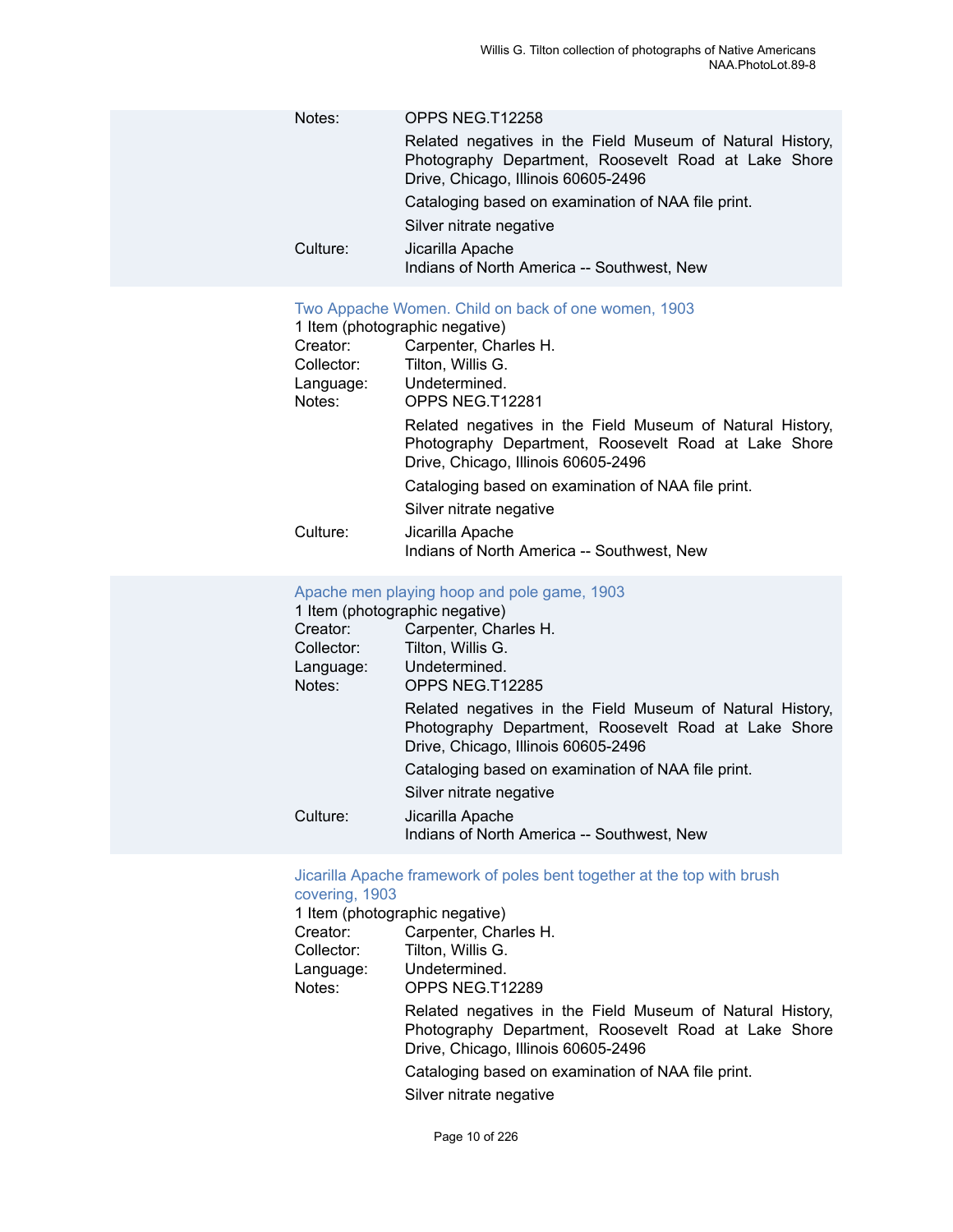#### Culture: Jicarilla Apache Indians of North America -- Southwest, New

|            | Apache house of brush and canvas, 1903<br>1 Item (photographic negative)                                                                                 |
|------------|----------------------------------------------------------------------------------------------------------------------------------------------------------|
| Creator:   | Carpenter, Charles H.                                                                                                                                    |
| Collector: | Tilton, Willis G.                                                                                                                                        |
| Language:  | Undetermined.                                                                                                                                            |
| Notes:     | OPPS NEG.T12292                                                                                                                                          |
|            | Related negatives in the Field Museum of Natural History,<br>Photography Department, Roosevelt Road at Lake Shore<br>Drive, Chicago, Illinois 60605-2496 |
|            | Cataloging based on examination of NAA file print.                                                                                                       |
|            | Silver nitrate negative                                                                                                                                  |
| Culture:   | Jicarilla Apache<br>Indians of North America -- Southwest, New                                                                                           |

Jicarilla Apache cradle hanging from a tree; possibly tree burial for young baby, 1903

|            | 1 Item (photographic negative)                                                                                                                           |
|------------|----------------------------------------------------------------------------------------------------------------------------------------------------------|
| Creator:   | Carpenter, Charles H.                                                                                                                                    |
| Collector: | Tilton, Willis G.                                                                                                                                        |
| Language:  | Undetermined.                                                                                                                                            |
| Notes:     | OPPS NEG.T12314                                                                                                                                          |
|            | Related negatives in the Field Museum of Natural History,<br>Photography Department, Roosevelt Road at Lake Shore<br>Drive, Chicago, Illinois 60605-2496 |
|            | Cataloging based on examination of NAA file print.                                                                                                       |
|            | Silver nitrate negative                                                                                                                                  |
| Culture:   | Jicarilla Apache<br>Indians of North America -- Southwest, New                                                                                           |

Horse pulling plow guided by [Apache](https://ids.si.edu/ids/deliveryService?id=NMNH-T12333-000001) man. Young boy astride horse, 1903

|            | 1 Item (photographic negative)                                                                                                                           |
|------------|----------------------------------------------------------------------------------------------------------------------------------------------------------|
| Creator:   | Carpenter, Charles H.                                                                                                                                    |
| Collector: | Tilton, Willis G.                                                                                                                                        |
| Language:  | Undetermined.                                                                                                                                            |
| Notes:     | OPPS NEG.T12333                                                                                                                                          |
|            | Related negatives in the Field Museum of Natural History,<br>Photography Department, Roosevelt Road at Lake Shore<br>Drive, Chicago, Illinois 60605-2496 |
|            | Cataloging based on examination of NAA file print.                                                                                                       |
|            | Silver nitrate negative                                                                                                                                  |
| Culture:   | Jicarilla Apache<br>Indians of North America -- Southwest, New                                                                                           |
|            |                                                                                                                                                          |

[Jicarilla Apache frame construction for brush hut; three Indians seated within,](https://ids.si.edu/ids/deliveryService?id=NMNH-T12371-000001) [1903](https://ids.si.edu/ids/deliveryService?id=NMNH-T12371-000001)

1 Item (photographic negative)<br>Creator: Carpenter, Cha Carpenter, Charles H.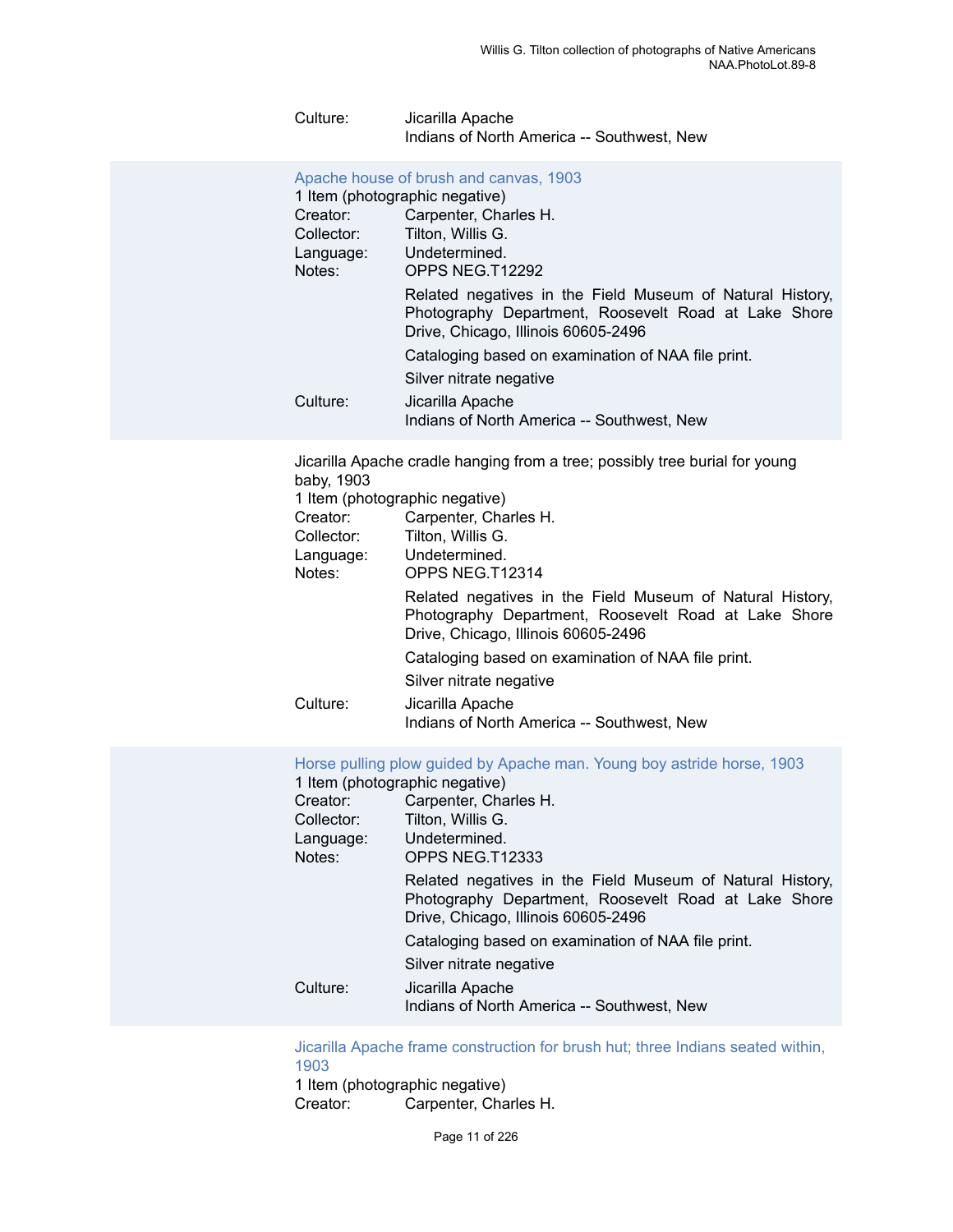| Collector: | Tilton, Willis G.                                                                                                                                        |
|------------|----------------------------------------------------------------------------------------------------------------------------------------------------------|
| Language:  | Undetermined.                                                                                                                                            |
| Notes:     | OPPS NEG.T12371                                                                                                                                          |
|            | Related negatives in the Field Museum of Natural History,<br>Photography Department, Roosevelt Road at Lake Shore<br>Drive, Chicago, Illinois 60605-2496 |
|            | Cataloging based on examination of NAA file print.                                                                                                       |
|            | Silver nitrate negative                                                                                                                                  |
| Culture:   | Jicarilla Apache<br>Indians of North America -- Southwest, New                                                                                           |

#### [Apache brush huts and group of young children outside, 1903](https://ids.si.edu/ids/deliveryService?id=NMNH-T12380-000001)

1 Item (photographic negative)

| Creator:   | Carpenter, Charles H.                                                                                                                                    |
|------------|----------------------------------------------------------------------------------------------------------------------------------------------------------|
| Collector: | Tilton, Willis G.                                                                                                                                        |
| Language:  | Undetermined.                                                                                                                                            |
| Notes:     | OPPS NEG.T12380                                                                                                                                          |
|            | Related negatives in the Field Museum of Natural History,<br>Photography Department, Roosevelt Road at Lake Shore<br>Drive, Chicago, Illinois 60605-2496 |
|            | Cataloging based on examination of NAA file print.                                                                                                       |
|            | Silver nitrate negative                                                                                                                                  |
| Culture:   | Jicarilla Apache<br>Indians of North America -- Southwest, New                                                                                           |

#### [Apache brush huts and group of young children outside, 1903](https://ids.si.edu/ids/deliveryService?id=NMNH-T12381-000001)

|            | 1 Item (photographic negative)                                                                                                                           |
|------------|----------------------------------------------------------------------------------------------------------------------------------------------------------|
| Creator:   | Carpenter, Charles H.                                                                                                                                    |
| Collector: | Tilton, Willis G.                                                                                                                                        |
| Language:  | Undetermined.                                                                                                                                            |
| Notes:     | OPPS NEG.T12381                                                                                                                                          |
|            | Related negatives in the Field Museum of Natural History,<br>Photography Department, Roosevelt Road at Lake Shore<br>Drive, Chicago, Illinois 60605-2496 |
|            | Cataloging based on examination of NAA file print.                                                                                                       |
|            | Silver nitrate negative                                                                                                                                  |
| Culture:   | Jicarilla Apache<br>Indians of North America -- Southwest, New                                                                                           |

# Two Jicarilla Apache Indian women [crossing](https://ids.si.edu/ids/deliveryService?id=NMNH-T12422-000001) field; one with child on back and

|            | the other with buren basket, 1903                                                                                                                        |
|------------|----------------------------------------------------------------------------------------------------------------------------------------------------------|
|            | 1 Item (photographic negative)                                                                                                                           |
| Creator:   | Carpenter, Charles H.                                                                                                                                    |
| Collector: | Tilton, Willis G.                                                                                                                                        |
| Language:  | Undetermined.                                                                                                                                            |
| Notes:     | OPPS NEG.T12422                                                                                                                                          |
|            | Related negatives in the Field Museum of Natural History,<br>Photography Department, Roosevelt Road at Lake Shore<br>Drive, Chicago, Illinois 60605-2496 |
|            | Cataloging based on examination of NAA file print.                                                                                                       |
|            |                                                                                                                                                          |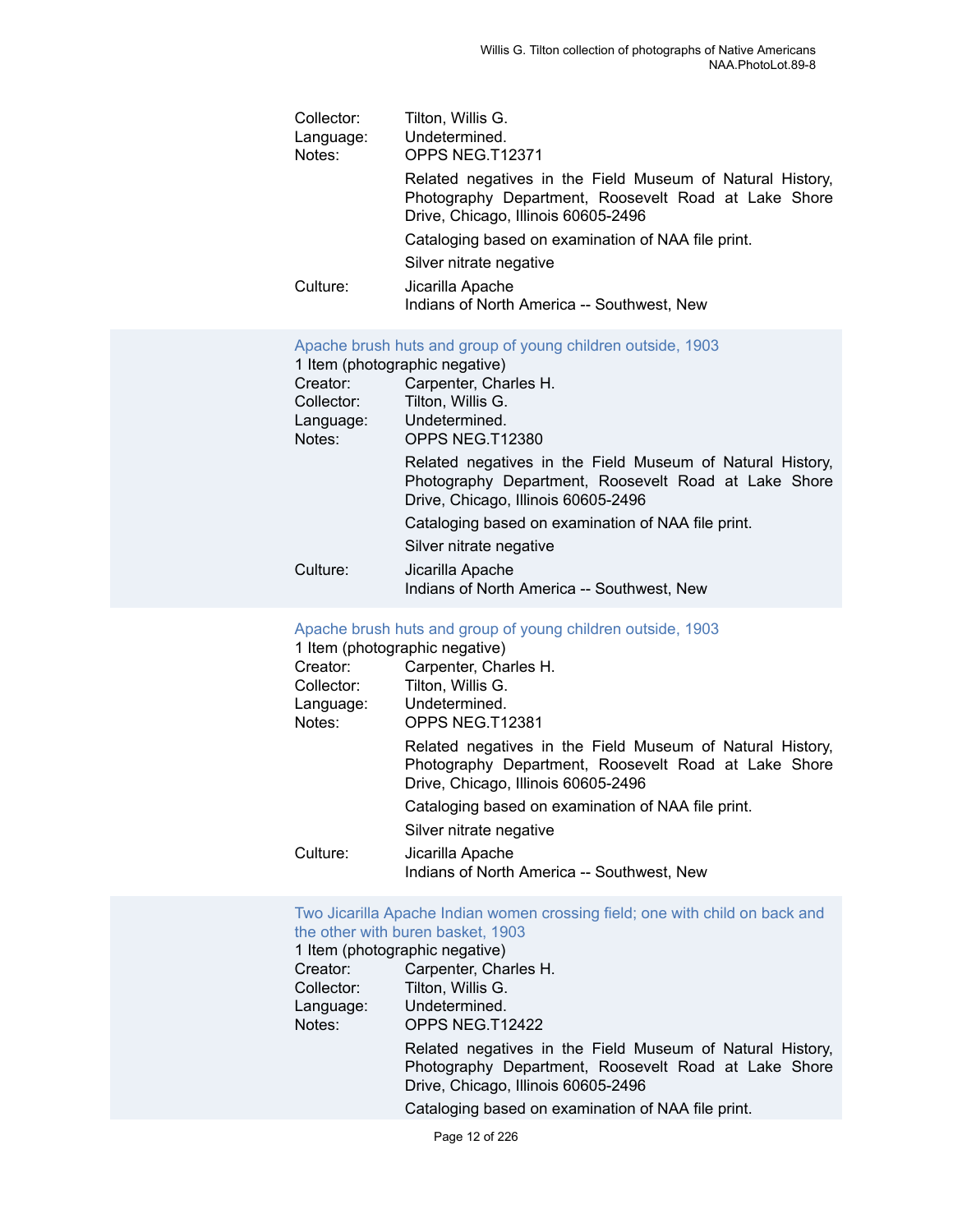|          | Silver nitrate negative                                        |
|----------|----------------------------------------------------------------|
| Culture: | Jicarilla Apache<br>Indians of North America -- Southwest, New |

#### [Jicarilla Apache woman with children on porch of a house, 1903](https://ids.si.edu/ids/deliveryService?id=NMNH-T12486-000001)

|                        | 1 Item (photographic negative)                                                                                                                           |  |  |
|------------------------|----------------------------------------------------------------------------------------------------------------------------------------------------------|--|--|
| Creator:<br>Collector: | Carpenter, Charles H.<br>Tilton, Willis G.<br>Undetermined.                                                                                              |  |  |
| Language:<br>Notes:    | OPPS NEG.T12486                                                                                                                                          |  |  |
|                        | Related negatives in the Field Museum of Natural History,<br>Photography Department, Roosevelt Road at Lake Shore<br>Drive, Chicago, Illinois 60605-2496 |  |  |
|                        | Cataloging based on examination of NAA file print.                                                                                                       |  |  |
|                        | Silver nitrate negative                                                                                                                                  |  |  |
| Culture:               | Jicarilla Apache<br>Indians of North America -- Southwest, New                                                                                           |  |  |

#### [Group of Jicarilla Apache spectators, 1903](https://ids.si.edu/ids/deliveryService?id=NMNH-T12522-000001)

| 1 Item (photographic negative) |                                                                                                                                                          |  |
|--------------------------------|----------------------------------------------------------------------------------------------------------------------------------------------------------|--|
| Creator:                       | Carpenter, Charles H.                                                                                                                                    |  |
| Collector:                     | Tilton, Willis G.                                                                                                                                        |  |
| Language:                      | Undetermined.                                                                                                                                            |  |
| Notes:                         | OPPS NEG.T12522                                                                                                                                          |  |
|                                | Related negatives in the Field Museum of Natural History,<br>Photography Department, Roosevelt Road at Lake Shore<br>Drive, Chicago, Illinois 60605-2496 |  |
|                                | Cataloging based on examination of NAA file print.                                                                                                       |  |
|                                | Silver nitrate negative                                                                                                                                  |  |
| Culture:                       | Jicarilla Apache<br>Indians of North America -- Southwest, New                                                                                           |  |

#### [Jicarilla Apache women and children spectators, 1903](https://ids.si.edu/ids/deliveryService?id=NMNH-T12529-000001)

| 1 Item (photographic negative) |                                                                                                                                                          |  |  |
|--------------------------------|----------------------------------------------------------------------------------------------------------------------------------------------------------|--|--|
| Creator:                       | Carpenter, Charles H.                                                                                                                                    |  |  |
| Collector:                     | Tilton, Willis G.                                                                                                                                        |  |  |
| Language:                      | Undetermined.                                                                                                                                            |  |  |
| Notes:                         | OPPS NEG.T12529                                                                                                                                          |  |  |
|                                | Related negatives in the Field Museum of Natural History,<br>Photography Department, Roosevelt Road at Lake Shore<br>Drive, Chicago, Illinois 60605-2496 |  |  |
|                                | Cataloging based on examination of NAA file print.                                                                                                       |  |  |
|                                | Silver nitrate negative                                                                                                                                  |  |  |
| Culture:                       | Jicarilla Apache<br>Indians of North America -- Southwest, New                                                                                           |  |  |

Darcia To-Fo-Ya weaving a basket, 1904 1 Item (photographic negative) [Image\(s\)](https://ids.si.edu/ids/deliveryService?id=NMNH-T15147-000001) [Image\(s\)](https://ids.si.edu/ids/deliveryService?id=NMNH-T15147no2-000001)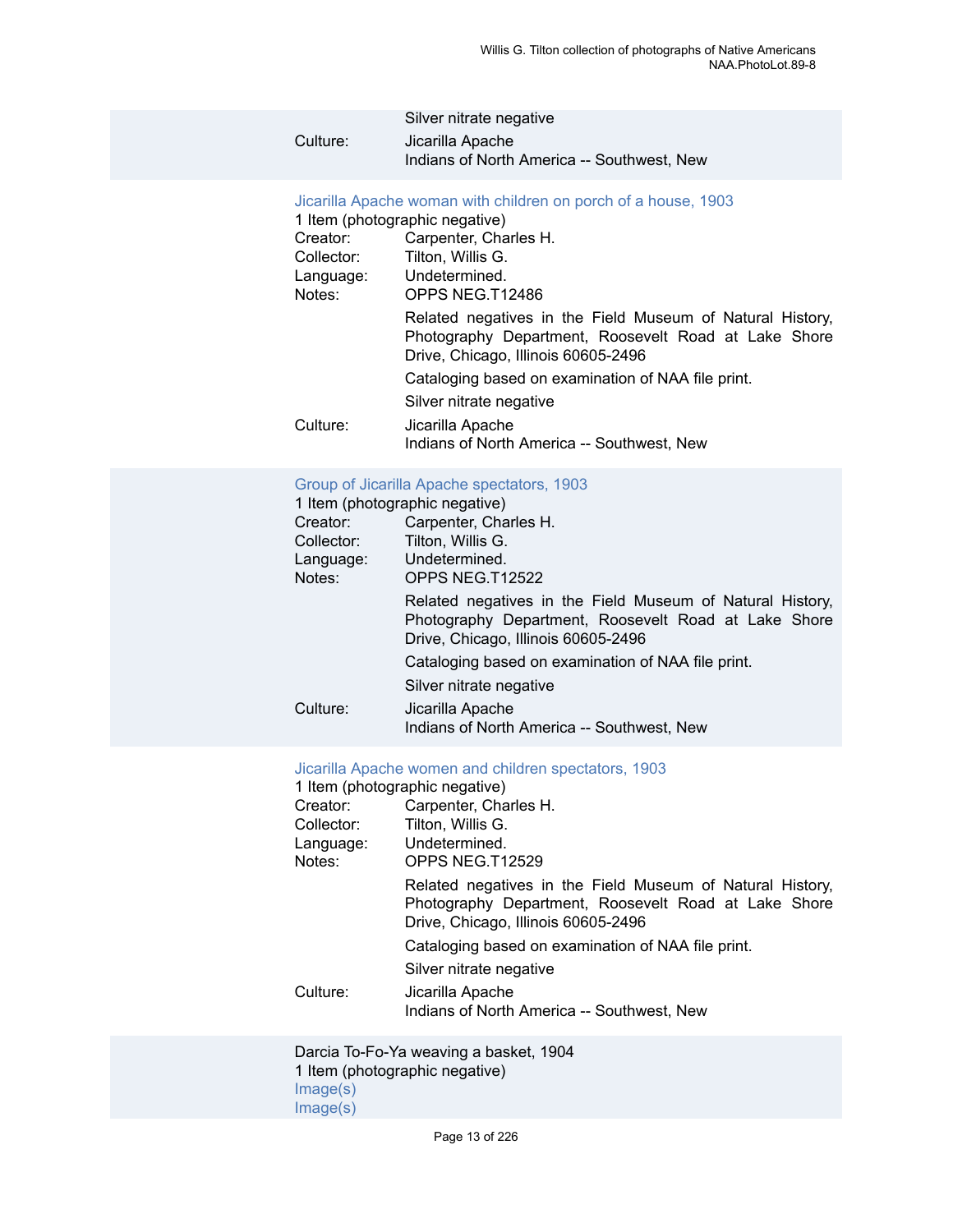| Image(s)<br>Creator:<br>Collector:<br>Language:<br>Notes:<br>Culture: | Carpenter, Charles H.<br>Tilton, Willis G.<br>Undetermined.<br>OPPS NEG.T15147<br>Related negatives in the Field Museum of Natural History,<br>Photography Department, Roosevelt Road at Lake Shore<br>Drive, Chicago, Illinois 60605-2496<br>Cataloging based on examination of NAA file print.<br>Silver nitrate negative<br>Jicarilla Apache<br>Indians of North America -- Southwest, New                                                                                           |
|-----------------------------------------------------------------------|-----------------------------------------------------------------------------------------------------------------------------------------------------------------------------------------------------------------------------------------------------------------------------------------------------------------------------------------------------------------------------------------------------------------------------------------------------------------------------------------|
| Creator:<br>Collector:<br>Language:<br>Notes:<br>Culture:             | Lena Smith and Darcia To-Fo-Ya weaving baskets, 1904<br>1 Item (photographic negative)<br>Carpenter, Charles H.<br>Tilton, Willis G.<br>Undetermined.<br>OPPS NEG.T15148<br>Related negatives in the Field Museum of Natural History,<br>Photography Department, Roosevelt Road at Lake Shore<br>Drive, Chicago, Illinois 60605-2496<br>Cataloging based on examination of NAA file print.<br>Silver nitrate negative<br>Jicarilla Apache<br>Indians of North America -- Southwest, New |
| Creator:<br>Collector:<br>Language:<br>Notes:<br>Culture:             | Lena Smith weaving a basket, 1904<br>1 Item (photographic negative)<br>Carpenter, Charles H.<br>Tilton, Willis G.<br>Undetermined.<br>OPPS NEG.T15149<br>Related negatives in the Field Museum of Natural History,<br>Photography Department, Roosevelt Road at Lake Shore<br>Drive, Chicago, Illinois 60605-2496<br>Cataloging based on examination of NAA file print.<br>Silver nitrate negative<br>Jicarilla Apache<br>Indians of North America -- Southwest, New                    |
| Image(s)<br>Image(s)<br>Creator:<br>Collector:<br>Language:<br>Notes: | Lena Smith weaving a basket, 1904<br>1 Item (photographic negative)<br>Carpenter, Charles H.<br>Tilton, Willis G.<br>Undetermined.<br>OPPS NEG.T15151                                                                                                                                                                                                                                                                                                                                   |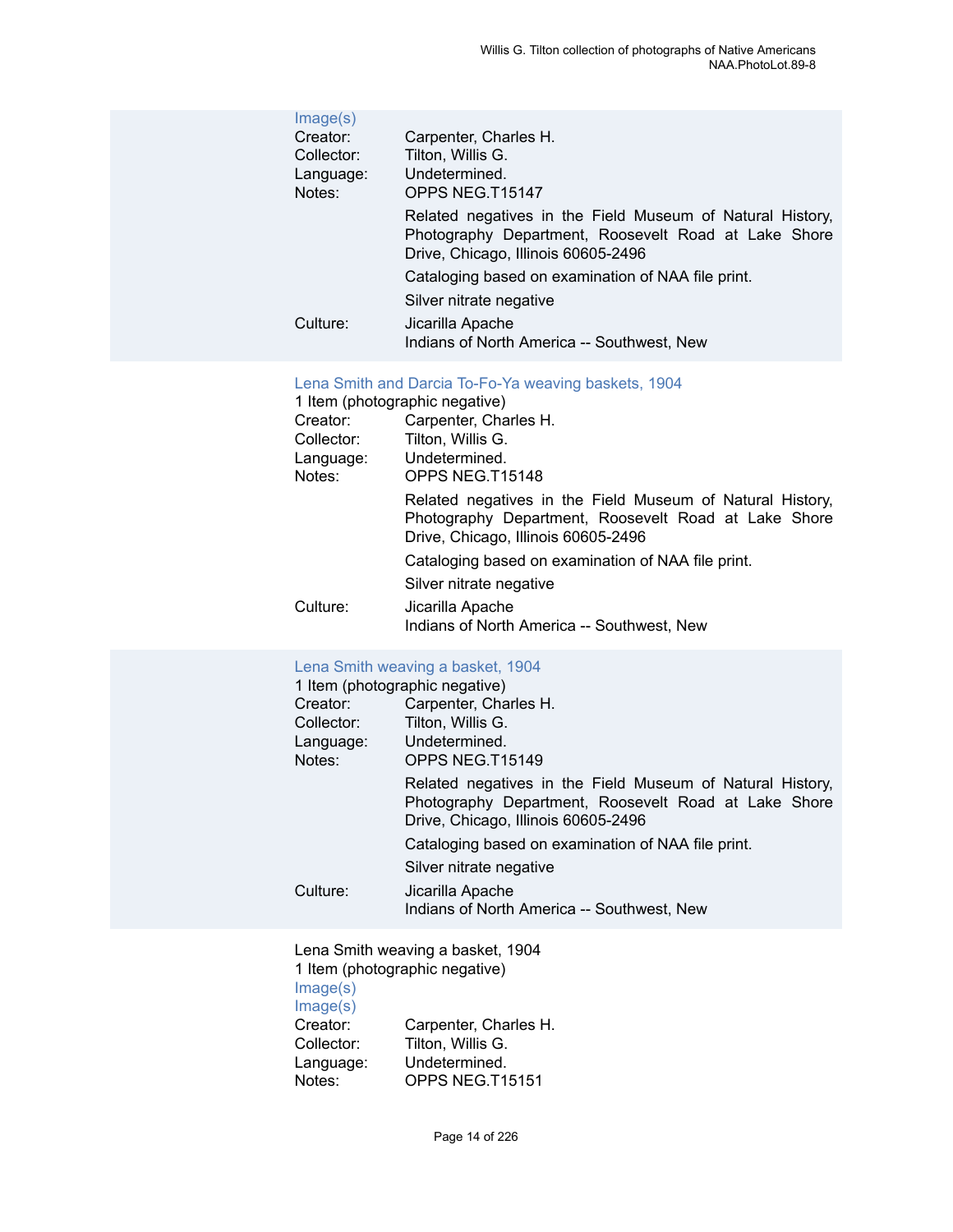| Culture:                                                                                                                                    | Related negatives in the Field Museum of Natural History,<br>Photography Department, Roosevelt Road at Lake Shore<br>Drive, Chicago, Illinois 60605-2496<br>Cataloging based on examination of NAA file print.<br>Silver nitrate negative<br>Jicarilla Apache<br>Indians of North America -- Southwest, New                                                                                                                     |
|---------------------------------------------------------------------------------------------------------------------------------------------|---------------------------------------------------------------------------------------------------------------------------------------------------------------------------------------------------------------------------------------------------------------------------------------------------------------------------------------------------------------------------------------------------------------------------------|
| Chief To-Fo-Ya (front), 1904<br>1 Glass plate negative<br>Image(s)<br>Image(s)<br>Creator:<br>Collector:<br>Language:<br>Notes:<br>Culture: | Carpenter, Charles H.<br>Tilton, Willis G.<br>Undetermined.<br>OPPS NEG.T15332<br>Related negatives in the Field Museum of Natural History,<br>Photography Department, Roosevelt Road at Lake Shore<br>Drive, Chicago, Illinois 60605-2496<br>Glass plate negative is broken<br>Cataloging based on examination of NAA file print.<br>Jicarilla Apache                                                                          |
|                                                                                                                                             | Indians of North America -- Southwest, New                                                                                                                                                                                                                                                                                                                                                                                      |
| Chief To-Fo-Ya (profile), 1904<br>Image(s)<br>Image(s)<br>Creator:<br>Collector:<br>Language:<br>Notes:<br>Culture:                         | 1 Item (photographic negative)<br>Carpenter, Charles H.<br>Tilton, Willis G.<br>Undetermined.<br>OPPS NEG.T15333<br>Related negatives in the Field Museum of Natural History,<br>Photography Department, Roosevelt Road at Lake Shore<br>Drive, Chicago, Illinois 60605-2496<br>Cataloging based on examination of NAA file print.<br>Silver nitrate negative<br>Jicarilla Apache<br>Indians of North America -- Southwest, New |
| Image(s)<br>Image(s)<br>Image(s)<br>Image(s)<br>Creator:<br>Collector:<br>Language:<br>Notes:                                               | Geronimo in European style suit (front) f1904<br>1 Item (photographic negative)<br>Carpenter, Charles H.<br>Tilton, Willis G.<br>Undetermined.<br>OPPS NEG.T15788                                                                                                                                                                                                                                                               |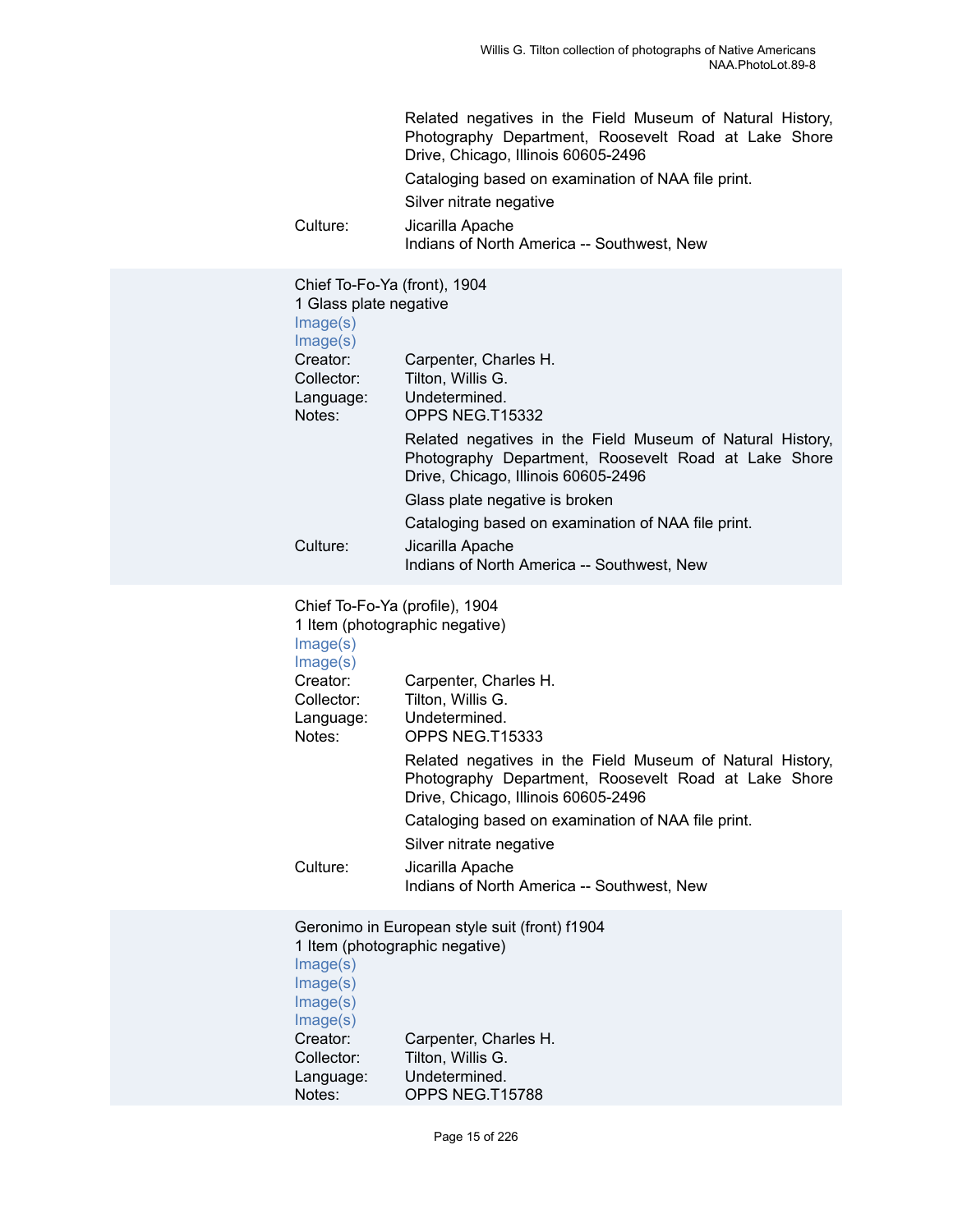| Culture:                                                                          | Related negatives in the Field Museum of Natural History,<br>Photography Department, Roosevelt Road at Lake Shore<br>Drive, Chicago, Illinois 60605-2496<br>Cataloging based on examination of NAA file print.<br>Silver nitrate negative<br>Jicarilla Apache<br>Indians of North America -- Southwest, New                                                                                                      |
|-----------------------------------------------------------------------------------|------------------------------------------------------------------------------------------------------------------------------------------------------------------------------------------------------------------------------------------------------------------------------------------------------------------------------------------------------------------------------------------------------------------|
| Image(s)<br>Image(s)<br>Image(s)<br>Creator:<br>Collector:<br>Language:<br>Notes: | Geronimo in European style suit (profile) f1904<br>1 Item (photographic negative)<br>Carpenter, Charles H.<br>Tilton, Willis G.<br>Undetermined.<br>OPPS NEG.T15790<br>Related negatives in the Field Museum of Natural History,<br>Photography Department, Roosevelt Road at Lake Shore<br>Drive, Chicago, Illinois 60605-2496<br>Cataloging based on examination of NAA file print.<br>Silver nitrate negative |
| Culture:                                                                          | Jicarilla Apache<br>Indians of North America -- Southwest, New                                                                                                                                                                                                                                                                                                                                                   |
| Image(s)<br>Image(s)<br>Creator:<br>Collector:<br>Language:<br>Notes:             | Geronimo in European style suit (profile) f1904<br>1 Item (photographic negative)<br>Carpenter, Charles H.<br>Tilton, Willis G.<br>Undetermined.<br>OPPS NEG.T15789<br>Related negatives in the Field Museum of Natural History,<br>Photography Department, Roosevelt Road at Lake Shore<br>Drive, Chicago, Illinois 60605-2496<br>Cataloging based on examination of NAA file print.<br>Silver nitrate negative |
| Culture:                                                                          | Jicarilla Apache<br>Indians of North America -- Southwest, New                                                                                                                                                                                                                                                                                                                                                   |
| Creator:                                                                          | Geronimo holding bows and arrow shaft (profile) f1904<br>1 Item (photographic negative)<br>Carpenter, Charles H.                                                                                                                                                                                                                                                                                                 |

| Creator:   | Carpenter, Charles H.                                                                                                                                    |
|------------|----------------------------------------------------------------------------------------------------------------------------------------------------------|
| Collector: | Tilton, Willis G.                                                                                                                                        |
| Language:  | Undetermined.                                                                                                                                            |
| Notes:     | OPPS NEG.T15792                                                                                                                                          |
|            | Related negatives in the Field Museum of Natural History,<br>Photography Department, Roosevelt Road at Lake Shore<br>Drive, Chicago, Illinois 60605-2496 |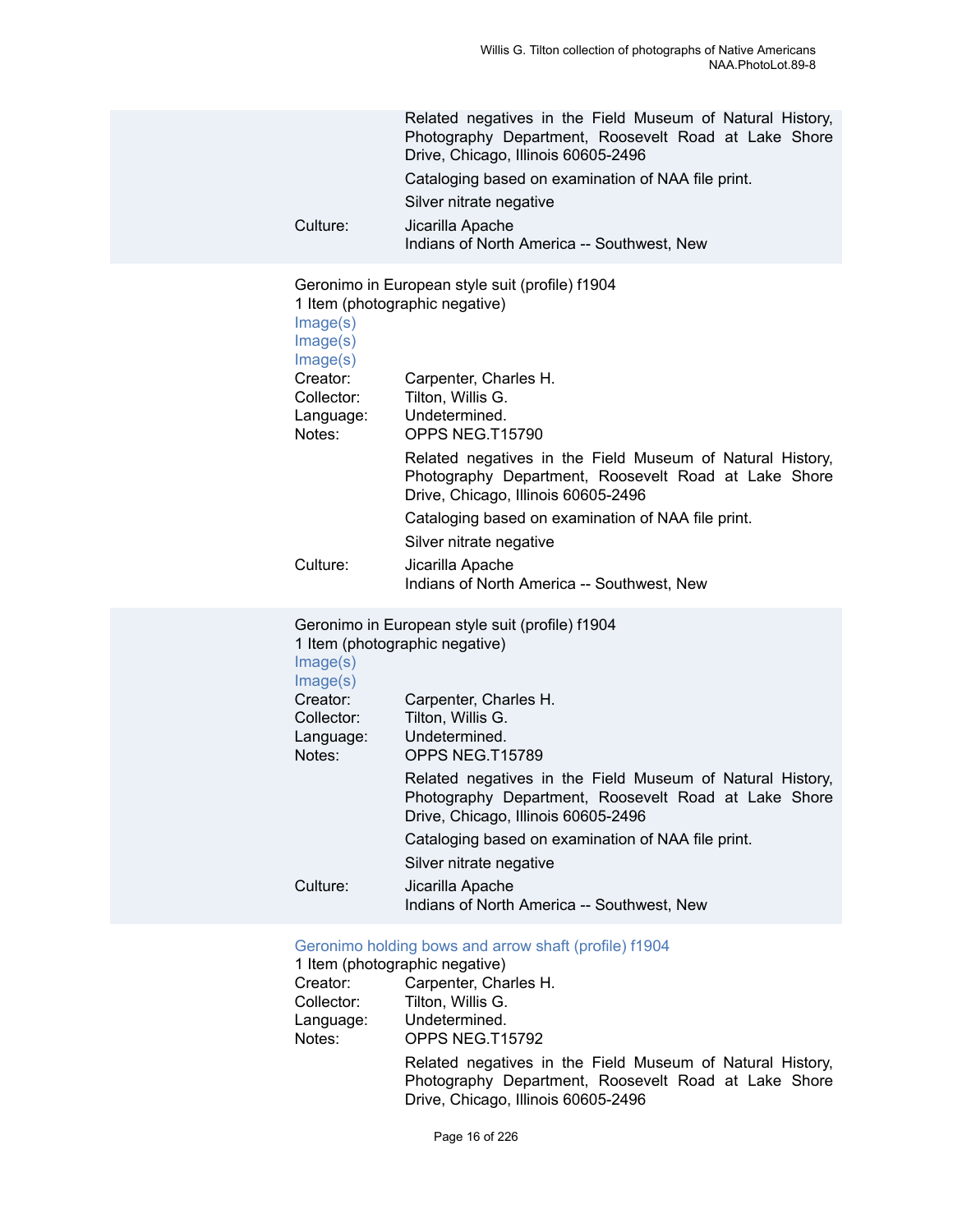Cataloging based on examination of NAA file print. Silver nitrate negative Culture: Jicarilla Apache Indians of North America -- Southwest, New

[Thunderbird](https://ids.si.edu/ids/deliveryService?id=NMNH-T1413-000001) Society. Third Day. The return from the timber with cottonwood poles to be used in the [Offerings-lodge,](https://ids.si.edu/ids/deliveryService?id=NMNH-T1413-000001) 1902 1 Item (photographic negative) Creator: Dorsey, George Amos<br>Collector: Tilton, Willis G. Tilton, Willis G. Language: Undetermined. Notes: OPPS NEG.T1413 group of mounted men carrying umbrellas Related negatives in the Field Museum of Natural History, Photography Department, Roosevelt Road at Lake Shore Drive, Chicago, Illinois 60605-2496 Cataloging based on examination of NAA file print. Silver nitrate negative Culture: Inunaina (Arapaho) Indians of North America -- Great Plains

#### [Panoramic view \(part of opps neg. T1413\), 1902](https://ids.si.edu/ids/deliveryService?id=NMNH-T1417-000001)

|            | 1 Item (photographic negative)                                                                                                                           |  |  |
|------------|----------------------------------------------------------------------------------------------------------------------------------------------------------|--|--|
| Creator:   | Dorsey, George Amos                                                                                                                                      |  |  |
| Collector: | Tilton, Willis G.                                                                                                                                        |  |  |
| Language:  | Undetermined.                                                                                                                                            |  |  |
| Notes:     | OPPS NEG.T1417                                                                                                                                           |  |  |
|            | Related negatives in the Field Museum of Natural History,<br>Photography Department, Roosevelt Road at Lake Shore<br>Drive, Chicago, Illinois 60605-2496 |  |  |
|            | Cataloging based on examination of NAA file print.                                                                                                       |  |  |
|            | Silver nitrate negative                                                                                                                                  |  |  |
| Culture:   | Inunaina (Arapaho)<br>Indians of North America -- Great Plains                                                                                           |  |  |

| paint, 1902         | Painting the Center-pole. Fourth day. Nishnateyana with the pipe-stem, and<br>Thiyeh with the Wheel, indicating upon the pole the location of the bands of<br>1 Item (photographic negative) |
|---------------------|----------------------------------------------------------------------------------------------------------------------------------------------------------------------------------------------|
| Creator:            | Dorsey, George Amos                                                                                                                                                                          |
| Collector:          | Tilton, Willis G.                                                                                                                                                                            |
| Language:<br>Notes: | Undetermined.<br>OPPS NEG.T1426                                                                                                                                                              |
|                     | Related negatives in the Field Museum of Natural History,<br>Photography Department, Roosevelt Road at Lake Shore<br>Drive, Chicago, Illinois 60605-2496                                     |
|                     | Cataloging based on examination of NAA file print.                                                                                                                                           |
|                     | Silver nitrate negative                                                                                                                                                                      |
| Culture:            | Inunaina (Arapaho)                                                                                                                                                                           |
|                     |                                                                                                                                                                                              |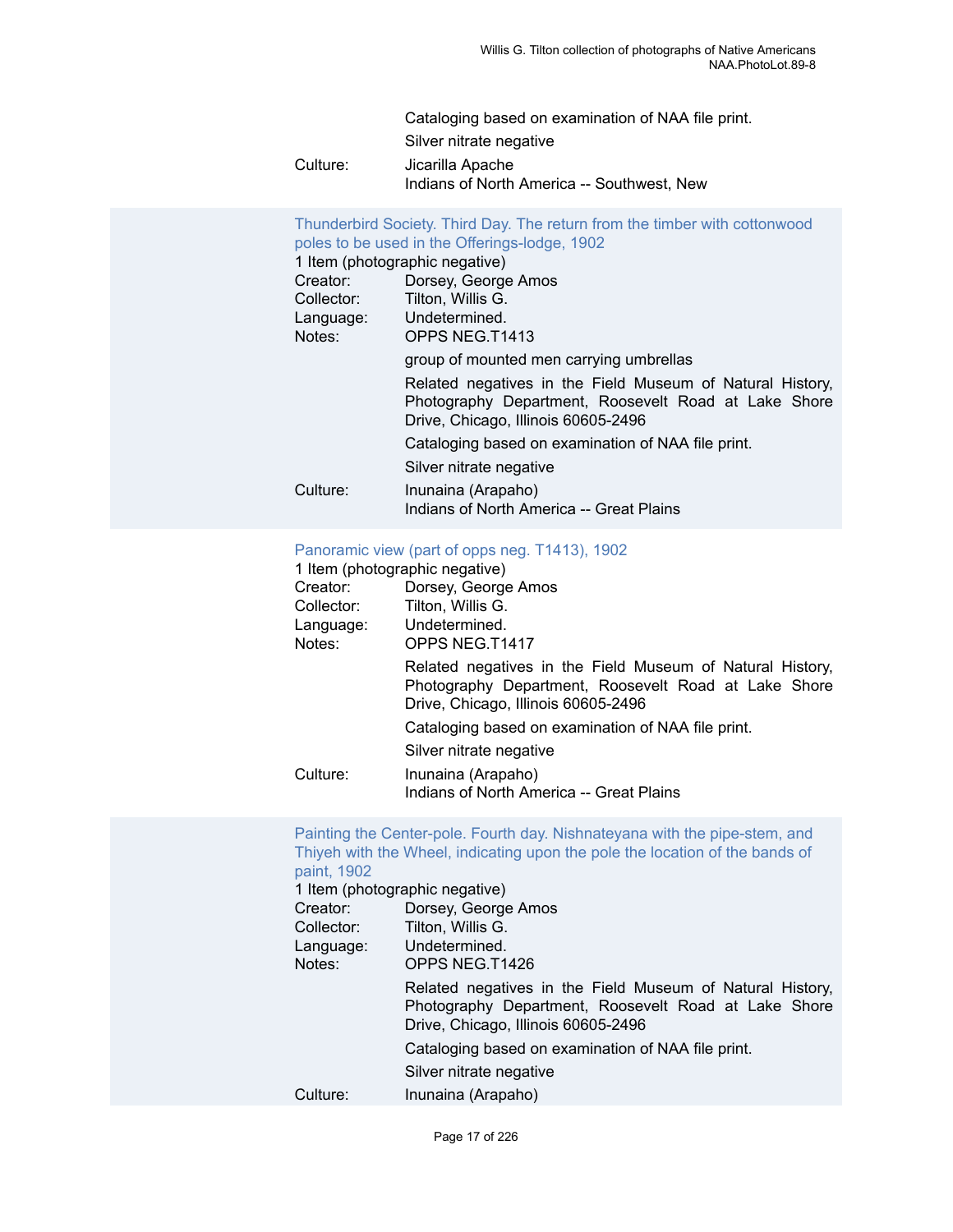#### Indians of North America -- Great Plains

|            | Dog-Soldiers transferring the Center-Pole across the river, 1901<br>1 Item (photographic negative)                                                       |  |  |
|------------|----------------------------------------------------------------------------------------------------------------------------------------------------------|--|--|
| Creator:   | Dorsey, George Amos                                                                                                                                      |  |  |
| Collector: | Tilton, Willis G.                                                                                                                                        |  |  |
|            | Language: Undetermined.                                                                                                                                  |  |  |
| Notes:     | OPPS NEG.T1431                                                                                                                                           |  |  |
|            | Related negatives in the Field Museum of Natural History,<br>Photography Department, Roosevelt Road at Lake Shore<br>Drive, Chicago, Illinois 60605-2496 |  |  |
|            | Cataloging based on examination of NAA file print.                                                                                                       |  |  |
|            | Silver nitrate negative                                                                                                                                  |  |  |
| Culture:   | Inunaina (Arapaho)<br>Indians of North America -- Great Plains                                                                                           |  |  |

#### The fork of the [Center-Pole.](https://ids.si.edu/ids/deliveryService?id=NMNH-T10089-000001) Third Day. Extending through the bundle of willows and buffalo robe may be seen the ceremonial [digging-stick,](https://ids.si.edu/ids/deliveryService?id=NMNH-T10089-000001) 1901

|            | 1 Item (photographic negative)                                                                                                                           |
|------------|----------------------------------------------------------------------------------------------------------------------------------------------------------|
| Creator:   | Dorsey, George Amos                                                                                                                                      |
| Collector: | Tilton, Willis G.                                                                                                                                        |
| Language:  | Undetermined.                                                                                                                                            |
| Notes:     | OPPS NEG.T10089                                                                                                                                          |
|            | Related negatives in the Field Museum of Natural History,<br>Photography Department, Roosevelt Road at Lake Shore<br>Drive, Chicago, Illinois 60605-2496 |
|            | Cataloging based on examination of NAA file print.                                                                                                       |
|            | Silver nitrate negative                                                                                                                                  |
| Culture:   | Inunaina (Arapaho)<br>Indians of North America -- Great Plains                                                                                           |

The Wheel returned to its owner. Seventh day. Debithe leaving the [Offerings](https://ids.si.edu/ids/deliveryService?id=NMNH-T10090-000001)lodge with the Wheel in its [wrappings](https://ids.si.edu/ids/deliveryService?id=NMNH-T10090-000001) and the rabbit fur, 1901

1 Item (photographic negative)<br>Creator: Dorsey George

| Creator:<br>Collector:<br>Language:<br>Notes: | Dorsey, George Amos<br>Tilton, Willis G.<br>Undetermined.<br>OPPS NEG.T10090                                                                             |
|-----------------------------------------------|----------------------------------------------------------------------------------------------------------------------------------------------------------|
|                                               | Related negatives in the Field Museum of Natural History,<br>Photography Department, Roosevelt Road at Lake Shore<br>Drive, Chicago, Illinois 60605-2496 |
|                                               | Cataloging based on examination of NAA file print.                                                                                                       |
|                                               | Silver nitrate negative                                                                                                                                  |
| Culture:                                      | Inunaina (Arapaho)<br>Indians of North America -- Great Plains                                                                                           |

The Feast for the [Grandfathers.](https://ids.si.edu/ids/deliveryService?id=NMNH-T10092-000001) Fourth day. Wives of the dancers bringing food into the [Offerings-lodge,](https://ids.si.edu/ids/deliveryService?id=NMNH-T10092-000001) 1901 1 Item (photographic negative)<br>Creator: Dorsey, George Dorsey, George Amos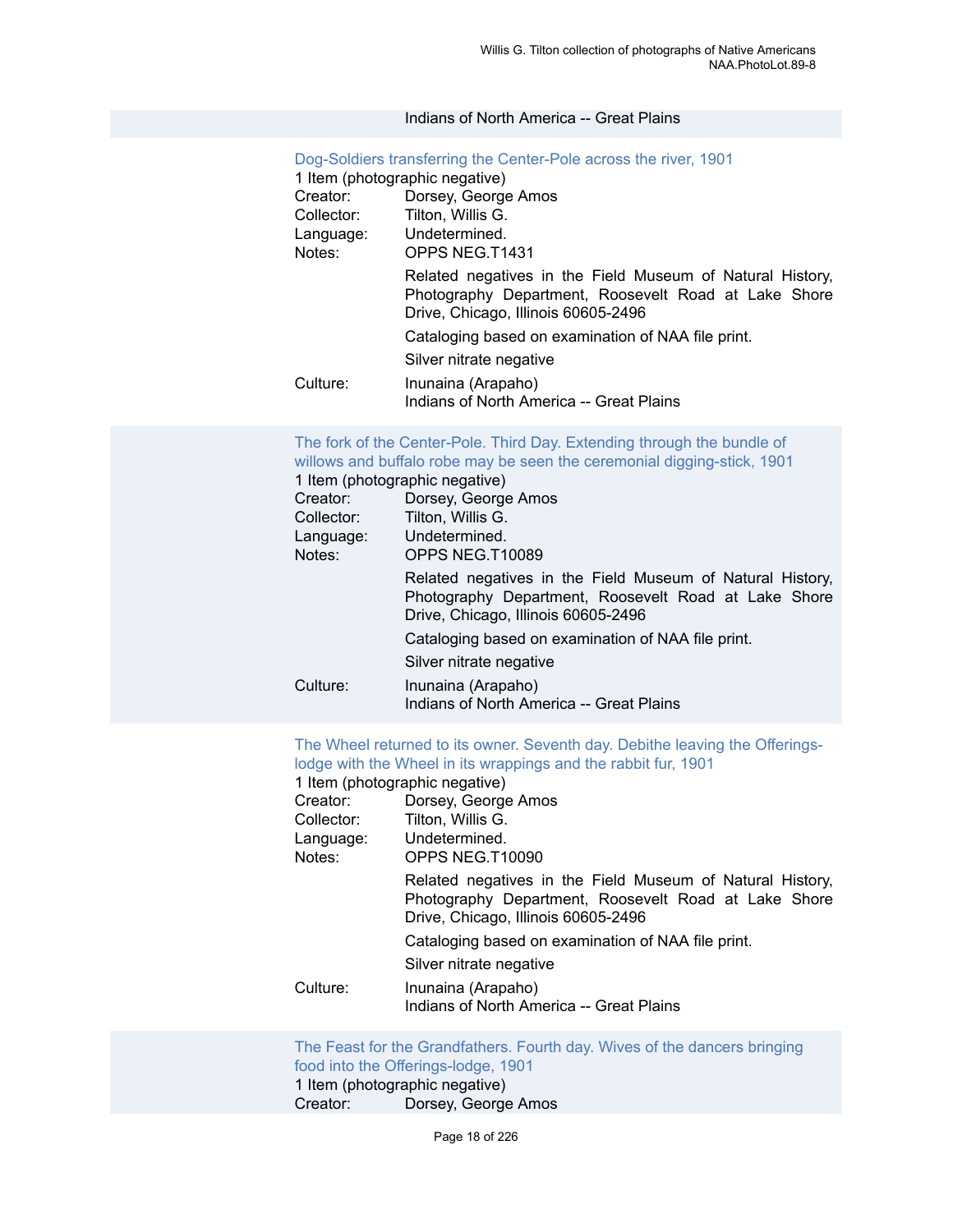| Collector:<br>Language:<br>Notes:             | Tilton, Willis G.<br>Undetermined.<br>OPPS NEG.T10092                                                                                                             |
|-----------------------------------------------|-------------------------------------------------------------------------------------------------------------------------------------------------------------------|
|                                               | Related negatives in the Field Museum of Natural History,<br>Photography Department, Roosevelt Road at Lake Shore<br>Drive, Chicago, Illinois 60605-2496          |
|                                               | Cataloging based on examination of NAA file print.                                                                                                                |
|                                               | Silver nitrate negative                                                                                                                                           |
| Culture:                                      | Inunaina (Arapaho)<br>Indians of North America -- Great Plains                                                                                                    |
| Creator:<br>Collector:<br>Language:<br>Notes: | Inauguration of the New Chiefs. Fifth day, 1901<br>1 Item (photographic negative)<br>Dorsey, George Amos<br>Tilton, Willis G.<br>Undetermined.<br>OPPS NEG.T10094 |
|                                               | Related negatives in the Field Museum of Natural History,<br>Photography Department, Roosevelt Road at Lake Shore<br>Drive, Chicago, Illinois 60605-2496          |
|                                               | Cataloging based on examination of NAA file print.<br>Silver nitrate negative                                                                                     |
| Culture:                                      | Inunaina (Arapaho)                                                                                                                                                |
|                                               | Indians of North America -- Great Plains                                                                                                                          |
| people, 1901                                  | Priests Encouraging the Dancers. Sixth day. Hocheni (Old Crow) praising<br>Hanatchawatani and wife, who are making love as a lesson to the young                  |
|                                               | 1 Item (photographic negative)                                                                                                                                    |
| Creator:<br>Collector:                        | Dorsey, George Amos<br>Tilton, Willis G.                                                                                                                          |
| Language:<br>Notes:                           | Undetermined.<br>OPPS NEG.T10096                                                                                                                                  |
|                                               | Related negatives in the Field Museum of Natural History,<br>Photography Department, Roosevelt Road at Lake Shore<br>Drive, Chicago, Illinois 60605-2496          |
|                                               | Cataloging based on examination of NAA file print.                                                                                                                |
|                                               | Silver nitrate negative                                                                                                                                           |
| Culture:                                      | Inunaina (Arapaho)<br>Indians of North America -- Great Plains                                                                                                    |
|                                               | Hisehaseh with ceremonial paint, ca. 1901                                                                                                                         |

# 1 Item (photographic negative)<br>Creator: Dorsey, George

| Creator:   | Dorsey, George Amos                                                                                               |
|------------|-------------------------------------------------------------------------------------------------------------------|
| Collector: | Tilton, Willis G.                                                                                                 |
| Language:  | Undetermined.                                                                                                     |
| Notes:     | OPPS NEG.T10109                                                                                                   |
|            | Related negatives in the Field Museum of Natural History,<br>Photography Department, Roosevelt Road at Lake Shore |
|            | Drive, Chicago, Illinois 60605-2496                                                                               |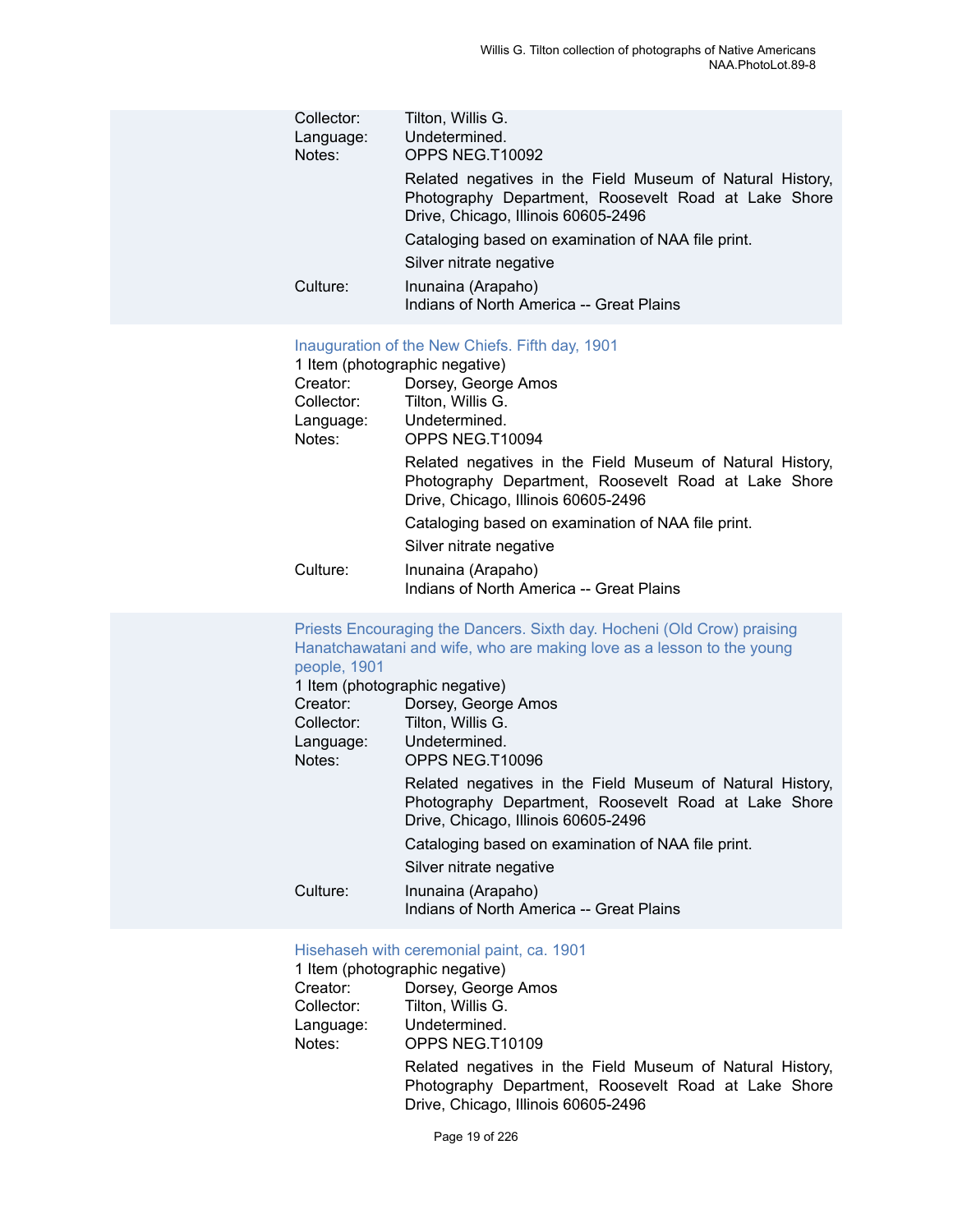Cataloging based on examination of NAA file print.

Silver nitrate negative

Culture: Inunaina (Arapaho) Indians of North America -- Great Plains

#### The Fork of the [Center-pole.](https://ids.si.edu/ids/deliveryService?id=NMNH-T10125-000001) Third Day, 1901

|            | 1 Item (photographic negative)                                                                                                                           |
|------------|----------------------------------------------------------------------------------------------------------------------------------------------------------|
| Creator:   | Dorsey, George Amos                                                                                                                                      |
| Collector: | Tilton, Willis G.                                                                                                                                        |
| Language:  | Undetermined.                                                                                                                                            |
| Notes:     | OPPS NEG.T10125                                                                                                                                          |
|            | Related negatives in the Field Museum of Natural History,<br>Photography Department, Roosevelt Road at Lake Shore<br>Drive, Chicago, Illinois 60605-2496 |
|            | Cataloging based on examination of NAA file print.                                                                                                       |
|            | Silver nitrate negative                                                                                                                                  |
| Culture:   | Inunaina (Arapaho)<br>Indians of North America -- Great Plains                                                                                           |

#### [Musician of the Dog-soldier society standing beside his drum, 1902](https://ids.si.edu/ids/deliveryService?id=NMNH-T10128-000001)

|            | 1 Item (photographic negative)                                                                                                                           |
|------------|----------------------------------------------------------------------------------------------------------------------------------------------------------|
| Creator:   | Dorsey, George Amos                                                                                                                                      |
| Collector: | Tilton, Willis G.                                                                                                                                        |
| Language:  | Undetermined.                                                                                                                                            |
| Notes:     | OPPS NEG.T10128                                                                                                                                          |
|            | Related negatives in the Field Museum of Natural History,<br>Photography Department, Roosevelt Road at Lake Shore<br>Drive, Chicago, Illinois 60605-2496 |
|            | Cataloging based on examination of NAA file print.                                                                                                       |
|            | Silver nitrate negative                                                                                                                                  |
| Culture:   | Inunaina (Arapaho)<br>Indians of North America -- Great Plains                                                                                           |

#### The Giving of [Presents.](https://ids.si.edu/ids/deliveryService?id=NMNH-T10135-000001) Sixth day, 1901

|            | 1 Item (photographic negative)                                                                                                                           |
|------------|----------------------------------------------------------------------------------------------------------------------------------------------------------|
| Creator:   | Dorsey, George Amos                                                                                                                                      |
| Collector: | Tilton, Willis G.                                                                                                                                        |
| Language:  | Undetermined.                                                                                                                                            |
| Notes:     | OPPS NEG.T10135                                                                                                                                          |
|            | Related negatives in the Field Museum of Natural History,<br>Photography Department, Roosevelt Road at Lake Shore<br>Drive, Chicago, Illinois 60605-2496 |
|            | Cataloging based on examination of NAA file print.                                                                                                       |
|            | Silver nitrate negative                                                                                                                                  |
| Culture:   | Inunaina (Arapaho)<br>Indians of North America -- Great Plains                                                                                           |

The Fork in the [Center-Pole.](https://ids.si.edu/ids/deliveryService?id=NMNH-T10138-000001) Third day, 1901

1 Item (photographic negative)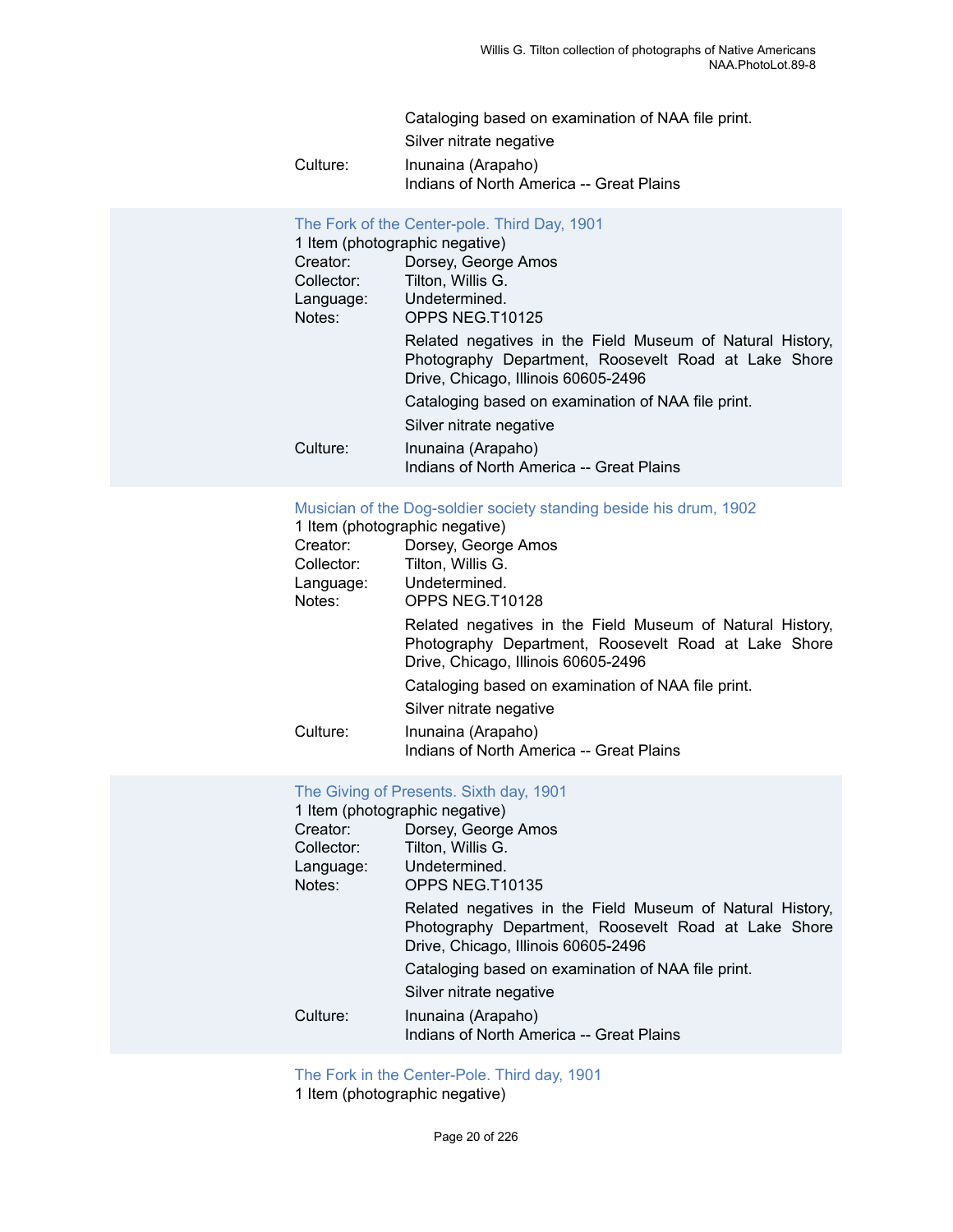| Creator:   | Dorsey, George Amos                                                                                                                                      |
|------------|----------------------------------------------------------------------------------------------------------------------------------------------------------|
| Collector: | Tilton, Willis G.                                                                                                                                        |
| Language:  | Undetermined.                                                                                                                                            |
| Notes:     | OPPS NEG.T10138                                                                                                                                          |
|            | Related negatives in the Field Museum of Natural History,<br>Photography Department, Roosevelt Road at Lake Shore<br>Drive, Chicago, Illinois 60605-2496 |
|            | Cataloging based on examination of NAA file print.                                                                                                       |
|            | Silver nitrate negative                                                                                                                                  |
| Culture:   | Inunaina (Arapaho)<br>Indians of North America -- Great Plains                                                                                           |

#### [Hocheni](https://ids.si.edu/ids/deliveryService?id=NMNH-T10140-000001) or Old Crow, 1901 or 1902

|            | 1 Item (photographic negative)                                                                                                                           |
|------------|----------------------------------------------------------------------------------------------------------------------------------------------------------|
| Creator:   | Dorsey, George Amos                                                                                                                                      |
| Collector: | Tilton, Willis G.                                                                                                                                        |
| Language:  | Undetermined.                                                                                                                                            |
| Notes:     | OPPS NEG.T10140                                                                                                                                          |
|            | Related negatives in the Field Museum of Natural History,<br>Photography Department, Roosevelt Road at Lake Shore<br>Drive, Chicago, Illinois 60605-2496 |
|            | Cataloging based on examination of NAA file print.                                                                                                       |
|            | Silver nitrate negative                                                                                                                                  |
| Culture:   | Inunaina (Arapaho)<br>Indians of North America -- Great Plains                                                                                           |

| Drummer and on-lookers, 1901 or 1902 |                                                                                                                                                          |  |
|--------------------------------------|----------------------------------------------------------------------------------------------------------------------------------------------------------|--|
| 1 Item (photographic negative)       |                                                                                                                                                          |  |
| Creator:                             | Dorsey, George Amos                                                                                                                                      |  |
| Collector:                           | Tilton, Willis G.                                                                                                                                        |  |
| Language: Undetermined.              |                                                                                                                                                          |  |
| Notes:                               | OPPS NEG.T10148                                                                                                                                          |  |
|                                      | Related negatives in the Field Museum of Natural History,<br>Photography Department, Roosevelt Road at Lake Shore<br>Drive, Chicago, Illinois 60605-2496 |  |
|                                      | Cataloging based on examination of NAA file print.                                                                                                       |  |
|                                      | Silver nitrate negative                                                                                                                                  |  |
| Culture:                             | Inunaina (Arapaho)<br>Indians of North America -- Great Plains                                                                                           |  |

#### [Hocheni](https://ids.si.edu/ids/deliveryService?id=NMNH-T10150-000001) or Old Crow, 1901 or 1902

| 1 Item (photographic negative) |                                                                                                                                                                                                                |  |
|--------------------------------|----------------------------------------------------------------------------------------------------------------------------------------------------------------------------------------------------------------|--|
| Creator:                       | Dorsey, George Amos                                                                                                                                                                                            |  |
| Collector:                     | Tilton, Willis G.                                                                                                                                                                                              |  |
| Language:                      | Undetermined.                                                                                                                                                                                                  |  |
| Notes:                         | OPPS NEG.T10150                                                                                                                                                                                                |  |
|                                | Related negatives in the Field Museum of Natural History,<br>Photography Department, Roosevelt Road at Lake Shore<br>Drive, Chicago, Illinois 60605-2496<br>Cataloging based on examination of NAA file print. |  |
|                                |                                                                                                                                                                                                                |  |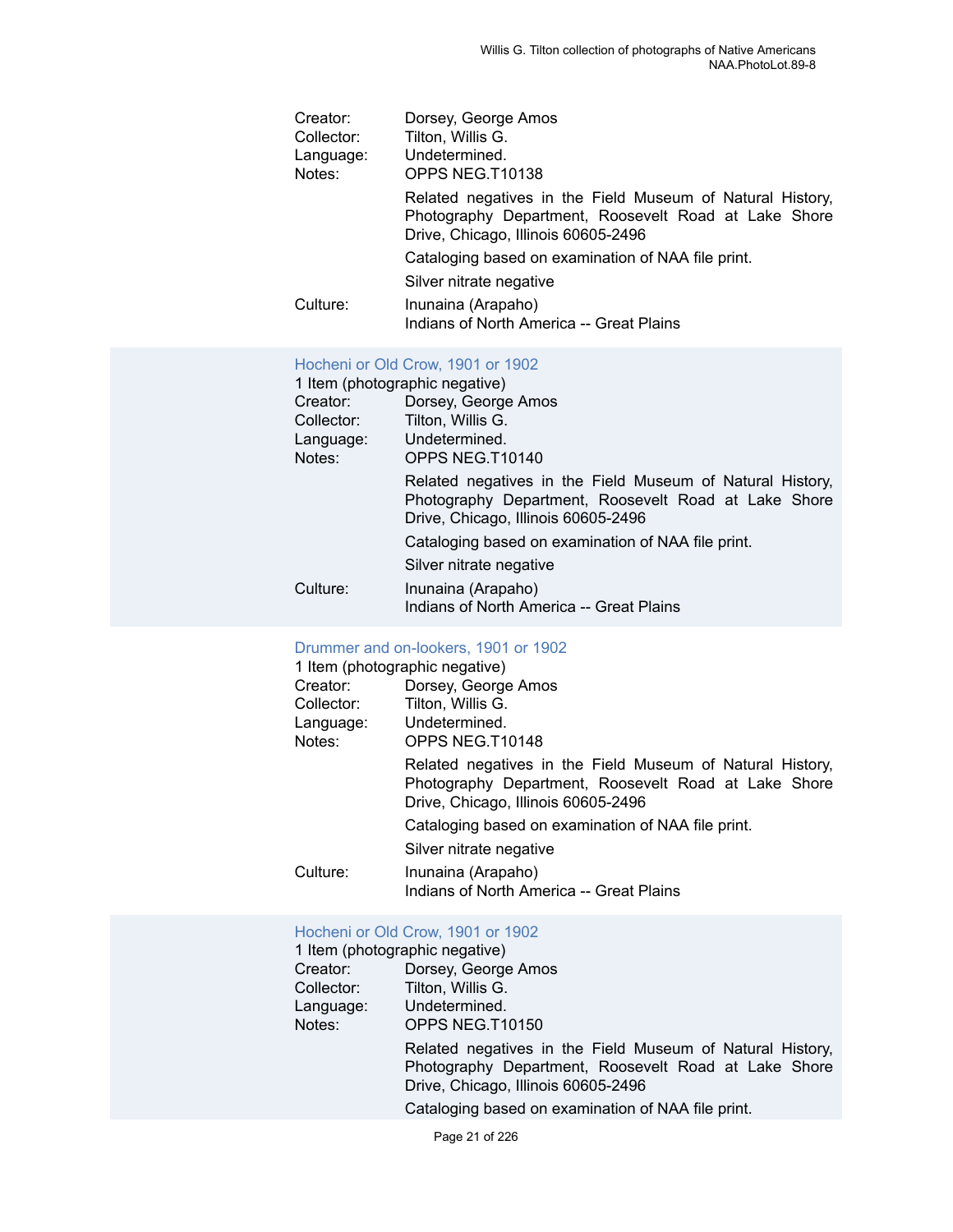| Culture:                         | Silver nitrate negative<br>Inunaina (Arapaho)<br>Indians of North America -- Great Plains                                                                         |
|----------------------------------|-------------------------------------------------------------------------------------------------------------------------------------------------------------------|
| Image(s)<br>Image(s)             | The Initiation of New Chiefs. Fifth Day. Nishchanakati pronouncing Bull-Bear<br>chief, giving his the new name, White-Owl, 1901<br>1 Item (photographic negative) |
| Creator:<br>Collector:<br>Notes: | Dorsey, George Amos<br>Tilton, Willis G.<br>Language: Undetermined.<br>OPPS NEG.T10151                                                                            |
|                                  | Related negatives in the Field Museum of Natural History,<br>Photography Department, Roosevelt Road at Lake Shore<br>Drive, Chicago, Illinois 60605-2496          |
|                                  | Cataloging based on examination of NAA file print.                                                                                                                |
|                                  | Silver nitrate negative                                                                                                                                           |
| Culture:                         | Inunaina (Arapaho)<br>Indians of North America -- Great Plains                                                                                                    |
|                                  |                                                                                                                                                                   |

The [Offerings-Lodge,](https://ids.si.edu/ids/deliveryService?id=NMNH-T10156-000001) after the ceremony. Seventh Day. Parents repairing to the lodge, to offer the [worn-out](https://ids.si.edu/ids/deliveryService?id=NMNH-T10156-000001) clothing of their children, 1901

|            | 1 Item (photographic negative)                                                                                                                           |
|------------|----------------------------------------------------------------------------------------------------------------------------------------------------------|
| Creator:   | Dorsey, George Amos                                                                                                                                      |
| Collector: | Tilton, Willis G.                                                                                                                                        |
| Language:  | Undetermined.                                                                                                                                            |
| Notes:     | OPPS NEG.T10156                                                                                                                                          |
|            | Related negatives in the Field Museum of Natural History,<br>Photography Department, Roosevelt Road at Lake Shore<br>Drive, Chicago, Illinois 60605-2496 |
|            | Cataloging based on examination of NAA file print.                                                                                                       |
|            | Silver nitrate negative                                                                                                                                  |
| Culture:   | Inunaina (Arapaho)<br>Indians of North America -- Great Plains                                                                                           |

#### Incidents in the [Offerings-Lodge.](https://ids.si.edu/ids/deliveryService?id=NMNH-T10162-000001) Sixth day. The Lime-Crazy society acting as [musicians, 1902](https://ids.si.edu/ids/deliveryService?id=NMNH-T10162-000001)

|            | 1 Item (photographic negative)                                                                                                                           |
|------------|----------------------------------------------------------------------------------------------------------------------------------------------------------|
| Creator:   | Dorsey, George Amos                                                                                                                                      |
| Collector: | Tilton, Willis G.                                                                                                                                        |
| Language:  | Undetermined.                                                                                                                                            |
| Notes:     | OPPS NEG.T10162                                                                                                                                          |
|            | Related negatives in the Field Museum of Natural History,<br>Photography Department, Roosevelt Road at Lake Shore<br>Drive, Chicago, Illinois 60605-2496 |
|            | Cataloging based on examination of NAA file print.                                                                                                       |
|            | Silver nitrate negative                                                                                                                                  |
| Culture:   | Inunaina (Arapaho)                                                                                                                                       |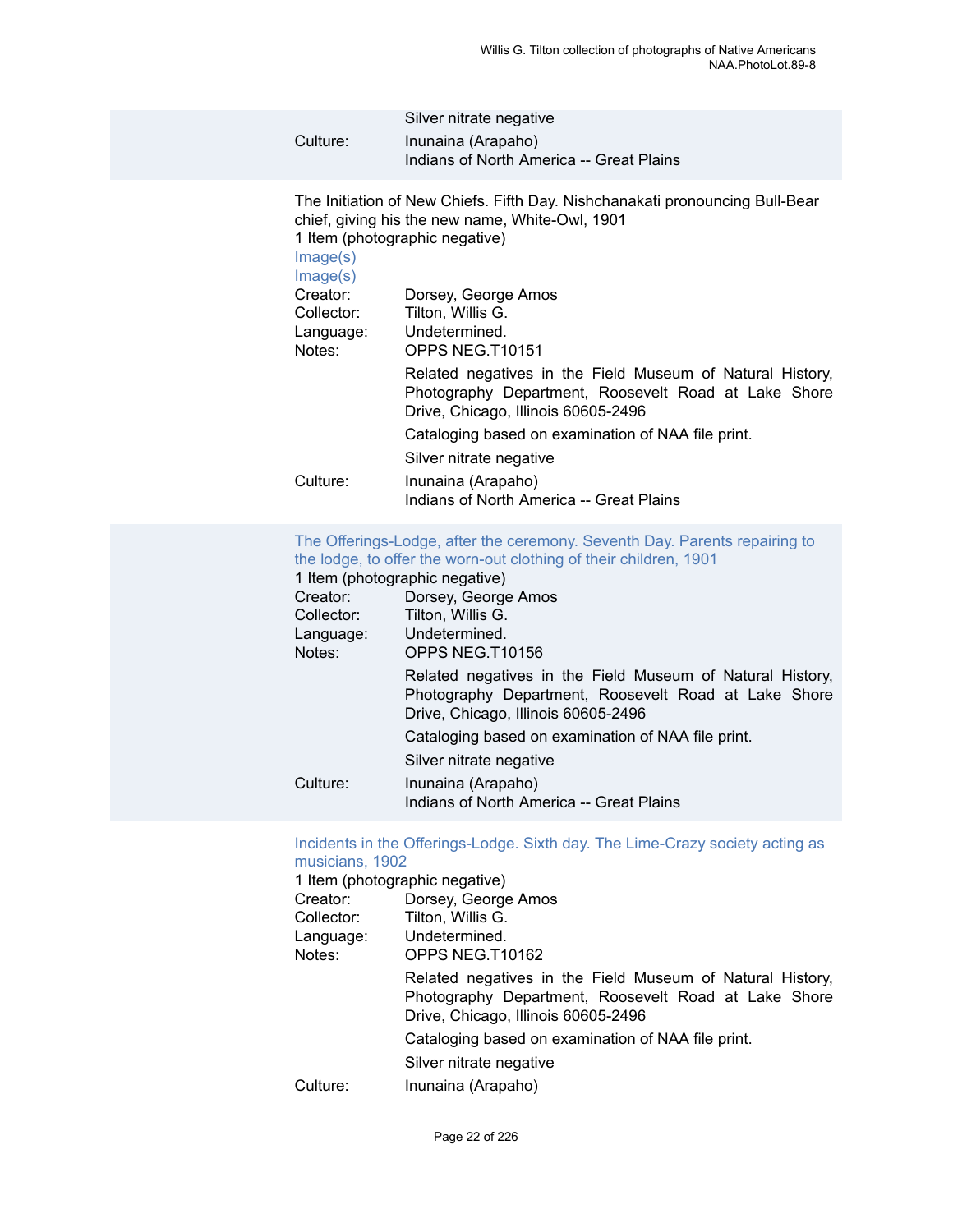#### Indians of North America -- Great Plains

|            | Niehhinitu (?) in dance costume, 1901                                                                                                                    |
|------------|----------------------------------------------------------------------------------------------------------------------------------------------------------|
|            | 1 Item (photographic negative)                                                                                                                           |
| Creator:   | Dorsey, George Amos                                                                                                                                      |
| Collector: | Tilton. Willis G.                                                                                                                                        |
|            | Language: Undetermined.                                                                                                                                  |
| Notes:     | OPPS NEG T10165                                                                                                                                          |
|            | Related negatives in the Field Museum of Natural History,<br>Photography Department, Roosevelt Road at Lake Shore<br>Drive, Chicago, Illinois 60605-2496 |
|            | Cataloging based on examination of NAA file print.                                                                                                       |
|            | Silver nitrate negative                                                                                                                                  |
| Culture:   | Inunaina (Arapaho)<br>Indians of North America -- Great Plains                                                                                           |

#### Intrusive [Performances.](https://ids.si.edu/ids/deliveryService?id=NMNH-T10168-000001) Fifth day. Audience watching Kit-Fox and Star [societies dancing the Crow dance, 1902](https://ids.si.edu/ids/deliveryService?id=NMNH-T10168-000001)

| 1 Item (photographic negative) |                                                                                                                                                          |
|--------------------------------|----------------------------------------------------------------------------------------------------------------------------------------------------------|
| Creator:                       | Dorsey, George Amos                                                                                                                                      |
| Collector:                     | Tilton, Willis G.                                                                                                                                        |
|                                | Language: Undetermined.                                                                                                                                  |
| Notes:                         | OPPS NEG.T10168                                                                                                                                          |
|                                | Related negatives in the Field Museum of Natural History,<br>Photography Department, Roosevelt Road at Lake Shore<br>Drive, Chicago, Illinois 60605-2496 |
|                                | Cataloging based on examination of NAA file print.                                                                                                       |
|                                | Silver nitrate negative                                                                                                                                  |
| Culture:                       | Inunaina (Arapaho)<br>Indians of North America -- Great Plains                                                                                           |

Painting the Dancers. Fourth day. Dancers drying and warming [themselves](https://ids.si.edu/ids/deliveryService?id=NMNH-T10173-000001) [about the fire, after having been painted, 1901](https://ids.si.edu/ids/deliveryService?id=NMNH-T10173-000001)

1 Item (photographic negative)

| Creator:   | Dorsey, George Amos                                                                                                                                      |
|------------|----------------------------------------------------------------------------------------------------------------------------------------------------------|
| Collector: | Tilton, Willis G.                                                                                                                                        |
| Language:  | Undetermined.                                                                                                                                            |
| Notes:     | OPPS NEG.T10173                                                                                                                                          |
|            | Related negatives in the Field Museum of Natural History,<br>Photography Department, Roosevelt Road at Lake Shore<br>Drive, Chicago, Illinois 60605-2496 |
|            | Cataloging based on examination of NAA file print.                                                                                                       |
|            | Silver nitrate negative                                                                                                                                  |
| Culture:   | Inunaina (Arapaho)<br>Indians of North America -- Great Plains                                                                                           |
|            |                                                                                                                                                          |

North of Left Half of the Line of Dancers preparing to whistle toward the Center-pole. Seventh day, 1902 1 Item (photographic negative)<br>Creator: Dorsey, George Dorsey, George Amos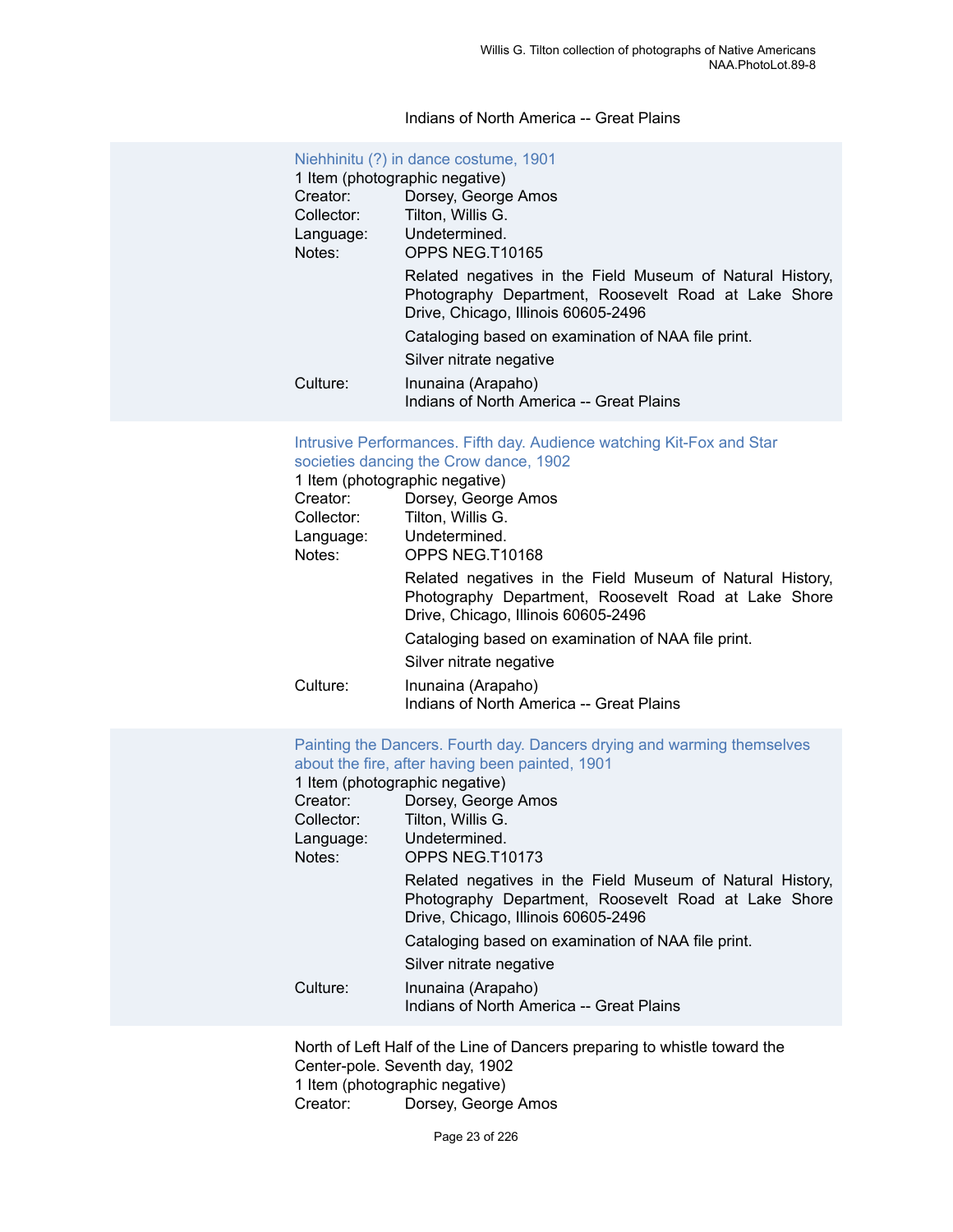| Collector: | Tilton, Willis G.                                                                                                                                        |
|------------|----------------------------------------------------------------------------------------------------------------------------------------------------------|
| Language:  | Undetermined.                                                                                                                                            |
| Notes:     | OPPS NEG.T10174                                                                                                                                          |
|            | Related negatives in the Field Museum of Natural History,<br>Photography Department, Roosevelt Road at Lake Shore<br>Drive, Chicago, Illinois 60605-2496 |
|            | Cataloging based on examination of NAA file print.                                                                                                       |
|            | Silver nitrate negative                                                                                                                                  |
| Culture:   | Inunaina (Arapaho)<br>Indians of North America -- Great Plains                                                                                           |

| new name, 1901                 | The Inauguration of New Chiefs. Fifth Day. Chief Nawaht proclaiming<br>Watanah chief, presenting him with pipe and tobacco, as he pronounces his         |
|--------------------------------|----------------------------------------------------------------------------------------------------------------------------------------------------------|
| 1 Item (photographic negative) |                                                                                                                                                          |
| Creator:                       | Dorsey, George Amos                                                                                                                                      |
|                                | Collector: Tilton, Willis G.                                                                                                                             |
|                                | Language: Undetermined.                                                                                                                                  |
| Notes:                         | OPPS NEG.T10178                                                                                                                                          |
|                                | Related negatives in the Field Museum of Natural History,<br>Photography Department, Roosevelt Road at Lake Shore<br>Drive, Chicago, Illinois 60605-2496 |
|                                | Cataloging based on examination of NAA file print.                                                                                                       |
|                                | Silver nitrate negative                                                                                                                                  |
| Culture:                       | Inunaina (Arapaho)<br>Indians of North America -- Great Plains                                                                                           |

#### The [Inauguration](https://ids.si.edu/ids/deliveryService?id=NMNH-T10178-000001) of New Chiefs. Fifth Day. Chief Nawaht proclaiming Watanah chief, presenting him with pipe and tobacco, as he [pronounces](https://ids.si.edu/ids/deliveryService?id=NMNH-T10178-000001) his [new name, 1901](https://ids.si.edu/ids/deliveryService?id=NMNH-T10178-000001)

|            | 1 Item (photographic negative)                                                                                                                           |
|------------|----------------------------------------------------------------------------------------------------------------------------------------------------------|
| Creator:   | Dorsey, George Amos                                                                                                                                      |
| Collector: | Tilton, Willis G.                                                                                                                                        |
| Language:  | Undetermined.                                                                                                                                            |
| Notes:     | OPPS NEG.T10178                                                                                                                                          |
|            | Related negatives in the Field Museum of Natural History,<br>Photography Department, Roosevelt Road at Lake Shore<br>Drive, Chicago, Illinois 60605-2496 |
|            | Cataloging based on examination of NAA file print.                                                                                                       |
|            | Silver nitrate negative                                                                                                                                  |
| Culture:   | Inunaina (Arapaho)<br>Indians of North America -- Great Plains                                                                                           |

#### [Group of Arapaho Indians, ca. 1901](https://ids.si.edu/ids/deliveryService?id=NMNH-T19373-000001)

| 1 Item (photographic negative) |                     |  |  |
|--------------------------------|---------------------|--|--|
| Creator:                       | Dorsey, George Amos |  |  |
| Collector:                     | Tilton, Willis G.   |  |  |
| Language:                      | Undetermined.       |  |  |
| Notes:                         | OPPS NEG.T19373     |  |  |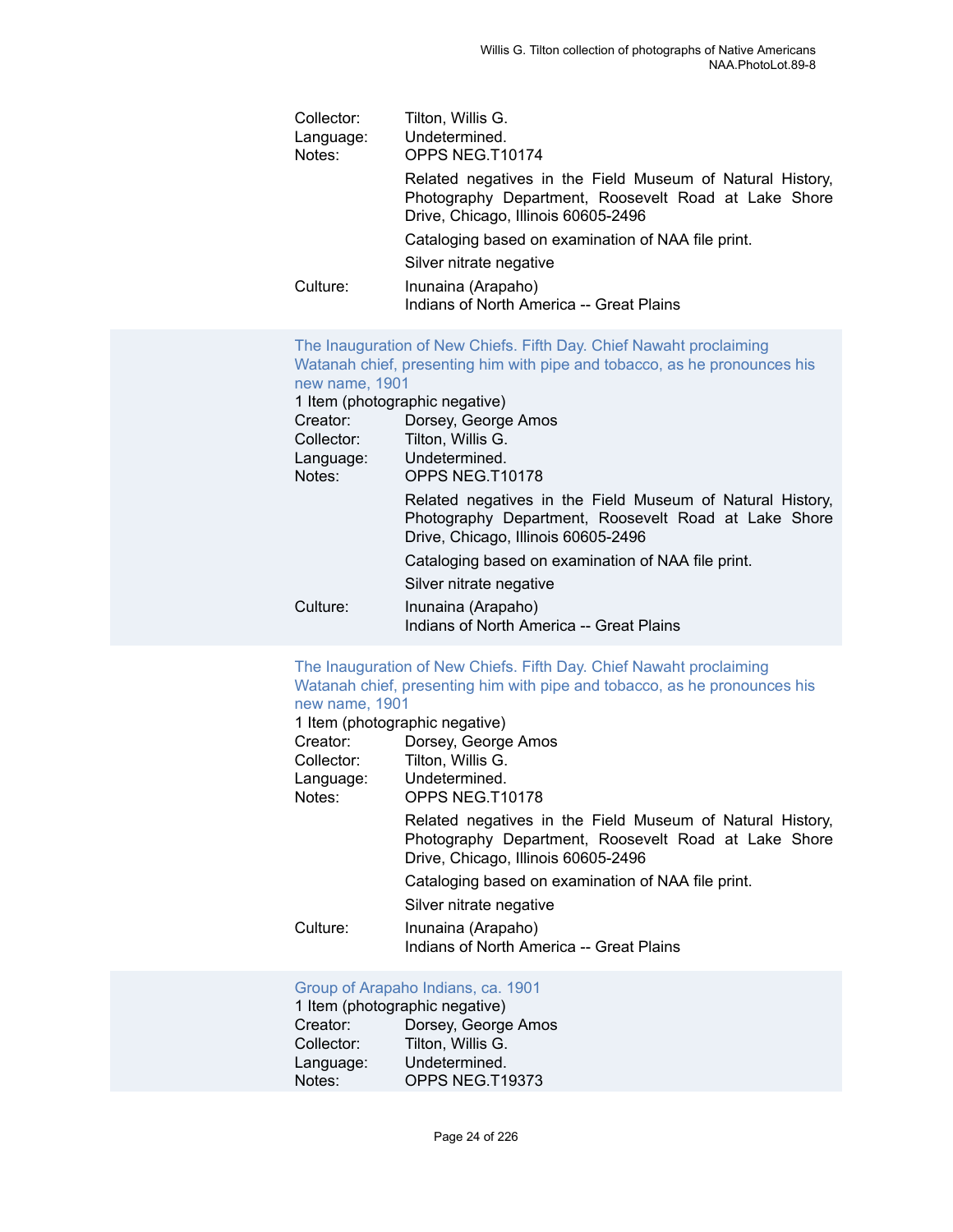|          | Related negatives in the Field Museum of Natural History,<br>Photography Department, Roosevelt Road at Lake Shore<br>Drive, Chicago, Illinois 60605-2496 |
|----------|----------------------------------------------------------------------------------------------------------------------------------------------------------|
|          | Cataloging based on examination of NAA file print.                                                                                                       |
|          | Silver nitrate negative                                                                                                                                  |
| Culture: | Inunaina (Arapaho)<br>Indians of North America -- Great Plains                                                                                           |

#### [Arapaho Indian tipis - camp scene, ca. 1901](https://ids.si.edu/ids/deliveryService?id=NMNH-T30559-000001)

|  | 1 Item (photographic negative) |  |
|--|--------------------------------|--|
|  |                                |  |

| Creator:   | Dorsey, George Amos                                                                                                                                      |
|------------|----------------------------------------------------------------------------------------------------------------------------------------------------------|
| Collector: | Tilton, Willis G.                                                                                                                                        |
| Language:  | Undetermined.                                                                                                                                            |
| Notes:     | OPPS NEG.T30559                                                                                                                                          |
|            | Related negatives in the Field Museum of Natural History,<br>Photography Department, Roosevelt Road at Lake Shore<br>Drive, Chicago, Illinois 60605-2496 |
|            | Cataloging based on examination of NAA file print.                                                                                                       |
|            | Silver nitrate negative                                                                                                                                  |
| Culture:   | Inunaina (Arapaho)<br>Indians of North America -- Great Plains                                                                                           |

#### [Hocheni or Old Crow standing beside white man, 1901 or 1902](https://ids.si.edu/ids/deliveryService?id=NMNH-T1530-000001)

|  |  | 1 Item (photographic negative) |  |  |
|--|--|--------------------------------|--|--|
|--|--|--------------------------------|--|--|

| Creator:   | Dorsey, George Amos                                                                                                                                      |
|------------|----------------------------------------------------------------------------------------------------------------------------------------------------------|
| Collector: | Tilton, Willis G.                                                                                                                                        |
| Language:  | Undetermined.                                                                                                                                            |
| Notes:     | OPPS NEG.T1530                                                                                                                                           |
|            | Related negatives in the Field Museum of Natural History,<br>Photography Department, Roosevelt Road at Lake Shore<br>Drive, Chicago, Illinois 60605-2496 |
|            | Cataloging based on examination of NAA file print.                                                                                                       |
|            | Silver nitrate negative                                                                                                                                  |
| Culture:   | Inunaina (Arapaho)<br>Indians of North America -- Great Plains                                                                                           |

|                        | Unidentified Arapaho girl wearing elk tooth dress. (front bust), 1904<br>1 Item (photographic negative)                                                  |
|------------------------|----------------------------------------------------------------------------------------------------------------------------------------------------------|
| Creator:<br>Collector: | Carpenter, Charles H.<br>Tilton, Willis G.                                                                                                               |
| Notes:                 | Language: Undetermined.<br>OPPS NEG.T13448                                                                                                               |
|                        | Related negatives in the Field Museum of Natural History,<br>Photography Department, Roosevelt Road at Lake Shore<br>Drive, Chicago, Illinois 60605-2496 |
|                        | Photograph propably taken at the Louisiana Purchase<br>Expedition, St. Louis                                                                             |
|                        | Cataloging based on examination of NAA file print.                                                                                                       |
|                        | Silver nitrate negative                                                                                                                                  |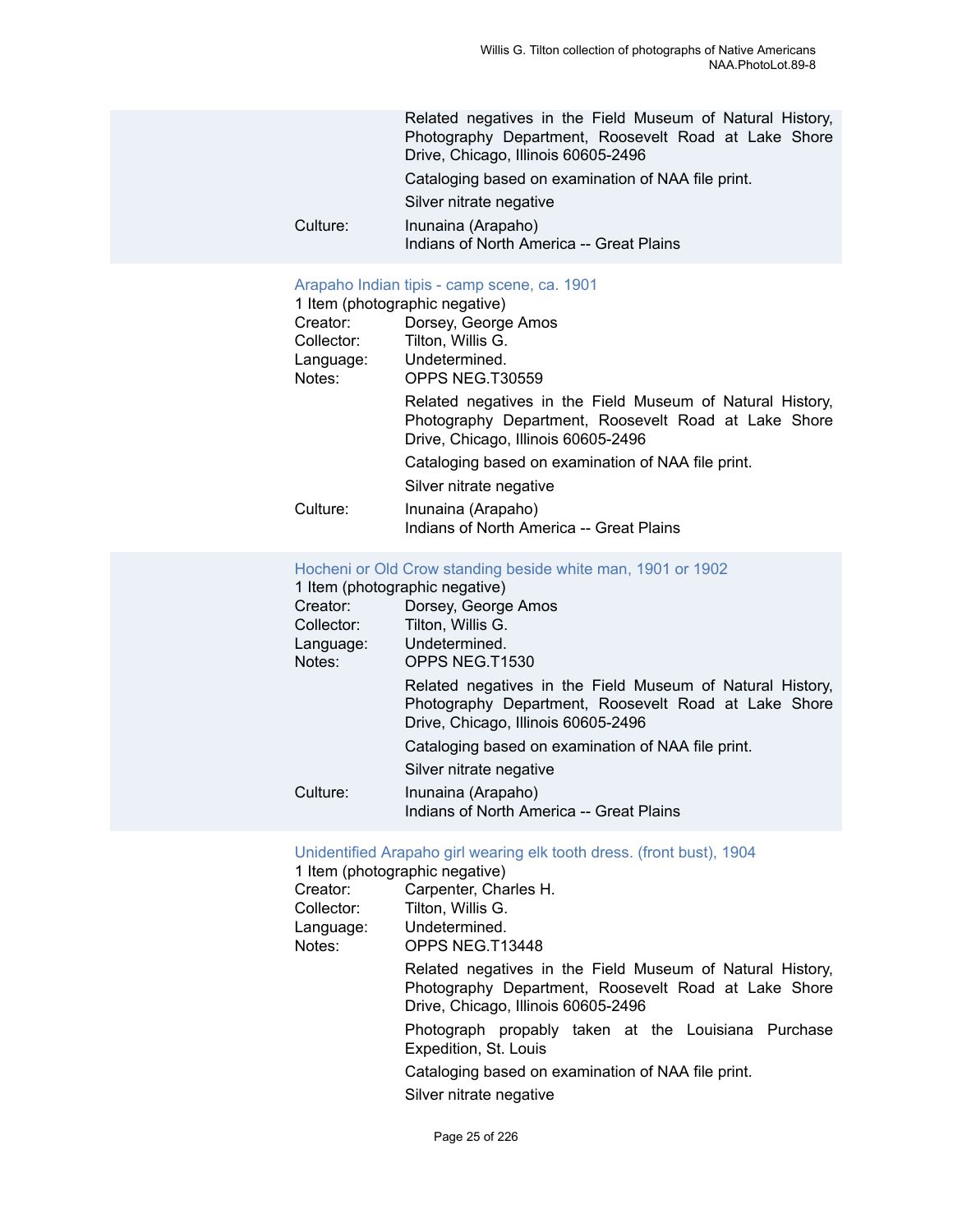| Missouri -- St. Louis                    |
|------------------------------------------|
| Louisiana Purchase Expedition            |
| Inunaina (Arapaho)                       |
| Indians of North America -- Great Plains |
|                                          |

[Unidentified Arapaho girl wearing elk tooth dress. \(ful length standing view\),](https://ids.si.edu/ids/deliveryService?id=NMNH-T13450-000001) [1904](https://ids.si.edu/ids/deliveryService?id=NMNH-T13450-000001)

| Creator:<br>Collector: | 1 Item (photographic negative)<br>Carpenter, Charles H.<br>Tilton, Willis G.                                                                             |
|------------------------|----------------------------------------------------------------------------------------------------------------------------------------------------------|
| Language:<br>Notes:    | Undetermined.<br>OPPS NEG.T13450                                                                                                                         |
|                        | Related negatives in the Field Museum of Natural History,<br>Photography Department, Roosevelt Road at Lake Shore<br>Drive, Chicago, Illinois 60605-2496 |
|                        | Photograph propably taken at the Louisiana Purchase<br>Expedition, St. Louis                                                                             |
|                        | Cataloging based on examination of NAA file print.                                                                                                       |
|                        | Silver nitrate negative                                                                                                                                  |
|                        | Missouri -- St. Louis                                                                                                                                    |
| Topic:<br>Culture:     | Louisiana Purchase Expedition<br>Inunaina (Arapaho)<br>Indians of North America -- Great Plains                                                          |

#### [Unidentified Arapaho woman \(front bust\), 1904](https://ids.si.edu/ids/deliveryService?id=NMNH-T13485-000001)

| 1 Item (photographic negative) |                                                                                                                                                          |
|--------------------------------|----------------------------------------------------------------------------------------------------------------------------------------------------------|
| Creator:                       | Carpenter, Charles H.                                                                                                                                    |
| Collector:                     | Tilton, Willis G.                                                                                                                                        |
|                                | Language: Undetermined.                                                                                                                                  |
| Notes:                         | OPPS NEG.T13485                                                                                                                                          |
|                                | Related negatives in the Field Museum of Natural History,<br>Photography Department, Roosevelt Road at Lake Shore<br>Drive, Chicago, Illinois 60605-2496 |
|                                | Photograph propably taken at the Louisiana Purchase<br>Expedition, St. Louis                                                                             |
|                                | Cataloging based on examination of NAA file print.                                                                                                       |
|                                | Silver nitrate negative                                                                                                                                  |
|                                | Missouri -- St. Louis                                                                                                                                    |
| Topic:                         | Louisiana Purchase Expedition                                                                                                                            |
| Culture:                       | Inunaina (Arapaho)                                                                                                                                       |
|                                | Indians of North America -- Great Plains                                                                                                                 |

#### [Unidentified Arapaho woman \(front bust\), 1904](https://ids.si.edu/ids/deliveryService?id=NMNH-T13486-000001)

| 1 Glass plate negative |                                                      |
|------------------------|------------------------------------------------------|
| Creator:               | Carpenter, Charles H.                                |
| Collector:             | Tilton, Willis G.                                    |
| Language:              | Undetermined.                                        |
| Notes:                 | OPPS NEG.T13486                                      |
|                        | Digital surrogate produced from reference copy print |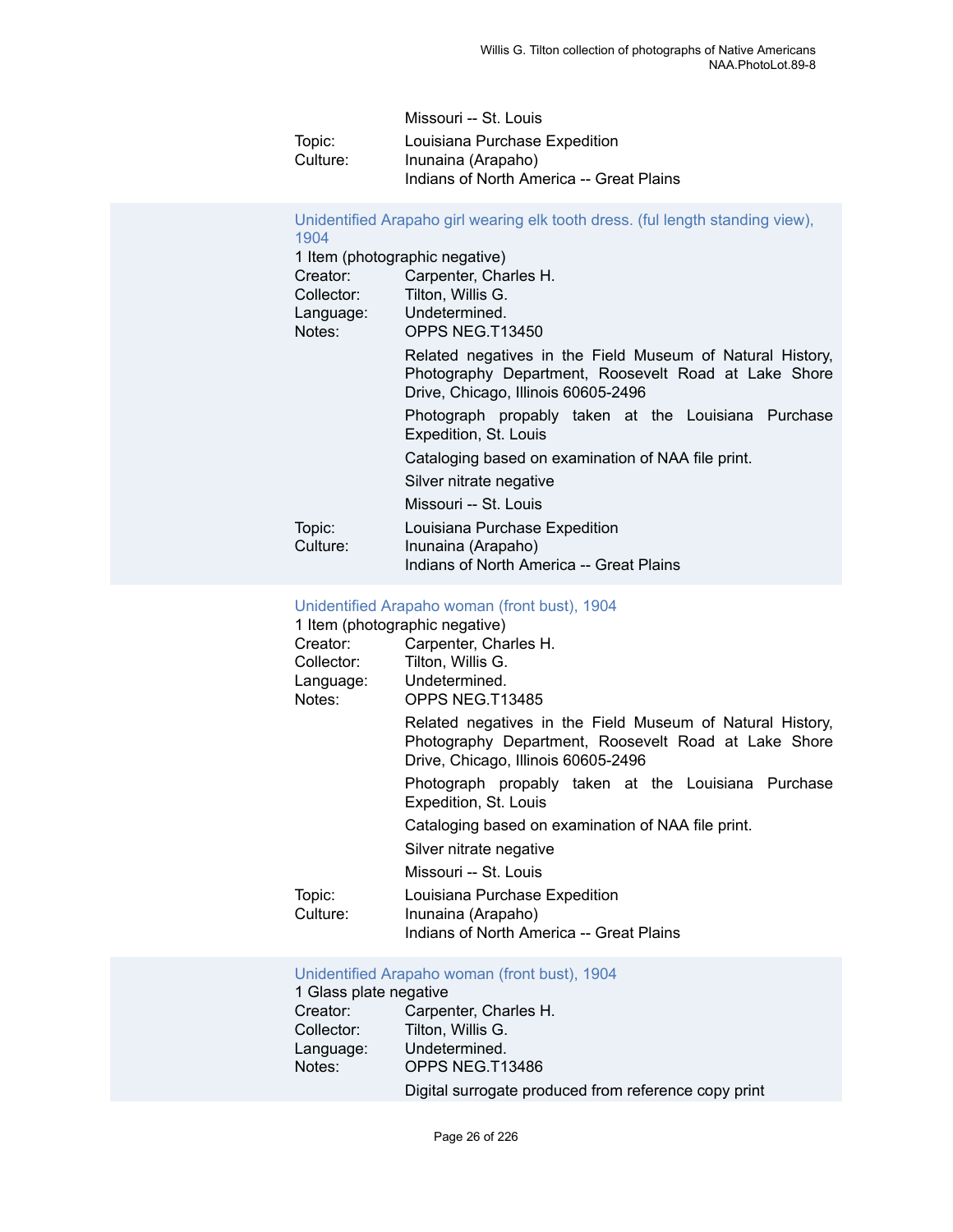|                    | Related negatives in the Field Museum of Natural History,<br>Photography Department, Roosevelt Road at Lake Shore<br>Drive, Chicago, Illinois 60605-2496 |
|--------------------|----------------------------------------------------------------------------------------------------------------------------------------------------------|
|                    | Photograph propably taken at the Louisiana Purchase<br>Expedition, St. Louis                                                                             |
|                    | Glass plate negative is broken                                                                                                                           |
|                    | Cataloging based on examination of NAA file print.                                                                                                       |
|                    | Missouri -- St. Louis                                                                                                                                    |
| Topic:<br>Culture: | Louisiana Purchase Expedition<br>Inunaina (Arapaho)<br>Indians of North America -- Great Plains                                                          |

#### [Unidentified Arapaho woman \(half profile\), 1904](https://ids.si.edu/ids/deliveryService?id=NMNH-T13487-000001)

| 1 Item (photographic negative) |                                                           |
|--------------------------------|-----------------------------------------------------------|
| Creator:                       | Carpenter, Charles H.                                     |
| Collector:                     | Tilton, Willis G.                                         |
|                                | Language: Undetermined.                                   |
| Notes:                         | OPPS NEG.T13487                                           |
|                                | Related negatives in the Field Museum of Natural History, |
|                                | Photography Department, Roosevelt Road at Lake Shore      |
|                                | Drive, Chicago, Illinois 60605-2496                       |
|                                | Photograph propably taken at the Louisiana Purchase       |
|                                | Expedition, St. Louis                                     |
|                                | Cataloging based on examination of NAA file print.        |
|                                | Silver nitrate negative                                   |
|                                | Missouri -- St. Louis                                     |
| Topic:                         | Louisiana Purchase Expedition                             |
| Culture:                       | Inunaina (Arapaho)                                        |
|                                | Indians of North America -- Great Plains                  |

#### [Chief Black Coyote \(front bust\), 1904](https://ids.si.edu/ids/deliveryService?id=NMNH-T13492-000001)

| 1 Item (photographic negative) |                                                                                                                                                          |
|--------------------------------|----------------------------------------------------------------------------------------------------------------------------------------------------------|
| Creator:                       | Carpenter, Charles H.                                                                                                                                    |
| Collector:                     | Tilton, Willis G.                                                                                                                                        |
| Language: Undetermined.        |                                                                                                                                                          |
| Notes:                         | OPPS NEG.T13492                                                                                                                                          |
|                                | Related negatives in the Field Museum of Natural History,<br>Photography Department, Roosevelt Road at Lake Shore<br>Drive, Chicago, Illinois 60605-2496 |
|                                | Photograph propably taken at the Louisiana Purchase<br>Expedition, St. Louis                                                                             |
|                                | Cataloging based on examination of NAA file print.                                                                                                       |
|                                | Silver nitrate negative                                                                                                                                  |
|                                | Missouri -- St. Louis                                                                                                                                    |
| Topic:<br>Culture:             | Louisiana Purchase Expedition<br>Inunaina (Arapaho)<br>Indians of North America -- Great Plains                                                          |

#### [Chief Black Coyote \(profile\), 1904](https://ids.si.edu/ids/deliveryService?id=NMNH-T13493-000001)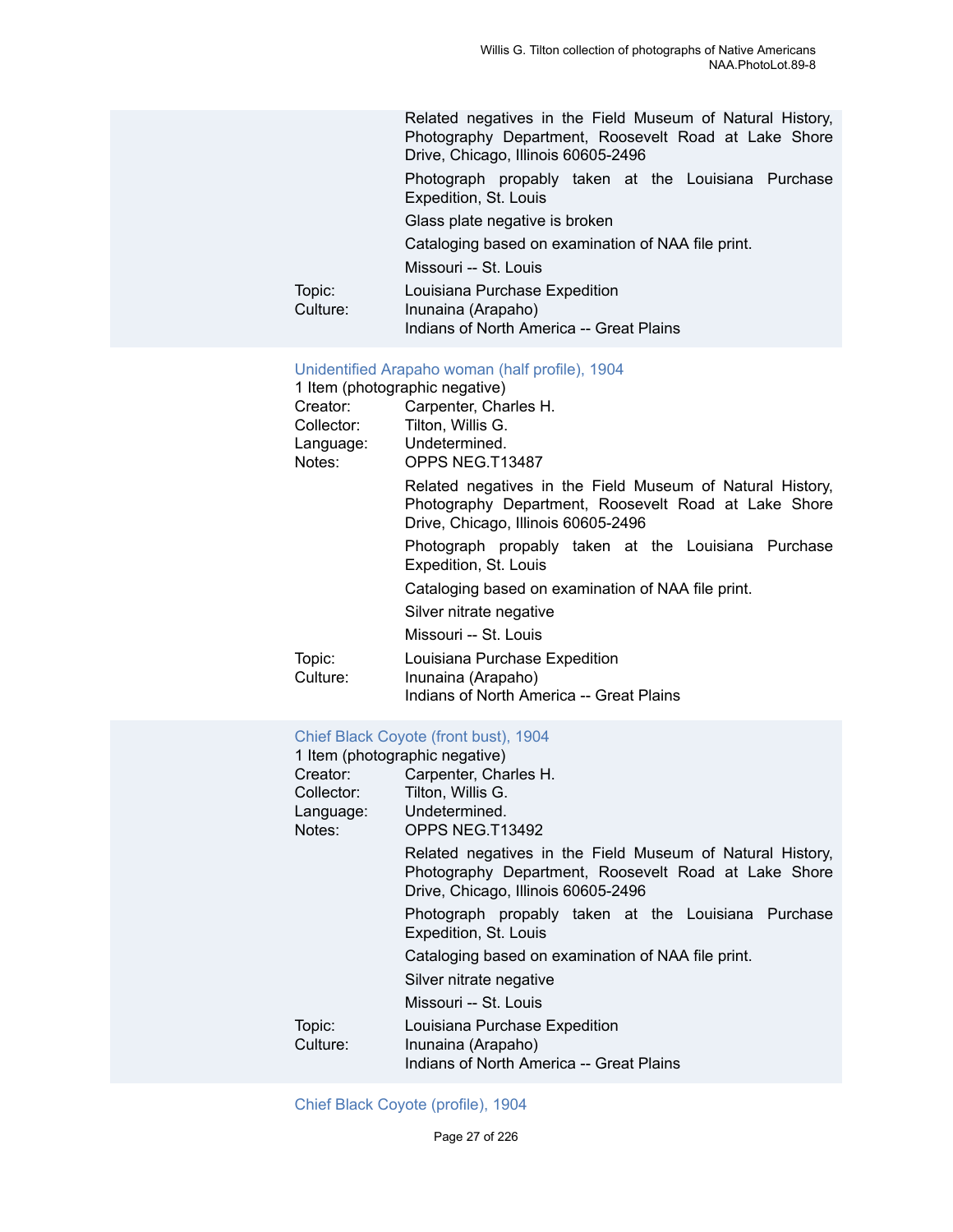| 1 Item (photographic negative) |                                                                                                                                                          |
|--------------------------------|----------------------------------------------------------------------------------------------------------------------------------------------------------|
| Creator:                       | Carpenter, Charles H.                                                                                                                                    |
| Collector:                     | Tilton, Willis G.                                                                                                                                        |
| Language:                      | Undetermined.                                                                                                                                            |
| Notes:                         | OPPS NEG.T13493                                                                                                                                          |
|                                | Related negatives in the Field Museum of Natural History,<br>Photography Department, Roosevelt Road at Lake Shore<br>Drive, Chicago, Illinois 60605-2496 |
|                                | Photograph propably taken at the Louisiana Purchase<br>Expedition, St. Louis                                                                             |
|                                | Cataloging based on examination of NAA file print.                                                                                                       |
|                                | Silver nitrate negative                                                                                                                                  |
|                                | Missouri -- St. Louis                                                                                                                                    |
| Topic:                         | Louisiana Purchase Expedition                                                                                                                            |
| Culture:                       | Inunaina (Arapaho)                                                                                                                                       |
|                                | Indians of North America -- Great Plains                                                                                                                 |

#### [Unidentified](https://ids.si.edu/ids/deliveryService?id=NMNH-T13524-000001) Arapaho man; full length standing view, 1904

1 Item (photographic negative)

| Carpenter, Charles H.<br>Tilton, Willis G.                                                                                                               |
|----------------------------------------------------------------------------------------------------------------------------------------------------------|
|                                                                                                                                                          |
| Undetermined.<br>OPPS NEG.T13524                                                                                                                         |
| Related negatives in the Field Museum of Natural History,<br>Photography Department, Roosevelt Road at Lake Shore<br>Drive, Chicago, Illinois 60605-2496 |
| Photograph propably taken at the Louisiana Purchase<br>Expedition, St. Louis                                                                             |
| Cataloging based on examination of NAA file print.                                                                                                       |
| Silver nitrate negative                                                                                                                                  |
| Missouri -- St. Louis                                                                                                                                    |
| Louisiana Purchase Expedition<br>Inunaina (Arapaho)<br>Indians of North America -- Great Plains                                                          |
|                                                                                                                                                          |

Seven Arapaho women and one small girl standing in a group on the grounds of the World's Fair, St. Louis, 1904

1 Item (photographic negative)<br>Creator: Carpenter, Cha

Creator: Carpenter, Charles H.<br>Collector: Tilton, Willis G. Tilton, Willis G.

Language: Undetermined.<br>
Notes: OPPS NEG.T1 OPPS NEG.T13525

> Related negatives in the Field Museum of Natural History, Photography Department, Roosevelt Road at Lake Shore Drive, Chicago, Illinois 60605-2496

> Photograph propably taken at the Louisiana Purchase Expedition, St. Louis

Cataloging based on examination of NAA file print.

Silver nitrate negative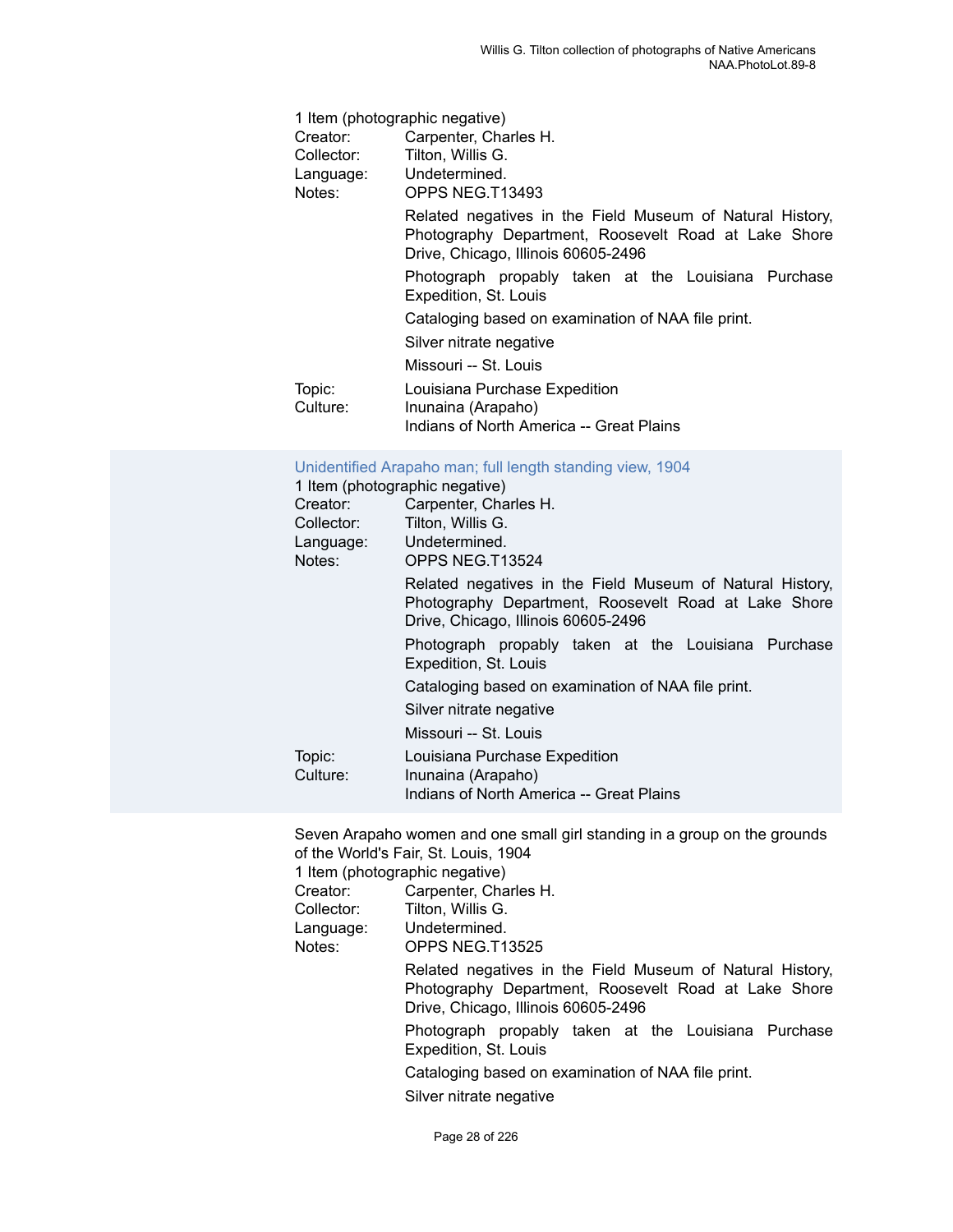| Missouri -- St. Louis                    |
|------------------------------------------|
| Louisiana Purchase Expedition            |
| Inunaina (Arapaho)                       |
| Indians of North America -- Great Plains |
|                                          |

| Notes:             | Two Arapaho chiefs and their wives, 1904<br>1 Item (photographic negative)<br>Creator: Carpenter, Charles H.<br>Collector: Tilton, Willis G.<br>Language: Undetermined.<br>OPPS NEG.T13530 |
|--------------------|--------------------------------------------------------------------------------------------------------------------------------------------------------------------------------------------|
|                    | Related negatives in the Field Museum of Natural History,<br>Photography Department, Roosevelt Road at Lake Shore<br>Drive, Chicago, Illinois 60605-2496                                   |
|                    | Photograph propably taken at the Louisiana Purchase<br>Expedition, St. Louis                                                                                                               |
|                    | Cataloging based on examination of NAA file print.                                                                                                                                         |
|                    | Silver nitrate negative                                                                                                                                                                    |
|                    | Missouri -- St. Louis                                                                                                                                                                      |
| Topic:<br>Culture: | Louisiana Purchase Expedition<br>Inunaina (Arapaho)<br>Indians of North America -- Great Plains                                                                                            |

[Arapaho](https://ids.si.edu/ids/deliveryService?id=NMNH-T15468-000001) tipi on the grounds of the World's fair, 1904

| 1 Item (photographic negative) |                                                                                                                                                          |  |
|--------------------------------|----------------------------------------------------------------------------------------------------------------------------------------------------------|--|
| Creator:                       | Carpenter, Charles H.                                                                                                                                    |  |
| Collector:                     | Tilton, Willis G.                                                                                                                                        |  |
| Language: Undetermined.        |                                                                                                                                                          |  |
| Notes:                         | OPPS NEG.T15468                                                                                                                                          |  |
|                                | Related negatives in the Field Museum of Natural History,<br>Photography Department, Roosevelt Road at Lake Shore<br>Drive, Chicago, Illinois 60605-2496 |  |
|                                | Photograph propably taken at the Louisiana Purchase<br>Expedition, St. Louis                                                                             |  |
|                                | Cataloging based on examination of NAA file print.                                                                                                       |  |
|                                | Silver nitrate negative                                                                                                                                  |  |
|                                | Missouri -- St. Louis                                                                                                                                    |  |
| Topic:<br>Culture:             | Louisiana Purchase Expedition<br>Inunaina (Arapaho)<br>Indians of North America -- Great Plains                                                          |  |

#### [Inside view of Arapaho tipi; many Indian articles shown, 1904](https://ids.si.edu/ids/deliveryService?id=NMNH-T15483-000001)

1 Glass plate negative<br>Creator: Carper Creator: Carpenter, Charles H.<br>Collector: Tilton, Willis G. Collector: Tilton, Willis G.<br>Language: Undetermined. Language: Undetermined.<br>
Notes: OPPS NEG.T1 OPPS NEG.T15483 Related negatives in the Field Museum of Natural History, Photography Department, Roosevelt Road at Lake Shore Drive, Chicago, Illinois 60605-2496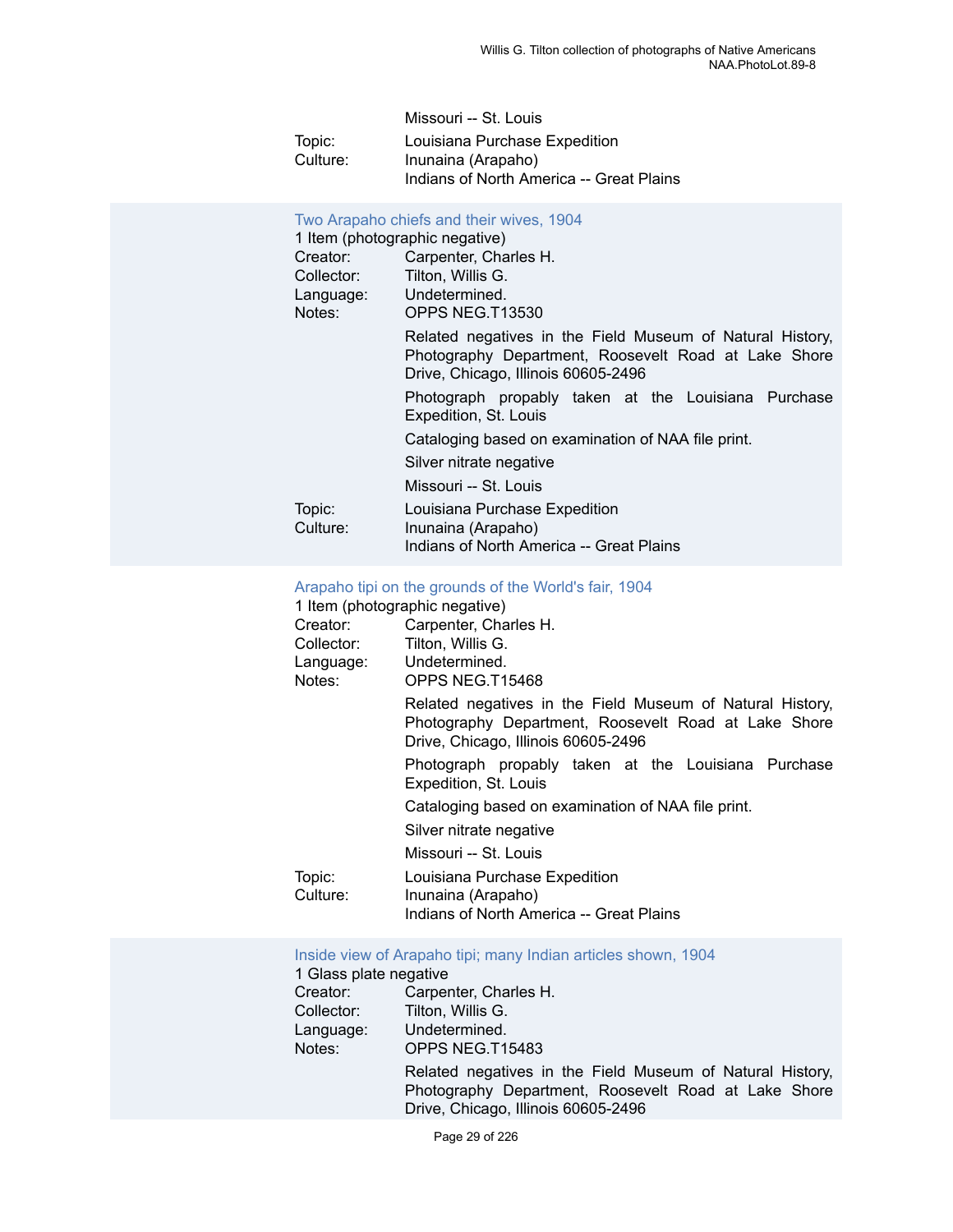Photograph propably taken at the Louisiana Purchase Expedition, St. Louis Glass plate negative is broken Cataloging based on examination of NAA file print. Missouri -- St. Louis Topic: Louisiana Purchase Expedition<br>Culture: Inunaina (Arapaho) Inunaina (Arapaho) Indians of North America -- Great Plains

# [Unidentified Arapaho woman \(front bust\), 1904](https://ids.si.edu/ids/deliveryService?id=NMNH-T13485-000001)

|                    | 1 Item (photographic negative)                                                                                                                           |
|--------------------|----------------------------------------------------------------------------------------------------------------------------------------------------------|
| Creator:           | Carpenter, Charles H.                                                                                                                                    |
| Collector:         | Tilton, Willis G.                                                                                                                                        |
| Language:          | Undetermined.                                                                                                                                            |
| Notes:             | OPPS NEG.T13485                                                                                                                                          |
|                    | Related negatives in the Field Museum of Natural History,<br>Photography Department, Roosevelt Road at Lake Shore<br>Drive, Chicago, Illinois 60605-2496 |
|                    | Photograph probably taken at the Louisiana Purchase<br>Exposition, St. Louis                                                                             |
|                    | Cataloging based on examination of NAA file print.                                                                                                       |
|                    | Negative                                                                                                                                                 |
|                    | Missouri -- St. Louis                                                                                                                                    |
| Names:<br>Culture: | Louisiana Purchase Exposition (1904: Saint Louis, Mo.)<br>Inunaina (Arapaho)                                                                             |
|                    | Indians of North America -- Great Plains                                                                                                                 |

| very fine, before 1912<br>Creator:<br>Notes: | Front view Assiniboin girl wearing ten strand narrow bead and bone necklace,<br>1 Item (photographic negative)<br>Carpenter, Charles H.<br>Collector: Tilton, Willis G.<br>Language: Undetermined.<br>OPPS NEG T13454<br>Sara Mitchell, 15 years. 1/2 Assiniboin and Sioux, Fort Peck,<br>Mont. Indian School. cf. T-15723.<br>Related negatives in the Field Museum of Natural History,<br>Photography Department, Roosevelt Road at Lake Shore<br>Drive, Chicago, Illinois 60605-2496<br>Photograph probably taken at the Louisiana Purchase<br>Exposition, St. Louis<br>Cataloging based on examination of NAA file print.<br>Negative |
|----------------------------------------------|-------------------------------------------------------------------------------------------------------------------------------------------------------------------------------------------------------------------------------------------------------------------------------------------------------------------------------------------------------------------------------------------------------------------------------------------------------------------------------------------------------------------------------------------------------------------------------------------------------------------------------------------|
|                                              | Missouri -- St. Louis                                                                                                                                                                                                                                                                                                                                                                                                                                                                                                                                                                                                                     |
| Names:<br>Topic:<br>Culture:                 | Mitchell, Sara<br>Louisiana Purchase Exposition (1904: Saint Louis, Mo.)<br>Assiniboin<br>Assiniboine (Stoney)<br>Indians of North America -- Great Plains                                                                                                                                                                                                                                                                                                                                                                                                                                                                                |
|                                              | Page 30 of 226                                                                                                                                                                                                                                                                                                                                                                                                                                                                                                                                                                                                                            |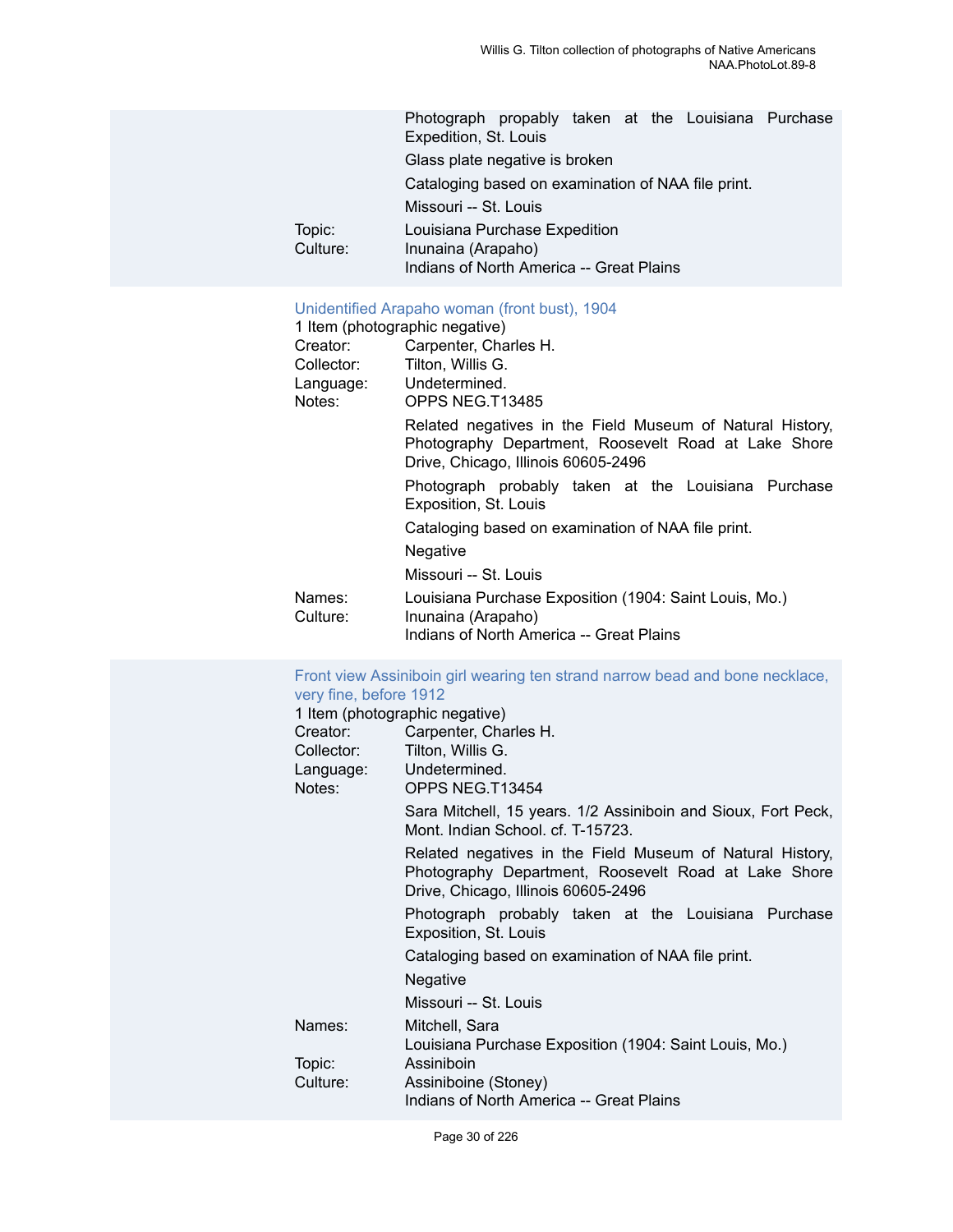## [Side view Assiniboin girl, 1904](https://ids.si.edu/ids/deliveryService?id=NMNH-T13455-000001)

|          | 1 Item (photographic negative)                                                                                                                           |
|----------|----------------------------------------------------------------------------------------------------------------------------------------------------------|
| Creator: | Carpenter, Charles H.                                                                                                                                    |
|          | Collector: Tilton, Willis G.                                                                                                                             |
|          | Language: Undetermined.                                                                                                                                  |
| Notes:   | OPPS NEG T13455                                                                                                                                          |
|          | Sara Mitchell, 15 years. 1/2 Assiniboin and Sioux, Fort Peck,<br>Mont. Indian School. cf. T15723.                                                        |
|          | Related negatives in the Field Museum of Natural History,<br>Photography Department, Roosevelt Road at Lake Shore<br>Drive, Chicago, Illinois 60605-2496 |
|          | Photograph probably taken at the Louisiana Purchase<br>Exposition, St. Louis                                                                             |
|          | Cataloging based on examination of NAA file print.                                                                                                       |
|          | Negative                                                                                                                                                 |
|          | Missouri -- St. Louis                                                                                                                                    |
| Names:   | Mitchell, Sara<br>Louisiana Purchase Exposition (1904: Saint Louis, Mo.)                                                                                 |
| Topic:   | Assiniboin                                                                                                                                               |
| Culture: | Assiniboine (Stoney)                                                                                                                                     |
|          | Indians of North America -- Great Plains                                                                                                                 |
|          |                                                                                                                                                          |

#### [Assiniboin girl, Sara Mitchell, 15 years. 1/2 Assiniboin and Sioux, Fort Peck,](https://ids.si.edu/ids/deliveryService?id=NMNH-T15723-000001) [Mont. Indian School, 1904](https://ids.si.edu/ids/deliveryService?id=NMNH-T15723-000001)

| 1 Item (photographic negative) |                                                                                                                                                          |  |
|--------------------------------|----------------------------------------------------------------------------------------------------------------------------------------------------------|--|
| Creator:                       | Carpenter, Charles H.                                                                                                                                    |  |
| Collector:                     | Tilton, Willis G.                                                                                                                                        |  |
| Language: Undetermined.        |                                                                                                                                                          |  |
| Notes:                         | OPPS NEG T15723                                                                                                                                          |  |
|                                | Related negatives in the Field Museum of Natural History,<br>Photography Department, Roosevelt Road at Lake Shore<br>Drive, Chicago, Illinois 60605-2496 |  |
|                                | Photograph probably taken at the Louisiana Purchase<br>Exposition, St. Louis                                                                             |  |
|                                | Cataloging based on examination of NAA file print.                                                                                                       |  |
|                                | Negative                                                                                                                                                 |  |
|                                | Missouri -- St. Louis                                                                                                                                    |  |
| Names:                         | Mitchell, Sara                                                                                                                                           |  |
|                                | Louisiana Purchase Exposition (1904: Saint Louis, Mo.)                                                                                                   |  |
| Topic:                         | Assiniboin                                                                                                                                               |  |
| Culture:                       | Assiniboine (Stoney)                                                                                                                                     |  |
|                                | Indians of North America -- Great Plains                                                                                                                 |  |

#### Group of Assiniboin [spectators](https://ids.si.edu/ids/deliveryService?id=NMNH-T26478-000001) at Assiniboin and Gros Ventre Sun Dance

1 Item (photographic negative) Creator: Matteson, Sumner W. Collector: Tilton, Willis G. Language: Undetermined.<br>Notes: OPPS NEG.T2 OPPS NEG.T26478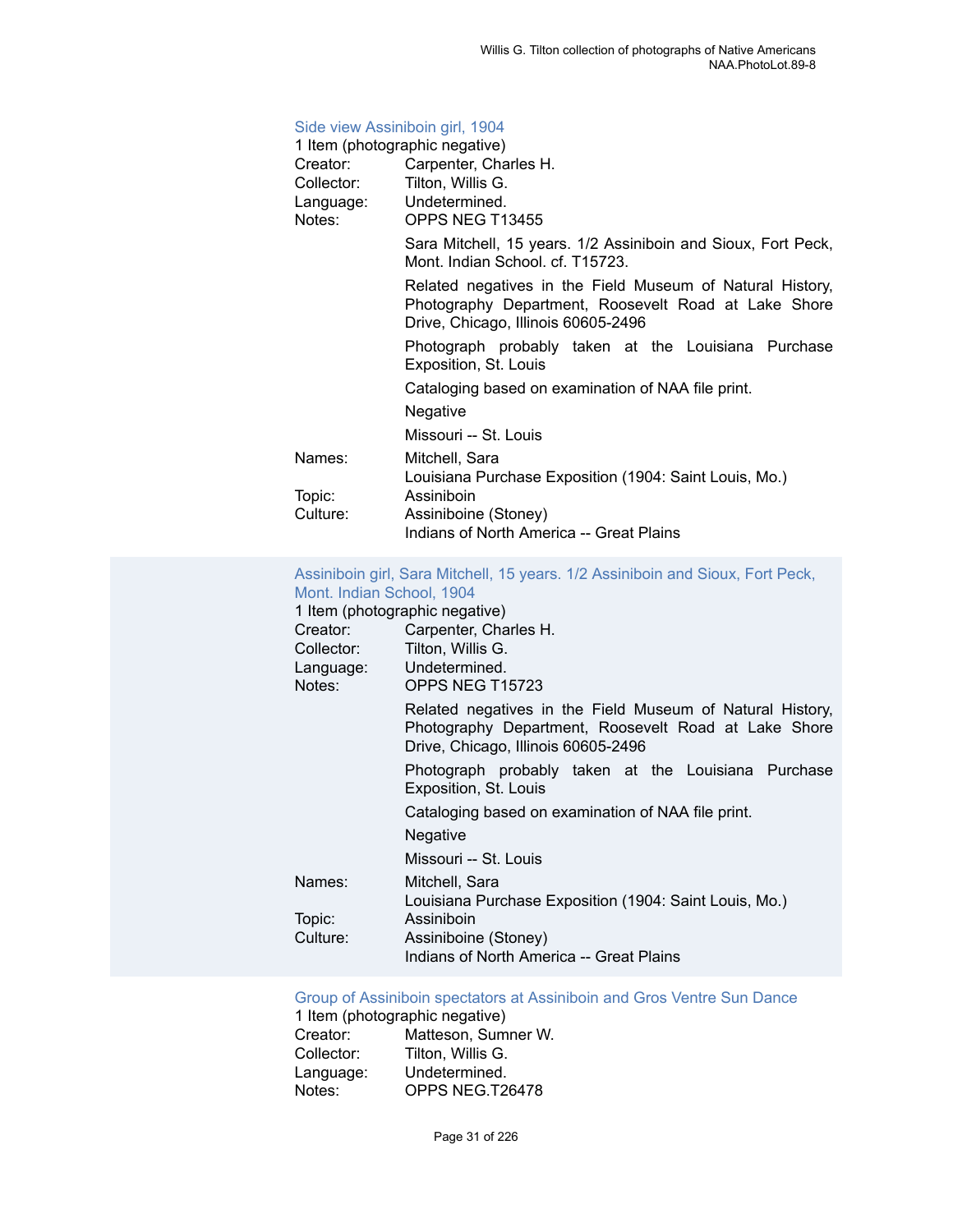|                    | Related negatives in the Field Museum of Natural History,<br>Photography Department, Roosevelt Road at Lake Shore<br>Drive, Chicago, Illinois 60605-2496 |
|--------------------|----------------------------------------------------------------------------------------------------------------------------------------------------------|
|                    | Cataloging based on examination of NAA file print.                                                                                                       |
|                    | <b>Negative</b>                                                                                                                                          |
|                    | Montana -- Fort Belknap Reservation                                                                                                                      |
| Topic:<br>Culture: | Assiniboin<br>A'aninin (Gros Ventre)<br>Assiniboine (Stoney)<br>Indians of North America -- Great Plains                                                 |
|                    |                                                                                                                                                          |

|                        | Scene of Assiniboin village, Fort Belknap, Montana, Assiniboin and Gros                                                                                  |
|------------------------|----------------------------------------------------------------------------------------------------------------------------------------------------------|
| Ventre Sun Dance, 1900 |                                                                                                                                                          |
|                        | 1 Item (photographic negative)                                                                                                                           |
| Creator:               | Matteson, Sumner W.                                                                                                                                      |
| Collector:             | Tilton, Willis G.                                                                                                                                        |
|                        | Language: Undetermined.                                                                                                                                  |
| Notes:                 | OPPS NEG T26484                                                                                                                                          |
|                        | Related negatives in the Field Museum of Natural History,<br>Photography Department, Roosevelt Road at Lake Shore<br>Drive, Chicago, Illinois 60605-2496 |
|                        | Cataloging based on examination of NAA file print.                                                                                                       |
|                        | <b>Negative</b>                                                                                                                                          |
|                        | Montana -- Fort Belknap Reservation                                                                                                                      |
| Topic:                 | Assiniboin                                                                                                                                               |
| Culture:               | A'aninin (Gros Ventre)                                                                                                                                   |
|                        | Assiniboine (Stoney)                                                                                                                                     |
|                        | Indians of North America -- Great Plains                                                                                                                 |

## [Four Assiniboin men in ceremony before cutting tree for Sun Dance pole, JUL](https://ids.si.edu/ids/deliveryService?id=NMNH-T26486-000001) [1906](https://ids.si.edu/ids/deliveryService?id=NMNH-T26486-000001)<br>1 Iten

|            | 1 Item (photographic negative)                                                                                                                           |
|------------|----------------------------------------------------------------------------------------------------------------------------------------------------------|
| Creator:   | Matteson, Sumner W.                                                                                                                                      |
| Collector: | Tilton, Willis G.                                                                                                                                        |
|            | Language: Undetermined.                                                                                                                                  |
| Notes:     | OPPS NEG.T26486                                                                                                                                          |
|            | Related negatives in the Field Museum of Natural History,<br>Photography Department, Roosevelt Road at Lake Shore<br>Drive, Chicago, Illinois 60605-2496 |
|            | Cataloging based on examination of NAA file print.                                                                                                       |
|            | Same as BAE Negative Number 34054 F.                                                                                                                     |
|            | <b>Negative</b>                                                                                                                                          |
|            | Montana -- Fort Belknap Reservation                                                                                                                      |
| Topic:     | Assiniboin                                                                                                                                               |
| Culture:   | A'aninin (Gros Ventre)                                                                                                                                   |
|            | Assiniboine (Stoney)                                                                                                                                     |
|            | Indians of North America -- Great Plains                                                                                                                 |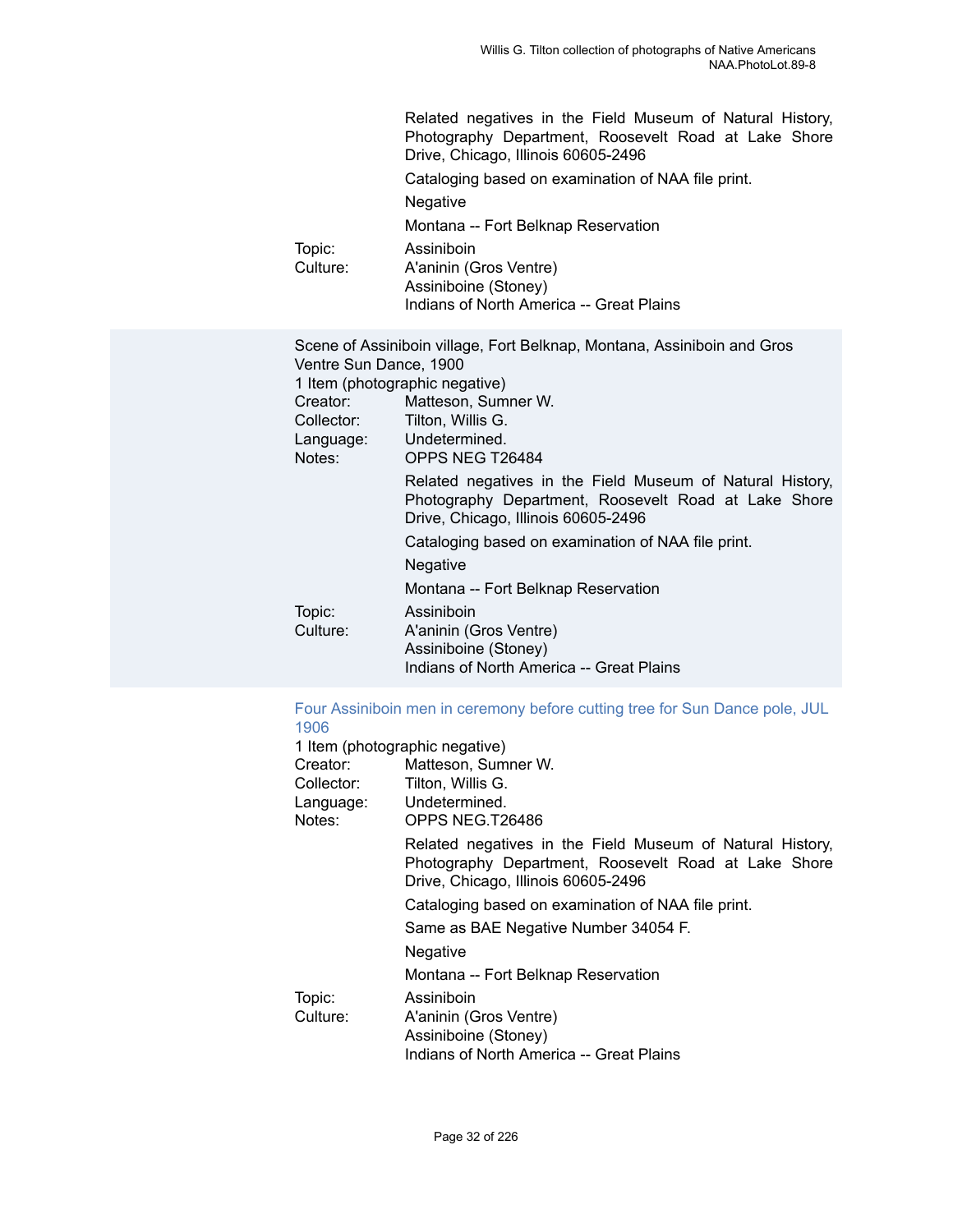#### [Assiniboin](https://ids.si.edu/ids/deliveryService?id=NMNH-T26489-000001) ceremony bringing in Sun Dance pole, horses, wagons in rear, [1900](https://ids.si.edu/ids/deliveryService?id=NMNH-T26489-000001)

|            | 1 Item (photographic negative)                                                                                                                           |
|------------|----------------------------------------------------------------------------------------------------------------------------------------------------------|
| Creator:   | Matteson, Sumner W.                                                                                                                                      |
| Collector: | Tilton, Willis G.                                                                                                                                        |
| Language:  | Undetermined.                                                                                                                                            |
| Notes:     | OPPS NEG.T26489                                                                                                                                          |
|            | Related negatives in the Field Museum of Natural History,<br>Photography Department, Roosevelt Road at Lake Shore<br>Drive, Chicago, Illinois 60605-2496 |
|            | Cataloging based on examination of NAA file print.                                                                                                       |
|            | <b>Negative</b>                                                                                                                                          |
|            | Montana -- Fort Belknap Reservation                                                                                                                      |
| Topic:     | Assiniboin                                                                                                                                               |
| Culture:   | A'aninin (Gros Ventre)                                                                                                                                   |
|            | Assiniboine (Stoney)                                                                                                                                     |
|            | Indians of North America -- Great Plains                                                                                                                 |

#### [Group for audience, spectators Assiniboin. Sun Dance, 1900](https://ids.si.edu/ids/deliveryService?id=NMNH-T26491-000001)

1 Item (photographic negative)

|            | <u>I Item (priotographic Hegative)</u>                                                                                                                   |
|------------|----------------------------------------------------------------------------------------------------------------------------------------------------------|
| Creator:   | Matteson, Sumner W.                                                                                                                                      |
| Collector: | Tilton, Willis G.                                                                                                                                        |
| Language:  | Undetermined.                                                                                                                                            |
| Notes:     | OPPS NEG.T26491                                                                                                                                          |
|            | Related negatives in the Field Museum of Natural History,<br>Photography Department, Roosevelt Road at Lake Shore<br>Drive, Chicago, Illinois 60605-2496 |
|            | Cataloging based on examination of NAA file print.                                                                                                       |
|            | <b>Negative</b>                                                                                                                                          |
|            | Montana -- Fort Belknap Reservation                                                                                                                      |
| Topic:     | Assiniboin                                                                                                                                               |
| Culture:   | A'aninin (Gros Ventre)                                                                                                                                   |
|            | Assiniboine (Stoney)                                                                                                                                     |
|            | Indians of North America -- Great Plains                                                                                                                 |
|            |                                                                                                                                                          |

#### [Assiniboin Chief Long Horse. Sun Dance, 1900](https://ids.si.edu/ids/deliveryService?id=NMNH-T26494-000001)

| 1 Item (photographic negative) |            |                                                                                                                                                          |
|--------------------------------|------------|----------------------------------------------------------------------------------------------------------------------------------------------------------|
|                                | Creator:   | Matteson, Sumner W.                                                                                                                                      |
|                                | Collector: | Tilton, Willis G.                                                                                                                                        |
|                                | Language:  | Undetermined.                                                                                                                                            |
|                                | Notes:     | OPPS NEG.T26494                                                                                                                                          |
|                                |            | Related negatives in the Field Museum of Natural History,<br>Photography Department, Roosevelt Road at Lake Shore<br>Drive, Chicago, Illinois 60605-2496 |
|                                |            | Cataloging based on examination of NAA file print.                                                                                                       |
|                                |            | <b>Negative</b>                                                                                                                                          |
|                                |            | Montana -- Fort Belknap Reservation                                                                                                                      |
|                                | Topic:     | Assiniboin                                                                                                                                               |
|                                | Culture:   | A'aninin (Gros Ventre)                                                                                                                                   |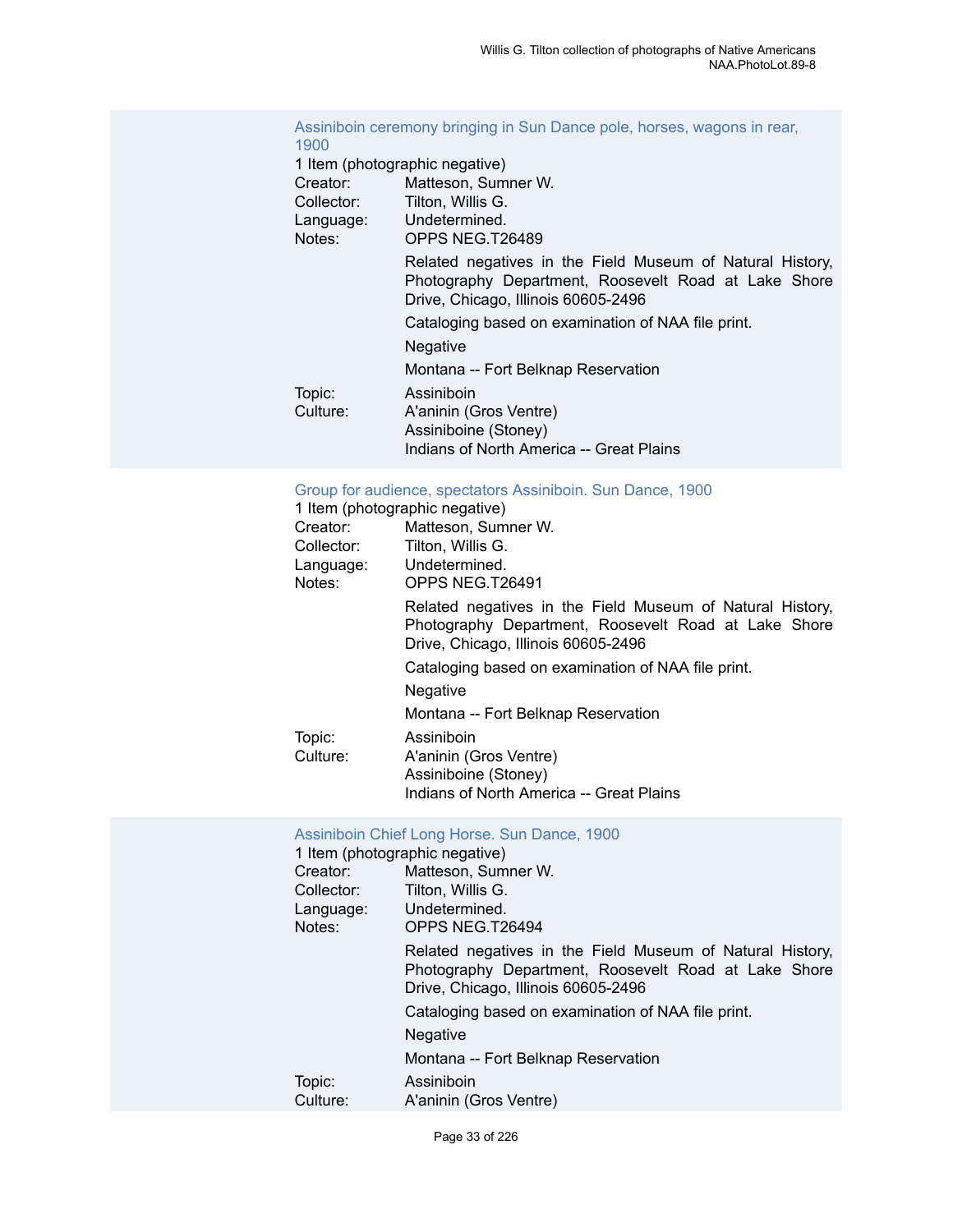#### Assiniboine (Stoney) Indians of North America -- Great Plains

### [Group of Assiniboin on horseback carrying American Flag. Sun Dance, 1900](https://ids.si.edu/ids/deliveryService?id=NMNH-T26516-000001)

|            | 1 Item (photographic negative)                                                                                                                           |
|------------|----------------------------------------------------------------------------------------------------------------------------------------------------------|
| Creator:   | Matteson, Sumner W.                                                                                                                                      |
| Collector: | Tilton, Willis G.                                                                                                                                        |
| Language:  | Undetermined.                                                                                                                                            |
| Notes:     | OPPS NEG.T26516                                                                                                                                          |
|            | Related negatives in the Field Museum of Natural History,<br>Photography Department, Roosevelt Road at Lake Shore<br>Drive, Chicago, Illinois 60605-2496 |
|            | Cataloging based on examination of NAA file print.                                                                                                       |
|            | <b>Negative</b>                                                                                                                                          |
|            | Montana -- Fort Belknap Reservation                                                                                                                      |
| Topic:     | Assiniboin                                                                                                                                               |
| Culture:   | A'aninin (Gros Ventre)                                                                                                                                   |
|            | Assiniboine (Stoney)                                                                                                                                     |
|            | Indians of North America -- Great Plains                                                                                                                 |

#### [Assiniboin group marching on horseback, bringing in brush for Sun Dance](https://ids.si.edu/ids/deliveryService?id=NMNH-T26518-000001) [lodge. Sun Dance, 1900](https://ids.si.edu/ids/deliveryService?id=NMNH-T26518-000001)

|            | 1 Item (photographic negative)                                                                                                                           |
|------------|----------------------------------------------------------------------------------------------------------------------------------------------------------|
| Creator:   | Matteson, Sumner W.                                                                                                                                      |
| Collector: | Tilton, Willis G.                                                                                                                                        |
| Language:  | Undetermined.                                                                                                                                            |
| Notes:     | OPPS NEG.T26518                                                                                                                                          |
|            | Related negatives in the Field Museum of Natural History,<br>Photography Department, Roosevelt Road at Lake Shore<br>Drive, Chicago, Illinois 60605-2496 |
|            | Cataloging based on examination of NAA file print.                                                                                                       |
|            | <b>Negative</b>                                                                                                                                          |
|            | Montana -- Fort Belknap Reservation                                                                                                                      |
| Topic:     | Assiniboin                                                                                                                                               |
| Culture:   | A'aninin (Gros Ventre)                                                                                                                                   |
|            | Assiniboine (Stoney)                                                                                                                                     |
|            | Indians of North America -- Great Plains                                                                                                                 |

#### [Scene of Assiniboin Sun Dancers, JUL 1906](https://ids.si.edu/ids/deliveryService?id=NMNH-T26537-000001)

| 1 Glass plate negative |                                                                                                                                                          |
|------------------------|----------------------------------------------------------------------------------------------------------------------------------------------------------|
| Creator:               | Matteson, Sumner W.                                                                                                                                      |
| Collector:             | Tilton, Willis G.                                                                                                                                        |
|                        | Language: Undetermined.                                                                                                                                  |
| Notes:                 | OPPS NEG.T26537                                                                                                                                          |
|                        | Related negatives in the Field Museum of Natural History,<br>Photography Department, Roosevelt Road at Lake Shore<br>Drive, Chicago, Illinois 60605-2496 |
|                        | Glass plate negative is broken                                                                                                                           |
|                        | Cataloging based on examination of NAA file print.                                                                                                       |
|                        | Same as BAE Number 34054 V.                                                                                                                              |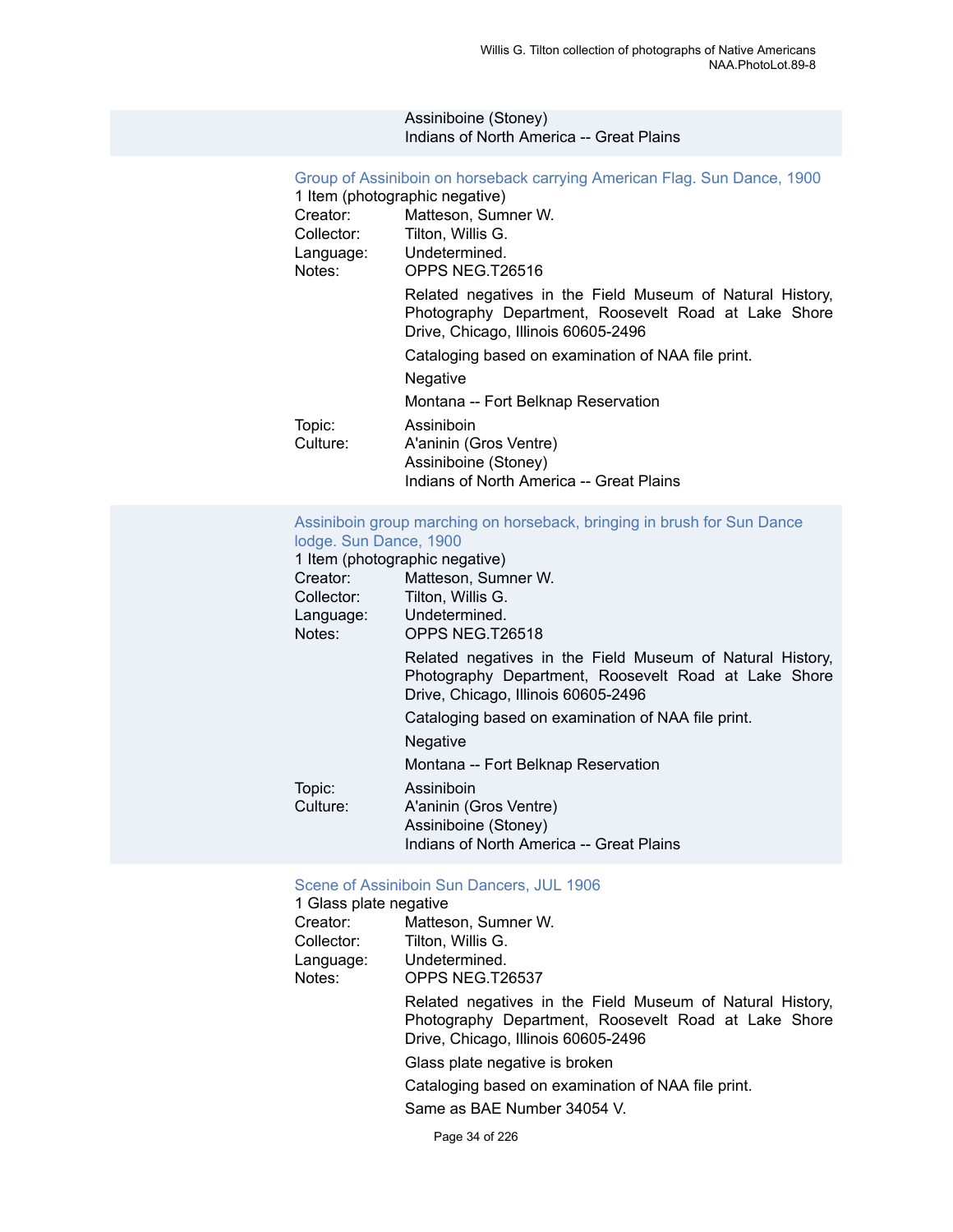|          | Montana -- Fort Belknap Reservation      |
|----------|------------------------------------------|
| Topic:   | Assiniboin                               |
| Culture: | Assiniboine (Stoney)                     |
|          | Indians of North America -- Great Plains |

| 1 Item (photographic negative) | Sun Dance priests [Fool Dance Warriors] marching in costume, 1900                                                                                        |  |
|--------------------------------|----------------------------------------------------------------------------------------------------------------------------------------------------------|--|
| Creator:                       | Matteson, Sumner W.                                                                                                                                      |  |
| Collector:                     | Tilton, Willis G.                                                                                                                                        |  |
| Language: Undetermined.        |                                                                                                                                                          |  |
| Notes:                         | OPPS NEG.T26540                                                                                                                                          |  |
|                                | Related negatives in the Field Museum of Natural History,<br>Photography Department, Roosevelt Road at Lake Shore<br>Drive, Chicago, Illinois 60605-2496 |  |
|                                | Cataloging based on examination of NAA file print.                                                                                                       |  |
|                                | Cf. BAE Negatives 34055 B, G, H, K, M, N, O.                                                                                                             |  |
|                                | <b>Negative</b>                                                                                                                                          |  |
|                                | Montana -- Fort Belknap Reservation                                                                                                                      |  |
| Topic:                         | Assiniboin                                                                                                                                               |  |
| Culture:                       | A'aninin (Gros Ventre)                                                                                                                                   |  |
|                                | Assiniboine (Stoney)                                                                                                                                     |  |
|                                | Indians of North America -- Great Plains                                                                                                                 |  |

#### [Assiniboin men racing on horseback, racing for the Sacred Pole. Sun Dance,](https://ids.si.edu/ids/deliveryService?id=NMNH-T26546-000001) [1900](https://ids.si.edu/ids/deliveryService?id=NMNH-T26546-000001)

|            | 1 Item (photographic negative)                                                                                                                           |
|------------|----------------------------------------------------------------------------------------------------------------------------------------------------------|
| Creator:   | Matteson, Sumner W.                                                                                                                                      |
| Collector: | Tilton, Willis G.                                                                                                                                        |
| Language:  | Undetermined.                                                                                                                                            |
| Notes:     | OPPS NEG.T26546                                                                                                                                          |
|            | Related negatives in the Field Museum of Natural History,<br>Photography Department, Roosevelt Road at Lake Shore<br>Drive, Chicago, Illinois 60605-2496 |
|            | Cataloging based on examination of NAA file print.                                                                                                       |
|            | <b>Negative</b>                                                                                                                                          |
|            | Montana -- Fort Belknap Reservation                                                                                                                      |
| Topic:     | Assiniboin                                                                                                                                               |
| Culture:   | A'aninin (Gros Ventre)                                                                                                                                   |
|            | Assiniboine (Stoney)                                                                                                                                     |
|            | Indians of North America -- Great Plains                                                                                                                 |
|            |                                                                                                                                                          |

## Two Assiniboin couples on [horseback.](https://ids.si.edu/ids/deliveryService?id=NMNH-T26555-000001) Sun Dance, 1900

|            | 1 Item (photographic negative)                                                                                                                           |  |
|------------|----------------------------------------------------------------------------------------------------------------------------------------------------------|--|
| Creator:   | Matteson, Sumner W.                                                                                                                                      |  |
| Collector: | Tilton, Willis G.                                                                                                                                        |  |
| Language:  | Undetermined.                                                                                                                                            |  |
| Notes:     | OPPS NEG.T26555                                                                                                                                          |  |
|            | Related negatives in the Field Museum of Natural History,<br>Photography Department, Roosevelt Road at Lake Shore<br>Drive, Chicago, Illinois 60605-2496 |  |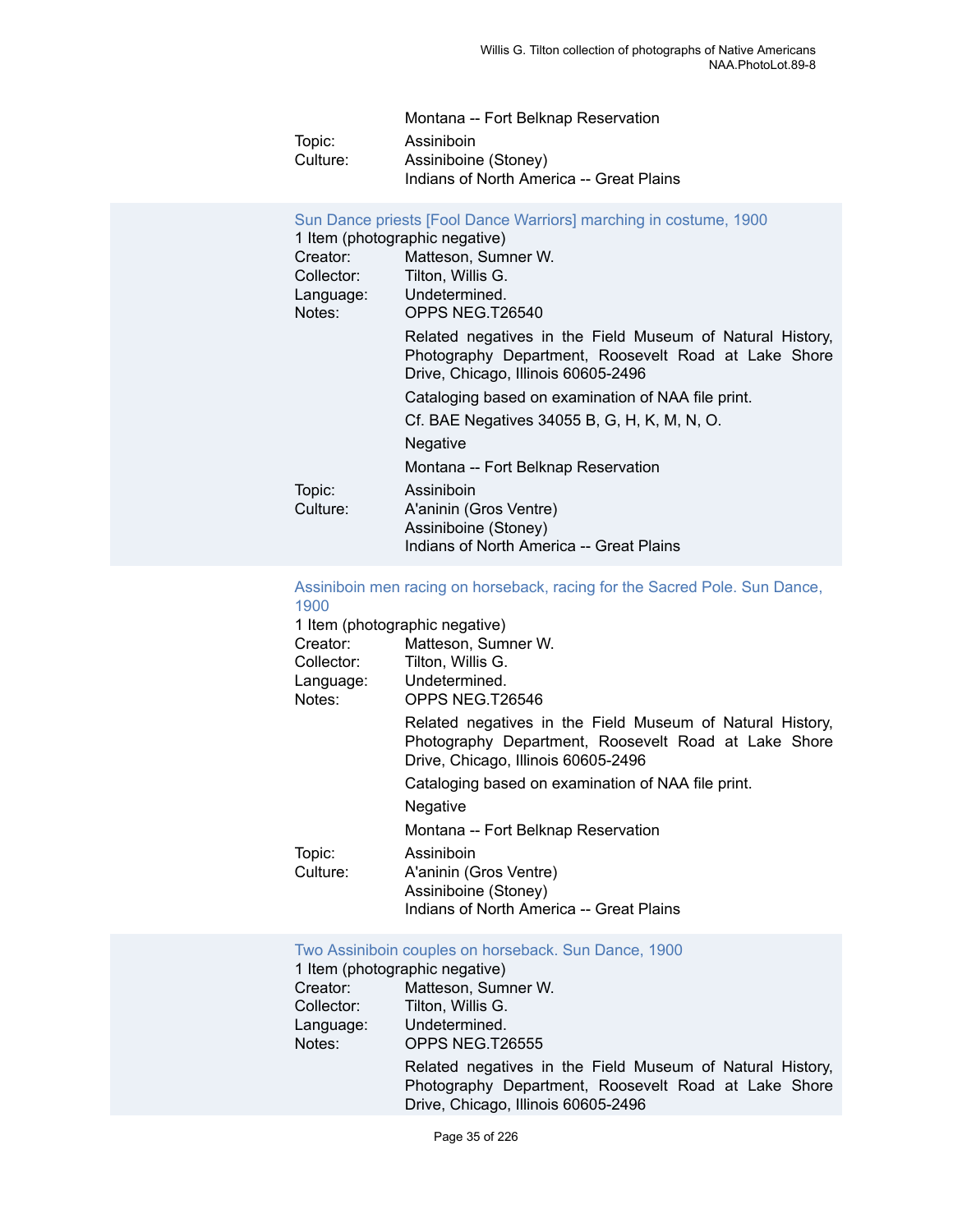|          | Cataloging based on examination of NAA file print. |
|----------|----------------------------------------------------|
|          | <b>Negative</b>                                    |
|          | Montana -- Fort Belknap Reservation                |
| Topic:   | Assiniboin                                         |
| Culture: | A'aninin (Gros Ventre)                             |
|          | Assiniboine (Stoney)                               |
|          | Indians of North America -- Great Plains           |

## [Group of Assiniboin men on horseback, race for Sacred Pole. Sun Dance,](https://ids.si.edu/ids/deliveryService?id=NMNH-T26564-000001)

| 1900       |                                                                                                                                                          |
|------------|----------------------------------------------------------------------------------------------------------------------------------------------------------|
|            | 1 Item (photographic negative)                                                                                                                           |
| Creator:   | Matteson, Sumner W.                                                                                                                                      |
| Collector: | Tilton, Willis G.                                                                                                                                        |
|            | Language: Undetermined.                                                                                                                                  |
| Notes:     | OPPS NEG.T26564                                                                                                                                          |
|            | Related negatives in the Field Museum of Natural History,<br>Photography Department, Roosevelt Road at Lake Shore<br>Drive, Chicago, Illinois 60605-2496 |
|            | Cataloging based on examination of NAA file print.                                                                                                       |
|            | Negative                                                                                                                                                 |
|            | Montana -- Fort Belknap Reservation                                                                                                                      |
| Topic:     | Assiniboin                                                                                                                                               |
| Culture:   | A'aninin (Gros Ventre)                                                                                                                                   |
|            | Assiniboine (Stoney)                                                                                                                                     |
|            | Indians of North America -- Great Plains                                                                                                                 |

#### Scene at Sun Dance, two dancers and white woman [spectator.](https://ids.si.edu/ids/deliveryService?id=NMNH-T26567-000001) Sun Dance, [JUL 1905 or JUL 1906](https://ids.si.edu/ids/deliveryService?id=NMNH-T26567-000001)

| 1 Item (photographic negative) |                                                                                                                                                          |  |
|--------------------------------|----------------------------------------------------------------------------------------------------------------------------------------------------------|--|
| Creator:                       | Matteson, Sumner W.                                                                                                                                      |  |
| Collector:                     | Tilton, Willis G.                                                                                                                                        |  |
|                                | Language: Undetermined.                                                                                                                                  |  |
| Notes:                         | OPPS NEG.T26567                                                                                                                                          |  |
|                                | Related negatives in the Field Museum of Natural History,<br>Photography Department, Roosevelt Road at Lake Shore<br>Drive, Chicago, Illinois 60605-2496 |  |
|                                | Cataloging based on examination of NAA file print.                                                                                                       |  |
|                                | Number 26664 on original pink list.                                                                                                                      |  |
|                                | <b>Negative</b>                                                                                                                                          |  |
|                                | Montana -- Fort Belknap Reservation                                                                                                                      |  |
| Topic:                         | Assiniboin                                                                                                                                               |  |
| Culture:                       | A'aninin (Gros Ventre)<br>Assiniboine (Stoney)                                                                                                           |  |
|                                | Indians of North America -- Great Plains                                                                                                                 |  |

Group of Assiniboin at [Celebration,](https://ids.si.edu/ids/deliveryService?id=NMNH-T26659-000001) laying down presents for the poor. Sun [Dance, 1900](https://ids.si.edu/ids/deliveryService?id=NMNH-T26659-000001)

1 Item (photographic negative)<br>Creator: Matteson, Sum Creator: Matteson, Sumner W.<br>Collector: Tilton. Willis G. Tilton, Willis G.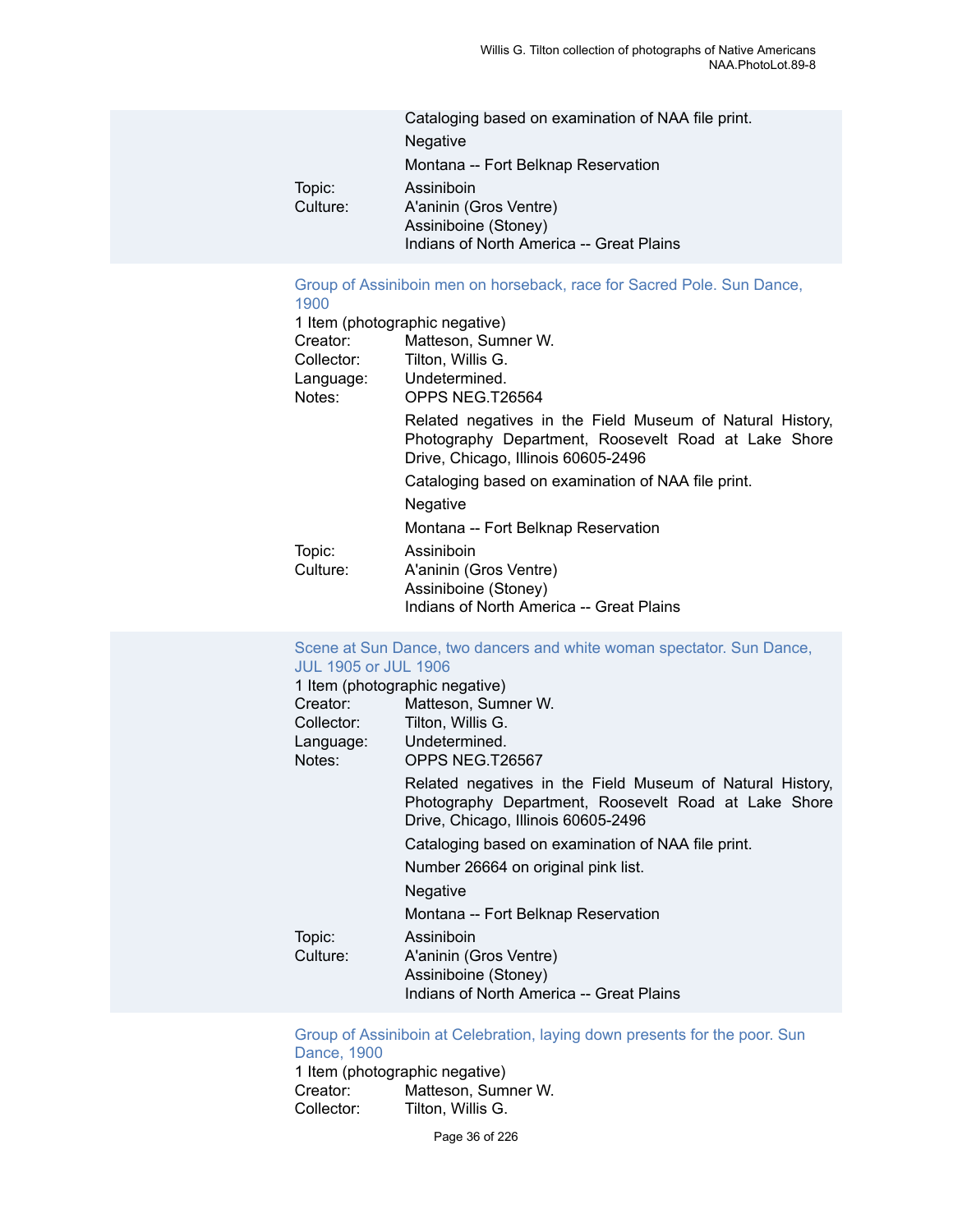| Language:<br>Notes: | Undetermined.<br>OPPS NEG.T26659                                                                                                                         |
|---------------------|----------------------------------------------------------------------------------------------------------------------------------------------------------|
|                     | Related negatives in the Field Museum of Natural History,<br>Photography Department, Roosevelt Road at Lake Shore<br>Drive, Chicago, Illinois 60605-2496 |
|                     | Cataloging based on examination of NAA file print.                                                                                                       |
|                     | <b>Negative</b>                                                                                                                                          |
|                     | Montana -- Fort Belknap Reservation                                                                                                                      |
| Topic:              | Assiniboin                                                                                                                                               |
| Culture:            | A'aninin (Gros Ventre)                                                                                                                                   |
|                     | Assiniboine (Stoney)                                                                                                                                     |
|                     | Indians of North America -- Great Plains                                                                                                                 |

#### [Group of Assiniboin at gathering. Sun Dance, 1900](https://ids.si.edu/ids/deliveryService?id=NMNH-T26668-000001)

### 1 Glass plate negative Creator: Matteson, Sumner W. Collector: Tilton, Willis G.<br>Language: Undetermined. Language: Notes: OPPS NEG.T26668 Digtial surrogate produced from reference copy print Related negatives in the Field Museum of Natural History, Photography Department, Roosevelt Road at Lake Shore Drive, Chicago, Illinois 60605-2496 Glass plate negative is broken Cataloging based on examination of NAA file print. Montana -- Fort Belknap Reservation Topic: Assiniboin<br>Culture: A'aninin (G A'aninin (Gros Ventre) Assiniboine (Stoney) Indians of North America -- Great Plains

#### [Scene of Blackfoot women priestesses. Sun Dance, 1899](https://ids.si.edu/ids/deliveryService?id=NMNH-T26673-000001)

|                    | 1 Item (photographic negative)                                                                                                                                          |
|--------------------|-------------------------------------------------------------------------------------------------------------------------------------------------------------------------|
| Creator: www.      | ANONYMOUS                                                                                                                                                               |
| Collector:         | Tilton, Willis G.                                                                                                                                                       |
|                    | Language: Undetermined.                                                                                                                                                 |
| Notes:             | OPPS NEG.T26673                                                                                                                                                         |
|                    | Related negatives in the Field Museum of Natural History,<br>Photography Department, Roosevelt Road at Lake Shore<br>Drive, Chicago, Illinois 60605-2496                |
|                    | Cataloging based on examination of NAA file print.                                                                                                                      |
|                    | "Sacred people (identity unknown) in Sun Dance"-- Information<br>from Claude E. Schaeffer, Museum of the Plains Indians,<br>Browning, Montana, letter of March 1, 1965. |
|                    | Negative                                                                                                                                                                |
|                    | Montana                                                                                                                                                                 |
| Topic:<br>Culture: | <b>Blackfeet</b><br>Niitsitapii (Blackfoot/Blackfeet)<br>Indians of North America -- Great Plains                                                                       |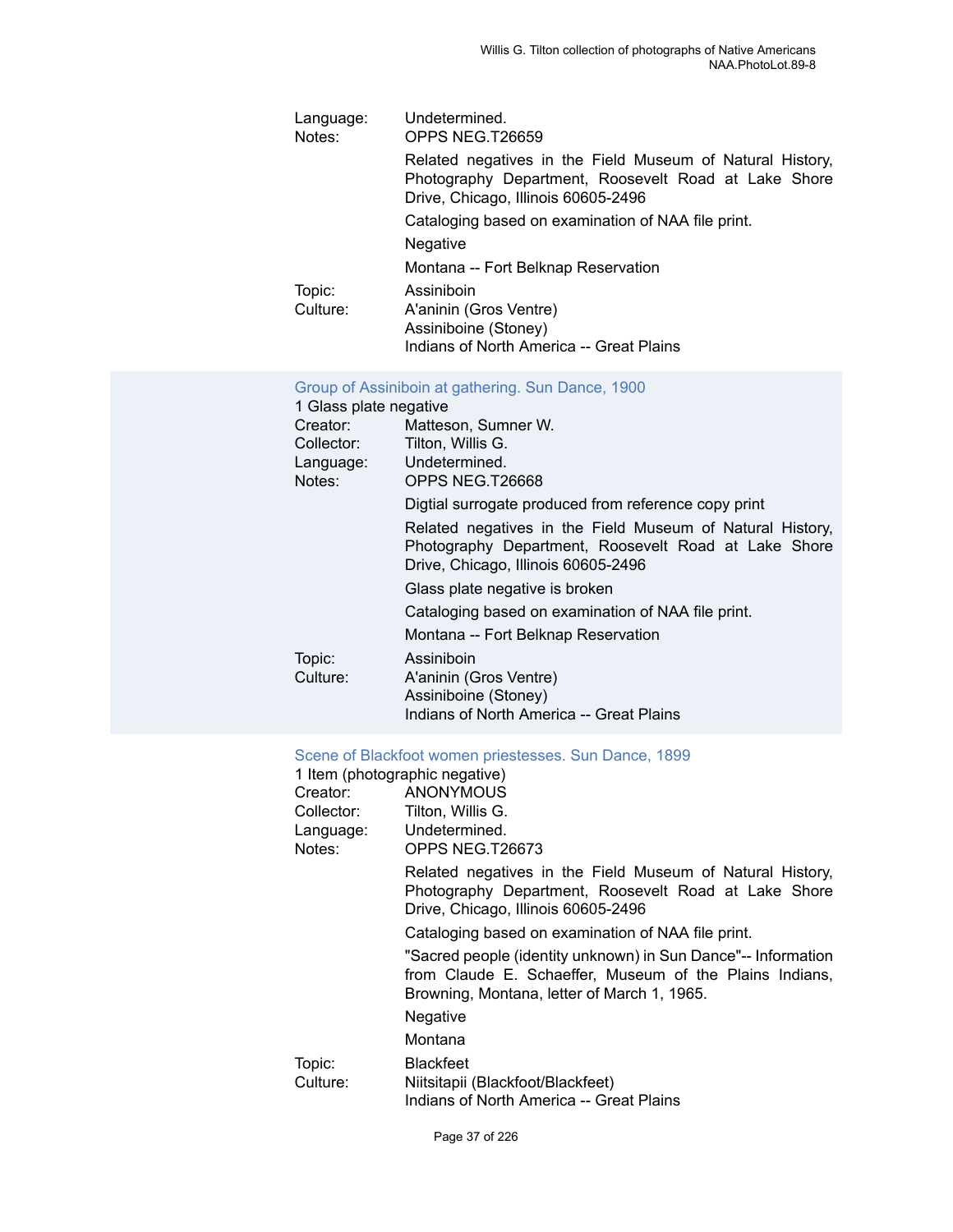### Group of [Blackfoot](https://ids.si.edu/ids/deliveryService?id=NMNH-T26675-000001) Indians. Sun Dance. Yellow Kidney seated on left, 1899 1 Item (photographic negative) Creator: ANONYMOUS<br>Collector: Tilton. Willis G. Tilton, Willis G. Language: Undetermined. Notes: OPPS NEG.T26675 Related negatives in the Field Museum of Natural History, Photography Department, Roosevelt Road at Lake Shore Drive, Chicago, Illinois 60605-2496 Cataloging based on examination of NAA file print. Identification of Yellow Kidney by Claude E. Schaeffer, Museum of the Plains Indians, Browning, Montana, letter of March 1, 1965. **Negative** Montana Topic: Blackfeet<br>Culture: Niitsitapii Niitsitapii (Blackfoot/Blackfeet) Indians of North America -- Great Plains

#### [Group of Blackfoot. Sun Dance, 1899](https://ids.si.edu/ids/deliveryService?id=NMNH-T26676-000001)

| 1 Item (photographic negative) |                                                                                                                                                                                                       |
|--------------------------------|-------------------------------------------------------------------------------------------------------------------------------------------------------------------------------------------------------|
| <b>ANONYMOUS</b><br>Creator:   |                                                                                                                                                                                                       |
| Collector:                     | Tilton, Willis G.                                                                                                                                                                                     |
| Language:                      | Undetermined.                                                                                                                                                                                         |
| Notes:                         | OPPS NEG.T26676                                                                                                                                                                                       |
|                                | Related negatives in the Field Museum of Natural History,<br>Photography Department, Roosevelt Road at Lake Shore<br>Drive, Chicago, Illinois 60605-2496                                              |
|                                | Cataloging based on examination of NAA file print.                                                                                                                                                    |
|                                | "Jack Big Moon (center) and Big Brave or Mountain Chief (left),<br>No Bear (right) and Joe Spanish (extreme right wearing vest)."--<br>Information from Claude E. Schaeffer, letter of March 1, 1965. |
|                                | Negative                                                                                                                                                                                              |
|                                | Montana                                                                                                                                                                                               |
| Topic:<br>Culture:             | <b>Blackfeet</b><br>Niitsitapii (Blackfoot/Blackfeet)<br>Indians of North America -- Great Plains                                                                                                     |
|                                |                                                                                                                                                                                                       |

#### [Sun Dancers at Blackfoot celebration. Sun Dance, 1899](https://ids.si.edu/ids/deliveryService?id=NMNH-T26679-000001)

| 1 Item (photographic negative) |                                                                                                                                                          |
|--------------------------------|----------------------------------------------------------------------------------------------------------------------------------------------------------|
| Creator:                       | <b>ANONYMOUS</b>                                                                                                                                         |
| Collector:                     | Tilton, Willis G.                                                                                                                                        |
| Language:                      | Undetermined.                                                                                                                                            |
| Notes:                         | OPPS NEG.T26679                                                                                                                                          |
|                                | Related negatives in the Field Museum of Natural History,<br>Photography Department, Roosevelt Road at Lake Shore<br>Drive, Chicago, Illinois 60605-2496 |
|                                | Cataloging based on examination of NAA file print.                                                                                                       |
|                                | <b>Negative</b>                                                                                                                                          |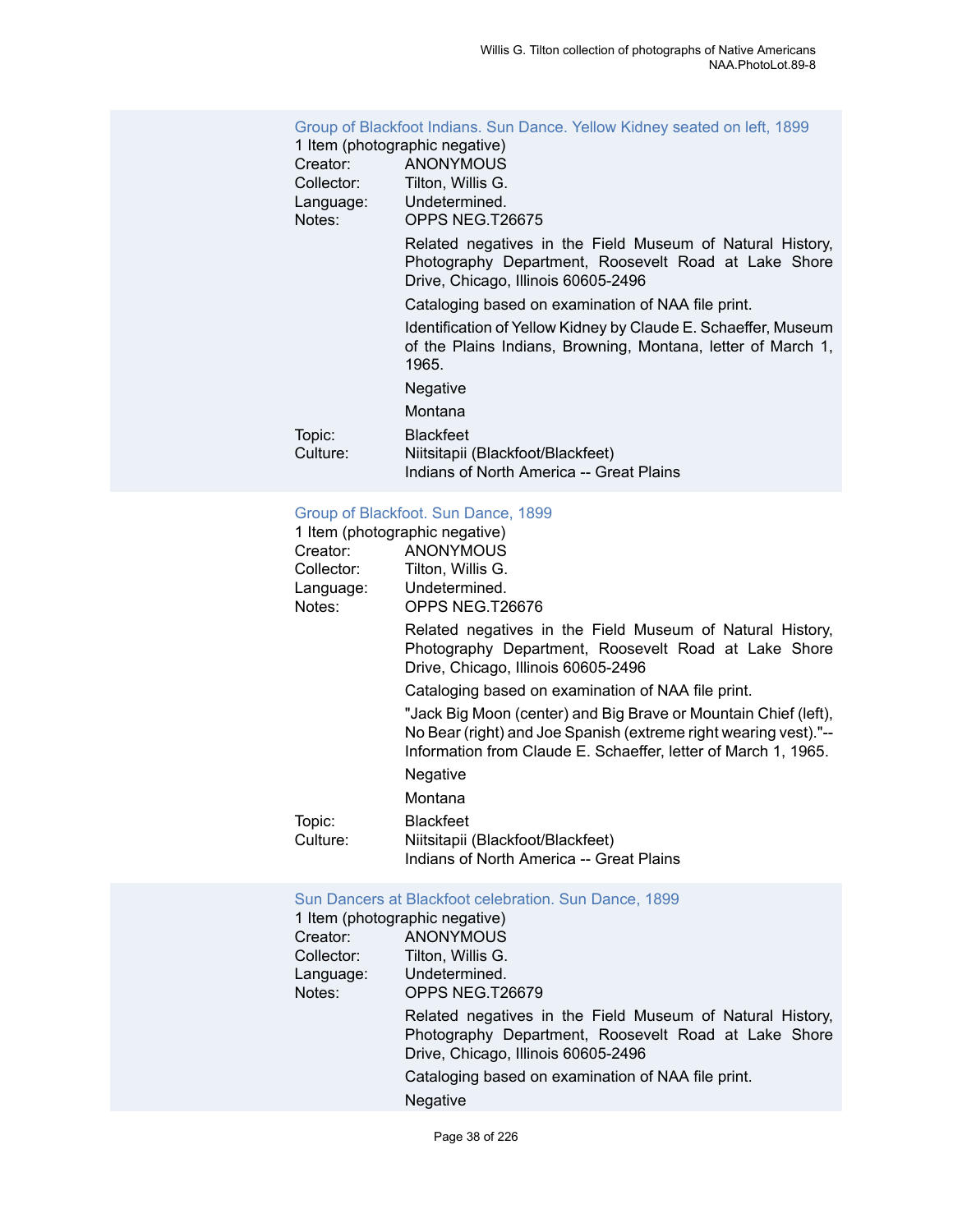|          | Montana                                  |
|----------|------------------------------------------|
| Topic:   | <b>Blackfeet</b>                         |
| Culture: | Niitsitapii (Blackfoot/Blackfeet)        |
|          | Indians of North America -- Great Plains |

#### [Rear view of Blackfoot chief. Sun Dance, 1899](https://ids.si.edu/ids/deliveryService?id=NMNH-T26680-000001)

|            | 1 Item (photographic negative)                                                                                                                           |
|------------|----------------------------------------------------------------------------------------------------------------------------------------------------------|
| Creator:   | <b>ANONYMOUS</b>                                                                                                                                         |
| Collector: | Tilton, Willis G.                                                                                                                                        |
| Language:  | Undetermined.                                                                                                                                            |
| Notes:     | OPPS NEG.T26680                                                                                                                                          |
|            | Related negatives in the Field Museum of Natural History,<br>Photography Department, Roosevelt Road at Lake Shore<br>Drive, Chicago, Illinois 60605-2496 |
|            | Cataloging based on examination of NAA file print.                                                                                                       |
|            | Negative                                                                                                                                                 |
|            | Montana                                                                                                                                                  |
| Topic:     | <b>Blackfeet</b>                                                                                                                                         |
| Culture:   | Niitsitapii (Blackfoot/Blackfeet)                                                                                                                        |
|            | Indians of North America -- Great Plains                                                                                                                 |

#### [Sun Dancers at Blackfoot celebration. Sun Dance, 1899](https://ids.si.edu/ids/deliveryService?id=NMNH-T26685-000001)

|            | 1 Item (photographic negative)                                                                                                                           |
|------------|----------------------------------------------------------------------------------------------------------------------------------------------------------|
| Creator:   | <b>ANONYMOUS</b>                                                                                                                                         |
| Collector: | Tilton, Willis G.                                                                                                                                        |
| Language:  | Undetermined.                                                                                                                                            |
| Notes:     | OPPS NEG.T26685                                                                                                                                          |
|            | Related negatives in the Field Museum of Natural History,<br>Photography Department, Roosevelt Road at Lake Shore<br>Drive, Chicago, Illinois 60605-2496 |
|            | Cataloging based on examination of NAA file print.                                                                                                       |
|            | Negative                                                                                                                                                 |
|            | Montana                                                                                                                                                  |
| Topic:     | <b>Blackfeet</b>                                                                                                                                         |
| Culture:   | Niitsitapii (Blackfoot/Blackfeet)                                                                                                                        |
|            | Indians of North America -- Great Plains                                                                                                                 |

## [Blackfoot celebration, Sun Dancers. Sun Dance, 1899](https://ids.si.edu/ids/deliveryService?id=NMNH-T26686-000001)

| 1 Item (photographic negative)                                                                                                                           |
|----------------------------------------------------------------------------------------------------------------------------------------------------------|
| ANONYMOUS                                                                                                                                                |
| Tilton, Willis G.                                                                                                                                        |
| Undetermined.                                                                                                                                            |
| OPPS NEG.T26686                                                                                                                                          |
| Related negatives in the Field Museum of Natural History,<br>Photography Department, Roosevelt Road at Lake Shore<br>Drive, Chicago, Illinois 60605-2496 |
| Cataloging based on examination of NAA file print.                                                                                                       |
| <b>Negative</b>                                                                                                                                          |
| Montana                                                                                                                                                  |
|                                                                                                                                                          |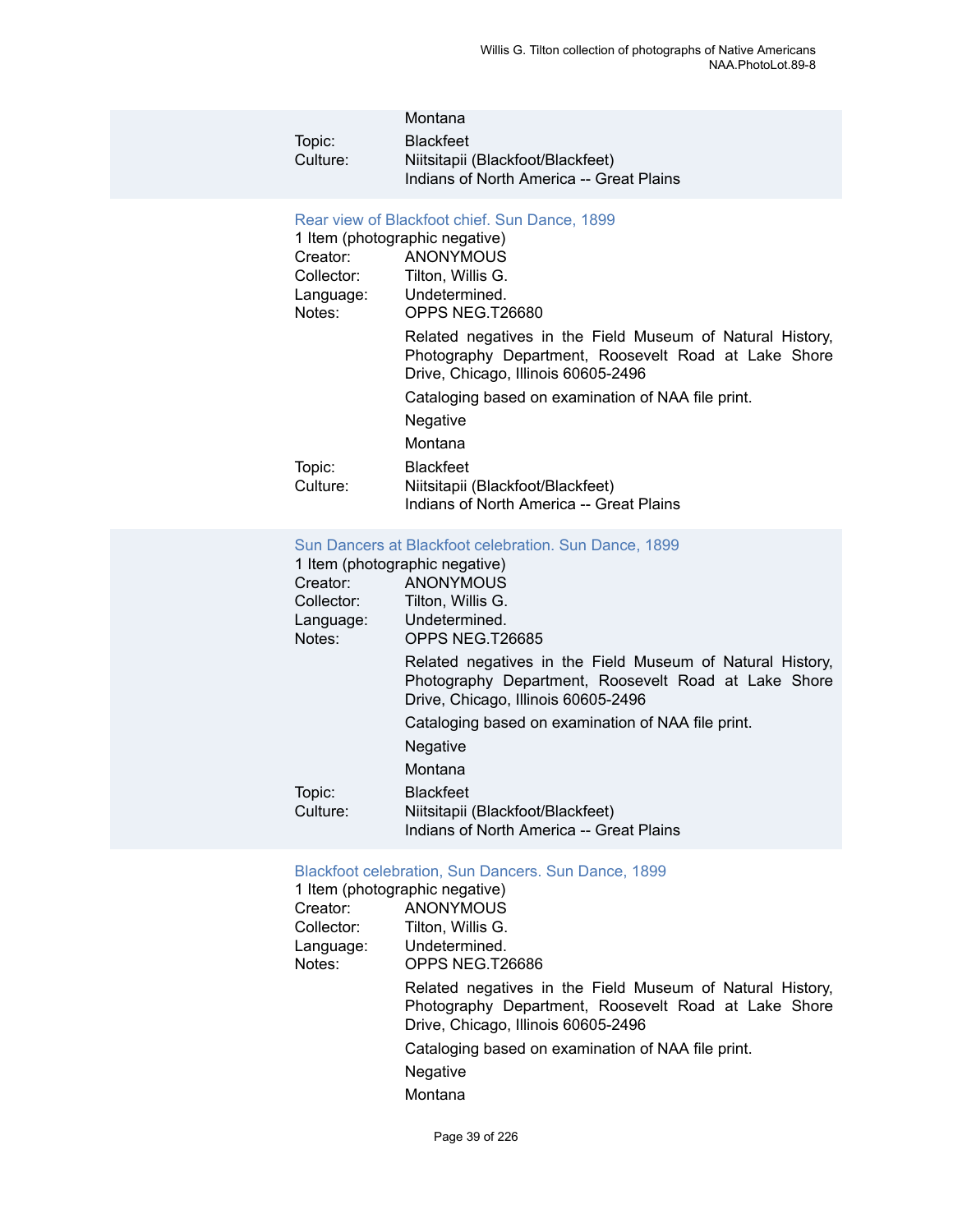| Topic:   | <b>Blackfeet</b>                         |
|----------|------------------------------------------|
| Culture: | Niitsitapii (Blackfoot/Blackfeet)        |
|          | Indians of North America -- Great Plains |

Blackfoot [celebration,](https://ids.si.edu/ids/deliveryService?id=NMNH-T26687-000001) Sun Dancers. Sun Dance. Last Star in center, 1899

|            | 1 Item (photographic negative)                                                                                                                           |
|------------|----------------------------------------------------------------------------------------------------------------------------------------------------------|
| Creator:   | <b>ANONYMOUS</b>                                                                                                                                         |
| Collector: | Tilton, Willis G.                                                                                                                                        |
| Language:  | Undetermined.                                                                                                                                            |
| Notes:     | OPPS NEG.T26687                                                                                                                                          |
|            | Related negatives in the Field Museum of Natural History,<br>Photography Department, Roosevelt Road at Lake Shore<br>Drive, Chicago, Illinois 60605-2496 |
|            | Cataloging based on examination of NAA file print.                                                                                                       |
|            | Identity of Last Star from Claude E. Schaeffer, Museum of the<br>Plains Indians, Browning, Montana, letter of March 1, 1965.                             |
|            | Negative                                                                                                                                                 |
|            | Montana                                                                                                                                                  |
| Topic:     | <b>Blackfeet</b>                                                                                                                                         |
| Culture:   | Niitsitapii (Blackfoot/Blackfeet)                                                                                                                        |
|            | Indians of North America -- Great Plains                                                                                                                 |

#### [Group of Blackfoot Sun Dancers. Sun Dance, 1899](https://ids.si.edu/ids/deliveryService?id=NMNH-T26689-000001)

| 1 Item (photographic negative)                                                                                                                           |  |
|----------------------------------------------------------------------------------------------------------------------------------------------------------|--|
| <b>ANONYMOUS</b>                                                                                                                                         |  |
| Tilton, Willis G.                                                                                                                                        |  |
| Language: Undetermined.                                                                                                                                  |  |
| OPPS NEG.T26689                                                                                                                                          |  |
| Related negatives in the Field Museum of Natural History,<br>Photography Department, Roosevelt Road at Lake Shore<br>Drive, Chicago, Illinois 60605-2496 |  |
| Cataloging based on examination of NAA file print.                                                                                                       |  |
| One of the participants identified as Mike Shorty by Claude E.<br>Schaeffer, Museum of the Plains Indians, Browning, Montana,<br>letter of March 1,1965. |  |
| Negative                                                                                                                                                 |  |
| Montana                                                                                                                                                  |  |
| <b>Blackfeet</b><br>Niitsitapii (Blackfoot/Blackfeet)<br>Indians of North America -- Great Plains                                                        |  |
|                                                                                                                                                          |  |

## Group of [Blackfoot.](https://ids.si.edu/ids/deliveryService?id=NMNH-T26692-000001) Sun Dance. Fred Big Top at left, 1899

|            | 1 Item (photographic negative)                                                                                                                           |
|------------|----------------------------------------------------------------------------------------------------------------------------------------------------------|
| Creator:   | <b>ANONYMOUS</b>                                                                                                                                         |
| Collector: | Tilton, Willis G.                                                                                                                                        |
| Language:  | Undetermined.                                                                                                                                            |
| Notes:     | OPPS NEG.T26692                                                                                                                                          |
|            | Related negatives in the Field Museum of Natural History,<br>Photography Department, Roosevelt Road at Lake Shore<br>Drive, Chicago, Illinois 60605-2496 |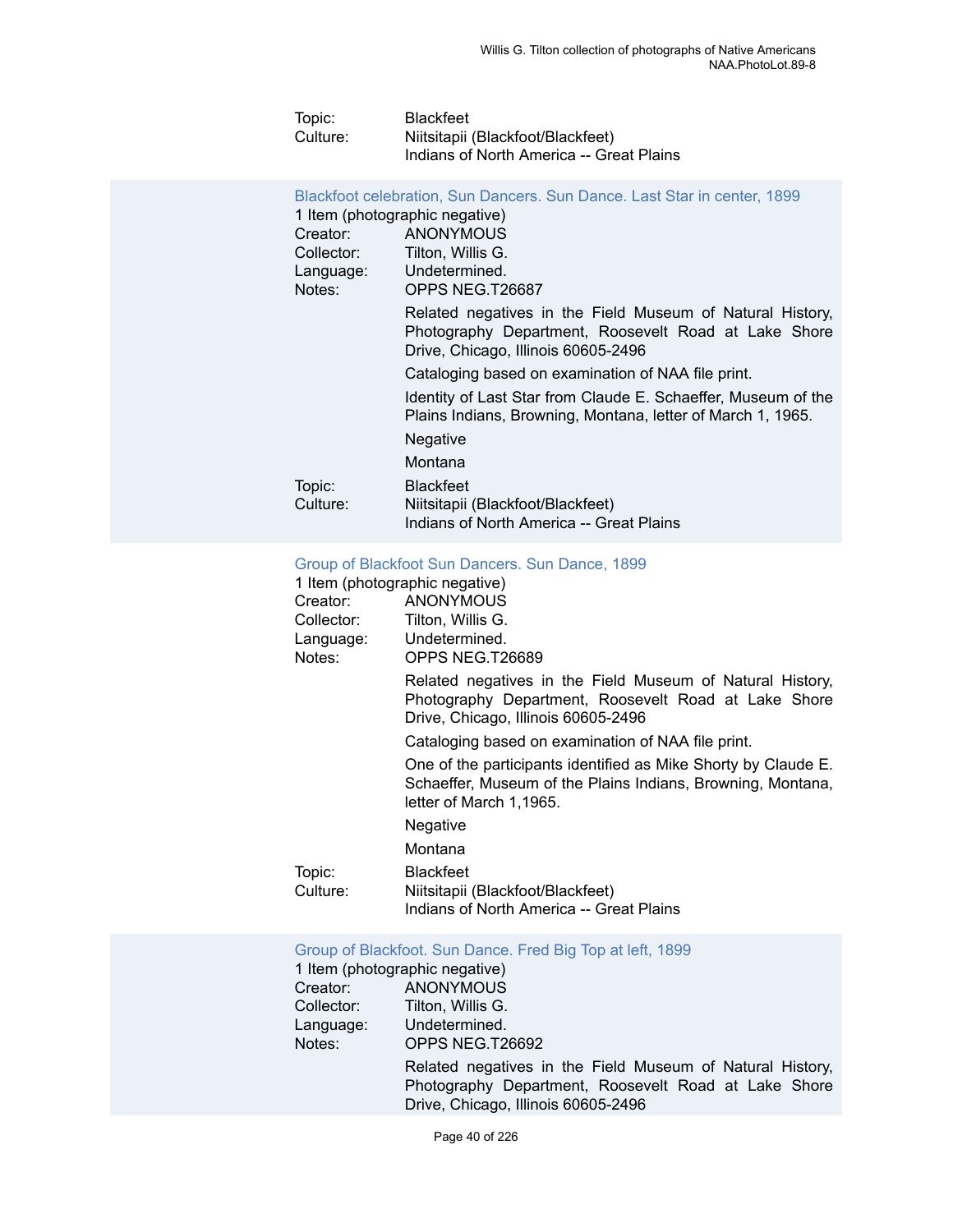|                    | Cataloging based on examination of NAA file print.                                                                              |
|--------------------|---------------------------------------------------------------------------------------------------------------------------------|
|                    | Identity of Fred Big Top from Claude E. Schaeffer, Museum of<br>the Plains Indians, Browning, Montana, letter of March 1, 1965. |
|                    | <b>Negative</b>                                                                                                                 |
|                    | Montana                                                                                                                         |
| Topic:<br>Culture: | <b>Blackfeet</b><br>Niitsitapii (Blackfoot/Blackfeet)                                                                           |
|                    | Indians of North America -- Great Plains                                                                                        |
|                    |                                                                                                                                 |

#### [Group of Blackfoot, seated. Sun Dance, 1899](https://ids.si.edu/ids/deliveryService?id=NMNH-T26695-000001)

|            | 1 Item (photographic negative)                                                                                                                           |
|------------|----------------------------------------------------------------------------------------------------------------------------------------------------------|
| Creator:   | ANONYMOUS                                                                                                                                                |
| Collector: | Tilton, Willis G.                                                                                                                                        |
| Language:  | Undetermined.                                                                                                                                            |
| Notes:     | OPPS NEG.T26695                                                                                                                                          |
|            | Related negatives in the Field Museum of Natural History,<br>Photography Department, Roosevelt Road at Lake Shore<br>Drive, Chicago, Illinois 60605-2496 |
|            | Cataloging based on examination of NAA file print.                                                                                                       |
|            | <b>Negative</b>                                                                                                                                          |
|            | Montana                                                                                                                                                  |
| Topic:     | <b>Blackfeet</b>                                                                                                                                         |
| Culture:   | Niitsitapii (Blackfoot/Blackfeet)                                                                                                                        |
|            | Indians of North America -- Great Plains                                                                                                                 |

#### ["Sacred Pipe Dance; Little Plume \(wearing brass buttons\) Indian Police, and](https://ids.si.edu/ids/deliveryService?id=NMNH-T26698-000001) Makes Cold Weather (white hat) at right, and Brocky (Tail [Feathers](https://ids.si.edu/ids/deliveryService?id=NMNH-T26698-000001) Coming [Over the Hill\), ca 1899](https://ids.si.edu/ids/deliveryService?id=NMNH-T26698-000001)

|            | 1 Item (photographic negative)                                                                                                                           |
|------------|----------------------------------------------------------------------------------------------------------------------------------------------------------|
| Creator:   | <b>ANONYMOUS</b>                                                                                                                                         |
| Collector: | Tilton, Willis G.                                                                                                                                        |
| Language:  | Undetermined.                                                                                                                                            |
| Notes:     | OPPS NEG.T26698                                                                                                                                          |
|            | Related negatives in the Field Museum of Natural History,<br>Photography Department, Roosevelt Road at Lake Shore<br>Drive, Chicago, Illinois 60605-2496 |
|            | Cataloging based on examination of NAA file print.                                                                                                       |
|            | Subject supplied by Claude E. Schaeffer, letter of March 1,<br>1965.                                                                                     |
|            | Negative                                                                                                                                                 |
|            | Montana                                                                                                                                                  |
| Topic:     | <b>Blackfeet</b>                                                                                                                                         |
| Culture:   | Niitsitapii (Blackfoot/Blackfeet)                                                                                                                        |
|            | Indians of North America -- Great Plains                                                                                                                 |

#### "Putting up the [Medicine](https://ids.si.edu/ids/deliveryService?id=NMNH-T26700-000001) Lodge. Fred Big Top (right)", 1899

1 Item (photographic negative) Creator: ANONYMOUS<br>Collector: Tilton, Willis G. Tilton, Willis G.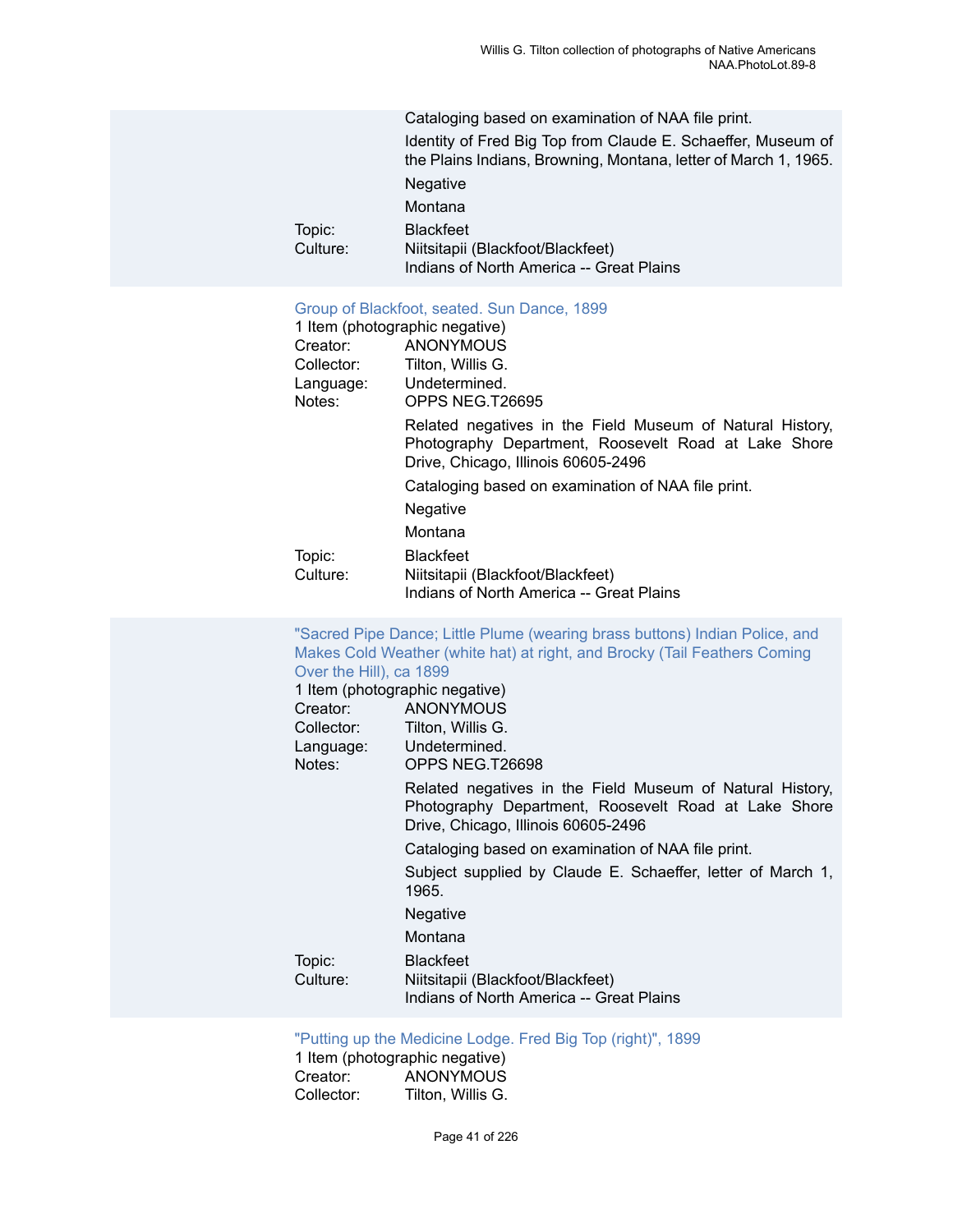| Language:<br>Notes: | Undetermined.<br>OPPS NEG.T26700                                                                                                                         |
|---------------------|----------------------------------------------------------------------------------------------------------------------------------------------------------|
|                     | Related negatives in the Field Museum of Natural History,<br>Photography Department, Roosevelt Road at Lake Shore<br>Drive, Chicago, Illinois 60605-2496 |
|                     | Cataloging based on examination of NAA file print.                                                                                                       |
|                     | Subject supplied by Claude E. Schaeffer, letter of March 1,<br>1965.                                                                                     |
|                     | <b>Negative</b>                                                                                                                                          |
|                     | Montana                                                                                                                                                  |
| Topic:<br>Culture:  | <b>Blackfeet</b><br>Niitsitapii (Blackfoot/Blackfeet)<br>Indians of North America -- Great Plains                                                        |

### [Group of Blackfoot, Blackfoot Sun Dance, 1899](https://ids.si.edu/ids/deliveryService?id=NMNH-T26701-000001)

|            | 1 Item (photographic negative)                                                                                                                           |
|------------|----------------------------------------------------------------------------------------------------------------------------------------------------------|
| Creator:   | ANONYMOUS                                                                                                                                                |
| Collector: | Tilton, Willis G.                                                                                                                                        |
| Language:  | Undetermined.                                                                                                                                            |
| Notes:     | OPPS NEG.T26701                                                                                                                                          |
|            | Related negatives in the Field Museum of Natural History,<br>Photography Department, Roosevelt Road at Lake Shore<br>Drive, Chicago, Illinois 60605-2496 |
|            | Cataloging based on examination of NAA file print.                                                                                                       |
|            | Negative                                                                                                                                                 |
|            | Montana                                                                                                                                                  |
| Topic:     | <b>Blackfeet</b>                                                                                                                                         |
| Culture:   | Niitsitapii (Blackfoot/Blackfeet)                                                                                                                        |
|            | Indians of North America -- Great Plains                                                                                                                 |

|            | Group of Blackfoot, some on horseback. Sun Dance. Turtle (drummer) and<br>Young Man Chief (extreme left), 1899                                           |
|------------|----------------------------------------------------------------------------------------------------------------------------------------------------------|
|            | 1 Item (photographic negative)                                                                                                                           |
| Image(s)   |                                                                                                                                                          |
| Image(s)   |                                                                                                                                                          |
| Creator:   | <b>ANONYMOUS</b>                                                                                                                                         |
| Collector: | Tilton, Willis G.                                                                                                                                        |
|            | Language: Undetermined.                                                                                                                                  |
| Notes:     | OPPS NEG.T26702                                                                                                                                          |
|            | Related negatives in the Field Museum of Natural History,<br>Photography Department, Roosevelt Road at Lake Shore<br>Drive, Chicago, Illinois 60605-2496 |
|            | Cataloging based on examination of NAA file print.                                                                                                       |
|            | Identity of Turtle and Young Man Chief supplied by Claude E.<br>Schaeffer, letter of March 1, 1965.                                                      |
|            | Negative                                                                                                                                                 |
|            | Montana                                                                                                                                                  |
| Topic:     | <b>Blackfeet</b>                                                                                                                                         |
| Culture:   | Niitsitapii (Blackfoot/Blackfeet)                                                                                                                        |
|            |                                                                                                                                                          |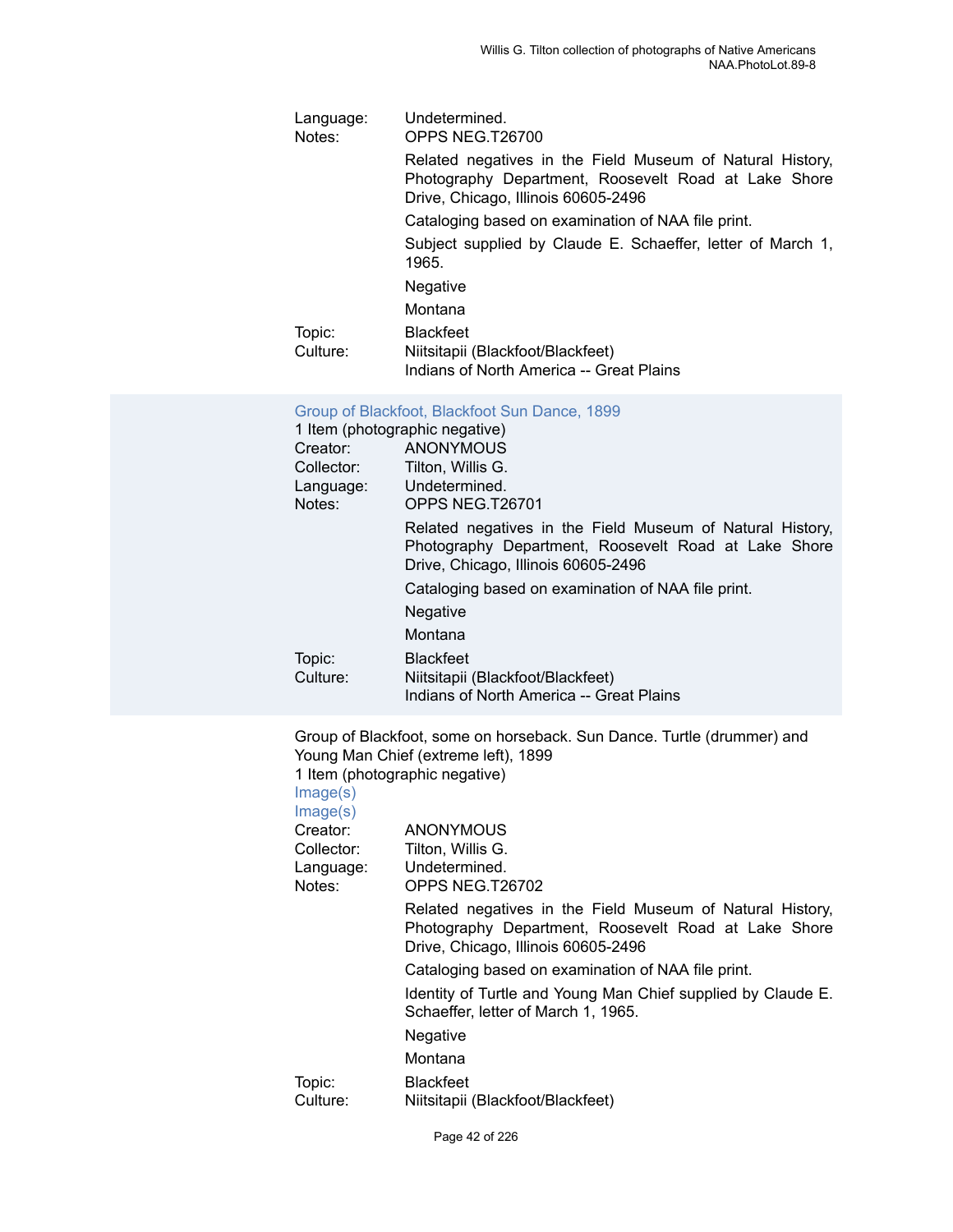### Indians of North America -- Great Plains

| Blackfoot family traveling on horseback with travois. Sun Dance, 1899<br>1 Item (photographic negative) |                                                                                                                                                          |  |
|---------------------------------------------------------------------------------------------------------|----------------------------------------------------------------------------------------------------------------------------------------------------------|--|
| <b>ANONYMOUS</b><br>Creator:                                                                            |                                                                                                                                                          |  |
| Collector:                                                                                              | Tilton, Willis G.                                                                                                                                        |  |
|                                                                                                         | Language: Undetermined.                                                                                                                                  |  |
| Notes:                                                                                                  | OPPS NEG.T26704                                                                                                                                          |  |
|                                                                                                         | Related negatives in the Field Museum of Natural History,<br>Photography Department, Roosevelt Road at Lake Shore<br>Drive, Chicago, Illinois 60605-2496 |  |
|                                                                                                         | Cataloging based on examination of NAA file print.                                                                                                       |  |
|                                                                                                         | Negative                                                                                                                                                 |  |
|                                                                                                         | Montana                                                                                                                                                  |  |
| Topic:                                                                                                  | <b>Blackfeet</b>                                                                                                                                         |  |
| Culture:                                                                                                | Niitsitapii (Blackfoot/Blackfeet)                                                                                                                        |  |
|                                                                                                         | Indians of North America -- Great Plains                                                                                                                 |  |

Group of Blackfoot, chief [addresses](https://ids.si.edu/ids/deliveryService?id=NMNH-T26708-000001) assembly. Sun Dance, 1899

|            | 1 Item (photographic negative)                                                                                                                           |
|------------|----------------------------------------------------------------------------------------------------------------------------------------------------------|
| Creator:   | <b>ANONYMOUS</b>                                                                                                                                         |
| Collector: | Tilton. Willis G.                                                                                                                                        |
| Language:  | Undetermined.                                                                                                                                            |
| Notes:     | OPPS NEG T26708                                                                                                                                          |
|            | Related negatives in the Field Museum of Natural History,<br>Photography Department, Roosevelt Road at Lake Shore<br>Drive, Chicago, Illinois 60605-2496 |
|            | Cataloging based on examination of NAA file print.                                                                                                       |
|            | Negative                                                                                                                                                 |
|            | Montana                                                                                                                                                  |
| Topic:     | <b>Blackfeet</b>                                                                                                                                         |
| Culture:   | Niitsitapii (Blackfoot/Blackfeet)                                                                                                                        |
|            | Indians of North America -- Great Plains                                                                                                                 |

#### [Scene of Blackfoot Indians. Sun Dance, 1899](https://ids.si.edu/ids/deliveryService?id=NMNH-T26709-000001)

|            | 1 Item (photographic negative)                                                                                                                           |  |  |
|------------|----------------------------------------------------------------------------------------------------------------------------------------------------------|--|--|
| Creator:   | <b>ANONYMOUS</b>                                                                                                                                         |  |  |
| Collector: | Tilton, Willis G.                                                                                                                                        |  |  |
| Language:  | Undetermined.                                                                                                                                            |  |  |
| Notes:     | OPPS NEG.T26709                                                                                                                                          |  |  |
|            | Related negatives in the Field Museum of Natural History,<br>Photography Department, Roosevelt Road at Lake Shore<br>Drive, Chicago, Illinois 60605-2496 |  |  |
|            | Cataloging based on examination of NAA file print.                                                                                                       |  |  |
|            | <b>Negative</b>                                                                                                                                          |  |  |
|            | Montana                                                                                                                                                  |  |  |
| Topic:     | <b>Blackfeet</b>                                                                                                                                         |  |  |
| Culture:   | Niitsitapii (Blackfoot/Blackfeet)                                                                                                                        |  |  |
|            | Indians of North America -- Great Plains                                                                                                                 |  |  |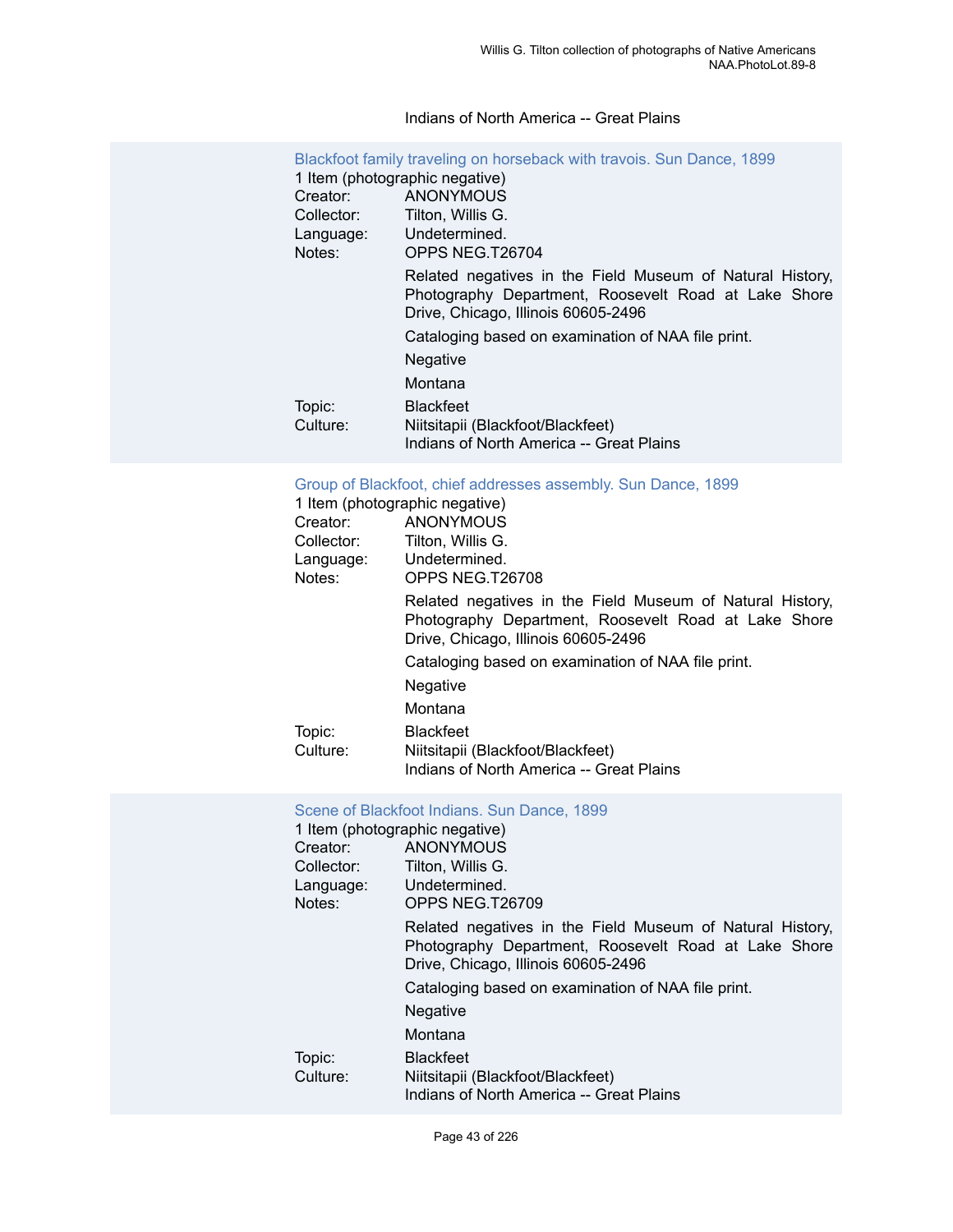#### [Group of Blackfoot Indians. Sun Dance, 1899](https://ids.si.edu/ids/deliveryService?id=NMNH-T26710-000001)

| GIUUD OI DIAGNOOL IHUMMIS. OUH DAHGE, TOSS                                                                                                               |  |  |
|----------------------------------------------------------------------------------------------------------------------------------------------------------|--|--|
| 1 Item (photographic negative)                                                                                                                           |  |  |
| Creator: ANONYMOUS                                                                                                                                       |  |  |
| Collector: Tilton, Willis G.                                                                                                                             |  |  |
| Language: Undetermined.                                                                                                                                  |  |  |
| OPPS NEG.T26710                                                                                                                                          |  |  |
| Related negatives in the Field Museum of Natural History,<br>Photography Department, Roosevelt Road at Lake Shore<br>Drive, Chicago, Illinois 60605-2496 |  |  |
| Cataloging based on examination of NAA file print.                                                                                                       |  |  |
| Old White Calf (left of man with mustache) -- identified by<br>Claude Schaeffer, letter of March 1, 1965.                                                |  |  |
| Negative                                                                                                                                                 |  |  |
| Montana                                                                                                                                                  |  |  |
| <b>Blackfeet</b>                                                                                                                                         |  |  |
| Niitsitapii (Blackfoot/Blackfeet)                                                                                                                        |  |  |
| Indians of North America -- Great Plains                                                                                                                 |  |  |
| Blackfoot Ceremony. Sun Dance, 1899                                                                                                                      |  |  |
| 1 Item (photographic negative)                                                                                                                           |  |  |
| Creator: ANONYMOUS                                                                                                                                       |  |  |
| Collector: Tilton, Willis G.                                                                                                                             |  |  |
|                                                                                                                                                          |  |  |

| Creator:   | <b>ANONYMOUS</b>                                                                                                                                         |
|------------|----------------------------------------------------------------------------------------------------------------------------------------------------------|
| Collector: | Tilton, Willis G.                                                                                                                                        |
| Language:  | Undetermined.                                                                                                                                            |
| Notes:     | OPPS NEG.T26711                                                                                                                                          |
|            | Related negatives in the Field Museum of Natural History,<br>Photography Department, Roosevelt Road at Lake Shore<br>Drive, Chicago, Illinois 60605-2496 |
|            | Cataloging based on examination of NAA file print.                                                                                                       |
|            | <b>Negative</b>                                                                                                                                          |
|            | Montana                                                                                                                                                  |
| Topic:     | <b>Blackfeet</b>                                                                                                                                         |
| Culture:   | Niitsitapii (Blackfoot/Blackfeet)                                                                                                                        |
|            | Indians of North America -- Great Plains                                                                                                                 |

## [Scene of Blackfoot village sweat lodge. Sun Dance, 1899](https://ids.si.edu/ids/deliveryService?id=NMNH-T26713-000001)

| 1 Item (photographic negative) |                    |                                                                                                                                                          |
|--------------------------------|--------------------|----------------------------------------------------------------------------------------------------------------------------------------------------------|
|                                | Creator:           | <b>ANONYMOUS</b>                                                                                                                                         |
|                                | Collector:         | Tilton, Willis G.                                                                                                                                        |
|                                | Language:          | Undetermined.                                                                                                                                            |
|                                | Notes:             | OPPS NEG.T26713                                                                                                                                          |
|                                |                    | Related negatives in the Field Museum of Natural History,<br>Photography Department, Roosevelt Road at Lake Shore<br>Drive, Chicago, Illinois 60605-2496 |
|                                |                    | Cataloging based on examination of NAA file print.                                                                                                       |
|                                |                    | <b>Negative</b>                                                                                                                                          |
|                                |                    | Montana                                                                                                                                                  |
|                                | Topic:<br>Culture: | <b>Blackfeet</b><br>Niitsitapii (Blackfoot/Blackfeet)                                                                                                    |
|                                |                    |                                                                                                                                                          |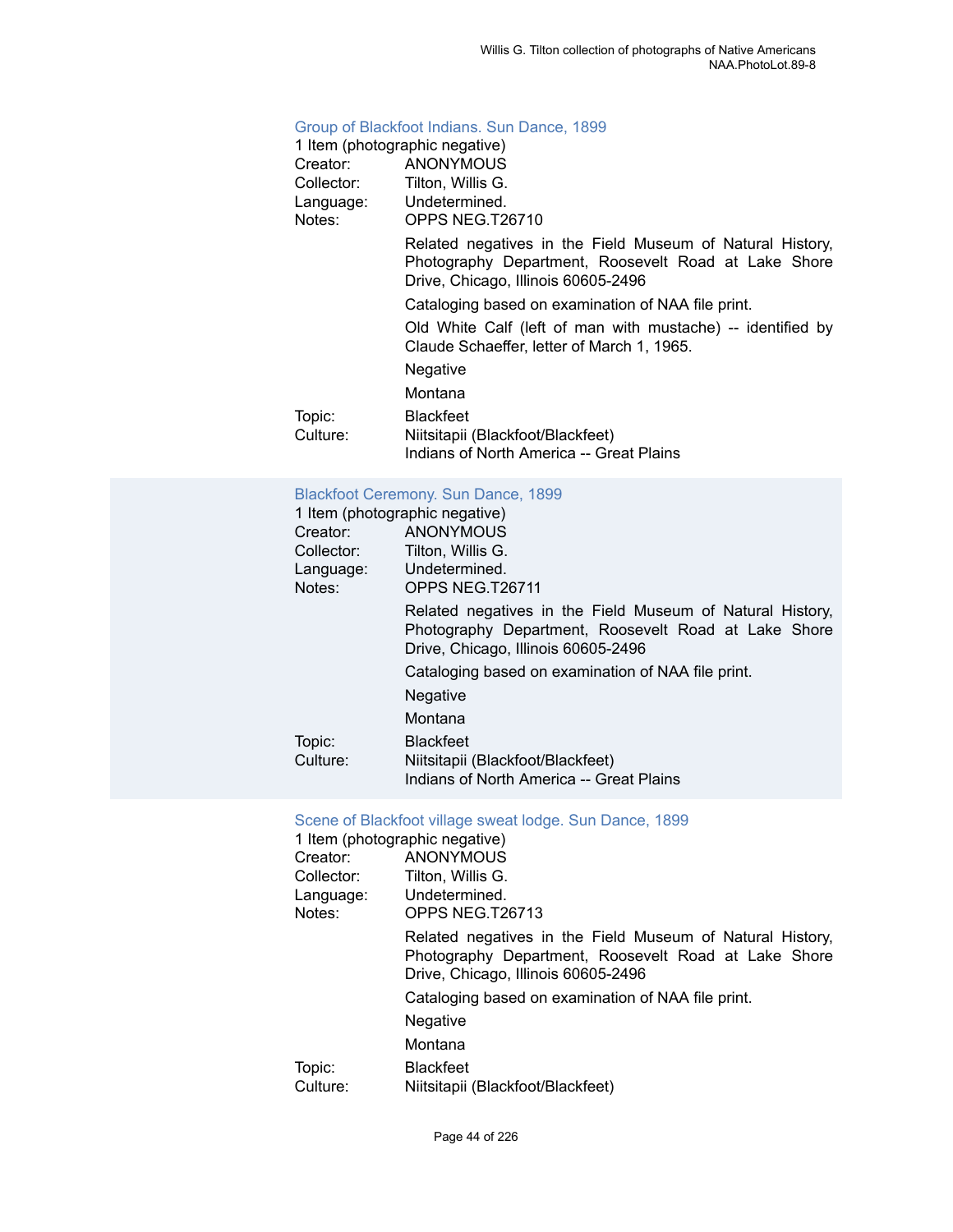#### Indians of North America -- Great Plains

| Group of Blackfoot. Sun Dance. Charles Iron Breast, (extreme left), a sacred<br>person, 1899 |                                                                                                                                                          |  |  |
|----------------------------------------------------------------------------------------------|----------------------------------------------------------------------------------------------------------------------------------------------------------|--|--|
|                                                                                              | 1 Item (photographic negative)                                                                                                                           |  |  |
| Creator:                                                                                     | ANONYMOUS                                                                                                                                                |  |  |
|                                                                                              | Collector: Tilton, Willis G.                                                                                                                             |  |  |
|                                                                                              | Language: Undetermined.                                                                                                                                  |  |  |
| Notes:                                                                                       | OPPS NEG.T26715                                                                                                                                          |  |  |
|                                                                                              | Related negatives in the Field Museum of Natural History,<br>Photography Department, Roosevelt Road at Lake Shore<br>Drive, Chicago, Illinois 60605-2496 |  |  |
|                                                                                              | Cataloging based on examination of NAA file print.                                                                                                       |  |  |
|                                                                                              | Identity of Charles Iron Breast supplied by Claude E. Schaeffer,<br>letter of March 1, 1965.                                                             |  |  |
|                                                                                              | Negative                                                                                                                                                 |  |  |
|                                                                                              | Montana                                                                                                                                                  |  |  |
| Topic:<br>Culture:                                                                           | <b>Blackfeet</b><br>Niitsitapii (Blackfoot/Blackfeet)<br>Indians of North America -- Great Plains                                                        |  |  |

#### [Construction of a wigwam, frame of sweat lodge. Sun Dance, 1899](https://ids.si.edu/ids/deliveryService?id=NMNH-T26716-000001)

|            | 1 Item (photographic negative)                                                                                                                           |
|------------|----------------------------------------------------------------------------------------------------------------------------------------------------------|
| Creator:   | <b>ANONYMOUS</b>                                                                                                                                         |
| Collector: | Tilton, Willis G.                                                                                                                                        |
| Language:  | Undetermined.                                                                                                                                            |
| Notes:     | OPPS NEG.T26716                                                                                                                                          |
|            | Related negatives in the Field Museum of Natural History,<br>Photography Department, Roosevelt Road at Lake Shore<br>Drive, Chicago, Illinois 60605-2496 |
|            | Cataloging based on examination of NAA file print.                                                                                                       |
|            | Negative                                                                                                                                                 |
|            | Montana                                                                                                                                                  |
| Topic:     | <b>Blackfeet</b>                                                                                                                                         |
| Culture:   | Niitsitapii (Blackfoot/Blackfeet)                                                                                                                        |
|            | Indians of North America -- Great Plains                                                                                                                 |

#### [Group of Blackfoot on horseback. Sun Dance, 1899](https://ids.si.edu/ids/deliveryService?id=NMNH-T26718-000001)

|            | 1 Item (photographic negative)                                                                                                                           |
|------------|----------------------------------------------------------------------------------------------------------------------------------------------------------|
| Creator:   | <b>ANONYMOUS</b>                                                                                                                                         |
| Collector: | Tilton, Willis G.                                                                                                                                        |
| Language:  | Undetermined.                                                                                                                                            |
| Notes:     | OPPS NEG.T26718                                                                                                                                          |
|            | Related negatives in the Field Museum of Natural History,<br>Photography Department, Roosevelt Road at Lake Shore<br>Drive, Chicago, Illinois 60605-2496 |
|            | Cataloging based on examination of NAA file print.                                                                                                       |
|            | Negative                                                                                                                                                 |
|            | Montana                                                                                                                                                  |
|            |                                                                                                                                                          |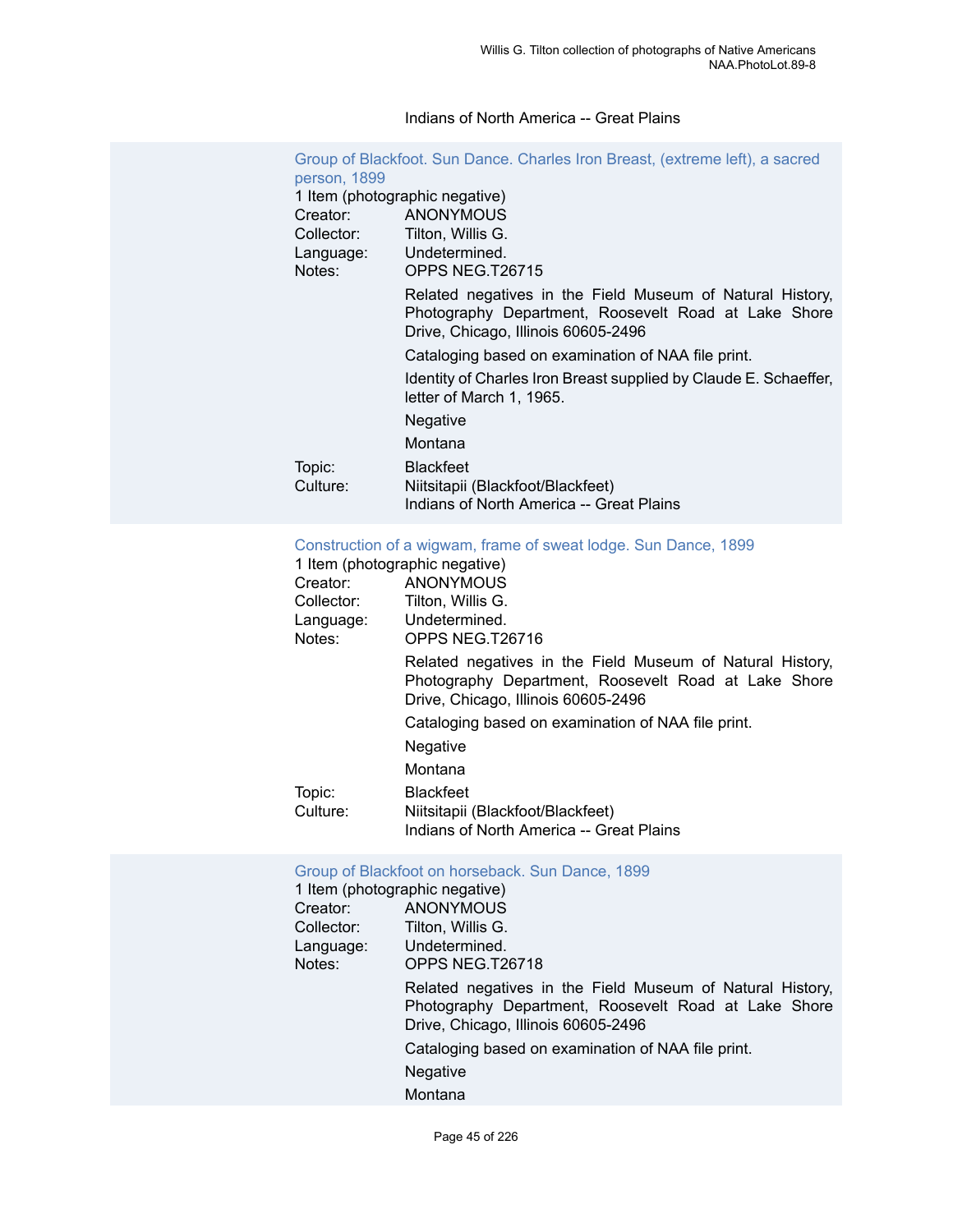| Topic:<br>Culture:                                                  | <b>Blackfeet</b><br>Niitsitapii (Blackfoot/Blackfeet)<br>Indians of North America -- Great Plains                                                                                                                                                                                                                                                                                                                                                                                                                                                                                                            |
|---------------------------------------------------------------------|--------------------------------------------------------------------------------------------------------------------------------------------------------------------------------------------------------------------------------------------------------------------------------------------------------------------------------------------------------------------------------------------------------------------------------------------------------------------------------------------------------------------------------------------------------------------------------------------------------------|
| Creator:<br>Collector:<br>Language:<br>Notes:<br>Topic:<br>Culture: | Blackfoot girl, Belle Johnson, 1904<br>1 Item (photographic negative)<br><b>ANONYMOUS</b><br>Tilton, Willis G.<br>Undetermined.<br>OPPS NEG.T15722<br>Related negatives in the Field Museum of Natural History,<br>Photography Department, Roosevelt Road at Lake Shore<br>Drive, Chicago, Illinois 60605-2496<br>17 years, 1/2 Blackfoot, 1/2 Swedish. Montana Blackfoot<br>Reservation, U.S. Indian School.<br>Cataloging based on examination of NAA file print.<br>Negative<br>Missouri -- St Louis<br><b>Blackfeet</b><br>Niitsitapii (Blackfoot/Blackfeet)<br>Indians of North America -- Great Plains |
|                                                                     | Blackfoot girl, Belle Johnson, 1904                                                                                                                                                                                                                                                                                                                                                                                                                                                                                                                                                                          |
|                                                                     | $\frac{1}{2}$                                                                                                                                                                                                                                                                                                                                                                                                                                                                                                                                                                                                |

| 1 Item (photographic negative) |                                                                                                                                                          |  |  |
|--------------------------------|----------------------------------------------------------------------------------------------------------------------------------------------------------|--|--|
|                                | Creator: ANONYMOUS                                                                                                                                       |  |  |
|                                | Collector: Tilton, Willis G.                                                                                                                             |  |  |
|                                | Language: Undetermined.                                                                                                                                  |  |  |
| Notes:<br>OPPS NEG.T15725      |                                                                                                                                                          |  |  |
|                                | Related negatives in the Field Museum of Natural History,<br>Photography Department, Roosevelt Road at Lake Shore<br>Drive, Chicago, Illinois 60605-2496 |  |  |
|                                | 17 years, 1/2 Blackfoot, 1/2 Swedish. Montana Blackfoot<br>Reservation, U.S. Indian School.                                                              |  |  |
|                                | Cataloging based on examination of NAA file print.                                                                                                       |  |  |
|                                | Different pose from Number T15722                                                                                                                        |  |  |
|                                | Negative                                                                                                                                                 |  |  |
|                                | Missouri -- St Louis                                                                                                                                     |  |  |
| Topic:<br>Culture:             | <b>Blackfeet</b><br>Niitsitapii (Blackfoot/Blackfeet)<br>Indians of North America -- Great Plains                                                        |  |  |

#### Very unusual [Blackfoot](https://ids.si.edu/ids/deliveryService?id=NMNH-T2870-000001) blanket strip with ermine and medicine objects, before [1912](https://ids.si.edu/ids/deliveryService?id=NMNH-T2870-000001)

1 Glass plate negative<br>Creator: ANON Creator: **ANONYMOUS**<br>Collector: Tilton, Willis G. Collector: Tilton, Willis G.<br>Language: Undetermined. Language: Undetermined.<br>Notes: OPPS NEG.T2 OPPS NEG.T2870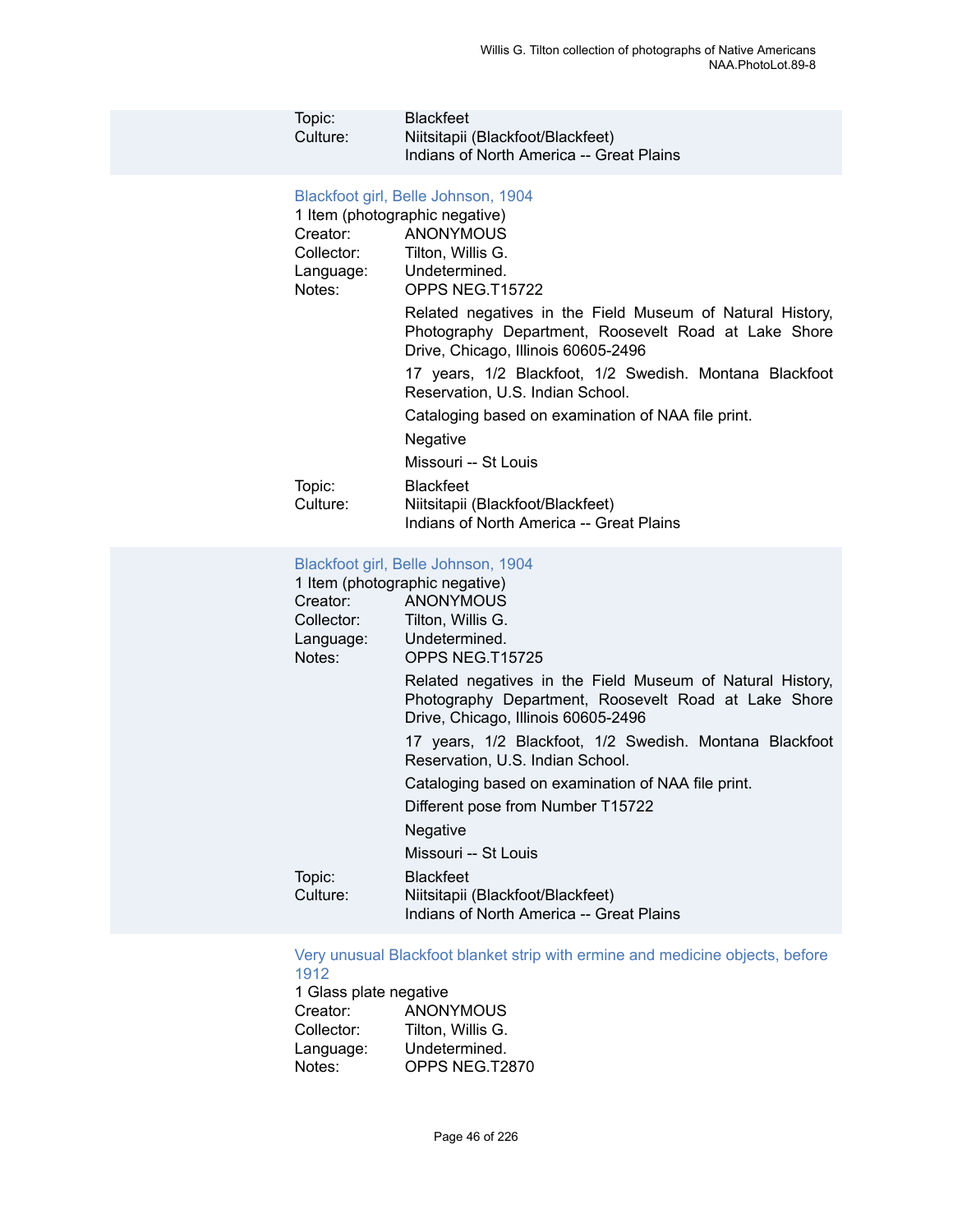| Topic:<br>Culture:                                                              | Related negatives in the Field Museum of Natural History,<br>Photography Department, Roosevelt Road at Lake Shore<br>Drive, Chicago, Illinois 60605-2496<br>Glass plate negative is broken<br>Cataloging based on examination of NAA file print.<br>Number 2840 on original list (pink list).<br>Montana<br><b>Blackfeet</b><br>Niitsitapii (Blackfoot/Blackfeet)<br>Indians of North America -- Great Plains |
|---------------------------------------------------------------------------------|---------------------------------------------------------------------------------------------------------------------------------------------------------------------------------------------------------------------------------------------------------------------------------------------------------------------------------------------------------------------------------------------------------------|
| 1 Item (photographic negative)<br>Creator:<br>Collector:<br>Language:<br>Notes: | Pomo woman, Sarah Knight weaving basket, before 1903<br>Carpenter<br>Hudson, J. W. (photographer?)<br>Tilton, Willis G.<br>Undetermined.<br>OPPS NEG.T1749                                                                                                                                                                                                                                                    |
|                                                                                 | Related negatives in the Field Museum of Natural History,<br>Photography Department, Roosevelt Road at Lake Shore<br>Drive, Chicago, Illinois 60605-2496<br>Cracking.<br>Cataloging based on examination of NAA file print.<br>Number 19336 on original pink list.<br>Negative                                                                                                                                |
| Culture:                                                                        | Pomo -- Central<br>Indians of North America -- California<br>Pomo                                                                                                                                                                                                                                                                                                                                             |

#### [Pomo woman weaving basket. Basket is Pomo, before 1903](https://ids.si.edu/ids/deliveryService?id=NMNH-T1762-000001)

| 1 Item (photographic negative) |                                                                                                                                                                                                                     |
|--------------------------------|---------------------------------------------------------------------------------------------------------------------------------------------------------------------------------------------------------------------|
| Creator:                       | Carpenter                                                                                                                                                                                                           |
|                                | Hudson, J. W. (photographer?)                                                                                                                                                                                       |
| Collector:                     | Tilton, Willis G.                                                                                                                                                                                                   |
| Language:                      | Undetermined.                                                                                                                                                                                                       |
| Notes:                         | OPPS NEG.T1762                                                                                                                                                                                                      |
|                                | Related negatives in the Field Museum of Natural History,<br>Photography Department, Roosevelt Road at Lake Shore<br>Drive, Chicago, Illinois 60605-2496                                                            |
|                                | The Poma live in Mendocino County, California, according to<br>Dorsey, 1903. The Ballokai Pomo live in Mendocino County,<br>California. Bulletin 30, page 127. Poma and Pomo same.                                  |
|                                | Cataloging based on examination of NAA file print.                                                                                                                                                                  |
|                                | Number 19381 on original pink list, listed there as "Yokut<br>woman weaving basket."                                                                                                                                |
|                                | Another view of same woman weaving basket reproduced in<br>George A. Dorsey, Indians of the Southwest, published by<br>the Passenger Dept., Santa Fe Railway, 1903, page 208 with<br>caption: "Poma Basket Weaver." |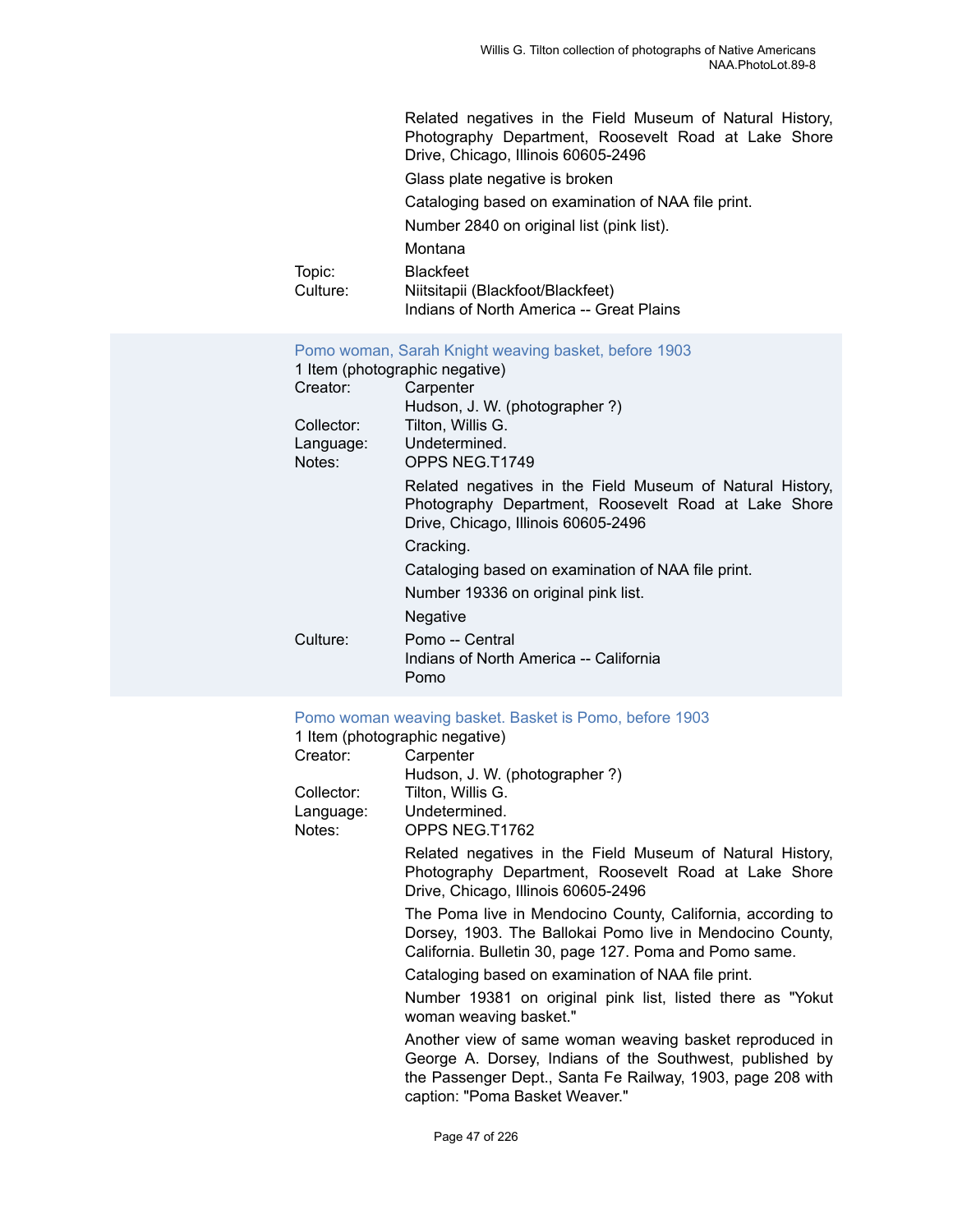|            | <b>Negative</b>                        |
|------------|----------------------------------------|
| Culture: . | Pomo                                   |
|            | Yokuts                                 |
|            | Indians of North America -- California |
|            |                                        |

| Maidu Indian altar near Placerville, California, before 1903<br>1 Item (photographic negative) |                                                                                                                                                          |  |
|------------------------------------------------------------------------------------------------|----------------------------------------------------------------------------------------------------------------------------------------------------------|--|
| Creator:                                                                                       | Carpenter                                                                                                                                                |  |
|                                                                                                | Hudson, J. W. (photographer?)                                                                                                                            |  |
| Collector:                                                                                     | Tilton, Willis G.                                                                                                                                        |  |
| Language:                                                                                      | Undetermined.                                                                                                                                            |  |
| Notes:                                                                                         | OPPS NEG.T1832                                                                                                                                           |  |
|                                                                                                | Related negatives in the Field Museum of Natural History,<br>Photography Department, Roosevelt Road at Lake Shore<br>Drive, Chicago, Illinois 60605-2496 |  |
|                                                                                                | Cataloging based on examination of NAA file print.                                                                                                       |  |
|                                                                                                | Number 19347 on original pink list.                                                                                                                      |  |
|                                                                                                | Negative                                                                                                                                                 |  |
| Culture:                                                                                       | Maidu                                                                                                                                                    |  |
|                                                                                                | Indians of North America -- California                                                                                                                   |  |

## [Pomo Indian woman in ceremonial dress, before 1903](https://ids.si.edu/ids/deliveryService?id=NMNH-T1844-000001)

|            | 1 Item (photographic negative)                                                                                                                           |
|------------|----------------------------------------------------------------------------------------------------------------------------------------------------------|
| Creator:   | Carpenter                                                                                                                                                |
|            | Hudson, J. W. (photographer?)                                                                                                                            |
| Collector: | Tilton, Willis G.                                                                                                                                        |
| Language:  | Undetermined.                                                                                                                                            |
| Notes:     | OPPS NEG.T1844                                                                                                                                           |
|            | Related negatives in the Field Museum of Natural History,<br>Photography Department, Roosevelt Road at Lake Shore<br>Drive, Chicago, Illinois 60605-2496 |
|            | Cataloging based on examination of NAA file print.                                                                                                       |
|            | Number 20899 on original pink list.                                                                                                                      |
|            | <b>Negative</b>                                                                                                                                          |
| Culture:   | Pomo                                                                                                                                                     |
|            | Indians of North America -- California                                                                                                                   |

## Capt. Jim, chief of the [Washo,](https://ids.si.edu/ids/deliveryService?id=NMNH-T1865-000001) before 1903

| 1 Item (photographic negative) |                                                                                                                                                                                                                                                       |  |
|--------------------------------|-------------------------------------------------------------------------------------------------------------------------------------------------------------------------------------------------------------------------------------------------------|--|
| Creator:                       | Carpenter                                                                                                                                                                                                                                             |  |
|                                | Hudson, J. W. (photographer ?)                                                                                                                                                                                                                        |  |
| Collector:                     | Tilton, Willis G.                                                                                                                                                                                                                                     |  |
| Language:                      | Undetermined.                                                                                                                                                                                                                                         |  |
| Notes:                         | OPPS NEG.T1865                                                                                                                                                                                                                                        |  |
|                                | Related negatives in the Field Museum of Natural History,<br>Photography Department, Roosevelt Road at Lake Shore<br>Drive, Chicago, Illinois 60605-2496<br>Cataloging based on examination of NAA file print.<br>Number 30165 on original pink list. |  |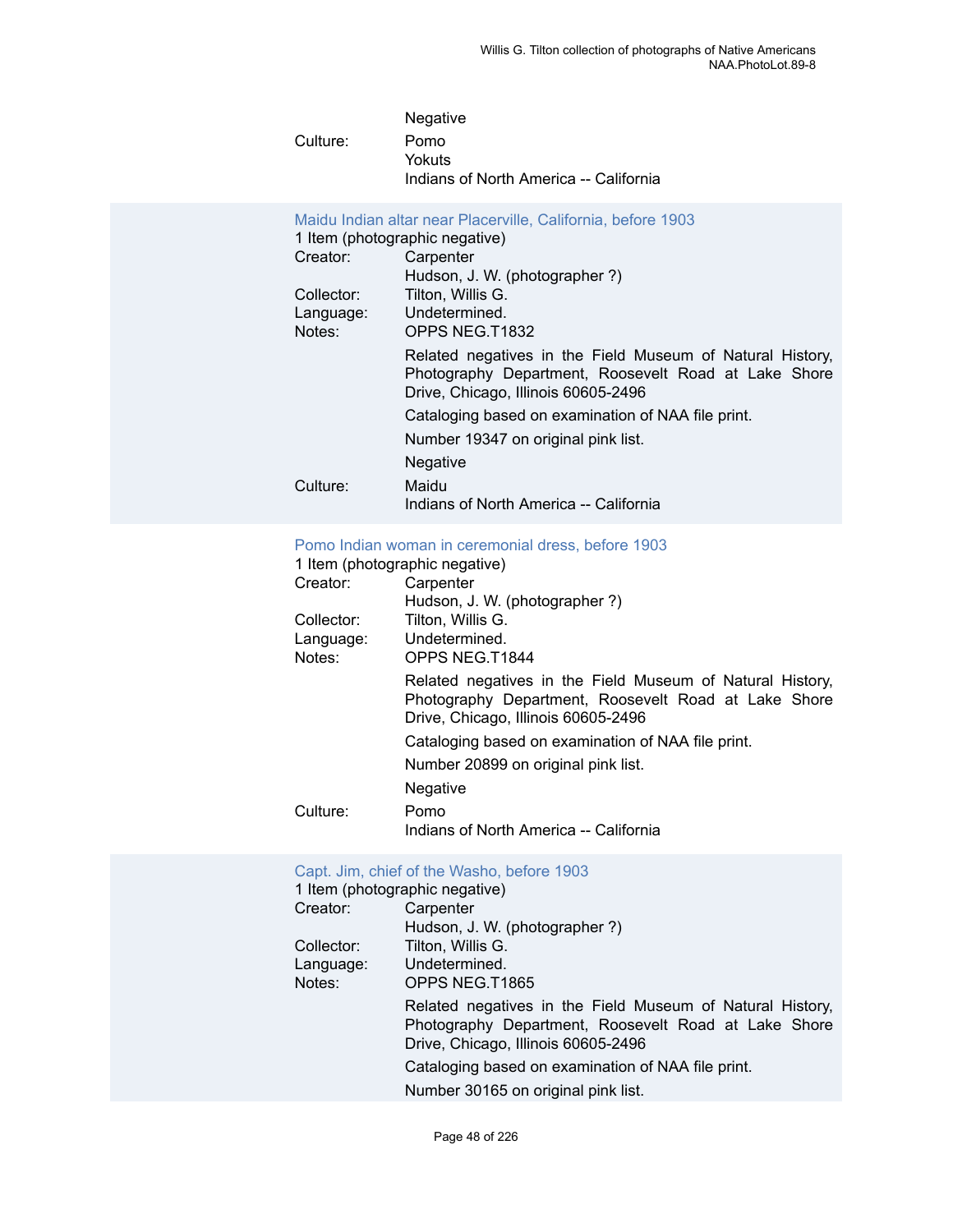| Culture:                                      | Negative<br>Washo Indians<br>Indians of North America -- Great Basin                                                                                                                                                                                                                                                                                                                                                                             |
|-----------------------------------------------|--------------------------------------------------------------------------------------------------------------------------------------------------------------------------------------------------------------------------------------------------------------------------------------------------------------------------------------------------------------------------------------------------------------------------------------------------|
| Creator:<br>Collector:<br>Language:<br>Notes: | Hupa boat tied up shore, before 1903<br>1 Item (photographic negative)<br>Carpenter<br>Hudson, J. W. (photographer?)<br>Tilton, Willis G.<br>Undetermined.<br>OPPS NEG.T9517<br>Related negatives in the Field Museum of Natural History,<br>Photography Department, Roosevelt Road at Lake Shore<br>Drive, Chicago, Illinois 60605-2496<br>Cataloging based on examination of NAA file print.<br>Number 9524 on original pink list.<br>Negative |
| Culture:                                      | Hupa<br>Indians of North America -- California                                                                                                                                                                                                                                                                                                                                                                                                   |
|                                               |                                                                                                                                                                                                                                                                                                                                                                                                                                                  |

## [Hupa woman and baskets, before 1903](https://ids.si.edu/ids/deliveryService?id=NMNH-T9548-000001)

|            | 1 Item (photographic negative)                                                                                                                           |
|------------|----------------------------------------------------------------------------------------------------------------------------------------------------------|
| Creator:   | Carpenter                                                                                                                                                |
|            | Hudson, J. W. (photographer?)                                                                                                                            |
| Collector: | Tilton, Willis G.                                                                                                                                        |
| Language:  | Undetermined.                                                                                                                                            |
| Notes:     | OPPS NEG.T9548                                                                                                                                           |
|            | Several finished baskets lie off to the side.                                                                                                            |
|            | Related negatives in the Field Museum of Natural History,<br>Photography Department, Roosevelt Road at Lake Shore<br>Drive, Chicago, Illinois 60605-2496 |
|            | Cataloging based on examination of NAA file print.                                                                                                       |
|            | Negative                                                                                                                                                 |
| Culture:   | Hupa                                                                                                                                                     |
|            | Indians of North America -- California                                                                                                                   |

## [Pomo Indian baby in cradle, before 1903](https://ids.si.edu/ids/deliveryService?id=NMNH-T10374-000001)

|            | 1 Item (photographic negative)                                                                                                                           |
|------------|----------------------------------------------------------------------------------------------------------------------------------------------------------|
| Creator:   | Carpenter                                                                                                                                                |
|            | Hudson, J. W. (photographer?)                                                                                                                            |
| Collector: | Tilton, Willis G.                                                                                                                                        |
| Language:  | Undetermined.                                                                                                                                            |
| Notes:     | OPPS NEG.T10374                                                                                                                                          |
|            | Cradle set on a chair and supported by a figure of a man (head<br>of man is not visible.)                                                                |
|            | Related negatives in the Field Museum of Natural History,<br>Photography Department, Roosevelt Road at Lake Shore<br>Drive, Chicago, Illinois 60605-2496 |
|            | Cataloging based on examination of NAA file print.                                                                                                       |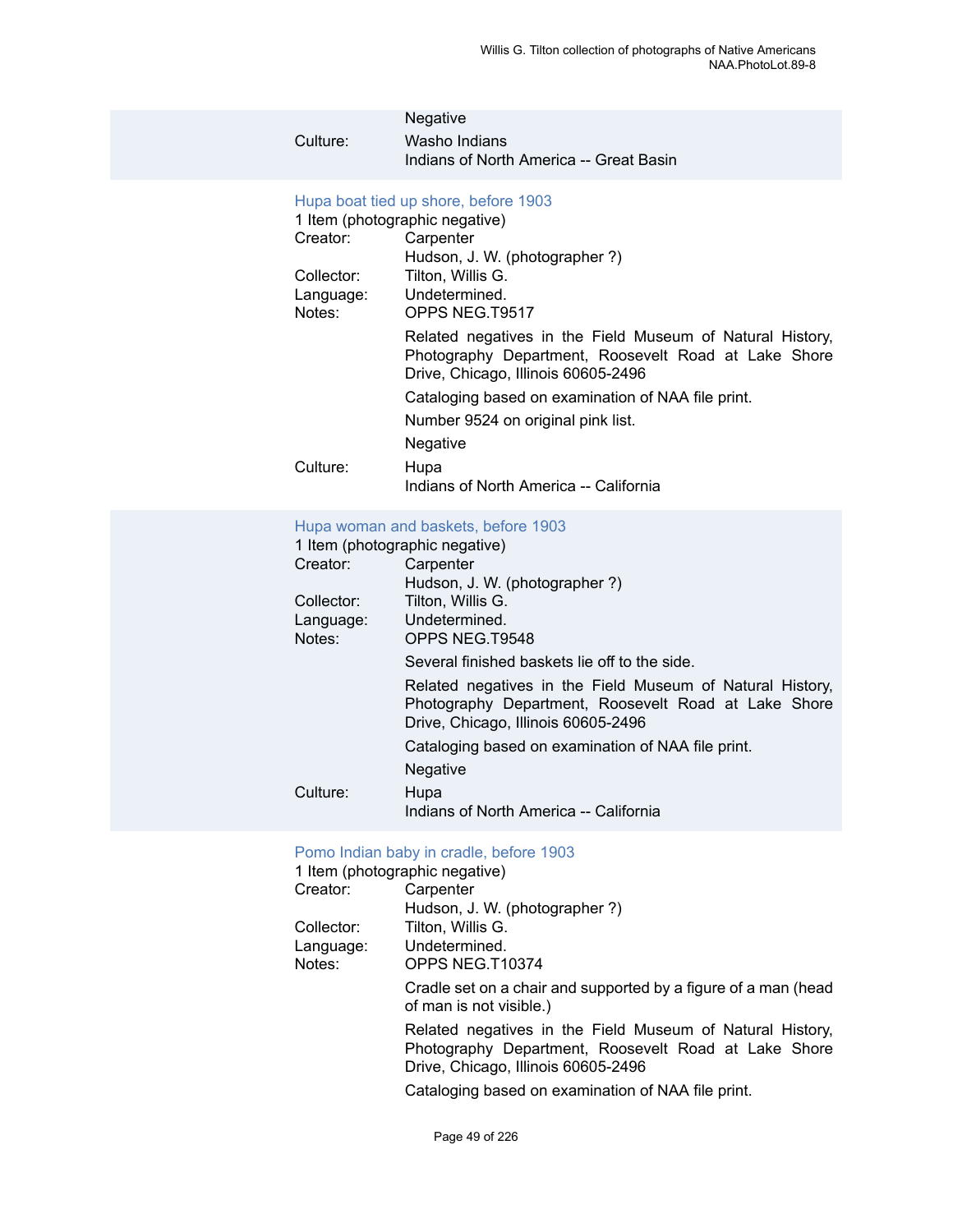Number 9500 on original pink list.

Negative

Culture: Pomo

Indians of North America -- California

|                                | California Indian house, before 1903                                                                                                                     |
|--------------------------------|----------------------------------------------------------------------------------------------------------------------------------------------------------|
| 1 Item (photographic negative) |                                                                                                                                                          |
| Creator:                       | Carpenter                                                                                                                                                |
|                                | Hudson, J. W. (photographer?)                                                                                                                            |
| Collector:                     | Tilton, Willis G.                                                                                                                                        |
| Language:                      | Undetermined.                                                                                                                                            |
| Notes:                         | OPPS NEG.T10606                                                                                                                                          |
|                                | Wooden plank house built in the shape of a teepee.                                                                                                       |
|                                | Related negatives in the Field Museum of Natural History,<br>Photography Department, Roosevelt Road at Lake Shore<br>Drive, Chicago, Illinois 60605-2496 |
|                                | Cataloging based on examination of NAA file print.                                                                                                       |
|                                | Number 31712 on original pink list.                                                                                                                      |
|                                | Negative                                                                                                                                                 |
| Culture:                       | California Indian                                                                                                                                        |
|                                | Yokeya warrior with armor, holding bow, before 1903<br>1 Itam (photographic pogotivo)                                                                    |

1 Item (photographic negative) Ima

| Image(s)<br>Image(s)              |                                                                                                                                                                                                                                                                                   |
|-----------------------------------|-----------------------------------------------------------------------------------------------------------------------------------------------------------------------------------------------------------------------------------------------------------------------------------|
| Creator:                          | Carpenter                                                                                                                                                                                                                                                                         |
| Collector:<br>Language:<br>Notes: | Hudson, J. W. (photographer?)<br>Tilton, Willis G.<br>Undetermined.<br>OPPS NEG.T11797                                                                                                                                                                                            |
|                                   | T-negatives 11797, 11799 and 11800 of same man, taken same<br>time. Number 11800 on original Tilton pink slip is captioned<br>"Yokeya warrior with armor." This is probably the Yokaia, a<br>central Pomo group. See Kroeber, Bulletin 78, page 232 and<br>Bulletin 30, page 999. |
|                                   | Related negatives in the Field Museum of Natural History,<br>Photography Department, Roosevelt Road at Lake Shore<br>Drive, Chicago, Illinois 60605-2496                                                                                                                          |
|                                   | Cataloging based on examination of NAA file print.                                                                                                                                                                                                                                |
|                                   | MCB says also photos at field museums.                                                                                                                                                                                                                                            |
|                                   | Negative                                                                                                                                                                                                                                                                          |
| Topic:<br>Culture:                | Yokaya<br>Pomo -- Yokaia<br>Indians of North America -- California<br>Yokayo Pomo                                                                                                                                                                                                 |

[Yokeya](https://ids.si.edu/ids/deliveryService?id=NMNH-T11799-000001) warrior with armor, holding bow, before 1903

1 Item (photographic negative)<br>Creator: Carpenter Carpenter Hudson, J. W. (photographer ?)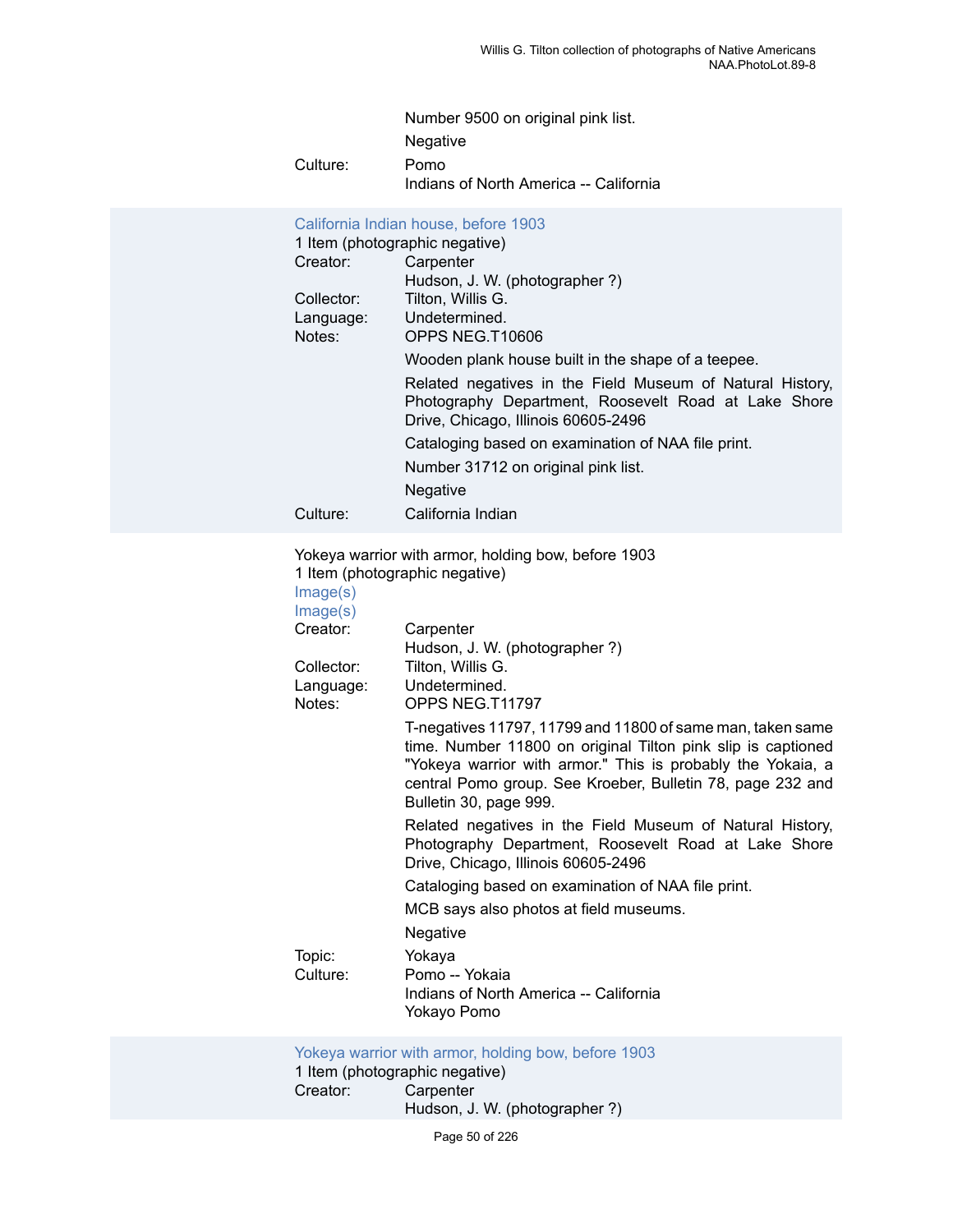| Tilton, Willis G.<br>Undetermined.<br>OPPS NEG.T11799                                                                                                                                                                                                                             |
|-----------------------------------------------------------------------------------------------------------------------------------------------------------------------------------------------------------------------------------------------------------------------------------|
| T-negatives 11797, 11799 and 11800 of same man, taken same<br>time. Number 11800 on original Tilton pink slip is captioned<br>"Yokeya warrior with armor." This is probably the Yokaia, a<br>central Pomo group. See Kroeber, Bulletin 78, page 232 and<br>Bulletin 30, page 999. |
| Related negatives in the Field Museum of Natural History,<br>Photography Department, Roosevelt Road at Lake Shore<br>Drive, Chicago, Illinois 60605-2496                                                                                                                          |
| Cataloging based on examination of NAA file print.                                                                                                                                                                                                                                |
| MCB says also photos at field museums.                                                                                                                                                                                                                                            |
| Negative                                                                                                                                                                                                                                                                          |
| Yokaya<br>Pomo -- Yokaia<br>Indians of North America -- California<br>Yokayo Pomo                                                                                                                                                                                                 |
|                                                                                                                                                                                                                                                                                   |

|                     | Yokeya warrior with armor, holding bow, before 1903<br>1 Item (photographic negative)                                                                                                                                                                                          |
|---------------------|--------------------------------------------------------------------------------------------------------------------------------------------------------------------------------------------------------------------------------------------------------------------------------|
| Creator:            | Carpenter                                                                                                                                                                                                                                                                      |
|                     | Hudson, J. W. (photographer ?)                                                                                                                                                                                                                                                 |
| Collector:          | Tilton, Willis G.                                                                                                                                                                                                                                                              |
| Language:<br>Notes: | Undetermined.<br>OPPS NEG.T11800                                                                                                                                                                                                                                               |
|                     | T-negatives 11797, 11799, 11800 of same man, taken same<br>time. Number 11800 on original Tilton pink slip is captioned<br>"Yokeya warrior with armor." This is probably the Yokaia, a<br>central Pomo group. See Kroeber, Bulletin 78, page 232 and<br>Bulletin 30, page 999. |
|                     | Related negatives in the Field Museum of Natural History,<br>Photography Department, Roosevelt Road at Lake Shore<br>Drive, Chicago, Illinois 60605-2496                                                                                                                       |
|                     | Cataloging based on examination of NAA file print.                                                                                                                                                                                                                             |
|                     | MCB says also photos at field museums.                                                                                                                                                                                                                                         |
|                     | Negative                                                                                                                                                                                                                                                                       |
| Topic:<br>Culture:  | Yokaya<br>Pomo -- Yokaia<br>Indians of North America -- California<br>Yokayo Pomo                                                                                                                                                                                              |

## [California Indian house, before 1903](https://ids.si.edu/ids/deliveryService?id=NMNH-T12971-000001)

|            | 1 Item (photographic negative)                     |
|------------|----------------------------------------------------|
| Creator:   | Carpenter                                          |
|            | Hudson, J. W. (photographer?)                      |
| Collector: | Tilton, Willis G.                                  |
| Language:  | Undetermined.                                      |
| Notes:     | OPPS NEG.T12971                                    |
|            | Rectangular construction covered with tule rushes. |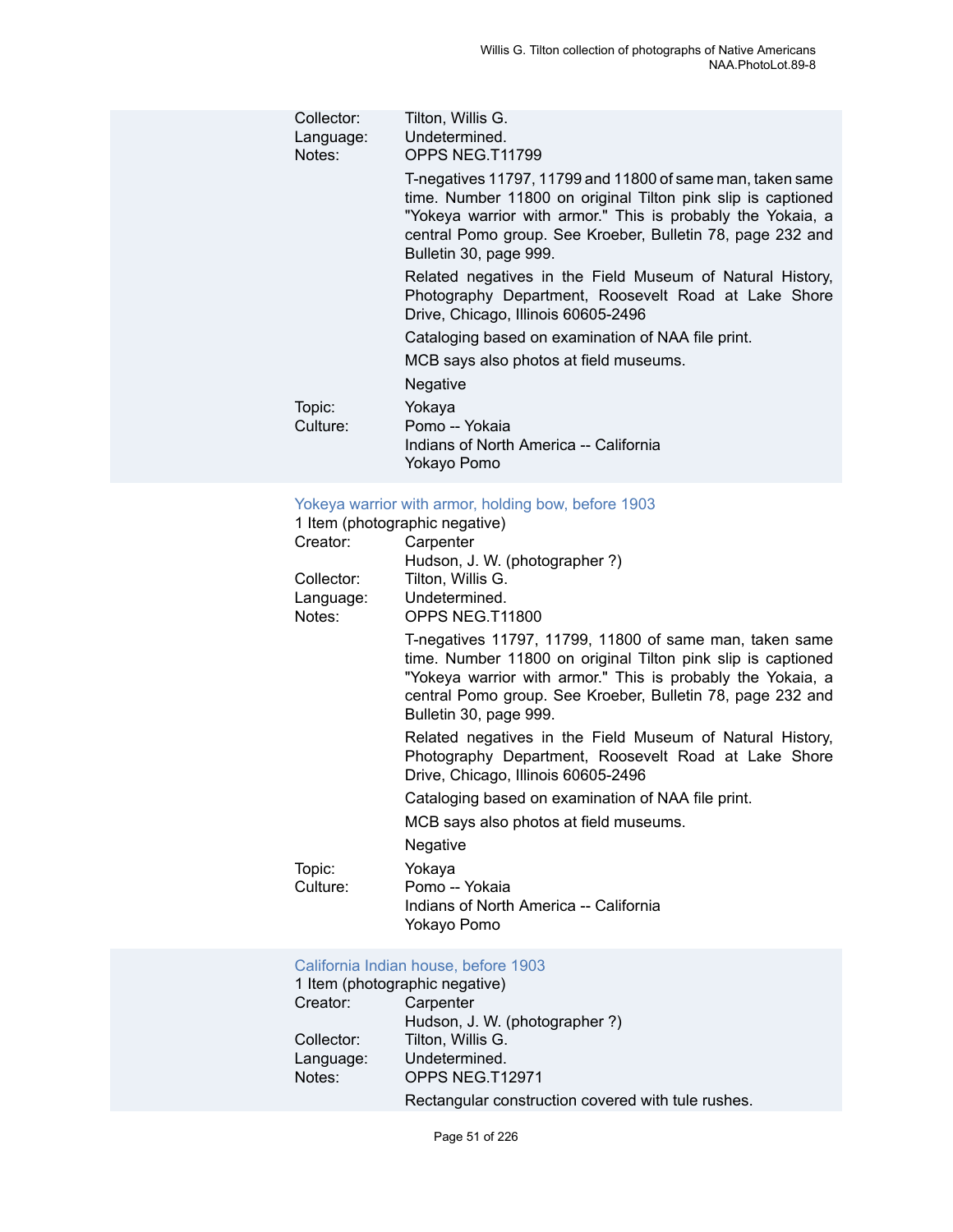Related negatives in the Field Museum of Natural History, Photography Department, Roosevelt Road at Lake Shore Drive, Chicago, Illinois 60605-2496

Cataloging based on examination of NAA file print.

Number 31700 on original pink list.

Negative

Culture: California Indian

#### [California Indian house, before 1903](https://ids.si.edu/ids/deliveryService?id=NMNH-T12975-000001)

|            | 1 Item (photographic negative)                                                                                                                           |
|------------|----------------------------------------------------------------------------------------------------------------------------------------------------------|
| Creator:   | Carpenter                                                                                                                                                |
|            | Hudson, J. W. (photographer?)                                                                                                                            |
| Collector: | Tilton, Willis G.                                                                                                                                        |
| Language:  | Undetermined.                                                                                                                                            |
| Notes:     | OPPS NEG.T12975                                                                                                                                          |
|            | Rectangular construction covered with tule rushes.                                                                                                       |
|            | Related negatives in the Field Museum of Natural History,<br>Photography Department, Roosevelt Road at Lake Shore<br>Drive, Chicago, Illinois 60605-2496 |
|            | Cataloging based on examination of NAA file print.                                                                                                       |
|            | Number 31707 on original pink list.                                                                                                                      |
|            | <b>Negative</b>                                                                                                                                          |
|            |                                                                                                                                                          |

Culture: California Indian

#### [California Indian house, before 1903](https://ids.si.edu/ids/deliveryService?id=NMNH-T12976-000001)

| 1 Item (photographic negative) |                                                                                                                                                          |  |
|--------------------------------|----------------------------------------------------------------------------------------------------------------------------------------------------------|--|
| Creator:                       | Carpenter                                                                                                                                                |  |
|                                | Hudson, J. W. (photographer?)                                                                                                                            |  |
| Collector:                     | Tilton, Willis G.                                                                                                                                        |  |
|                                | Language: Undetermined.                                                                                                                                  |  |
| Notes:                         | OPPS NEG.T12976                                                                                                                                          |  |
|                                | Rectangular construction covered with tule rushes.                                                                                                       |  |
|                                | Related negatives in the Field Museum of Natural History,<br>Photography Department, Roosevelt Road at Lake Shore<br>Drive, Chicago, Illinois 60605-2496 |  |
|                                | Cataloging based on examination of NAA file print.                                                                                                       |  |
|                                | Number 31703 on original pink list.                                                                                                                      |  |
|                                | Negative                                                                                                                                                 |  |
| Culture:                       | California Indian                                                                                                                                        |  |

#### [California Indian house, before 1903](https://ids.si.edu/ids/deliveryService?id=NMNH-T12977-000001)

|            | 1 Item (photographic negative)                     |
|------------|----------------------------------------------------|
| Creator:   | Carpenter                                          |
|            | Hudson, J. W. (photographer?)                      |
| Collector: | Tilton, Willis G.                                  |
| Language:  | Undetermined.                                      |
| Notes:     | OPPS NEG.T12977                                    |
|            | Rectangular construction covered with tule rushes. |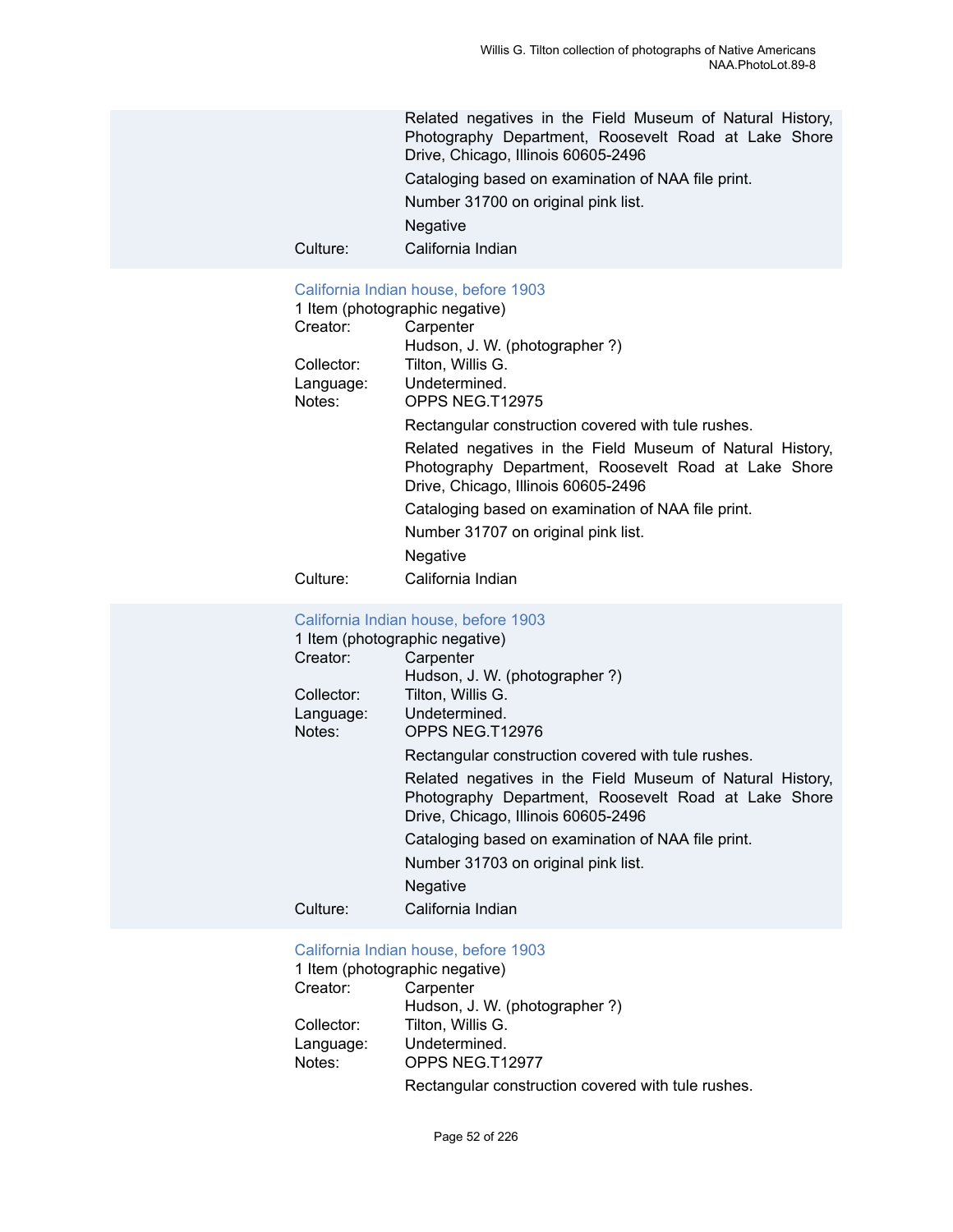Related negatives in the Field Museum of Natural History, Photography Department, Roosevelt Road at Lake Shore Drive, Chicago, Illinois 60605-2496

Cataloging based on examination of NAA file print.

Number 31706 on original pink list.

Negative

Culture: California Indian

#### [California Indian house, before 1903](https://ids.si.edu/ids/deliveryService?id=NMNH-T12978-000001)

| 1 Item (photographic negative) |                                                                                                                                                          |
|--------------------------------|----------------------------------------------------------------------------------------------------------------------------------------------------------|
| Creator:                       | Carpenter                                                                                                                                                |
|                                | Hudson, J. W. (photographer?)                                                                                                                            |
| Collector:                     | Tilton, Willis G.                                                                                                                                        |
| Language:                      | Undetermined.                                                                                                                                            |
| Notes:                         | OPPS NEG.T12978                                                                                                                                          |
|                                | Round low reed house.                                                                                                                                    |
|                                | Related negatives in the Field Museum of Natural History,<br>Photography Department, Roosevelt Road at Lake Shore<br>Drive, Chicago, Illinois 60605-2496 |
|                                | Cataloging based on examination of NAA file print.                                                                                                       |
|                                | Number 31701 on original pink list.                                                                                                                      |
|                                | Negative                                                                                                                                                 |
| Culture:                       | California Indian                                                                                                                                        |

#### [California Indian house, before 1903](https://ids.si.edu/ids/deliveryService?id=NMNH-T12980-000001)

| 1 Item (photographic negative) |                                                                                                                                                          |
|--------------------------------|----------------------------------------------------------------------------------------------------------------------------------------------------------|
| Creator:                       | Carpenter                                                                                                                                                |
|                                | Hudson, J. W. (photographer?)                                                                                                                            |
| Collector:                     | Tilton, Willis G.                                                                                                                                        |
|                                | Language: Undetermined.                                                                                                                                  |
| Notes:                         | OPPS NEG.T12980                                                                                                                                          |
|                                | Round low reed house.                                                                                                                                    |
|                                | Related negatives in the Field Museum of Natural History,<br>Photography Department, Roosevelt Road at Lake Shore<br>Drive, Chicago, Illinois 60605-2496 |
|                                | Cataloging based on examination of NAA file print.                                                                                                       |
|                                | Number 31702 on original pink list.                                                                                                                      |
|                                | <b>Negative</b>                                                                                                                                          |
| Culture:                       | California Indian                                                                                                                                        |

#### [California Indian house, before 1903](https://ids.si.edu/ids/deliveryService?id=NMNH-T12981-000001) 1 Item (photographic negative)

|            | 1 Item (photographic negative) |
|------------|--------------------------------|
| Creator:   | Carpenter                      |
|            | Hudson, J. W. (photographer?)  |
| Collector: | Tilton, Willis G.              |
| Language:  | Undetermined.                  |
| Notes:     | OPPS NEG.T12981                |
|            | Distant view.                  |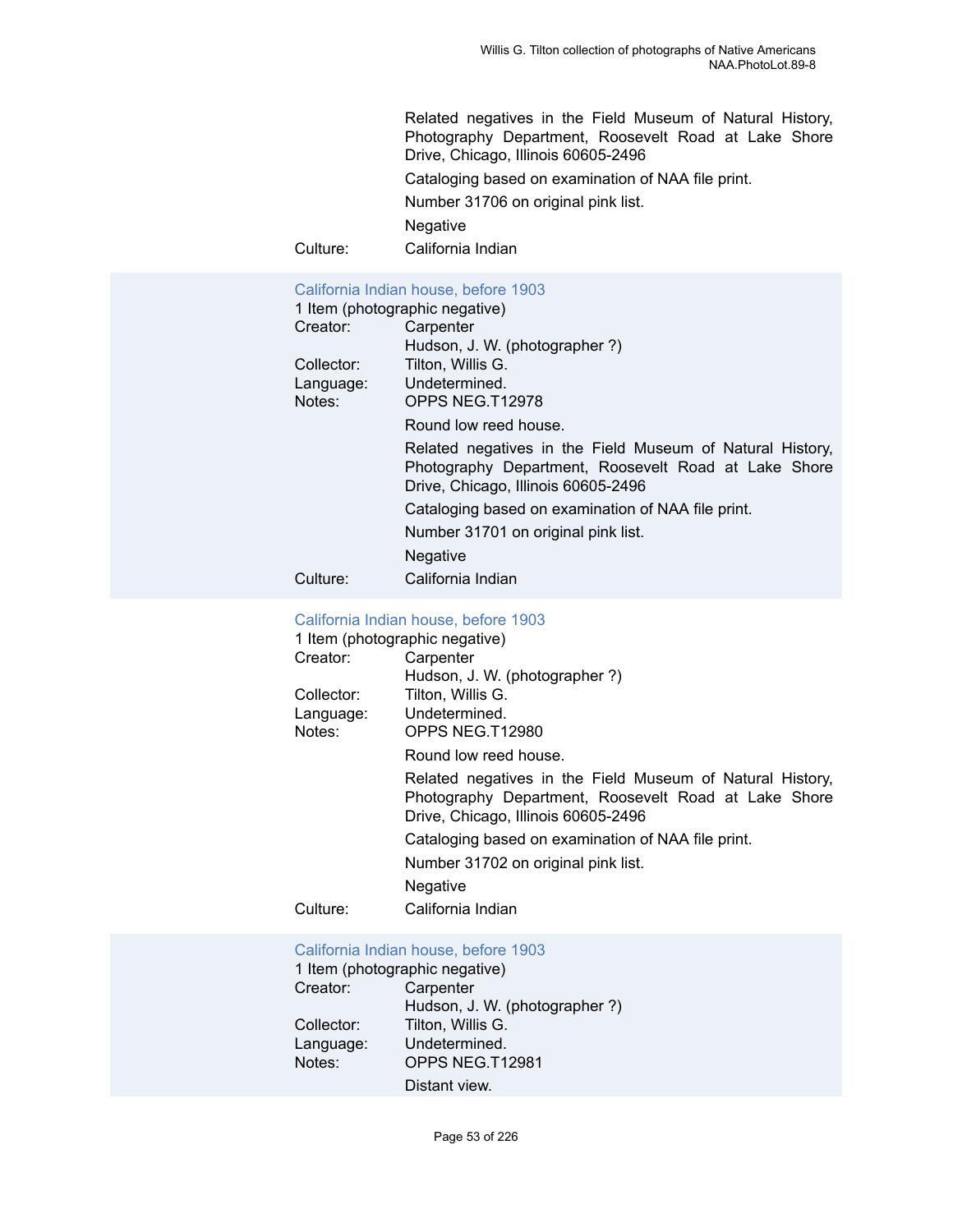Related negatives in the Field Museum of Natural History, Photography Department, Roosevelt Road at Lake Shore Drive, Chicago, Illinois 60605-2496 Cataloging based on examination of NAA file print. Number 31708 on original pink list.

Negative

Culture: California Indian

## [North American Indian and baskets, Hupa, Calif, before 1903](https://ids.si.edu/ids/deliveryService?id=NMNH-T16536-000001)<br>1 Itom (photographic pogative)

|            | 1 Item (photographic negative)                                                                                                                                                         |
|------------|----------------------------------------------------------------------------------------------------------------------------------------------------------------------------------------|
| Creator:   | Carpenter                                                                                                                                                                              |
|            | Hudson, J. W. (photographer?)                                                                                                                                                          |
| Collector: | Tilton, Willis G.                                                                                                                                                                      |
| Language:  | Undetermined.                                                                                                                                                                          |
| Notes:     | OPPS NEG.T16536                                                                                                                                                                        |
|            | Indian woman holds up small basket; surrounded by baskets<br>of varying sizes. Appears to be copied from a painting by G.<br>Hudson. Pomo, not Hupa, Nichloson (Hudson) painted Pomos. |
|            | Related negatives in the Field Museum of Natural History,<br>Photography Department, Roosevelt Road at Lake Shore<br>Drive, Chicago, Illinois 60605-2496                               |
|            | Cataloging based on examination of NAA file print.                                                                                                                                     |
|            | Negative                                                                                                                                                                               |
|            |                                                                                                                                                                                        |

Culture: California Indian

#### [California Indian house, before 1903](https://ids.si.edu/ids/deliveryService?id=NMNH-T31710-000001)

|            | 1 Item (photographic negative)                                                                                                                           |
|------------|----------------------------------------------------------------------------------------------------------------------------------------------------------|
| Creator:   | Carpenter                                                                                                                                                |
|            | Hudson, J. W. (photographer?)                                                                                                                            |
| Collector: | Tilton, Willis G.                                                                                                                                        |
| Language:  | Undetermined.                                                                                                                                            |
| Notes:     | OPPS NEG.T31710                                                                                                                                          |
|            | Semi-subterranean.                                                                                                                                       |
|            | Related negatives in the Field Museum of Natural History,<br>Photography Department, Roosevelt Road at Lake Shore<br>Drive, Chicago, Illinois 60605-2496 |
|            | Cataloging based on examination of NAA file print.                                                                                                       |
|            | <b>Negative</b>                                                                                                                                          |
| Culture:   | California Indian                                                                                                                                        |
|            |                                                                                                                                                          |

[Cheyenne Indian at Sun Dance, showing scalp lock, 1903](https://ids.si.edu/ids/deliveryService?id=NMNH-T1111-000001)

| 1 Glass plate negative |                                          |
|------------------------|------------------------------------------|
| Creator:               | Dorsey, George Amos                      |
|                        | Hudson, J. W. (photographer?)            |
|                        | Carpenter (photographer?)                |
|                        | Mooney, James, 1861-1921 (photographer?) |
| Collector:             | Tilton, Willis G.                        |
| Language:              | Undetermined.                            |
| Notes:                 | OPPS NEG.T1111                           |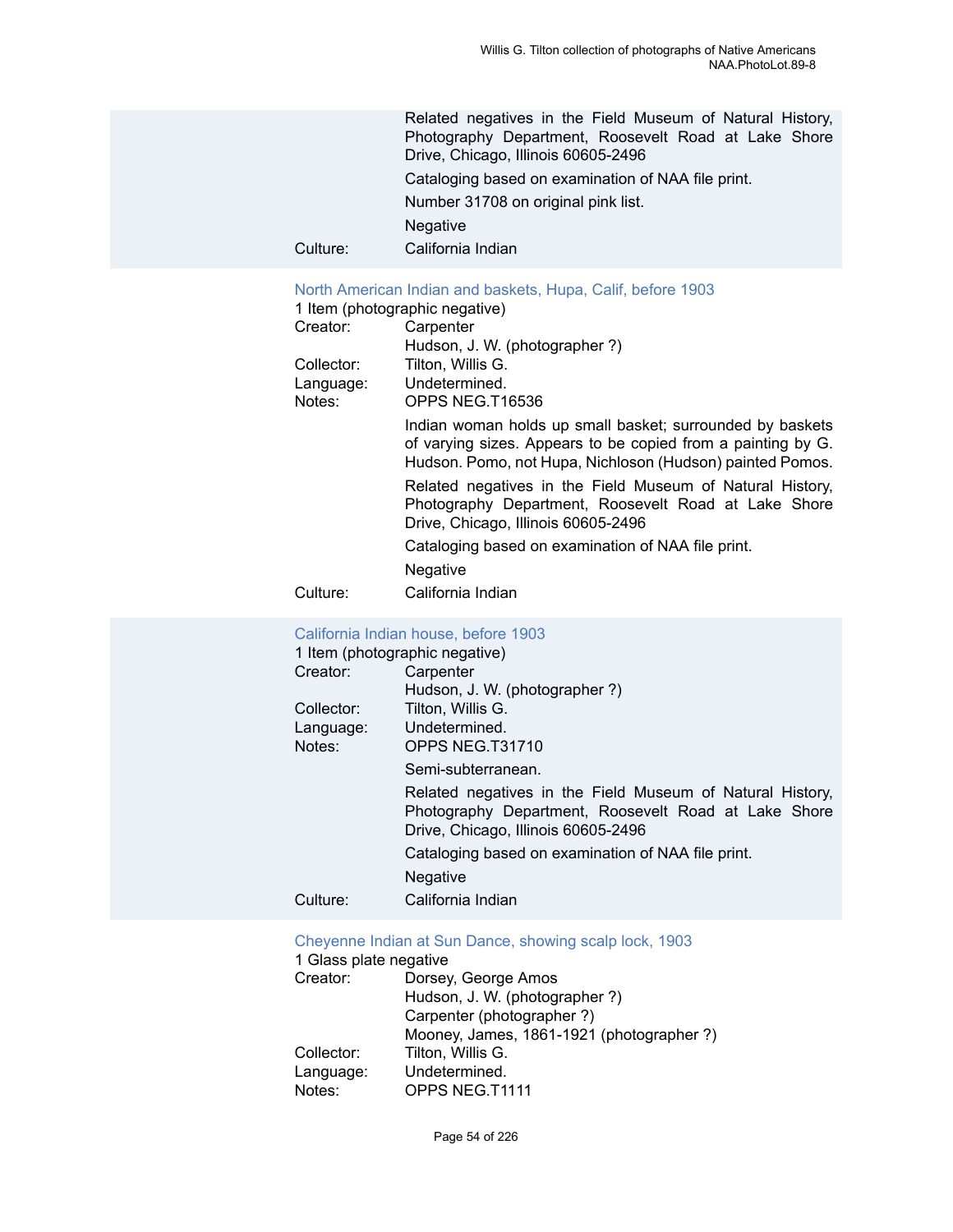Digital surrogate produced from copy negative.

Related negatives in the Field Museum of Natural History, Photography Department, Roosevelt Road at Lake Shore Drive, Chicago, Illinois 60605-2496

Cracked.

Glass plate negative is broken

Cataloging based on examination of NAA file print.

Number 18115 on original pink list.

Negative

| Place:     | Oklahoma -- Eagle City                   |
|------------|------------------------------------------|
| Culture: . | Tsitsistas/Suhtai (Cheyenne)             |
|            | Indians of North America -- Great Plains |

[Group of Cheyenne Sun Dance participants preparing rainbow sticks and](https://ids.si.edu/ids/deliveryService?id=NMNH-T1402-000001) [attaching downy feathers to the altar sticks. Sun Dance "a few miles east of](https://ids.si.edu/ids/deliveryService?id=NMNH-T1402-000001) Eagle City,... on the north fork of the [Washita",](https://ids.si.edu/ids/deliveryService?id=NMNH-T1402-000001) 1903 1 Item (photographic negative) Creator: Dorsey, George Amos Collector: Tilton, Willis G. Language: Undetermined. Notes: OPPS NEG.T1402

> Related negatives in the Field Museum of Natural History, Photography Department, Roosevelt Road at Lake Shore Drive, Chicago, Illinois 60605-2496

Cataloging based on examination of NAA file print.

Number 21649 on original pink list.

Identity from similar plate reproduced in FMAS, Volume IX, Pub. 103, Number 2, figures 76-79.

Negative

| Place:     | Oklahoma -- Eagle City                   |
|------------|------------------------------------------|
| Culture: . | Tsitsistas/Suhtai (Cheyenne)             |
|            | Indians of North America -- Great Plains |

#### ["Cheyenne and Arapaho Social Dance", 1903](https://ids.si.edu/ids/deliveryService?id=NMNH-T9688-000001)

1 Item (photographic negative)

| Creator:           | Dorsey, George Amos                                                                                                                                      |  |
|--------------------|----------------------------------------------------------------------------------------------------------------------------------------------------------|--|
| Collector:         | Tilton, Willis G.                                                                                                                                        |  |
| Language:          | Undetermined.                                                                                                                                            |  |
| Notes:             | OPPS NEG.T9688                                                                                                                                           |  |
|                    | Related negatives in the Field Museum of Natural History,<br>Photography Department, Roosevelt Road at Lake Shore<br>Drive, Chicago, Illinois 60605-2496 |  |
|                    | Cataloging based on examination of NAA file print.                                                                                                       |  |
|                    | Number 9688 on original pink list.                                                                                                                       |  |
|                    | Identity from similar photograph reproduced in FMAS, plate<br>XXIII (Pub. 103, Volume IX, Number 2).                                                     |  |
|                    | Negative                                                                                                                                                 |  |
| Place:<br>Culture: | Oklahoma -- Eagle City<br>Tsitsistas/Suhtai (Cheyenne)                                                                                                   |  |
|                    |                                                                                                                                                          |  |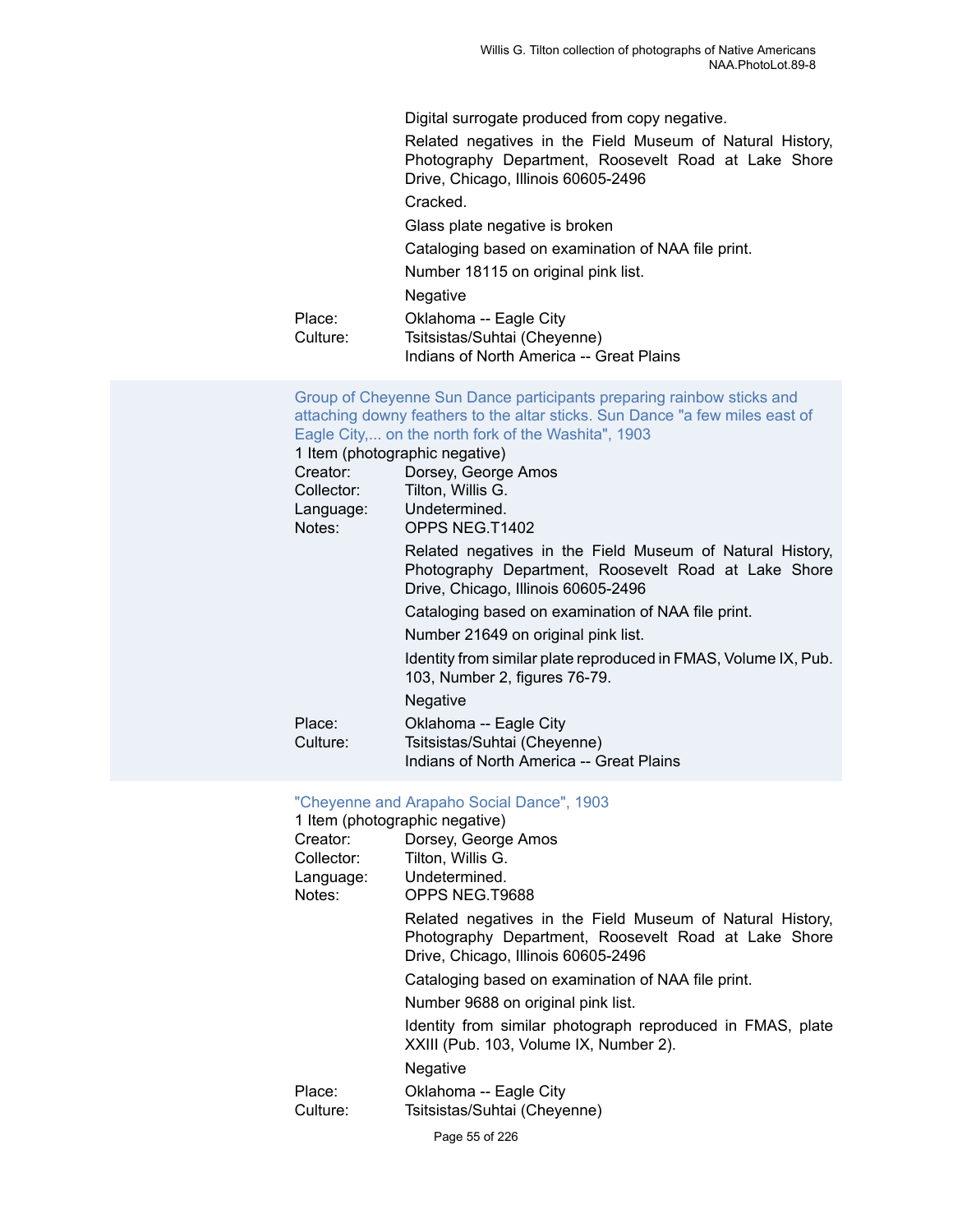#### Indians of North America -- Great Plains

| The Lodge-Maker (Little-Hawk) in ceremonial robe, 1903<br>1 Item (photographic negative) |                                                                                                                                                                                                                                                                                                                     |  |
|------------------------------------------------------------------------------------------|---------------------------------------------------------------------------------------------------------------------------------------------------------------------------------------------------------------------------------------------------------------------------------------------------------------------|--|
| Creator:                                                                                 | Dorsey, George Amos                                                                                                                                                                                                                                                                                                 |  |
| Collector:                                                                               | Tilton, Willis G.                                                                                                                                                                                                                                                                                                   |  |
| Language:<br>Notes:                                                                      | Undetermined.<br>OPPS NEG.T9693                                                                                                                                                                                                                                                                                     |  |
|                                                                                          | Related negatives in the Field Museum of Natural History,<br>Photography Department, Roosevelt Road at Lake Shore<br>Drive, Chicago, Illinois 60605-2496                                                                                                                                                            |  |
|                                                                                          | Cataloging based on examination of NAA file print.                                                                                                                                                                                                                                                                  |  |
|                                                                                          | Number 9688 on original pink list.                                                                                                                                                                                                                                                                                  |  |
|                                                                                          | Identified from figure 34 in FMAS, Pub. 103, Volume IX, Number<br>2. According to Dorsey's account, page 93, nine awl holes (eight<br>around the border and one in the center) were cut in the Buffalo<br>robe; to each of these holes was attached a piece of smoked<br>rabbit skin (symbolic of food in general). |  |
|                                                                                          | Negative                                                                                                                                                                                                                                                                                                            |  |
| Place:<br>Culture:                                                                       | Oklahoma -- Eagle City<br>Tsitsistas/Suhtai (Cheyenne)<br>Indians of North America -- Great Plains                                                                                                                                                                                                                  |  |

# ["Cheyenne and Arapaho Social Dance", 1903](https://ids.si.edu/ids/deliveryService?id=NMNH-T9700-000001)

|                    | 1 Item (photographic negative)                                                                                                                           |  |
|--------------------|----------------------------------------------------------------------------------------------------------------------------------------------------------|--|
| Creator:           | Dorsey, George Amos                                                                                                                                      |  |
| Collector:         | Tilton, Willis G.                                                                                                                                        |  |
|                    | Language: Undetermined.                                                                                                                                  |  |
| Notes:             | OPPS NEG.T9700                                                                                                                                           |  |
|                    | Related negatives in the Field Museum of Natural History,<br>Photography Department, Roosevelt Road at Lake Shore<br>Drive, Chicago, Illinois 60605-2496 |  |
|                    | Cataloging based on examination of NAA file print.                                                                                                       |  |
|                    | Number 9688 on original pink list.                                                                                                                       |  |
|                    | Reproduced in FMAS, Pub. 103, Volume IX, Number 2, plate<br>XXII.                                                                                        |  |
|                    | Negative                                                                                                                                                 |  |
| Place:<br>Culture: | Oklahoma -- Eagle City<br>Tsitsistas/Suhtai (Cheyenne)<br>Indians of North America -- Great Plains                                                       |  |
|                    |                                                                                                                                                          |  |

## ["Cheyenne and Arapaho Social Dance", 1903](https://ids.si.edu/ids/deliveryService?id=NMNH-T9702-000001)

|            | 1 Item (photographic negative)                                                                                                                           |
|------------|----------------------------------------------------------------------------------------------------------------------------------------------------------|
| Creator:   | Dorsey, George Amos                                                                                                                                      |
| Collector: | Tilton, Willis G.                                                                                                                                        |
| Language:  | Undetermined.                                                                                                                                            |
| Notes:     | OPPS NEG.T9702                                                                                                                                           |
|            | Related negatives in the Field Museum of Natural History,<br>Photography Department, Roosevelt Road at Lake Shore<br>Drive, Chicago, Illinois 60605-2496 |
|            |                                                                                                                                                          |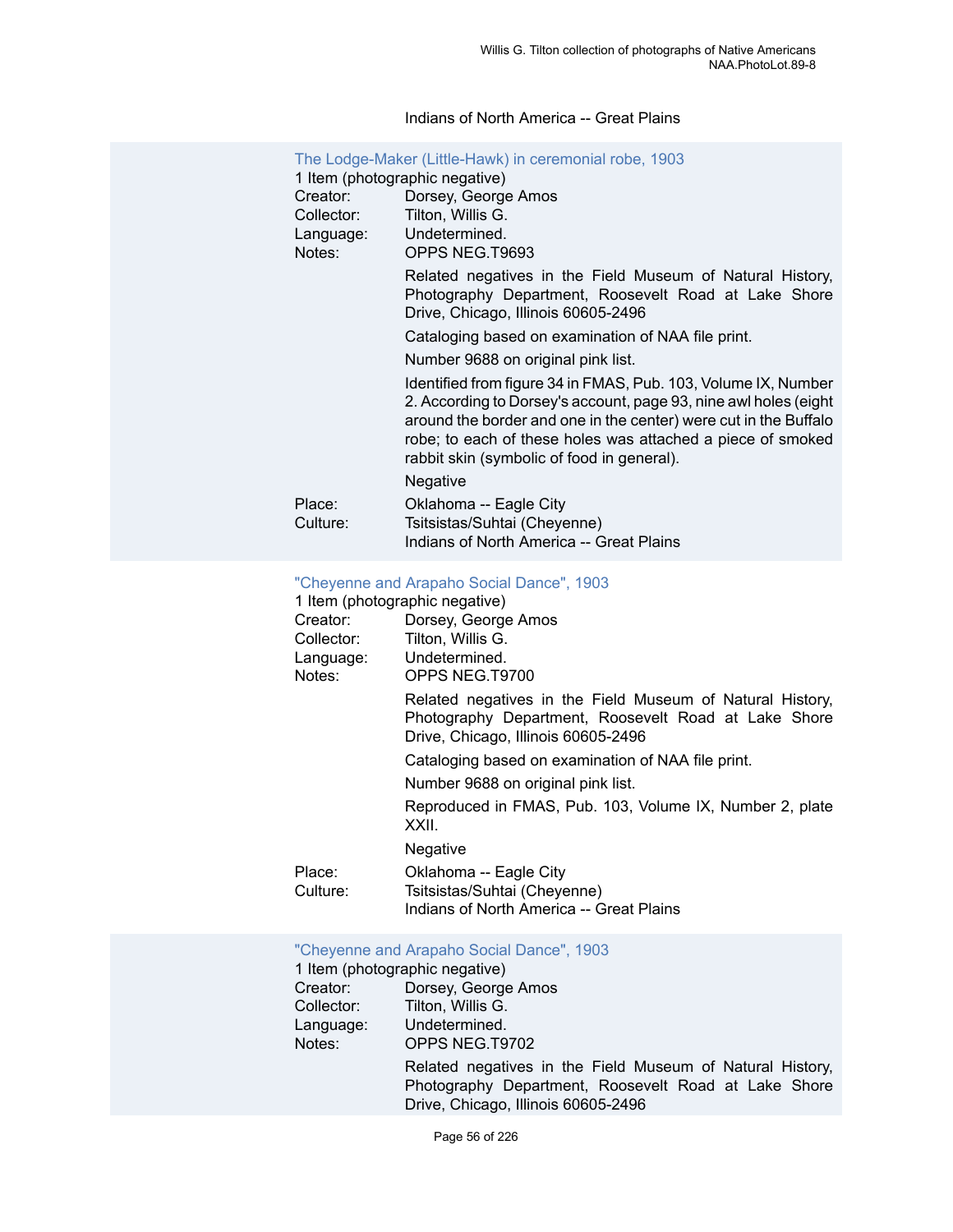|                    | Cataloging based on examination of NAA file print.                                                               |
|--------------------|------------------------------------------------------------------------------------------------------------------|
|                    | Number 9688 on original pink list.                                                                               |
|                    | <b>Negative</b>                                                                                                  |
|                    | Reproduced in FMAS, Pub. 103, Volume IX, Number 2, plate<br>XXIII (part.) - "Cheyenne and Arapaho Social Dance." |
| Place:<br>Culture: | Oklahoma -- Eagle City<br>Tsitsistas/Suhtai (Cheyenne)<br>Indians of North America -- Great Plains               |
|                    |                                                                                                                  |

### ["The Earth-peg and the Thunder-Bird Nest", 1903](https://ids.si.edu/ids/deliveryService?id=NMNH-T9703-000001)

|            | 1 Item (photographic negative)                                                                                                                                                                                                           |  |  |
|------------|------------------------------------------------------------------------------------------------------------------------------------------------------------------------------------------------------------------------------------------|--|--|
| Creator:   | Dorsey, George Amos                                                                                                                                                                                                                      |  |  |
| Collector: | Tilton, Willis G.                                                                                                                                                                                                                        |  |  |
| Language:  | Undetermined.                                                                                                                                                                                                                            |  |  |
| Notes:     | OPPS NEG.T9703                                                                                                                                                                                                                           |  |  |
|            | Bull-Tongue and the Lodge-Maker (Little Hawk) made four<br>passes with the earth-peg (or digging stick) and thrust it through<br>the bundle of foliage. The fork of the center-pole is completed;<br>the next step is to raise the pole. |  |  |
|            | Related negatives in the Field Museum of Natural History,<br>Photography Department, Roosevelt Road at Lake Shore<br>Drive, Chicago, Illinois 60605-2496                                                                                 |  |  |
|            | Cataloging based on examination of NAA file print.                                                                                                                                                                                       |  |  |
|            | Number 9688 on original pink list.                                                                                                                                                                                                       |  |  |
|            | Negative                                                                                                                                                                                                                                 |  |  |
|            | Reproduced in FMAS, Pub. 103, Volume IX, Number 2, plate<br>XXXVII, (bottom right). Bull-Tongue was the Crier.                                                                                                                           |  |  |
| Names:     | <b>Bull-Tongue</b><br>Little Hawk                                                                                                                                                                                                        |  |  |
| Place:     | Oklahoma -- Eagle City                                                                                                                                                                                                                   |  |  |
| Culture:   | Tsitsistas/Suhtai (Cheyenne)                                                                                                                                                                                                             |  |  |
|            | Indians of North America -- Great Plains                                                                                                                                                                                                 |  |  |

#### [The Lodge-Maker \(Little-Hawk\) in ceremonial robe, 1903](https://ids.si.edu/ids/deliveryService?id=NMNH-T9704-000001)

| 1 Item (photographic negative) |                                                                                                                                                                                                                                                                                                                     |  |
|--------------------------------|---------------------------------------------------------------------------------------------------------------------------------------------------------------------------------------------------------------------------------------------------------------------------------------------------------------------|--|
| Creator:                       | Dorsey, George Amos                                                                                                                                                                                                                                                                                                 |  |
| Collector:                     | Tilton, Willis G.                                                                                                                                                                                                                                                                                                   |  |
| Language:                      | Undetermined.                                                                                                                                                                                                                                                                                                       |  |
| Notes:                         | OPPS NEG.T9704                                                                                                                                                                                                                                                                                                      |  |
|                                | Related negatives in the Field Museum of Natural History,<br>Photography Department, Roosevelt Road at Lake Shore<br>Drive, Chicago, Illinois 60605-2496                                                                                                                                                            |  |
|                                | Cataloging based on examination of NAA file print.                                                                                                                                                                                                                                                                  |  |
|                                | Number 9688 on original pink list.                                                                                                                                                                                                                                                                                  |  |
|                                | Identified from figure 34 in FMAS, Pub. 103, Volume IX, Number<br>2. According to Dorsey's account, page 93, nine awl holes (eight<br>around the border and one in the center) were cut in the Buffalo<br>robe; to each of these holes was attached a piece of smoked<br>rabbit skin (symbolic of food in general). |  |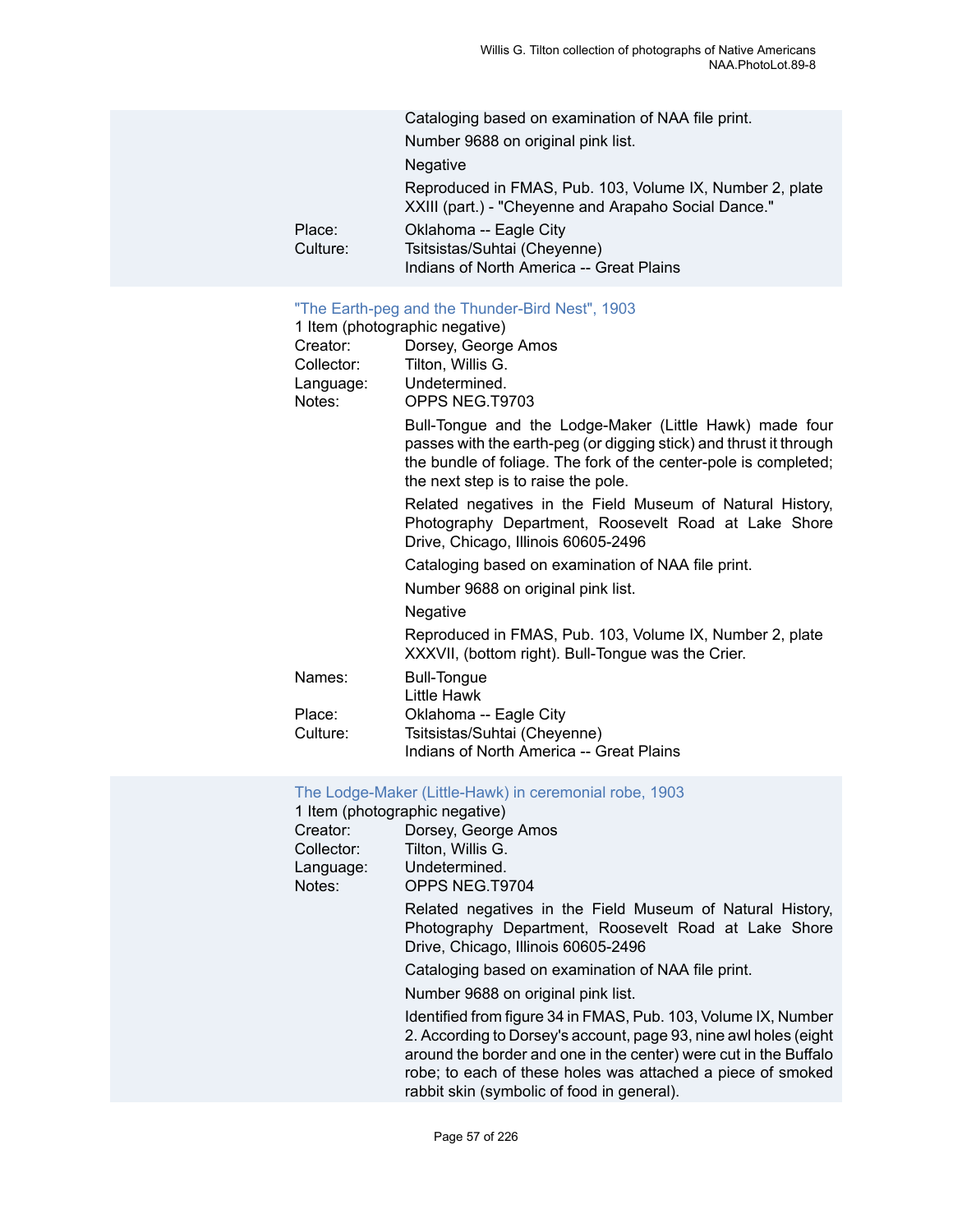|          | <b>Negative</b>                          |
|----------|------------------------------------------|
| Place:   | Oklahoma -- Eagle City                   |
| Culture: | Tsitsistas/Suhtai (Cheyenne)             |
|          | Indians of North America -- Great Plains |

#### [Cheyenne and Arapaho Social Dance, 1903](https://ids.si.edu/ids/deliveryService?id=NMNH-T9705-000001)

| 1 Item (photographic negative) |                                                                                                                                                          |  |
|--------------------------------|----------------------------------------------------------------------------------------------------------------------------------------------------------|--|
| Creator:                       | Dorsey, George Amos                                                                                                                                      |  |
| Collector:                     | Tilton, Willis G.                                                                                                                                        |  |
| Language:                      | Undetermined.                                                                                                                                            |  |
| Notes:                         | OPPS NEG.T9705                                                                                                                                           |  |
|                                | Related negatives in the Field Museum of Natural History,<br>Photography Department, Roosevelt Road at Lake Shore<br>Drive, Chicago, Illinois 60605-2496 |  |
|                                | Cataloging based on examination of NAA file print.                                                                                                       |  |
|                                | Number 9700 on original pink list.                                                                                                                       |  |
|                                | Identified from various plates in FMAS, Pub. 103, Volume IX,<br>Number 2; also similar to T-9702.                                                        |  |
|                                | Negative                                                                                                                                                 |  |
| Place:<br>Culture:             | Oklahoma -- Eagle City<br>Tsitsistas/Suhtai (Cheyenne)<br>Indians of North America -- Great Plains                                                       |  |

## ["Cheyenne and Arapaho Social Dance", 1903](https://ids.si.edu/ids/deliveryService?id=NMNH-T9709-000001)

| 1 Item (photographic negative) |                                                                                                                                                          |  |
|--------------------------------|----------------------------------------------------------------------------------------------------------------------------------------------------------|--|
| Creator:                       | Dorsey, George Amos                                                                                                                                      |  |
| Collector:                     | Tilton, Willis G.                                                                                                                                        |  |
|                                | Language: Undetermined.                                                                                                                                  |  |
| Notes:                         | OPPS NEG.T9709                                                                                                                                           |  |
|                                | Related negatives in the Field Museum of Natural History,<br>Photography Department, Roosevelt Road at Lake Shore<br>Drive, Chicago, Illinois 60605-2496 |  |
|                                | Cataloging based on examination of NAA file print.                                                                                                       |  |
|                                | Number 9688 on original pink list.                                                                                                                       |  |
|                                | <b>Negative</b>                                                                                                                                          |  |
|                                | Similar photograph reproduced in FMAS, Pub. 103, Volume<br>IX, Number 2, plate XXIII (part.) - "Cheyenne and Arapaho<br>Social Dance."                   |  |
| Place:<br>Culture:             | Oklahoma -- Eagle City<br>Tsitsistas/Suhtai (Cheyenne)<br>Indians of North America -- Great Plains                                                       |  |

## ["The Earth-peg and the Thunder-Bird Nest", 1903](https://ids.si.edu/ids/deliveryService?id=NMNH-T9710-000001)

| 1 Item (photographic negative) |                     |  |
|--------------------------------|---------------------|--|
| Creator:                       | Dorsey, George Amos |  |
| Collector:                     | Tilton, Willis G.   |  |
| Language:                      | Undetermined.       |  |
| Notes:                         | OPPS NEG.T9710      |  |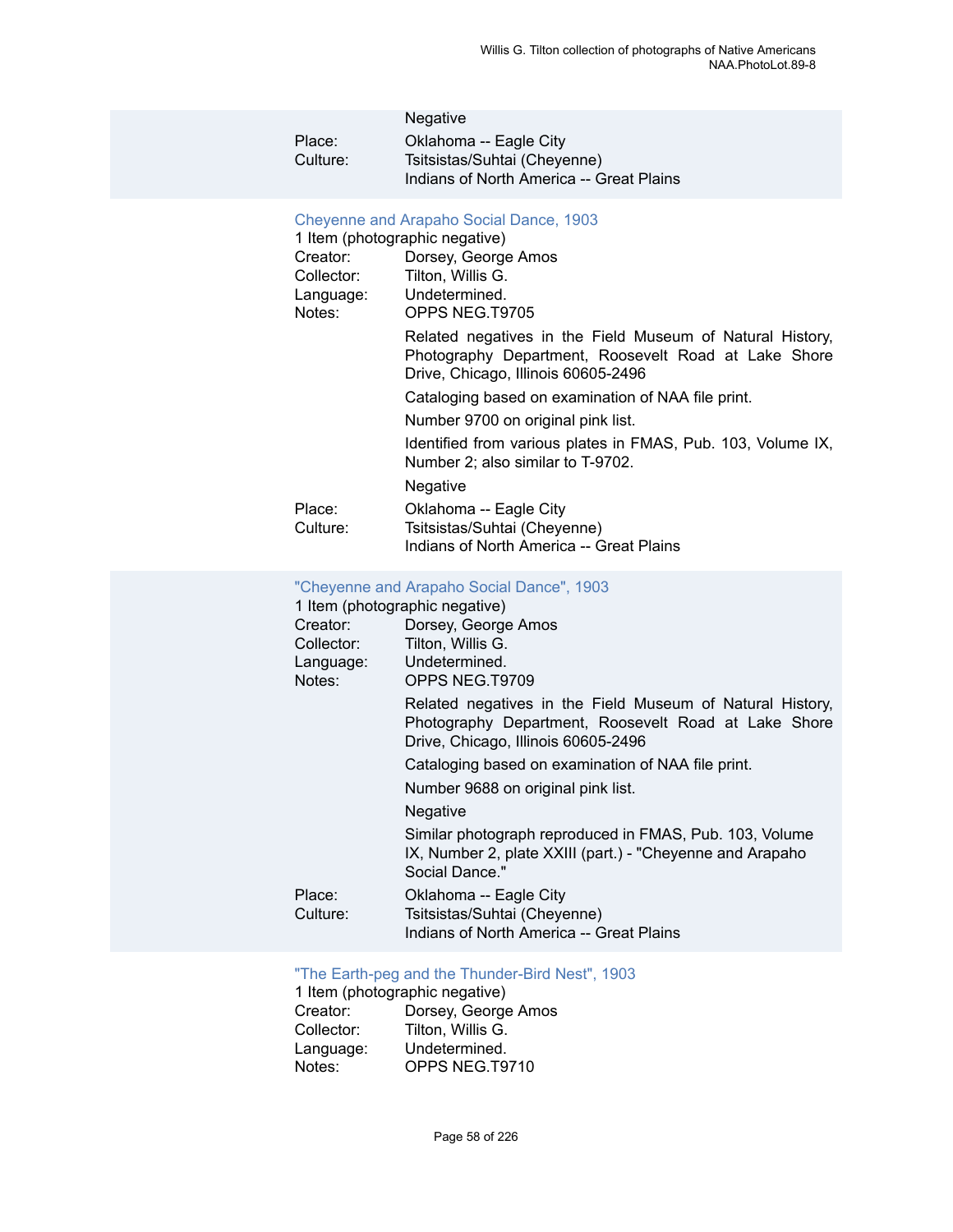Related negatives in the Field Museum of Natural History, Photography Department, Roosevelt Road at Lake Shore Drive, Chicago, Illinois 60605-2496

Cataloging based on examination of NAA file print.

Place: "a few miles east of Eagle City,... on the north fork of the North Canadian River (not the Washita). George F. Sutton, 10-15-73.

#### Negative

Reproduced in Field Columbian Museum, Pub. 103, Anthro. Series, Volume IX, Number 2, plate 37 (bottom left) "The Earth-peg and the Thunder-Bird Nest." (This photograph is related to T-9703 and appears in the series of figures in plate 37 before T-9703.)

Place: Oklahoma -- Eagle City Culture: Tsitsistas/Suhtai (Cheyenne) Indians of North America -- Great Plains

#### ["Chief Priest \[Blue\] dancing by the side of Lodge-Maker \[Little-Hawk\]", 1903](https://ids.si.edu/ids/deliveryService?id=NMNH-T9712-000001)

|                    | 1 Item (photographic negative)                                                                                                                           |
|--------------------|----------------------------------------------------------------------------------------------------------------------------------------------------------|
| Creator:           | Dorsey, George Amos                                                                                                                                      |
| Collector:         | Tilton, Willis G.                                                                                                                                        |
| Language:          | Undetermined.                                                                                                                                            |
| Notes:             | OPPS NEG.T9712                                                                                                                                           |
|                    | Related negatives in the Field Museum of Natural History,<br>Photography Department, Roosevelt Road at Lake Shore<br>Drive, Chicago, Illinois 60605-2496 |
|                    | Cataloging based on examination of NAA file print.                                                                                                       |
|                    | Place: "a few miles east of Eagle City, on the north fork of<br>the North Canadian River (not the Washita). George F. Sutton,<br>$10 - 15 - 73$ .        |
|                    | <b>Negative</b>                                                                                                                                          |
|                    | Reproduced in FMAS, Pub. 103, Volume IX, Number 2, figure<br>97- "Chief Priest dancing by the side of Lodge-Maker."                                      |
| Place:<br>Culture: | Oklahoma -- Eagle City<br>Tsitsistas/Suhtai (Cheyenne)<br>Indians of North America -- Great Plains                                                       |

#### ["Arrival of Bands at the Camp-Circle." Sun Dance, 1903](https://ids.si.edu/ids/deliveryService?id=NMNH-T9721-000001)

|            | 1 Item (photographic negative)                                                                                                                           |
|------------|----------------------------------------------------------------------------------------------------------------------------------------------------------|
| Creator:   | Dorsey, George Amos                                                                                                                                      |
| Collector: | Tilton, Willis G.                                                                                                                                        |
| Language:  | Undetermined.                                                                                                                                            |
| Notes:     | OPPS NEG.T9721                                                                                                                                           |
|            | Related negatives in the Field Museum of Natural History,<br>Photography Department, Roosevelt Road at Lake Shore<br>Drive, Chicago, Illinois 60605-2496 |
|            | Cataloging based on examination of NAA file print.                                                                                                       |
|            | Place: "a few miles east of Eagle City, on the north fork of<br>the North Canadian River (not the Washita). George F. Sutton,<br>10-15-73.               |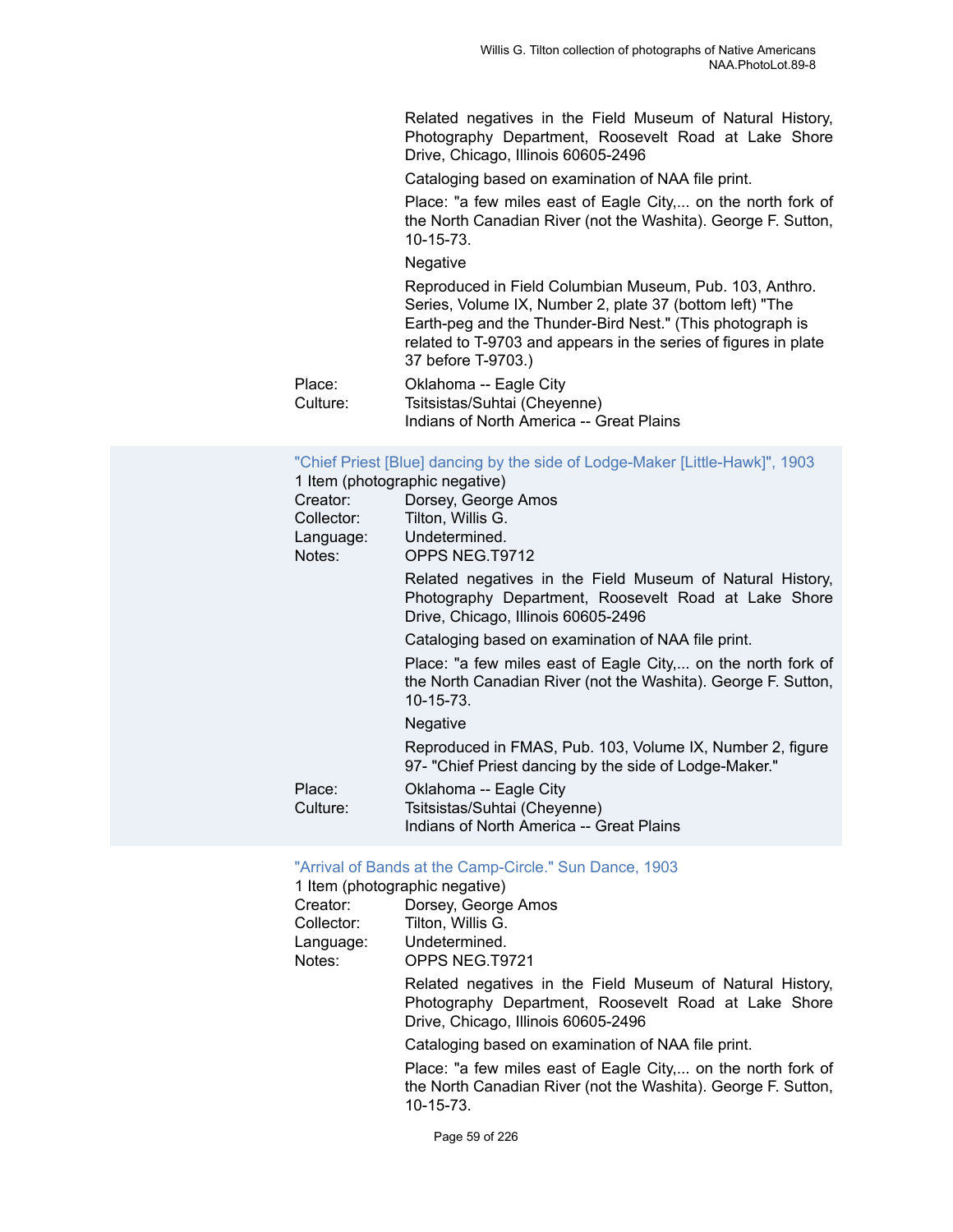## Negative Reproduced in FMAS, Pub. 103, Volume IX, Number 2, plate XXI. Place: Oklahoma -- Eagle City

Culture: Tsitsistas/Suhtai (Cheyenne) Indians of North America -- Great Plains

#### View of Sun Dance Camp [Camp,](https://ids.si.edu/ids/deliveryService?id=NMNH-T9722-000001) 1903 ?

|            | 1 Item (photographic negative)                                                                                                                           |
|------------|----------------------------------------------------------------------------------------------------------------------------------------------------------|
| Creator:   | Dorsey, George Amos                                                                                                                                      |
| Collector: | Tilton, Willis G.                                                                                                                                        |
| Language:  | Undetermined.                                                                                                                                            |
| Notes:     | OPPS NEG.T9722                                                                                                                                           |
|            | Related negatives in the Field Museum of Natural History,<br>Photography Department, Roosevelt Road at Lake Shore<br>Drive, Chicago, Illinois 60605-2496 |
|            | Cataloging based on examination of NAA file print.                                                                                                       |
|            | <b>Negative</b>                                                                                                                                          |
| Place:     | Oklahoma -- Eagle City                                                                                                                                   |
| Culture:   | Tsitsistas/Suhtai (Cheyenne)                                                                                                                             |
|            | Indians of North America -- Great Plains                                                                                                                 |

#### Cheyenne wigwams. [Oklahoma.](https://ids.si.edu/ids/deliveryService?id=NMNH-T9727-000001) View of Sun Dance Camp, 1903

| 1 Item (photographic negative) |                                                                                                                                                          |
|--------------------------------|----------------------------------------------------------------------------------------------------------------------------------------------------------|
| Creator:                       | Dorsey, George Amos                                                                                                                                      |
| Collector:                     | Tilton, Willis G.                                                                                                                                        |
|                                | Language: Undetermined.                                                                                                                                  |
| Notes:                         | OPPS NEG.T9727                                                                                                                                           |
|                                | Related negatives in the Field Museum of Natural History,<br>Photography Department, Roosevelt Road at Lake Shore<br>Drive, Chicago, Illinois 60605-2496 |
|                                | Cataloging based on examination of NAA file print.                                                                                                       |
|                                | Probably at the 1903 Sun Dance.                                                                                                                          |
|                                | <b>Negative</b>                                                                                                                                          |
| Place:<br>Culture:             | Oklahoma -- Eagle City<br>Tsitsistas/Suhtai (Cheyenne)<br>Indians of North America -- Great Plains                                                       |
|                                |                                                                                                                                                          |

#### "The Chief [Lone Tipi] Priest [Blue] [preparing](https://ids.si.edu/ids/deliveryService?id=NMNH-T9732-000001) to form the third earth," symbolic [of the moving forward of the warriors. Part of the secret rites outside the Lone-](https://ids.si.edu/ids/deliveryService?id=NMNH-T9732-000001)Tipi, [1903](https://ids.si.edu/ids/deliveryService?id=NMNH-T9732-000001)

pointing toward the south, the bowl upward." -- page 85. (See

1 Item (photographic negative) Creator: Dorsey, George Amos Collector: Tilton, Willis G. Language: Undetermined. Notes: OPPS NEG.T9732 "The Chief Priest cleared a small circular area about two feet in diameter in front of him. The [sacred] pipe was passed to him and placed on the western edge of this cleared space, the stem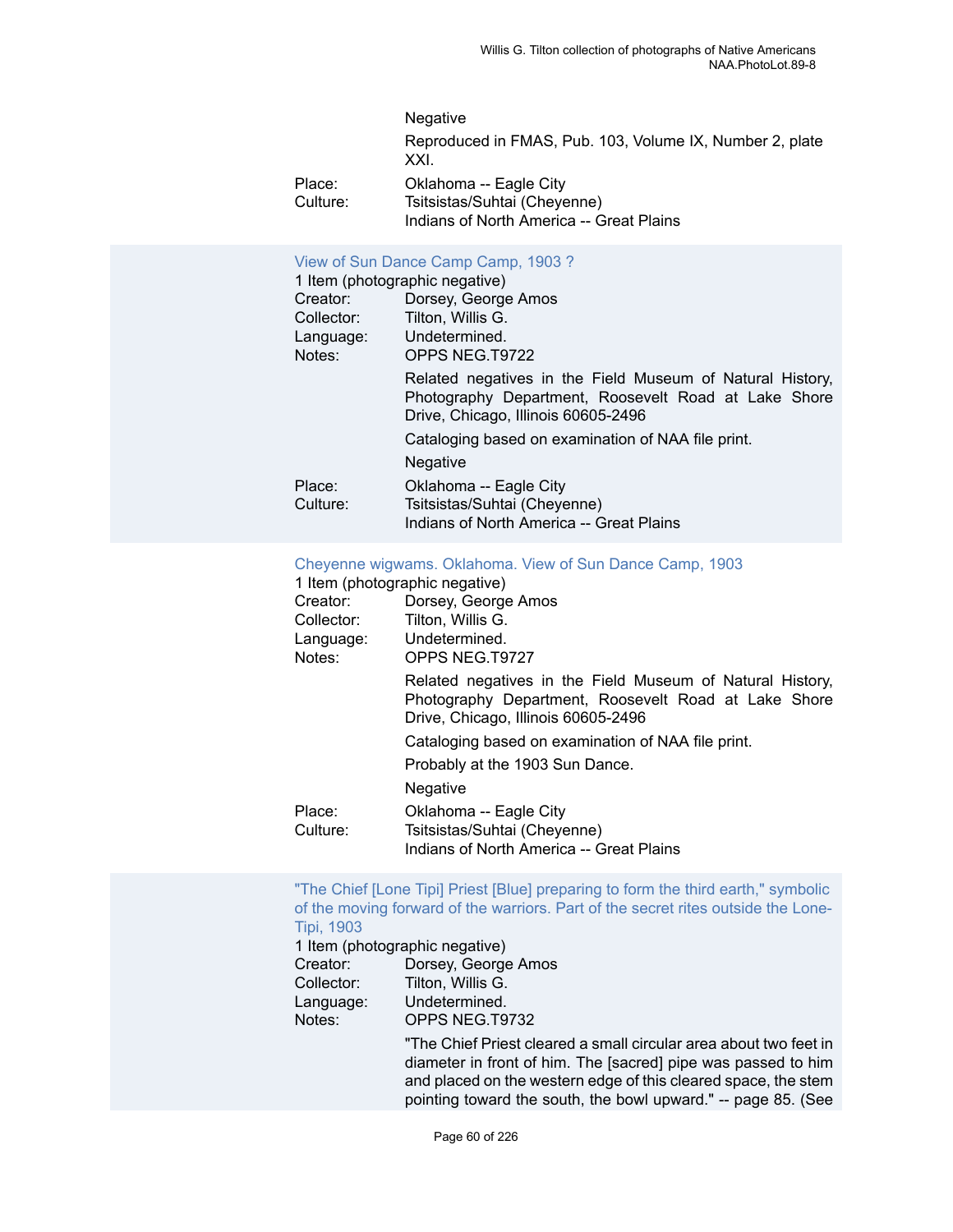T-9739 for next step). As a prayer that the earth would bring forth fruit, the ashes from the sacred pipe were deposited in the center of the "earth" and the pipe stem was offered to the earth.

Related negatives in the Field Museum of Natural History, Photography Department, Roosevelt Road at Lake Shore Drive, Chicago, Illinois 60605-2496

Cataloging based on examination of NAA file print.

Negative

Reproduced in FMAS, Pub. 103, Volume IX, Number 2, figure 17.

| Place:     | Oklahoma -- Eagle City                   |
|------------|------------------------------------------|
| Culture: . | Tsitsistas/Suhtai (Cheyenne)             |
|            | Indians of North America -- Great Plains |

#### [Group of Indians, Sun Dance. Oklahoma. "Cheyenne and Aapaho Social](https://ids.si.edu/ids/deliveryService?id=NMNH-T9737-000001) [Dance", 1903](https://ids.si.edu/ids/deliveryService?id=NMNH-T9737-000001)

|                    | 1 Item (photographic negative)                                                                                                                           |
|--------------------|----------------------------------------------------------------------------------------------------------------------------------------------------------|
| Creator:           | Dorsey, George Amos                                                                                                                                      |
| Collector:         | Tilton, Willis G.                                                                                                                                        |
| Language:          | Undetermined.                                                                                                                                            |
| Notes:             | OPPS NEG.T9737                                                                                                                                           |
|                    | Related negatives in the Field Museum of Natural History,<br>Photography Department, Roosevelt Road at Lake Shore<br>Drive, Chicago, Illinois 60605-2496 |
|                    | Cataloging based on examination of NAA file print.                                                                                                       |
|                    | Similar to photographs reproduced in FMAS, Pub. 103, Volume<br>IX, Number 2, plates XXII and XXIII - "Cheyenne and Arapaho"<br>Social Dance."            |
|                    | <b>Negative</b>                                                                                                                                          |
| Place:<br>Culture: | Oklahoma -- Eagle City<br>Tsitsistas/Suhtai (Cheyenne)                                                                                                   |
|                    | Indians of North America -- Great Plains                                                                                                                 |

["The Chief Priest \[Blue\] preparing Lodge-maker's \[Little-Hawk\] hands", 1903](https://ids.si.edu/ids/deliveryService?id=NMNH-T9739-000001)

| 1 Item (photographic negative) |                                                                                                                                                                    |
|--------------------------------|--------------------------------------------------------------------------------------------------------------------------------------------------------------------|
| Creator:                       | Dorsey, George Amos                                                                                                                                                |
| Collector:                     | Tilton, Willis G.                                                                                                                                                  |
| Language:                      | Undetermined.                                                                                                                                                      |
| Notes:                         | OPPS NEG.T9739                                                                                                                                                     |
|                                | "The Lodge-maker moved to the south of the Chief Priest,<br>extended his his head, while the Chief Priest spat in his hands<br>after the usual fashion."--page 86. |
|                                | Related negatives in the Field Museum of Natural History,<br>Photography Department, Roosevelt Road at Lake Shore<br>Drive, Chicago, Illinois 60605-2496           |
|                                | Cataloging based on examination of NAA file print.                                                                                                                 |
|                                | Negative                                                                                                                                                           |
|                                | Reproduced in FMAS, Pub. 103, Volume IX, Number 2, figure<br>18.                                                                                                   |
|                                |                                                                                                                                                                    |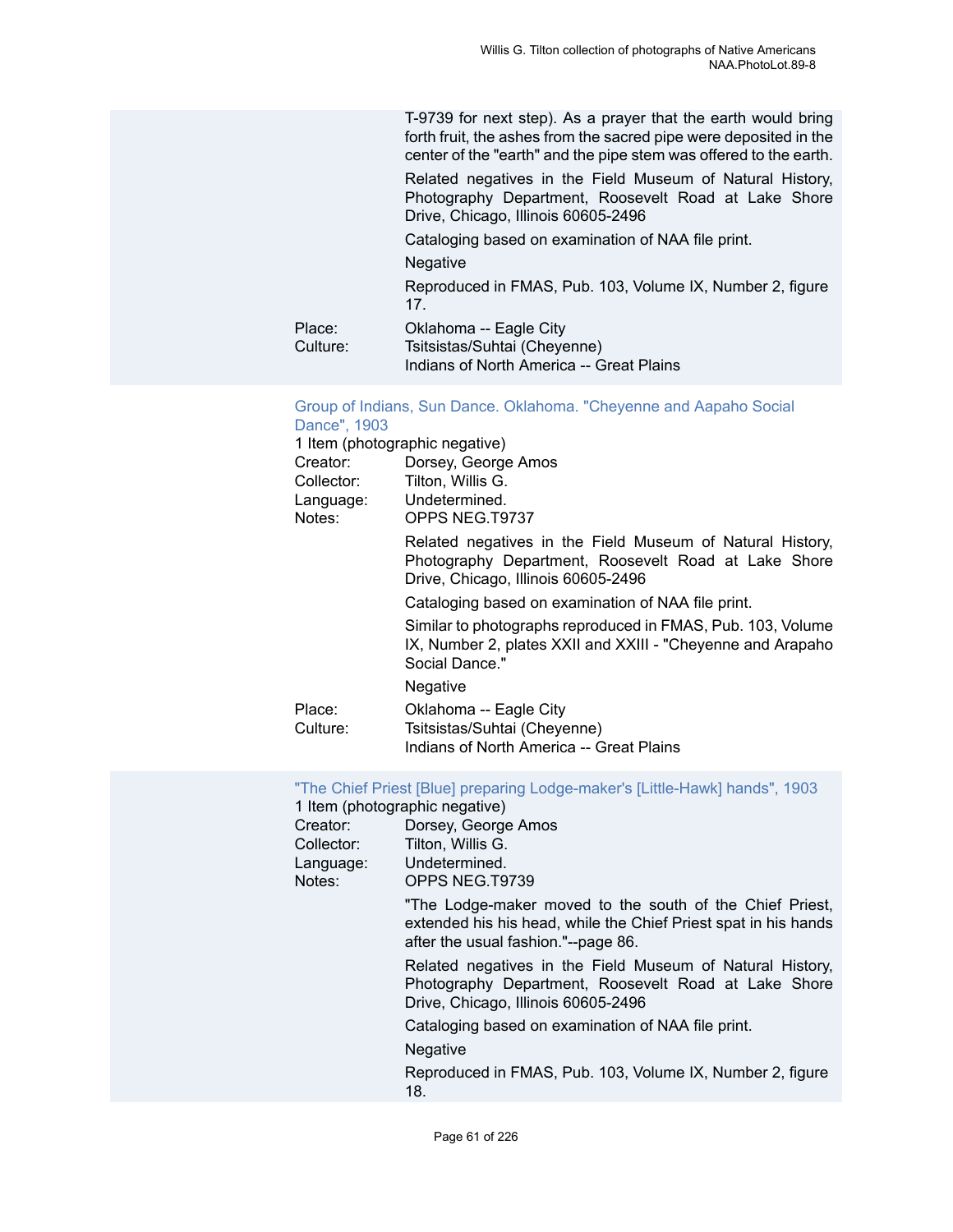| Place:<br>Culture: | Oklahoma -- Eagle City<br>Tsitsistas/Suhtai (Cheyenne)<br>Indians of North America -- Great Plains                                  |
|--------------------|-------------------------------------------------------------------------------------------------------------------------------------|
| Creator:           | Indians seated on ground. Oklahoma. A group of Sun Dance priests (?), 1903<br>1 Item (photographic negative)<br>Dorsey, George Amos |

| Greator.<br>Collector:<br>Language:<br>Notes: | DOISEY, GEORGE AIROS<br>Tilton, Willis G.<br>Undetermined.<br>OPPS NEG.T9740                                                                                              |
|-----------------------------------------------|---------------------------------------------------------------------------------------------------------------------------------------------------------------------------|
|                                               | Related negatives in the Field Museum of Natural History,<br>Photography Department, Roosevelt Road at Lake Shore<br>Drive, Chicago, Illinois 60605-2496                  |
|                                               | Similar to T-9749. Probably taken by G.A. Dorsey in 1903.<br>Possibly a group of Sun Dance Priests--identified from<br>comparison with various plates reproduced in FMAS. |
|                                               | <b>Negative</b>                                                                                                                                                           |
| Place:<br>Culture:                            | Oklahoma -- Eagle City<br>Tsitsistas/Suhtai (Cheyenne)<br>Indians of North America -- Great Plains                                                                        |

#### [Cheyenne and Arapaho Social Dance, 1903](https://ids.si.edu/ids/deliveryService?id=NMNH-T9741-000001)

|            | 1 Item (photographic negative)                                                                                                                           |
|------------|----------------------------------------------------------------------------------------------------------------------------------------------------------|
| Creator:   | Dorsey, George Amos                                                                                                                                      |
| Collector: | Tilton, Willis G.                                                                                                                                        |
| Language:  | Undetermined.                                                                                                                                            |
| Notes:     | OPPS NEG.T9741                                                                                                                                           |
|            | Related negatives in the Field Museum of Natural History,<br>Photography Department, Roosevelt Road at Lake Shore<br>Drive, Chicago, Illinois 60605-2496 |
|            | Similar to photograph reproduced in FMAS, Pub. 103, Volume<br>IX, Number 2, plate XXIII (part).                                                          |
|            | <b>Negative</b>                                                                                                                                          |
| Place:     | Oklahoma -- Eagle City                                                                                                                                   |
| Culture:   | Tsitsistas/Suhtai (Cheyenne)                                                                                                                             |
|            | Indians of North America -- Great Plains                                                                                                                 |

## ["Arrival of Bands at the Camp-Circle", 1903](https://ids.si.edu/ids/deliveryService?id=NMNH-T9744-000001)<br>1 Item (photographic negative)

|            | 1 Item (photographic negative)                                                                                                                           |
|------------|----------------------------------------------------------------------------------------------------------------------------------------------------------|
| Creator:   | Dorsey, George Amos                                                                                                                                      |
| Collector: | Tilton, Willis G.                                                                                                                                        |
| Language:  | Undetermined.                                                                                                                                            |
| Notes:     | OPPS NEG.T9744                                                                                                                                           |
|            | Related negatives in the Field Museum of Natural History,<br>Photography Department, Roosevelt Road at Lake Shore<br>Drive, Chicago, Illinois 60605-2496 |
|            | Identified from reproduction in FMAS, Pub. 103, Volume IX,<br>Number 2, plate XXI (part).                                                                |
|            | Number 9688 on original pink list.                                                                                                                       |
|            | <b>Negative</b>                                                                                                                                          |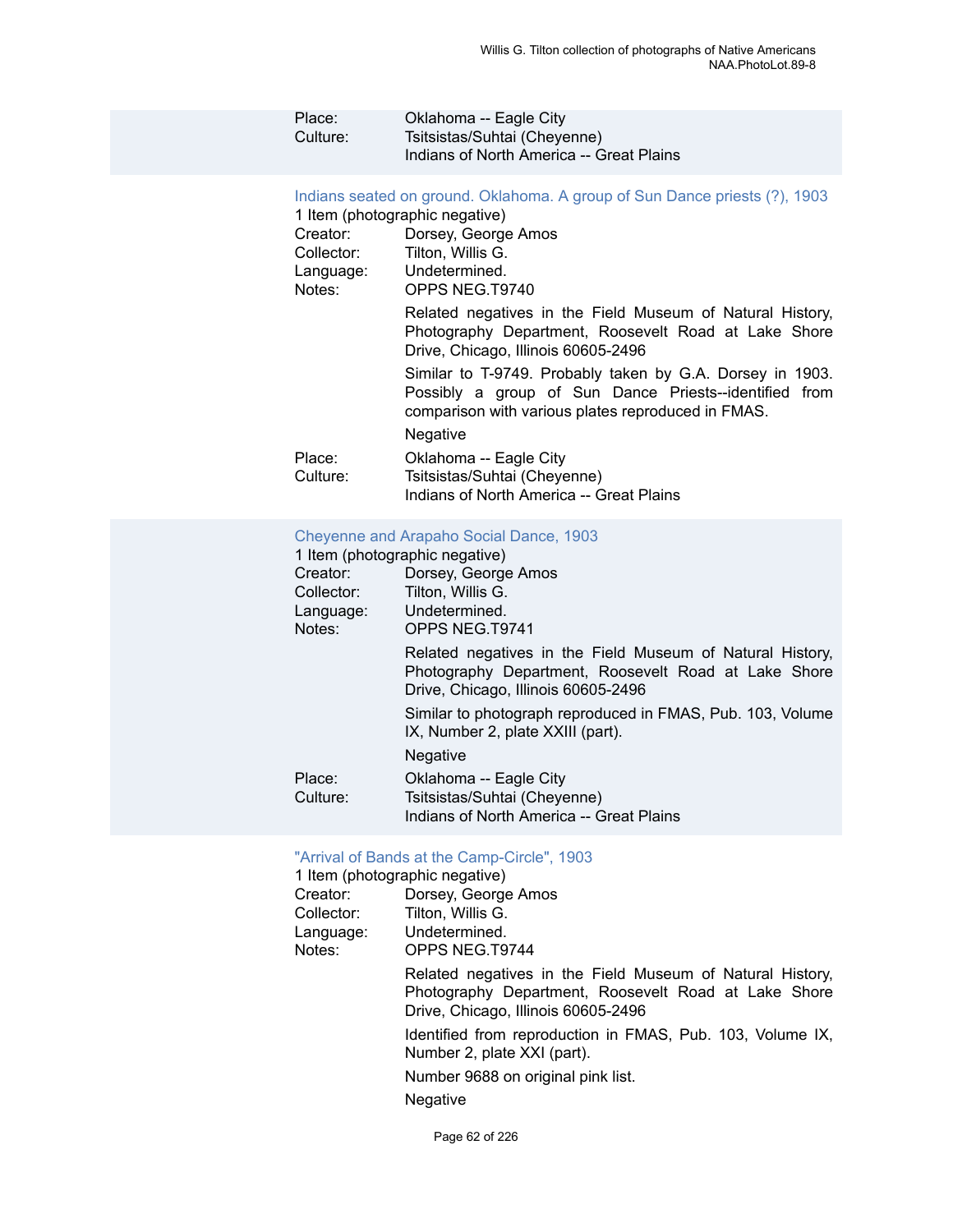| Place:   | Oklahoma -- Eagle City                   |
|----------|------------------------------------------|
| Culture: | Tsitsistas/Suhtai (Cheyenne)             |
|          | Indians of North America -- Great Plains |

## ["A dancer receiving his paint", 1903](https://ids.si.edu/ids/deliveryService?id=NMNH-T9745-000001)

| 1 Item (photographic negative)                                                                                                                           |  |
|----------------------------------------------------------------------------------------------------------------------------------------------------------|--|
| Mooney, James, 1861-1921                                                                                                                                 |  |
| Tilton, Willis G.                                                                                                                                        |  |
| Undetermined.                                                                                                                                            |  |
| OPPS NEG.T9745                                                                                                                                           |  |
| Digital surrogate produced from reference copy print                                                                                                     |  |
| Related negatives in the Field Museum of Natural History,<br>Photography Department, Roosevelt Road at Lake Shore<br>Drive, Chicago, Illinois 60605-2496 |  |
| <b>Negative</b>                                                                                                                                          |  |
| Reproduced in FMAS, Pub. 103, Volume IX, Number 2, figure<br>80.                                                                                         |  |
| Oklahoma -- Eagle City<br>Tsitsistas/Suhtai (Cheyenne)<br>Indians of North America -- Great Plains                                                       |  |
|                                                                                                                                                          |  |

## [Indians seated on ground. Oklahoma. A group of Sun Dance priests \(?\), 1903](https://ids.si.edu/ids/deliveryService?id=NMNH-T9749-000001)

|            | 1 Item (photographic negative)                                                                                                                                                               |
|------------|----------------------------------------------------------------------------------------------------------------------------------------------------------------------------------------------|
| Creator:   | Dorsey, George Amos                                                                                                                                                                          |
| Collector: | Tilton, Willis G.                                                                                                                                                                            |
| Language:  | Undetermined.                                                                                                                                                                                |
| Notes:     | OPPS NEG.T9749                                                                                                                                                                               |
|            | Related negatives in the Field Museum of Natural History,<br>Photography Department, Roosevelt Road at Lake Shore<br>Drive, Chicago, Illinois 60605-2496                                     |
|            | Similar to T-9749. Probably taken by G.A. Dorsey in 1903.<br>Possibly a group of Sun Dance Priests--identified from<br>comparison with various plates reproduced in FMAS.<br><b>Negative</b> |
|            |                                                                                                                                                                                              |
| Place:     | Oklahoma -- Eagle City                                                                                                                                                                       |
| Culture:   | Tsitsistas/Suhtai (Cheyenne)                                                                                                                                                                 |
|            | Indians of North America -- Great Plains                                                                                                                                                     |

## [Cheyenne and Arapaho Social Dance, 1903](https://ids.si.edu/ids/deliveryService?id=NMNH-T9750-000001)

|            | 1 Item (photographic negative)                                                                                                                           |
|------------|----------------------------------------------------------------------------------------------------------------------------------------------------------|
| Creator:   | Dorsey, George Amos                                                                                                                                      |
| Collector: | Tilton, Willis G.                                                                                                                                        |
| Language:  | Undetermined.                                                                                                                                            |
| Notes:     | OPPS NEG.T9750                                                                                                                                           |
|            | Related negatives in the Field Museum of Natural History,<br>Photography Department, Roosevelt Road at Lake Shore<br>Drive, Chicago, Illinois 60605-2496 |
|            | Similar to plate XXIII (part) reproduced in FMAS, Pub. 103,<br>Volume IX, Number 2.                                                                      |
|            | <b>Negative</b>                                                                                                                                          |
|            |                                                                                                                                                          |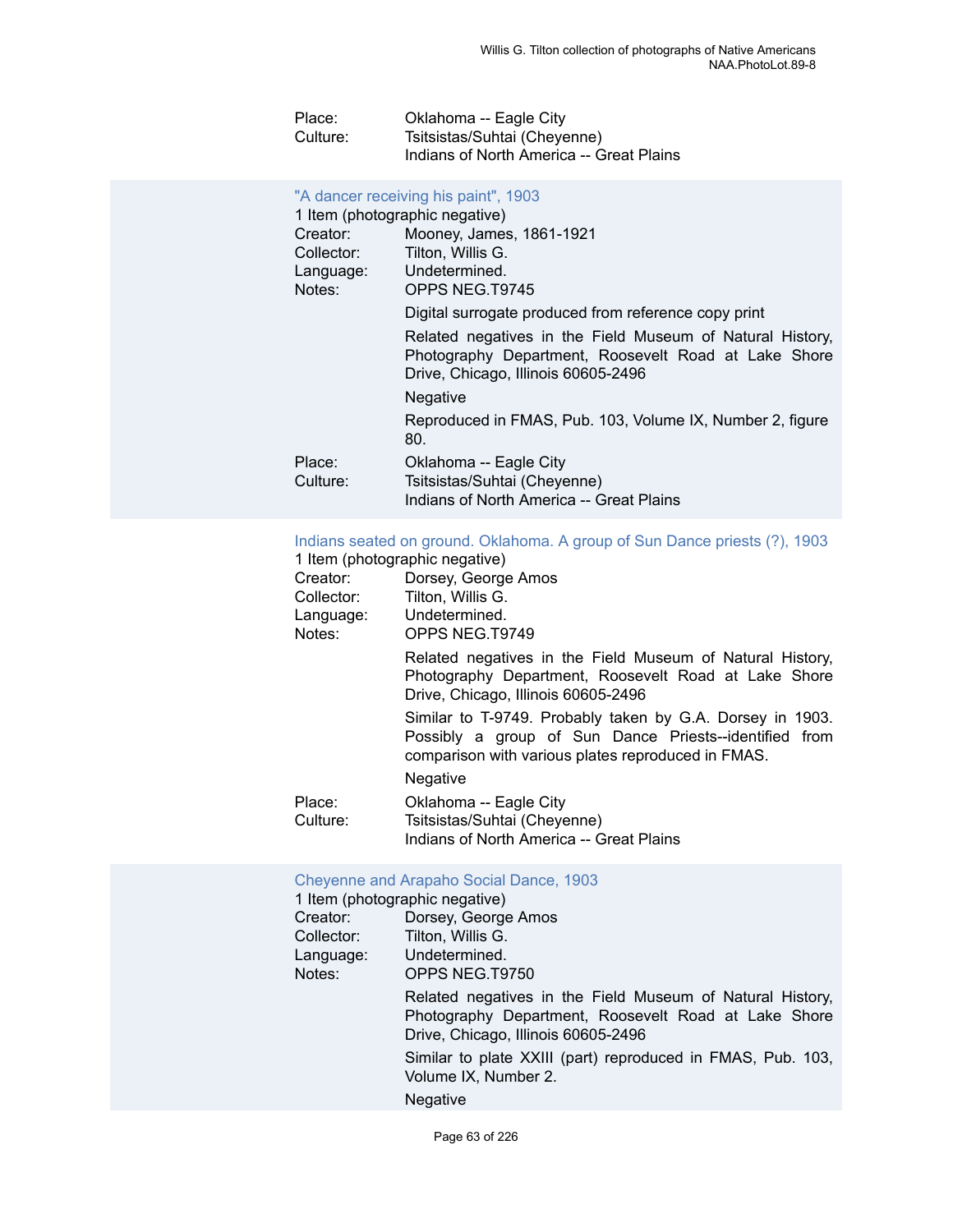| Place:<br>Culture:                                                                                              | Oklahoma -- Eagle City<br>Tsitsistas/Suhtai (Cheyenne)<br>Indians of North America -- Great Plains                                                                                                                                                         |
|-----------------------------------------------------------------------------------------------------------------|------------------------------------------------------------------------------------------------------------------------------------------------------------------------------------------------------------------------------------------------------------|
| 1 Item (photographic negative)<br>Creator:<br>Collector: Tilton, Willis G.<br>Language: Undetermined.<br>Notes: | "Cheyenne and Arapaho Social Dance", 1903<br>Dorsey, George Amos<br>OPPS NEG.T9761<br>Related negatives in the Field Museum of Natural History,<br>Photography Department, Roosevelt Road at Lake Shore<br>Drive, Chicago, Illinois 60605-2496<br>Negative |
| Place:<br>Culture:                                                                                              | Reproduced in FMAS, Pub. 103, Volume IX, Number 2, plate<br>XXII (part).<br>Oklahoma -- Eagle City<br>Tsitsistas/Suhtai (Cheyenne)<br>Indians of North America -- Great Plains                                                                             |
| 1 Item (photographic negative)<br>Creator:<br>Collector:                                                        | "Cheyenne and Arapaho Social Dance", 1903<br>Dorsey, George Amos<br>Tilton, Willis G.                                                                                                                                                                      |

| Collector:<br>Language:<br>Notes: | Tilton, Willis G.<br>Undetermined.<br>OPPS NEG.T9763                                                                                                     |
|-----------------------------------|----------------------------------------------------------------------------------------------------------------------------------------------------------|
|                                   | Related negatives in the Field Museum of Natural History,<br>Photography Department, Roosevelt Road at Lake Shore<br>Drive, Chicago, Illinois 60605-2496 |
|                                   | Negative                                                                                                                                                 |
|                                   | Reproduced in FMAS, Pub. 103, Volume IX, Number 2, plate<br>XXIII - "Cheyenne and Arapaho Social Dance."                                                 |
| Place:<br>Culture:                | Oklahoma -- Eagle City<br>Tsitsistas/Suhtai (Cheyenne)<br>Indians of North America -- Great Plains                                                       |

| "Cheyenne and Arapaho Social Dance", 1903<br>1 Item (photographic negative) |                                                                                                                                                          |  |
|-----------------------------------------------------------------------------|----------------------------------------------------------------------------------------------------------------------------------------------------------|--|
| Creator:                                                                    | Dorsey, George Amos                                                                                                                                      |  |
| Collector:                                                                  | Tilton, Willis G.                                                                                                                                        |  |
| Language:<br>Notes:                                                         | Undetermined.<br>OPPS NEG.T9769                                                                                                                          |  |
|                                                                             | Group of Indian dancers. Same Indians who appear in T-9772.                                                                                              |  |
|                                                                             | Related negatives in the Field Museum of Natural History,<br>Photography Department, Roosevelt Road at Lake Shore<br>Drive, Chicago, Illinois 60605-2496 |  |
|                                                                             | Similar photographs reproduced in FMAS, Pub. 103, Volume<br>IX, Number 2, plates XXII and XXIII - "Cheyenne and Arapaho"<br>Social Dance."               |  |
|                                                                             | Negative                                                                                                                                                 |  |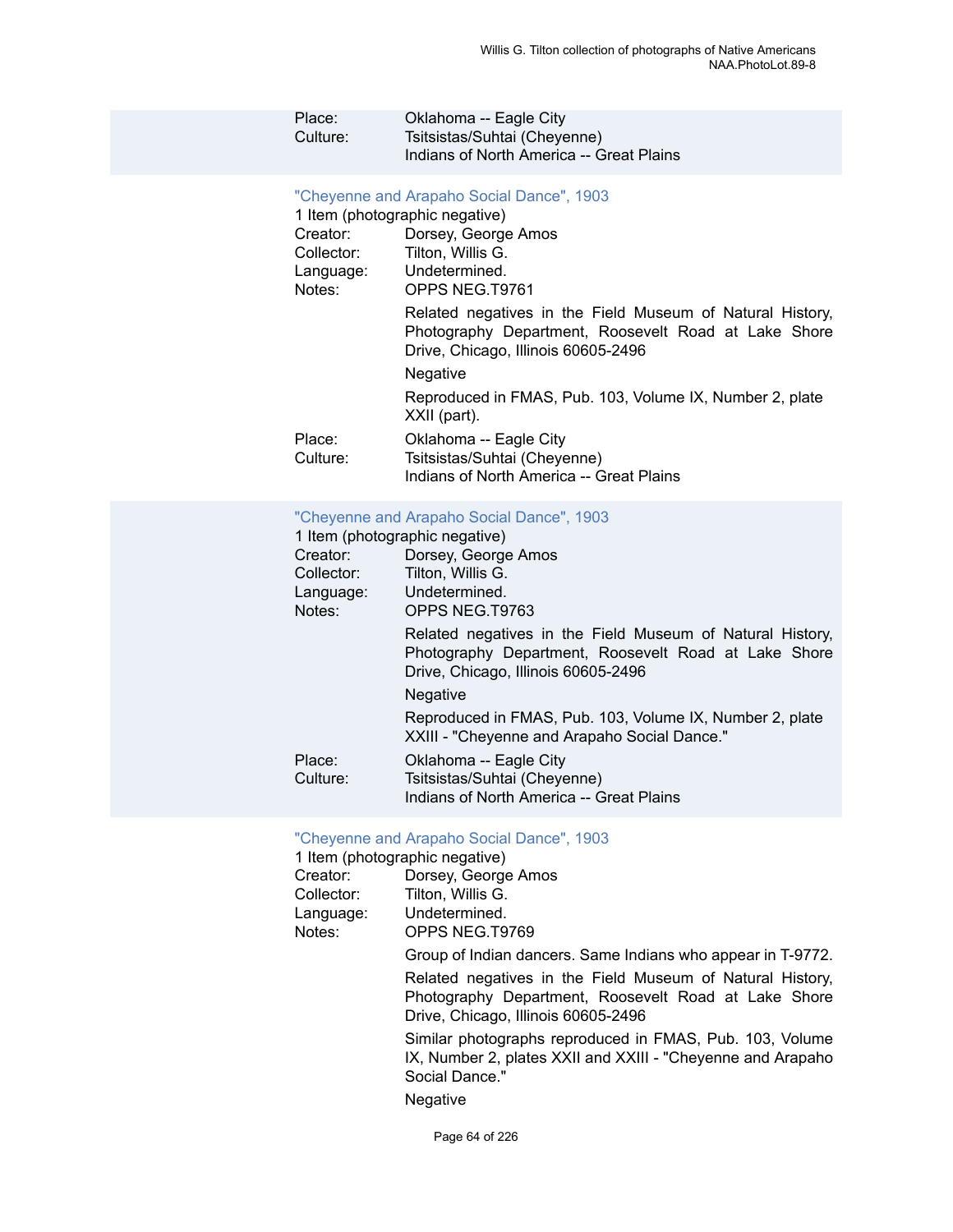| Place:   | Oklahoma -- Eagle City                   |
|----------|------------------------------------------|
| Culture: | Tsitsistas/Suhtai (Cheyenne)             |
|          | Indians of North America -- Great Plains |

#### ["Cheyenne and Arapaho Social Dance", 1903](https://ids.si.edu/ids/deliveryService?id=NMNH-T9772-000001)

| Dorsey, George Amos |
|---------------------|
| Tilton, Willis G.   |
| Undetermined.       |
| OPPS NEG.T9772      |
|                     |

Group of Indian dancers. Same Indians who appear in T-9772.

Related negatives in the Field Museum of Natural History, Photography Department, Roosevelt Road at Lake Shore Drive, Chicago, Illinois 60605-2496

Similar photographs reproduced in FMAS, Pub. 103, Volume IX, Number 2, plates XXII and XXIII - "Cheyenne and Arapaho Social Dance."

Negative

| Place:   | Oklahoma -- Eagle City                   |
|----------|------------------------------------------|
| Culture: | Tsitsistas/Suhtai (Cheyenne)             |
|          | Indians of North America -- Great Plains |

#### "The [Lone-Tipi](https://ids.si.edu/ids/deliveryService?id=NMNH-T9816-000001) priests", 1903

|                    | 1 Item (photographic negative)                                                                                                                           |
|--------------------|----------------------------------------------------------------------------------------------------------------------------------------------------------|
| Creator:           | Dorsey, George Amos                                                                                                                                      |
| Collector:         | Tilton, Willis G.                                                                                                                                        |
| Language:          | Undetermined.                                                                                                                                            |
| Notes:             | OPPS NEG.T9816                                                                                                                                           |
|                    | Related negatives in the Field Museum of Natural History,<br>Photography Department, Roosevelt Road at Lake Shore<br>Drive, Chicago, Illinois 60605-2496 |
|                    | <b>Negative</b>                                                                                                                                          |
|                    | Reproduced in FMAS, Pub. 103, Volume IX, Number 2, figure<br>39.                                                                                         |
| Place:<br>Culture: | Oklahoma -- Eagle City<br>Tsitsistas/Suhtai (Cheyenne)<br>Indians of North America -- Great Plains                                                       |

#### ["Painting the Lodge Poles", 1903](https://ids.si.edu/ids/deliveryService?id=NMNH-T9817-000001)

|            | 1 Item (photographic negative)                                                                                                                           |
|------------|----------------------------------------------------------------------------------------------------------------------------------------------------------|
| Creator:   | Dorsey, George Amos                                                                                                                                      |
| Collector: | Tilton, Willis G.                                                                                                                                        |
| Language:  | Undetermined.                                                                                                                                            |
| Notes:     | OPPS NEG.T9817                                                                                                                                           |
|            | Bull-Tongue (on ground) and the Lodge-maker (standing),<br>(Little Hawk).                                                                                |
|            | Related negatives in the Field Museum of Natural History,<br>Photography Department, Roosevelt Road at Lake Shore<br>Drive, Chicago, Illinois 60605-2496 |
|            | Number 9816 on original pink list.                                                                                                                       |
|            |                                                                                                                                                          |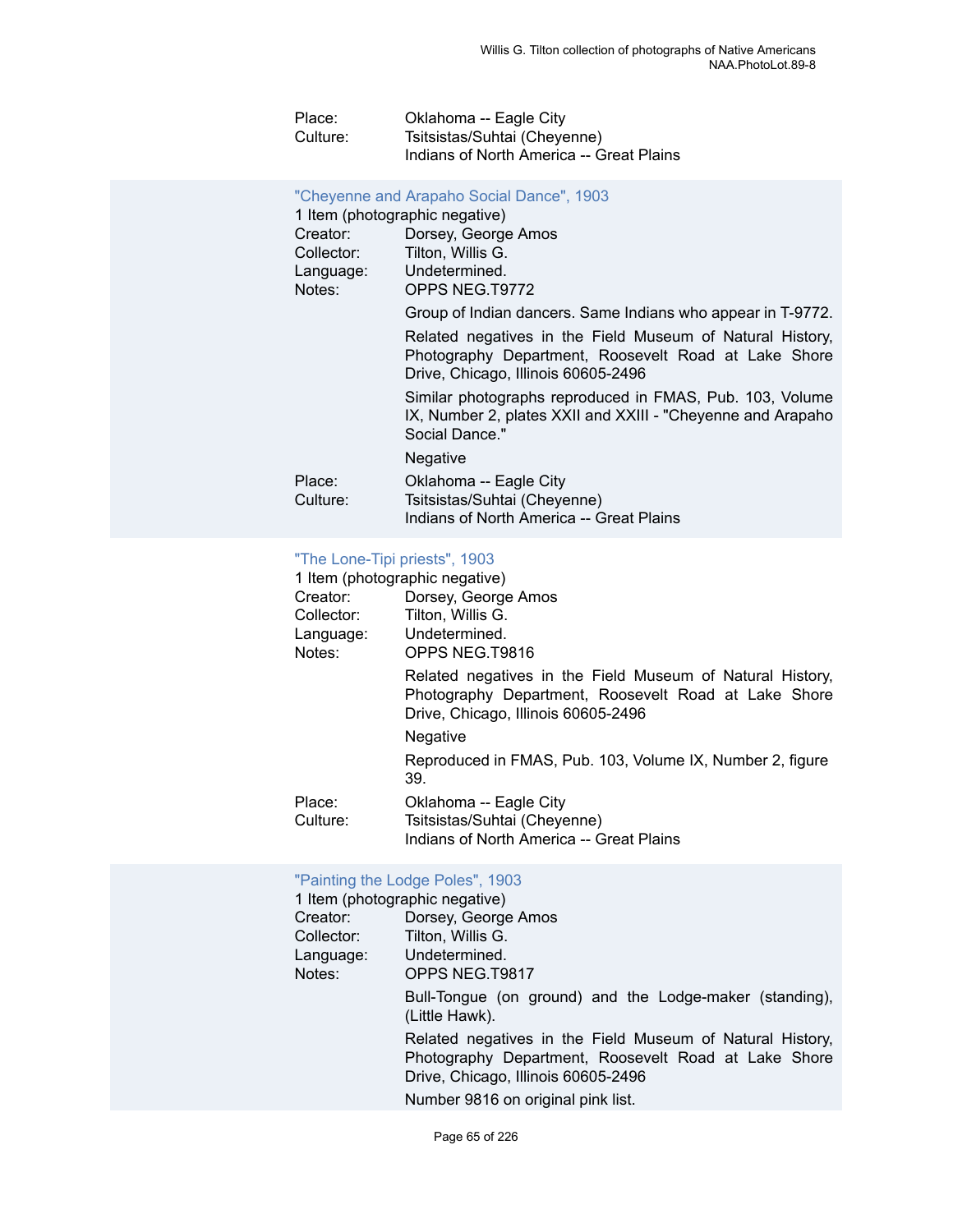| <b>Negative</b>                                                                                               |
|---------------------------------------------------------------------------------------------------------------|
| Reproduced in FMAS, Pub. 103, Volume IX, Number 2, plate<br>XXXVI (top). Bull-Tongue was the Crier --page 63. |
| <b>Bull-Tongue</b><br>Little Hawk                                                                             |
| Oklahoma -- Eagle City                                                                                        |
| Tsitsistas/Suhtai (Cheyenne)<br>Indians of North America -- Great Plains                                      |
|                                                                                                               |

## ["Painting the Lodge Poles", 1903](https://ids.si.edu/ids/deliveryService?id=NMNH-T9818-000001)

|            | <b>COLLUITY LIC LOUGE LOUGE</b> , 1909                                                                                                                                                                                                                                                          |
|------------|-------------------------------------------------------------------------------------------------------------------------------------------------------------------------------------------------------------------------------------------------------------------------------------------------|
|            | 1 Item (photographic negative)                                                                                                                                                                                                                                                                  |
| Creator:   | Dorsey, George Amos                                                                                                                                                                                                                                                                             |
| Collector: | Tilton, Willis G.                                                                                                                                                                                                                                                                               |
| Language:  | Undetermined.                                                                                                                                                                                                                                                                                   |
| Notes:     | OPPS NEG.T9818                                                                                                                                                                                                                                                                                  |
|            | After Bull-Tongue measures the width of the band to be painted,<br>Lodge-maker "rubbed his hands in the black paint, rubbed them<br>together and made four passes toward the pole. Then he first<br>lightly rubbed the pole at this point and then painted a band<br>entirely around the pole." |
|            | Related negatives in the Field Museum of Natural History,<br>Photography Department, Roosevelt Road at Lake Shore<br>Drive, Chicago, Illinois 60605-2496                                                                                                                                        |
|            | Number 9816 on original pink list.                                                                                                                                                                                                                                                              |
|            | Negative                                                                                                                                                                                                                                                                                        |
|            | Reproduced in FMAS, Pub. 103, Volume IX, Number 2, plate<br>XXXVI (top). Above quoted material from text, page 116.                                                                                                                                                                             |
| Names:     | <b>Bull-Tongue</b><br>Little Hawk                                                                                                                                                                                                                                                               |
| Place:     | Oklahoma -- Eagle City                                                                                                                                                                                                                                                                          |
| Culture:   | Tsitsistas/Suhtai (Cheyenne)                                                                                                                                                                                                                                                                    |
|            | Indians of North America -- Great Plains                                                                                                                                                                                                                                                        |

## ["Preparing the Fire-spoon and Earth-peg", 1903](https://ids.si.edu/ids/deliveryService?id=NMNH-T9820-000001)

|            | 1 Item (photographic negative)                                                                                                                           |
|------------|----------------------------------------------------------------------------------------------------------------------------------------------------------|
| Creator:   | Dorsey, George Amos                                                                                                                                      |
| Collector: | Tilton, Willis G.                                                                                                                                        |
| Language:  | Undetermined.                                                                                                                                            |
| Notes:     | OPPS NEG.T9820                                                                                                                                           |
|            | Good-Man prepares the peg, or digging stick, and Medicine-<br>Bundle prepares the spoon.                                                                 |
|            | Related negatives in the Field Museum of Natural History,<br>Photography Department, Roosevelt Road at Lake Shore<br>Drive, Chicago, Illinois 60605-2496 |
|            | Number 9816 on original pink list.                                                                                                                       |
|            | Negative                                                                                                                                                 |
|            | Reproduced in FMAS, Pub. 103, Volume IX, Number 2, plate<br>XXVI.                                                                                        |
| Names:     | Good-Man                                                                                                                                                 |
|            | Medicine-Bundle                                                                                                                                          |
|            |                                                                                                                                                          |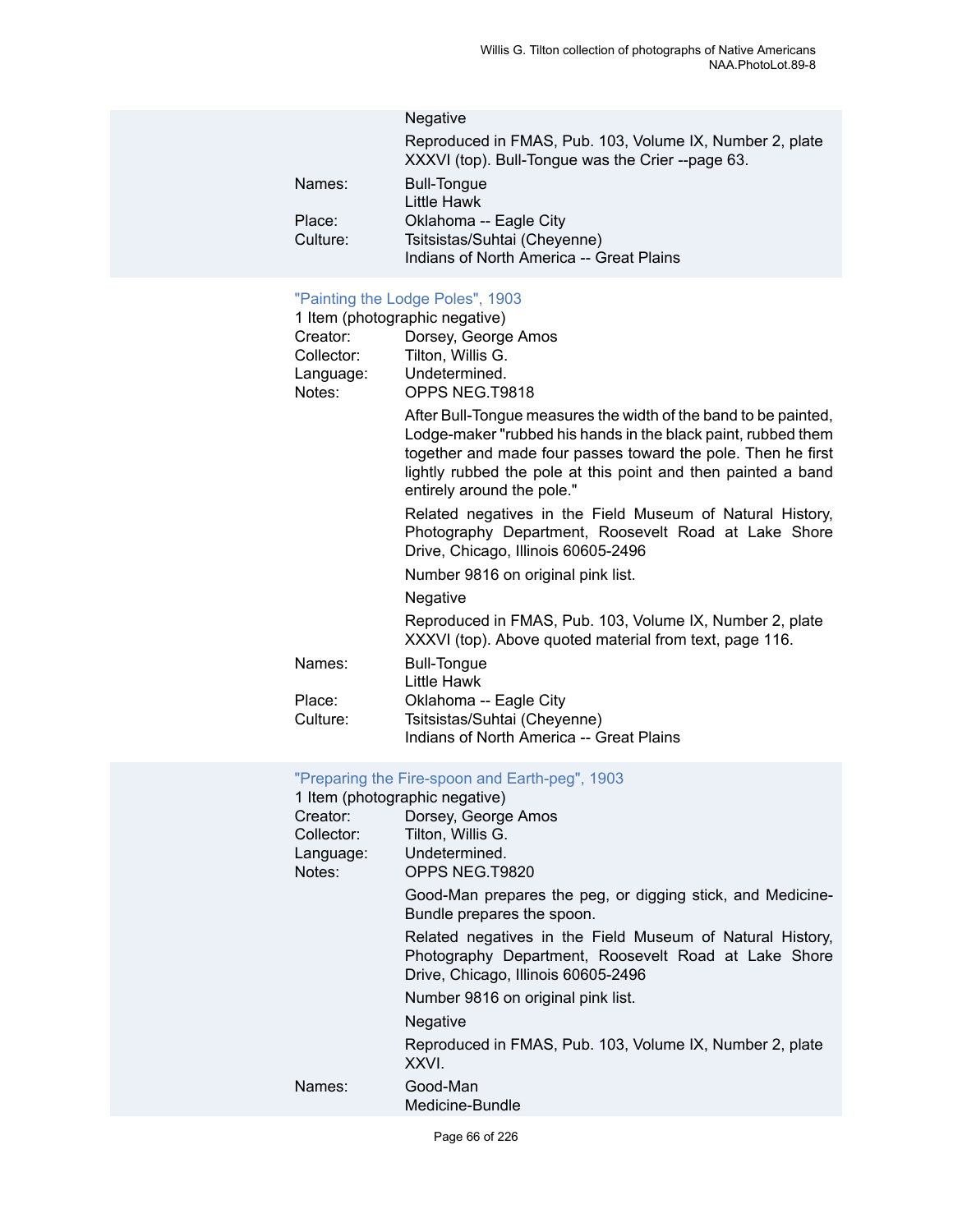| Place:<br>Culture:                            | Oklahoma -- Eagle City<br>Tsitsistas/Suhtai (Cheyenne)<br>Indians of North America -- Great Plains                                                                                                                                                                                                                                                                                                                                                                                      |
|-----------------------------------------------|-----------------------------------------------------------------------------------------------------------------------------------------------------------------------------------------------------------------------------------------------------------------------------------------------------------------------------------------------------------------------------------------------------------------------------------------------------------------------------------------|
| Creator:<br>Collector:<br>Language:<br>Notes: | [Sun Dance] "Building the Sun Dance Lodge", 1903<br>1 Item (photographic negative)<br>Dorsey, George Amos<br>Tilton, Willis G.<br>Undetermined.<br>OPPS NEG.T9842<br>Related negatives in the Field Museum of Natural History,<br>Photography Department, Roosevelt Road at Lake Shore<br>Drive, Chicago, Illinois 60605-2496<br>Number 9816 on original pink list.<br>Negative<br>Reproduced in FMAS, Pub. 103, Volume IX, Number 2, plate<br>XXXIII - "Building the Sun Dance Lodge." |
| Names:                                        | Good-Man<br>Medicine-Bundle                                                                                                                                                                                                                                                                                                                                                                                                                                                             |
| Place:<br>Culture:                            | Oklahoma -- Eagle City<br>Tsitsistas/Suhtai (Cheyenne)<br>Indians of North America -- Great Plains                                                                                                                                                                                                                                                                                                                                                                                      |
|                                               | "The Earth neg and the Thunder Rird's Nest" 1903                                                                                                                                                                                                                                                                                                                                                                                                                                        |

#### The Earth-peg and the Thunder-Bird's Nest", 1903

|            | 1 Item (photographic negative)                                                                                                                           |
|------------|----------------------------------------------------------------------------------------------------------------------------------------------------------|
| Creator:   | Dorsey, George Amos                                                                                                                                      |
| Collector: | Tilton, Willis G.                                                                                                                                        |
|            | Language: Undetermined.                                                                                                                                  |
| Notes:     | OPPS NEG.T9844                                                                                                                                           |
|            | Bull-Tongue and the Lodge-Maker (Little Hawk) made four<br>passes with the earth-peg (or digging stick) and thrust it through<br>the bundle of foliage.  |
|            | Related negatives in the Field Museum of Natural History,<br>Photography Department, Roosevelt Road at Lake Shore<br>Drive, Chicago, Illinois 60605-2496 |
|            | Cataloging based on examination of NAA file print.                                                                                                       |
|            | Negative                                                                                                                                                 |
|            | Reproduced in FMAS, Pub. 103, Volume IX, Number 2, plate<br>XXXVII, (top).                                                                               |
| Names:     | <b>Bull-Tongue</b><br>Little Hawk                                                                                                                        |
| Place:     | Oklahoma -- Eagle City                                                                                                                                   |
| Culture:   | Tsitsistas/Suhtai (Cheyenne)                                                                                                                             |
|            | Indians of North America -- Great Plains                                                                                                                 |

## Sun [Dance](https://ids.si.edu/ids/deliveryService?id=NMNH-T9859-000001) view, 1903

|            | 1 Item (photographic negative) |
|------------|--------------------------------|
| Creator:   | Dorsey, George Amos            |
| Collector: | Tilton, Willis G.              |
| Language:  | Undetermined.                  |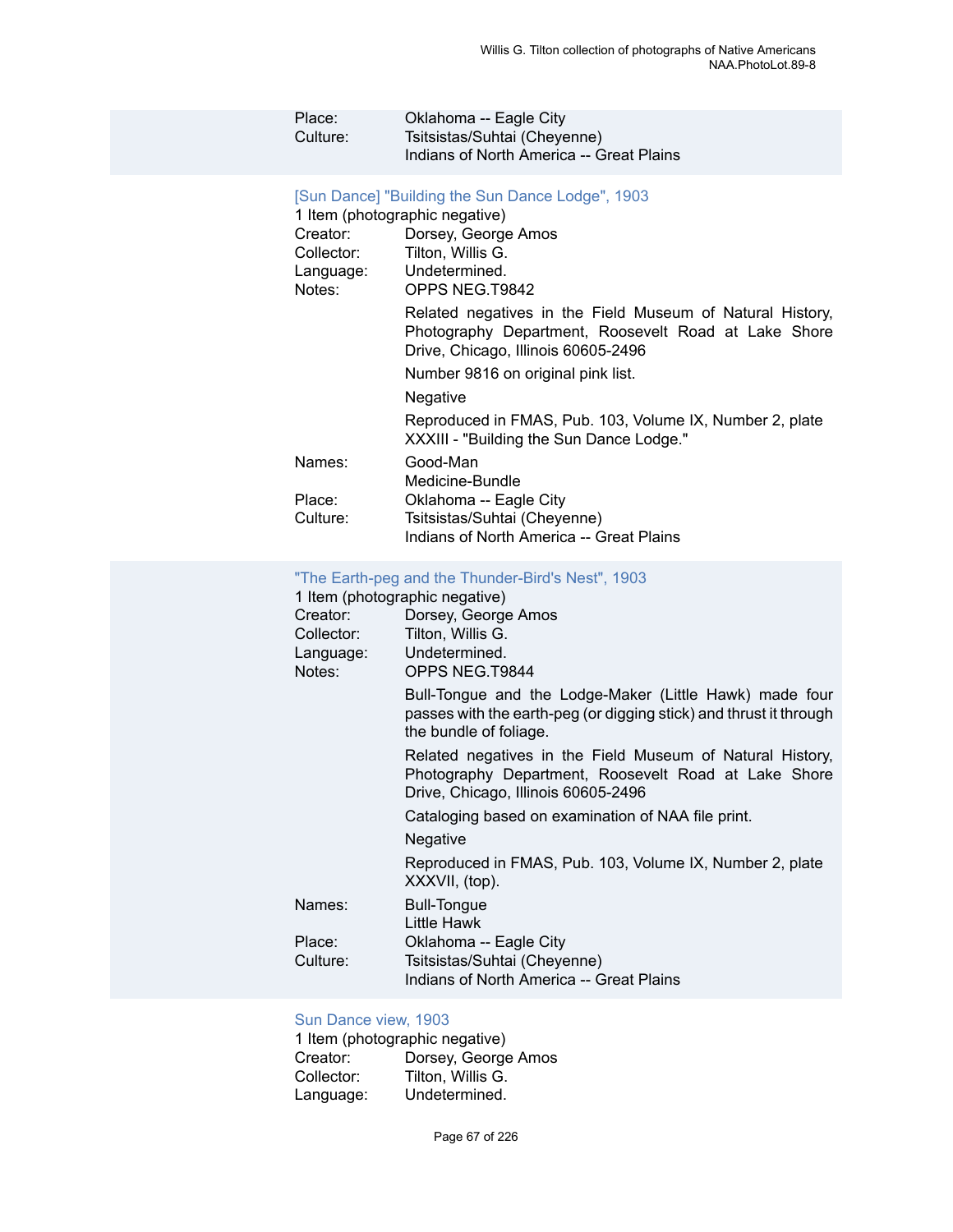| Notes:   | OPPS NEG.T9859                                                                                                                                           |
|----------|----------------------------------------------------------------------------------------------------------------------------------------------------------|
|          | Related negatives in the Field Museum of Natural History,<br>Photography Department, Roosevelt Road at Lake Shore<br>Drive, Chicago, Illinois 60605-2496 |
|          | Identified from figure 61 in FMAS, Pub. 103, Volume IX, Number<br>2. 592/4: : Not listed on original pink list.                                          |
|          | <b>Negative</b>                                                                                                                                          |
| Place:   | Oklahoma -- Eagle City                                                                                                                                   |
| Culture: | Tsitsistas/Suhtai (Cheyenne)                                                                                                                             |
|          | Indians of North America -- Great Plains                                                                                                                 |

| "The Lodge-maker's wife and Sage-Woman, [wife of the Chief Priest, Blue]", |  |  |
|----------------------------------------------------------------------------|--|--|
| 1903                                                                       |  |  |

|            | 1 Item (photographic negative)                                                                                                                           |
|------------|----------------------------------------------------------------------------------------------------------------------------------------------------------|
| Creator:   | Dorsey, George Amos                                                                                                                                      |
| Collector: | Tilton, Willis G.                                                                                                                                        |
| Language:  | Undetermined.                                                                                                                                            |
| Notes:     | OPPS NEG.T9862                                                                                                                                           |
|            | Related negatives in the Field Museum of Natural History,<br>Photography Department, Roosevelt Road at Lake Shore<br>Drive, Chicago, Illinois 60605-2496 |
|            | Cataloging based on examination of NAA file print.                                                                                                       |
|            | Slightly different pose reproduced in FMAS, Pub. 103, Volume<br>IX, Number 2, figure 63.                                                                 |
|            | Number 18110 on original pink list.                                                                                                                      |
|            | Negative                                                                                                                                                 |
| Place:     | Oklahoma -- Eagle City                                                                                                                                   |
| Culture:   | Tsitsistas/Suhtai (Cheyenne)                                                                                                                             |
|            | Indians of North America -- Great Plains                                                                                                                 |

## ["Priests Inserting the Altar Foliage" Sun Dance, 1903](https://ids.si.edu/ids/deliveryService?id=NMNH-T9869-000001)

|                    | 1 Item (photographic negative)                                                                                                                           |
|--------------------|----------------------------------------------------------------------------------------------------------------------------------------------------------|
| Creator:           | Dorsey, George Amos                                                                                                                                      |
| Collector:         | Tilton, Willis G.                                                                                                                                        |
|                    | Language: Undetermined.                                                                                                                                  |
| Notes:             | OPPS NEG.T9869                                                                                                                                           |
|                    | Related negatives in the Field Museum of Natural History,<br>Photography Department, Roosevelt Road at Lake Shore<br>Drive, Chicago, Illinois 60605-2496 |
|                    | Cataloging based on examination of NAA file print.                                                                                                       |
|                    | Not listed on original pink list.                                                                                                                        |
|                    | Negative                                                                                                                                                 |
|                    | Reproduced in FMAS, Pub. 103, Volume IX, Number 2, plate<br>XLV, (top).                                                                                  |
| Place:<br>Culture: | Oklahoma -- Eagle City<br>Tsitsistas/Suhtai (Cheyenne)                                                                                                   |
|                    | Indians of North America -- Great Plains                                                                                                                 |

"Filling the Sacred Pipe" (Sun Dance), 1903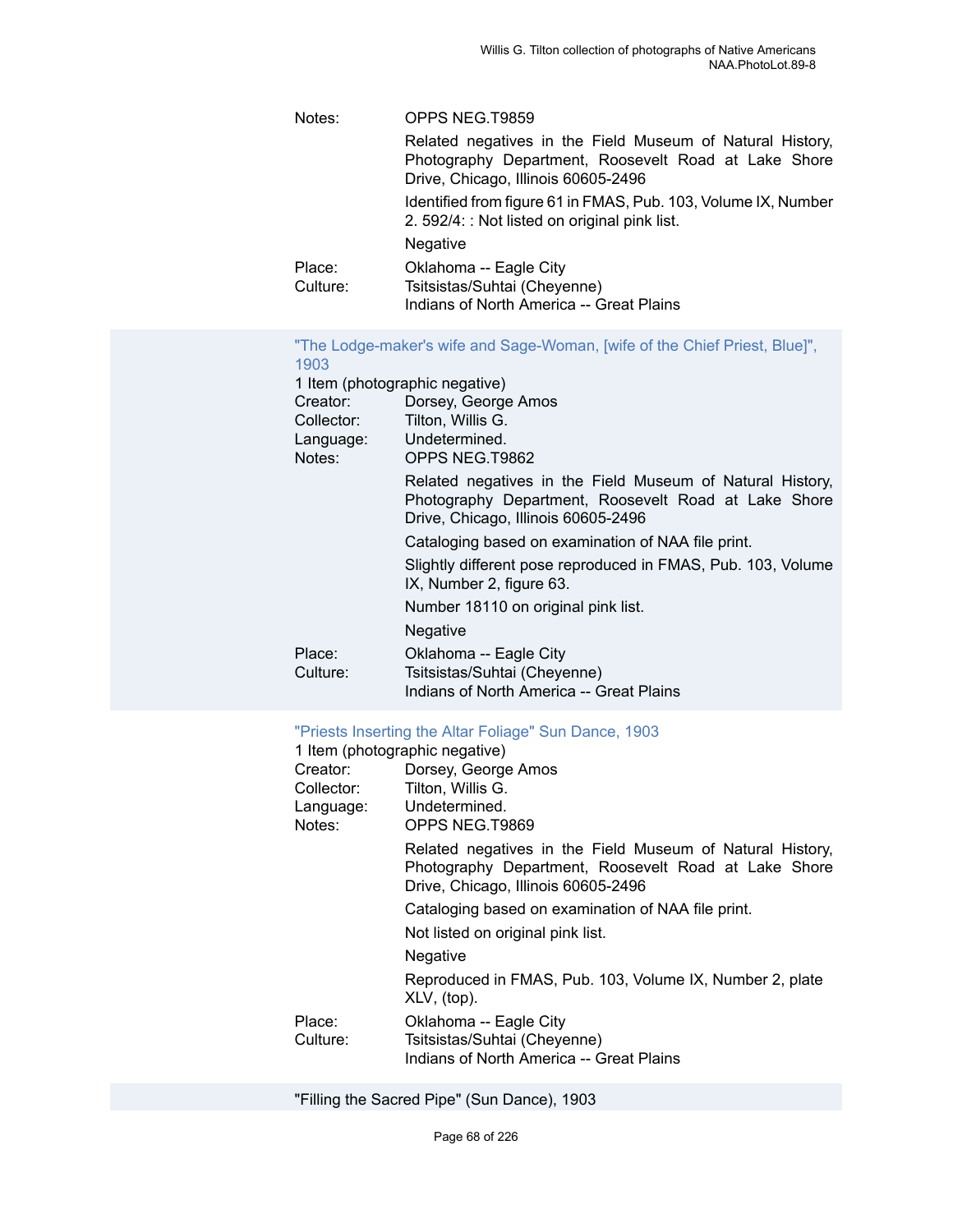|           | 1 Item (photographic negative)                                                                                                                           |
|-----------|----------------------------------------------------------------------------------------------------------------------------------------------------------|
| Creator:  | Dorsey, George Amos                                                                                                                                      |
|           | Collector: Tilton, Willis G.                                                                                                                             |
| Language: | Undetermined.                                                                                                                                            |
| Notes:    | OPPS NEG.T9883                                                                                                                                           |
|           | Lodge Maker (Little-Hawk), the Chief-Priest (Blue), and<br>assistant Chief Priest (Porcupine, Sioux), from left to right.                                |
|           | Related negatives in the Field Museum of Natural History,<br>Photography Department, Roosevelt Road at Lake Shore<br>Drive, Chicago, Illinois 60605-2496 |
|           | Cataloging based on examination of NAA file print.                                                                                                       |
|           | 3 negatives. Not listed on the original pink list. Original Negative<br>Numbers: 9883, 9887, 9903.                                                       |
|           | <b>Negative</b>                                                                                                                                          |
|           | All reproduced (retouched) in FMAS, Pub. 103, Volume IX,<br>Number 2, plate XXV.                                                                         |
| Names:    | Little Hawk                                                                                                                                              |
|           | Blue                                                                                                                                                     |
|           | Porcupine                                                                                                                                                |
| Place:    | Oklahoma -- Eagle City                                                                                                                                   |
| Culture:  | Tsitsistas/Suhtai (Cheyenne)                                                                                                                             |
|           | Indians of North America -- Great Plains                                                                                                                 |

#### "Priests [Abandoning](https://ids.si.edu/ids/deliveryService?id=NMNH-T9891-000001) the Lone-Tipi" Sun Dance held a few miles east of Eagle City on the north fork of the [Washita,](https://ids.si.edu/ids/deliveryService?id=NMNH-T9891-000001) 1903

|                    | 1 Item (photographic negative)                                                                                                                           |
|--------------------|----------------------------------------------------------------------------------------------------------------------------------------------------------|
| Creator:           | Dorsey, George Amos                                                                                                                                      |
| Collector:         | Tilton, Willis G.                                                                                                                                        |
|                    | Language: Undetermined.                                                                                                                                  |
| Notes:             | OPPS NEG.T9891                                                                                                                                           |
|                    | Related negatives in the Field Museum of Natural History,<br>Photography Department, Roosevelt Road at Lake Shore<br>Drive, Chicago, Illinois 60605-2496 |
|                    | Cataloging based on examination of NAA file print.                                                                                                       |
|                    | <b>Negative</b>                                                                                                                                          |
|                    | Reproduced in FMAS, Pub. 103, Volume IX, Number 2, plate<br>XXVII, (part).                                                                               |
| Place:<br>Culture: | Oklahoma -- Eagle City<br>Tsitsistas/Suhtai (Cheyenne)<br>Indians of North America -- Great Plains                                                       |
|                    |                                                                                                                                                          |

[Arapaho or Cheyenne participant in Social dance of the Sun Dance ?, 1903?](https://ids.si.edu/ids/deliveryService?id=NMNH-T10705-000001)

# 1 Item (photographic negative)<br>Creator: Dorsey, George

| Creator:   | Dorsey, George Amos                                                                                                                                                        |
|------------|----------------------------------------------------------------------------------------------------------------------------------------------------------------------------|
| Collector: | Tilton, Willis G.                                                                                                                                                          |
| Language:  | Undetermined.                                                                                                                                                              |
| Notes:     | OPPS NEG.T10705                                                                                                                                                            |
|            | The costume of the Indian is similar to figure 8; the painted<br>markings on the horse are similar to various plates reproduced<br>in FMAS, Pub. 103, Volume IX, Number 2. |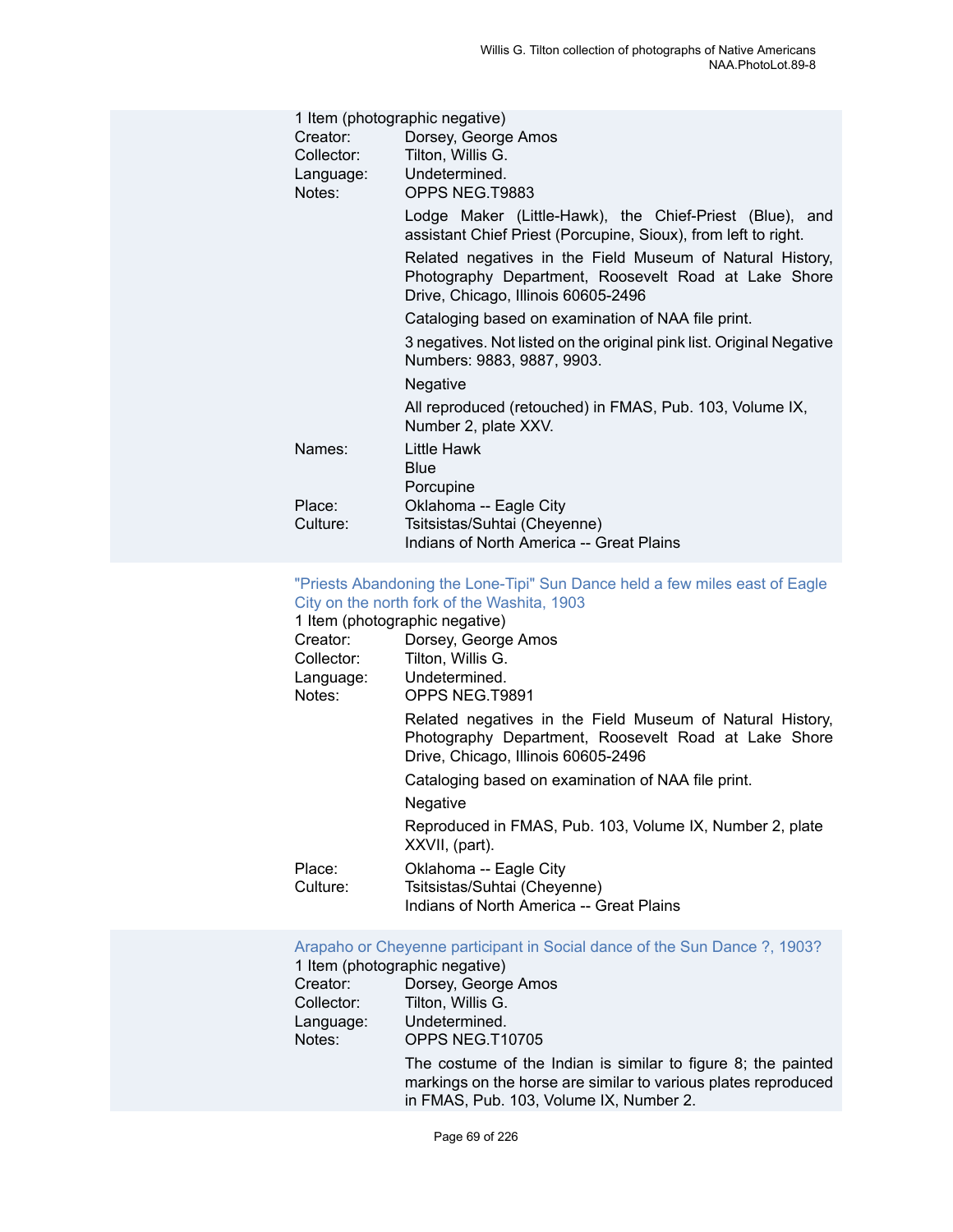|          | Related negatives in the Field Museum of Natural History,<br>Photography Department, Roosevelt Road at Lake Shore<br>Drive, Chicago, Illinois 60605-2496 |
|----------|----------------------------------------------------------------------------------------------------------------------------------------------------------|
|          | Cataloging based on examination of NAA file print.                                                                                                       |
|          | Number 10914 on original pink list (Ponca).                                                                                                              |
|          | <b>Negative</b>                                                                                                                                          |
| Place:   | Oklahoma -- Eagle City                                                                                                                                   |
| Culture: | Tsitsistas/Suhtai (Cheyenne)                                                                                                                             |
|          | Indians of North America -- Great Plains                                                                                                                 |

### Side view of Indian warrior. [Oklahoma](https://ids.si.edu/ids/deliveryService?id=NMNH-T11846-000001)

| 1 Item (photographic negative) |                                                                                                                                                                                                                                           |  |
|--------------------------------|-------------------------------------------------------------------------------------------------------------------------------------------------------------------------------------------------------------------------------------------|--|
| Creator:                       | Dorsey, George Amos                                                                                                                                                                                                                       |  |
|                                | Carpenter, Charles H. (photographer?)                                                                                                                                                                                                     |  |
|                                | Mooney, James, 1861-1921 (photographer?)                                                                                                                                                                                                  |  |
| Collector:                     | Tilton, Willis G.                                                                                                                                                                                                                         |  |
| Language:                      | Undetermined.                                                                                                                                                                                                                             |  |
| Notes:                         | OPPS NEG.T11846                                                                                                                                                                                                                           |  |
|                                | Related negatives in the Field Museum of Natural History,<br>Photography Department, Roosevelt Road at Lake Shore<br>Drive, Chicago, Illinois 60605-2496                                                                                  |  |
|                                | Cataloging based on examination of NAA file print.                                                                                                                                                                                        |  |
|                                | Negative                                                                                                                                                                                                                                  |  |
|                                | Reproduced in American Indian Hobbyist, Volume 7, Number<br>2, page 47 with the following caption: "Southern Cheyenne<br>man, showing Southern style buckskin shirt. There is little or<br>no beadwork and long fringes -- Tilton photo." |  |
| Place:<br>Culture:             | Oklahoma -- Eagle City<br>Tsitsistas/Suhtai (Cheyenne)<br>Indians of North America -- Great Plains                                                                                                                                        |  |

## Chief Bull Bear, side view. [Oklahoma](https://ids.si.edu/ids/deliveryService?id=NMNH-T11853-000001)

| 1 Item (photographic negative) |                                                                                                                                                          |  |
|--------------------------------|----------------------------------------------------------------------------------------------------------------------------------------------------------|--|
| Creator:                       | Dorsey, George Amos                                                                                                                                      |  |
|                                | Carpenter, Charles H. (photographer ?)                                                                                                                   |  |
|                                | Mooney, James, 1861-1921 (photographer ?)                                                                                                                |  |
| Collector:                     | Tilton, Willis G.                                                                                                                                        |  |
| Language:                      | Undetermined.                                                                                                                                            |  |
| Notes:                         | OPPS NEG.T11853                                                                                                                                          |  |
|                                | Related negatives in the Field Museum of Natural History,<br>Photography Department, Roosevelt Road at Lake Shore<br>Drive, Chicago, Illinois 60605-2496 |  |
|                                | Cataloging based on examination of NAA file print.                                                                                                       |  |
|                                | Number 16009 on original pink list.                                                                                                                      |  |
|                                | <b>Negative</b>                                                                                                                                          |  |
| Place:                         | Oklahoma -- Eagle City                                                                                                                                   |  |
| Culture:                       | Tsitsistas/Suhtai (Cheyenne)                                                                                                                             |  |
|                                | Indians of North America -- Great Plains                                                                                                                 |  |

[Side view of Cheyenne Indian Chief. Oklahoma](https://ids.si.edu/ids/deliveryService?id=NMNH-T11855-000001)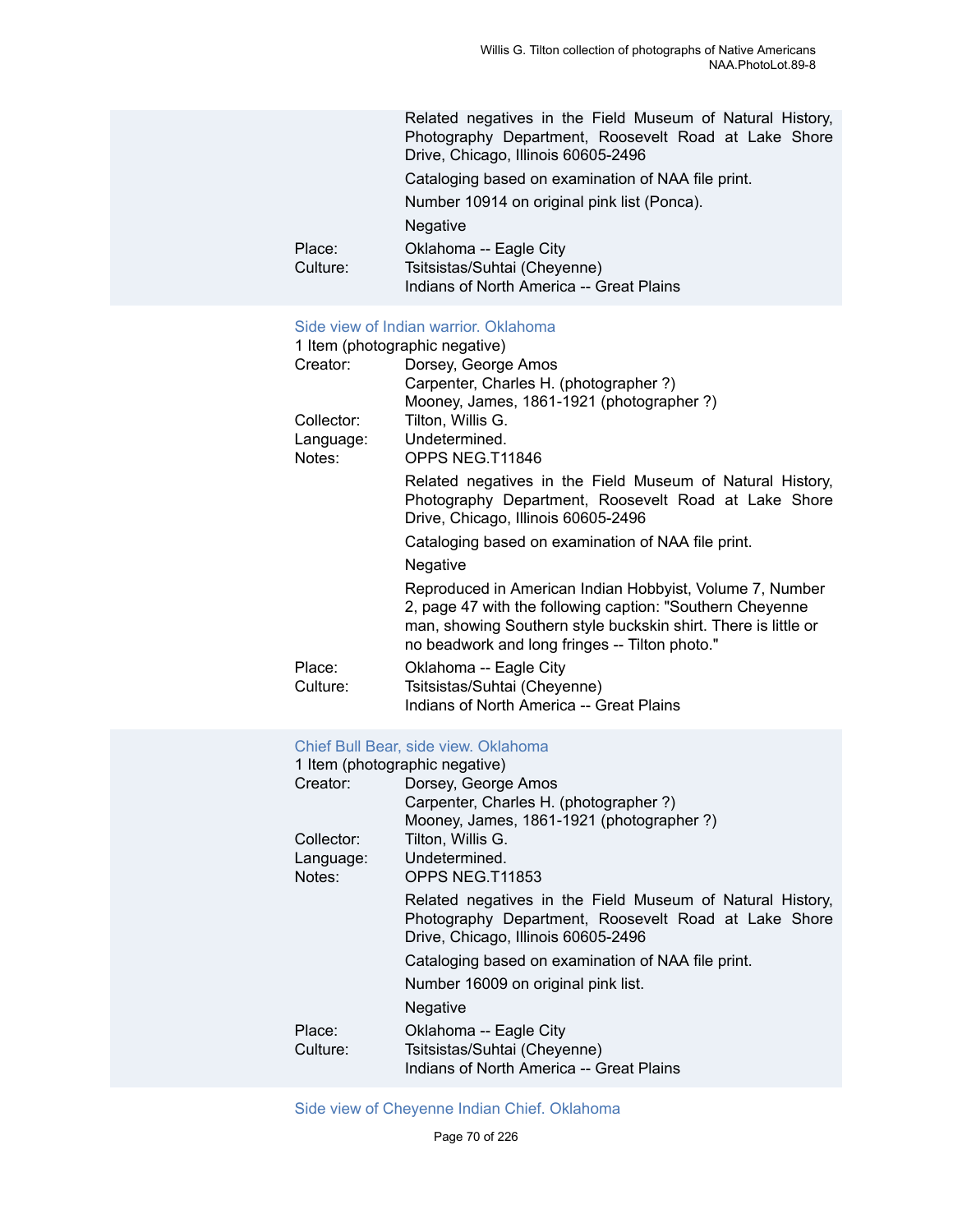| 1 Item (photographic negative) |                                                                                                                                                          |  |
|--------------------------------|----------------------------------------------------------------------------------------------------------------------------------------------------------|--|
| Creator:                       | Dorsey, George Amos                                                                                                                                      |  |
|                                | Carpenter, Charles H. (photographer ?)                                                                                                                   |  |
|                                | Mooney, James, 1861-1921 (photographer ?)                                                                                                                |  |
| Collector:                     | Tilton, Willis G.                                                                                                                                        |  |
| Language:                      | Undetermined.                                                                                                                                            |  |
| Notes:                         | OPPS NEG.T11855                                                                                                                                          |  |
|                                | Related negatives in the Field Museum of Natural History,<br>Photography Department, Roosevelt Road at Lake Shore<br>Drive, Chicago, Illinois 60605-2496 |  |
|                                | Cataloging based on examination of NAA file print.                                                                                                       |  |
|                                | Number 15855 on original pink list.                                                                                                                      |  |
|                                | Negative                                                                                                                                                 |  |
| Place:                         | Oklahoma -- Eagle City                                                                                                                                   |  |
| Culture:                       | Tsitsistas/Suhtai (Cheyenne)                                                                                                                             |  |
|                                | Indians of North America -- Great Plains                                                                                                                 |  |

#### [Cheyenne wigwam, Sun Dance teepee. Oklahoma, 1903](https://ids.si.edu/ids/deliveryService?id=NMNH-T11858-000001)

| 1 Item (photographic negative) |                                                                                                                                                                                                                                                                                                                                                                |  |
|--------------------------------|----------------------------------------------------------------------------------------------------------------------------------------------------------------------------------------------------------------------------------------------------------------------------------------------------------------------------------------------------------------|--|
| Creator:                       | Carpenter, Charles H.                                                                                                                                                                                                                                                                                                                                          |  |
| Collector:                     | Tilton, Willis G.                                                                                                                                                                                                                                                                                                                                              |  |
| Language:<br>Notes:            | Undetermined.<br>OPPS NEG.T11858                                                                                                                                                                                                                                                                                                                               |  |
|                                | Related negatives in the Field Museum of Natural History,<br>Photography Department, Roosevelt Road at Lake Shore<br>Drive, Chicago, Illinois 60605-2496                                                                                                                                                                                                       |  |
|                                | Cataloging based on examination of NAA file print.                                                                                                                                                                                                                                                                                                             |  |
|                                | Possibly the Lone-Tipi, plate XXIV, FMAS, Volume IX, Pub. 103,<br>Number 2. Plate XXIV was photographed by Carpenter. Other<br>photographs by Carpenter in the Tilton Collection (cf. T-11860,<br>11855) are also 8" x 10" negatives, but Dorsey photographs (cf.<br>T-11879, 11883) are also 8" x 10" negatives. T-11858 could be<br>Dorsey's or Carpenter's. |  |
|                                | <b>Negative</b>                                                                                                                                                                                                                                                                                                                                                |  |
| Place:<br>Culture:             | Oklahoma -- Eagle City<br>Tsitsistas/Suhtai (Cheyenne)<br>Indians of North America -- Great Plains                                                                                                                                                                                                                                                             |  |

#### Sun Dance altar. [Oklahoma](https://ids.si.edu/ids/deliveryService?id=NMNH-T11860-000001) "The Altar", 1903

| 1 Item (photographic negative) |                                                                                                                                                          |  |
|--------------------------------|----------------------------------------------------------------------------------------------------------------------------------------------------------|--|
| Creator:                       | Carpenter, Charles H.                                                                                                                                    |  |
| Collector:                     | Tilton, Willis G.                                                                                                                                        |  |
| Language:                      | Undetermined.                                                                                                                                            |  |
| Notes:                         | OPPS NEG.T11860                                                                                                                                          |  |
|                                | Related negatives in the Field Museum of Natural History,<br>Photography Department, Roosevelt Road at Lake Shore<br>Drive, Chicago, Illinois 60605-2496 |  |
|                                | Cataloging based on examination of NAA file print.                                                                                                       |  |
|                                | Number 16010 on original pink list. Same as T-11847 but this<br>negative is better.                                                                      |  |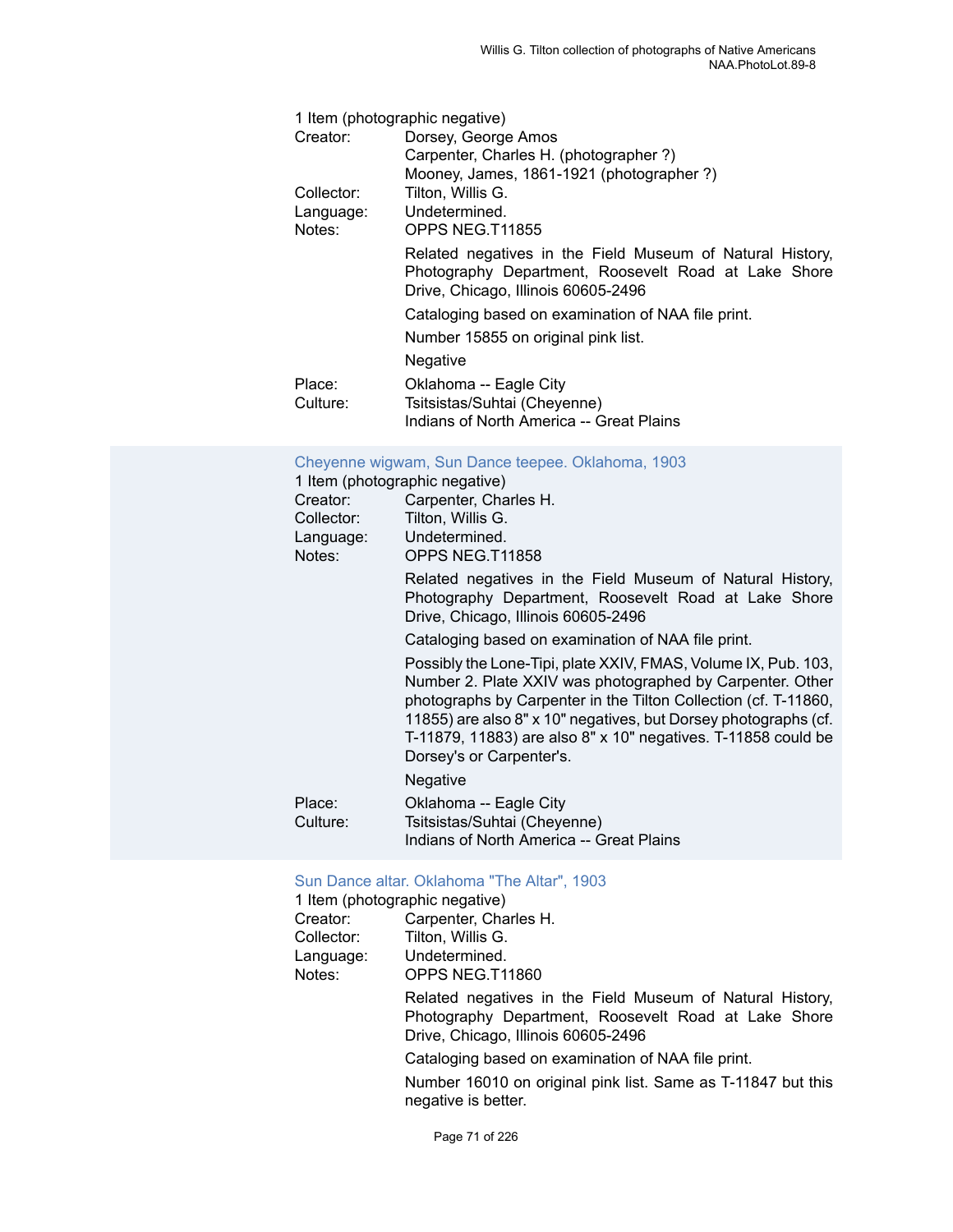#### Negative

|          | Reproduced in Field Columbian Museum, Anthropology<br>series, Volume IX, Plate XLVI -- "The Altar" by Carpenter. |
|----------|------------------------------------------------------------------------------------------------------------------|
| Place:   | Oklahoma -- Eagle City                                                                                           |
| Culture: | Tsitsistas/Suhtai (Cheyenne)                                                                                     |
|          | Indians of North America -- Great Plains                                                                         |

#### [Front view of Chief Little Raven. Oklahoma, before 1912](https://ids.si.edu/ids/deliveryService?id=NMNH-T11878-000001)

1 Item (photographic negative)

| Creator:           | Dorsey, George Amos                                                                                                                                      |
|--------------------|----------------------------------------------------------------------------------------------------------------------------------------------------------|
|                    | Carpenter, Charles H. (photographer ?)                                                                                                                   |
|                    | Mooney, James, 1861-1921 (photographer?)                                                                                                                 |
| Collector:         | Tilton, Willis G.                                                                                                                                        |
| Language:          | Undetermined.                                                                                                                                            |
| Notes:             | OPPS NEG.T11878                                                                                                                                          |
|                    | Related negatives in the Field Museum of Natural History,<br>Photography Department, Roosevelt Road at Lake Shore<br>Drive, Chicago, Illinois 60605-2496 |
|                    | Cataloging based on examination of NAA file print.                                                                                                       |
|                    | Number 15816 on original list (pink list).                                                                                                               |
|                    | Little Raven, Jr., is mentioned in Dorsey's account of the<br>Arapaho Sun Dance, FMAS, Pub. 75, Volume IV, Plate XCV.                                    |
|                    | Negative                                                                                                                                                 |
| Place:<br>Culture: | Oklahoma -- Eagle City<br>Tsitsistas/Suhtai (Cheyenne)                                                                                                   |
|                    | Indians of North America -- Great Plains                                                                                                                 |

#### [Sun Dance lodge showing thunderbird nest. Oklahoma, 1903](https://ids.si.edu/ids/deliveryService?id=NMNH-T11879-000001)

| 1 Item (photographic negative) |                                                                                                                                                                                      |  |
|--------------------------------|--------------------------------------------------------------------------------------------------------------------------------------------------------------------------------------|--|
| Creator:                       | Carpenter, Charles H.                                                                                                                                                                |  |
| Collector:                     | Tilton, Willis G.                                                                                                                                                                    |  |
|                                | Language: Undetermined.                                                                                                                                                              |  |
| Notes:                         | OPPS NEG.T11879                                                                                                                                                                      |  |
|                                | Related negatives in the Field Museum of Natural History,<br>Photography Department, Roosevelt Road at Lake Shore<br>Drive, Chicago, Illinois 60605-2496                             |  |
|                                | Cataloging based on examination of NAA file print.                                                                                                                                   |  |
|                                | Same as Plate LIV, "General View of the Sun Dance Lodge"<br>by Carpenter, reproduced in Field Columbiam Museum,<br>Anthropology Series, Volume IX, "The Cheyenne" by G.A.<br>Dorsey. |  |
|                                | <b>Negative</b>                                                                                                                                                                      |  |
| Place:<br>Culture:             | Oklahoma -- Eagle City<br>Tsitsistas/Suhtai (Cheyenne)<br>Indians of North America -- Great Plains                                                                                   |  |

[Cheyenne Indian man on horseback. Oklahoma. Leader of a Sun Dance](https://ids.si.edu/ids/deliveryService?id=NMNH-T11883-000001) [Society in Ceremonial Attire, 1903](https://ids.si.edu/ids/deliveryService?id=NMNH-T11883-000001) 1 Item (photographic negative)<br>Creator: Dorsey, George Dorsey, George Amos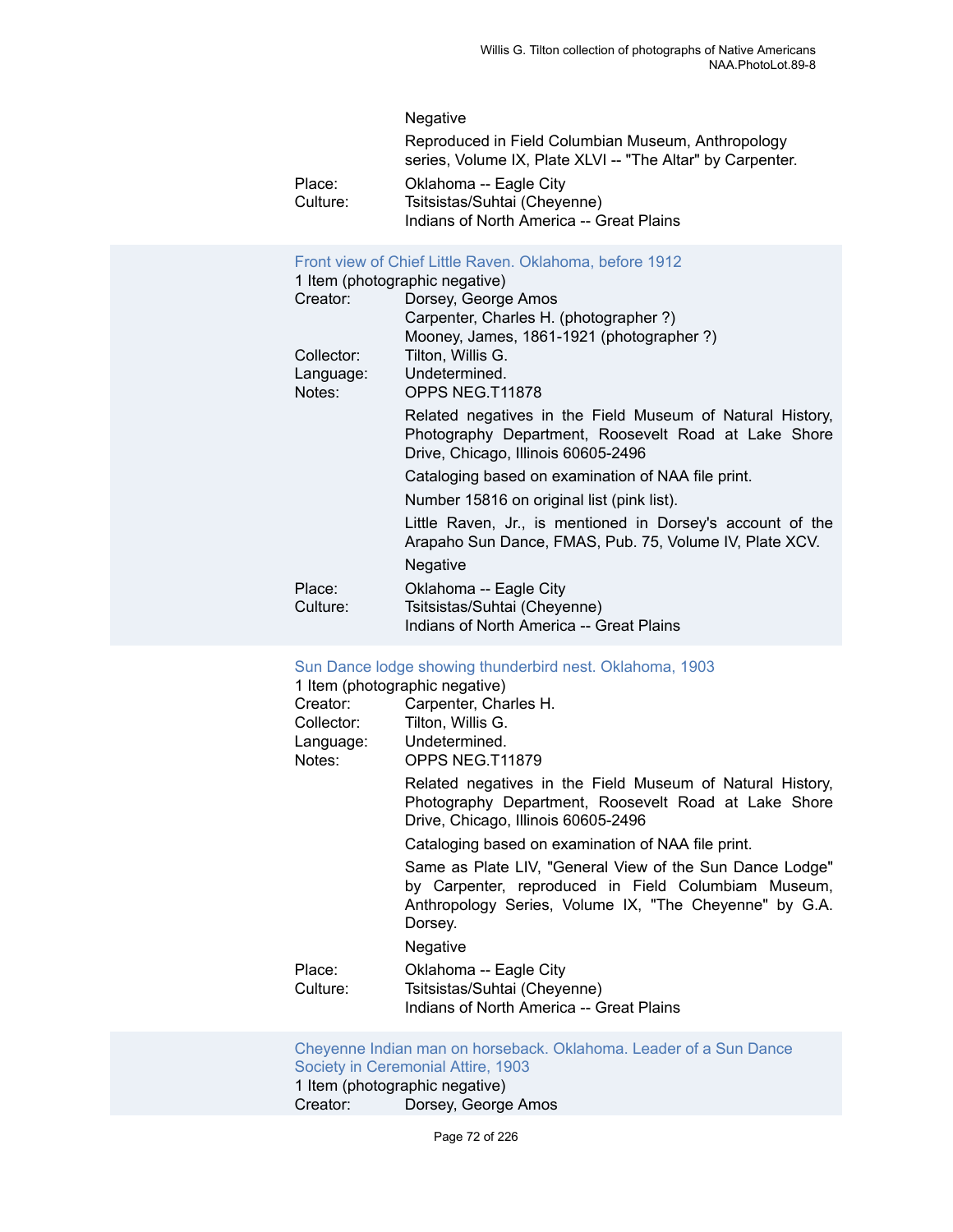| Collector:<br>Language:<br>Notes: | Tilton, Willis G.<br>Undetermined.<br>OPPS NEG.T11883                                                                                                     |
|-----------------------------------|-----------------------------------------------------------------------------------------------------------------------------------------------------------|
|                                   | Related negatives in the Field Museum of Natural History,<br>Photography Department, Roosevelt Road at Lake Shore<br>Drive, Chicago, Illinois 60605-2496  |
|                                   | Cataloging based on examination of NAA file print.                                                                                                        |
|                                   | <b>Negative</b>                                                                                                                                           |
|                                   | Reproduced in FMAS, Pub. 103, Volume IX, Number 2, plate<br>XXVIII (part) - (slightly different pose) - "Leader[s] of Societies<br>in Ceremonial Attire." |
| Place:<br>Culture:                | Oklahoma -- Eagle City<br>Tsitsistas/Suhtai (Cheyenne)<br>Indians of North America -- Great Plains                                                        |

#### [Front view of Chief Bushy Head. Oklahoma. U.S. Indian school, 1904](https://ids.si.edu/ids/deliveryService?id=NMNH-T15420-000001)

| 1 Item (photographic negative) |                                                                                                                                                          |  |
|--------------------------------|----------------------------------------------------------------------------------------------------------------------------------------------------------|--|
| Creator:                       | Carpenter, Charles H.                                                                                                                                    |  |
| Collector:                     | Tilton, Willis G.                                                                                                                                        |  |
|                                | Language: Undetermined.                                                                                                                                  |  |
| Notes:                         | OPPS NEG.T15420                                                                                                                                          |  |
|                                | Related negatives in the Field Museum of Natural History,<br>Photography Department, Roosevelt Road at Lake Shore<br>Drive, Chicago, Illinois 60605-2496 |  |
|                                | Photograph probably taken at the Louisiana Purchase<br>Exposition, St. Louis                                                                             |  |
|                                | Cataloging based on examination of NAA file print.                                                                                                       |  |
|                                | Silver nitrate negative                                                                                                                                  |  |
|                                | Missouri -- St. Louis                                                                                                                                    |  |
| Names:<br>Culture:             | Louisiana Purchase Exposition (1904: Saint Louis, Mo.)<br>Tsitsistas/Suhtai (Cheyenne)                                                                   |  |
|                                | Indians of North America -- Great Plains                                                                                                                 |  |

# Chief Bushy Head, side view. [Oklahoma,](https://ids.si.edu/ids/deliveryService?id=NMNH-T15421-000001) 1904

| 1 Glass plate negative |                                                                                                                                                          |
|------------------------|----------------------------------------------------------------------------------------------------------------------------------------------------------|
| Creator:               | Carpenter, Charles H.                                                                                                                                    |
| Collector:             | Tilton, Willis G.                                                                                                                                        |
|                        | Language: Undetermined.                                                                                                                                  |
| Notes:                 | OPPS NEG.T15421                                                                                                                                          |
|                        | Digital surrogate produced from reference copy print                                                                                                     |
|                        | Related negatives in the Field Museum of Natural History,<br>Photography Department, Roosevelt Road at Lake Shore<br>Drive, Chicago, Illinois 60605-2496 |
|                        | Photograph probably taken at the Louisiana Purchase<br>Exposition, St. Louis                                                                             |
|                        | Glass plate negative is broken                                                                                                                           |
|                        | Cataloging based on examination of NAA file print.                                                                                                       |
|                        | Number 16006 on original pink list.                                                                                                                      |
|                        | Missouri -- St. Louis                                                                                                                                    |
|                        |                                                                                                                                                          |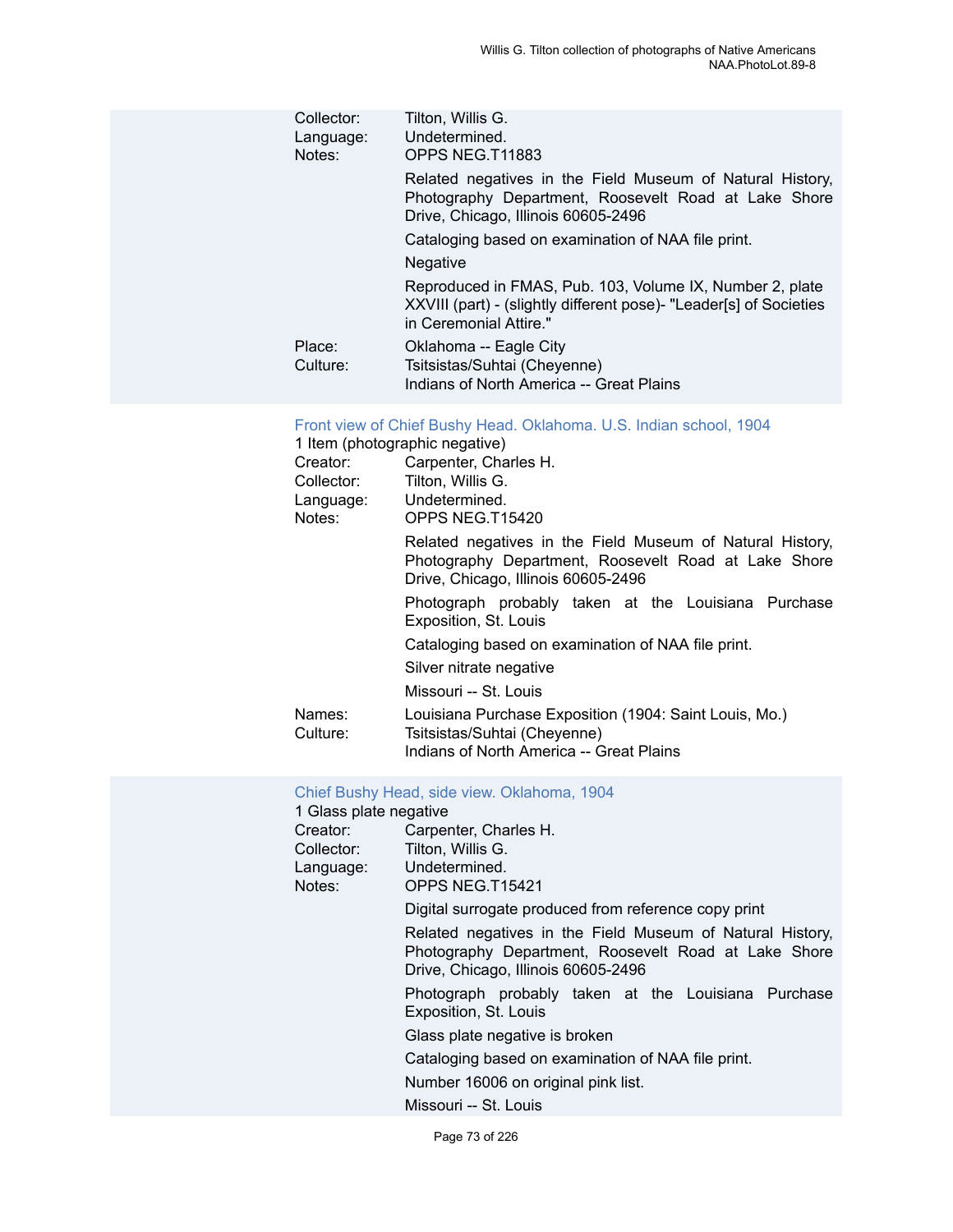| Names:   | Louisiana Purchase Exposition (1904: Saint Louis, Mo.) |
|----------|--------------------------------------------------------|
| Culture: | Tsitsistas/Suhtai (Cheyenne)                           |
|          | Indians of North America -- Great Plains               |

Front view of Chief Bull Bear. [Oklahoma.](https://ids.si.edu/ids/deliveryService?id=NMNH-T15423-000001) U.S. Indian school, 1904

| 1 Item (photographic negative) |                                                                                                                                                          |  |
|--------------------------------|----------------------------------------------------------------------------------------------------------------------------------------------------------|--|
| Creator:                       | Carpenter, Charles H.                                                                                                                                    |  |
| Collector:                     | Tilton, Willis G.                                                                                                                                        |  |
|                                | Language: Undetermined.                                                                                                                                  |  |
| Notes:                         | OPPS NEG.T15423                                                                                                                                          |  |
|                                | Related negatives in the Field Museum of Natural History,<br>Photography Department, Roosevelt Road at Lake Shore<br>Drive, Chicago, Illinois 60605-2496 |  |
|                                | Photograph probably taken at the Louisiana Purchase<br>Exposition, St. Louis                                                                             |  |
|                                | Cataloging based on examination of NAA file print.                                                                                                       |  |
|                                | Silver nitrate negative                                                                                                                                  |  |
|                                | Missouri -- St. Louis                                                                                                                                    |  |
| Names:<br>Culture:             | Louisiana Purchase Exposition (1904: Saint Louis, Mo.)<br>Tsitsistas/Suhtai (Cheyenne)<br>Indians of North America -- Great Plains                       |  |
|                                |                                                                                                                                                          |  |

### Full length front view of Jack Bull Bear. [Oklahoma.](https://ids.si.edu/ids/deliveryService?id=NMNH-T15429-000001) U.S. Indian school, 1904

| 1 Item (photographic negative) |                                                                                                                                                          |  |
|--------------------------------|----------------------------------------------------------------------------------------------------------------------------------------------------------|--|
| Creator:                       | Carpenter, Charles H.                                                                                                                                    |  |
| Collector:                     | Tilton, Willis G.                                                                                                                                        |  |
|                                | Language: Undetermined.                                                                                                                                  |  |
| Notes:                         | OPPS NEG.T15429                                                                                                                                          |  |
|                                | Related negatives in the Field Museum of Natural History,<br>Photography Department, Roosevelt Road at Lake Shore<br>Drive, Chicago, Illinois 60605-2496 |  |
|                                | Photograph probably taken at the Louisiana Purchase<br>Exposition, St. Louis                                                                             |  |
|                                | Cataloging based on examination of NAA file print.                                                                                                       |  |
|                                | Silver nitrate negative                                                                                                                                  |  |
|                                | Missouri -- St. Louis                                                                                                                                    |  |
| Names:<br>Culture:             | Louisiana Purchase Exposition (1904: Saint Louis, Mo.)<br>Tsitsistas/Suhtai (Cheyenne)<br>Indians of North America -- Great Plains                       |  |
|                                |                                                                                                                                                          |  |

Front view of Chief White Buffalo. [Oklahoma.](https://ids.si.edu/ids/deliveryService?id=NMNH-T15779-000001) Taken at St Louis Indian school, [1904](https://ids.si.edu/ids/deliveryService?id=NMNH-T15779-000001)

1 Item (photographic negative)<br>Creator: Carpenter. Cha

Creator: Carpenter, Charles H.<br>Collector: Tilton, Willis G.

- Tilton, Willis G.
- Language: Undetermined.<br>
Notes: OPPS NEG.T1
	- OPPS NEG.T15779

Related negatives in the Field Museum of Natural History, Photography Department, Roosevelt Road at Lake Shore Drive, Chicago, Illinois 60605-2496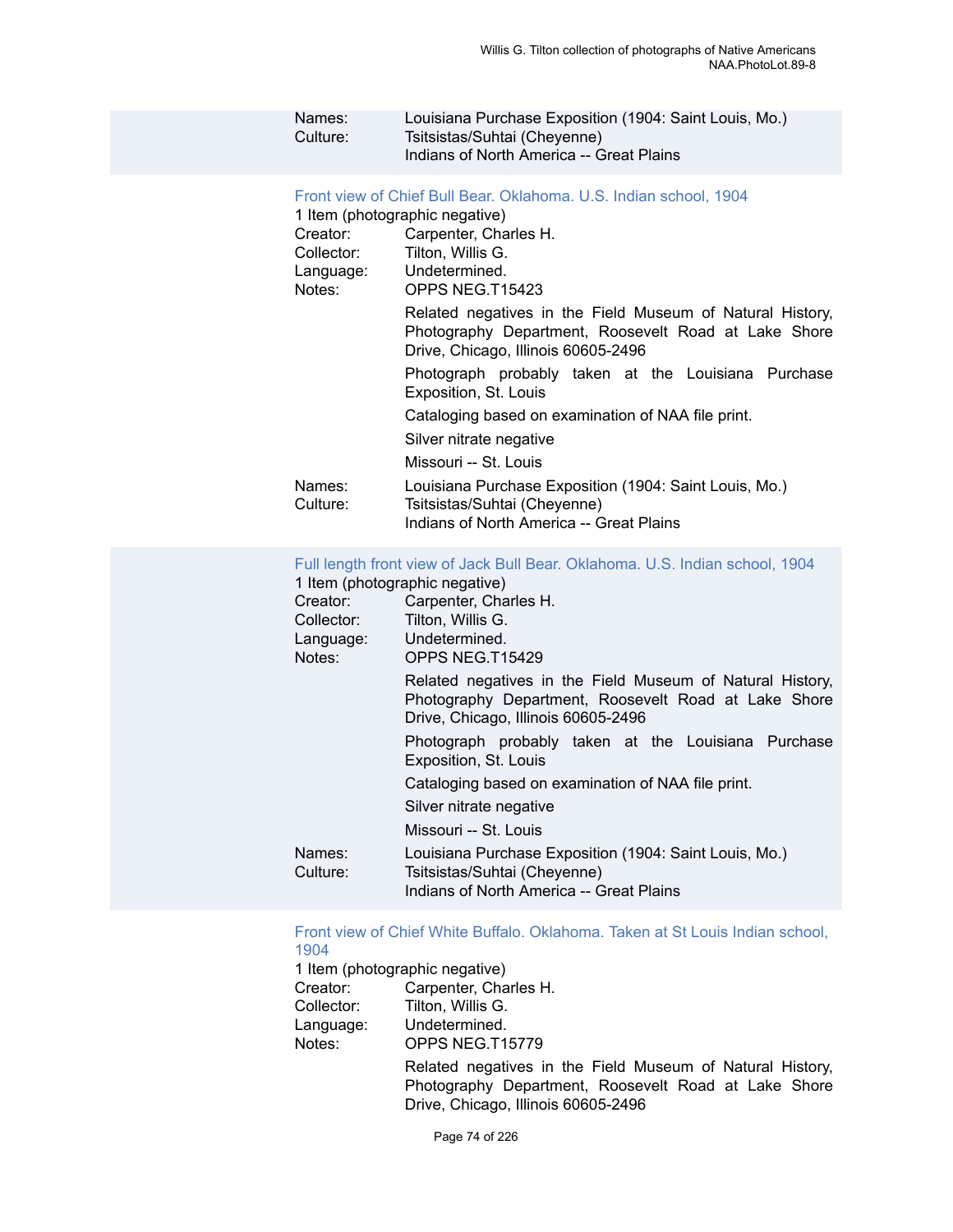|                      | Photograph probably taken at the Louisiana Purchase<br>Exposition, St. Louis                                                                             |
|----------------------|----------------------------------------------------------------------------------------------------------------------------------------------------------|
|                      | Cataloging based on examination of NAA file print.                                                                                                       |
|                      | Silver nitrate negative                                                                                                                                  |
|                      | Missouri -- St. Louis                                                                                                                                    |
| Names:<br>Culture:   | Louisiana Purchase Exposition (1904: Saint Louis, Mo.)<br>Tsitsistas/Suhtai (Cheyenne)<br>Indians of North America -- Great Plains                       |
| Image(s)<br>Image(s) | Full length view of Chief White Buffalo. Oklahoma, 1904<br>1 Item (photographic negative)                                                                |
| Creator:             | Carpenter, Charles H.                                                                                                                                    |
| Collector:           | Tilton, Willis G.                                                                                                                                        |
| Language:<br>Notes:  | Undetermined.<br>OPPS NEG.T15782                                                                                                                         |
|                      | Related negatives in the Field Museum of Natural History,<br>Photography Department, Roosevelt Road at Lake Shore<br>Drive, Chicago, Illinois 60605-2496 |
|                      | Photograph probably taken at the Louisiana Purchase<br>Exposition, St. Louis                                                                             |
|                      | Cataloging based on examination of NAA file print.                                                                                                       |
|                      | Two almost identical plates with this number.                                                                                                            |
|                      | Silver nitrate negative                                                                                                                                  |
|                      | Missouri -- St. Louis                                                                                                                                    |
| Names:<br>Culture:   | Louisiana Purchase Exposition (1904: Saint Louis, Mo.)<br>Tsitsistas/Suhtai (Cheyenne)<br>Indians of North America -- Great Plains                       |

#### [Chief Poor Elk, front. Oklahoma. U.S. Indian school, 1904](https://ids.si.edu/ids/deliveryService?id=NMNH-T15862-000001)

|                    | 1 Item (photographic negative)                                                                                                                           |
|--------------------|----------------------------------------------------------------------------------------------------------------------------------------------------------|
| Creator:           | Carpenter, Charles H.                                                                                                                                    |
| Collector:         | Tilton, Willis G.                                                                                                                                        |
|                    | Language: Undetermined.                                                                                                                                  |
| Notes:             | OPPS NEG.T15862                                                                                                                                          |
|                    | Related negatives in the Field Museum of Natural History,<br>Photography Department, Roosevelt Road at Lake Shore<br>Drive, Chicago, Illinois 60605-2496 |
|                    | Photograph probably taken at the Louisiana Purchase<br>Exposition, St. Louis                                                                             |
|                    | Cataloging based on examination of NAA file print.                                                                                                       |
|                    | Silver nitrate negative                                                                                                                                  |
|                    | Missouri -- St. Louis                                                                                                                                    |
| Names:<br>Culture: | Louisiana Purchase Exposition (1904: Saint Louis, Mo.)<br>Tsitsistas/Suhtai (Cheyenne)                                                                   |
|                    | Indians of North America -- Great Plains                                                                                                                 |

Front view of Mrs White Buffalo. [Oklahoma.](https://ids.si.edu/ids/deliveryService?id=NMNH-T15783-000001) U.S. Indian school, 1904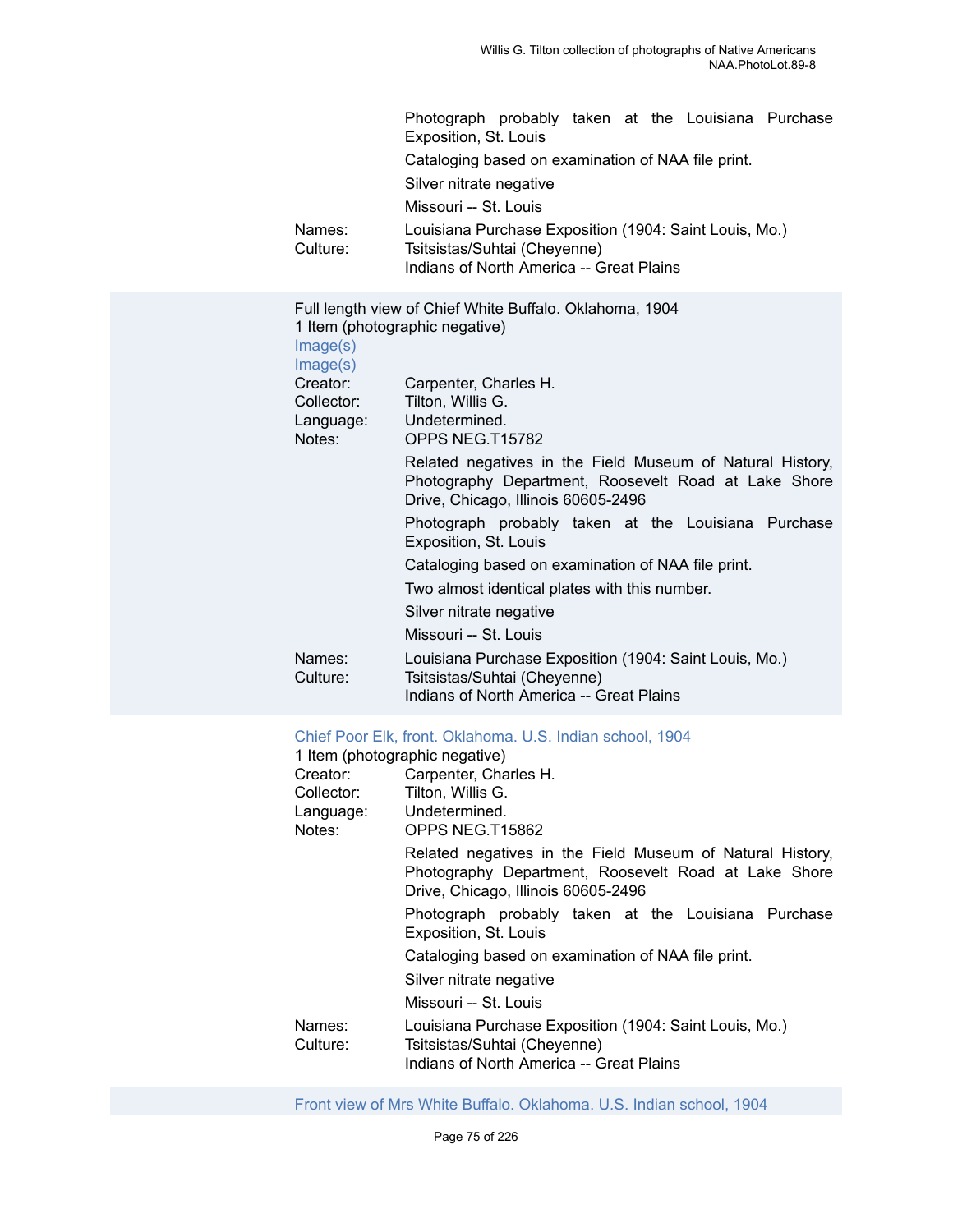| 1 Item (photographic negative) |                                                                                                                                                          |  |
|--------------------------------|----------------------------------------------------------------------------------------------------------------------------------------------------------|--|
| Creator:                       | Carpenter, Charles H.                                                                                                                                    |  |
| Collector:                     | Tilton, Willis G.                                                                                                                                        |  |
| Language:                      | Undetermined.                                                                                                                                            |  |
| Notes:                         | OPPS NEG.T15783                                                                                                                                          |  |
|                                | Related negatives in the Field Museum of Natural History,<br>Photography Department, Roosevelt Road at Lake Shore<br>Drive, Chicago, Illinois 60605-2496 |  |
|                                | Photograph probably taken at the Louisiana Purchase<br>Exposition, St. Louis                                                                             |  |
|                                | Cataloging based on examination of NAA file print.                                                                                                       |  |
|                                | Silver nitrate negative                                                                                                                                  |  |
|                                | Missouri -- St. Louis                                                                                                                                    |  |
| Names:<br>Culture:             | Louisiana Purchase Exposition (1904: Saint Louis, Mo.)<br>Tsitsistas/Suhtai (Cheyenne)                                                                   |  |
|                                | Indians of North America -- Great Plains                                                                                                                 |  |

#### [Front view of Indian woman, Mrs John Stanton. Oklahoma. U.S. Indian](https://ids.si.edu/ids/deliveryService?id=NMNH-T15830-000001) [school, 1904](https://ids.si.edu/ids/deliveryService?id=NMNH-T15830-000001)

|            | 1 Item (photographic negative)                            |
|------------|-----------------------------------------------------------|
| Creator:   | Carpenter, Charles H.                                     |
| Collector: | Tilton, Willis G.                                         |
|            | Language: Undetermined.                                   |
| Notes:     | OPPS NEG.T15830                                           |
|            | Related negatives in the Field Museum of Natural History, |
|            | Photography Department, Roosevelt Road at Lake Shore      |
|            | Drive, Chicago, Illinois 60605-2496                       |
|            | Photograph probably taken at the Louisiana Purchase       |
|            | Exposition, St. Louis                                     |
|            | Cataloging based on examination of NAA file print.        |
|            | Silver nitrate negative                                   |
|            | Missouri -- St. Louis                                     |
| Names:     | Louisiana Purchase Exposition (1904: Saint Louis, Mo.)    |
| Culture:   | Tsitsistas/Suhtai (Cheyenne)                              |
|            | Indians of North America -- Great Plains                  |

[Side view of Indian woman, Mrs John Stanton. Oklahoma. U.S. Indian school,](https://ids.si.edu/ids/deliveryService?id=NMNH-T15831-000001) [1904](https://ids.si.edu/ids/deliveryService?id=NMNH-T15831-000001)

|            | 1 Item (photographic negative)                                                                                                                           |
|------------|----------------------------------------------------------------------------------------------------------------------------------------------------------|
| Creator:   | Carpenter, Charles H.                                                                                                                                    |
| Collector: | Tilton, Willis G.                                                                                                                                        |
| Language:  | Undetermined.                                                                                                                                            |
| Notes:     | OPPS NEG.T15831                                                                                                                                          |
|            | Related negatives in the Field Museum of Natural History,<br>Photography Department, Roosevelt Road at Lake Shore<br>Drive, Chicago, Illinois 60605-2496 |
|            | Photograph probably taken at the Louisiana Purchase<br>Exposition, St. Louis                                                                             |
|            | Cataloging based on examination of NAA file print.                                                                                                       |
|            |                                                                                                                                                          |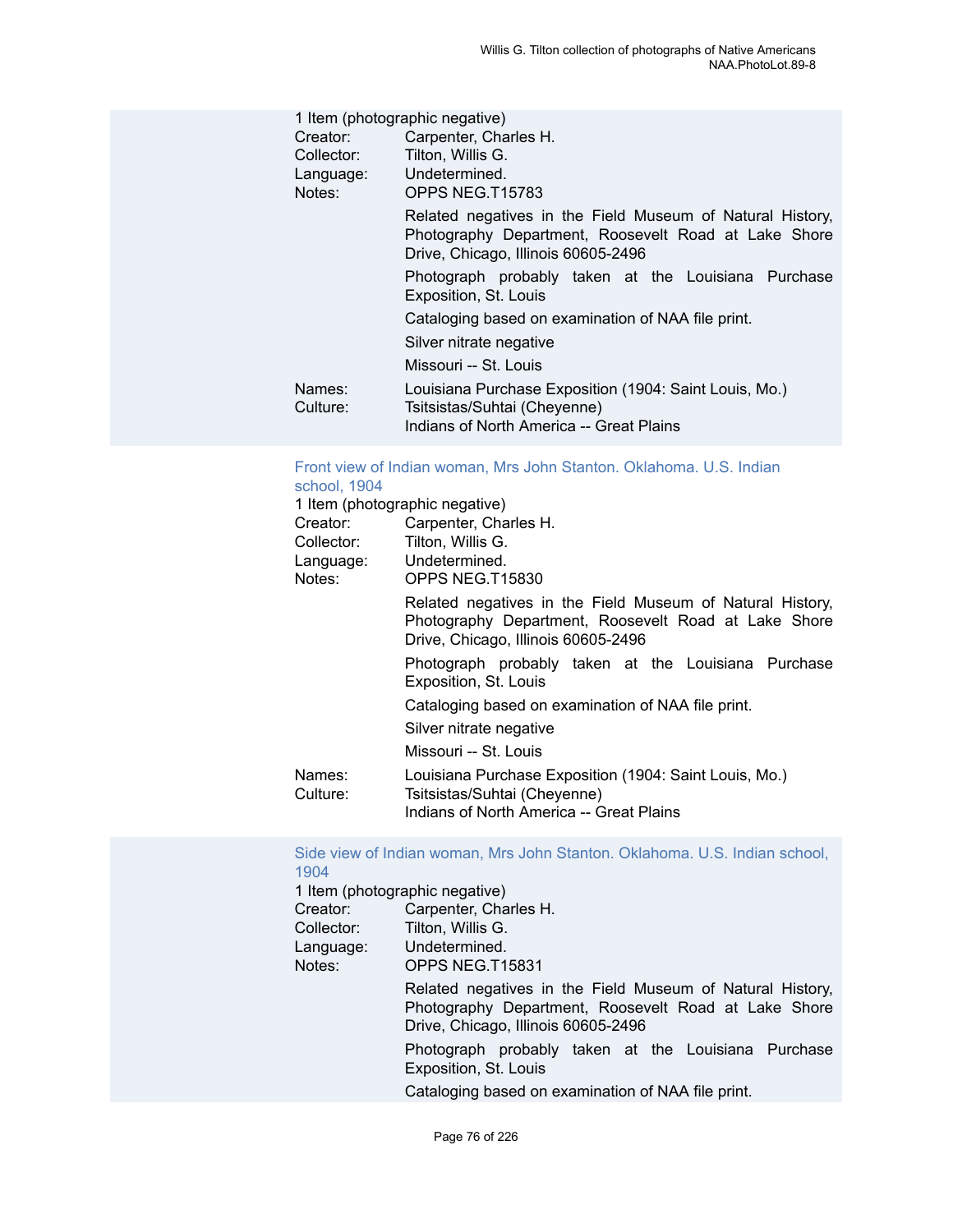| Names:<br>Culture:                                                  | Silver nitrate negative<br>Missouri -- St. Louis<br>Louisiana Purchase Exposition (1904: Saint Louis, Mo.)<br>Tsitsistas/Suhtai (Cheyenne)<br>Indians of North America -- Great Plains                                                                                                                                                                                                                                                                                                                                                                                                                                                                                   |
|---------------------------------------------------------------------|--------------------------------------------------------------------------------------------------------------------------------------------------------------------------------------------------------------------------------------------------------------------------------------------------------------------------------------------------------------------------------------------------------------------------------------------------------------------------------------------------------------------------------------------------------------------------------------------------------------------------------------------------------------------------|
| Creator:<br>Collector:<br>Language:<br>Notes:<br>Names:<br>Culture: | Chief Poor Elk, side. Oklahoma. U.S. Indian school, 1904<br>1 Item (photographic negative)<br>Carpenter, Charles H.<br>Tilton, Willis G.<br>Undetermined.<br>OPPS NEG.T15863<br>Related negatives in the Field Museum of Natural History,<br>Photography Department, Roosevelt Road at Lake Shore<br>Drive, Chicago, Illinois 60605-2496<br>Photograph probably taken at the Louisiana Purchase<br>Exposition, St. Louis<br>Cataloging based on examination of NAA file print.<br>Silver nitrate negative<br>Missouri -- St. Louis<br>Louisiana Purchase Exposition (1904: Saint Louis, Mo.)<br>Tsitsistas/Suhtai (Cheyenne)<br>Indians of North America -- Great Plains |
|                                                                     | Chief Poor Elk, seated (two of this number). Oklahoma. U.S. Indian school,                                                                                                                                                                                                                                                                                                                                                                                                                                                                                                                                                                                               |

| 1904                              |                                                                                                                                                          |
|-----------------------------------|----------------------------------------------------------------------------------------------------------------------------------------------------------|
| 1 Item (photographic negative)    |                                                                                                                                                          |
| Creator:<br>Collector:            | Carpenter, Charles H.<br>Tilton, Willis G.                                                                                                               |
| Language: Undetermined.<br>Notes: | OPPS NEG.T15864                                                                                                                                          |
|                                   | Related negatives in the Field Museum of Natural History,<br>Photography Department, Roosevelt Road at Lake Shore<br>Drive, Chicago, Illinois 60605-2496 |
|                                   | Photograph probably taken at the Louisiana Purchase<br>Exposition, St. Louis                                                                             |
|                                   | Cataloging based on examination of NAA file print.                                                                                                       |
|                                   | 2 plates-almost identical.                                                                                                                               |
|                                   | Silver nitrate negative                                                                                                                                  |
|                                   | Missouri -- St. Louis                                                                                                                                    |
| Names:<br>Culture:                | Louisiana Purchase Exposition (1904: Saint Louis, Mo.)<br>Tsitsistas/Suhtai (Cheyenne)<br>Indians of North America -- Great Plains                       |

[Mrs John Stanton, \(right\), Cheyenne with Arapaho woman and child.](https://ids.si.edu/ids/deliveryService?id=NMNH-T15928-000001) [Oklahoma. U.S. Indian school, 1904](https://ids.si.edu/ids/deliveryService?id=NMNH-T15928-000001)

1 Item (photographic negative)<br>Creator: Carpenter, Cha Creator: Carpenter, Charles H.<br>Collector: Tilton, Willis G. Tilton, Willis G.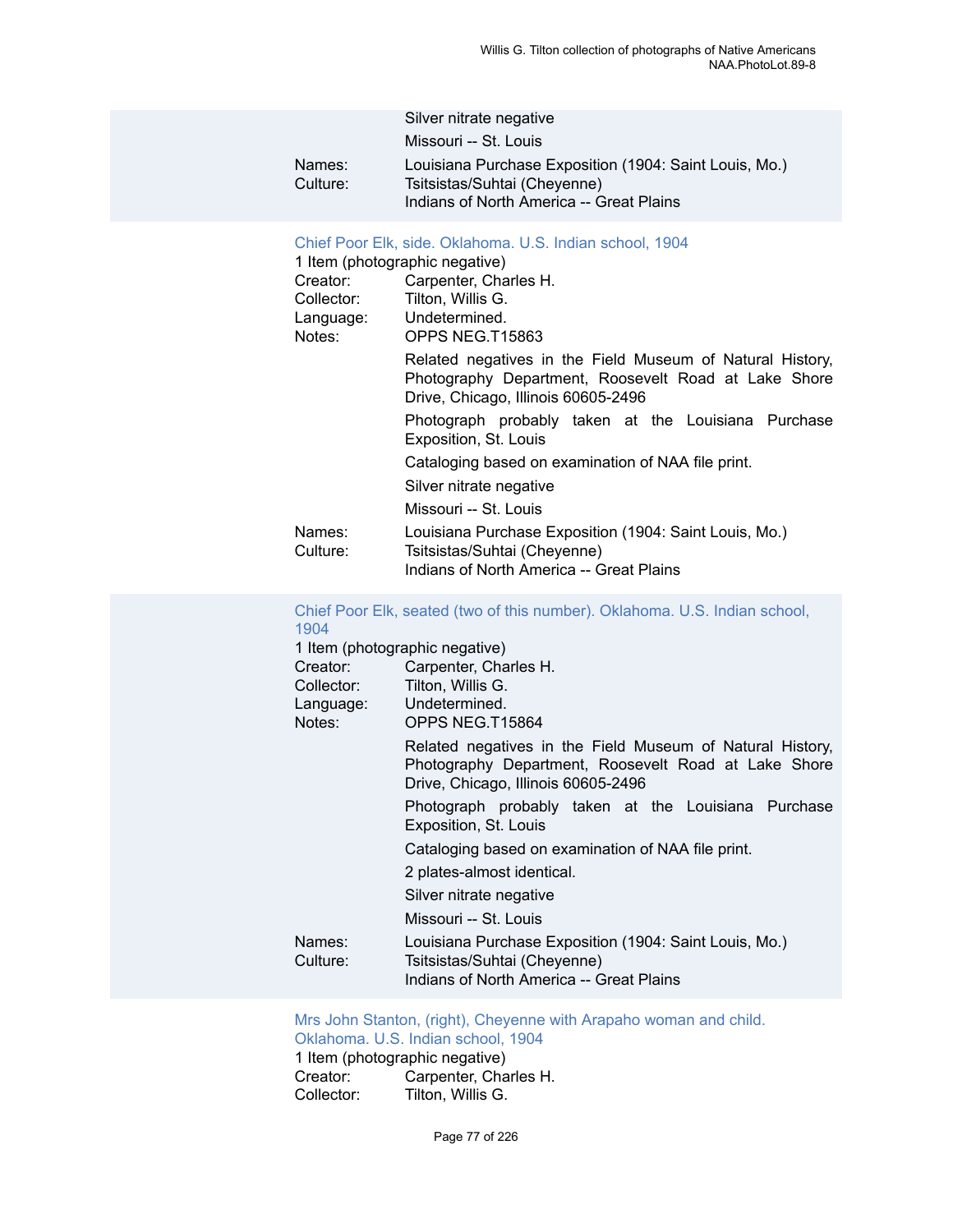| Language:<br>Notes: | Undetermined.<br>OPPS NEG.T15928                                                                                                                         |
|---------------------|----------------------------------------------------------------------------------------------------------------------------------------------------------|
|                     | Related negatives in the Field Museum of Natural History,<br>Photography Department, Roosevelt Road at Lake Shore<br>Drive, Chicago, Illinois 60605-2496 |
|                     | Photograph probably taken at the Louisiana Purchase<br>Exposition, St. Louis                                                                             |
|                     | Cataloging based on examination of NAA file print.                                                                                                       |
|                     | Silver nitrate negative                                                                                                                                  |
|                     | Missouri -- St. Louis                                                                                                                                    |
| Names:<br>Culture:  | Louisiana Purchase Exposition (1904: Saint Louis, Mo.)<br>Tsitsistas/Suhtai (Cheyenne)<br>Indians of North America -- Great Plains                       |

#### Front view of Chief Wolf Robe. Oklahoma. U.S. [Government](https://ids.si.edu/ids/deliveryService?id=NMNH-T15939-000001) Indian school, [1904](https://ids.si.edu/ids/deliveryService?id=NMNH-T15939-000001)

| 1 Item (photographic negative)<br>Creator:<br>Collector:<br>Language:<br>Notes: | Carpenter, Charles H.<br>Tilton, Willis G.<br>Undetermined.<br>OPPS NEG.T15939                                                                           |
|---------------------------------------------------------------------------------|----------------------------------------------------------------------------------------------------------------------------------------------------------|
|                                                                                 | Related negatives in the Field Museum of Natural History,<br>Photography Department, Roosevelt Road at Lake Shore<br>Drive, Chicago, Illinois 60605-2496 |
|                                                                                 | Photograph probably taken at the Louisiana Purchase<br>Exposition, St. Louis                                                                             |
|                                                                                 | Cataloging based on examination of NAA file print.                                                                                                       |
|                                                                                 | Silver nitrate negative                                                                                                                                  |
|                                                                                 | Missouri -- St. Louis                                                                                                                                    |
| Names:<br>Culture:                                                              | Louisiana Purchase Exposition (1904: Saint Louis, Mo.)<br>Tsitsistas/Suhtai (Cheyenne)<br>Indians of North America -- Great Plains                       |

#### Chief Wolf Robe, side view. [Oklahoma.](https://ids.si.edu/ids/deliveryService?id=NMNH-T15941-000001) U.S. Indian school, 1904

|                    | 1 Item (photographic negative)                                                                                                                           |
|--------------------|----------------------------------------------------------------------------------------------------------------------------------------------------------|
| Creator:           | Carpenter, Charles H.                                                                                                                                    |
| Collector:         | Tilton, Willis G.                                                                                                                                        |
| Language:          | Undetermined.                                                                                                                                            |
| Notes:             | OPPS NEG.T15941                                                                                                                                          |
|                    | Related negatives in the Field Museum of Natural History,<br>Photography Department, Roosevelt Road at Lake Shore<br>Drive, Chicago, Illinois 60605-2496 |
|                    | Photograph probably taken at the Louisiana Purchase<br>Exposition, St. Louis                                                                             |
|                    | Cataloging based on examination of NAA file print.                                                                                                       |
|                    | Silver nitrate negative                                                                                                                                  |
|                    | Missouri -- St. Louis                                                                                                                                    |
| Names:<br>Culture: | Louisiana Purchase Exposition (1904: Saint Louis, Mo.)<br>Tsitsistas/Suhtai (Cheyenne)                                                                   |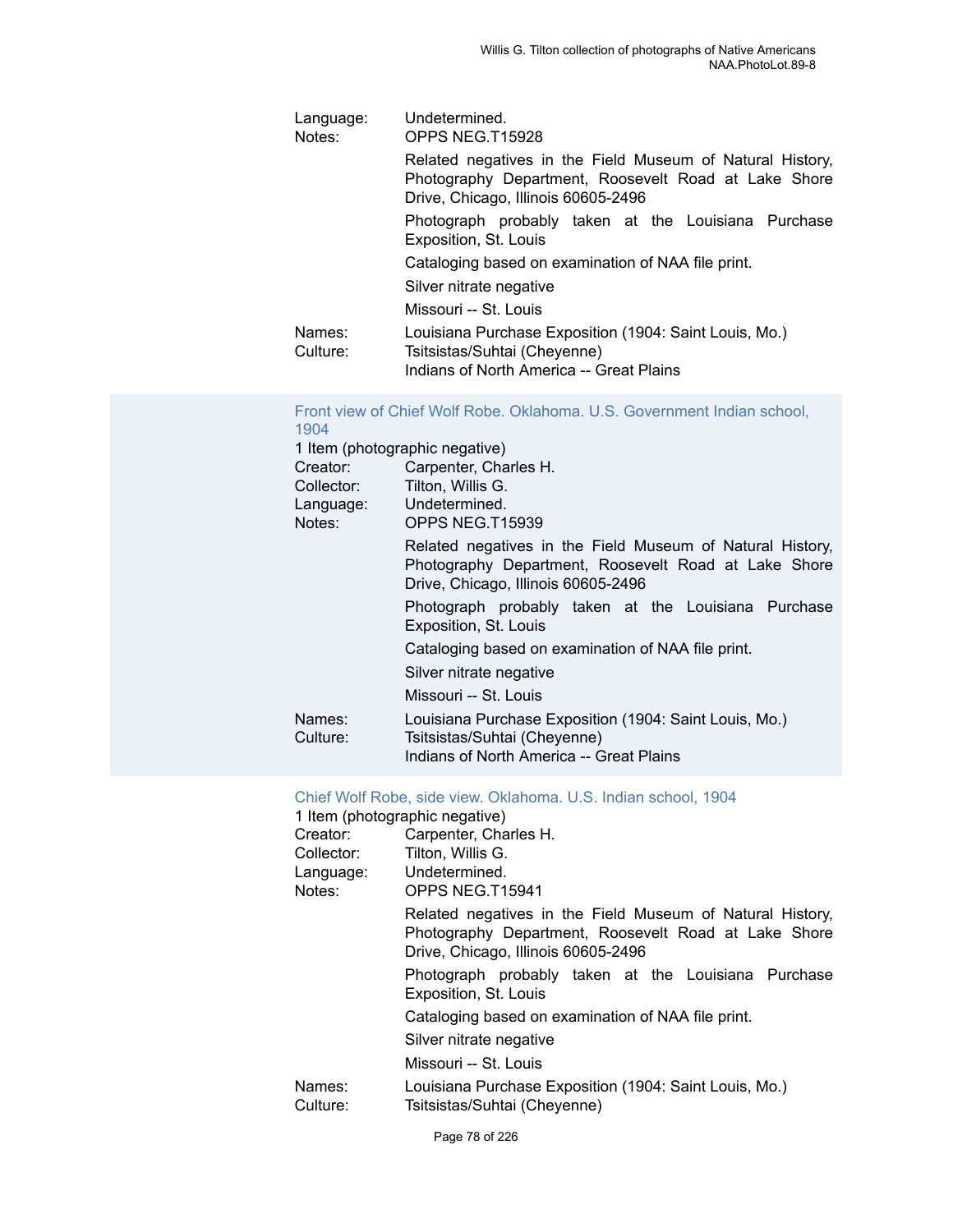Indians of North America -- Great Plains

|                                               | Chippewa man, Da-Kum-ee-gee-shig. Leech Lake, Minnesota, 1904                                                                                            |
|-----------------------------------------------|----------------------------------------------------------------------------------------------------------------------------------------------------------|
| Image(s)<br>Image(s)                          | 1 Item (photographic negative)                                                                                                                           |
| Creator:<br>Collector:<br>Language:<br>Notes: | Carpenter, Charles H.<br>Tilton, Willis G.<br>Undetermined.<br>OPPS NEG.T14427                                                                           |
|                                               | Related negatives in the Field Museum of Natural History,<br>Photography Department, Roosevelt Road at Lake Shore<br>Drive, Chicago, Illinois 60605-2496 |
|                                               | Photograph probably taken at the Louisiana Purchase<br>Exposition, St. Louis                                                                             |
|                                               | Cataloging based on examination of NAA file print.                                                                                                       |
|                                               | Two of this number.                                                                                                                                      |
|                                               | Silver nitrate negative                                                                                                                                  |
|                                               | Minnesota -- Leech Lake                                                                                                                                  |
| Names:<br>Topic:                              | Louisiana Purchase Exposition (1904: Saint Louis, Mo.)<br>Chippewa                                                                                       |
| Culture:                                      | Anishinaabe (Chippewa/Ojibwa)<br>Indians of North America -- Northeast                                                                                   |

[Chippewa man, Nah-ee-gance. Leech Lake, Minnesota, 1904](https://ids.si.edu/ids/deliveryService?id=NMNH-T14436-000001)

| 1 Glass plate negative       |                                                                                                                                                          |
|------------------------------|----------------------------------------------------------------------------------------------------------------------------------------------------------|
| Creator:                     | Carpenter, Charles H.                                                                                                                                    |
| Collector:                   | Tilton, Willis G.                                                                                                                                        |
| Language: Undetermined.      |                                                                                                                                                          |
| Notes:                       | OPPS NEG.T14436                                                                                                                                          |
|                              | Related negatives in the Field Museum of Natural History,<br>Photography Department, Roosevelt Road at Lake Shore<br>Drive, Chicago, Illinois 60605-2496 |
|                              | Photograph probably taken at the Louisiana Purchase<br>Exposition, St. Louis                                                                             |
|                              | Glass plate negative is broken                                                                                                                           |
|                              | Cataloging based on examination of NAA file print.                                                                                                       |
|                              | Number 13504 on original pink list.                                                                                                                      |
|                              | Two plates with this number, almost identical. One chipped.                                                                                              |
|                              | Minnesota -- Leech Lake                                                                                                                                  |
| Names:<br>Topic:<br>Culture: | Louisiana Purchase Exposition (1904: Saint Louis, Mo.)<br>Chippewa<br>Anishinaabe (Chippewa/Ojibwa)                                                      |
|                              | Indians of North America -- Northeast                                                                                                                    |

[Comanche](https://ids.si.edu/ids/deliveryService?id=NMNH-T15343-000001) Chief To-pa-no, U. S. Indian School, 1904

1 Item (photographic negative) Creator: Carpenter, Charles H.<br>Collector: Tilton, Willis G. Tilton, Willis G.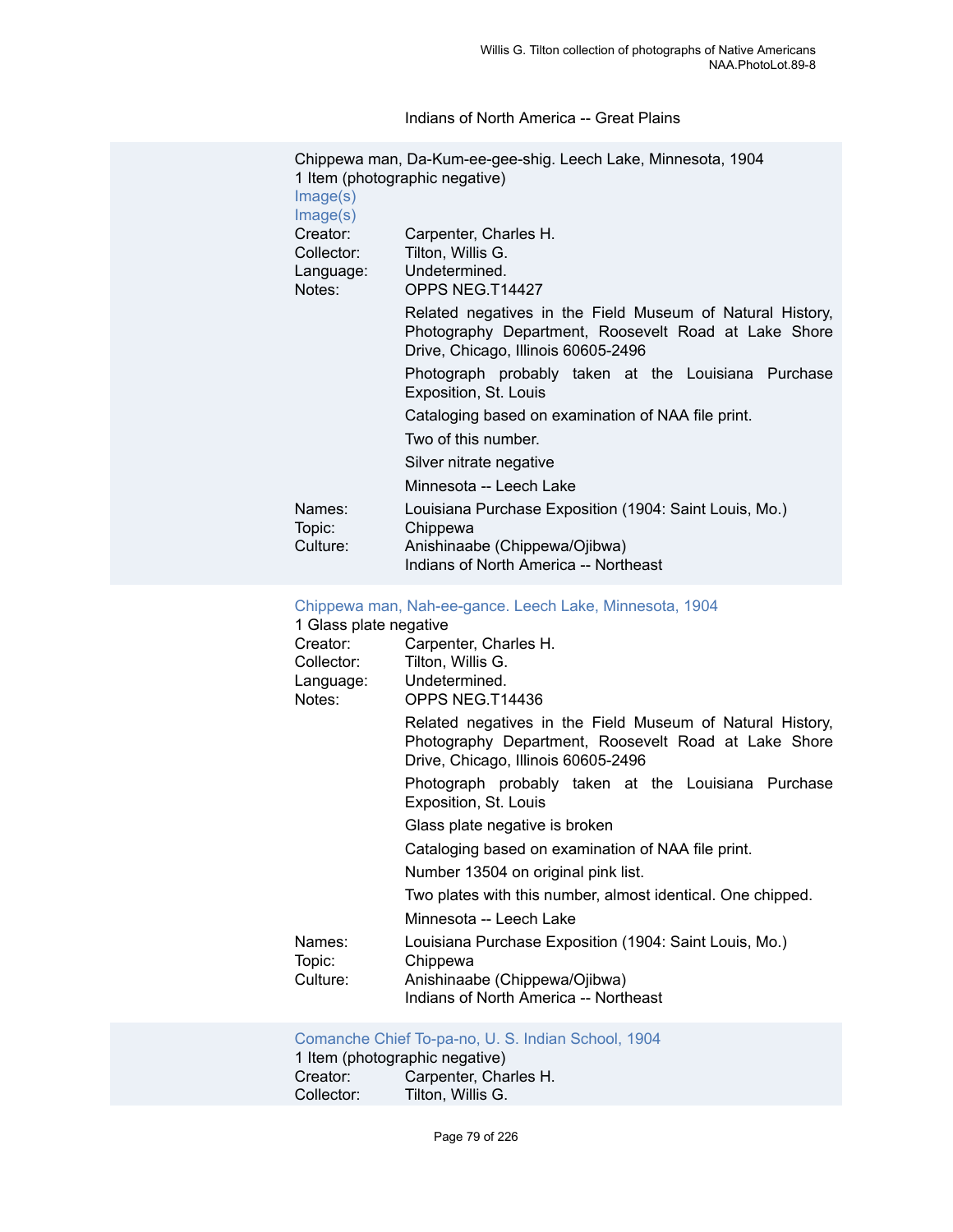| Language:<br>Notes:<br>Names:<br>Culture:                           | Undetermined.<br>OPPS NEG.T15343<br>Related negatives in the Field Museum of Natural History,<br>Photography Department, Roosevelt Road at Lake Shore<br>Drive, Chicago, Illinois 60605-2496<br>Photograph probably taken at the Louisiana Purchase<br>Exposition, St. Louis<br>Cataloging based on examination of NAA file print.<br>Silver nitrate negative<br>Louisiana Purchase Exposition (1904: Saint Louis, Mo.)<br>Niuam (Comanche)<br>Indians of North America -- Great Plains                                                                                                                                     |
|---------------------------------------------------------------------|-----------------------------------------------------------------------------------------------------------------------------------------------------------------------------------------------------------------------------------------------------------------------------------------------------------------------------------------------------------------------------------------------------------------------------------------------------------------------------------------------------------------------------------------------------------------------------------------------------------------------------|
| Creator:<br>Collector:<br>Language:<br>Notes:<br>Names:<br>Culture: | Comanche Indian woman, U. S. Indian School, 1904<br>1 Item (photographic negative)<br>Carpenter, Charles H.<br>Tilton, Willis G.<br>Undetermined.<br>OPPS NEG.T15373<br>Related negatives in the Field Museum of Natural History,<br>Photography Department, Roosevelt Road at Lake Shore<br>Drive, Chicago, Illinois 60605-2496<br>Photograph probably taken at the Louisiana Purchase<br>Exposition, St. Louis<br>Cataloging based on examination of NAA file print.<br>Silver nitrate negative<br>Louisiana Purchase Exposition (1904: Saint Louis, Mo.)<br>Niuam (Comanche)<br>Indians of North America -- Great Plains |
| Creator:<br>Collector:<br>Language:<br>Notes:                       | Comanche Indian boy, U. S. Indian School, 1904<br>1 Item (photographic negative)<br>Carpenter, Charles H.<br>Tilton, Willis G.<br>Undetermined.<br>OPPS NEG.T15393<br>Related negatives in the Field Museum of Natural History,<br>Photography Department, Roosevelt Road at Lake Shore                                                                                                                                                                                                                                                                                                                                     |

Photograph probably taken at the Louisiana Purchase Exposition, St. Louis

Cataloging based on examination of NAA file print.

Silver nitrate negative Names: Louisiana Purchase Exposition (1904: Saint Louis, Mo.)<br>Culture: Niuam (Comanche)

Niuam (Comanche)

Indians of North America -- Great Plains

Drive, Chicago, Illinois 60605-2496

[Group of Comanche Indians from Oklahoma, U. S. Indian School, 1904](https://ids.si.edu/ids/deliveryService?id=NMNH-T15436-000001) 1 Item (photographic negative)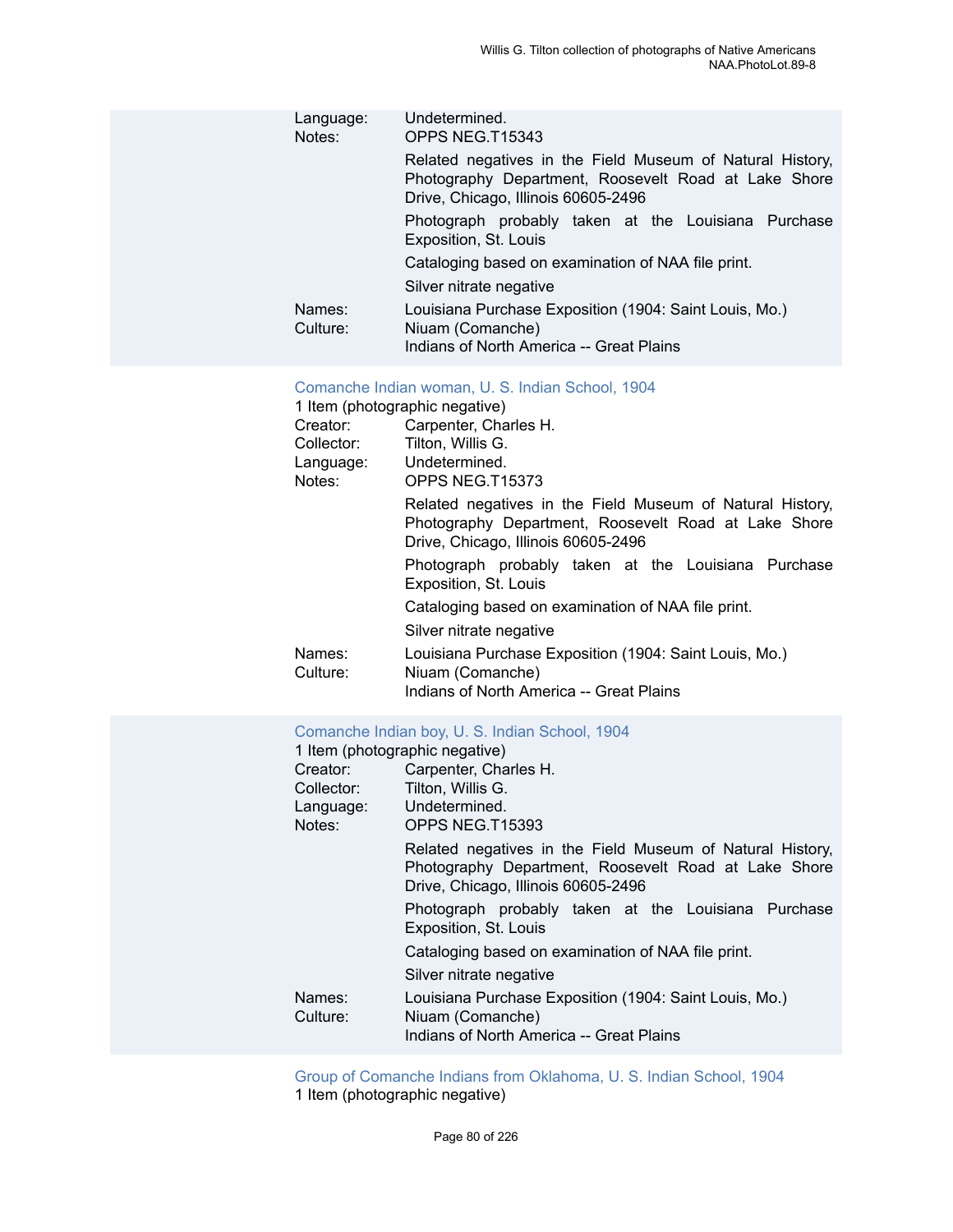| Creator:<br>Collector:<br>Language:<br>Notes: | Carpenter, Charles H.<br>Tilton, Willis G.<br>Undetermined.<br>OPPS NEG.T15436                                                                                    |  |
|-----------------------------------------------|-------------------------------------------------------------------------------------------------------------------------------------------------------------------|--|
|                                               | Chief To-pa-no on the left. This photograph includes the<br>individuals pictured in the first three photographs. Another<br>woman and little girl are also shown. |  |
|                                               | Related negatives in the Field Museum of Natural History,<br>Photography Department, Roosevelt Road at Lake Shore<br>Drive, Chicago, Illinois 60605-2496          |  |
|                                               | Photograph probably taken at the Louisiana Purchase<br>Exposition, St. Louis                                                                                      |  |
|                                               | Cataloging based on examination of NAA file print.                                                                                                                |  |
|                                               | Silver nitrate negative                                                                                                                                           |  |
| Names:<br>Culture:                            | Louisiana Purchase Exposition (1904: Saint Louis, Mo.)<br>Niuam (Comanche)<br>Indians of North America -- Great Plains                                            |  |

#### [Indians on horseback at Old Crow camp grounds due east from present Crow](https://ids.si.edu/ids/deliveryService?id=NMNH-T2761-000001) [Reservation across the Little Big Horn](https://ids.si.edu/ids/deliveryService?id=NMNH-T2761-000001)

|            | 1 Item (photographic negative)                                                                                                                           |
|------------|----------------------------------------------------------------------------------------------------------------------------------------------------------|
| Creator:   | <b>ANONYMOUS</b>                                                                                                                                         |
| Collector: | Tilton, Willis G.                                                                                                                                        |
| Language:  | Undetermined.                                                                                                                                            |
| Notes:     | OPPS NEG.T2761                                                                                                                                           |
|            | Related negatives in the Field Museum of Natural History,<br>Photography Department, Roosevelt Road at Lake Shore<br>Drive, Chicago, Illinois 60605-2496 |
|            | Cataloging based on examination of NAA file print.                                                                                                       |
|            | Indian children. Identification supplied by Barney Old Coyote<br>(and Crow Indians), BIA, February 3, 1966.                                              |
|            | Silver nitrate negative                                                                                                                                  |
| Culture:   | Apsáalooke (Crow/Absaroke)                                                                                                                               |
|            | Indians of North America -- Great Plains                                                                                                                 |

### [Crow Indians at ritual ceremony dance](https://ids.si.edu/ids/deliveryService?id=NMNH-T2762-000001)

| 1 Item (photographic negative) |                                                                                                                                                          |
|--------------------------------|----------------------------------------------------------------------------------------------------------------------------------------------------------|
| Creator:                       | <b>ANONYMOUS</b>                                                                                                                                         |
| Collector:                     | Tilton, Willis G.                                                                                                                                        |
|                                | Language: Undetermined.                                                                                                                                  |
| Notes:                         | OPPS NEG.T2762                                                                                                                                           |
|                                | Related negatives in the Field Museum of Natural History,<br>Photography Department, Roosevelt Road at Lake Shore<br>Drive, Chicago, Illinois 60605-2496 |
|                                | Cataloging based on examination of NAA file print.                                                                                                       |
|                                | Silver nitrate negative                                                                                                                                  |
| Culture:                       | Apsáalooke (Crow/Absaroke)<br>Indians of North America -- Great Plains                                                                                   |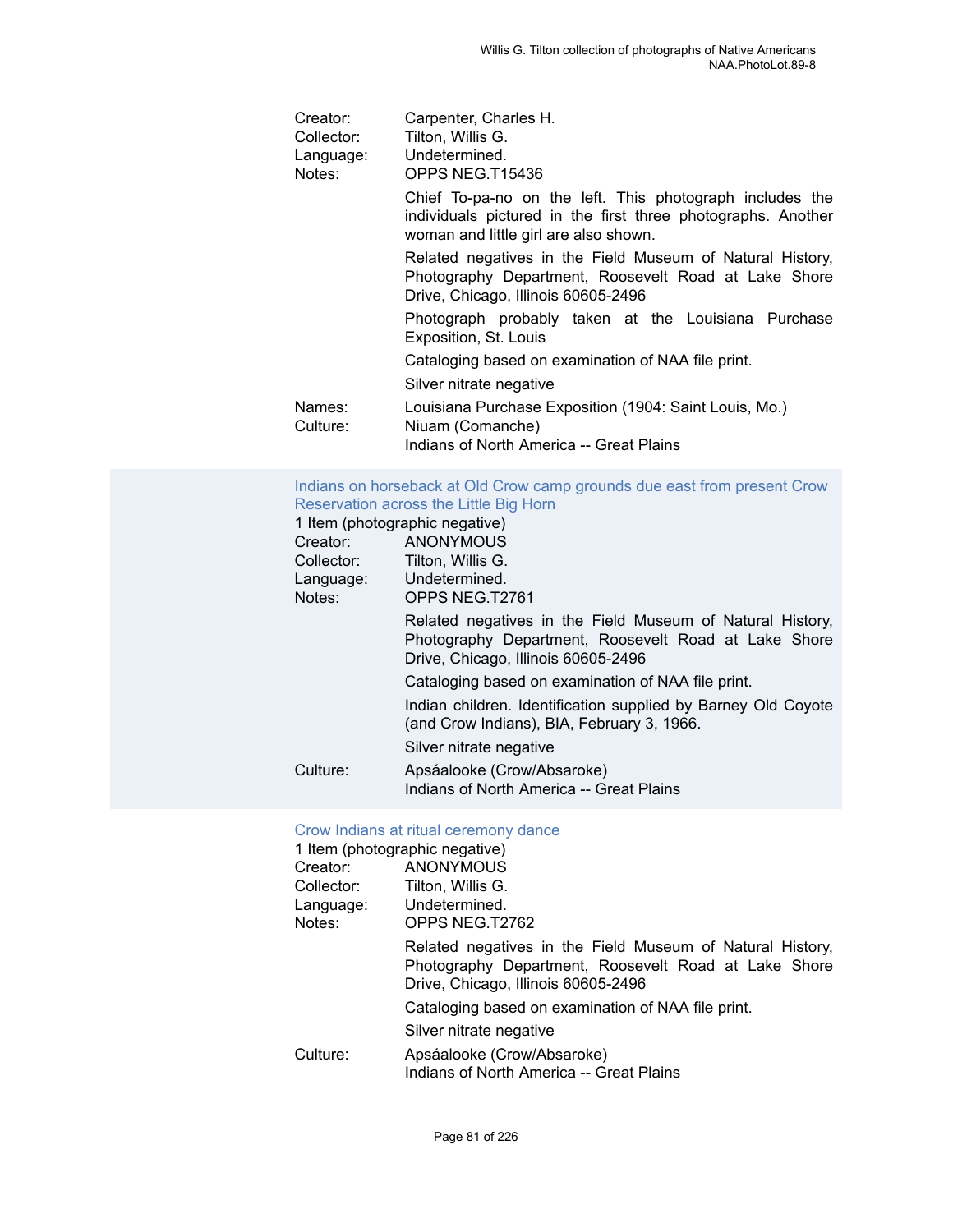|            | Crow woman, Stays High (Mrs Plain Feather) with baby in cradleboard                                                                                      |  |  |
|------------|----------------------------------------------------------------------------------------------------------------------------------------------------------|--|--|
|            | 1 Item (photographic negative)                                                                                                                           |  |  |
| Image(s)   |                                                                                                                                                          |  |  |
| Image(s)   |                                                                                                                                                          |  |  |
| Creator:   | <b>ANONYMOUS</b>                                                                                                                                         |  |  |
| Collector: | Tilton, Willis G.                                                                                                                                        |  |  |
| Language:  | Undetermined.                                                                                                                                            |  |  |
| Notes:     | OPPS NEG.T2265                                                                                                                                           |  |  |
|            | Related negatives in the Field Museum of Natural History,<br>Photography Department, Roosevelt Road at Lake Shore<br>Drive, Chicago, Illinois 60605-2496 |  |  |
|            | Cataloging based on examination of NAA file print.                                                                                                       |  |  |
|            | Identification supplied by Barney Old Coyote (and Crow<br>Indians), BIA, February 3, 1966.                                                               |  |  |
|            | Number 2800 on original pink list.                                                                                                                       |  |  |
|            | Silver nitrate negative                                                                                                                                  |  |  |
| Culture:   | Apsáalooke (Crow/Absaroke)                                                                                                                               |  |  |
|            | Indians of North America -- Great Plains                                                                                                                 |  |  |

#### [Crow man, "Curley", \(Crow Indian scout, survivor of Custer battle\), with wife,](https://ids.si.edu/ids/deliveryService?id=NMNH-T2769-000001) Takes A Shield and baby Dora Curly [\(George](https://ids.si.edu/ids/deliveryService?id=NMNH-T2769-000001) Old Elk's mother)

|            | 1 Item (photographic negative)                                                                                                                           |
|------------|----------------------------------------------------------------------------------------------------------------------------------------------------------|
| Creator:   | ANONYMOUS                                                                                                                                                |
| Collector: | Tilton, Willis G.                                                                                                                                        |
| Language:  | Undetermined.                                                                                                                                            |
| Notes:     | OPPS NEG.T2769                                                                                                                                           |
|            | Related negatives in the Field Museum of Natural History,<br>Photography Department, Roosevelt Road at Lake Shore<br>Drive, Chicago, Illinois 60605-2496 |
|            | Cataloging based on examination of NAA file print.                                                                                                       |
|            | Identifications supplied by Barney Old Coyote (and Crow<br>Indians), BIA, February 3, 1966.                                                              |
|            | Number 2762 on original pink list.                                                                                                                       |
|            | Silver nitrate negative                                                                                                                                  |
| Culture:   | Apsáalooke (Crow/Absaroke)                                                                                                                               |
|            | Indians of North America -- Great Plains                                                                                                                 |

| Crow man, "Curley", scout, survivor of Custer battle<br>1 Item (photographic negative) |                                                                                                                                                          |  |  |
|----------------------------------------------------------------------------------------|----------------------------------------------------------------------------------------------------------------------------------------------------------|--|--|
| Creator:                                                                               | ANONYMOUS                                                                                                                                                |  |  |
| Collector:                                                                             | Tilton, Willis G.                                                                                                                                        |  |  |
| Language:                                                                              | Undetermined.                                                                                                                                            |  |  |
| Notes:<br>OPPS NEG.T2776                                                               |                                                                                                                                                          |  |  |
|                                                                                        | Related negatives in the Field Museum of Natural History,<br>Photography Department, Roosevelt Road at Lake Shore<br>Drive, Chicago, Illinois 60605-2496 |  |  |
|                                                                                        | Cataloging based on examination of NAA file print.                                                                                                       |  |  |
|                                                                                        | Silver nitrate negative                                                                                                                                  |  |  |
| Culture:                                                                               | Apsáalooke (Crow/Absaroke)                                                                                                                               |  |  |
|                                                                                        |                                                                                                                                                          |  |  |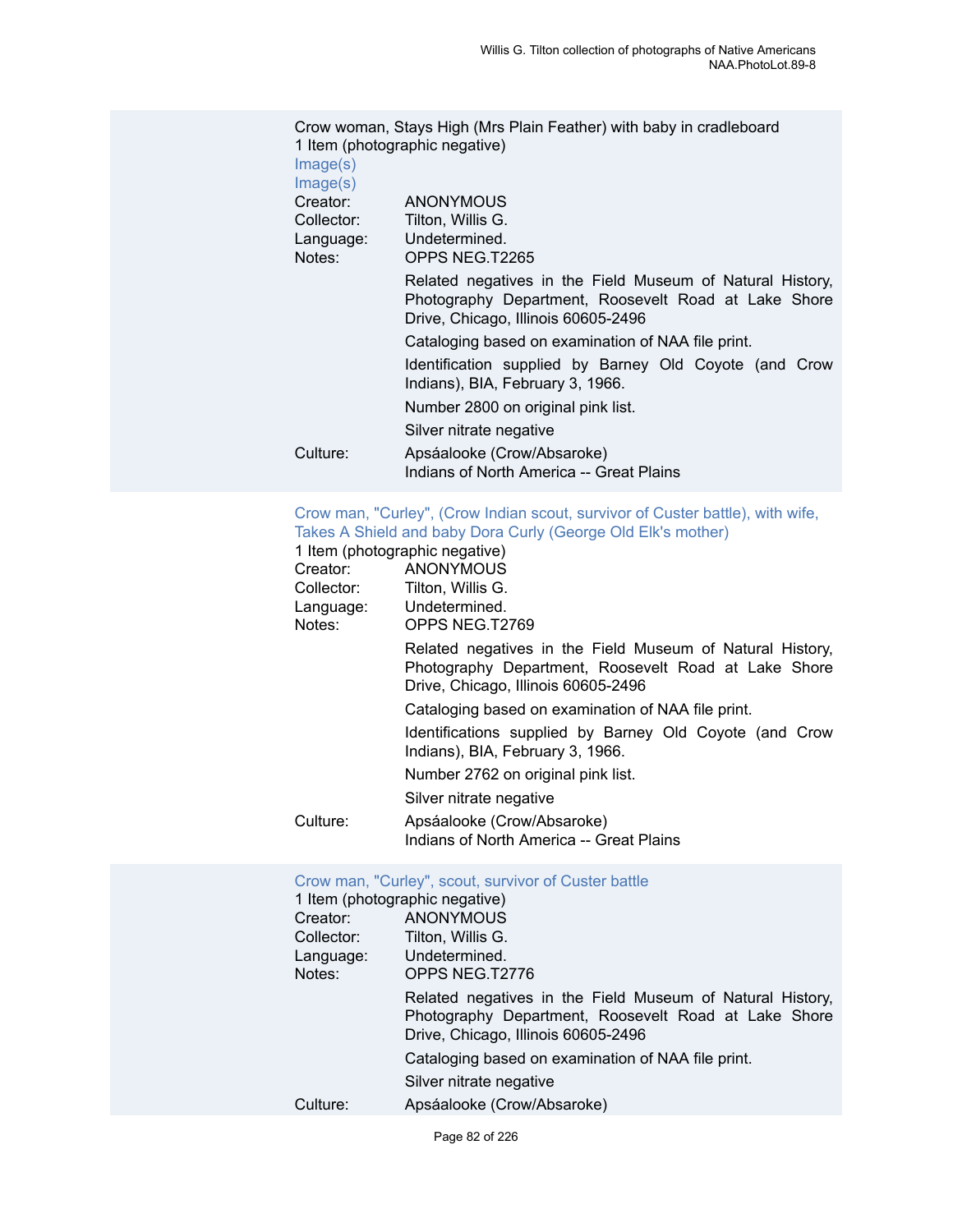#### Indians of North America -- Great Plains

### [Group of Crow Indians](https://ids.si.edu/ids/deliveryService?id=NMNH-T2786-000001) 1 Item (photographic negative) Creator: ANONYMOUS Collector: Tilton, Willis G. Language: Undetermined. Notes: OPPS NEG.T2786 From left to right: 1. Iron Shell (behind and to the right of man wearing feather bonnet) 2. Takes Himself (man in feather bonnet) 3. Strong Legs (holding pole with feather) 4. Ben Looks Back (holding umbrella) Long Otter, grandfather of Ray Falls Down (wearing white feathers in his hair and holding a pipe) Lizard Shows (woman directly behind small child) Related negatives in the Field Museum of Natural History, Photography Department, Roosevelt Road at Lake Shore Drive, Chicago, Illinois 60605-2496 Cataloging based on examination of NAA file print. Identifications supplied by Barney Old Coyote (and Crow Indians), BIA, February 3, 1966. Silver nitrate negative Names: Iron Shell Takes Himself Strong Legs Looks Back, Ben Long Otter Lizard Shows Culture: Apsáalooke (Crow/Absaroke) Indians of North America -- Great Plains [Crow man, Coyote Runs also known as High Bird](https://ids.si.edu/ids/deliveryService?id=NMNH-T2792-000001) 1 Item (photographic negative) Creator: ANONYMOUS Collector: Tilton, Willis G. Language: Undetermined. Notes: OPPS NEG.T2792 Related negatives in the Field Museum of Natural History, Photography Department, Roosevelt Road at Lake Shore Drive, Chicago, Illinois 60605-2496 Cataloging based on examination of NAA file print. Identification supplied by Barney Old Coyote (and Crow Indians), BIA, February 3, 1966. Arnold Costa's father. Silver nitrate negative Culture: Apsáalooke (Crow/Absaroke) Indians of North America -- Great Plains

#### [Three Crow Indians](https://ids.si.edu/ids/deliveryService?id=NMNH-T2793-000001)

1 Item (photographic negative) Creator: ANONYMOUS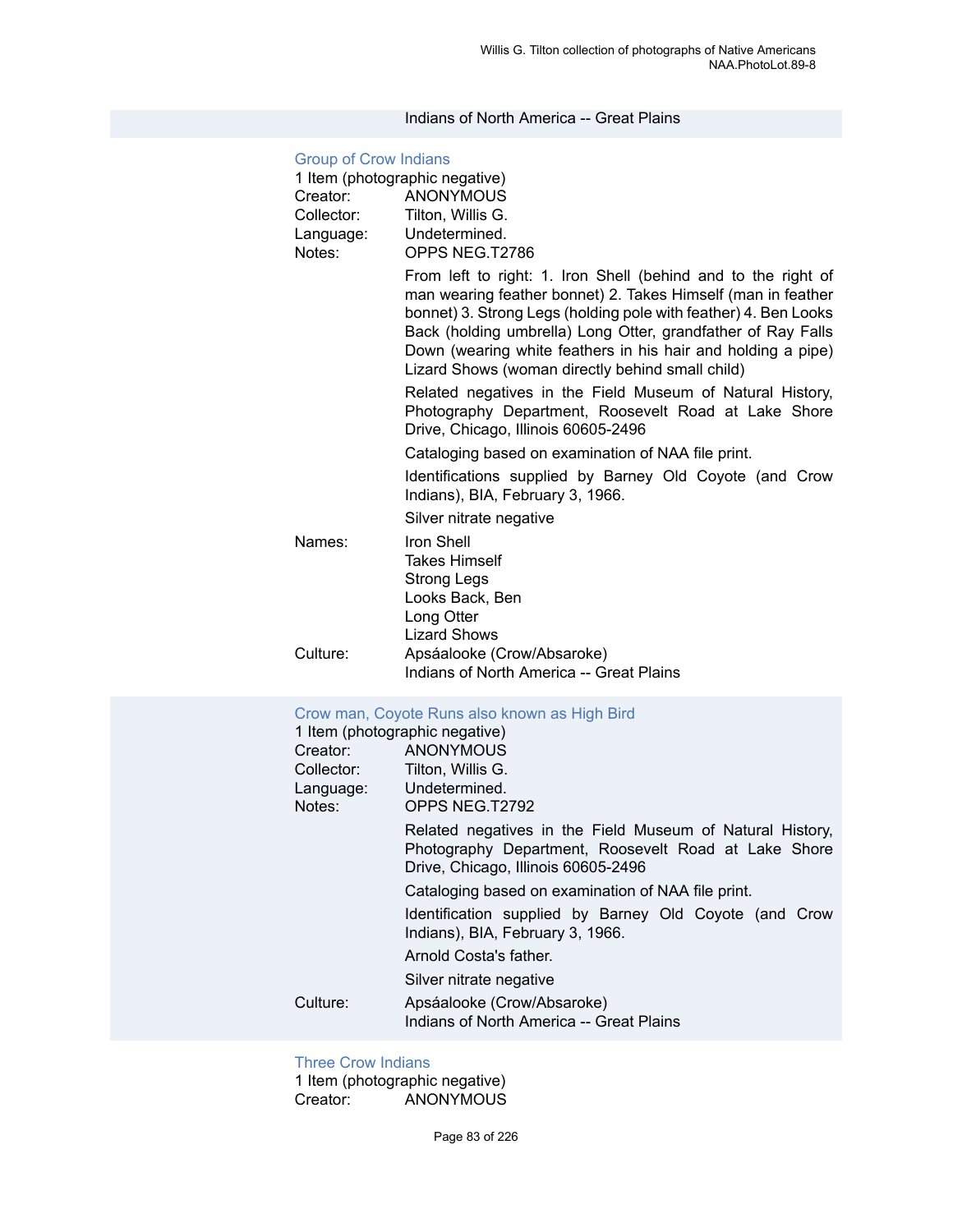| Collector:<br>Language:<br>Notes: | Tilton, Willis G.<br>Undetermined.<br>OPPS NEG.T2793                                                                                                     |  |  |
|-----------------------------------|----------------------------------------------------------------------------------------------------------------------------------------------------------|--|--|
|                                   | Left to right: Annie Big Medicine; name not given (daughter<br>of Ben Long Ears and Grace Big Medicine), Big Medicine at<br>tobacco planting ceremony.   |  |  |
|                                   | Related negatives in the Field Museum of Natural History,<br>Photography Department, Roosevelt Road at Lake Shore<br>Drive, Chicago, Illinois 60605-2496 |  |  |
|                                   | Annie Big Medicine is mother of Mary Walks who married<br>Frances LaForge. Big Medicine is Ed Big Medicine's father.                                     |  |  |
|                                   | Cataloging based on examination of NAA file print.                                                                                                       |  |  |
|                                   | Identification supplied by Barney Old Coyote (and Crow<br>Indians), BIA, February 3, 1966.                                                               |  |  |
|                                   | Silver nitrate negative                                                                                                                                  |  |  |
| Names:                            | Big Medicine, Annie<br><b>Big Medicine</b>                                                                                                               |  |  |
| Culture:                          | Apsáalooke (Crow/Absaroke)<br>Indians of North America -- Great Plains                                                                                   |  |  |

#### Crow [Indians](https://ids.si.edu/ids/deliveryService?id=NMNH-T2795-000001) at a War Dance, ca 1890

|            | 1 Item (photographic negative)                                                                                                                                                                                                                                                                                                                                                                     |  |  |
|------------|----------------------------------------------------------------------------------------------------------------------------------------------------------------------------------------------------------------------------------------------------------------------------------------------------------------------------------------------------------------------------------------------------|--|--|
| Creator:   | <b>ANONYMOUS</b>                                                                                                                                                                                                                                                                                                                                                                                   |  |  |
| Collector: | Tilton, Willis G.                                                                                                                                                                                                                                                                                                                                                                                  |  |  |
| Language:  | Undetermined.                                                                                                                                                                                                                                                                                                                                                                                      |  |  |
| Notes:     | OPPS NEG.T2795                                                                                                                                                                                                                                                                                                                                                                                     |  |  |
|            | From left to right: 1. Ben Looks Back (extreme left holding pole<br>with feather) 2. Bull Don't Fall Down (behind man in feather<br>bonnet holding club (?) next to face) 3. Edison Firebear (front,<br>kneeling wearing army (?) hat 4. Firebear, father of Edison<br>Firebear (wearing feather bonnet) 5. Mark Real Bird (boy next<br>to Firebear) 6. Chief Plenty Coups (wearing bells on legs) |  |  |
|            | Related negatives in the Field Museum of Natural History,<br>Photography Department, Roosevelt Road at Lake Shore<br>Drive, Chicago, Illinois 60605-2496                                                                                                                                                                                                                                           |  |  |
|            | Firebear was the Indian policeman who killed Wraps Up His Tail<br>or Twined Tail.                                                                                                                                                                                                                                                                                                                  |  |  |
|            | Cataloging based on examination of NAA file print.                                                                                                                                                                                                                                                                                                                                                 |  |  |
|            | Identification supplied by Barney Old Coyote (and Crow<br>Indians), BIA, February 3, 1966.                                                                                                                                                                                                                                                                                                         |  |  |
|            | Silver nitrate negative                                                                                                                                                                                                                                                                                                                                                                            |  |  |
| Names:     | Looks Back, Ben<br>Don't Fall Down, Bull                                                                                                                                                                                                                                                                                                                                                           |  |  |
|            | Firebear, Edison                                                                                                                                                                                                                                                                                                                                                                                   |  |  |
|            | Firebear                                                                                                                                                                                                                                                                                                                                                                                           |  |  |
|            | Real Bird, Mark                                                                                                                                                                                                                                                                                                                                                                                    |  |  |
|            | Plenty Coups (Crow)                                                                                                                                                                                                                                                                                                                                                                                |  |  |
| Culture:   | Apsáalooke (Crow/Absaroke)                                                                                                                                                                                                                                                                                                                                                                         |  |  |
|            | Indians of North America -- Great Plains                                                                                                                                                                                                                                                                                                                                                           |  |  |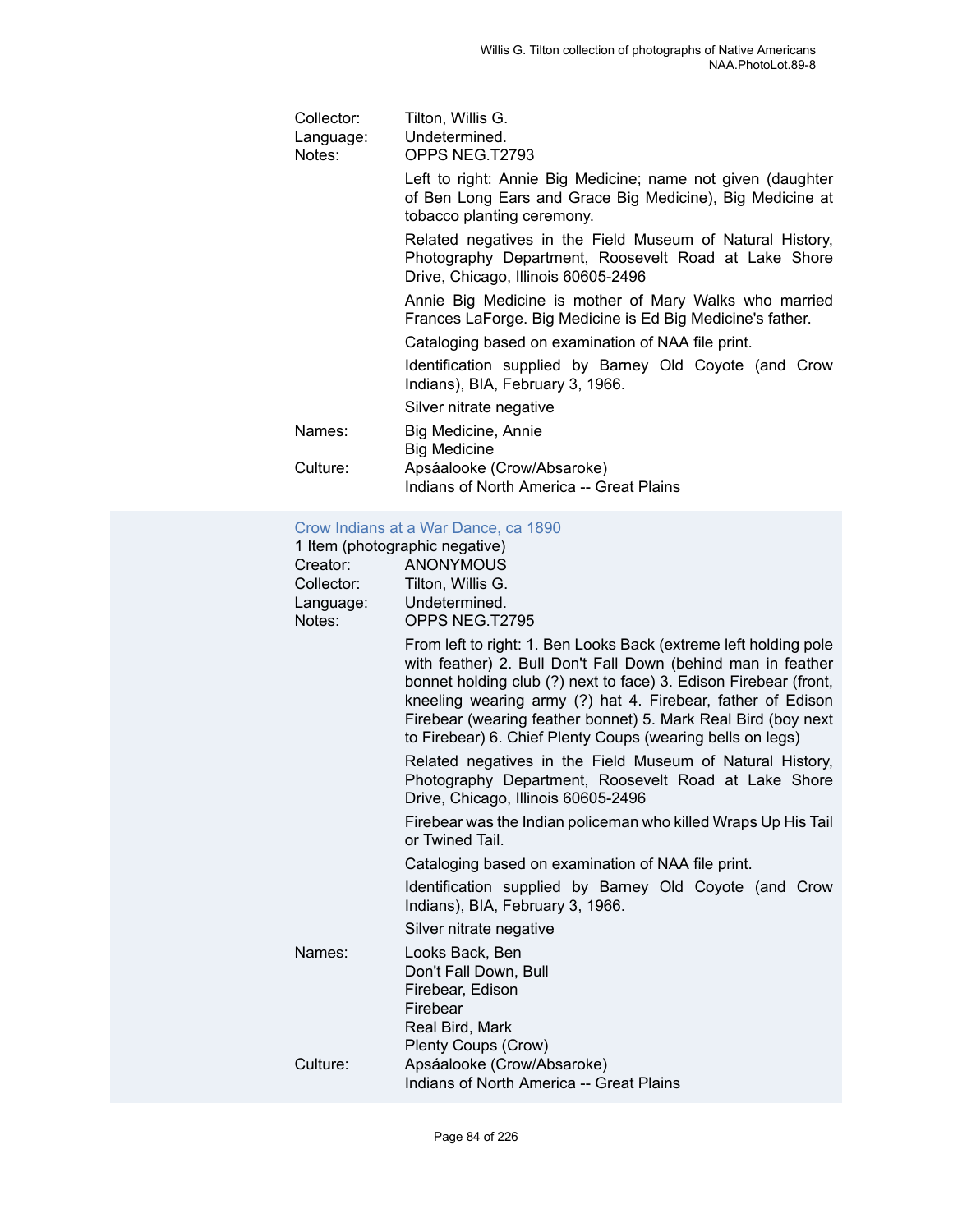#### [Crow man, Old Bear](https://ids.si.edu/ids/deliveryService?id=NMNH-T2797-000001)

|            | 1 Item (photographic negative)                                                                                                                           |
|------------|----------------------------------------------------------------------------------------------------------------------------------------------------------|
| Creator:   | Miller, Fred                                                                                                                                             |
| Collector: | Tilton, Willis G.                                                                                                                                        |
|            | Language: Undetermined.                                                                                                                                  |
| Notes:     | OPPS NEG.T2797                                                                                                                                           |
|            | By Fred Miller, 1897-1910. See and use negative 56232- same<br>but better. Indian burial stand with tent in background. Chief Ten<br>Bears grave.        |
|            | Related negatives in the Field Museum of Natural History,<br>Photography Department, Roosevelt Road at Lake Shore<br>Drive, Chicago, Illinois 60605-2496 |
|            | Cataloging based on examination of NAA file print.                                                                                                       |
|            | Identification supplied by Barney Old Coyote (and Crow<br>Indians), BIA, February 3, 1966.                                                               |
|            | Silver nitrate negative                                                                                                                                  |
| Culture:   | Apsáalooke (Crow/Absaroke)<br>Indians of North America -- Great Plains                                                                                   |

#### Indian burial stand with tent in [background.](https://ids.si.edu/ids/deliveryService?id=NMNH-T2805-000001) Chief Ten Bears Grave

|            | 1 Item (photographic negative)                                                                                                                           |
|------------|----------------------------------------------------------------------------------------------------------------------------------------------------------|
| Creator:   | ANONYMOUS                                                                                                                                                |
| Collector: | Tilton, Willis G.                                                                                                                                        |
| Language:  | Undetermined.                                                                                                                                            |
| Notes:     | OPPS NEG.T2805                                                                                                                                           |
|            | Related negatives in the Field Museum of Natural History,<br>Photography Department, Roosevelt Road at Lake Shore<br>Drive, Chicago, Illinois 60605-2496 |
|            | Cataloging based on examination of NAA file print.                                                                                                       |
|            | Silver nitrate negative                                                                                                                                  |
| Culture:   | Apsáalooke (Crow/Absaroke)<br>Indians of North America -- Great Plains                                                                                   |

#### [Crow man, "Curley", \(Crow Indian scout, survivor of Custer battle\), with wife,](https://ids.si.edu/ids/deliveryService?id=NMNH-T2808-000001) Takes A Shield and baby Dora Curly (George Old Elk's mother)), [1897-1910](https://ids.si.edu/ids/deliveryService?id=NMNH-T2808-000001)

1 Item (photographic negative)

| Creator:   | Miller, Fred      |
|------------|-------------------|
| Collector: | Tilton. Willis G. |
| Language:  | Undetermined.     |
| Notes:     | OPPS NEG.T2808    |
|            |                   |

Related negatives in the Field Museum of Natural History, Photography Department, Roosevelt Road at Lake Shore Drive, Chicago, Illinois 60605-2496

Cataloging based on examination of NAA file print.

Identifications supplied by Barney Old Coyote (and Crow Indians), BIA, February 3, 1966.

T-2808 is best negative. T-2769 is poorer negative of same subject. See and use negative 56267 same but better.

Silver nitrate negative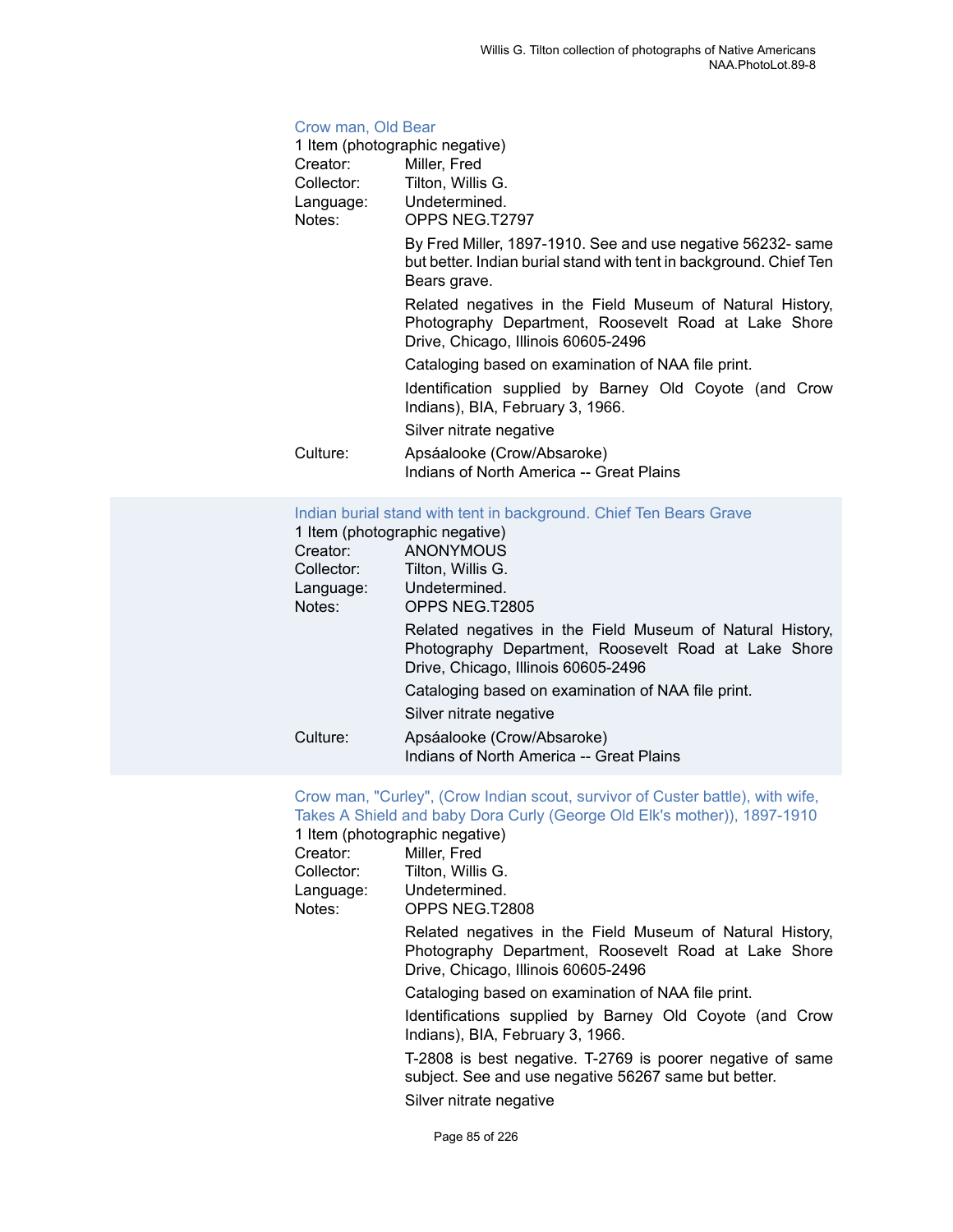| Culture: | Apsáalooke (Crow/Absaroke)               |
|----------|------------------------------------------|
|          | Indians of North America -- Great Plains |

| <b>Three Crow men</b><br>1 Item (photographic negative) |                                                                                                                                                          |
|---------------------------------------------------------|----------------------------------------------------------------------------------------------------------------------------------------------------------|
| Creator:                                                | <b>ANONYMOUS</b>                                                                                                                                         |
|                                                         | Collector: Tilton, Willis G.                                                                                                                             |
| Language:                                               | Undetermined.                                                                                                                                            |
| Notes:                                                  | OPPS NEG.T2809                                                                                                                                           |
|                                                         | Left to right: Big Medicine (on ground), Takes Himself (with hat),<br>Fog in the Morning, outside sweat lodge.                                           |
|                                                         | Related negatives in the Field Museum of Natural History,<br>Photography Department, Roosevelt Road at Lake Shore<br>Drive, Chicago, Illinois 60605-2496 |
|                                                         | Takes Himself is a brother of Iron Horse. Fog in the Morning is<br>Hilda Black Eagle's father.                                                           |
|                                                         | Cataloging based on examination of NAA file print.                                                                                                       |
|                                                         | Identifications supplied by Barney Old Coyote (and Crow<br>Indians), BIA, February 3, 1966.                                                              |
|                                                         | Silver nitrate negative                                                                                                                                  |
| Names:                                                  | <b>Big Medicine</b>                                                                                                                                      |
|                                                         | <b>Takes Himself</b>                                                                                                                                     |
|                                                         | Fog in the Morning                                                                                                                                       |
| Culture:                                                | Apsáalooke (Crow/Absaroke)                                                                                                                               |
|                                                         | Indians of North America -- Great Plains                                                                                                                 |

### Crow woman, Leda [Williamson](https://ids.si.edu/ids/deliveryService?id=NMNH-T2810-000001) or Kingbird Woman (on white horse) and

| unidentified Indian girl, 1899 |                                                                                                                                                          |
|--------------------------------|----------------------------------------------------------------------------------------------------------------------------------------------------------|
|                                | 1 Item (photographic negative)                                                                                                                           |
| Creator:                       | Miller, Fred?                                                                                                                                            |
|                                | Collector: Tilton, Willis G.                                                                                                                             |
|                                | Language: Undetermined.                                                                                                                                  |
| Notes:                         | OPPS NEG.T2810                                                                                                                                           |
|                                | Digital surrogate from glass plate copy negative                                                                                                         |
|                                | Related negatives in the Field Museum of Natural History,<br>Photography Department, Roosevelt Road at Lake Shore<br>Drive, Chicago, Illinois 60605-2496 |
|                                | Leda Williamson is Paul Williamson's sister.                                                                                                             |
|                                | Cataloging based on examination of NAA file print.                                                                                                       |
|                                | Identifications supplied by Barney Old Coyote (and Crow<br>Indians), BIA, February 3, 1966.                                                              |
|                                | Probably by Fred E. Miller, ca. 1899. Cf. negative number 56244<br>(different people but background the same.)                                           |
|                                | Silver nitrate negative                                                                                                                                  |
| Culture:                       | Apsáalooke (Crow/Absaroke)                                                                                                                               |
|                                | Indians of North America -- Great Plains                                                                                                                 |
|                                |                                                                                                                                                          |

[Group of Crow Indians](https://ids.si.edu/ids/deliveryService?id=NMNH-T2813-000001)

1 Item (photographic negative)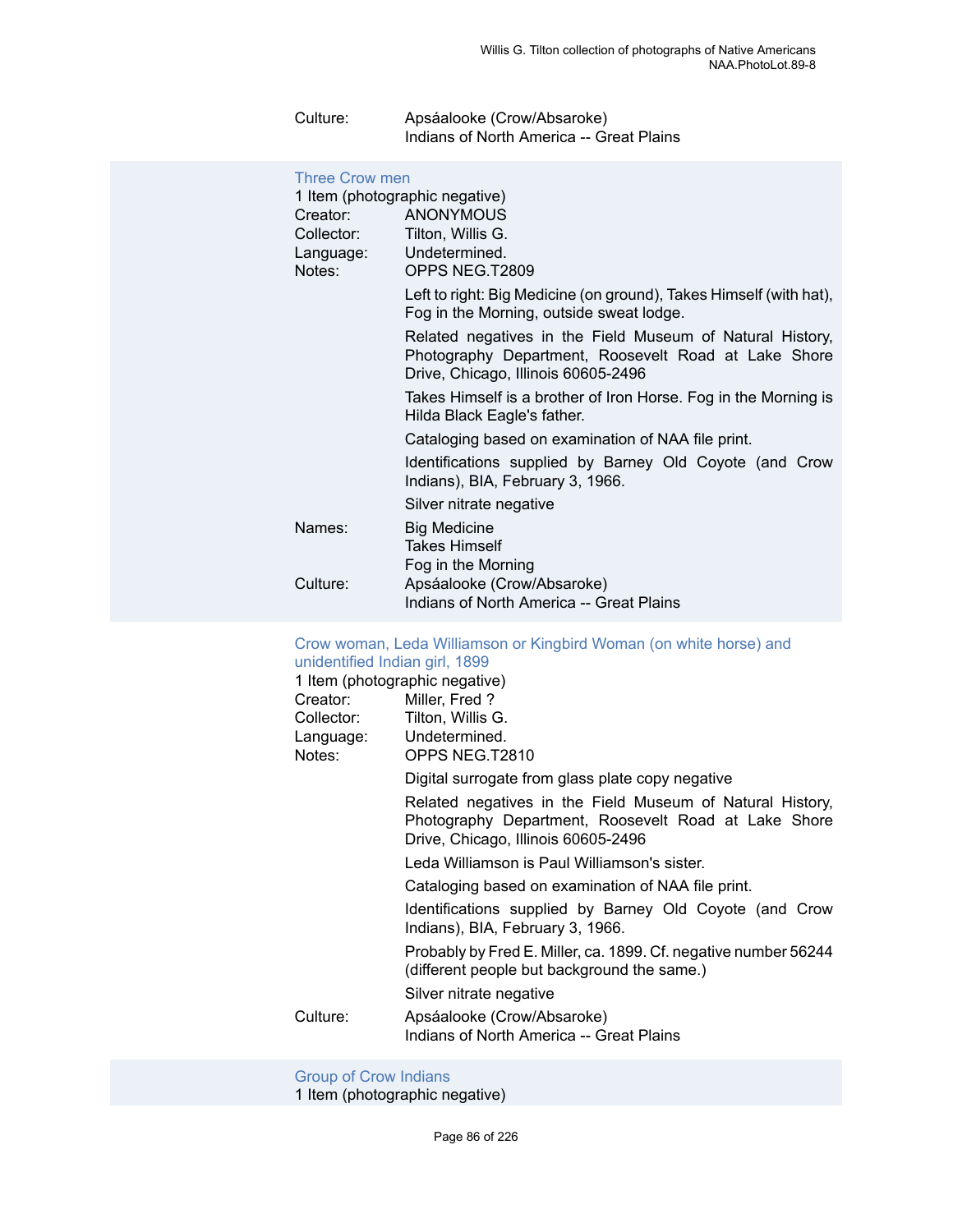| Creator:<br>Collector:<br>Language:<br>Notes: | ANONYMOUS<br>Tilton, Willis G.<br>Undetermined.<br>OPPS NEG.T2813                                                                                                                                                                                                                                                                                                   |
|-----------------------------------------------|---------------------------------------------------------------------------------------------------------------------------------------------------------------------------------------------------------------------------------------------------------------------------------------------------------------------------------------------------------------------|
|                                               | From left to right: 1. Whiskers (extreme left, wearing bells on<br>legs and circular hair ornament) 2. Male Bear (wearing shell<br>gorget and feather (?) collar) 3. Unidentified young boy 4. Two<br>Smells (wearing feather bonnet and holding willow stick) 5.<br>Fire Where He Stays (wearing feather bonnet) 6. Bull Mountain<br>(wearing face and body paint) |
|                                               | Related negatives in the Field Museum of Natural History,<br>Photography Department, Roosevelt Road at Lake Shore<br>Drive, Chicago, Illinois 60605-2496                                                                                                                                                                                                            |
|                                               | Cataloging based on examination of NAA file print.                                                                                                                                                                                                                                                                                                                  |
|                                               | Identification supplied by Barney Old Coyote (and Crow<br>Indians), BIA, February 3, 1966.                                                                                                                                                                                                                                                                          |
|                                               | Silver nitrate negative                                                                                                                                                                                                                                                                                                                                             |
| Names:                                        | Whiskers<br>Male Bear<br><b>Two Smells</b><br>Fire Where He Stays<br><b>Bull Mountain</b>                                                                                                                                                                                                                                                                           |
| Culture:                                      | Apsáalooke (Crow/Absaroke)<br>Indians of North America -- Great Plains                                                                                                                                                                                                                                                                                              |
|                                               |                                                                                                                                                                                                                                                                                                                                                                     |

#### [Three Crow women](https://ids.si.edu/ids/deliveryService?id=NMNH-T9411-000001)

|            | 1 Item (photographic negative)                                                                                                                           |
|------------|----------------------------------------------------------------------------------------------------------------------------------------------------------|
| Creator:   | <b>ANONYMOUS</b>                                                                                                                                         |
| Collector: | Tilton, Willis G.                                                                                                                                        |
| Language:  | Undetermined.                                                                                                                                            |
| Notes:     | OPPS NEG.T9411                                                                                                                                           |
|            | Left to right: Grace Big Medicine, Annie Big Medicine, and Mary<br>Theresa Spotted Hat (Mrs Albert Lincoln)                                              |
|            | Related negatives in the Field Museum of Natural History,<br>Photography Department, Roosevelt Road at Lake Shore<br>Drive, Chicago, Illinois 60605-2496 |
|            | Grace Big Medicine is Juanita Big Medicine's mother. Annie Big<br>Medicine is Mary Big Medicine's mother                                                 |
|            | Cataloging based on examination of NAA file print.                                                                                                       |
|            | Identifications supplied by Barney Old Coyote (and Crow<br>Indians), BIA, February 3, 1966.                                                              |
|            | Silver nitrate negative                                                                                                                                  |
| Names:     | Big Medicine, Grace                                                                                                                                      |
|            | Big Medicine, Annie                                                                                                                                      |
|            | Spotted Hat, Mary Theresa                                                                                                                                |
|            | Lincoln, Albert, Mrs                                                                                                                                     |
| Culture:   | Apsáalooke (Crow/Absaroke)                                                                                                                               |
|            | Indians of North America -- Great Plains                                                                                                                 |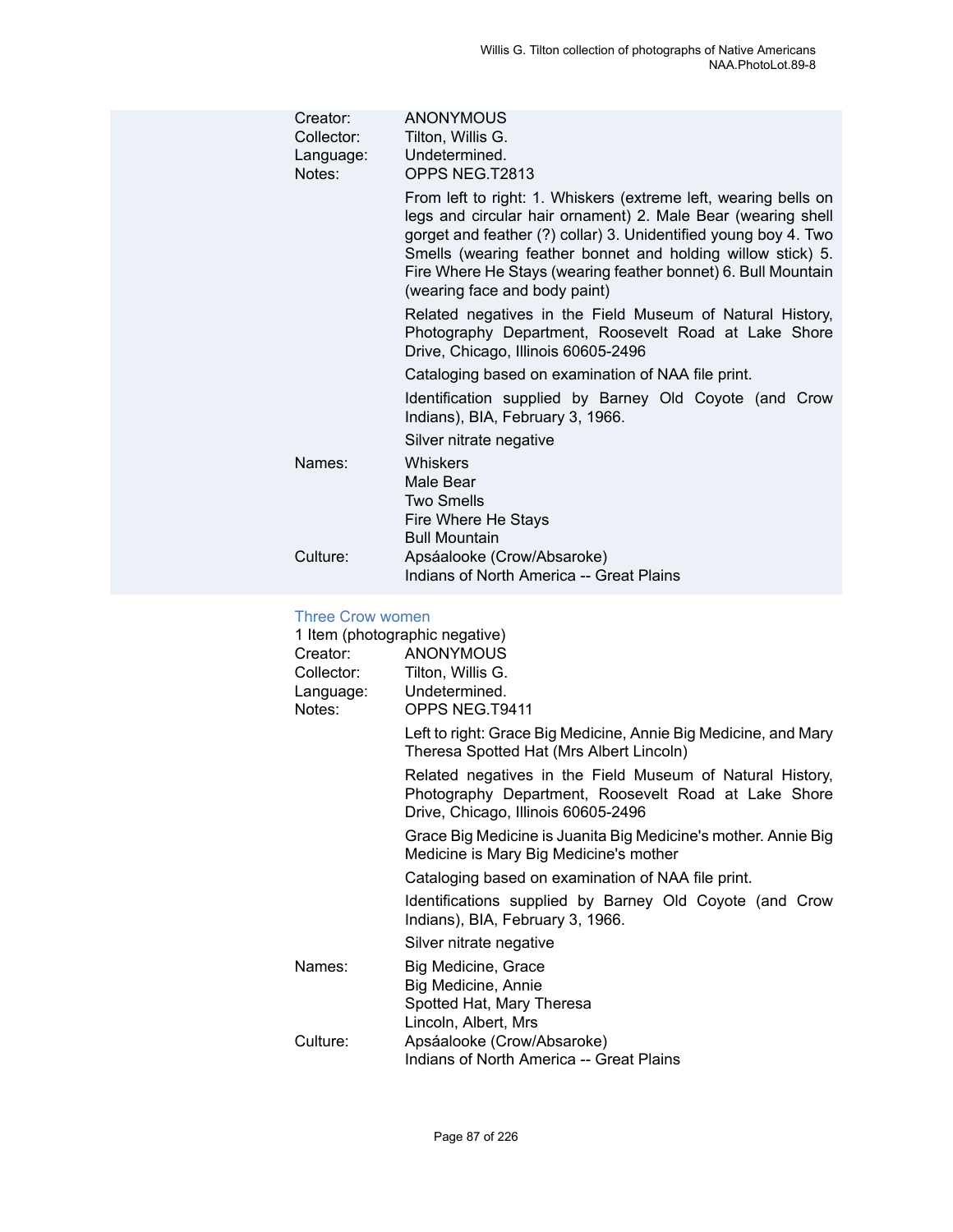#### Chief Two [Leggings](https://ids.si.edu/ids/deliveryService?id=NMNH-T9586-000001) on the bank of the Little Big Horn at crossing to Crow [Camp, Montana](https://ids.si.edu/ids/deliveryService?id=NMNH-T9586-000001)

#### 1 Item (photographic negative)

|            | T Rent (priotographic riegative)                                                                                                                         |
|------------|----------------------------------------------------------------------------------------------------------------------------------------------------------|
| Creator:   | <b>ANONYMOUS</b>                                                                                                                                         |
| Collector: | Tilton. Willis G.                                                                                                                                        |
| Language:  | Undetermined.                                                                                                                                            |
| Notes:     | OPPS NEG.T9586                                                                                                                                           |
|            | Wears long feather hairdress; carries shield.                                                                                                            |
|            | Related negatives in the Field Museum of Natural History,<br>Photography Department, Roosevelt Road at Lake Shore<br>Drive, Chicago, Illinois 60605-2496 |
|            | Cataloging based on examination of NAA file print.                                                                                                       |
|            | Identifications supplied by Barney Old Coyote (and Crow<br>Indians), BIA, February 3, 1966.                                                              |
|            | Silver nitrate negative                                                                                                                                  |
| Culture:   | Apsáalooke (Crow/Absaroke)                                                                                                                               |
|            | Indians of North America -- Great Plains                                                                                                                 |

#### [Dakota youth in loin cloth with bag at side](https://ids.si.edu/ids/deliveryService?id=NMNH-T13788-000001)

| Creator:<br>Collector:       | 1 Item (photographic negative)<br>Carpenter, Charles H.<br>Tilton, Willis G.                                                                                                      |
|------------------------------|-----------------------------------------------------------------------------------------------------------------------------------------------------------------------------------|
| Language:<br>Notes:          | Undetermined.<br>OPPS NEG.T13788                                                                                                                                                  |
|                              | Related negatives in the Field Museum of Natural History,<br>Photography Department, Roosevelt Road at Lake Shore<br>Drive, Chicago, Illinois 60605-2496                          |
|                              | Photograph probably taken at the Louisiana Purchase<br>Exposition, St. Louis                                                                                                      |
|                              | Cataloging based on examination of NAA file print.                                                                                                                                |
|                              | Not listed on original list (pink list), but old jacket had No. 15697<br>on it. No. 15697 is on list but refers to another picture (now<br>numbered 7823).                        |
|                              | Notes on negative jacket: "Front view of Standing Cloud, U.S.<br>Indian School, 1904." and "Calumet Ceremony of the Pawnee."<br>Probably the former.                              |
|                              | Loin cloth (not wool), belt (not hide), purse of woven cloth, hair<br>decorations and complete lack of traditional dress indicates this<br>is not an American Indian - T. Haukass |
|                              | Silver nitrate negative                                                                                                                                                           |
| Names:<br>Topic:<br>Culture: | Louisiana Purchase Exposition (1904: Saint Louis, Mo.)<br>Sioux<br>Sioux                                                                                                          |
|                              | Indians of North America -- Great Plains                                                                                                                                          |

#### [Dakota woman, U. S. Indian School, 1904](https://ids.si.edu/ids/deliveryService?id=NMNH-T15300-000001)

|            | 1 Item (photographic negative) |
|------------|--------------------------------|
| Creator:   | Carpenter, Charles H.          |
| Collector: | Tilton, Willis G.              |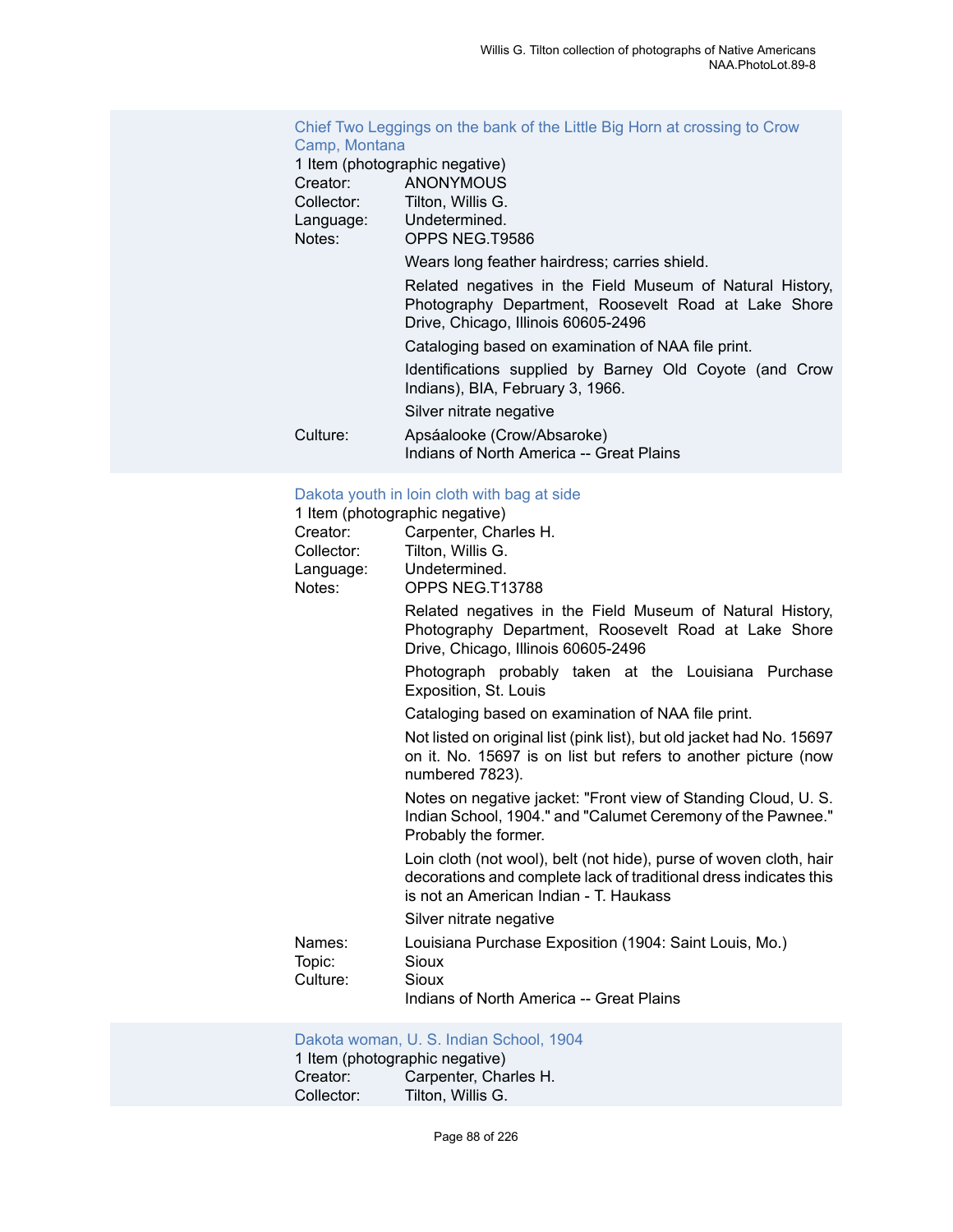| Language:<br>Notes:          | Undetermined.<br>OPPS NEG.T15300                                                                                                                         |
|------------------------------|----------------------------------------------------------------------------------------------------------------------------------------------------------|
|                              | Wears elk tooth dress, hair pipe breastplate, bead necklace and<br>pendant earrings.                                                                     |
|                              | Related negatives in the Field Museum of Natural History,<br>Photography Department, Roosevelt Road at Lake Shore<br>Drive, Chicago, Illinois 60605-2496 |
|                              | Photograph probably taken at the Louisiana Purchase<br>Exposition, St. Louis                                                                             |
|                              | Cataloging based on examination of NAA file print.                                                                                                       |
|                              | Silver nitrate negative                                                                                                                                  |
| Names:<br>Topic:<br>Culture: | Louisiana Purchase Exposition (1904: Saint Louis, Mo.)<br>Sioux<br>Sioux                                                                                 |
|                              | Indians of North America -- Great Plains                                                                                                                 |

## [Dakota woman, U. S. Indian School, 1904](https://ids.si.edu/ids/deliveryService?id=NMNH-T15301-000001)

|            | 1 Item (photographic negative)                                                                                                                           |
|------------|----------------------------------------------------------------------------------------------------------------------------------------------------------|
| Creator:   | Carpenter, Charles H.                                                                                                                                    |
| Collector: | Tilton, Willis G.                                                                                                                                        |
|            | Language: Undetermined.                                                                                                                                  |
| Notes:     | OPPS NEG.T15301                                                                                                                                          |
|            | Wears elk tooth dress, hair pipe breastplate, bead necklace and<br>pendant earrings. Same woman as T 15300.                                              |
|            | Digital surrogate produced from reference copy print                                                                                                     |
|            | Related negatives in the Field Museum of Natural History,<br>Photography Department, Roosevelt Road at Lake Shore<br>Drive, Chicago, Illinois 60605-2496 |
|            | Photograph probably taken at the Louisiana Purchase<br>Exposition, St. Louis                                                                             |
|            | Cataloging based on examination of NAA file print.                                                                                                       |
|            | Silver nitrate negative                                                                                                                                  |
| Names:     | Louisiana Purchase Exposition (1904: Saint Louis, Mo.)                                                                                                   |
| Topic:     | Sioux                                                                                                                                                    |
| Culture:   | Sioux                                                                                                                                                    |
|            | Indians of North America -- Great Plains                                                                                                                 |

#### Dakota man, Tall Crane, [Rosebud](https://ids.si.edu/ids/deliveryService?id=NMNH-T15303-000001) Sioux

|            | 1 Item (photographic negative)                                                                                                                           |
|------------|----------------------------------------------------------------------------------------------------------------------------------------------------------|
| Creator:   | Carpenter, Charles H.                                                                                                                                    |
| Collector: | Tilton, Willis G.                                                                                                                                        |
| Language:  | Undetermined.                                                                                                                                            |
| Notes:     | OPPS NEG.T15303                                                                                                                                          |
|            | Wears button decorated vest, fur skin straps with circular mirror<br>disks, and holding feathers, pipe, and beaded pipe bag (front<br>bust).             |
|            | Related negatives in the Field Museum of Natural History,<br>Photography Department, Roosevelt Road at Lake Shore<br>Drive, Chicago, Illinois 60605-2496 |
|            |                                                                                                                                                          |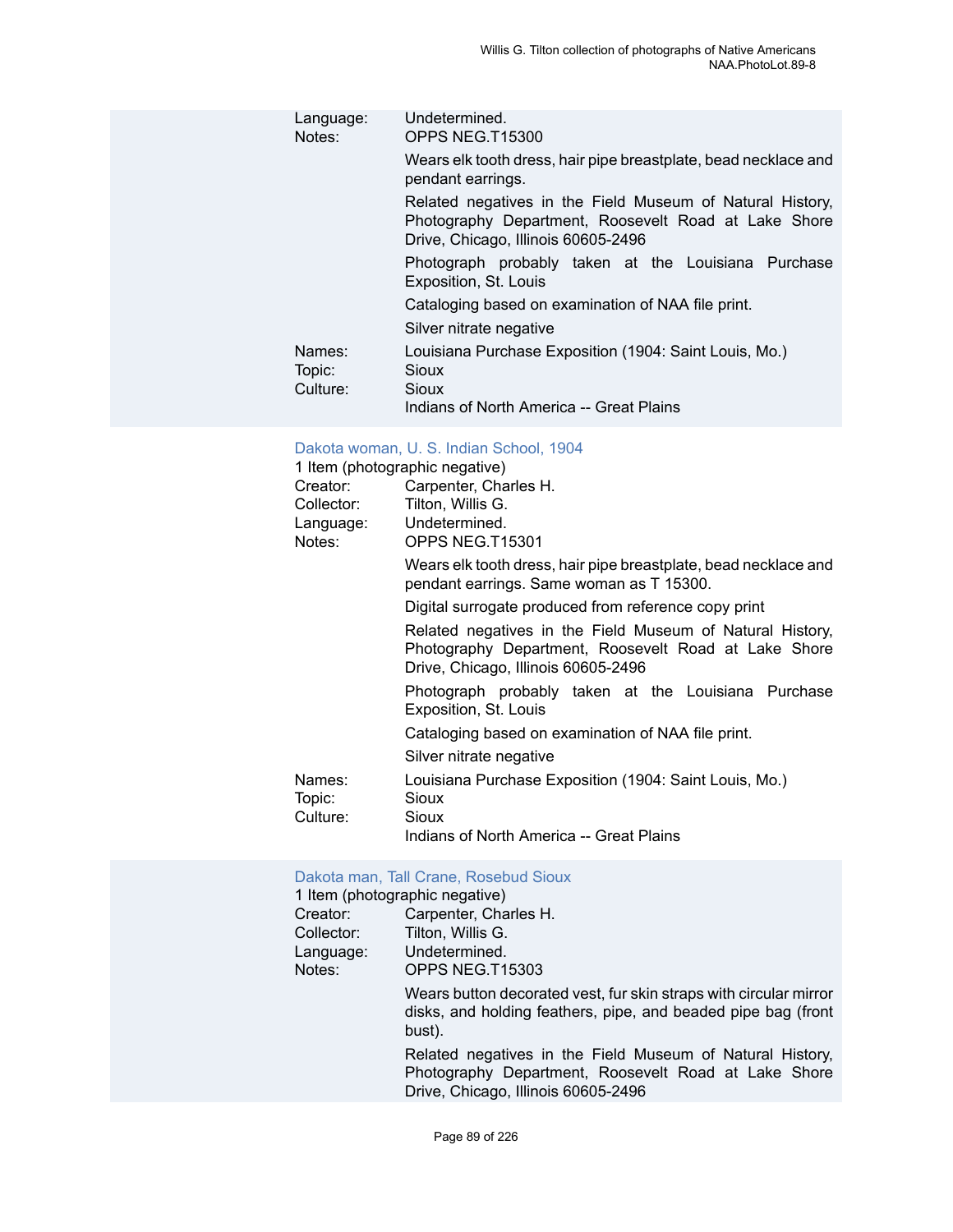|                              | Photograph probably taken at the Louisiana Purchase<br>Exposition, St. Louis              |
|------------------------------|-------------------------------------------------------------------------------------------|
|                              | Cataloging based on examination of NAA file print.                                        |
|                              | Number 15778 on original list (pink list.)                                                |
|                              | Silver nitrate negative                                                                   |
| Names:<br>Topic:<br>Culture: | Louisiana Purchase Exposition (1904: Saint Louis, Mo.)<br><b>Sioux</b><br>Dakota -- Brule |
|                              | Indians of North America -- Great Plains<br>Brulé Indians                                 |

#### Dakota [Rosebud](https://ids.si.edu/ids/deliveryService?id=NMNH-T15304-000001) man, Tall Crane

|                  | 1 Item (photographic negative)                                                                                                                           |
|------------------|----------------------------------------------------------------------------------------------------------------------------------------------------------|
| Creator: Creator | Carpenter, Charles H.                                                                                                                                    |
|                  | Collector: Tilton, Willis G.                                                                                                                             |
|                  | Language: Undetermined.                                                                                                                                  |
| Notes:           | OPPS NEG.T15304                                                                                                                                          |
|                  | Related negatives in the Field Museum of Natural History,<br>Photography Department, Roosevelt Road at Lake Shore<br>Drive, Chicago, Illinois 60605-2496 |
|                  | Photograph probably taken at the Louisiana Purchase<br>Exposition, St. Louis                                                                             |
|                  | Cataloging based on examination of NAA file print.                                                                                                       |
|                  | Number 15776 on original list (pink list.) See T 15306.                                                                                                  |
|                  | Silver nitrate negative                                                                                                                                  |
| Names:<br>Topic: | Louisiana Purchase Exposition (1904: Saint Louis, Mo.)<br>Sioux                                                                                          |
| Culture: .       | Dakota -- Brule<br>Indians of North America -- Great Plains<br>Brulé Indians                                                                             |

Dakota [Rosebud](https://ids.si.edu/ids/deliveryService?id=NMNH-T15306-000001) man, Tall Crane, U. S. Indian School, St Louis, Missouri, [1904](https://ids.si.edu/ids/deliveryService?id=NMNH-T15306-000001)

1 Item (photographic negative)

Creator: Carpenter, Charles H.

Collector: Tilton, Willis G. Language: Undetermined.

Notes: OPPS NEG.T15306

Wears beaded vest, floor-length feather bonnet, beaded leggings and moccasins, and holding feathers, blanket, pipe and beaded pipe bag (full length standing view).

Related negatives in the Field Museum of Natural History, Photography Department, Roosevelt Road at Lake Shore Drive, Chicago, Illinois 60605-2496

Photograph probably taken at the Louisiana Purchase Exposition, St. Louis

Cataloging based on examination of NAA file print. Most of the negatives of the Tilton collection are in the Library of the Smithsonian Institution Office of Printing and Photographic **Services**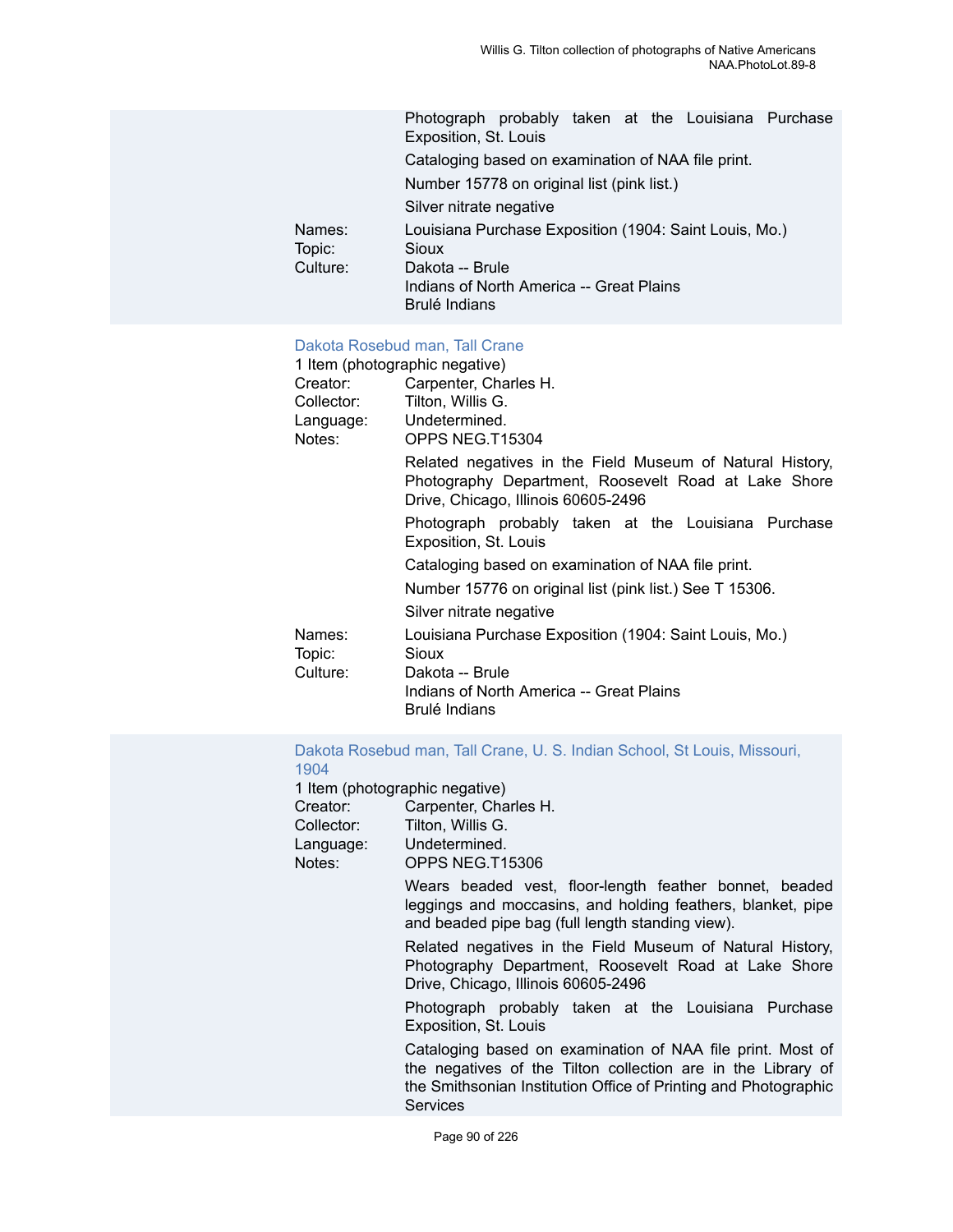| Names:<br>Topic:<br>Culture:                                        | Silver nitrate negative<br>Louisiana Purchase Exposition (1904: Saint Louis, Mo.)<br>Sioux<br>Dakota -- Brule<br>Indians of North America -- Great Plains<br><b>Brulé Indians</b>                                                                                                                                                                                                                                                                                                                                                                                                                     |
|---------------------------------------------------------------------|-------------------------------------------------------------------------------------------------------------------------------------------------------------------------------------------------------------------------------------------------------------------------------------------------------------------------------------------------------------------------------------------------------------------------------------------------------------------------------------------------------------------------------------------------------------------------------------------------------|
| Dakota Rosebud man<br>Creator:<br>Collector:<br>Language:<br>Notes: | 1 Item (photographic negative)<br>Carpenter, Charles H.<br>Tilton, Willis G.<br>Undetermined.<br>OPPS NEG.T15322<br>Wears elaborate beaded vest with figures of Indians on<br>horseback carrying the American flag. (bust)<br>Related negatives in the Field Museum of Natural History,<br>Photography Department, Roosevelt Road at Lake Shore<br>Drive, Chicago, Illinois 60605-2496<br>Photograph probably taken at the Louisiana Purchase<br>Exposition, St. Louis<br>Cataloging based on examination of NAA file print.<br>Number 15777 on original list (pink list.)<br>Silver nitrate negative |
| Names:<br>Topic:<br>Culture:                                        | Louisiana Purchase Exposition (1904: Saint Louis, Mo.)<br>Sioux<br>Dakota -- Brule<br>Indians of North America -- Great Plains<br><b>Brulé Indians</b>                                                                                                                                                                                                                                                                                                                                                                                                                                                |
| Creator:<br>Collector:<br>Language:<br>$N = \{x, y, z\}$            | Dakota man, U. S. Indian School, St Louis, Missouri, 1904<br>1 Item (photographic negative)<br>Carpenter, Charles H.<br>Tilton, Willis G.<br>Undetermined.<br>ODDO NIEO TAE224                                                                                                                                                                                                                                                                                                                                                                                                                        |

| Notes:           | OPPS NEG.T15324                                                                                                                                           |
|------------------|-----------------------------------------------------------------------------------------------------------------------------------------------------------|
|                  | Same man as T15322, wearing same beaded vest, leggings<br>with bead work, moccasins, feather bonnet, and holding<br>beaded pipe bag (full standing view). |
|                  | Related negatives in the Field Museum of Natural History,<br>Photography Department, Roosevelt Road at Lake Shore<br>Drive, Chicago, Illinois 60605-2496  |
|                  | Photograph probably taken at the Louisiana Purchase<br>Exposition, St. Louis                                                                              |
|                  | Cataloging based on examination of NAA file print.                                                                                                        |
|                  | Silver nitrate negative                                                                                                                                   |
| Names:<br>Topic: | Louisiana Purchase Exposition (1904: Saint Louis, Mo.)<br>Sioux                                                                                           |
| Culture:         | Dakota -- Brule                                                                                                                                           |
|                  | Indians of North America -- Great Plains                                                                                                                  |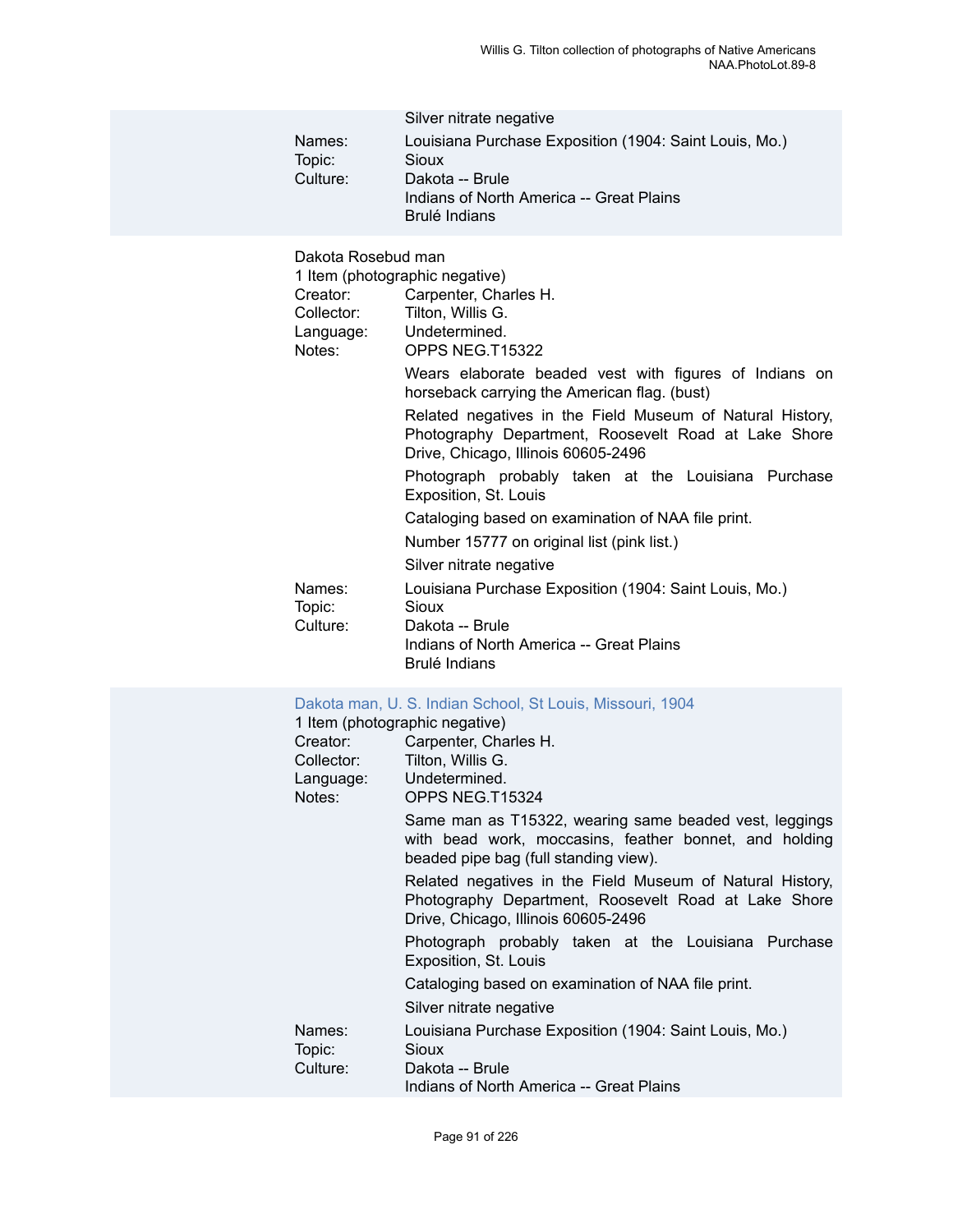#### Brulé Indians

| Dakota woman, U. S. Indian School, St Louis, Missouri, 1904 |                                                                                                                                                          |  |
|-------------------------------------------------------------|----------------------------------------------------------------------------------------------------------------------------------------------------------|--|
|                                                             | 1 Item (photographic negative)                                                                                                                           |  |
|                                                             | Creator: Carpenter, Charles H.                                                                                                                           |  |
|                                                             | Collector: Tilton, Willis G.                                                                                                                             |  |
|                                                             | Language: Undetermined.                                                                                                                                  |  |
| Notes:                                                      | OPPS NEG.T15326                                                                                                                                          |  |
|                                                             | Wears elk tooth dress. (bust)                                                                                                                            |  |
|                                                             | Related negatives in the Field Museum of Natural History,<br>Photography Department, Roosevelt Road at Lake Shore<br>Drive, Chicago, Illinois 60605-2496 |  |
|                                                             | Photograph probably taken at the Louisiana Purchase<br>Exposition, St. Louis                                                                             |  |
|                                                             | Cataloging based on examination of NAA file print.                                                                                                       |  |
|                                                             | Silver nitrate negative                                                                                                                                  |  |
| Names:<br>Topic:<br>Culture:                                | Louisiana Purchase Exposition (1904: Saint Louis, Mo.)<br>Sioux<br>Dakota -- Brule<br>Indians of North America -- Great Plains<br>Brulé Indians          |  |

#### [Dakota Rosebud man, U. S. Indian School, St Louis, Missouri, 1904](https://ids.si.edu/ids/deliveryService?id=NMNH-T15338-000001)

|                  | 1 Item (photographic negative)                                                                                                                           |
|------------------|----------------------------------------------------------------------------------------------------------------------------------------------------------|
| Creator:         | Carpenter, Charles H.                                                                                                                                    |
| Collector:       | Tilton, Willis G.                                                                                                                                        |
|                  | Language: Undetermined.                                                                                                                                  |
| Notes:           | OPPS NEG.T15338                                                                                                                                          |
|                  | Not wearing a dentalium (shell) vest, but a basket bead<br>decorated vest. T. Haukass                                                                    |
|                  | Wears dentalium decorated vest. (bust)                                                                                                                   |
|                  | Related negatives in the Field Museum of Natural History,<br>Photography Department, Roosevelt Road at Lake Shore<br>Drive, Chicago, Illinois 60605-2496 |
|                  | Photograph probably taken at the Louisiana Purchase<br>Exposition, St. Louis                                                                             |
|                  | Cataloging based on examination of NAA file print.                                                                                                       |
|                  | Silver nitrate negative                                                                                                                                  |
| Names:<br>Topic: | Louisiana Purchase Exposition (1904: Saint Louis, Mo.)<br>Sioux                                                                                          |
| Culture:         | Dakota -- Brule                                                                                                                                          |
|                  | Indians of North America -- Great Plains<br><b>Brulé Indians</b>                                                                                         |
|                  |                                                                                                                                                          |

#### [Dakota Rosebud man, U. S. Indian School, St Louis, Missouri, 1904](https://ids.si.edu/ids/deliveryService?id=NMNH-T15339-000001)

| 1 Item (photographic negative) |                       |  |
|--------------------------------|-----------------------|--|
| Creator:                       | Carpenter, Charles H. |  |
| Collector:                     | Tilton, Willis G.     |  |
| Language:                      | Undetermined.         |  |
| Notes:                         | OPPS NEG.T15339       |  |

Page 92 of 226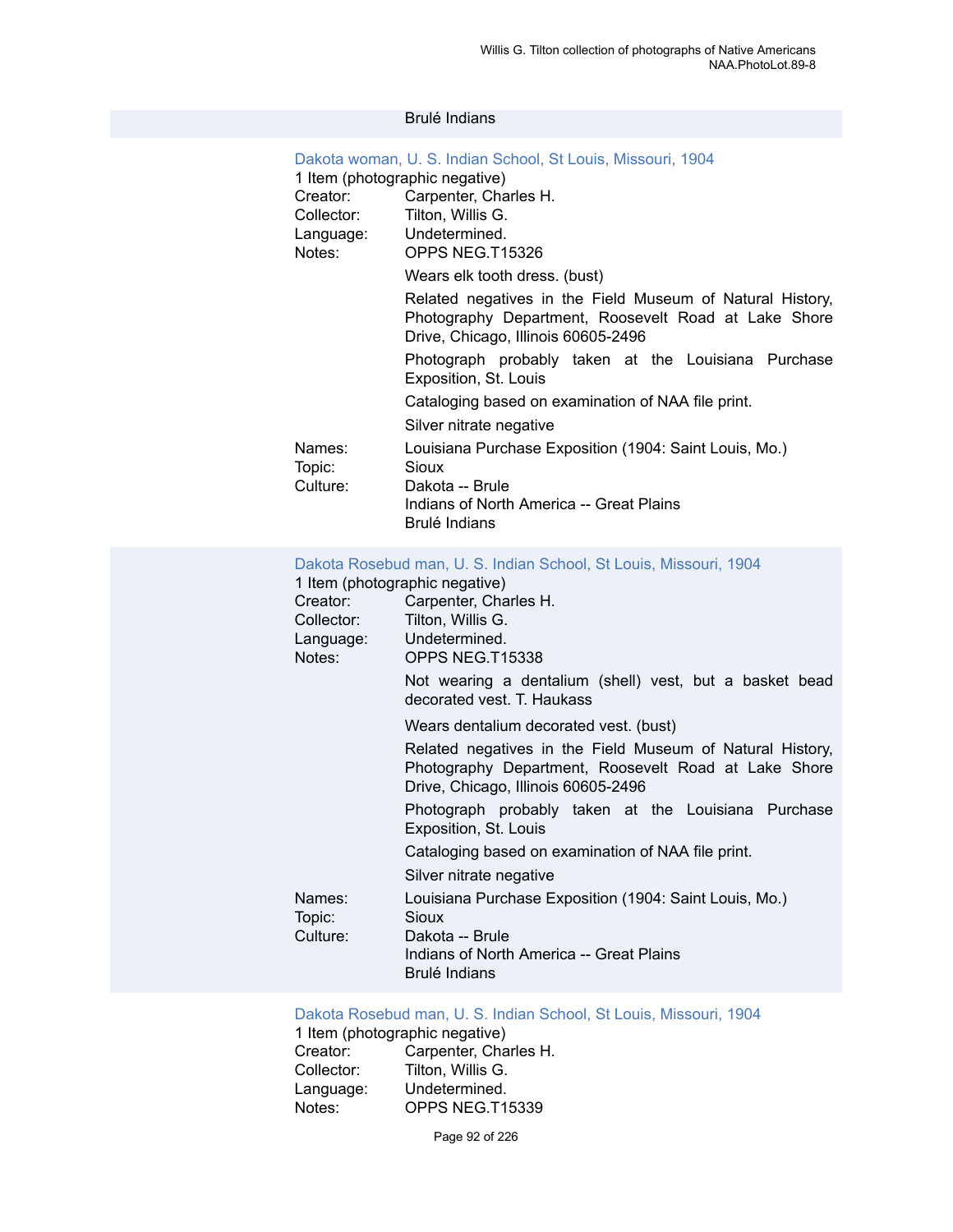Not wearing a dentalium (shell) vest, but a basket bead decorated vest. T. Haukass

Same man as T15338, wearing same vest, leggings with bead work, moccasins, and a feather bonnet. (full standing view)

Related negatives in the Field Museum of Natural History, Photography Department, Roosevelt Road at Lake Shore Drive, Chicago, Illinois 60605-2496

Photograph probably taken at the Louisiana Purchase Exposition, St. Louis

Cataloging based on examination of NAA file print.

Silver nitrate negative

| Names:   | Louisiana Purchase Exposition (1904: Saint Louis, Mo.) |
|----------|--------------------------------------------------------|
| Topic:   | Sioux                                                  |
| Culture: | Dakota -- Brule                                        |
|          | Indians of North America -- Great Plains               |
|          | Brulé Indians                                          |

[Dakota woman, U. S. Indian School, St Louis, Missouri, 1904](https://ids.si.edu/ids/deliveryService?id=NMNH-T15344-000001)

1 Item (photographic negative)

| Creator:         | Carpenter, Charles H.                                                                                                                                    |
|------------------|----------------------------------------------------------------------------------------------------------------------------------------------------------|
| Collector:       | Tilton, Willis G.                                                                                                                                        |
|                  | Language: Undetermined.                                                                                                                                  |
| Notes:           | OPPS NEG.T15344                                                                                                                                          |
|                  | Not wearing a dentalium necklace, but one made completely of<br>short and long basket beads- T. Haukass.                                                 |
|                  | Wears cowrie shell dress, dentalium necklace with mirror disks,<br>and white hair feather. (bust)                                                        |
|                  | Related negatives in the Field Museum of Natural History,<br>Photography Department, Roosevelt Road at Lake Shore<br>Drive, Chicago, Illinois 60605-2496 |
|                  | Photograph probably taken at the Louisiana Purchase<br>Exposition, St. Louis                                                                             |
|                  | Cataloging based on examination of NAA file print.                                                                                                       |
|                  | Silver nitrate negative                                                                                                                                  |
| Names:<br>Topic: | Louisiana Purchase Exposition (1904: Saint Louis, Mo.)<br>Sioux                                                                                          |
| Culture:         | Dakota -- Brule<br>Indians of North America -- Great Plains<br><b>Brulé Indians</b>                                                                      |

[Dakota Rosebud man, U. S. Indian School, St Louis, Missouri, 1904](https://ids.si.edu/ids/deliveryService?id=NMNH-T15347-000001)

1 Item (photographic negative) Creator: Carpenter, Charles H. Collector: Tilton, Willis G. Language: Undetermined. Notes: OPPS NEG.T15347 Related negatives in the Field Museum of Natural History, Photography Department, Roosevelt Road at Lake Shore Drive, Chicago, Illinois 60605-2496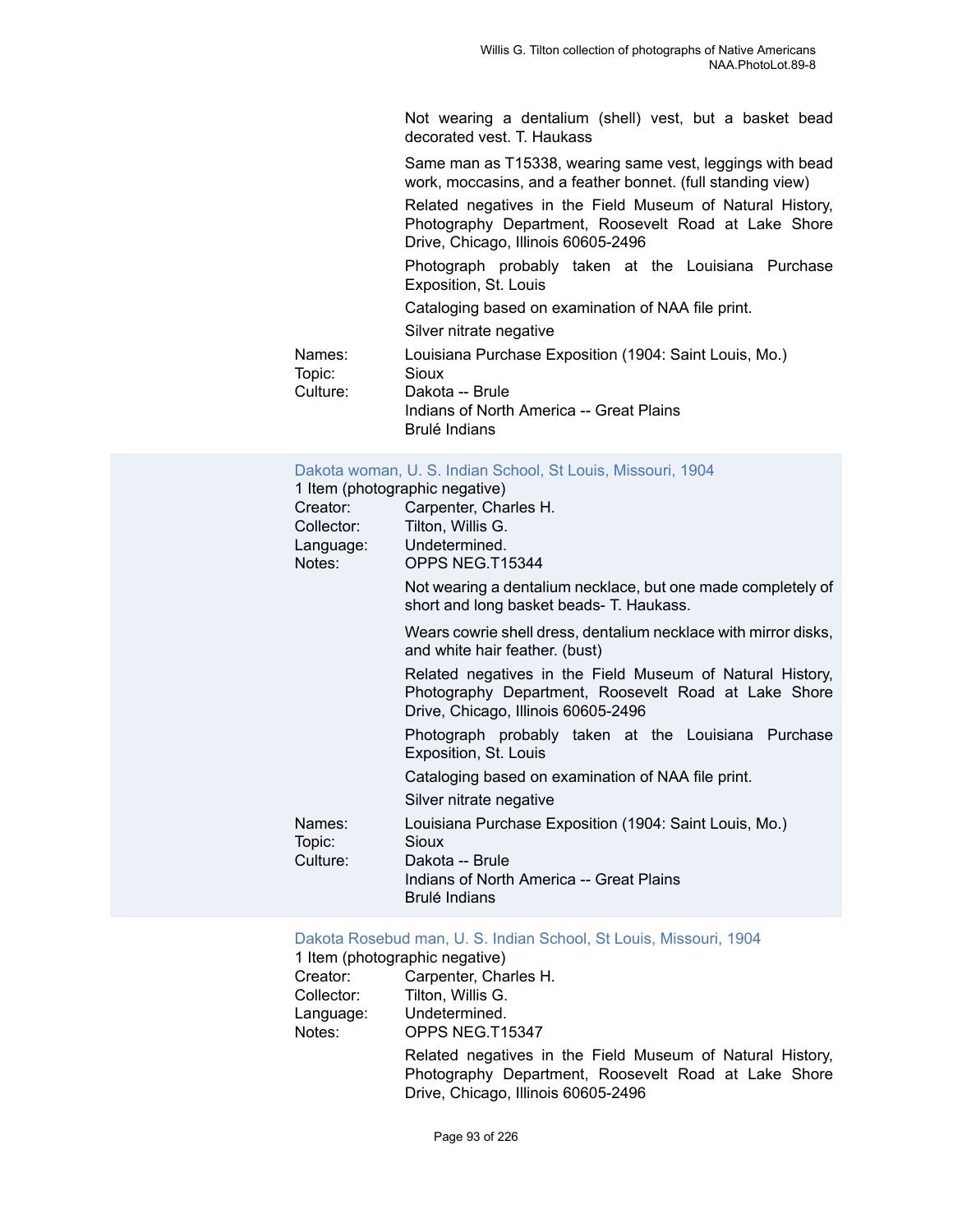|                  | Photograph probably taken at the Louisiana Purchase<br>Exposition, St. Louis        |
|------------------|-------------------------------------------------------------------------------------|
|                  | Cataloging based on examination of NAA file print.                                  |
|                  | Silver nitrate negative                                                             |
| Names:<br>Topic: | Louisiana Purchase Exposition (1904: Saint Louis, Mo.)<br>Sioux                     |
| Culture:         | Dakota -- Brule<br>Indians of North America -- Great Plains<br><b>Brulé Indians</b> |
|                  |                                                                                     |

#### [Dakota Rosebud man, U. S. Indian School, St Louis, Missouri, 1904](https://ids.si.edu/ids/deliveryService?id=NMNH-T15348-000001)

| 1 Item (photographic negative)                                                                                                                           |
|----------------------------------------------------------------------------------------------------------------------------------------------------------|
| Carpenter, Charles H.                                                                                                                                    |
| Tilton, Willis G.                                                                                                                                        |
| Language: Undetermined.                                                                                                                                  |
| OPPS NEG.T15348                                                                                                                                          |
| Related negatives in the Field Museum of Natural History,<br>Photography Department, Roosevelt Road at Lake Shore<br>Drive, Chicago, Illinois 60605-2496 |
| Photograph probably taken at the Louisiana Purchase<br>Exposition, St. Louis                                                                             |
| Cataloging based on examination of NAA file print.                                                                                                       |
| Silver nitrate negative                                                                                                                                  |
| Louisiana Purchase Exposition (1904: Saint Louis, Mo.)<br>Sioux<br>Dakota -- Brule                                                                       |
| Indians of North America -- Great Plains<br>Brulé Indians                                                                                                |
|                                                                                                                                                          |

#### [Dakota Rosebud man, U. S. Indian School, St Louis, Missouri, 1904](https://ids.si.edu/ids/deliveryService?id=NMNH-T15352-000001)

1 Item (photographic negative)

|            | 1 Item (photographic negative)                                                                                                                           |
|------------|----------------------------------------------------------------------------------------------------------------------------------------------------------|
| Creator:   | Carpenter, Charles H.                                                                                                                                    |
| Collector: | Tilton, Willis G.                                                                                                                                        |
| Language:  | Undetermined.                                                                                                                                            |
| Notes:     | OPPS NEG.T15352                                                                                                                                          |
|            | Same man as T15347, T15348, wearing feather bonnet,<br>George Washington Peace Medal, and holding beaded pipe<br>bag.                                    |
|            | Related negatives in the Field Museum of Natural History,<br>Photography Department, Roosevelt Road at Lake Shore<br>Drive, Chicago, Illinois 60605-2496 |
|            | Photograph probably taken at the Louisiana Purchase<br>Exposition, St. Louis                                                                             |
|            | Cataloging based on examination of NAA file print.                                                                                                       |
|            | Silver nitrate negative                                                                                                                                  |
| Names:     | Louisiana Purchase Exposition (1904: Saint Louis, Mo.)                                                                                                   |
| Topic:     | Sioux                                                                                                                                                    |
| Culture:   | Dakota -- Brule                                                                                                                                          |
|            | Indians of North America -- Great Plains                                                                                                                 |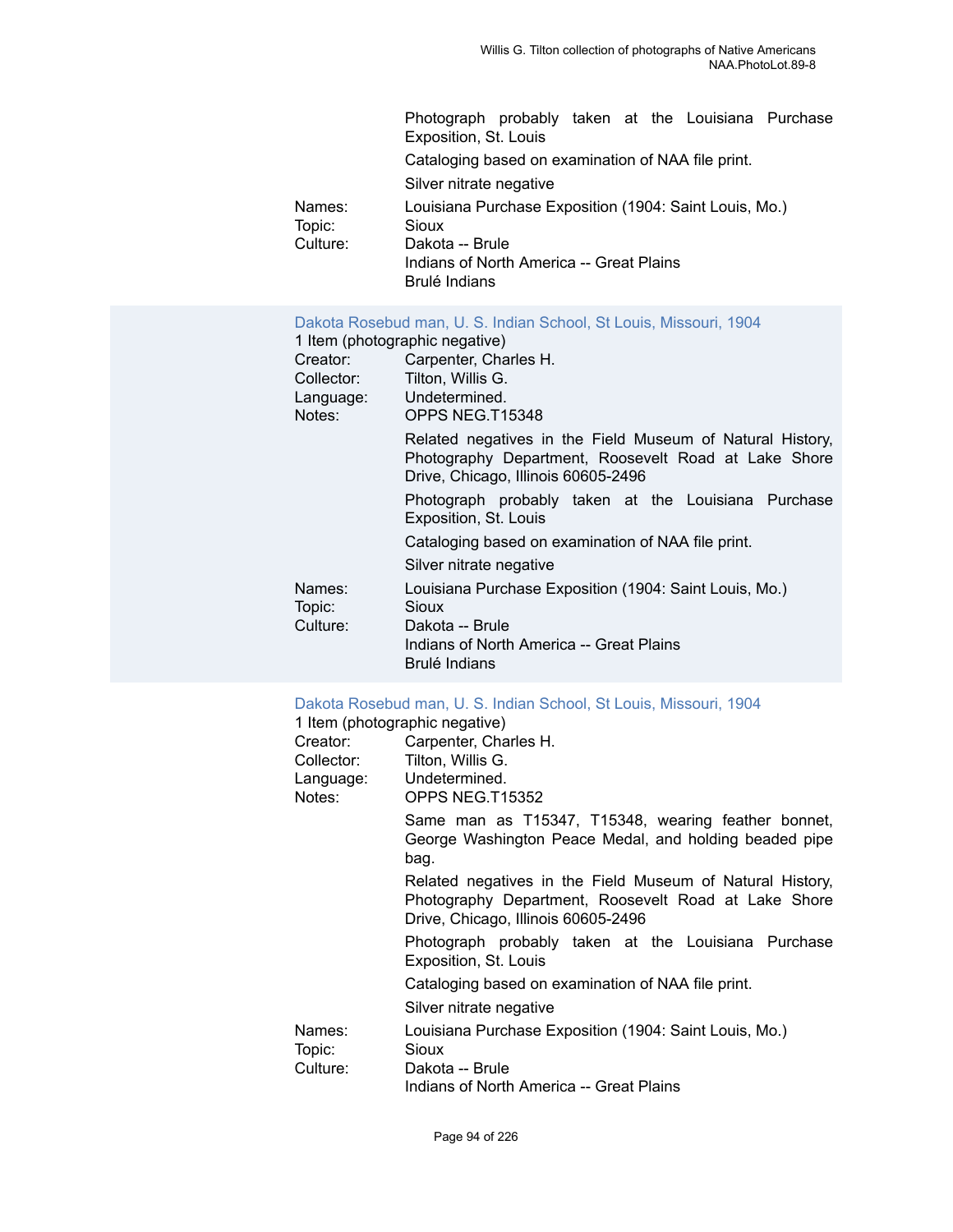#### Brulé Indians

|                                | Dakota Rosebud man, Chief Yellow Hair, U. S. Indian School, St Louis,                                                                                                                                                                     |
|--------------------------------|-------------------------------------------------------------------------------------------------------------------------------------------------------------------------------------------------------------------------------------------|
| Missouri, 1904                 |                                                                                                                                                                                                                                           |
| 1 Item (photographic negative) |                                                                                                                                                                                                                                           |
| Creator:                       | Carpenter, Charles H.                                                                                                                                                                                                                     |
| Collector:                     | Tilton, Willis G.                                                                                                                                                                                                                         |
| Language:                      | Undetermined.                                                                                                                                                                                                                             |
| Notes:                         | OPPS NEG.T15354                                                                                                                                                                                                                           |
|                                | Wears quilled shirt with hair fringe, a George Washington Medal<br>(made first in the mid-1800's. Not of government issue; were<br>sold extensively in late 1800's - Belden, 1927, pages 44-45.)<br>and a three feather headdress (bust). |
|                                | Related negatives in the Field Museum of Natural History,<br>Photography Department, Roosevelt Road at Lake Shore<br>Drive, Chicago, Illinois 60605-2496                                                                                  |
|                                | Photograph probably taken at the Louisiana Purchase<br>Exposition, St. Louis                                                                                                                                                              |
|                                | Cataloging based on examination of NAA file print.                                                                                                                                                                                        |
|                                | Silver nitrate negative                                                                                                                                                                                                                   |
| Names:<br>Topic:<br>Culture:   | Louisiana Purchase Exposition (1904: Saint Louis, Mo.)<br>Sioux<br>Dakota -- Brule<br>Indians of North America -- Great Plains<br><b>Brulé Indians</b>                                                                                    |

### Dakota [Rosebud](https://ids.si.edu/ids/deliveryService?id=NMNH-T15355-000001) man, Chief Yellow Hair, U. S. Indian School, St Louis, [Missouri, 1904](https://ids.si.edu/ids/deliveryService?id=NMNH-T15355-000001)<br>1 Item (photogr

|                              | 1 Item (photographic negative)                                                                                                                           |
|------------------------------|----------------------------------------------------------------------------------------------------------------------------------------------------------|
| Creator: Creator             | Carpenter, Charles H.                                                                                                                                    |
| Collector:                   | Tilton, Willis G.                                                                                                                                        |
|                              | Language: Undetermined.                                                                                                                                  |
| Notes:                       | OPPS NEG.T15355                                                                                                                                          |
|                              | Related negatives in the Field Museum of Natural History,<br>Photography Department, Roosevelt Road at Lake Shore<br>Drive, Chicago, Illinois 60605-2496 |
|                              | Photograph probably taken at the Louisiana Purchase<br>Exposition, St. Louis                                                                             |
|                              | Cataloging based on examination of NAA file print.                                                                                                       |
|                              | Silver nitrate negative                                                                                                                                  |
| Names:<br>Topic:<br>Culture: | Louisiana Purchase Exposition (1904: Saint Louis, Mo.)<br>Sioux<br>Dakota -- Brule<br>Indians of North America -- Great Plains<br><b>Brulé Indians</b>   |
|                              |                                                                                                                                                          |

### [Dakota Rosebud Reservation man, Singing Goose, U. S. Indian School, St](https://ids.si.edu/ids/deliveryService?id=NMNH-T15357-000001) [Louis, Missouri, 1904](https://ids.si.edu/ids/deliveryService?id=NMNH-T15357-000001)

1 Item (photographic negative)<br>Creator: Carpenter, Cha Carpenter, Charles H.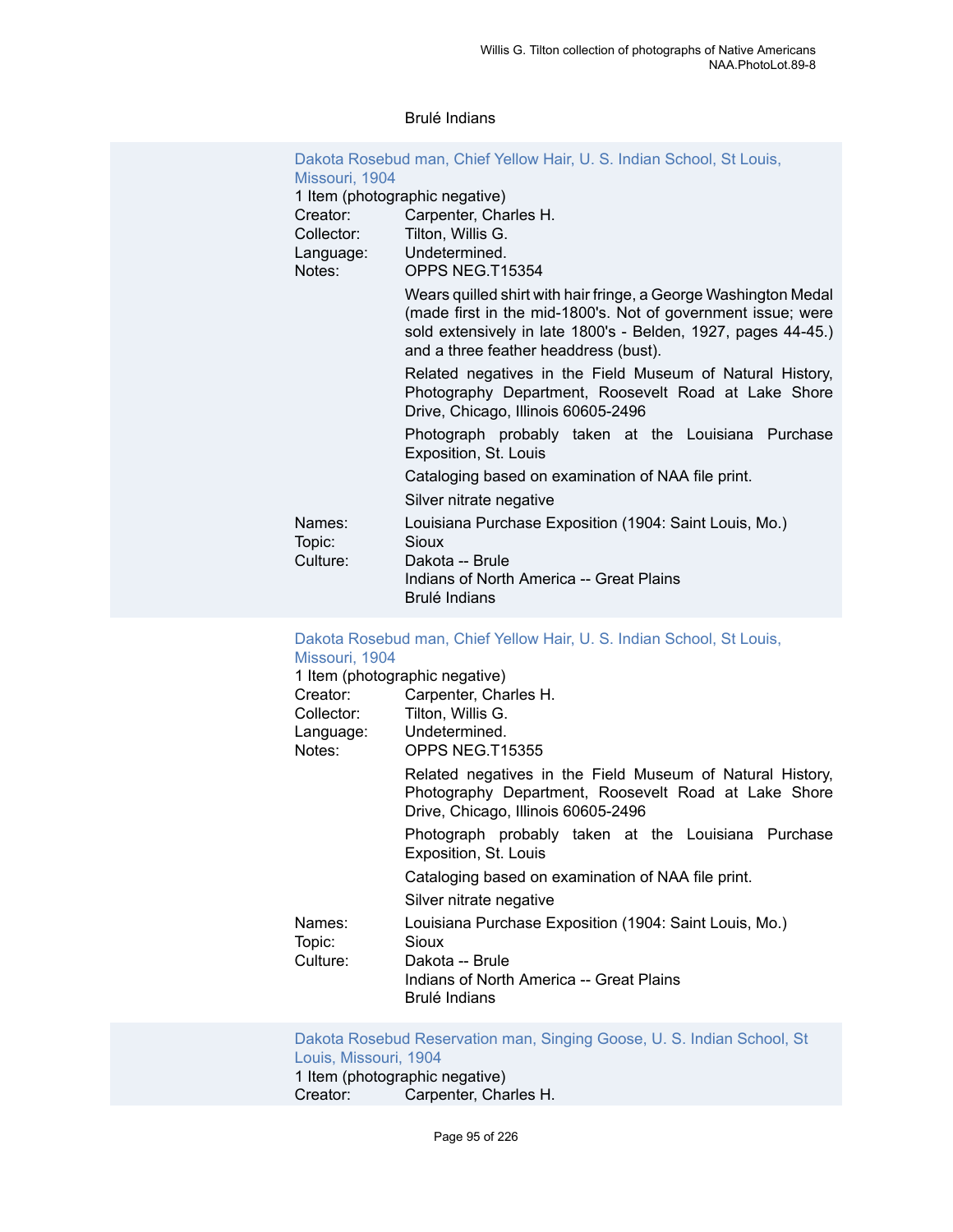| Collector:<br>Language:<br>Notes: | Tilton, Willis G.<br>Undetermined.<br>OPPS NEG.T15357                                                                                                    |
|-----------------------------------|----------------------------------------------------------------------------------------------------------------------------------------------------------|
|                                   | Wears beaded vest with geometric designs (bust).                                                                                                         |
|                                   | Related negatives in the Field Museum of Natural History,<br>Photography Department, Roosevelt Road at Lake Shore<br>Drive, Chicago, Illinois 60605-2496 |
|                                   | Photograph probably taken at the Louisiana Purchase<br>Exposition, St. Louis                                                                             |
|                                   | Cataloging based on examination of NAA file print.                                                                                                       |
|                                   | Silver nitrate negative                                                                                                                                  |
| Names:<br>Topic:                  | Louisiana Purchase Exposition (1904: Saint Louis, Mo.)<br>Sioux                                                                                          |
| Culture:                          | Dakota -- Brule<br>Indians of North America -- Great Plains<br>Brulé Indians                                                                             |

### Dakota [Rosebud](https://ids.si.edu/ids/deliveryService?id=NMNH-T15364-000001) man, Charges Twice, U. S. Indian School, St Louis,

| Missouri, 1904   |                                                                                                                                                          |
|------------------|----------------------------------------------------------------------------------------------------------------------------------------------------------|
|                  | 1 Item (photographic negative)                                                                                                                           |
| Creator:         | Carpenter, Charles H.                                                                                                                                    |
| Collector:       | Tilton, Willis G.                                                                                                                                        |
|                  | Language: Undetermined.                                                                                                                                  |
| Notes:           | OPPS NEG.T15364                                                                                                                                          |
|                  | Related negatives in the Field Museum of Natural History,<br>Photography Department, Roosevelt Road at Lake Shore<br>Drive, Chicago, Illinois 60605-2496 |
|                  | Photograph probably taken at the Louisiana Purchase<br>Exposition, St. Louis                                                                             |
|                  | Cataloging based on examination of NAA file print.                                                                                                       |
|                  | Note fine beaded vest with figure of an Indian on a horse.                                                                                               |
|                  | Silver nitrate negative                                                                                                                                  |
| Names:<br>Topic: | Louisiana Purchase Exposition (1904: Saint Louis, Mo.)<br>Sioux                                                                                          |
| Culture:         | Dakota -- Brule<br>Indians of North America -- Great Plains<br>Brulé Indians                                                                             |

### Dakota [Rosebud](https://ids.si.edu/ids/deliveryService?id=NMNH-T15366-000001) man, Charges Twice, U. S. Indian School, St Louis, [Missouri, 1904](https://ids.si.edu/ids/deliveryService?id=NMNH-T15366-000001)<br>1 Item (photogr

|            | 1 Item (photographic negative)                                                                                                                           |
|------------|----------------------------------------------------------------------------------------------------------------------------------------------------------|
| Creator:   | Carpenter, Charles H.                                                                                                                                    |
| Collector: | Tilton, Willis G.                                                                                                                                        |
| Language:  | Undetermined.                                                                                                                                            |
| Notes:     | OPPS NEG.T15366                                                                                                                                          |
|            | Wears beaded vest and feather bonnet (full length standing<br>view).                                                                                     |
|            | Related negatives in the Field Museum of Natural History,<br>Photography Department, Roosevelt Road at Lake Shore<br>Drive, Chicago, Illinois 60605-2496 |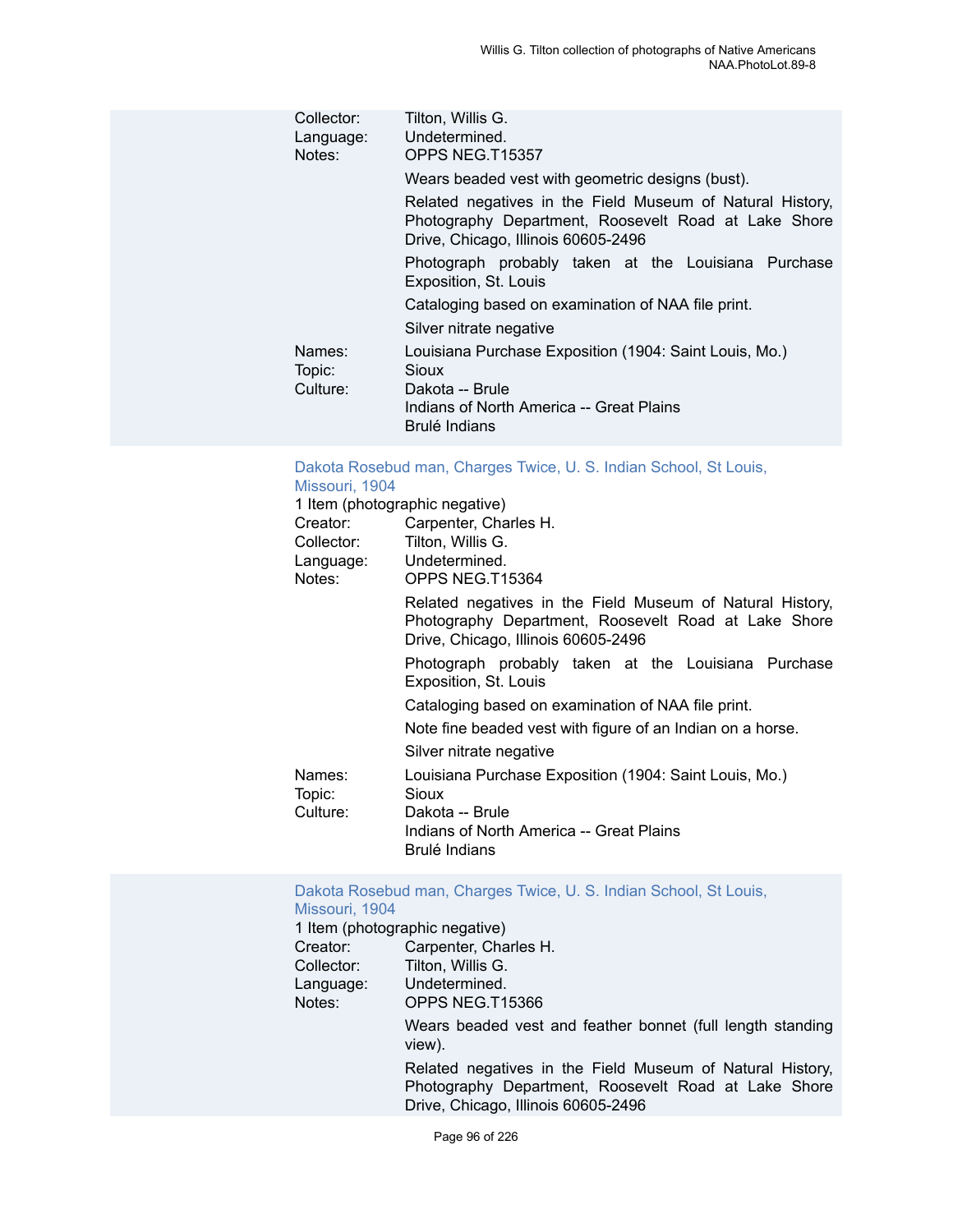|                              | Photograph probably taken at the Louisiana Purchase<br>Exposition, St. Louis                                                                    |  |  |  |
|------------------------------|-------------------------------------------------------------------------------------------------------------------------------------------------|--|--|--|
|                              | Cataloging based on examination of NAA file print.                                                                                              |  |  |  |
|                              | See T 15364.                                                                                                                                    |  |  |  |
|                              | Silver nitrate negative                                                                                                                         |  |  |  |
| Names:<br>Topic:<br>Culture: | Louisiana Purchase Exposition (1904: Saint Louis, Mo.)<br>Sioux<br>Dakota -- Brule<br>Indians of North America -- Great Plains<br>Brulé Indians |  |  |  |

#### [Dakota Rosebud man, U. S. Indian School, St Louis, Missouri, 1904](https://ids.si.edu/ids/deliveryService?id=NMNH-T15370-000001)

|                  | 1 Item (photographic negative)                                                                                                                                  |
|------------------|-----------------------------------------------------------------------------------------------------------------------------------------------------------------|
|                  | Creator: Carpenter, Charles H.                                                                                                                                  |
|                  | Collector: Tilton, Willis G.                                                                                                                                    |
|                  | Language: Undetermined.                                                                                                                                         |
| Notes:           | OPPS NEG.T15370                                                                                                                                                 |
|                  | Unidentified man, wearing bone breastplate, fur skin strap with<br>circular mirror disks, George Washington Peace Medal, and<br>silver pendant earrings (bust). |
|                  | Related negatives in the Field Museum of Natural History,<br>Photography Department, Roosevelt Road at Lake Shore<br>Drive, Chicago, Illinois 60605-2496        |
|                  | Photograph probably taken at the Louisiana Purchase<br>Exposition, St. Louis                                                                                    |
|                  | Cataloging based on examination of NAA file print.                                                                                                              |
|                  | Silver nitrate negative                                                                                                                                         |
| Names:<br>Topic: | Louisiana Purchase Exposition (1904: Saint Louis, Mo.)<br>Sioux                                                                                                 |
| Culture:         | Dakota -- Brule<br>Indians of North America -- Great Plains<br>Brulé Indians                                                                                    |

Dakota [Rosebud](https://ids.si.edu/ids/deliveryService?id=NMNH-T15376-000001) man, One Star, U. S. Indian School, St Louis, Missouri, 1904

|            | 1 Item (photographic negative)                                                                                                                           |
|------------|----------------------------------------------------------------------------------------------------------------------------------------------------------|
| Creator:   | Carpenter, Charles H.                                                                                                                                    |
| Collector: | Tilton, Willis G.                                                                                                                                        |
| Language:  | Undetermined.                                                                                                                                            |
| Notes:     | OPPS NEG.T15376                                                                                                                                          |
|            | Wears hair fringed shirt with bead work, George Washington<br>Peace Medal, and two hair feathers (bust).                                                 |
|            | Related negatives in the Field Museum of Natural History,<br>Photography Department, Roosevelt Road at Lake Shore<br>Drive, Chicago, Illinois 60605-2496 |
|            | Photograph probably taken at the Louisiana Purchase<br>Exposition, St. Louis                                                                             |
|            | Cataloging based on examination of NAA file print.                                                                                                       |
|            | See T 15377.                                                                                                                                             |
|            | Silver nitrate negative                                                                                                                                  |
|            |                                                                                                                                                          |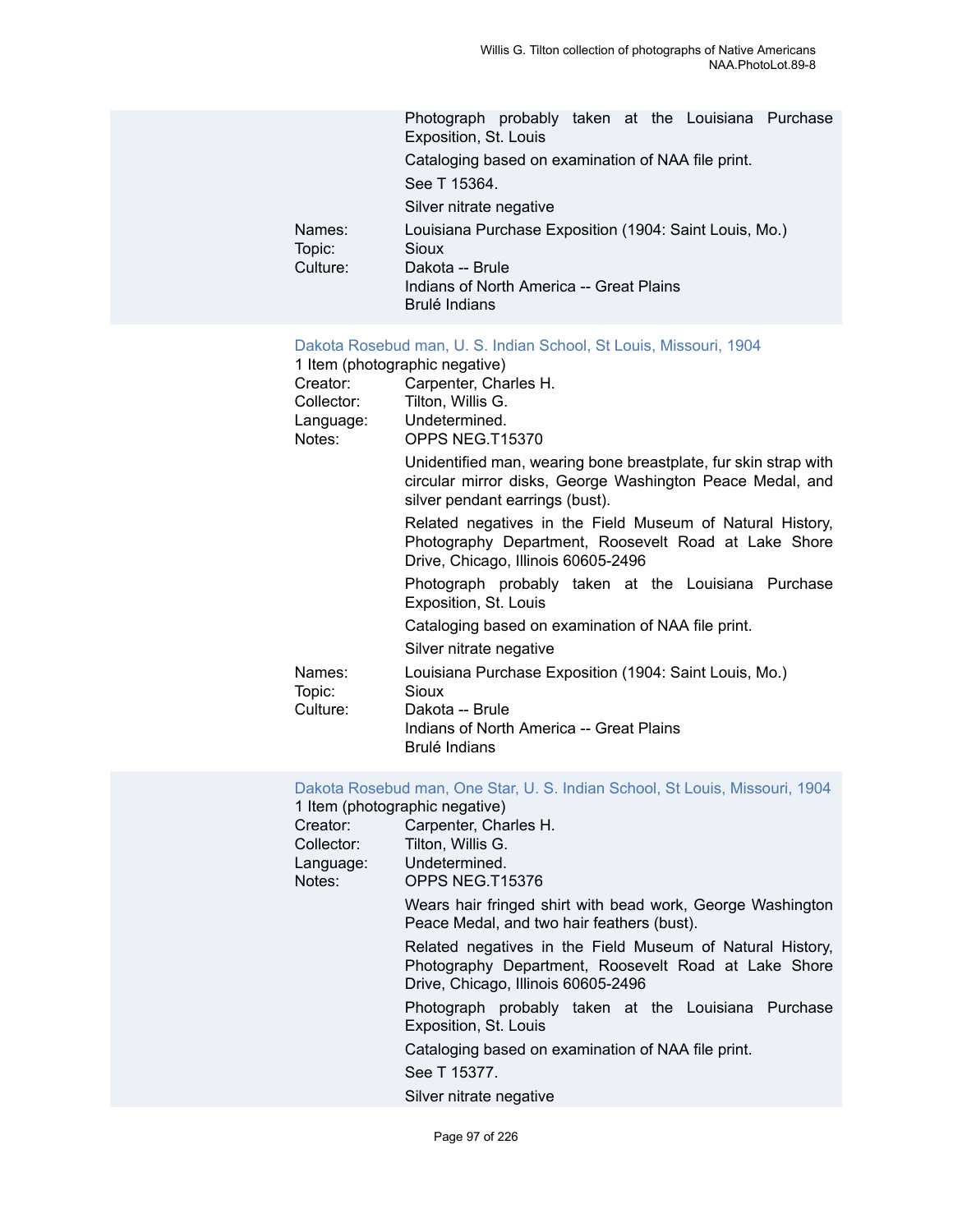| Names:<br>Topic:<br>Culture:                                                  | Louisiana Purchase Exposition (1904: Saint Louis, Mo.)<br>Sioux<br>Dakota -- Brule<br>Indians of North America -- Great Plains<br>Brulé Indians                                                                                                                                                                                                                                                                                                                                                                                                                                                                                                                                                                                                                                                     |
|-------------------------------------------------------------------------------|-----------------------------------------------------------------------------------------------------------------------------------------------------------------------------------------------------------------------------------------------------------------------------------------------------------------------------------------------------------------------------------------------------------------------------------------------------------------------------------------------------------------------------------------------------------------------------------------------------------------------------------------------------------------------------------------------------------------------------------------------------------------------------------------------------|
| Creator:<br>Collector:<br>Language:<br>Notes:<br>Names:<br>Topic:<br>Culture: | Dakota man, One Star, U. S. Indian School, St Louis, Missouri, 1904<br>1 Item (photographic negative)<br>Carpenter, Charles H.<br>Tilton, Willis G.<br>Undetermined.<br>OPPS NEG.T15377<br>Related negatives in the Field Museum of Natural History,<br>Photography Department, Roosevelt Road at Lake Shore<br>Drive, Chicago, Illinois 60605-2496<br>Photograph probably taken at the Louisiana Purchase<br>Exposition, St. Louis<br>Cataloging based on examination of NAA file print.<br>Silver nitrate negative<br>Louisiana Purchase Exposition (1904: Saint Louis, Mo.)<br><b>Sioux</b><br>Dakota -- Brule<br>Indians of North America -- Great Plains<br>Brulé Indians                                                                                                                      |
| Creator:<br>Collector:<br>Language:<br>Notes:                                 | Dakota Rosebud Reservation woman, Susie Thunder Hawk, U. S. Indian<br>School, St Louis, Missouri, 1904<br>1 Item (photographic negative)<br>Carpenter, Charles H.<br>Tilton, Willis G.<br>Undetermined.<br>OPPS NEG.T15384<br>Wears cowrie shell dress, bead necklace, hair pipe breastplate<br>with beads and coins appended to the bottom, silver plates<br>hang to the hem of the skirt which is decorated with ribbons and<br>buttons (full length standing view).<br>Related negatives in the Field Museum of Natural History,<br>Photography Department, Roosevelt Road at Lake Shore<br>Drive, Chicago, Illinois 60605-2496<br>Photograph probably taken at the Louisiana Purchase<br>Exposition, St. Louis<br>Cataloging based on examination of NAA file print.<br>Silver nitrate negative |
| Names:<br>Topic:<br>Culture:                                                  | Louisiana Purchase Exposition (1904: Saint Louis, Mo.)<br><b>Sioux</b><br>Dakota -- Brule                                                                                                                                                                                                                                                                                                                                                                                                                                                                                                                                                                                                                                                                                                           |

Brulé Indians

Indians of North America -- Great Plains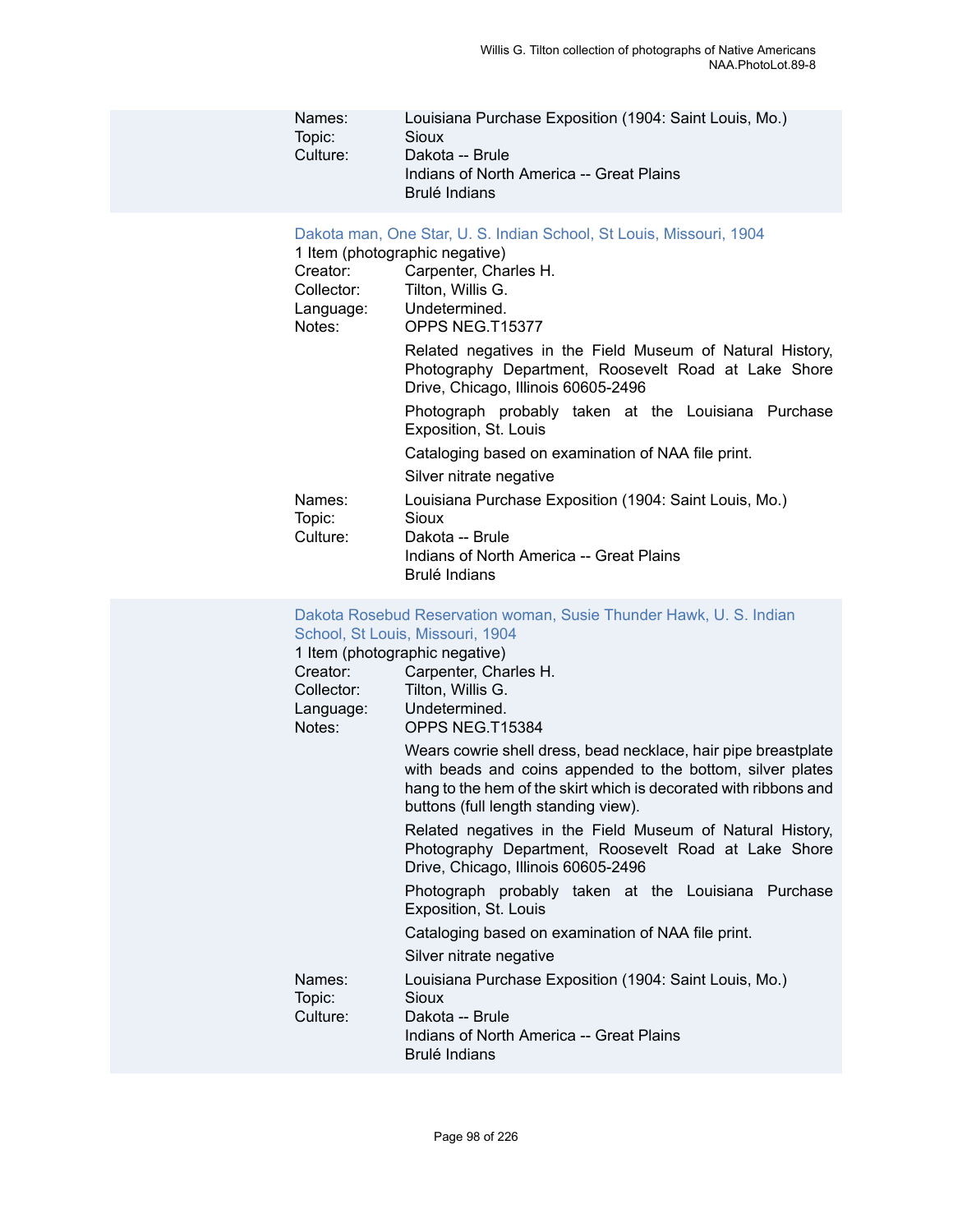### Dakota [Rosebud](https://ids.si.edu/ids/deliveryService?id=NMNH-T15385-000001) woman, Mrs One Star, U. S. Indian School, St Louis, [Missouri, 1904](https://ids.si.edu/ids/deliveryService?id=NMNH-T15385-000001)<br>1 Item (photogr

|  |  |  | 1 Item (photographic negative) |  |
|--|--|--|--------------------------------|--|
|--|--|--|--------------------------------|--|

| <b>TROLL (priotographic ricgative)</b>                                                                                                                   |
|----------------------------------------------------------------------------------------------------------------------------------------------------------|
| Carpenter, Charles H.                                                                                                                                    |
| Tilton, Willis G.                                                                                                                                        |
| Language: Undetermined.                                                                                                                                  |
| OPPS NEG.T15385                                                                                                                                          |
| Wears dress decorated with dentalium (bust).                                                                                                             |
| Related negatives in the Field Museum of Natural History,<br>Photography Department, Roosevelt Road at Lake Shore<br>Drive, Chicago, Illinois 60605-2496 |
| Photograph probably taken at the Louisiana Purchase<br>Exposition, St. Louis                                                                             |
| Cataloging based on examination of NAA file print.                                                                                                       |
| Silver nitrate negative                                                                                                                                  |
| Louisiana Purchase Exposition (1904: Saint Louis, Mo.)<br>Sioux                                                                                          |
| Dakota -- Brule<br>Indians of North America -- Great Plains<br>Brulé Indians                                                                             |
|                                                                                                                                                          |

#### [Dakota Rosebud tribe from Rosebud Reservation, South Dakota, U. S. Indian](https://ids.si.edu/ids/deliveryService?id=NMNH-T15395-000001) School, World's Fair, St Louis, [Missouri,](https://ids.si.edu/ids/deliveryService?id=NMNH-T15395-000001) 1904

|            | 1 Item (photographic negative)                                                                                                                                                                                                                                                                                                                                                                                                                                                                                                                                      |
|------------|---------------------------------------------------------------------------------------------------------------------------------------------------------------------------------------------------------------------------------------------------------------------------------------------------------------------------------------------------------------------------------------------------------------------------------------------------------------------------------------------------------------------------------------------------------------------|
| Creator:   | Carpenter, Charles H.                                                                                                                                                                                                                                                                                                                                                                                                                                                                                                                                               |
| Collector: | Tilton, Willis G.                                                                                                                                                                                                                                                                                                                                                                                                                                                                                                                                                   |
| Language:  | Undetermined.                                                                                                                                                                                                                                                                                                                                                                                                                                                                                                                                                       |
| Notes:     | OPPS NEG.T15395                                                                                                                                                                                                                                                                                                                                                                                                                                                                                                                                                     |
|            | Group picture of Rosebud Reservation Indians. The United<br>States Indian school building for exhibits of Indian industries<br>appears in the background. In back row, left to right:<br>Unidentified, One Star, Charges Twice, two unidentified men,<br>Tall Crane, three unidentified men, Singing Goose, Chief Yellow<br>Hair, and last in line is unidentified and the only man in non-<br>Indian costume. Seated: Susie Thunder Hawk is on far left; Mrs<br>One Star is seated fourth from the right; all other Indian women<br>and children are unidentified. |
|            | Related negatives in the Field Museum of Natural History,<br>Photography Department, Roosevelt Road at Lake Shore<br>Drive, Chicago, Illinois 60605-2496                                                                                                                                                                                                                                                                                                                                                                                                            |
|            | Photograph probably taken at the Louisiana Purchase<br>Exposition, St. Louis                                                                                                                                                                                                                                                                                                                                                                                                                                                                                        |
|            | Cataloging based on examination of NAA file print.                                                                                                                                                                                                                                                                                                                                                                                                                                                                                                                  |
|            | Silver nitrate negative                                                                                                                                                                                                                                                                                                                                                                                                                                                                                                                                             |
| Names:     | One Star<br><b>Charges Twice</b><br><b>Tall Crane</b><br><b>Singing Goose</b><br>Yellow Hair, Chief<br>Thunder Hawk, Susie                                                                                                                                                                                                                                                                                                                                                                                                                                          |
|            |                                                                                                                                                                                                                                                                                                                                                                                                                                                                                                                                                                     |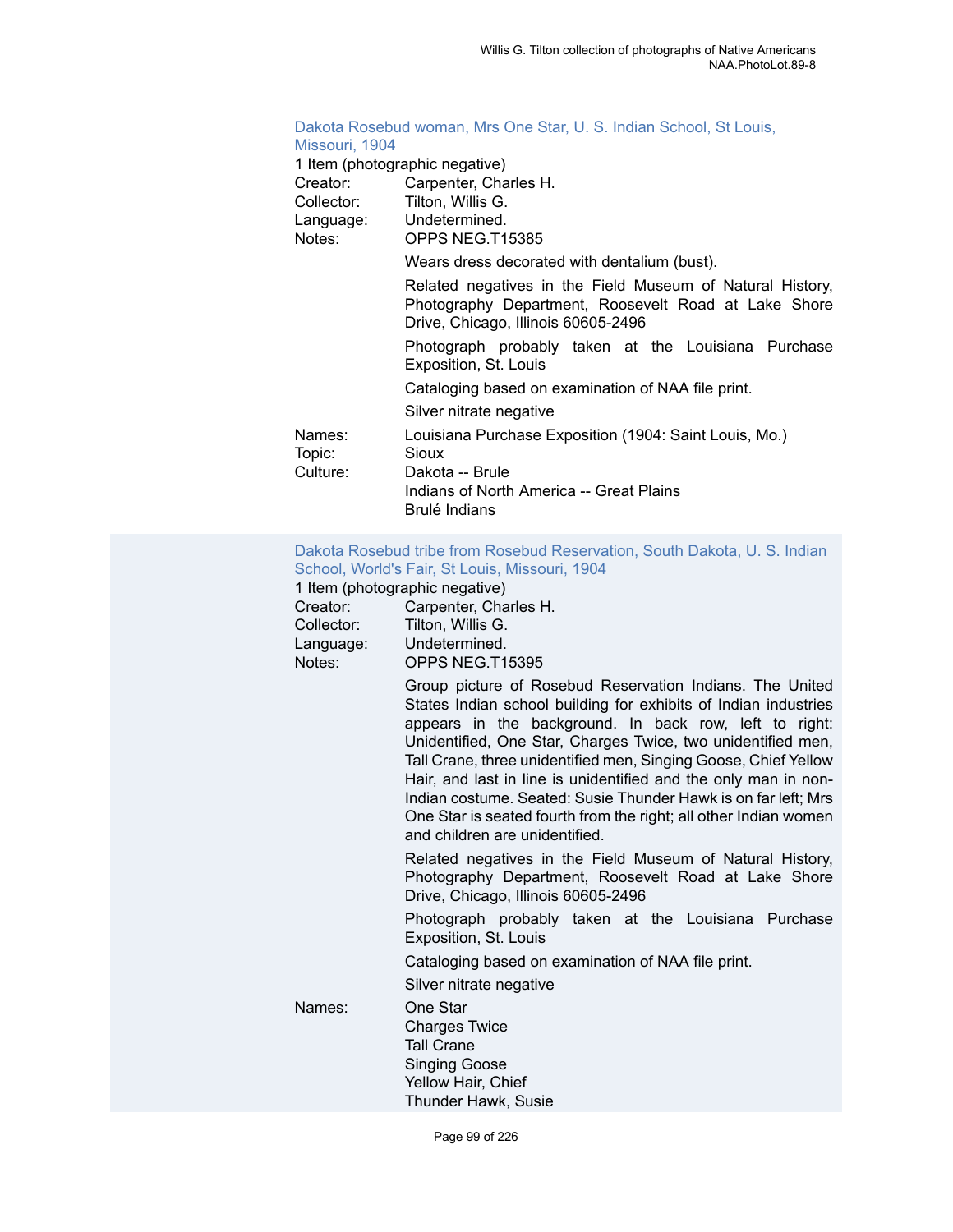| One Star, Mrs                                          |
|--------------------------------------------------------|
| Louisiana Purchase Exposition (1904: Saint Louis, Mo.) |
| Sioux                                                  |
| Dakota -- Brule                                        |
| Indians of North America -- Great Plains               |
| Brulé Indians                                          |
|                                                        |

#### Group of Dakota Indians in [costume](https://ids.si.edu/ids/deliveryService?id=NMNH-T15606-000001) on the grounds of the World's Fair, U. S. [Indian School, St Louis, Missouri, 1904](https://ids.si.edu/ids/deliveryService?id=NMNH-T15606-000001)

|                              | 1 Item (photographic negative)                                                                                                                           |
|------------------------------|----------------------------------------------------------------------------------------------------------------------------------------------------------|
| Creator:                     | Carpenter, Charles H.                                                                                                                                    |
| Collector:                   | Tilton, Willis G.                                                                                                                                        |
|                              | Language: Undetermined.                                                                                                                                  |
| Notes:                       | OPPS NEG.T15606                                                                                                                                          |
|                              | Related negatives in the Field Museum of Natural History,<br>Photography Department, Roosevelt Road at Lake Shore<br>Drive, Chicago, Illinois 60605-2496 |
|                              | Photograph probably taken at the Louisiana Purchase<br>Exposition, St. Louis                                                                             |
|                              | Cataloging based on examination of NAA file print.                                                                                                       |
|                              | Silver nitrate negative                                                                                                                                  |
| Names:<br>Topic:<br>Culture: | Louisiana Purchase Exposition (1904: Saint Louis, Mo.)<br>Sioux<br>Sioux                                                                                 |
|                              | Indians of North America -- Great Plains                                                                                                                 |

# Dakota man, Big Turkey, St Louis Indian [School,](https://ids.si.edu/ids/deliveryService?id=NMNH-T15667-000001) 1904<br>1 Item (photographic negative)

|                              | 1 Item (photographic negative)                                                                                                                           |
|------------------------------|----------------------------------------------------------------------------------------------------------------------------------------------------------|
| Creator:                     | Carpenter, Charles H.                                                                                                                                    |
| Collector:                   | Tilton, Willis G.                                                                                                                                        |
|                              | Language: Undetermined.                                                                                                                                  |
| Notes:                       | OPPS NEG.T15667                                                                                                                                          |
|                              | Wearing hair fringed shirt and feather bonnet.                                                                                                           |
|                              | Related negatives in the Field Museum of Natural History,<br>Photography Department, Roosevelt Road at Lake Shore<br>Drive, Chicago, Illinois 60605-2496 |
|                              | Photograph probably taken at the Louisiana Purchase<br>Exposition, St. Louis                                                                             |
|                              | Cataloging based on examination of NAA file print.                                                                                                       |
|                              | Not a hair fringed shirt, but a muslim (muslin ?) shirt - T.<br>Haukass.                                                                                 |
|                              | Silver nitrate negative                                                                                                                                  |
| Names:<br>Topic:<br>Culture: | Louisiana Purchase Exposition (1904: Saint Louis, Mo.)<br>Sioux<br>Sioux                                                                                 |
|                              | Indians of North America -- Great Plains                                                                                                                 |

[Dakota man, Flying Hawk, U. S. Indian School, St Louis, Missouri, 1904](https://ids.si.edu/ids/deliveryService?id=NMNH-T15685-000001) 1 Item (photographic negative)<br>Creator: Carpenter, Cha Carpenter, Charles H.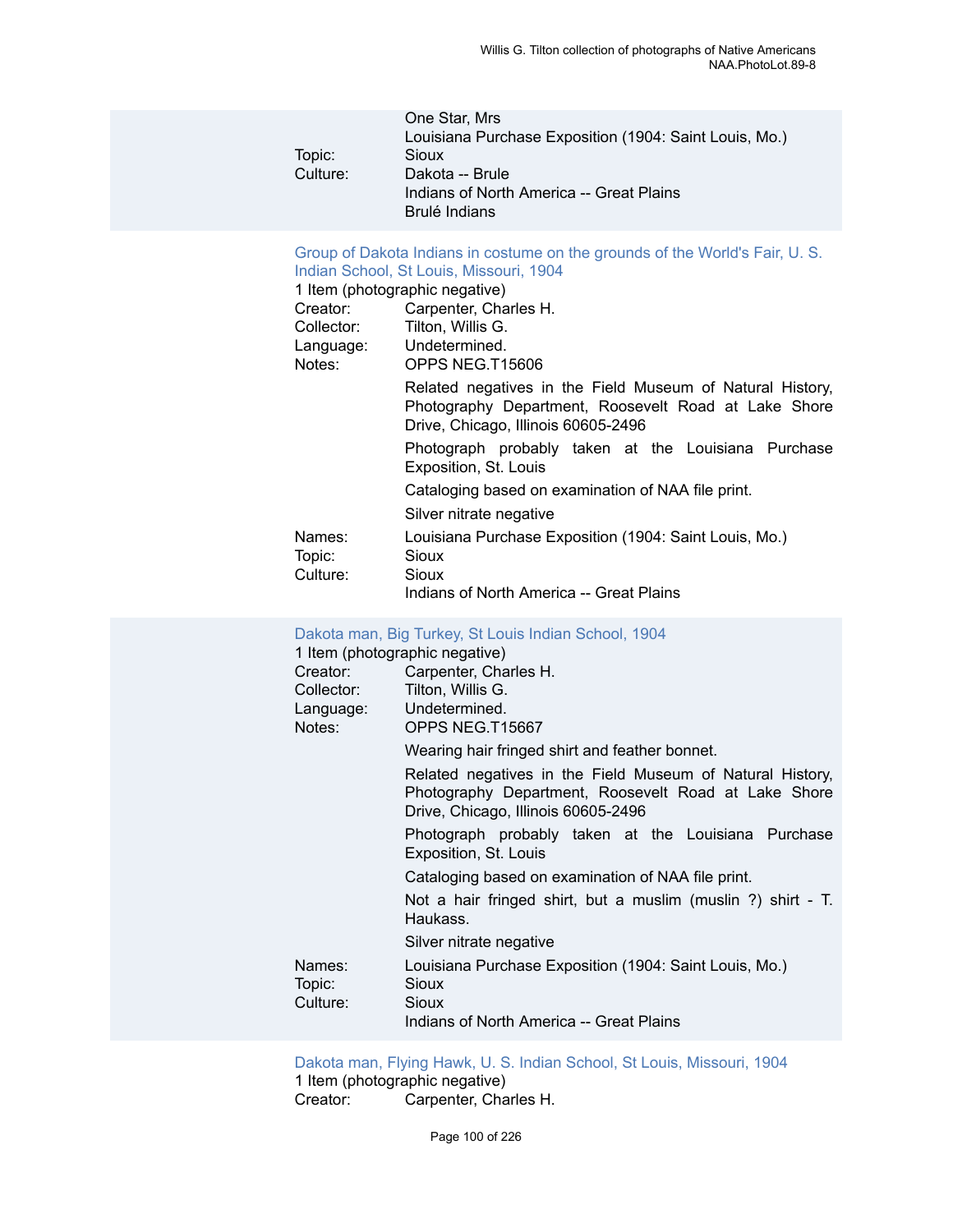| Collector:<br>Language:<br>Notes: | Tilton, Willis G.<br>Undetermined.<br>OPPS NEG.T15685                                                                                                    |
|-----------------------------------|----------------------------------------------------------------------------------------------------------------------------------------------------------|
|                                   | Related negatives in the Field Museum of Natural History,<br>Photography Department, Roosevelt Road at Lake Shore<br>Drive, Chicago, Illinois 60605-2496 |
|                                   | Photograph probably taken at the Louisiana Purchase<br>Exposition, St. Louis                                                                             |
|                                   | Cataloging based on examination of NAA file print.                                                                                                       |
|                                   | Silver nitrate negative                                                                                                                                  |
| Names:<br>Topic:<br>Culture:      | Louisiana Purchase Exposition (1904: Saint Louis, Mo.)<br>Sioux<br>Sioux                                                                                 |
|                                   | Indians of North America -- Great Plains                                                                                                                 |

#### [Dakota woman, Nettie Wirth, U. S. Indian School, St Louis, Missouri, 1904](https://ids.si.edu/ids/deliveryService?id=NMNH-T15720-000001)

|            | 1 Item (photographic negative)                                                                                                                           |
|------------|----------------------------------------------------------------------------------------------------------------------------------------------------------|
| Creator:   | Carpenter, Charles H.                                                                                                                                    |
| Collector: | Tilton, Willis G.                                                                                                                                        |
|            | Language: Undetermined.                                                                                                                                  |
| Notes:     | OPPS NEG.T15720                                                                                                                                          |
|            | Wearing fringed skin dress and long breastplate of hair pipes<br>and beads.                                                                              |
|            | Related negatives in the Field Museum of Natural History,<br>Photography Department, Roosevelt Road at Lake Shore<br>Drive, Chicago, Illinois 60605-2496 |
|            | Photograph probably taken at the Louisiana Purchase<br>Exposition, St. Louis                                                                             |
|            | 17 years, Half-breed, 1/2 Sioux, Popular, Montana.                                                                                                       |
|            | Cataloging based on examination of NAA file print.                                                                                                       |
|            | Silver nitrate negative                                                                                                                                  |
| Names:     | Louisiana Purchase Exposition (1904: Saint Louis, Mo.)                                                                                                   |
| Topic:     | Sioux                                                                                                                                                    |
| Culture:   | Sioux                                                                                                                                                    |
|            | Indians of North America -- Great Plains                                                                                                                 |

| Creator:<br>Collector:<br>Notes: | Dakota maiden. U. S. Indian School, St Louis, Missouri, 1904<br>1 Item (photographic negative)<br>Carpenter, Charles H.<br>Tilton, Willis G.<br>Language: Undetermined.<br>OPPS NEG.T15758 |
|----------------------------------|--------------------------------------------------------------------------------------------------------------------------------------------------------------------------------------------|
|                                  | Unidentified young girl, wearing dress decorated with Cowrie<br>shells which extend almost to the hem.                                                                                     |
|                                  | Related negatives in the Field Museum of Natural History,<br>Photography Department, Roosevelt Road at Lake Shore<br>Drive, Chicago, Illinois 60605-2496                                   |
|                                  | Photograph probably taken at the Louisiana Purchase<br>Exposition, St. Louis                                                                                                               |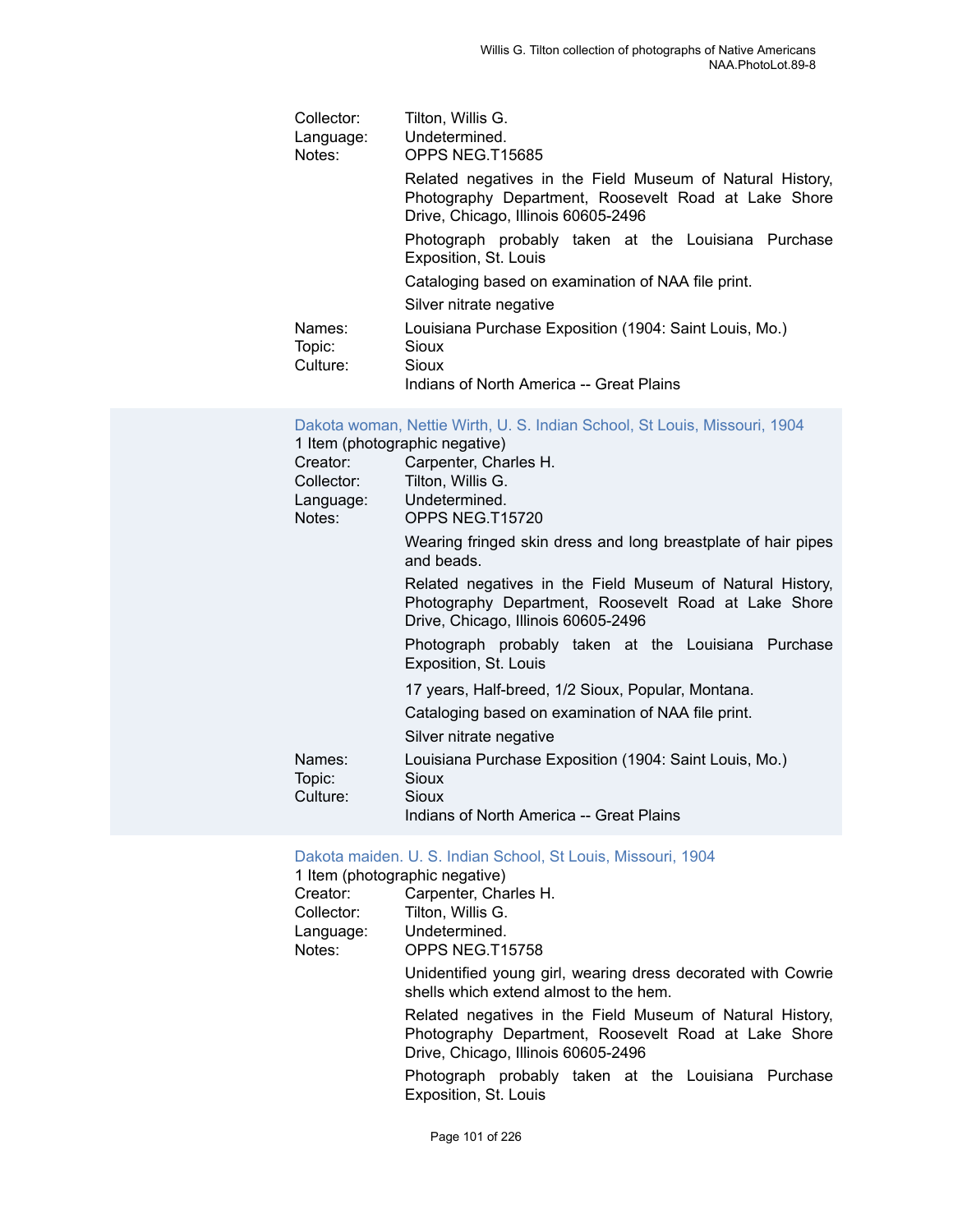|                  | Cataloging based on examination of NAA file print.                                    |
|------------------|---------------------------------------------------------------------------------------|
|                  | Dress and decoration style, and leggings indicate Arapaho<br>affiliation - T. Haukass |
|                  | Silver nitrate negative                                                               |
| Names:<br>Topic: | Louisiana Purchase Exposition (1904: Saint Louis, Mo.)<br><b>Sioux</b>                |
| Culture:         | Sioux<br>Indians of North America -- Great Plains                                     |

[Dakota woman, Mrs Scott Charging Alone, and children. U. S. Indian School,](https://ids.si.edu/ids/deliveryService?id=NMNH-T15446-000001) [St Louis, Missouri, 1904](https://ids.si.edu/ids/deliveryService?id=NMNH-T15446-000001) 1 Item (photographic negative)<br>Creator: Carpenter, Cha Carpenter, Charles H. Collector: Tilton, Willis G. Language: Undetermined. Notes: OPPS NEG.T15446 Related negatives in the Field Museum of Natural History, Photography Department, Roosevelt Road at Lake Shore

> Drive, Chicago, Illinois 60605-2496 Photograph probably taken at the Louisiana Purchase Exposition, St. Louis

Cataloging based on examination of NAA file print.

| Silver nitrate negative      |
|------------------------------|
| Lautetesa Dusakaan Eusanitta |

| Names:   | Louisiana Purchase Exposition (1904: Saint Louis, Mo.) |
|----------|--------------------------------------------------------|
| Topic:   | Sioux                                                  |
| Culture: | Sioux                                                  |

Indians of North America -- Great Plains

[Dakota woman, Mrs Lost Horse. U. S. Indian School, St Louis, Missouri, 1904](https://ids.si.edu/ids/deliveryService?id=NMNH-T15828-000001)

|                  | 1 Item (photographic negative)                                                                                                                           |
|------------------|----------------------------------------------------------------------------------------------------------------------------------------------------------|
| Creator:         | Carpenter, Charles H.                                                                                                                                    |
| Collector:       | Tilton, Willis G.                                                                                                                                        |
|                  | Language: Undetermined.                                                                                                                                  |
| Notes:           | OPPS NEG.T15828                                                                                                                                          |
|                  | Wearing dentalium decorated dress, double stand dentalium<br>earrings, and hair pipe breastplate.                                                        |
|                  | Related negatives in the Field Museum of Natural History,<br>Photography Department, Roosevelt Road at Lake Shore<br>Drive, Chicago, Illinois 60605-2496 |
|                  | Photograph probably taken at the Louisiana Purchase<br>Exposition, St. Louis                                                                             |
|                  | Cataloging based on examination of NAA file print.                                                                                                       |
|                  | Silver nitrate negative                                                                                                                                  |
| Names:<br>Topic: | Louisiana Purchase Exposition (1904: Saint Louis, Mo.)<br>Sioux                                                                                          |
| Culture:         | Sioux                                                                                                                                                    |
|                  | Indians of North America -- Great Plains                                                                                                                 |

[Dakota woman, Nellie Jumping Eagle. U. S. Indian School, St Louis, Missouri,](https://ids.si.edu/ids/deliveryService?id=NMNH-T15836-000001) [1904](https://ids.si.edu/ids/deliveryService?id=NMNH-T15836-000001)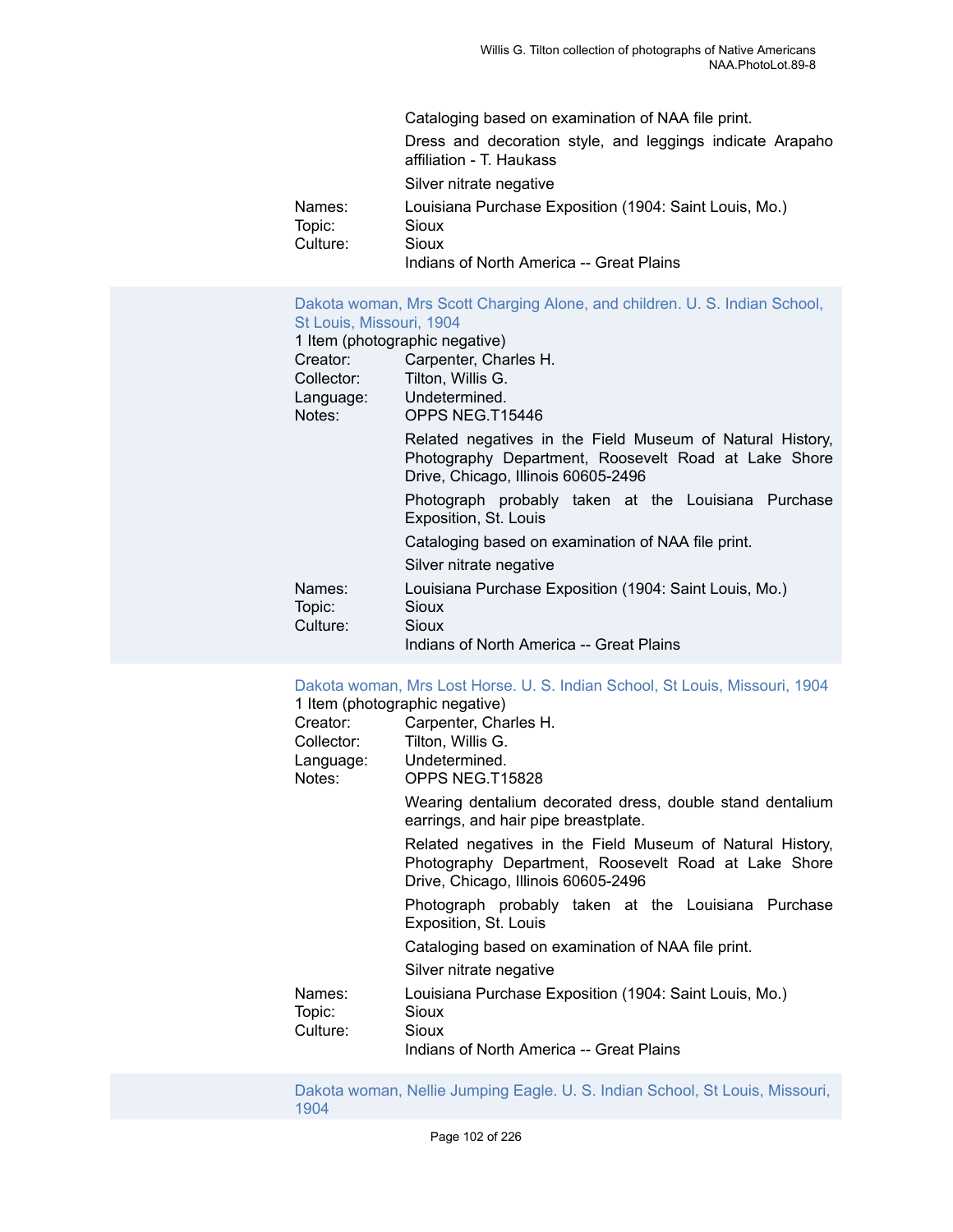|                  | 1 Item (photographic negative)                                                                                                                           |
|------------------|----------------------------------------------------------------------------------------------------------------------------------------------------------|
| Creator:         | Carpenter, Charles H.                                                                                                                                    |
| Collector:       | Tilton, Willis G.                                                                                                                                        |
|                  | Language: Undetermined.                                                                                                                                  |
| Notes:           | OPPS NEG.T15836                                                                                                                                          |
|                  | Wearing dentalium decorated dress, double set of pendant<br>earrings, and hair pipe breast plate.                                                        |
|                  | Related negatives in the Field Museum of Natural History,<br>Photography Department, Roosevelt Road at Lake Shore<br>Drive, Chicago, Illinois 60605-2496 |
|                  | Photograph probably taken at the Louisiana Purchase<br>Exposition, St. Louis                                                                             |
|                  | Cataloging based on examination of NAA file print.                                                                                                       |
|                  | Silver nitrate negative                                                                                                                                  |
| Names:<br>Topic: | Louisiana Purchase Exposition (1904: Saint Louis, Mo.)<br>Sioux                                                                                          |
| Culture:         | <b>Sioux</b>                                                                                                                                             |
|                  | Indians of North America -- Great Plains                                                                                                                 |

#### Dakota boy, Frank Little Elf or Elk ? U. S. Indian School, St Louis, [Missouri,](https://ids.si.edu/ids/deliveryService?id=NMNH-T15854-000001) [1904](https://ids.si.edu/ids/deliveryService?id=NMNH-T15854-000001)

| 1 Item (photographic negative) |                                                                                                                                                          |
|--------------------------------|----------------------------------------------------------------------------------------------------------------------------------------------------------|
| Creator:                       | Carpenter, Charles H.                                                                                                                                    |
| Collector:                     | Tilton, Willis G.                                                                                                                                        |
| Language: Undetermined.        |                                                                                                                                                          |
| Notes:                         | OPPS NEG.T15854                                                                                                                                          |
|                                | Young boy in feather bonnet and beaded armbands.                                                                                                         |
|                                | Related negatives in the Field Museum of Natural History,<br>Photography Department, Roosevelt Road at Lake Shore<br>Drive, Chicago, Illinois 60605-2496 |
|                                | Photograph probably taken at the Louisiana Purchase<br>Exposition, St. Louis                                                                             |
|                                | Cataloging based on examination of NAA file print.                                                                                                       |
|                                | Silver nitrate negative                                                                                                                                  |
| Names:                         | Louisiana Purchase Exposition (1904: Saint Louis, Mo.)                                                                                                   |
| Topic:                         | Sioux                                                                                                                                                    |
| Culture:                       | Sioux                                                                                                                                                    |
|                                | Indians of North America -- Great Plains                                                                                                                 |

Dakota man, Comes Out Holy. U. S. Indian School, St Louis, [Missouri,](https://ids.si.edu/ids/deliveryService?id=NMNH-T15866-000001) 1904 1 Item (photographic negative)

| T Rent (priotographic riegative) |                                                                                                                                                            |  |
|----------------------------------|------------------------------------------------------------------------------------------------------------------------------------------------------------|--|
| Creator:                         | Carpenter, Charles H.                                                                                                                                      |  |
| Collector:                       | Tilton, Willis G.                                                                                                                                          |  |
| Language:                        | Undetermined.                                                                                                                                              |  |
| Notes:                           | OPPS NEG.T15866                                                                                                                                            |  |
|                                  | Wearing three white hair feathers, fur skin neck piece, and wide<br>fur strips over shoulders and across chest decorated with two<br>rows of mirror disks. |  |
|                                  |                                                                                                                                                            |  |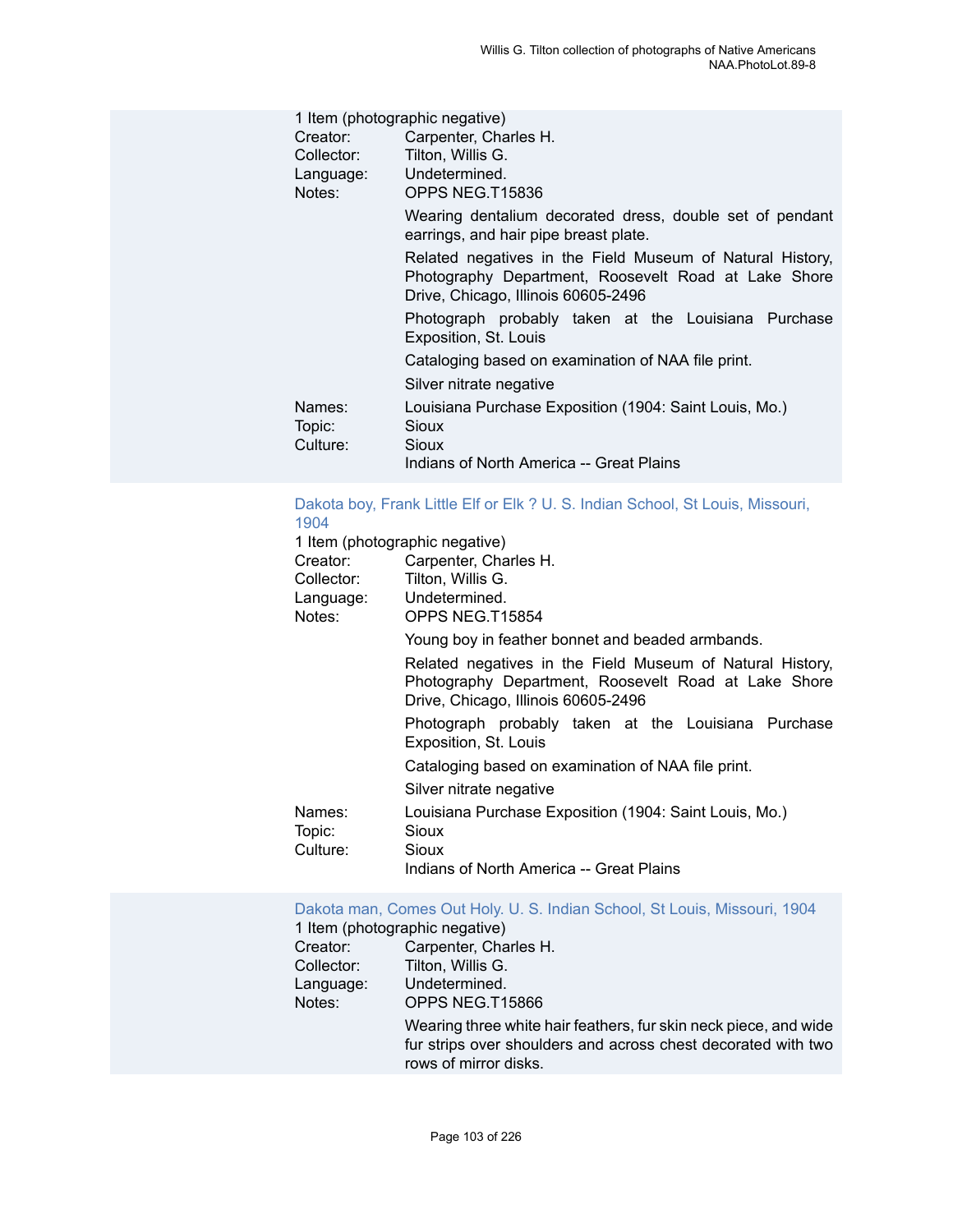#### Dakota man, Comes Out Holy. U. S. Indian School, St Louis, [Missouri,](https://ids.si.edu/ids/deliveryService?id=NMNH-T15867-000001) 1904

1 Item (photographic negative)

| Creator:<br>Collector:<br>Language:<br>Notes: | Carpenter, Charles H.<br>Tilton, Willis G.<br>Undetermined.<br>OPPS NEG.T15867                                                                           |
|-----------------------------------------------|----------------------------------------------------------------------------------------------------------------------------------------------------------|
|                                               | Similar to T 15866 but with additional head piece and sections<br>of hair braided.                                                                       |
|                                               | Related negatives in the Field Museum of Natural History,<br>Photography Department, Roosevelt Road at Lake Shore<br>Drive, Chicago, Illinois 60605-2496 |
|                                               | Photograph probably taken at the Louisiana Purchase<br>Exposition, St. Louis                                                                             |
|                                               | Cataloging based on examination of NAA file print.                                                                                                       |
|                                               | Silver nitrate negative                                                                                                                                  |
| Names:<br>Topic:<br>Culture:                  | Louisiana Purchase Exposition (1904: Saint Louis, Mo.)<br>Sioux<br>Sioux                                                                                 |
|                                               | Indians of North America -- Great Plains                                                                                                                 |

| Collector:<br>Notes:         | Dakota man, Comes Out Holy. U. S. Indian School, St Louis, Missouri, 1904<br>1 Item (photographic negative)<br>Creator: Carpenter, Charles H.<br>Tilton, Willis G.<br>Language: Undetermined.<br>OPPS NEG.T15869 |
|------------------------------|------------------------------------------------------------------------------------------------------------------------------------------------------------------------------------------------------------------|
|                              | Profile of T 15867.                                                                                                                                                                                              |
|                              | Related negatives in the Field Museum of Natural History,<br>Photography Department, Roosevelt Road at Lake Shore<br>Drive, Chicago, Illinois 60605-2496                                                         |
|                              | Photograph probably taken at the Louisiana Purchase<br>Exposition, St. Louis                                                                                                                                     |
|                              | Cataloging based on examination of NAA file print.                                                                                                                                                               |
|                              | Silver nitrate negative                                                                                                                                                                                          |
| Names:<br>Topic:<br>Culture: | Louisiana Purchase Exposition (1904: Saint Louis, Mo.)<br>Sioux<br>Sioux                                                                                                                                         |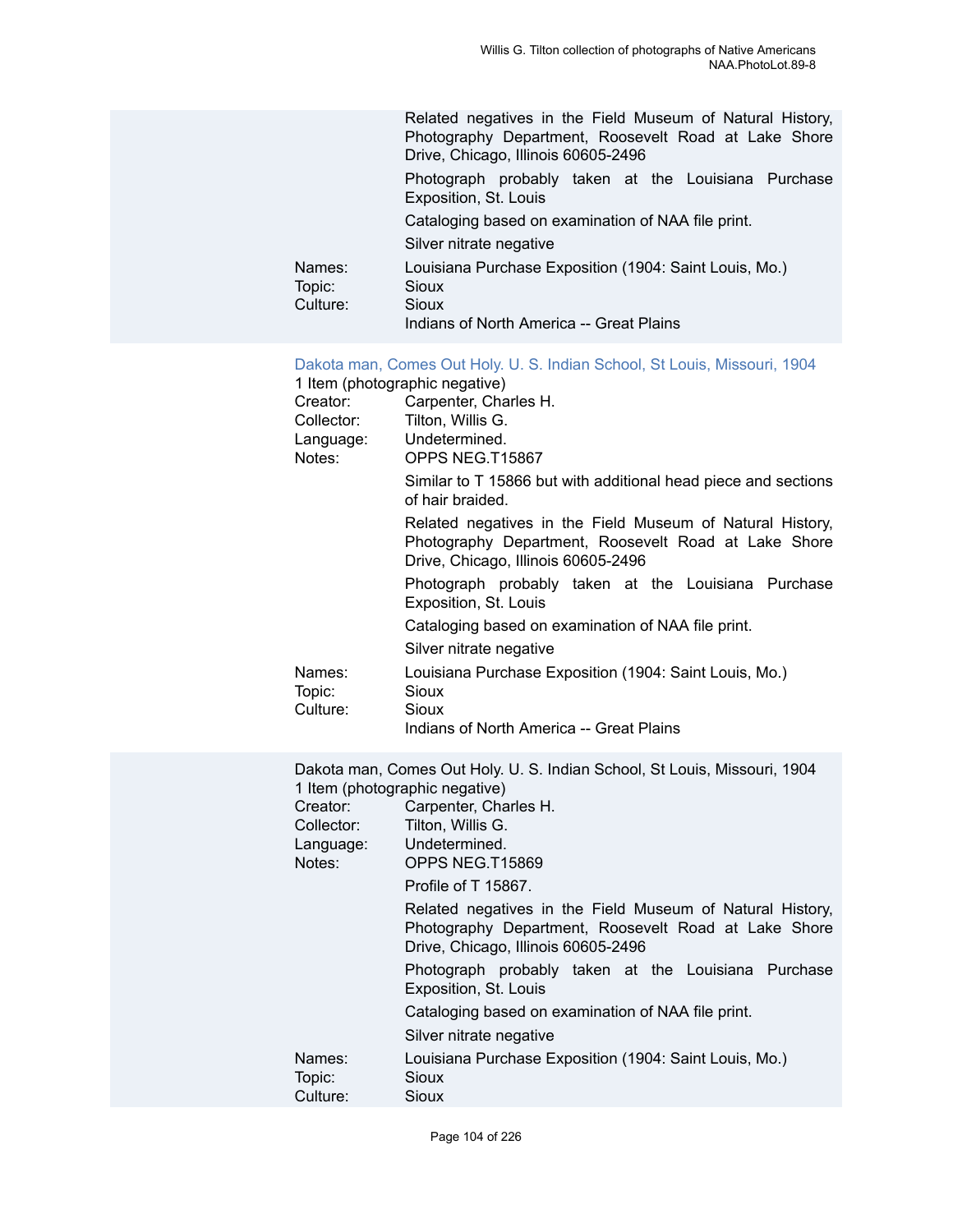#### Indians of North America -- Great Plains

#### [Dakota man, Black Horn](https://ids.si.edu/ids/deliveryService?id=NMNH-T15881-000001)

| 1 Item (photographic negative) |                                                                                                                                                          |
|--------------------------------|----------------------------------------------------------------------------------------------------------------------------------------------------------|
| Creator:                       | Carpenter, Charles H.                                                                                                                                    |
| Collector:                     | Tilton, Willis G.                                                                                                                                        |
| Language: Undetermined.        |                                                                                                                                                          |
| Notes:                         | OPPS NEG.T15881                                                                                                                                          |
|                                | Related negatives in the Field Museum of Natural History,<br>Photography Department, Roosevelt Road at Lake Shore<br>Drive, Chicago, Illinois 60605-2496 |
|                                | Photograph probably taken at the Louisiana Purchase<br>Exposition, St. Louis                                                                             |
|                                | Cataloging based on examination of NAA file print.                                                                                                       |
|                                | Number 15960 on original pink list.                                                                                                                      |
|                                | Silver nitrate negative                                                                                                                                  |
| Names:                         | Louisiana Purchase Exposition (1904: Saint Louis, Mo.)                                                                                                   |
| Topic:                         | Sioux                                                                                                                                                    |
| Culture:                       | Sioux                                                                                                                                                    |
|                                | Indians of North America -- Great Plains                                                                                                                 |

#### [Dakota man, Black Horn. U. S. Indian School, St Louis, Missouri, 1904](https://ids.si.edu/ids/deliveryService?id=NMNH-T15882-000001)

#### 1 Item (photographic negative)

| Creator:         | Carpenter, Charles H.                                                                                                                                    |
|------------------|----------------------------------------------------------------------------------------------------------------------------------------------------------|
| Collector:       | Tilton, Willis G.                                                                                                                                        |
| Language:        | Undetermined.                                                                                                                                            |
| Notes:           | OPPS NEG.T15882                                                                                                                                          |
|                  | Related negatives in the Field Museum of Natural History,<br>Photography Department, Roosevelt Road at Lake Shore<br>Drive, Chicago, Illinois 60605-2496 |
|                  | Photograph probably taken at the Louisiana Purchase<br>Exposition, St. Louis                                                                             |
|                  | Cataloging based on examination of NAA file print.                                                                                                       |
|                  | Silver nitrate negative                                                                                                                                  |
| Names:<br>Topic: | Louisiana Purchase Exposition (1904: Saint Louis, Mo.)<br>Sioux<br>Sioux                                                                                 |
| Culture:         | Indians of North America -- Great Plains                                                                                                                 |
|                  |                                                                                                                                                          |

#### Dakota man, Pick's His Arrow. U. S. Indian School, St Louis, [Missouri,](https://ids.si.edu/ids/deliveryService?id=NMNH-T15885-000001) 1904

1 Item (photographic negative)

| Creator:   | Carpenter, Charles H.      |
|------------|----------------------------|
| Collector: | Tilton, Willis G.          |
| Language:  | Undetermined.              |
| Notes:     | OPPS NEG.T15885            |
|            | Related negatives in the F |

Field Museum of Natural History, Photography Department, Roosevelt Road at Lake Shore Drive, Chicago, Illinois 60605-2496

Photograph probably taken at the Louisiana Purchase Exposition, St. Louis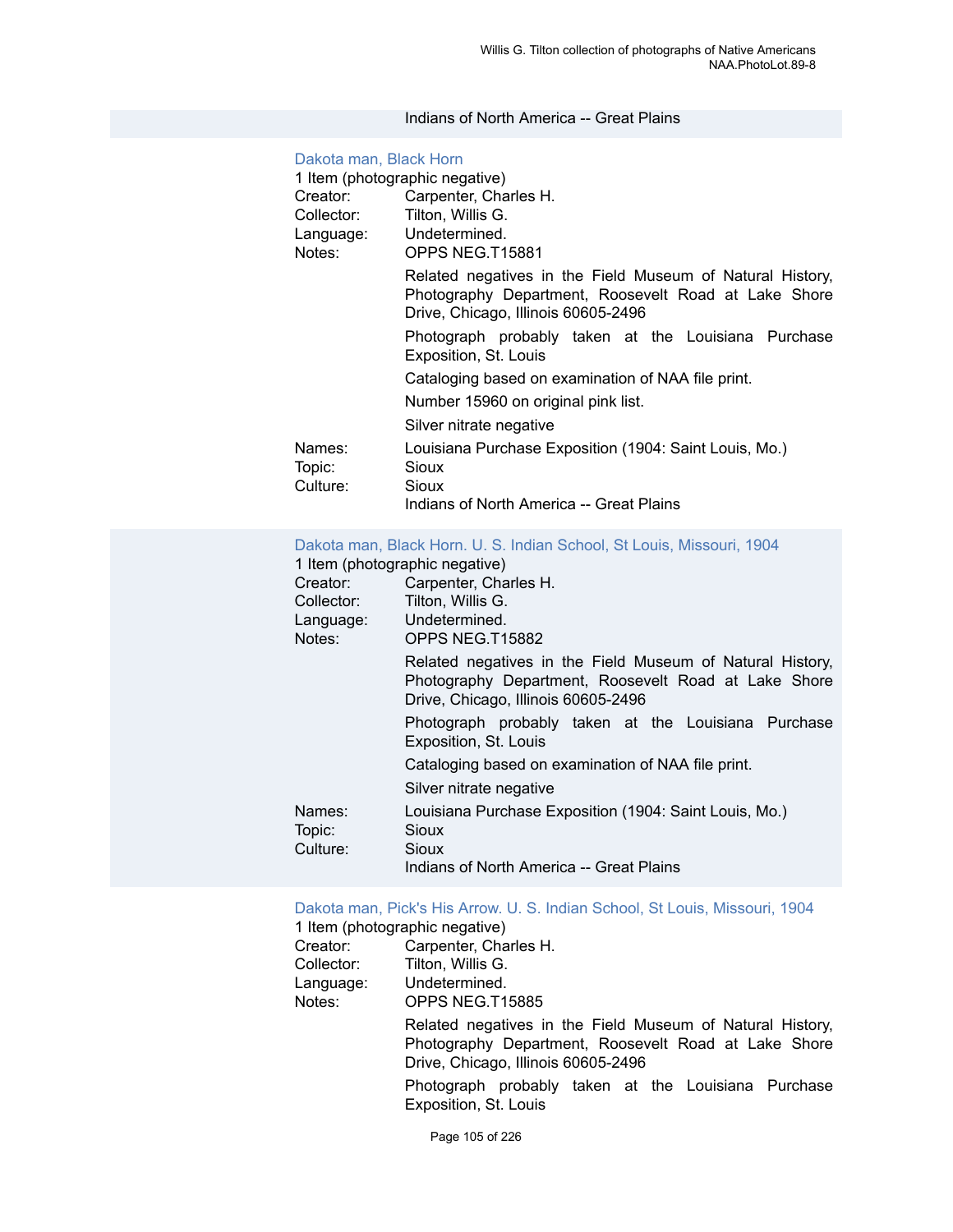|          | Cataloging based on examination of NAA file print.     |
|----------|--------------------------------------------------------|
|          | Silver nitrate negative                                |
| Names:   | Louisiana Purchase Exposition (1904: Saint Louis, Mo.) |
| Topic:   | Sioux                                                  |
| Culture: | Sioux                                                  |
|          | Indians of North America -- Great Plains               |

| Creator:<br>Collector:<br>Notes: | Dakota man, Point At Us Bow. U. S. Indian School, St Louis, Missouri, 1904<br>1 Item (photographic negative)<br>Carpenter, Charles H.<br>Tilton, Willis G.<br>Language: Undetermined.<br>OPPS NEG.T15887 |
|----------------------------------|----------------------------------------------------------------------------------------------------------------------------------------------------------------------------------------------------------|
|                                  | Related negatives in the Field Museum of Natural History,<br>Photography Department, Roosevelt Road at Lake Shore<br>Drive, Chicago, Illinois 60605-2496                                                 |
|                                  | Photograph probably taken at the Louisiana Purchase<br>Exposition, St. Louis                                                                                                                             |
|                                  | Cataloging based on examination of NAA file print.                                                                                                                                                       |
|                                  | Silver nitrate negative                                                                                                                                                                                  |
| Names:<br>Topic:<br>Culture:     | Louisiana Purchase Exposition (1904: Saint Louis, Mo.)<br>Sioux<br>Sioux<br>Indians of North America -- Great Plains                                                                                     |
|                                  |                                                                                                                                                                                                          |

#### [Dakota man, Short Man. U. S. Indian School, St Louis, Missouri, 1904](https://ids.si.edu/ids/deliveryService?id=NMNH-T15896-000001)

| 1 Item (photographic negative) |  |
|--------------------------------|--|
|--------------------------------|--|

|            | $\ldots$                                                                                                                                                 |
|------------|----------------------------------------------------------------------------------------------------------------------------------------------------------|
| Creator:   | Carpenter, Charles H.                                                                                                                                    |
| Collector: | Tilton, Willis G.                                                                                                                                        |
| Language:  | Undetermined.                                                                                                                                            |
| Notes:     | OPPS NEG.T15896                                                                                                                                          |
|            | Wearing hair fringed shirt with bead work designs.                                                                                                       |
|            | Related negatives in the Field Museum of Natural History,<br>Photography Department, Roosevelt Road at Lake Shore<br>Drive, Chicago, Illinois 60605-2496 |
|            | Photograph probably taken at the Louisiana Purchase<br>Exposition, St. Louis                                                                             |
|            | Cataloging based on examination of NAA file print.                                                                                                       |
|            | Silver nitrate negative                                                                                                                                  |
| Names:     | Louisiana Purchase Exposition (1904: Saint Louis, Mo.)                                                                                                   |
| Topic:     | Sioux                                                                                                                                                    |
| Culture:   | Sioux                                                                                                                                                    |
|            | Indians of North America -- Great Plains                                                                                                                 |

[Dakota man, Short Man. U. S. Indian School, St Louis, Missouri, 1904](https://ids.si.edu/ids/deliveryService?id=NMNH-T15897-000001) 1 Item (photographic negative)<br>Creator: Carpenter. Cha Creator: Carpenter, Charles H.<br>Collector: Tilton, Willis G. Collector: Tilton, Willis G.<br>Language: Undetermined. Language: Undetermined.<br>Notes: OPPS NEG.T1 OPPS NEG.T15897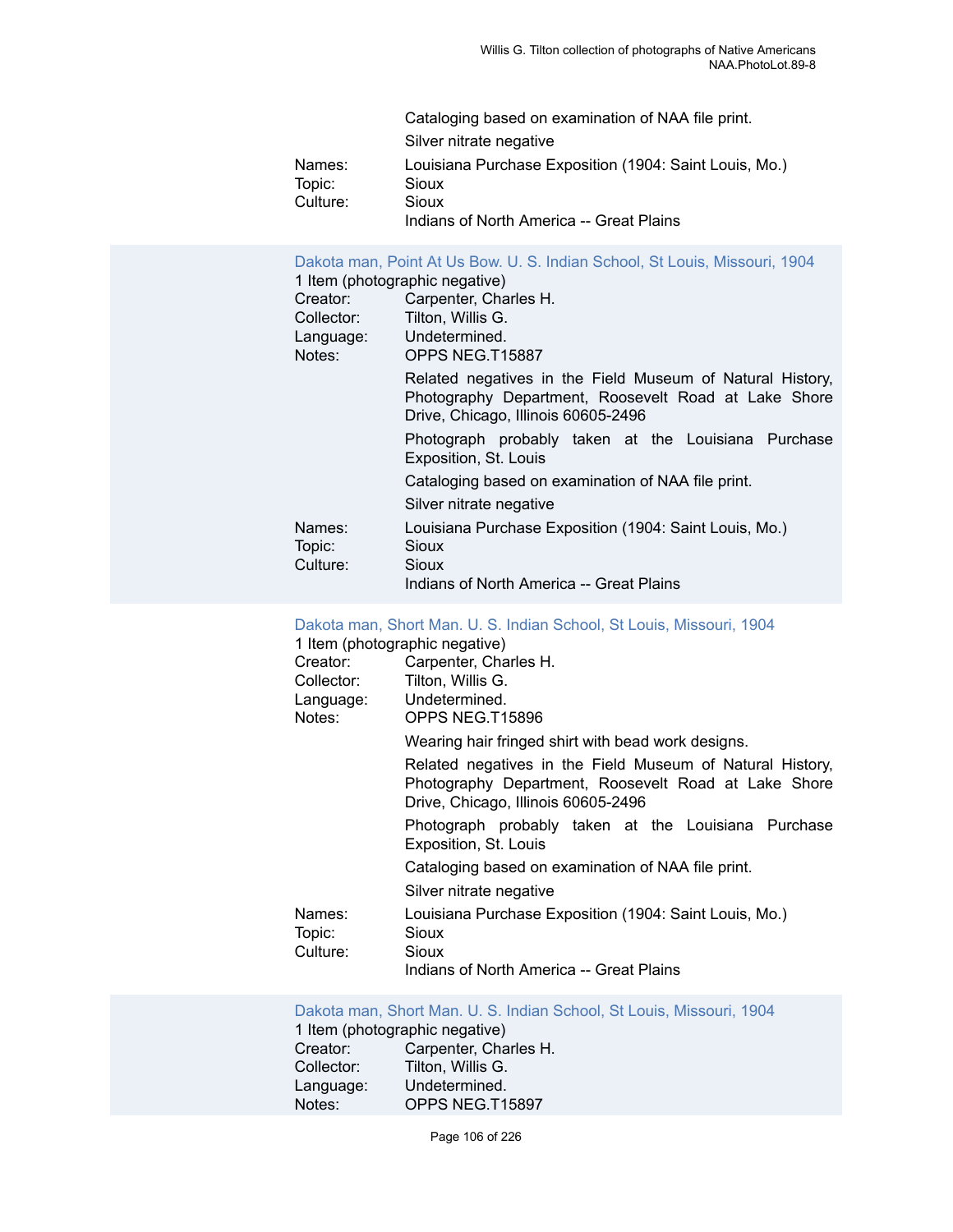|                                                              | Related negatives in the Field Museum of Natural History,<br>Photography Department, Roosevelt Road at Lake Shore<br>Drive, Chicago, Illinois 60605-2496 |
|--------------------------------------------------------------|----------------------------------------------------------------------------------------------------------------------------------------------------------|
|                                                              | Photograph probably taken at the Louisiana Purchase<br>Exposition, St. Louis                                                                             |
|                                                              | Cataloging based on examination of NAA file print.                                                                                                       |
|                                                              | Silver nitrate negative                                                                                                                                  |
| Names:<br>Topic:<br><b>Sioux</b><br>Culture:<br><b>Sioux</b> | Louisiana Purchase Exposition (1904: Saint Louis, Mo.)<br>Indians of North America -- Great Plains                                                       |

Dakota woman, Mrs Left Hand and child. U. S. Indian School, St Louis, Missouri, 1904 1 Item (photographic negative) Creator: Carpenter, Charles H. Collector: Tilton, Willis G. Language: Undetermined. Notes: OPPS NEG.T15904 Both dressed in dentalium shell dresses, beaded leggings and moccasins, silver disk belts; Mrs Left Hand is also wearing hair pipe breastplates. Related negatives in the Field Museum of Natural History, Photography Department, Roosevelt Road at Lake Shore Drive, Chicago, Illinois 60605-2496 Photograph probably taken at the Louisiana Purchase Exposition, St. Louis Cataloging based on examination of NAA file print. Silver nitrate negative Names: Louisiana Purchase Exposition (1904: Saint Louis, Mo.) Topic: Sioux Culture: Sioux Indians of North America -- Great Plains

#### Dakota man, Adolph Knock and family. U. S. Indian [School,](https://ids.si.edu/ids/deliveryService?id=NMNH-T15922-000001) St Louis, [Missouri, 1904](https://ids.si.edu/ids/deliveryService?id=NMNH-T15922-000001)

1 Item (photographic negative) Creator: Carpenter, Charles H. Collector: Tilton, Willis G.<br>Language: Undetermined. Undetermined. Notes: OPPS NEG.T15922 All in full costume. Mrs Knock is holding a feathered staff. Related negatives in the Field Museum of Natural History, Photography Department, Roosevelt Road at Lake Shore Drive, Chicago, Illinois 60605-2496 Photograph probably taken at the Louisiana Purchase Exposition, St. Louis Cataloging based on examination of NAA file print. Silver nitrate negative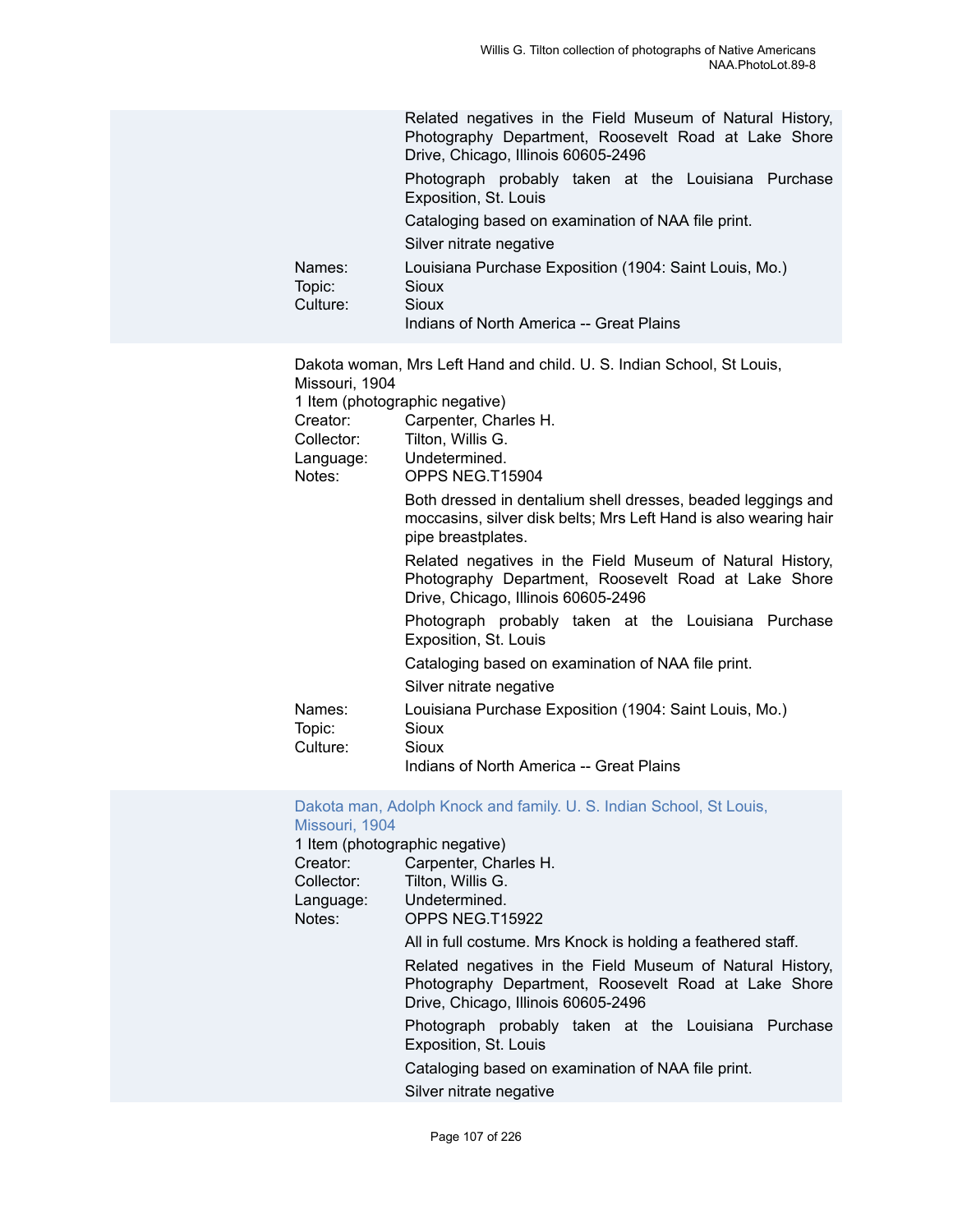| Names:   | Louisiana Purchase Exposition (1904: Saint Louis, Mo.) |
|----------|--------------------------------------------------------|
| Topic:   | Sioux                                                  |
| Culture: | Sioux                                                  |
|          | Indians of North America -- Great Plains               |

Dakota man, Little Soldier. U. S. Indian School, St Louis, Missouri, 1904 1 Item (photographic negative)

| Image(s)<br>Image(s) |                                                                                                                                                          |
|----------------------|----------------------------------------------------------------------------------------------------------------------------------------------------------|
| Creator:             | Carpenter, Charles H.                                                                                                                                    |
| Collector:           | Tilton, Willis G.                                                                                                                                        |
| Language:<br>Notes:  | Undetermined.<br>OPPS NEG.T15931                                                                                                                         |
|                      | Dressed in ceremonial costume (?) and wears face paint.                                                                                                  |
|                      | Related negatives in the Field Museum of Natural History,<br>Photography Department, Roosevelt Road at Lake Shore<br>Drive, Chicago, Illinois 60605-2496 |
|                      | Photograph probably taken at the Louisiana Purchase<br>Exposition, St. Louis                                                                             |
|                      | Cataloging based on examination of NAA file print.                                                                                                       |
|                      | Silver nitrate negative                                                                                                                                  |
| Names:               | Louisiana Purchase Exposition (1904: Saint Louis, Mo.)                                                                                                   |
| Topic:               | Sioux                                                                                                                                                    |
| Culture:             | Sioux<br>Indians of North America -- Great Plains                                                                                                        |
|                      |                                                                                                                                                          |

#### [Dakota man, Long Bull. U. S. Indian School, St Louis, Missouri, 1904](https://ids.si.edu/ids/deliveryService?id=NMNH-T15955-000001)

|            | 1 Item (photographic negative)                                                                                                                           |
|------------|----------------------------------------------------------------------------------------------------------------------------------------------------------|
| Creator:   | Carpenter, Charles H.                                                                                                                                    |
| Collector: | Tilton, Willis G.                                                                                                                                        |
|            | Language: Undetermined.                                                                                                                                  |
| Notes:     | OPPS NEG T15955                                                                                                                                          |
|            | Wearing elk tooth vest.                                                                                                                                  |
|            | Related negatives in the Field Museum of Natural History,<br>Photography Department, Roosevelt Road at Lake Shore<br>Drive, Chicago, Illinois 60605-2496 |
|            | Photograph probably taken at the Louisiana Purchase<br>Exposition, St. Louis                                                                             |
|            | Cataloging based on examination of NAA file print.                                                                                                       |
|            | Number 16015 on original pink list.                                                                                                                      |
|            | Silver nitrate negative                                                                                                                                  |
| Names:     | Louisiana Purchase Exposition (1904: Saint Louis, Mo.)                                                                                                   |
| Topic:     | Sioux                                                                                                                                                    |
| Culture:   | Sioux                                                                                                                                                    |
|            | Indians of North America -- Great Plains                                                                                                                 |

#### [Dakota man, Long Bull. U. S. Indian School, St Louis, Missouri, 1904](https://ids.si.edu/ids/deliveryService?id=NMNH-T15956-000001)

1 Item (photographic negative)<br>Creator: Carpenter, Cha Creator: Carpenter, Charles H.<br>Collector: Tilton, Willis G. Tilton, Willis G.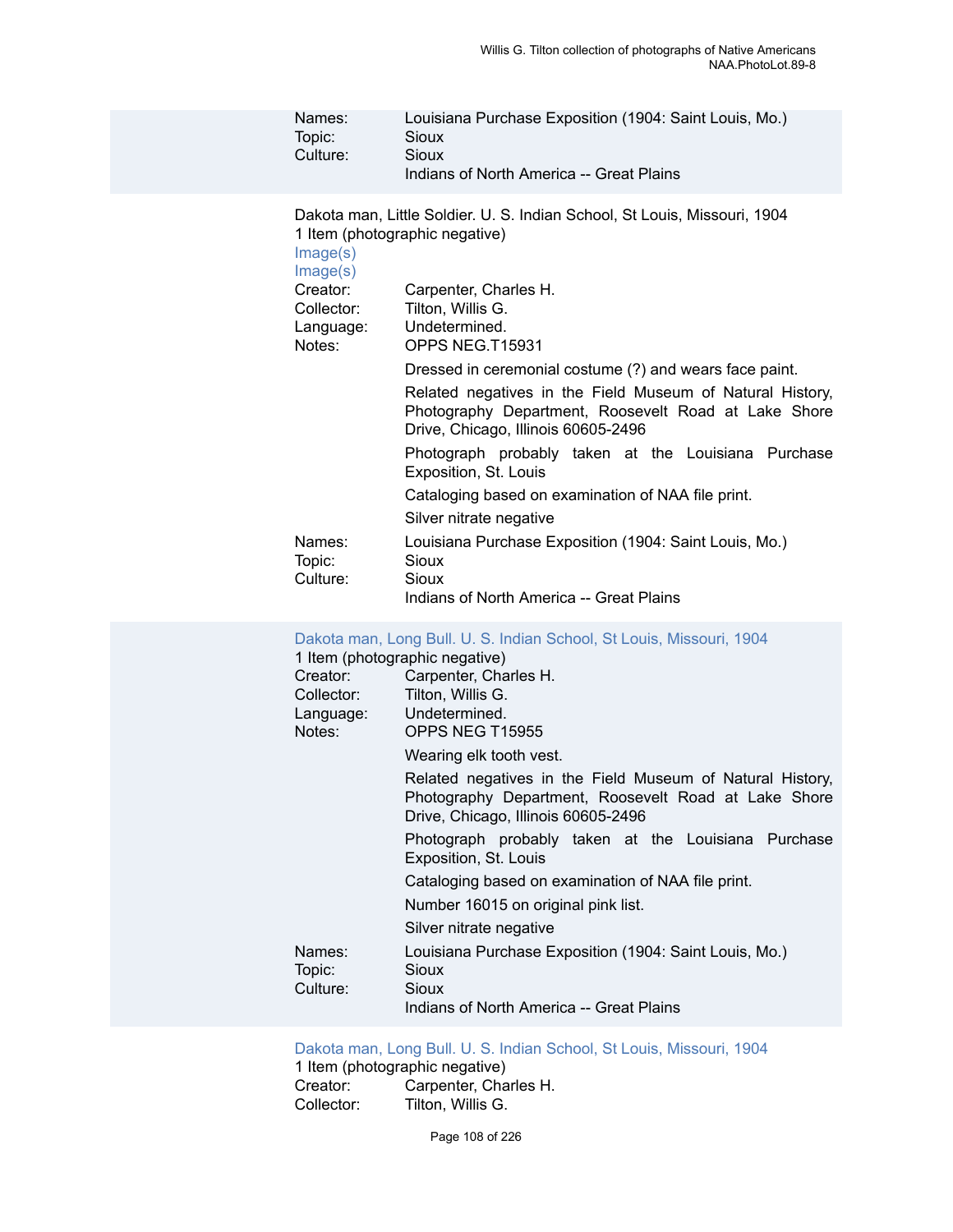| Language:<br>Notes: | Undetermined.<br>OPPS NEG.T15956                                                                                                                         |
|---------------------|----------------------------------------------------------------------------------------------------------------------------------------------------------|
|                     | Related negatives in the Field Museum of Natural History,<br>Photography Department, Roosevelt Road at Lake Shore<br>Drive, Chicago, Illinois 60605-2496 |
|                     | Photograph probably taken at the Louisiana Purchase<br>Exposition, St. Louis                                                                             |
|                     | Cataloging based on examination of NAA file print.                                                                                                       |
|                     | Silver nitrate negative                                                                                                                                  |
| Names:              | Louisiana Purchase Exposition (1904: Saint Louis, Mo.)                                                                                                   |
| Topic:              | Sioux                                                                                                                                                    |
| Culture:            | Sioux                                                                                                                                                    |
|                     | Indians of North America - Creat Plains                                                                                                                  |

Indians of North America -- Great Plains

| 1 Item (photographic negative) | Dakota man, Long Bull. U. S. Indian School, St Louis, Missouri, 1904                                                                                     |
|--------------------------------|----------------------------------------------------------------------------------------------------------------------------------------------------------|
|                                | Creator: Carpenter, Charles H.                                                                                                                           |
|                                | Collector: Tilton, Willis G.                                                                                                                             |
| Language: Undetermined.        |                                                                                                                                                          |
| Notes:                         | OPPS NEG.T15959                                                                                                                                          |
|                                | In full costume and holding lance and shield.                                                                                                            |
|                                | Related negatives in the Field Museum of Natural History,<br>Photography Department, Roosevelt Road at Lake Shore<br>Drive, Chicago, Illinois 60605-2496 |
|                                | Photograph probably taken at the Louisiana Purchase<br>Exposition, St. Louis                                                                             |
|                                | Cataloging based on examination of NAA file print.                                                                                                       |
|                                | Silver nitrate negative                                                                                                                                  |
| Names:<br>Topic:<br>Culture:   | Louisiana Purchase Exposition (1904: Saint Louis, Mo.)<br>Sioux<br>Sioux                                                                                 |
|                                | Indians of North America -- Great Plains                                                                                                                 |

## [Dakota man, Flying Hawk. U. S. Indian School, St Louis, Missouri, 1904](https://ids.si.edu/ids/deliveryService?id=NMNH-T15964-000001)

|            | 1 Item (photographic negative)                                                                                                                           |
|------------|----------------------------------------------------------------------------------------------------------------------------------------------------------|
| Creator:   | Carpenter, Charles H.                                                                                                                                    |
| Collector: | Tilton, Willis G.                                                                                                                                        |
|            | Language: Undetermined.                                                                                                                                  |
| Notes:     | OPPS NEG.T15964                                                                                                                                          |
|            | Related negatives in the Field Museum of Natural History,<br>Photography Department, Roosevelt Road at Lake Shore<br>Drive, Chicago, Illinois 60605-2496 |
|            | Photograph probably taken at the Louisiana Purchase<br>Exposition, St. Louis                                                                             |
|            | Cataloging based on examination of NAA file print.                                                                                                       |
|            | Silver nitrate negative                                                                                                                                  |
| Names:     | Louisiana Purchase Exposition (1904: Saint Louis, Mo.)                                                                                                   |
| Topic:     | Sioux                                                                                                                                                    |
| Culture:   | Sioux                                                                                                                                                    |
|            |                                                                                                                                                          |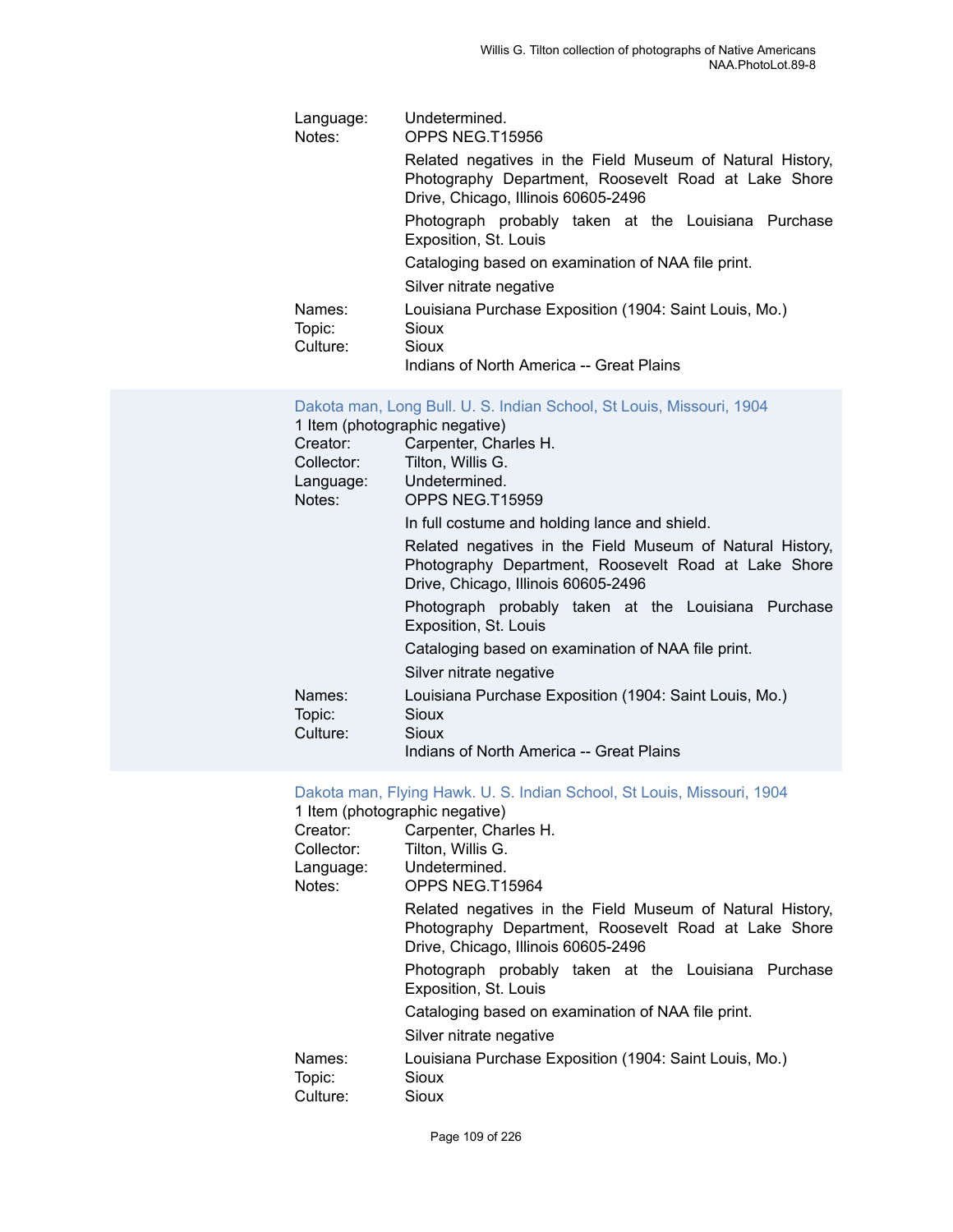#### Indians of North America -- Great Plains

|                              | Dakota man, Troubling Hawk. U. S. Indian School, St Louis, Missouri, 1904                                                                                |
|------------------------------|----------------------------------------------------------------------------------------------------------------------------------------------------------|
|                              | 1 Item (photographic negative)                                                                                                                           |
| Creator:                     | Carpenter, Charles H.                                                                                                                                    |
| Collector:                   | Tilton, Willis G.                                                                                                                                        |
| Language:                    | Undetermined.                                                                                                                                            |
| Notes:                       | OPPS NEG.T15980                                                                                                                                          |
|                              | Related negatives in the Field Museum of Natural History,<br>Photography Department, Roosevelt Road at Lake Shore<br>Drive, Chicago, Illinois 60605-2496 |
|                              | Photograph probably taken at the Louisiana Purchase<br>Exposition, St. Louis                                                                             |
|                              | Cataloging based on examination of NAA file print.                                                                                                       |
|                              | Silver nitrate negative                                                                                                                                  |
| Names:<br>Topic:<br>Culture: | Louisiana Purchase Exposition (1904: Saint Louis, Mo.)<br>Sioux<br>Sioux<br>Indians of North America -- Great Plains                                     |

#### Dakota man, Thomas Crow. U. S. Indian School, St Louis, [Missouri,](https://ids.si.edu/ids/deliveryService?id=NMNH-T15982-000001) 1904

1 Item (photographic negative)

| Creator:                     | Carpenter, Charles H.                                                                                                                                    |
|------------------------------|----------------------------------------------------------------------------------------------------------------------------------------------------------|
| Collector:                   | Tilton, Willis G.                                                                                                                                        |
| Language:<br>Notes:          | Undetermined.<br>OPPS NEG.T15982                                                                                                                         |
|                              | Wearing hair fringed shirt with bead work design.                                                                                                        |
|                              | Related negatives in the Field Museum of Natural History,<br>Photography Department, Roosevelt Road at Lake Shore<br>Drive, Chicago, Illinois 60605-2496 |
|                              | Photograph probably taken at the Louisiana Purchase<br>Exposition, St. Louis                                                                             |
|                              | Cataloging based on examination of NAA file print.                                                                                                       |
|                              | Silver nitrate negative                                                                                                                                  |
| Names:<br>Topic:<br>Culture: | Louisiana Purchase Exposition (1904: Saint Louis, Mo.)<br>Sioux<br>Sioux                                                                                 |
|                              | Indians of North America -- Great Plains                                                                                                                 |

[Dakota man, John Bear Robe. U. S. Indian School, St Louis, Missouri, 1904](https://ids.si.edu/ids/deliveryService?id=NMNH-T15998-000001) 1 Item (photographic negative) Creator: Carpenter, Charles H. Collector: Tilton, Willis G. Language: Undetermined. Notes: OPPS NEG T15998 Wearing bone breastplates and feather headdress. Related negatives in the Field Museum of Natural History,

Photography Department, Roosevelt Road at Lake Shore

Drive, Chicago, Illinois 60605-2496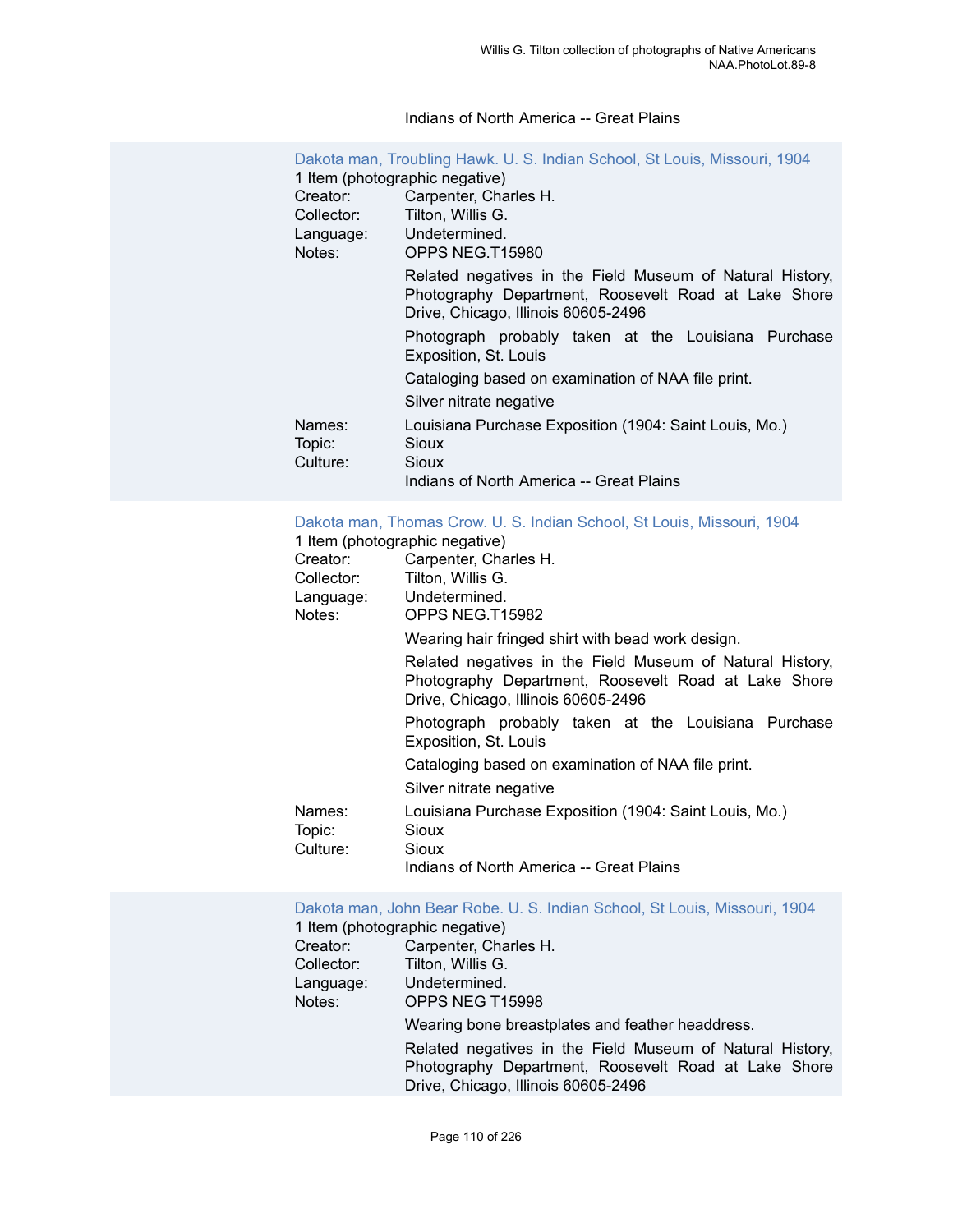|                  | Photograph probably taken at the Louisiana Purchase<br>Exposition, St. Louis |
|------------------|------------------------------------------------------------------------------|
|                  | Cataloging based on examination of NAA file print.                           |
|                  | Silver nitrate negative                                                      |
| Names:<br>Topic: | Louisiana Purchase Exposition (1904: Saint Louis, Mo.)<br>Sioux              |
| Culture:         | Sioux                                                                        |
|                  | Indians of North America -- Great Plains                                     |

#### [Dakota woman, Lucy Little Elk. U. S. Indian School, St Louis, Missouri, 1904](https://ids.si.edu/ids/deliveryService?id=NMNH-T16003-000001)

|            | 1 Item (photographic negative)                                                                                                                           |
|------------|----------------------------------------------------------------------------------------------------------------------------------------------------------|
| Creator:   | Carpenter, Charles H.                                                                                                                                    |
| Collector: | Tilton, Willis G.                                                                                                                                        |
|            | Language: Undetermined.                                                                                                                                  |
| Notes:     | OPPS NEG.T16003                                                                                                                                          |
|            | Related negatives in the Field Museum of Natural History,<br>Photography Department, Roosevelt Road at Lake Shore<br>Drive, Chicago, Illinois 60605-2496 |
|            | Photograph probably taken at the Louisiana Purchase<br>Exposition, St. Louis                                                                             |
|            | Cataloging based on examination of NAA file print.                                                                                                       |
|            | Silver nitrate negative                                                                                                                                  |
| Names:     | Louisiana Purchase Exposition (1904: Saint Louis, Mo.)                                                                                                   |
| Topic:     | Sioux                                                                                                                                                    |
| Culture:   | Sioux                                                                                                                                                    |
|            | Indians of North America -- Great Plains                                                                                                                 |

#### [Chief Left Hand Bull, Brule Sioux, South Dakota. U. S. Indian School, St](https://ids.si.edu/ids/deliveryService?id=NMNH-T15807-000001) [Louis, Missouri, 1904](https://ids.si.edu/ids/deliveryService?id=NMNH-T15807-000001)

| 1 Item (photographic negative)                                                                                                                           |
|----------------------------------------------------------------------------------------------------------------------------------------------------------|
|                                                                                                                                                          |
| Creator: Carpenter, Charles H.                                                                                                                           |
| Collector: Tilton, Willis G.                                                                                                                             |
| Language: Undetermined.                                                                                                                                  |
| OPPS NEG.T15807                                                                                                                                          |
| Holding feathered lance and wearing feather bonnet, beaded<br>leggings and moccasins, and silver (?) armbands. Full front<br>standing view.              |
| Related negatives in the Field Museum of Natural History,<br>Photography Department, Roosevelt Road at Lake Shore<br>Drive, Chicago, Illinois 60605-2496 |
| Photograph probably taken at the Louisiana Purchase<br>Exposition, St. Louis                                                                             |
| Cataloging based on examination of NAA file print.                                                                                                       |
| Silver nitrate negative                                                                                                                                  |
| Louisiana Purchase Exposition (1904: Saint Louis, Mo.)<br>Sioux                                                                                          |
| Dakota -- Brule<br>Indians of North America -- Great Plains<br>Brulé Indians                                                                             |
|                                                                                                                                                          |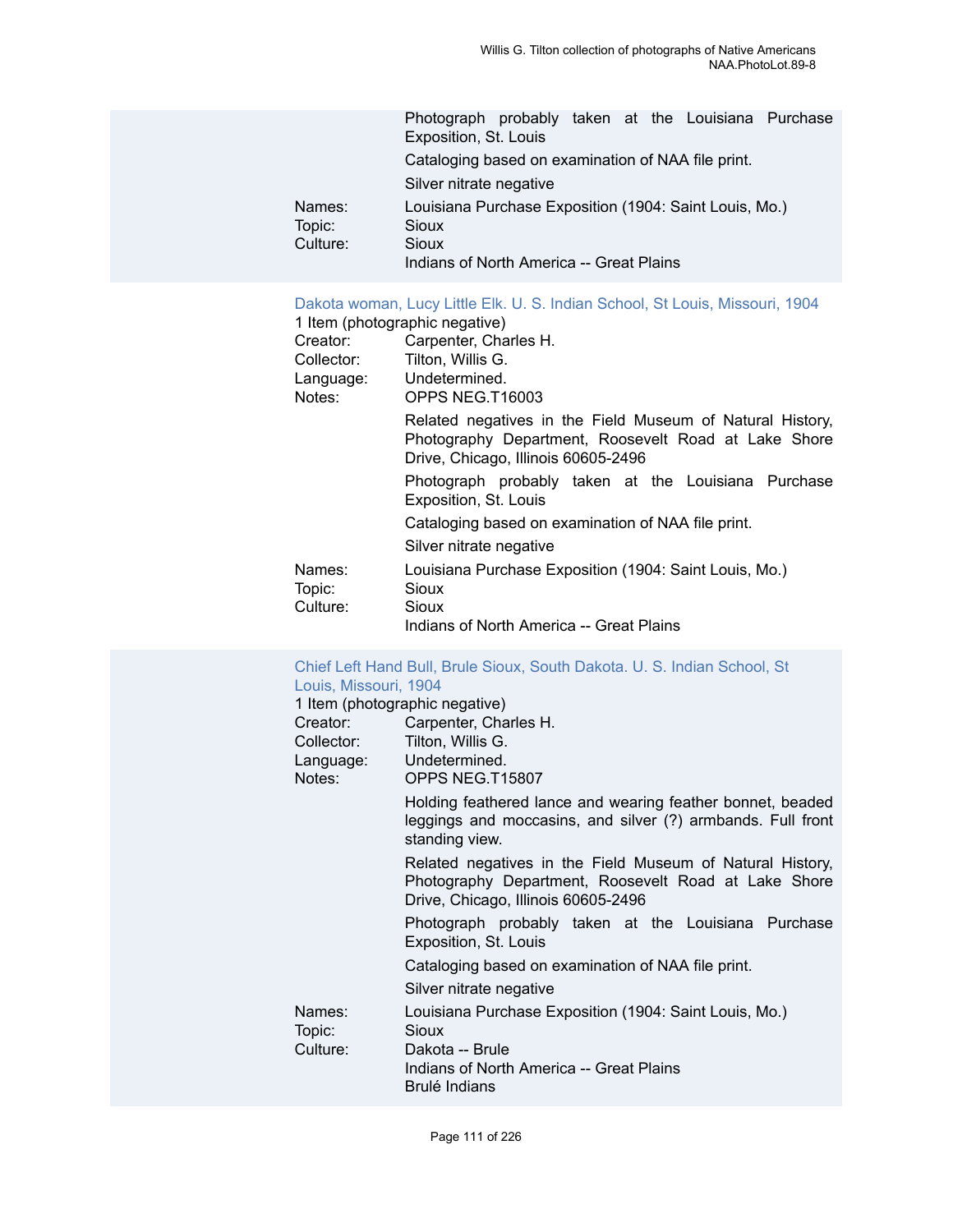## [Chief Left Hand Bull, Brule Sioux, South Dakota. U. S. Indian School, St](https://ids.si.edu/ids/deliveryService?id=NMNH-T15808-000001) [Louis, Missouri, 1904](https://ids.si.edu/ids/deliveryService?id=NMNH-T15808-000001)

| 1 Item (photographic negative)                                                                                                                           |  |
|----------------------------------------------------------------------------------------------------------------------------------------------------------|--|
| Carpenter, Charles H.                                                                                                                                    |  |
| Collector: Tilton, Willis G.                                                                                                                             |  |
| Language: Undetermined.                                                                                                                                  |  |
| OPPS NEG.T15808                                                                                                                                          |  |
| Side view.                                                                                                                                               |  |
| Related negatives in the Field Museum of Natural History,<br>Photography Department, Roosevelt Road at Lake Shore<br>Drive, Chicago, Illinois 60605-2496 |  |
| Photograph probably taken at the Louisiana Purchase<br>Exposition, St. Louis                                                                             |  |
| Cataloging based on examination of NAA file print.                                                                                                       |  |
| Silver nitrate negative                                                                                                                                  |  |
| Louisiana Purchase Exposition (1904: Saint Louis, Mo.)<br>Sioux                                                                                          |  |
| Dakota -- Brule<br>Indians of North America -- Great Plains<br>Brulé Indians                                                                             |  |
|                                                                                                                                                          |  |

#### [Little Hawk, Brule Sioux, South Dakota. U. S. Indian School, St Louis,](https://ids.si.edu/ids/deliveryService?id=NMNH-T15819-000001) [Missouri, 1904](https://ids.si.edu/ids/deliveryService?id=NMNH-T15819-000001)

| 1 Glass plate negative |                                                                                                                                                          |
|------------------------|----------------------------------------------------------------------------------------------------------------------------------------------------------|
| Creator:               | Carpenter, Charles H.                                                                                                                                    |
| Collector:             | Tilton, Willis G.                                                                                                                                        |
|                        | Language: Undetermined.                                                                                                                                  |
| Notes:                 | OPPS NEG.T15819                                                                                                                                          |
|                        | Wearing fur skin strap decorated with circular mirror disks. Front<br>bust.                                                                              |
|                        | Related negatives in the Field Museum of Natural History,<br>Photography Department, Roosevelt Road at Lake Shore<br>Drive, Chicago, Illinois 60605-2496 |
|                        | Photograph probably taken at the Louisiana Purchase<br>Exposition, St. Louis                                                                             |
|                        | Glass plate negative is broken                                                                                                                           |
|                        | Cataloging based on examination of NAA file print.                                                                                                       |
|                        | Two plates with this number. Plates almost identical.                                                                                                    |
| Names:<br>Topic:       | Louisiana Purchase Exposition (1904: Saint Louis, Mo.)<br>Sioux                                                                                          |
| Culture:               | Dakota -- Brule<br>Indians of North America -- Great Plains<br>Brulé Indians                                                                             |

## Mrs Hollow Horn Bear, Brule tribe. U. S. Indian School, St Louis, [Missouri,](https://ids.si.edu/ids/deliveryService?id=NMNH-T15821-000001) [1904](https://ids.si.edu/ids/deliveryService?id=NMNH-T15821-000001)<br>1 Iten

| Carpenter, Charles H. |
|-----------------------|
|                       |
|                       |
|                       |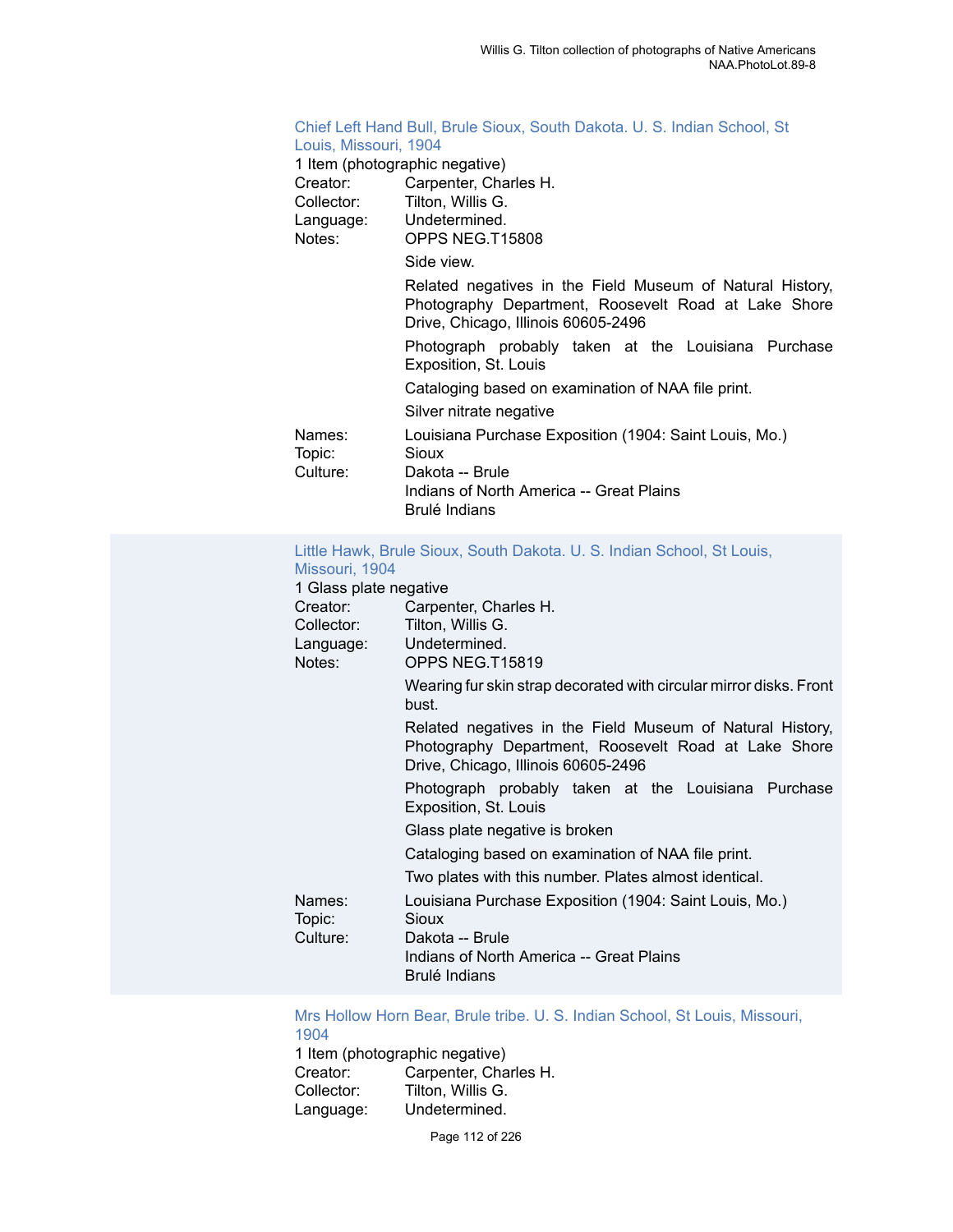## Notes: OPPS NEG.T15821 Wearing dress heavily embellished with dentalium shell. Front bust. Related negatives in the Field Museum of Natural History, Photography Department, Roosevelt Road at Lake Shore Drive, Chicago, Illinois 60605-2496 Photograph probably taken at the Louisiana Purchase Exposition, St. Louis Cataloging based on examination of NAA file print. See T15822 where she is put under Oglala. Silver nitrate negative Names: Louisiana Purchase Exposition (1904: Saint Louis, Mo.) Topic: Sioux Culture: Dakota -- Brule Indians of North America -- Great Plains Brulé Indians

#### Mrs Hollow Horn Bear, wife of chief, Oglala tribe. South [Dakota.](https://ids.si.edu/ids/deliveryService?id=NMNH-T15822-000001) U. S. Indian [School, St Louis, Missouri, 1904](https://ids.si.edu/ids/deliveryService?id=NMNH-T15822-000001)

#### 1 Item (photographic negative)

| Carpenter, Charles H.                                                                                                                                    |
|----------------------------------------------------------------------------------------------------------------------------------------------------------|
| Tilton, Willis G.                                                                                                                                        |
| Language: Undetermined.                                                                                                                                  |
| OPPS NEG.T15822                                                                                                                                          |
| Related negatives in the Field Museum of Natural History,<br>Photography Department, Roosevelt Road at Lake Shore<br>Drive, Chicago, Illinois 60605-2496 |
| Photograph probably taken at the Louisiana Purchase<br>Exposition, St. Louis                                                                             |
| Cataloging based on examination of NAA file print.                                                                                                       |
| See T15821 where she is put under Brule. Also her husband<br>Chief Hollow Horn Bear, has been put under Brule in this series.                            |
| Silver nitrate negative                                                                                                                                  |
| Louisiana Purchase Exposition (1904: Saint Louis, Mo.)<br>Sioux                                                                                          |
| Dakota -- Brule<br>Indians of North America -- Great Plains<br>Brulé Indians                                                                             |
|                                                                                                                                                          |

#### [Mrs Points At, Brule Sioux. U. S. Indian School, St Louis, Missouri, 1904](https://ids.si.edu/ids/deliveryService?id=NMNH-T15825-000001)

| 1 Item (photographic negative) |                       |  |
|--------------------------------|-----------------------|--|
| Creator:                       | Carpenter, Charles H. |  |
| Collector:                     | Tilton, Willis G.     |  |
| Language:                      | Undetermined.         |  |
| Notes:                         | OPPS NEG.T15825       |  |

Wearing dress decorated with dentalium shell, bead necklace and bone breastplate. Front bust.

Related negatives in the Field Museum of Natural History, Photography Department, Roosevelt Road at Lake Shore Drive, Chicago, Illinois 60605-2496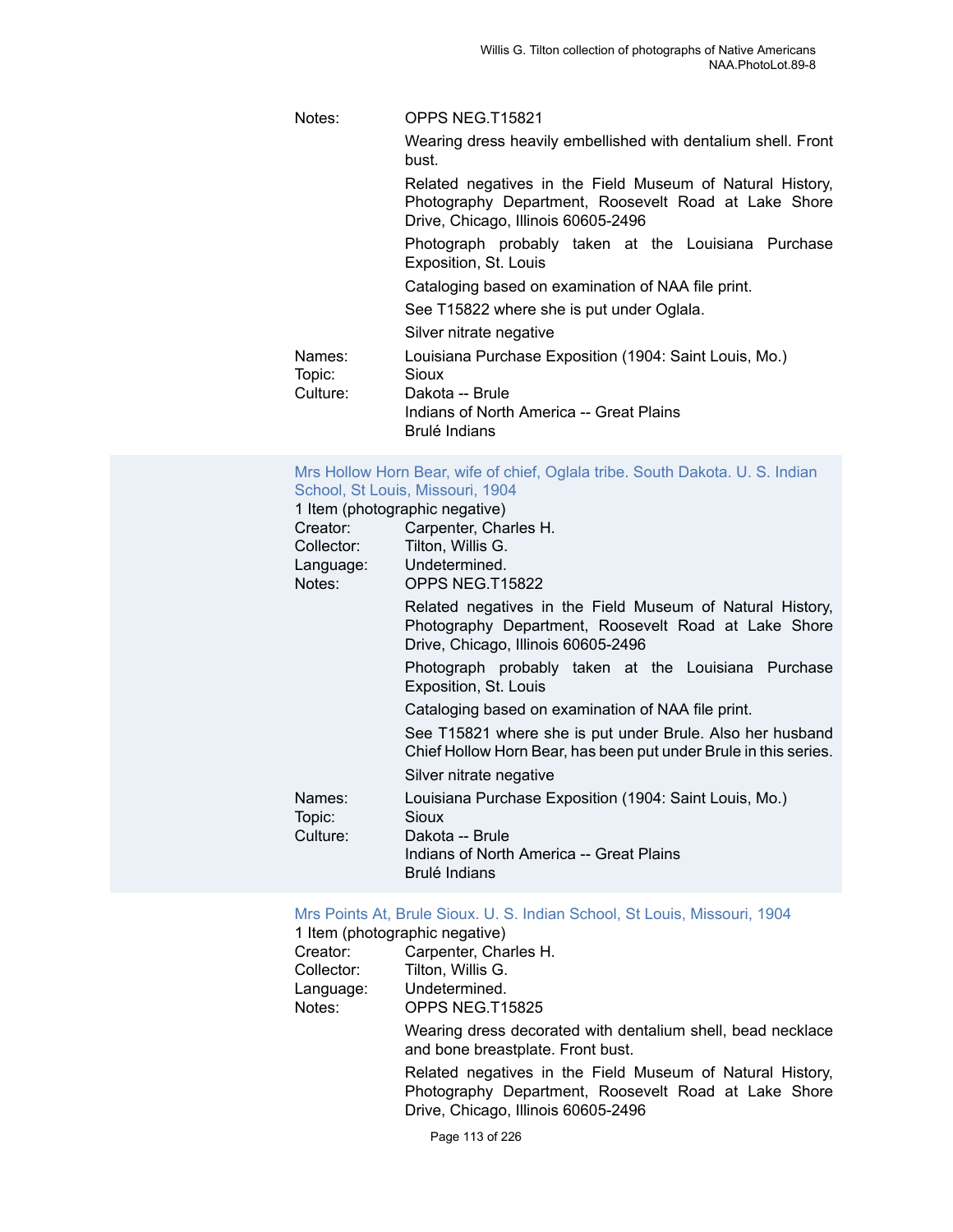|                  | Photograph probably taken at the Louisiana Purchase<br>Exposition, St. Louis |
|------------------|------------------------------------------------------------------------------|
|                  | Cataloging based on examination of NAA file print.                           |
|                  | Silver nitrate negative                                                      |
| Names:<br>Topic: | Louisiana Purchase Exposition (1904: Saint Louis, Mo.)<br>Sioux              |
| Culture:         | Dakota -- Brule                                                              |
|                  | Indians of North America -- Great Plains<br>Brulé Indians                    |
|                  |                                                                              |

#### [Mrs Left Hand, Brule tribe. U. S. Indian School, St Louis, Missouri, 1904](https://ids.si.edu/ids/deliveryService?id=NMNH-T15842-000001)

| 1 Item (photographic negative)                                                                                                                           |
|----------------------------------------------------------------------------------------------------------------------------------------------------------|
| Carpenter, Charles H.                                                                                                                                    |
| Tilton, Willis G.                                                                                                                                        |
| Language: Undetermined.                                                                                                                                  |
| OPPS NEG.T15842                                                                                                                                          |
| Wearing dress decorated with dentalium shell, bead necklace<br>and bone breastplate. Front bust.                                                         |
| Related negatives in the Field Museum of Natural History,<br>Photography Department, Roosevelt Road at Lake Shore<br>Drive, Chicago, Illinois 60605-2496 |
| Photograph probably taken at the Louisiana Purchase<br>Exposition, St. Louis                                                                             |
| Cataloging based on examination of NAA file print.                                                                                                       |
| Silver nitrate negative                                                                                                                                  |
| Louisiana Purchase Exposition (1904: Saint Louis, Mo.)<br>Sioux                                                                                          |
| Dakota -- Brule<br>Indians of North America -- Great Plains<br>Brulé Indians                                                                             |
|                                                                                                                                                          |

## [Mrs Left Hand, Brule tribe. U. S. Indian School, St Louis, Missouri, 1904](https://ids.si.edu/ids/deliveryService?id=NMNH-T15843-000001)

|            | 1 Item (photographic negative)                                                                                                                           |
|------------|----------------------------------------------------------------------------------------------------------------------------------------------------------|
| Creator:   | Carpenter, Charles H.                                                                                                                                    |
| Collector: | Tilton, Willis G.                                                                                                                                        |
|            | Language: Undetermined.                                                                                                                                  |
| Notes:     | OPPS NEG.T15843                                                                                                                                          |
|            | Side view.                                                                                                                                               |
|            | Related negatives in the Field Museum of Natural History,<br>Photography Department, Roosevelt Road at Lake Shore<br>Drive, Chicago, Illinois 60605-2496 |
|            | Photograph probably taken at the Louisiana Purchase<br>Exposition, St. Louis                                                                             |
|            | Cataloging based on examination of NAA file print.                                                                                                       |
|            | Silver nitrate negative                                                                                                                                  |
| Names:     | Louisiana Purchase Exposition (1904: Saint Louis, Mo.)                                                                                                   |
| Topic:     | Sioux                                                                                                                                                    |
| Culture:   | Dakota -- Brule                                                                                                                                          |
|            | Indians of North America -- Great Plains                                                                                                                 |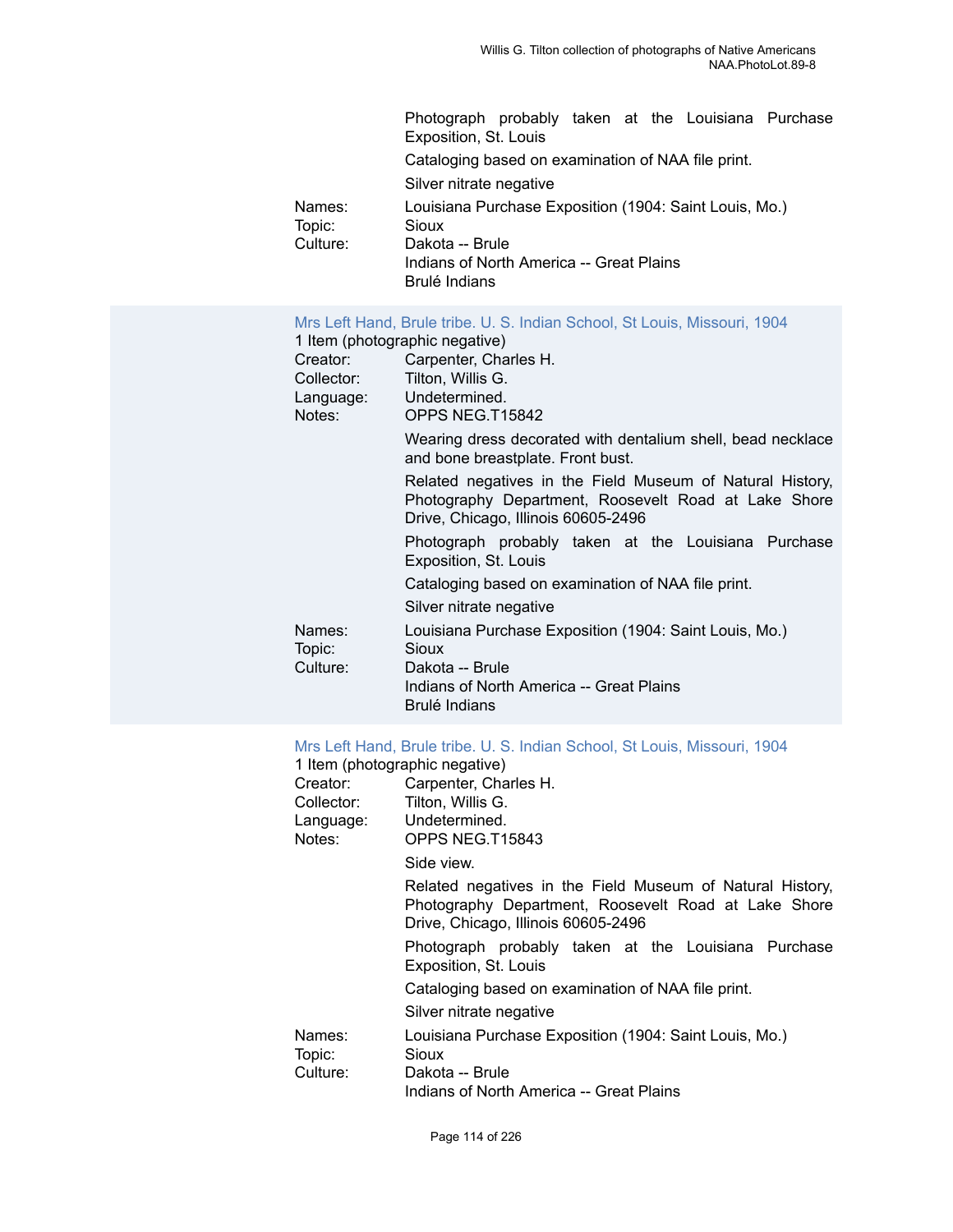#### Brulé Indians

| Mrs Leading Hawk, Brule. U. S. Indian School, St Louis, Missouri, 1904<br>1 Item (photographic negative)                                                                                                                                                          |
|-------------------------------------------------------------------------------------------------------------------------------------------------------------------------------------------------------------------------------------------------------------------|
| Carpenter, Charles H.<br>Tilton, Willis G.<br>Undetermined.<br>OPPS NEG.T15846                                                                                                                                                                                    |
| Wearing dress decorated with dentalium shell, bead necklace<br>and bone breastplate. Front bust.                                                                                                                                                                  |
| Related negatives in the Field Museum of Natural History,<br>Photography Department, Roosevelt Road at Lake Shore<br>Drive, Chicago, Illinois 60605-2496                                                                                                          |
| Photograph probably taken at the Louisiana Purchase<br>Exposition, St. Louis                                                                                                                                                                                      |
| Cataloging based on examination of NAA file print.<br>Silver nitrate negative                                                                                                                                                                                     |
| Louisiana Purchase Exposition (1904: Saint Louis, Mo.)<br>Sioux                                                                                                                                                                                                   |
| Dakota -- Brule<br>Indians of North America -- Great Plains<br>Brulé Indians                                                                                                                                                                                      |
| Chief Hollow Horn Bear, Brule Sioux, 1904<br>1 Item (photographic negative)<br>Image(s): Chief Hollow Horn Bear, South Dakota<br>Image(s): Chief Hollow Horn Bear, South Dakota<br>Carpenter, Charles H.<br>Tilton, Willis G.<br>Undetermined.<br>OPPS NEG.T15872 |
| Related negatives in the Field Museum of Natural History,<br>Photography Department, Roosevelt Road at Lake Shore<br>Drive, Chicago, Illinois 60605-2496                                                                                                          |
| Photograph probably taken at the Louisiana<br>Purchase<br>Exposition, St. Louis                                                                                                                                                                                   |
| Cataloging based on examination of NAA file print.                                                                                                                                                                                                                |
| Photograph almost identical with Oglala Dakota Number T<br>15849. Number 15817 on original list (pinklist).                                                                                                                                                       |
| Silver nitrate negative                                                                                                                                                                                                                                           |
| Louisiana Purchase Exposition (1904: Saint Louis, Mo.)<br>Sioux<br>Dakota -- Brule<br>Indians of North America -- Great Plains<br>Brulé Indians                                                                                                                   |
|                                                                                                                                                                                                                                                                   |

Chief Hollow Horn Bear, South Dakota, 1904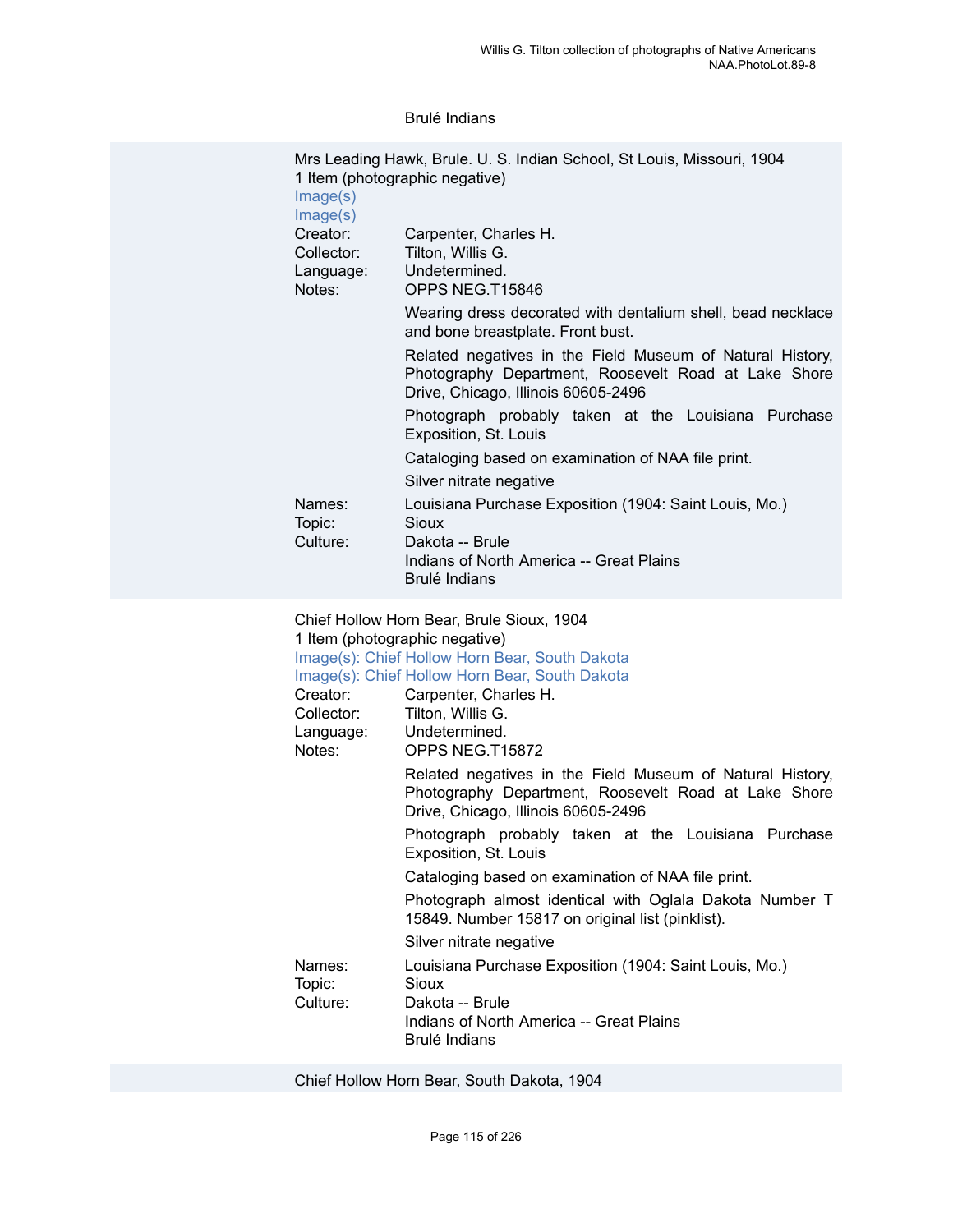| Image(s)<br>Image(s)                          | 1 Item (photographic negative)                                                                                                                                                        |
|-----------------------------------------------|---------------------------------------------------------------------------------------------------------------------------------------------------------------------------------------|
| Creator:<br>Collector:<br>Language:<br>Notes: | Carpenter, Charles H.<br>Tilton, Willis G.<br>Undetermined.<br>OPPS NEG.T15872                                                                                                        |
|                                               | Front view.                                                                                                                                                                           |
|                                               | Related negatives in the Field Museum of Natural History,<br>Photography Department, Roosevelt Road at Lake Shore<br>Drive, Chicago, Illinois 60605-2496                              |
|                                               | Photograph probably taken at the Louisiana Purchase<br>Exposition, St. Louis                                                                                                          |
|                                               | Cataloging based on examination of NAA file print.                                                                                                                                    |
|                                               | Photograph almost identical with Brule Dakota Number T<br>15817. See BAE Negative Number 3163-a for a comparison -<br>same man filed under Brule. Number 15849 on original pink list. |
|                                               | Silver nitrate negative                                                                                                                                                               |
| Names:<br>Topic:<br>Culture:                  | Louisiana Purchase Exposition (1904: Saint Louis, Mo.)<br>Sioux<br>Dakota -- Brule<br>Indians of North America -- Great Plains<br>Brulé Indians                                       |
|                                               |                                                                                                                                                                                       |

#### Chief [Hollow](https://ids.si.edu/ids/deliveryService?id=NMNH-T15873-000001) Horn Bear, Oglala Sioux, 1904

1 Item (photographic negative)

|                              | 1 Item (photographic negative)                                                                                                                           |
|------------------------------|----------------------------------------------------------------------------------------------------------------------------------------------------------|
| Creator:                     | Carpenter, Charles H.                                                                                                                                    |
| Collector:                   | Tilton, Willis G.                                                                                                                                        |
|                              | Language: Undetermined.                                                                                                                                  |
| Notes:                       | OPPS NEG.T15873                                                                                                                                          |
|                              | Side view. Profile of head. He was pictured on the 14 cent<br>stamp, series of 1922-31.                                                                  |
|                              | Related negatives in the Field Museum of Natural History,<br>Photography Department, Roosevelt Road at Lake Shore<br>Drive, Chicago, Illinois 60605-2496 |
|                              | Photograph probably taken at the Louisiana Purchase<br>Exposition, St. Louis                                                                             |
|                              | Cataloging based on examination of NAA file print.                                                                                                       |
|                              | See BAE Negative Number 3163-a for a comparison - same<br>man filed under Brule. Number 15848 on original pink list.                                     |
|                              | Silver nitrate negative                                                                                                                                  |
| Names:<br>Topic:<br>Culture: | Louisiana Purchase Exposition (1904: Saint Louis, Mo.)<br>Sioux<br>Dakota -- Brule<br>Indians of North America -- Great Plains                           |
|                              | Brulé Indians                                                                                                                                            |

Points At and family, Brule Sioux. U. S. Indian School, St Louis, Missouri, 1904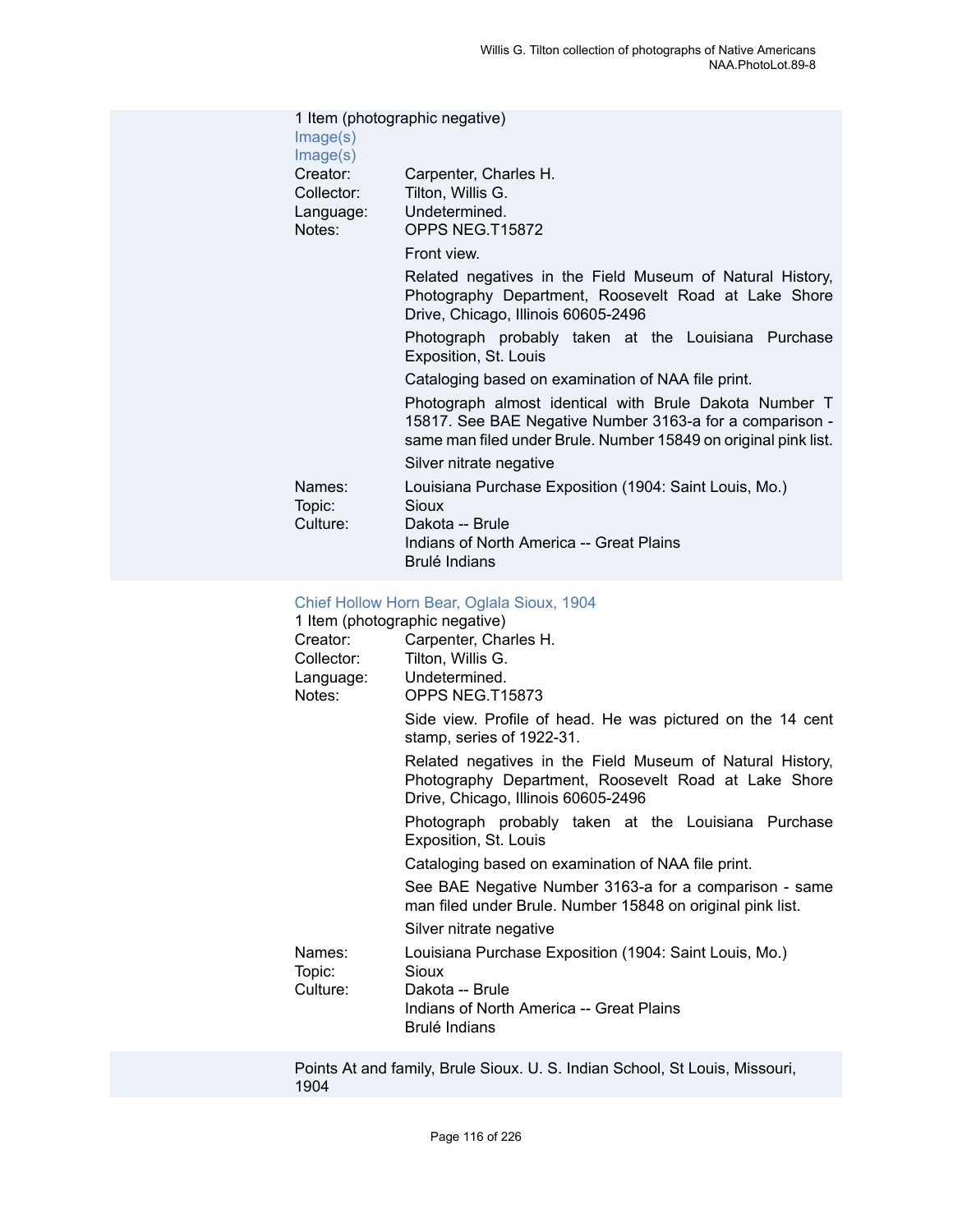| Image(s)<br>Image(s)                          | 1 Item (photographic negative)                                                                                                                                                                                                                        |
|-----------------------------------------------|-------------------------------------------------------------------------------------------------------------------------------------------------------------------------------------------------------------------------------------------------------|
| Creator:<br>Collector:<br>Language:<br>Notes: | Carpenter, Charles H.<br>Tilton, Willis G.<br>Undetermined.<br>OPPS NEG.T15930                                                                                                                                                                        |
|                                               | Wife and young daughter (full standing view). This photograph<br>illustrates many costume features: beaded moccasins and<br>leggings, an elk tooth decorated dress, a dentalium shell<br>decorated dress, belt of silver disks and bone breastplates. |
|                                               | Related negatives in the Field Museum of Natural History,<br>Photography Department, Roosevelt Road at Lake Shore<br>Drive, Chicago, Illinois 60605-2496                                                                                              |
|                                               | Photograph probably taken at the Louisiana Purchase<br>Exposition, St. Louis                                                                                                                                                                          |
|                                               | Cataloging based on examination of NAA file print.<br>2 plates - almost identical.                                                                                                                                                                    |
|                                               | Silver nitrate negative                                                                                                                                                                                                                               |
| Names:<br>Topic:                              | Louisiana Purchase Exposition (1904: Saint Louis, Mo.)<br>Sioux                                                                                                                                                                                       |
| Culture:                                      | Dakota -- Brule<br>Indians of North America -- Great Plains<br><b>Brulé Indians</b>                                                                                                                                                                   |

#### [Shooting Cat, Brule Sioux. U. S. Indian School, St Louis, Missouri, 1904](https://ids.si.edu/ids/deliveryService?id=NMNH-T15948-000001)

| 1 Item (photographic negative) |  |
|--------------------------------|--|
|--------------------------------|--|

| Creator:<br>Collector:<br>Language:<br>Notes: | Carpenter, Charles H.<br>Tilton, Willis G.<br>Undetermined.<br>OPPS NEG.T15948                                                                           |
|-----------------------------------------------|----------------------------------------------------------------------------------------------------------------------------------------------------------|
|                                               | Wearing hair fringe shirt and George Washington Peace Medal<br>of 1789. Profile bust.                                                                    |
|                                               | Related negatives in the Field Museum of Natural History,<br>Photography Department, Roosevelt Road at Lake Shore<br>Drive, Chicago, Illinois 60605-2496 |
|                                               | Photograph probably taken at the Louisiana Purchase<br>Exposition, St. Louis                                                                             |
|                                               | Cataloging based on examination of NAA file print.                                                                                                       |
|                                               | Silver nitrate negative                                                                                                                                  |
| Names:<br>Topic:<br>Culture:                  | Louisiana Purchase Exposition (1904: Saint Louis, Mo.)<br>Sioux<br>Dakota -- Brule<br>Indians of North America -- Great Plains<br>Brulé Indians          |
|                                               |                                                                                                                                                          |

#### [Chief Spotted Elk. U. S. Indian School, St Louis, Missouri, 1904](https://ids.si.edu/ids/deliveryService?id=NMNH-T16013-000001)

1 Item (photographic negative)<br>Creator: Carpenter, Chai Creator: Carpenter, Charles H.<br>Collector: Tilton, Willis G. Tilton, Willis G.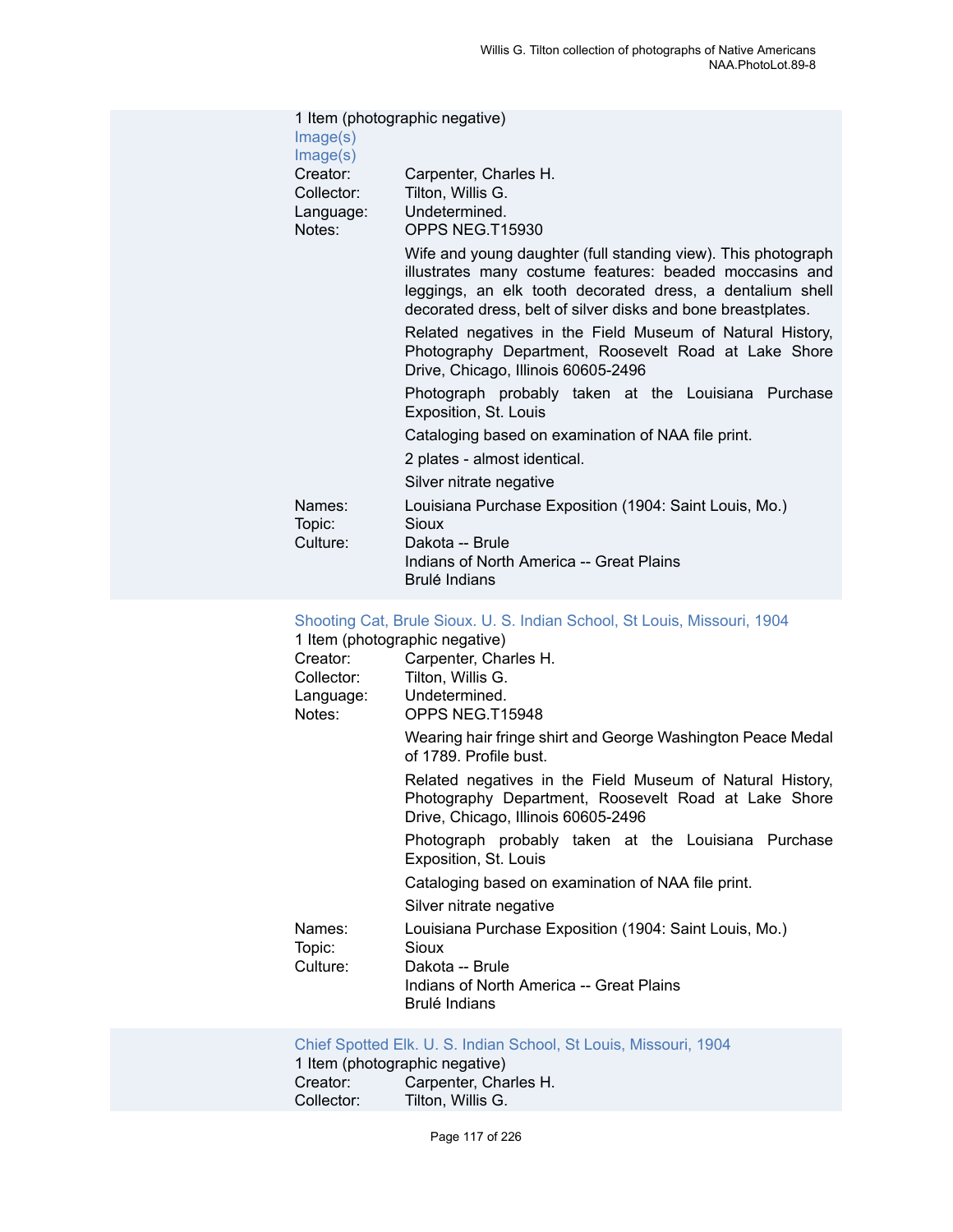| Language:<br>Notes:          | Undetermined.<br>OPPS NEG.T16013                                                                                                                         |
|------------------------------|----------------------------------------------------------------------------------------------------------------------------------------------------------|
|                              | Side view. Note silver plate in hair. (profile of head).                                                                                                 |
|                              | Related negatives in the Field Museum of Natural History,<br>Photography Department, Roosevelt Road at Lake Shore<br>Drive, Chicago, Illinois 60605-2496 |
|                              | Photograph probably taken at the Louisiana Purchase<br>Exposition, St. Louis                                                                             |
|                              | Cataloging based on examination of NAA file print.                                                                                                       |
|                              | Silver nitrate negative                                                                                                                                  |
| Names:<br>Topic:<br>Culture: | Louisiana Purchase Exposition (1904: Saint Louis, Mo.)<br>Sioux<br>Dakota -- Brule<br>Indians of North America -- Great Plains                           |
|                              | Brulé Indians                                                                                                                                            |

### [Indian police at Sitting Bull's cabin re-enacting the shooting of Sitting Bull a](https://ids.si.edu/ids/deliveryService?id=NMNH-T2892-000001) [few days after his death, 1890](https://ids.si.edu/ids/deliveryService?id=NMNH-T2892-000001)

|            | 1 Item (photographic negative)                                                                                                                           |
|------------|----------------------------------------------------------------------------------------------------------------------------------------------------------|
| Creator:   | Carpenter, Charles H.                                                                                                                                    |
| Collector: | Tilton, Willis G.                                                                                                                                        |
| Language:  | Undetermined.                                                                                                                                            |
| Notes:     | OPPS NEG.T2892                                                                                                                                           |
|            | Related negatives in the Field Museum of Natural History,<br>Photography Department, Roosevelt Road at Lake Shore<br>Drive, Chicago, Illinois 60605-2496 |
|            | Cataloging based on examination of NAA file print.                                                                                                       |
|            | Number 16020 on original pink list.                                                                                                                      |
|            | Silver nitrate negative                                                                                                                                  |
| Topic:     | Sioux                                                                                                                                                    |
| Culture:   | Hunkpapa Lakota (Hunkpapa Sioux)                                                                                                                         |
|            | Indians of North America -- Great Plains                                                                                                                 |

## Indian police at [Standing](https://ids.si.edu/ids/deliveryService?id=NMNH-T2898-000001) Rock Agency, North Dakota

|            | 1 Item (photographic negative)                                                                                                                           |
|------------|----------------------------------------------------------------------------------------------------------------------------------------------------------|
| Creator:   | Carpenter, Charles H.                                                                                                                                    |
| Collector: | Tilton, Willis G.                                                                                                                                        |
| Language:  | Undetermined.                                                                                                                                            |
| Notes:     | OPPS NEG.T2898                                                                                                                                           |
|            | Red Tomahawk, who shot Sitting Bull, standing beside another<br>mounted policeman.                                                                       |
|            | Related negatives in the Field Museum of Natural History,<br>Photography Department, Roosevelt Road at Lake Shore<br>Drive, Chicago, Illinois 60605-2496 |
|            | Cataloging based on examination of NAA file print.                                                                                                       |
|            | Number 2885-A on original pink list.                                                                                                                     |
|            | Silver nitrate negative                                                                                                                                  |
| Names:     | Red Tomahawk                                                                                                                                             |
| Place:     | North Dakota -- Standing Rock Agency                                                                                                                     |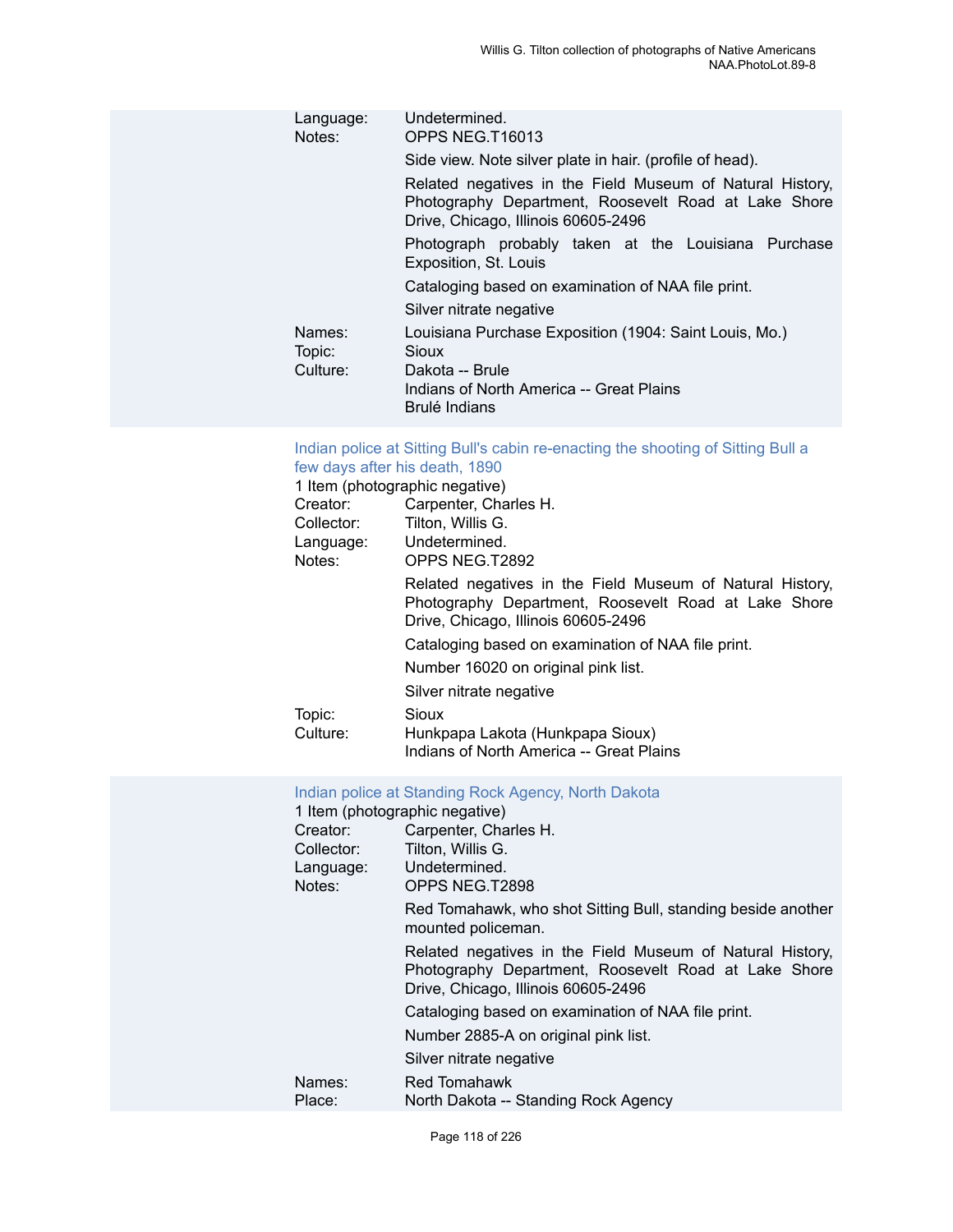| Topic:<br>Culture:                            | Sioux<br>Hunkpapa Lakota (Hunkpapa Sioux)<br>Indians of North America -- Great Plains                                                                    |
|-----------------------------------------------|----------------------------------------------------------------------------------------------------------------------------------------------------------|
| 1904                                          | Dakota man, Chief Flat Iron. Sioux. U. S. Indian School, St Louis, Missouri,                                                                             |
| Creator:<br>Collector:<br>Language:<br>Notes: | 1 Item (photographic negative)<br>Carpenter, Charles H.<br>Tilton, Willis G.<br>Undetermined.<br>OPPS NEG.T15662                                         |
|                                               | Appears to be dressed in white man's clothes but has retained<br>the fur braid wrap hair styles.                                                         |
|                                               | Related negatives in the Field Museum of Natural History,<br>Photography Department, Roosevelt Road at Lake Shore<br>Drive, Chicago, Illinois 60605-2496 |
|                                               | Photograph probably taken at the Louisiana Purchase<br>Exposition, St. Louis                                                                             |
|                                               | Cataloging based on examination of NAA file print.<br>Silver nitrate negative                                                                            |
| Names:                                        | Louisiana Purchase Exposition (1904: Saint Louis, Mo.)<br><b>Sioux</b>                                                                                   |
| Topic:<br>Culture:                            | Oglala Lakota (Oglala Sioux)<br>Indians of North America -- Great Plains                                                                                 |
| 1904                                          | Dakota man, Chief Flat Iron. Sioux. U. S. Indian School, St Louis, Missouri,                                                                             |
| Image(s)<br>Image(s)                          | 1 Item (photographic negative)                                                                                                                           |
| Creator:<br>Collector:<br>Language:<br>Notes: | Carpenter, Charles H.<br>Tilton, Willis G.<br>Undetermined.<br>OPPS NEG.T15663                                                                           |
|                                               | Related negatives in the Field Museum of Natural History,<br>Photography Department, Roosevelt Road at Lake Shore<br>Drive, Chicago, Illinois 60605-2496 |
|                                               | Photograph probably taken at the Louisiana Purchase<br>Exposition, St. Louis                                                                             |
|                                               | Cataloging based on examination of NAA file print.                                                                                                       |
|                                               | Two plates this number. Plates almost identical.                                                                                                         |
|                                               | Silver nitrate negative                                                                                                                                  |
| Names:<br>Topic:                              | Louisiana Purchase Exposition (1904: Saint Louis, Mo.)<br>Sioux                                                                                          |
| Culture:                                      | Oglala Lakota (Oglala Sioux)<br>Indians of North America -- Great Plains                                                                                 |

[Dakota man, Chief Hard Heart, Ogalala Sioux, So. Dak. U. S. Indian School,](https://ids.si.edu/ids/deliveryService?id=NMNH-T15678-000001) [St Louis, Missouri, 1904](https://ids.si.edu/ids/deliveryService?id=NMNH-T15678-000001) 1 Item (photographic negative)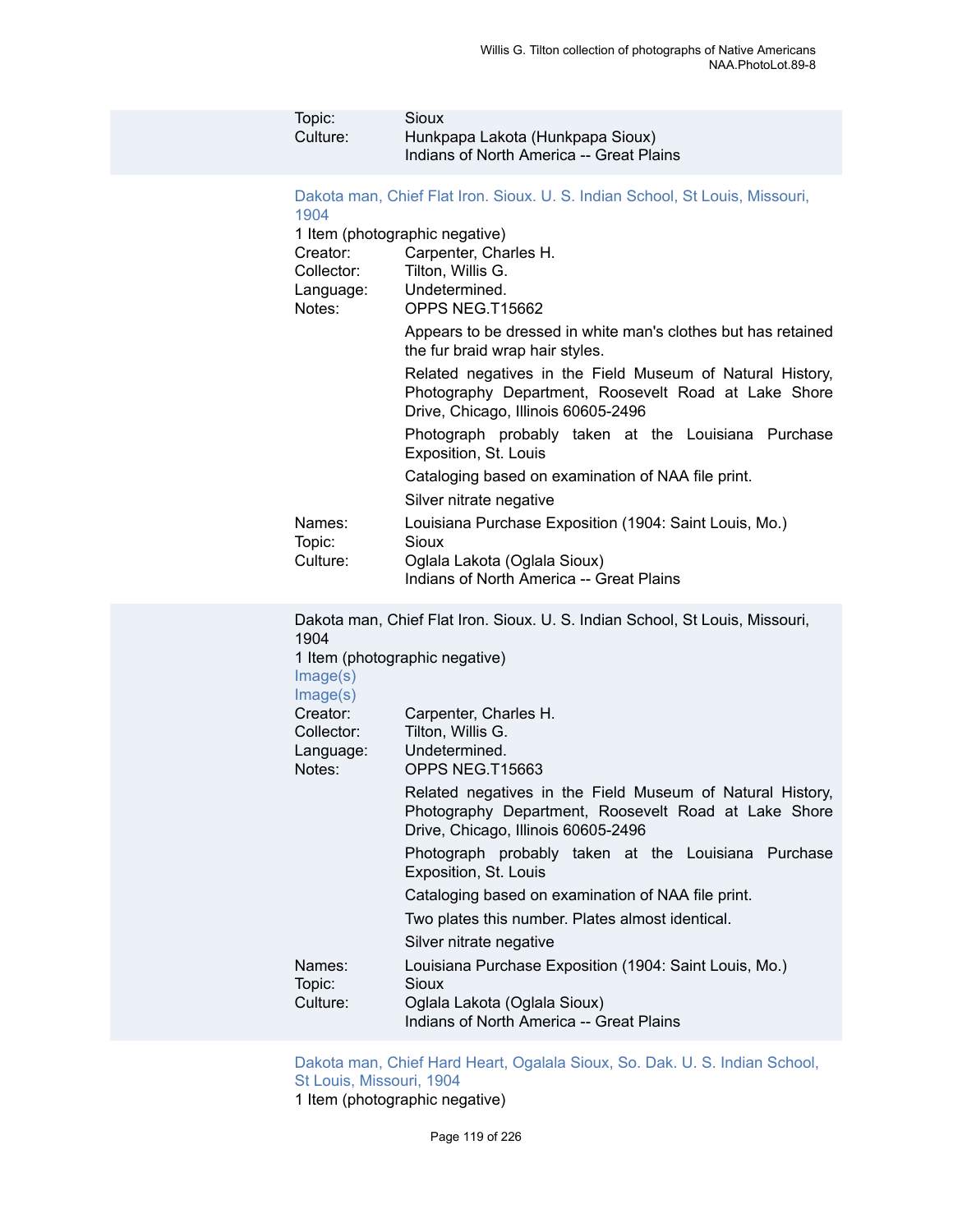| Creator:         | Carpenter, Charles H.                                                                                                                                    |
|------------------|----------------------------------------------------------------------------------------------------------------------------------------------------------|
| Collector:       | Tilton, Willis G.                                                                                                                                        |
| Language:        | Undetermined.                                                                                                                                            |
| Notes:           | OPPS NEG.T15678                                                                                                                                          |
|                  | Related negatives in the Field Museum of Natural History,<br>Photography Department, Roosevelt Road at Lake Shore<br>Drive, Chicago, Illinois 60605-2496 |
|                  | Photograph probably taken at the Louisiana Purchase<br>Exposition, St. Louis                                                                             |
|                  | Cataloging based on examination of NAA file print.                                                                                                       |
|                  | Silver nitrate negative                                                                                                                                  |
| Names:<br>Topic: | Louisiana Purchase Exposition (1904: Saint Louis, Mo.)<br>Sioux                                                                                          |
| Culture:         | Oglala Lakota (Oglala Sioux)                                                                                                                             |
|                  | Indians of North America -- Great Plains                                                                                                                 |

#### [Dakota man, Jim Red Cloud, grandson of Chief Red Cloud, Oga. Sioux. St](https://ids.si.edu/ids/deliveryService?id=NMNH-T15699-000001) [Louis, Missouri, 1904](https://ids.si.edu/ids/deliveryService?id=NMNH-T15699-000001)

|            | 1 Item (photographic negative)                                                                                                                           |
|------------|----------------------------------------------------------------------------------------------------------------------------------------------------------|
| Creator:   | Carpenter, Charles H.                                                                                                                                    |
| Collector: | Tilton, Willis G.                                                                                                                                        |
|            | Language: Undetermined.                                                                                                                                  |
| Notes:     | OPPS NEG.T15699                                                                                                                                          |
|            | Wears beaded vest, bone breastplates, porcupine quill<br>embroidered armlets (?) and feather and bead hairdress.                                         |
|            | Related negatives in the Field Museum of Natural History,<br>Photography Department, Roosevelt Road at Lake Shore<br>Drive, Chicago, Illinois 60605-2496 |
|            | Photograph probably taken at the Louisiana Purchase<br>Exposition, St. Louis                                                                             |
|            | Cataloging based on examination of NAA file print.                                                                                                       |
|            | Silver nitrate negative                                                                                                                                  |
| Names:     | Louisiana Purchase Exposition (1904: Saint Louis, Mo.)                                                                                                   |
| Topic:     | Sioux                                                                                                                                                    |
| Culture:   | Oglala Lakota (Oglala Sioux)                                                                                                                             |
|            | Indians of North America -- Great Plains                                                                                                                 |

# Eagle House of Ogalala Sioux, [wearing](https://ids.si.edu/ids/deliveryService?id=NMNH-T15801-000001) button of Buffalo Bill, 1904

|            | 1 Item (photographic negative)                                                                                                                           |
|------------|----------------------------------------------------------------------------------------------------------------------------------------------------------|
| Creator:   | Carpenter, Charles H.                                                                                                                                    |
| Collector: | Tilton, Willis G.                                                                                                                                        |
| Language:  | Undetermined.                                                                                                                                            |
| Notes:     | OPPS NEG.T15801                                                                                                                                          |
|            | Same man as Eagle Louse, Dakota T15805; "House" probably<br>a typographical error on list; this man will be indexed under<br>Eagle Louse.                |
|            | Related negatives in the Field Museum of Natural History,<br>Photography Department, Roosevelt Road at Lake Shore<br>Drive, Chicago, Illinois 60605-2496 |
|            |                                                                                                                                                          |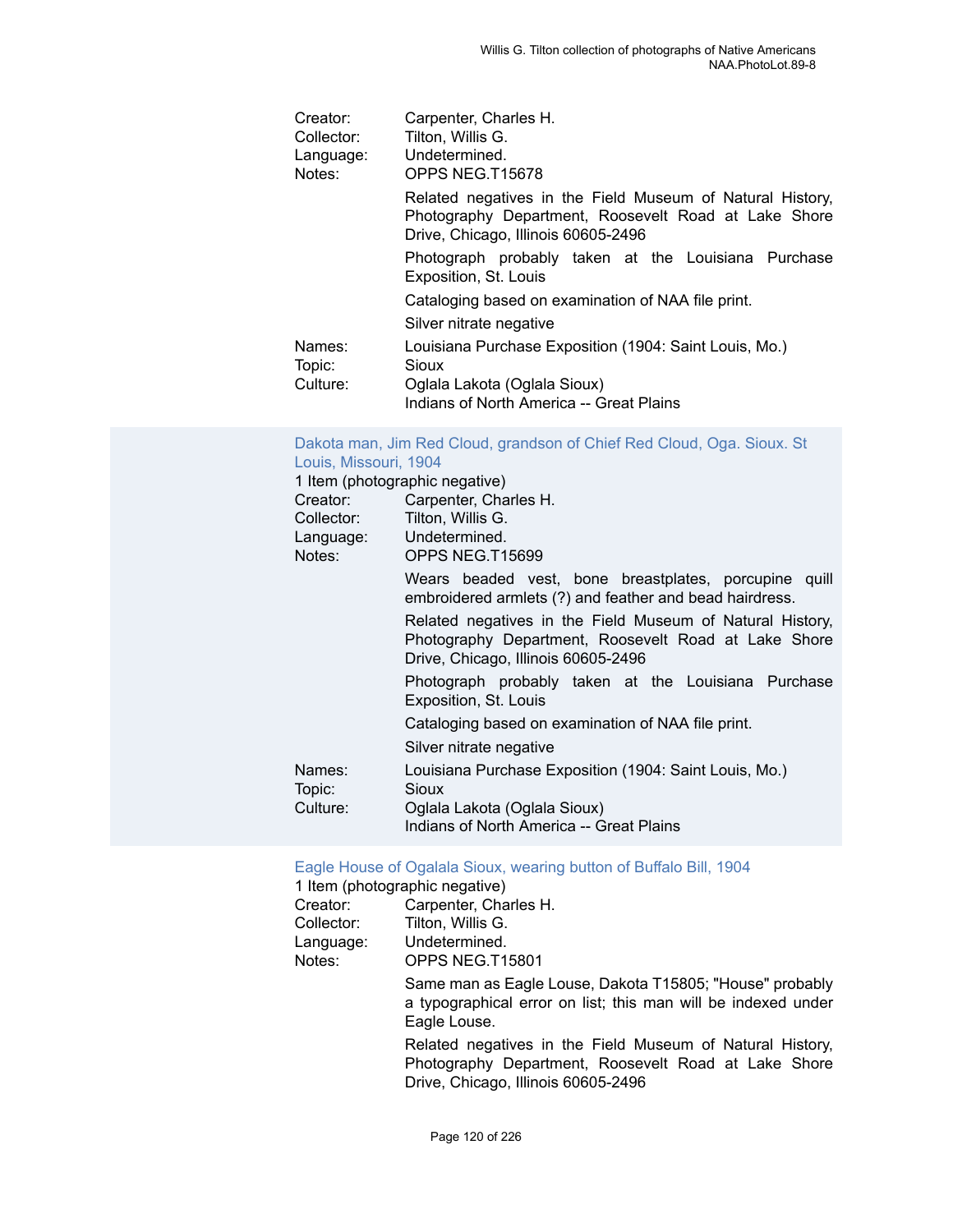|                     | Photograph probably taken at the Louisiana Purchase<br>Exposition, St. Louis                                                                             |
|---------------------|----------------------------------------------------------------------------------------------------------------------------------------------------------|
|                     | Cataloging based on examination of NAA file print.                                                                                                       |
|                     | Number 15909 on original pink list.                                                                                                                      |
|                     | Silver nitrate negative                                                                                                                                  |
| Names:              | Eagle Louse<br>Louisiana Purchase Exposition (1904: Saint Louis, Mo.)                                                                                    |
| Topic:              | Sioux                                                                                                                                                    |
| Culture:            | Oglala Lakota (Oglala Sioux)<br>Indians of North America -- Great Plains                                                                                 |
| Creator:            | Eagle Louse, Sioux. U. S. Indian School, St Louis, Missouri, 1904<br>1 Item (photographic negative)<br>Carpenter, Charles H.                             |
| Collector:          | Tilton, Willis G.                                                                                                                                        |
| Language:<br>Notes: | Undetermined.<br>OPPS NEG.T15805                                                                                                                         |
|                     | Wears beaded vest with decorative figures, white feather and<br>bead hairdress, and holding pipe and beaded pipe bag.                                    |
|                     | Related negatives in the Field Museum of Natural History,<br>Photography Department, Roosevelt Road at Lake Shore<br>Drive, Chicago, Illinois 60605-2496 |
|                     | Photograph probably taken at the Louisiana Purchase<br>Exposition, St. Louis                                                                             |
|                     | Cataloging based on examination of NAA file print.                                                                                                       |
|                     | Silver nitrate negative                                                                                                                                  |
| Names:<br>Topic:    | Louisiana Purchase Exposition (1904: Saint Louis, Mo.)<br>Sioux                                                                                          |
| Culture:            | Oglala Lakota (Oglala Sioux)<br>Indians of North America -- Great Plains                                                                                 |

## [Mrs Eagle Louse, Sioux. U. S. Indian School, St Louis, Missouri, 1904](https://ids.si.edu/ids/deliveryService?id=NMNH-T15834-000001)<br>1 Item (photographic negative)

|                  | 1 Item (photographic negative)                                                                                                                           |
|------------------|----------------------------------------------------------------------------------------------------------------------------------------------------------|
| Creator:         | Carpenter, Charles H.                                                                                                                                    |
| Collector:       | Tilton, Willis G.                                                                                                                                        |
|                  | Language: Undetermined.                                                                                                                                  |
| Notes:           | OPPS NEG.T15834                                                                                                                                          |
|                  | Wears dress decorated with dentalium shells, bead necklace,<br>silver cross earrings, and bone breastplate.                                              |
|                  | Related negatives in the Field Museum of Natural History,<br>Photography Department, Roosevelt Road at Lake Shore<br>Drive, Chicago, Illinois 60605-2496 |
|                  | Photograph probably taken at the Louisiana Purchase<br>Exposition, St. Louis                                                                             |
|                  | Cataloging based on examination of NAA file print.                                                                                                       |
|                  | Silver nitrate negative                                                                                                                                  |
| Names:<br>Topic: | Louisiana Purchase Exposition (1904: Saint Louis, Mo.)<br>Sioux                                                                                          |
| Culture:         | Oglala Lakota (Oglala Sioux)                                                                                                                             |
|                  |                                                                                                                                                          |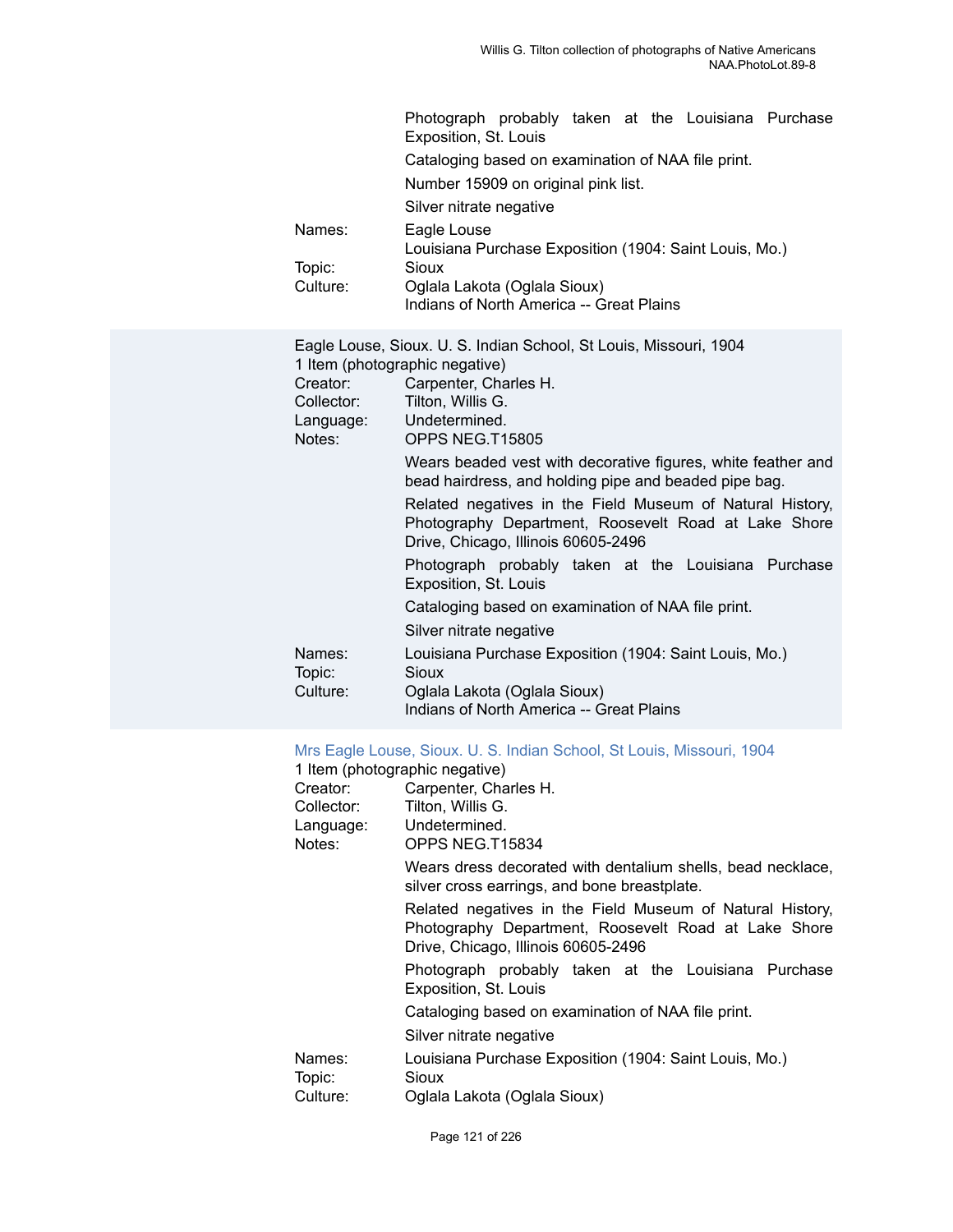#### Indians of North America -- Great Plains

| Mrs Eagle Louse, Sioux. U. S. Indian School, St Louis, Missouri, 1904 |                                                                                                                                                          |  |
|-----------------------------------------------------------------------|----------------------------------------------------------------------------------------------------------------------------------------------------------|--|
| 1 Item (photographic negative)                                        |                                                                                                                                                          |  |
| Creator:                                                              | Carpenter, Charles H.                                                                                                                                    |  |
| Collector:                                                            | Tilton, Willis G.                                                                                                                                        |  |
| Language:                                                             | Undetermined.                                                                                                                                            |  |
| Notes:                                                                | OPPS NEG.T15835                                                                                                                                          |  |
|                                                                       | Related negatives in the Field Museum of Natural History,<br>Photography Department, Roosevelt Road at Lake Shore<br>Drive, Chicago, Illinois 60605-2496 |  |
|                                                                       | Photograph probably taken at the Louisiana Purchase<br>Exposition, St. Louis                                                                             |  |
|                                                                       | Cataloging based on examination of NAA file print.                                                                                                       |  |
|                                                                       | Silver nitrate negative                                                                                                                                  |  |
| Names:<br>Topic:<br>Culture:                                          | Louisiana Purchase Exposition (1904: Saint Louis, Mo.)<br>Sioux<br>Oglala Lakota (Oglala Sioux)<br>Indians of North America -- Great Plains              |  |

Mrs Painted Horse. U. S. Indian School, St Louis, Missouri, 1904 1 Item (photographic negative)

| Image(s)<br>Image(s) |                                                                                                                                                          |
|----------------------|----------------------------------------------------------------------------------------------------------------------------------------------------------|
| Creator:             | Carpenter, Charles H.                                                                                                                                    |
| Collector:           | Tilton, Willis G.                                                                                                                                        |
| Language:<br>Notes:  | Undetermined.<br>OPPS NEG.T15844                                                                                                                         |
|                      | Wears dress decorated with dentalium shells, and two long<br>dentalium earrings in each ear.                                                             |
|                      | Related negatives in the Field Museum of Natural History,<br>Photography Department, Roosevelt Road at Lake Shore<br>Drive, Chicago, Illinois 60605-2496 |
|                      | Photograph probably taken at the Louisiana Purchase<br>Exposition, St. Louis                                                                             |
|                      | Cataloging based on examination of NAA file print.                                                                                                       |
|                      | Filed with Oglala because Chief Painted Horse was an Oglala,<br>cf. T15975.                                                                              |
|                      | Two plates - duplicates.                                                                                                                                 |
|                      | Silver nitrate negative                                                                                                                                  |
| Names:<br>Topic:     | Louisiana Purchase Exposition (1904: Saint Louis, Mo.)<br>Sioux                                                                                          |
| Culture:             | Oglala Lakota (Oglala Sioux)                                                                                                                             |
|                      | Indians of North America -- Great Plains                                                                                                                 |

## [Mrs Painted Horse. U. S. Indian School, St Louis, Missouri, 1904](https://ids.si.edu/ids/deliveryService?id=NMNH-T15845-000001)

| 1 Item (photographic negative) |                       |  |
|--------------------------------|-----------------------|--|
| Creator:                       | Carpenter, Charles H. |  |
| Collector:                     | Tilton, Willis G.     |  |
| Language:                      | Undetermined.         |  |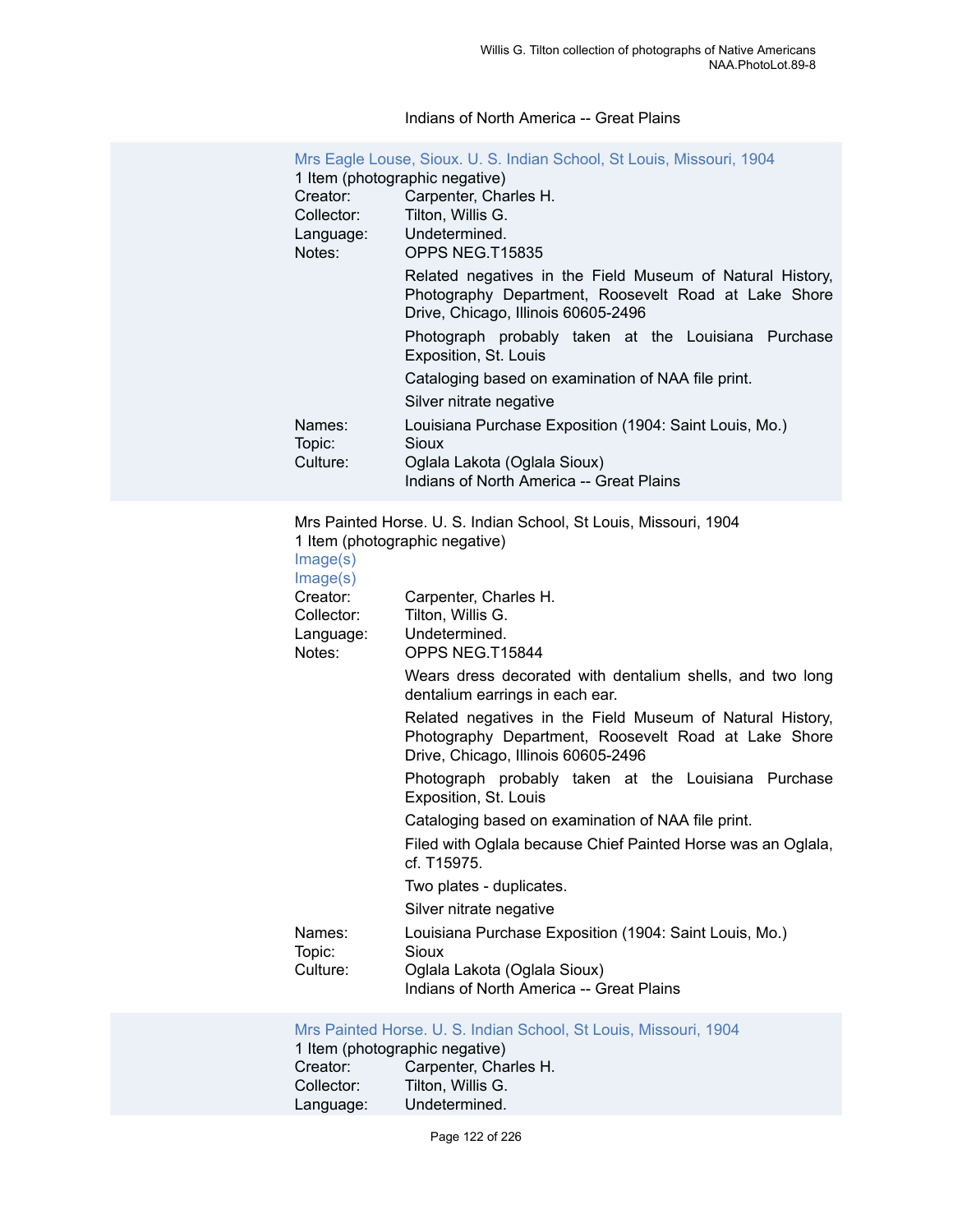| Notes:           | OPPS NEG.T15845                                                                                                                                          |
|------------------|----------------------------------------------------------------------------------------------------------------------------------------------------------|
|                  | Related negatives in the Field Museum of Natural History,<br>Photography Department, Roosevelt Road at Lake Shore<br>Drive, Chicago, Illinois 60605-2496 |
|                  | Photograph probably taken at the Louisiana Purchase<br>Exposition, St. Louis                                                                             |
|                  | Cataloging based on examination of NAA file print.                                                                                                       |
|                  | Filed with Oglala because Chief Painted Horse was an Oglala,<br>cf. T15975.                                                                              |
|                  | Silver nitrate negative                                                                                                                                  |
| Names:<br>Topic: | Louisiana Purchase Exposition (1904: Saint Louis, Mo.)<br>Sioux                                                                                          |
| Culture:         | Oglala Lakota (Oglala Sioux)                                                                                                                             |
|                  | Indians of North America -- Great Plains                                                                                                                 |

## Dakota man, Chief Lone Wolf. U. S. Indian School, St Louis, [Missouri,](https://ids.si.edu/ids/deliveryService?id=NMNH-T15944-000001) 1904

| 1 Glass plate negative |                                                                                                                                                          |
|------------------------|----------------------------------------------------------------------------------------------------------------------------------------------------------|
| Creator:               | Carpenter, Charles H.                                                                                                                                    |
| Collector:             | Tilton, Willis G.                                                                                                                                        |
| Language:              | Undetermined.                                                                                                                                            |
| Notes:                 | OPPS NEG.T15944                                                                                                                                          |
|                        | Related negatives in the Field Museum of Natural History,<br>Photography Department, Roosevelt Road at Lake Shore<br>Drive, Chicago, Illinois 60605-2496 |
|                        | Photograph probably taken at the Louisiana Purchase<br>Exposition, St. Louis                                                                             |
|                        | In the Custer and other battles.                                                                                                                         |
|                        | Glass plate negative is broken                                                                                                                           |
|                        | Cataloging based on examination of NAA file print.                                                                                                       |
| Names:<br>Topic:       | Louisiana Purchase Exposition (1904: Saint Louis, Mo.)<br>Sioux                                                                                          |
| Culture:               | Oglala Lakota (Oglala Sioux)                                                                                                                             |
|                        | Indians of North America -- Great Plains                                                                                                                 |

#### Dakota man, Chief Lone Wolf, [Ogalala](https://ids.si.edu/ids/deliveryService?id=NMNH-T15945-000001) tribe. U. S. Indian School, St Louis, [Missouri, 1904](https://ids.si.edu/ids/deliveryService?id=NMNH-T15945-000001)

|            | 1 Item (photographic negative)                                                                                                                           |
|------------|----------------------------------------------------------------------------------------------------------------------------------------------------------|
| Creator:   | Carpenter, Charles H.                                                                                                                                    |
| Collector: | Tilton, Willis G.                                                                                                                                        |
| Language:  | Undetermined.                                                                                                                                            |
| Notes:     | OPPS NEG.T15945                                                                                                                                          |
|            | Related negatives in the Field Museum of Natural History,<br>Photography Department, Roosevelt Road at Lake Shore<br>Drive, Chicago, Illinois 60605-2496 |
|            | Photograph probably taken at the Louisiana Purchase<br>Exposition, St. Louis                                                                             |
|            | Cataloging based on examination of NAA file print.                                                                                                       |
|            | Silver nitrate negative                                                                                                                                  |
| Names:     | Louisiana Purchase Exposition (1904: Saint Louis, Mo.)                                                                                                   |
|            |                                                                                                                                                          |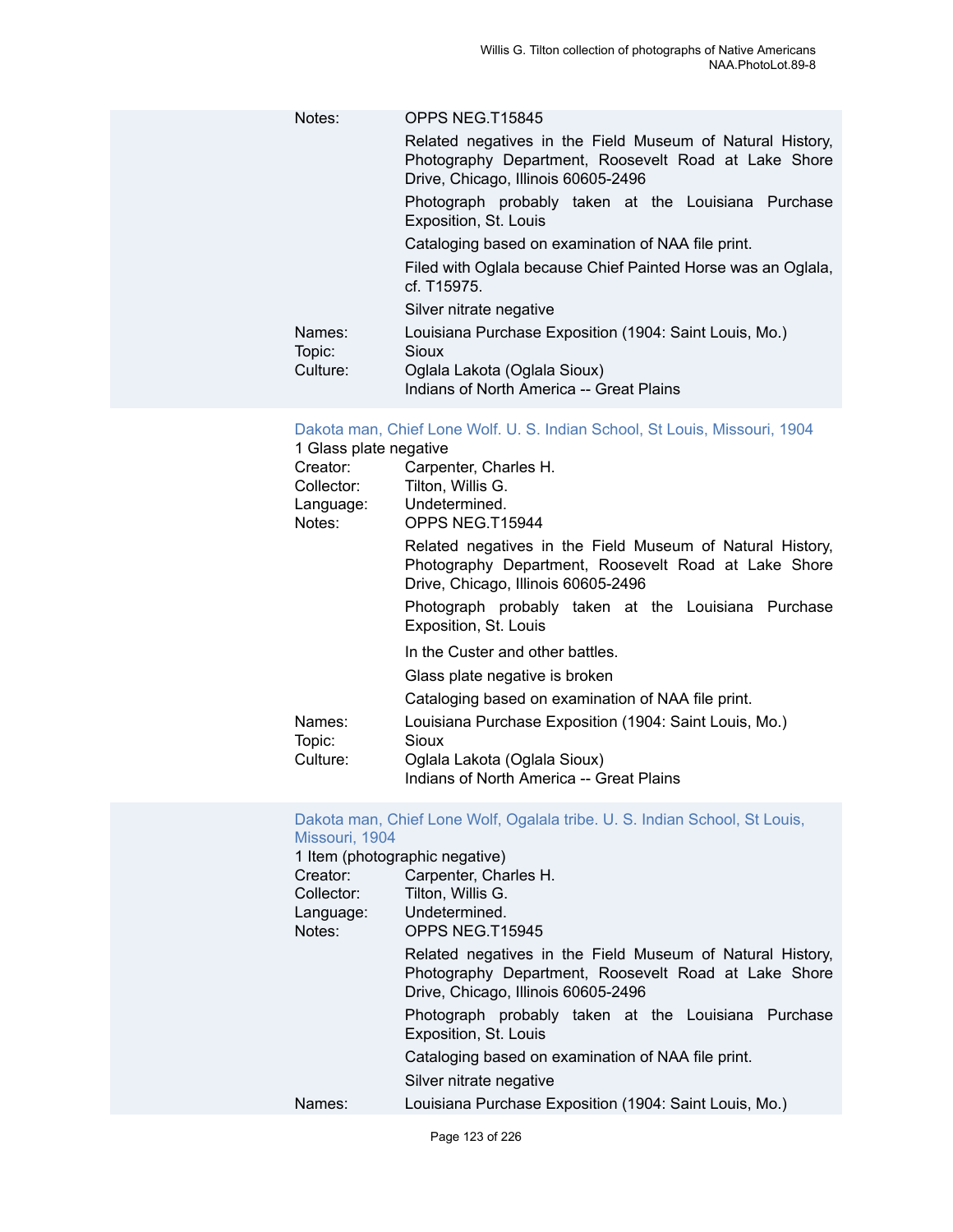| Topic:<br>Culture:                                                                             | <b>Sioux</b><br>Oglala Lakota (Oglala Sioux)<br>Indians of North America -- Great Plains                                                                                                                                                                                                                                                                                                                                                                                                                                   |
|------------------------------------------------------------------------------------------------|----------------------------------------------------------------------------------------------------------------------------------------------------------------------------------------------------------------------------------------------------------------------------------------------------------------------------------------------------------------------------------------------------------------------------------------------------------------------------------------------------------------------------|
| Louis, Missouri, 1904<br>Image(s)<br>Image(s)<br>Creator:<br>Collector:<br>Language:<br>Notes: | Dakota man, Chief Painted Horse. South Dakota. U. S. Indian School, St<br>1 Item (photographic negative)<br>Carpenter, Charles H.<br>Tilton, Willis G.<br>Undetermined.<br>OPPS NEG.T15975<br>Related negatives in the Field Museum of Natural History,                                                                                                                                                                                                                                                                    |
| Names:<br>Topic:<br>Culture:                                                                   | Photography Department, Roosevelt Road at Lake Shore<br>Drive, Chicago, Illinois 60605-2496<br>Photograph probably taken at the Louisiana Purchase<br>Exposition, St. Louis<br>Cataloging based on examination of NAA file print.<br>Two plates this number. Plates almost identical.<br>Silver nitrate negative<br>Louisiana Purchase Exposition (1904: Saint Louis, Mo.)<br>Sioux<br>Oglala Lakota (Oglala Sioux)<br>Indians of North America -- Great Plains                                                            |
| 1904<br>Creator:<br>Collector:<br>Language:<br>Notes:                                          | Dakota man, Chief Painted Horse. U. S. Indian School, St Louis, Missouri,<br>1 Item (photographic negative)<br>Carpenter, Charles H.<br>Tilton, Willis G.<br>Undetermined.<br>OPPS NEG.T15976<br>Related negatives in the Field Museum of Natural History,<br>Photography Department, Roosevelt Road at Lake Shore<br>Drive, Chicago, Illinois 60605-2496<br>Photograph probably taken at the Louisiana Purchase<br>Exposition, St. Louis<br>Cataloging based on examination of NAA file print.<br>Silver nitrate negative |
| Names:<br>Topic:<br>Culture:                                                                   | Louisiana Purchase Exposition (1904: Saint Louis, Mo.)<br>Sioux<br>Oglala Lakota (Oglala Sioux)                                                                                                                                                                                                                                                                                                                                                                                                                            |

## [Dakota man, Chief Painted Horse, 1904](https://ids.si.edu/ids/deliveryService?id=NMNH-T15987-000001)

| 1 Item (photographic negative) |                       |  |
|--------------------------------|-----------------------|--|
| Creator:                       | Carpenter, Charles H. |  |
| Collector:                     | Tilton, Willis G.     |  |
| Language:                      | Undetermined.         |  |

Indians of North America -- Great Plains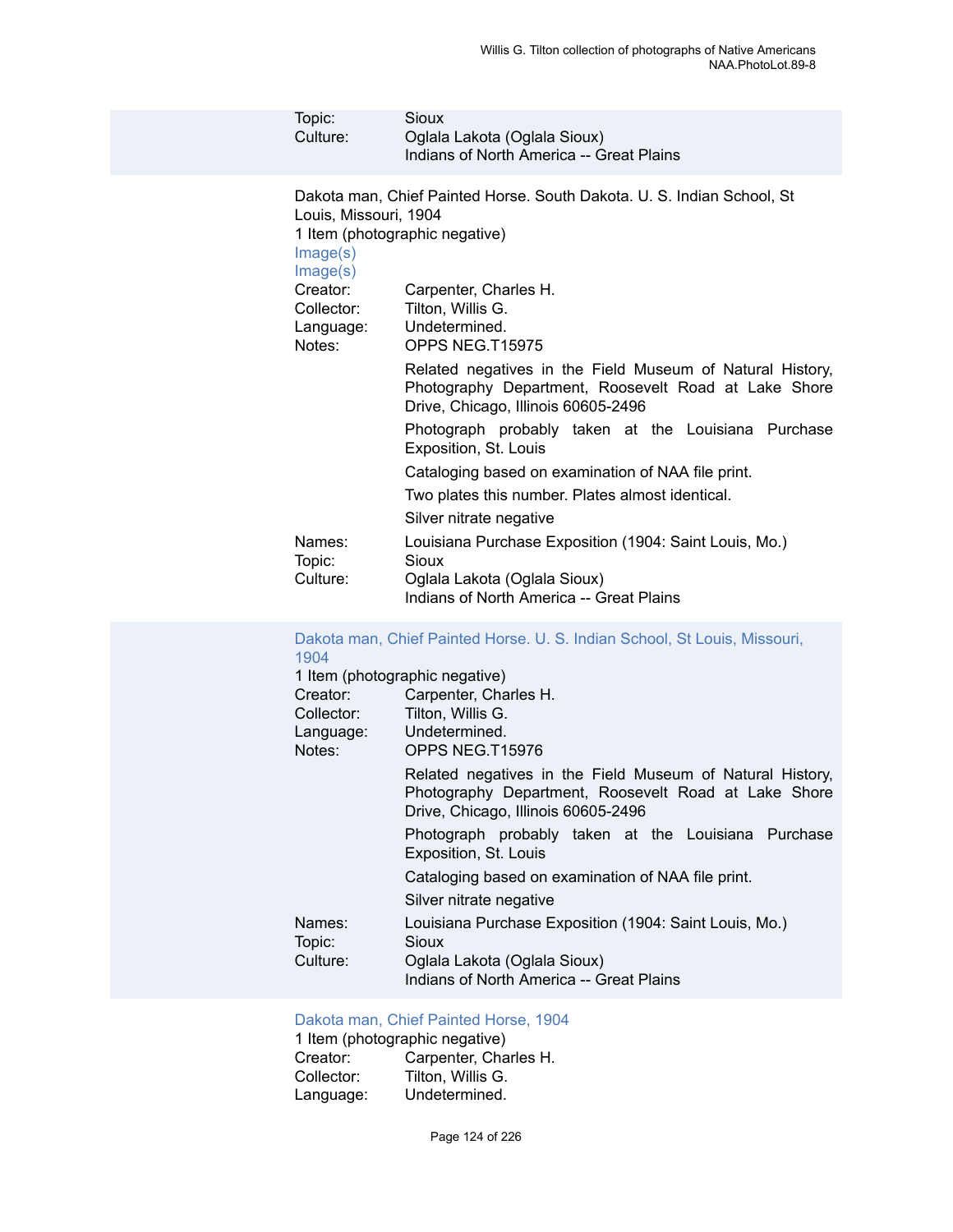| Notes:           | OPPS NEG.T15987                                                                                                                                          |
|------------------|----------------------------------------------------------------------------------------------------------------------------------------------------------|
|                  | Wearing what appears to be the Ulysses S. Grant Medal issued<br>in 1871. Belden, 1927, pl. 18, pages 36-37.                                              |
|                  | Related negatives in the Field Museum of Natural History,<br>Photography Department, Roosevelt Road at Lake Shore<br>Drive, Chicago, Illinois 60605-2496 |
|                  | Photograph probably taken at the Louisiana Purchase<br>Exposition, St. Louis                                                                             |
|                  | Cataloging based on examination of NAA file print.                                                                                                       |
|                  | Number 16012 on original pink list.                                                                                                                      |
|                  | Silver nitrate negative                                                                                                                                  |
| Names:<br>Topic: | Louisiana Purchase Exposition (1904: Saint Louis, Mo.)<br>Sioux                                                                                          |
| Culture:         | Oglala Lakota (Oglala Sioux)                                                                                                                             |
|                  | Indians of North America -- Great Plains                                                                                                                 |

Body of Chief Big Foot foreground, under covering, Pine Ridge, Wounded Knee Battlefield, 1890 1 Item (photographic negative) Creator: Grabill, John C. H.<br>Collector: Tilton, Willis G. Tilton, Willis G. Language: Undetermined.<br>
Notes: OPPS NEG T2 ODDS NEG. T2885

| indles.  | UPPS NEG. IZ009                          |
|----------|------------------------------------------|
|          | Similar to BAE 3200 b 2.                 |
|          | Silver nitrate negative                  |
| Place:   | South Dakota -- Wounded Knee             |
| Topic:   | Sioux                                    |
| Culture: | Sioux                                    |
|          | Indians of North America -- Great Plains |
|          |                                          |

#### Kinugumut Male: [Iser-Kyner,](https://ids.si.edu/ids/deliveryService?id=NMNH-T2047-000001) age 20, ca 1877-1881

|            | 1 Item (photographic negative)                                                                                                                            |
|------------|-----------------------------------------------------------------------------------------------------------------------------------------------------------|
| Creator:   | Nelson, Edward William, 1855-1934                                                                                                                         |
| Collector: | Tilton, Willis G.                                                                                                                                         |
|            | Language: Undetermined.                                                                                                                                   |
| Notes:     | OPPS NEG.T2047                                                                                                                                            |
|            | Related negatives in the Field Museum of Natural History,<br>Photography Department, Roosevelt Road at Lake Shore<br>Drive, Chicago, Illinois 60605-2496  |
|            | Cataloging based on examination of NAA file print.                                                                                                        |
|            | Similar to Plate VII (BAE Negative Number 3096-a-b)<br>reproduced in Edward William Nelson, "The Eskimo About<br>Bering Strait," 18th Annual Report, BAE. |
|            | Silver nitrate negative                                                                                                                                   |
| Place:     | Alaska                                                                                                                                                    |
| Culture:   | <b>Eskimos</b>                                                                                                                                            |
|            | Arctic peoples                                                                                                                                            |
|            | Indians of North America -- Subarctic                                                                                                                     |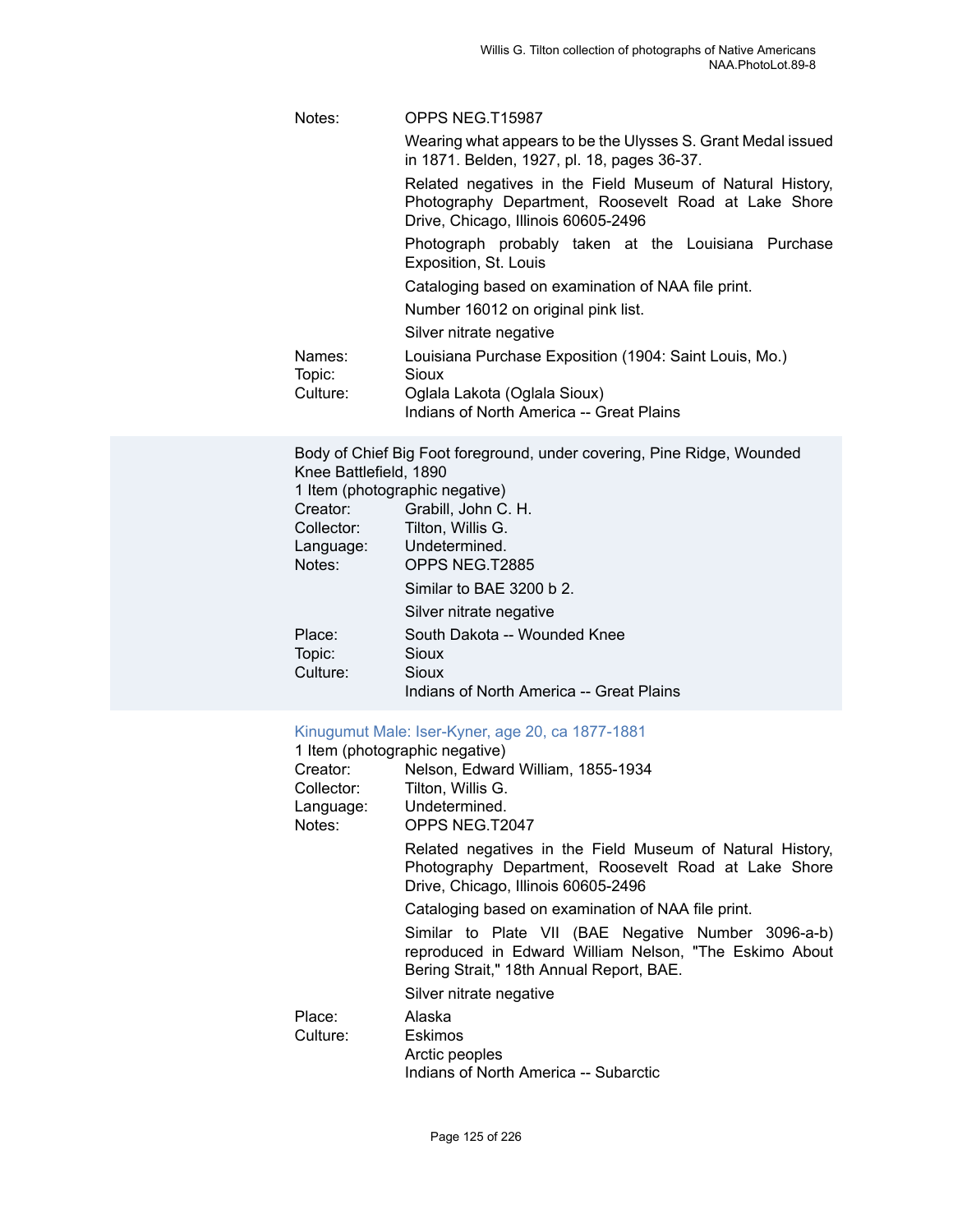### [Kinugumut Female, ca 1877-1881](https://ids.si.edu/ids/deliveryService?id=NMNH-T2051-000001)

| 1 Item (photographic negative) |                                                                                                                                                           |
|--------------------------------|-----------------------------------------------------------------------------------------------------------------------------------------------------------|
| Creator:                       | Nelson, Edward William, 1855-1934                                                                                                                         |
| Collector:                     | Tilton, Willis G.                                                                                                                                         |
|                                | Language: Undetermined.                                                                                                                                   |
| Notes:                         | OPPS NEG.T2051                                                                                                                                            |
|                                | Related negatives in the Field Museum of Natural History,<br>Photography Department, Roosevelt Road at Lake Shore<br>Drive, Chicago, Illinois 60605-2496  |
|                                | Cataloging based on examination of NAA file print.                                                                                                        |
|                                | Similar to Plate VII (BAE Negative Number 3097-a-b)<br>reproduced in Edward William Nelson, "The Eskimo About<br>Bering Strait," 18th Annual Report, BAE. |
|                                | Silver nitrate negative                                                                                                                                   |
| Place:                         | Alaska                                                                                                                                                    |
| Culture:                       | Eskimos                                                                                                                                                   |
|                                | Arctic peoples                                                                                                                                            |
|                                | Indians of North America -- Subarctic                                                                                                                     |
|                                |                                                                                                                                                           |

## [Family from coast of Labrador](https://ids.si.edu/ids/deliveryService?id=NMNH-T2466-000001)

|            | 1 Item (photographic negative)                                                                                                                           |
|------------|----------------------------------------------------------------------------------------------------------------------------------------------------------|
| Creator:   | Lowzinger                                                                                                                                                |
| Collector: | Tilton, Willis G.                                                                                                                                        |
|            | Language: Undetermined.                                                                                                                                  |
| Notes:     | OPPS NEG.T2466                                                                                                                                           |
|            | Related negatives in the Field Museum of Natural History,<br>Photography Department, Roosevelt Road at Lake Shore<br>Drive, Chicago, Illinois 60605-2496 |
|            | Cataloging based on examination of NAA file print.                                                                                                       |
|            | Silver nitrate negative                                                                                                                                  |
| Place:     | Canada -- Labrador                                                                                                                                       |
| Culture:   | Eskimos                                                                                                                                                  |
|            | Arctic peoples                                                                                                                                           |
|            | Indians of North America -- Subarctic                                                                                                                    |

## [Group of Eskimo](https://ids.si.edu/ids/deliveryService?id=NMNH-T2470-000001)

| 1 Item (photographic negative) |                                                                                                                                                          |
|--------------------------------|----------------------------------------------------------------------------------------------------------------------------------------------------------|
| Creator:                       | Gutekunst, Frederick, 1831-1917                                                                                                                          |
| Collector:                     | Tilton, Willis G.                                                                                                                                        |
| Language:                      | Undetermined.                                                                                                                                            |
| Notes:                         | OPPS NEG.T2470                                                                                                                                           |
|                                | Scene in Uglaamie. Tent with natives at work. Summer camp.                                                                                               |
|                                | Related negatives in the Field Museum of Natural History,<br>Photography Department, Roosevelt Road at Lake Shore<br>Drive, Chicago, Illinois 60605-2496 |
|                                | Cataloging based on examination of NAA file print.                                                                                                       |
|                                | Silver nitrate negative                                                                                                                                  |
| Place:<br>Culture:             | Alaska -- Uglaamie<br>Eskimos                                                                                                                            |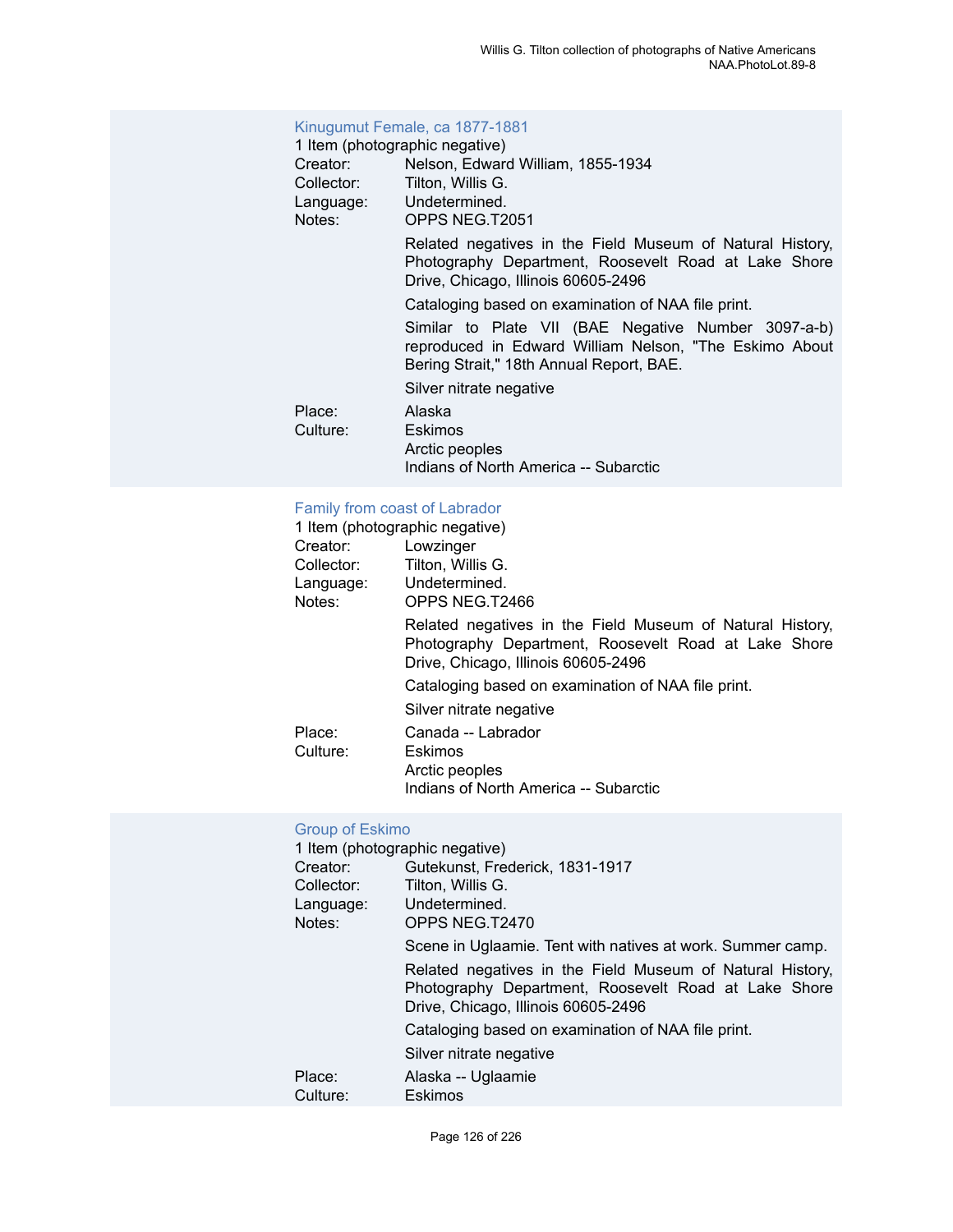#### Arctic peoples Indians of North America -- Subarctic

| <b>Three Eskimo</b> |                                                                                                                                                          |
|---------------------|----------------------------------------------------------------------------------------------------------------------------------------------------------|
|                     | 1 Item (photographic negative)                                                                                                                           |
|                     | Creator: ANONYMOUS                                                                                                                                       |
|                     | Collector: Tilton, Willis G.                                                                                                                             |
|                     | Language: Undetermined.                                                                                                                                  |
| Notes:              | OPPS NEG.T2478                                                                                                                                           |
|                     | Related negatives in the Field Museum of Natural History,<br>Photography Department, Roosevelt Road at Lake Shore<br>Drive, Chicago, Illinois 60605-2496 |
|                     | Cataloging based on examination of NAA file print.                                                                                                       |
|                     | "Eskimo family from Labrador. (From a photograph in the<br>possession of Herr Hegenbeck.)"                                                               |
|                     | Silver nitrate negative                                                                                                                                  |
|                     | Reproduced in unknown published work.                                                                                                                    |
| Place:              | Canada -- Labrador                                                                                                                                       |
| Culture:            | Eskimos                                                                                                                                                  |
|                     | Arctic peoples                                                                                                                                           |
|                     | Indians of North America -- Subarctic                                                                                                                    |

## [Eskimo woman, before 1912](https://ids.si.edu/ids/deliveryService?id=NMNH-T2480-000001)

| 1 Glass plate negative  |                                                                                                                                                          |
|-------------------------|----------------------------------------------------------------------------------------------------------------------------------------------------------|
| Creator:                | ANONYMOUS                                                                                                                                                |
| Collector:              | Tilton, Willis G.                                                                                                                                        |
| Language: Undetermined. |                                                                                                                                                          |
| Notes:                  | OPPS NEG.T2480                                                                                                                                           |
|                         | Related negatives in the Field Museum of Natural History,<br>Photography Department, Roosevelt Road at Lake Shore<br>Drive, Chicago, Illinois 60605-2496 |
|                         | Glass plate negative is broken                                                                                                                           |
|                         | Cataloging based on examination of NAA file print.                                                                                                       |
|                         | Silver nitrate negative                                                                                                                                  |
| Place:                  | Alaska                                                                                                                                                   |
| Culture:                | Eskimos                                                                                                                                                  |
|                         | Arctic peoples                                                                                                                                           |
|                         | Indians of North America -- Subarctic                                                                                                                    |

# [Drilling, Before 1910](https://ids.si.edu/ids/deliveryService?id=NMNH-T2481-000001)<br>1 Item (photographic

|            | 1 Item (photographic negative)                                     |
|------------|--------------------------------------------------------------------|
| Creator:   | ANONYMOUS                                                          |
| Collector: | Tilton, Willis G.                                                  |
| Language:  | Undetermined.                                                      |
| Notes:     | OPPS NEG.T2481                                                     |
|            | North Alaskan Malemiut, sitting on seal skin, using the bow drill. |
|            | This drill has a mouth piece and was used for drilling ivory.      |
|            | Taken prior to 1910. Information from H. Collins, 8/11/1970 AM     |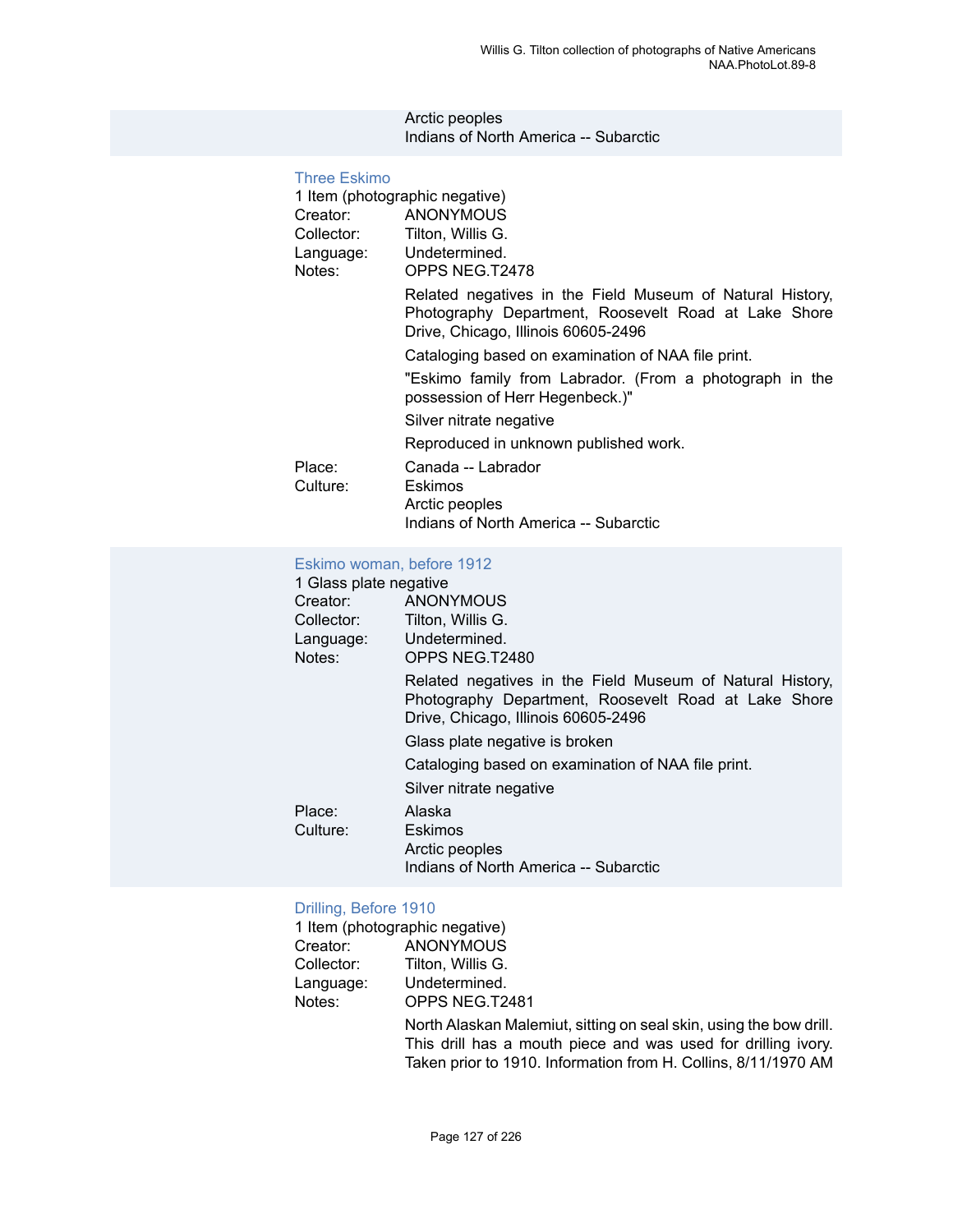Related negatives in the Field Museum of Natural History, Photography Department, Roosevelt Road at Lake Shore Drive, Chicago, Illinois 60605-2496 Cataloging based on examination of NAA file print. Silver nitrate negative Place: Alaska<br>Culture: Eskimo Eskimos Arctic peoples Indians of North America -- Subarctic

#### [Eskimo man, side view](https://ids.si.edu/ids/deliveryService?id=NMNH-T2483-000001)

|            | 1 Item (photographic negative)                                                                                                                           |
|------------|----------------------------------------------------------------------------------------------------------------------------------------------------------|
| Creator:   | ANONYMOUS                                                                                                                                                |
| Collector: | Tilton, Willis G.                                                                                                                                        |
|            | Language: Undetermined.                                                                                                                                  |
| Notes:     | OPPS NEG.T2483                                                                                                                                           |
|            | Related negatives in the Field Museum of Natural History,<br>Photography Department, Roosevelt Road at Lake Shore<br>Drive, Chicago, Illinois 60605-2496 |
|            | Cataloging based on examination of NAA file print.                                                                                                       |
|            | Silver nitrate negative                                                                                                                                  |
| Place:     | Alaska                                                                                                                                                   |
| Culture:   | Eskimos                                                                                                                                                  |
|            | Arctic peoples                                                                                                                                           |
|            | Indians of North America -- Subarctic                                                                                                                    |

#### [Eskimo](https://ids.si.edu/ids/deliveryService?id=NMNH-T2486-000001) man, front view, before 1912

| Related negatives in the Field Museum of Natural History,<br>Photography Department, Roosevelt Road at Lake Shore |
|-------------------------------------------------------------------------------------------------------------------|
|                                                                                                                   |
|                                                                                                                   |
|                                                                                                                   |
|                                                                                                                   |

#### [Eskimo man, front view](https://ids.si.edu/ids/deliveryService?id=NMNH-T2487-000001)

|            | 1 Item (photographic negative) |
|------------|--------------------------------|
| Creator:   | <b>ANONYMOUS</b>               |
| Collector: | Tilton, Willis G.              |
| Language:  | Undetermined.                  |
| Notes:     | OPPS NEG.T2487                 |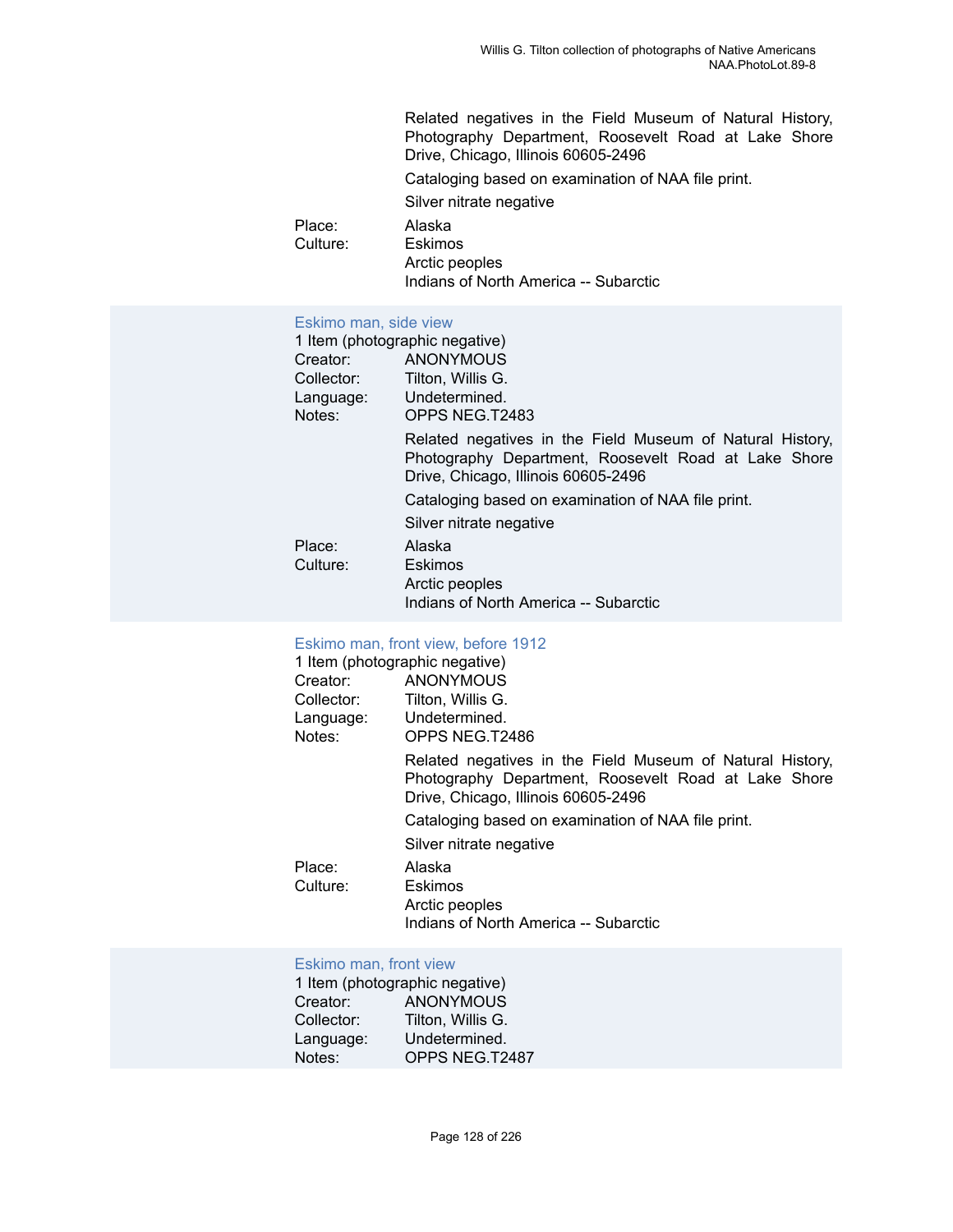Related negatives in the Field Museum of Natural History, Photography Department, Roosevelt Road at Lake Shore Drive, Chicago, Illinois 60605-2496 Cataloging based on examination of NAA file print. Silver nitrate negative Place: Alaska<br>Culture: Eskimos Culture: Arctic peoples Indians of North America -- Subarctic

#### [Interior of Eskimo hut, 1881-1883](https://ids.si.edu/ids/deliveryService?id=NMNH-T2488-000001)

|            | 1 Item (photographic negative)                                                                                                                           |
|------------|----------------------------------------------------------------------------------------------------------------------------------------------------------|
| Creator:   | ANONYMOUS                                                                                                                                                |
| Collector: | Tilton, Willis G.                                                                                                                                        |
|            | Language: Undetermined.                                                                                                                                  |
| Notes:     | OPPS NEG.T2488                                                                                                                                           |
|            | "Interior of iglu, looking toward door."                                                                                                                 |
|            | Related negatives in the Field Museum of Natural History,<br>Photography Department, Roosevelt Road at Lake Shore<br>Drive, Chicago, Illinois 60605-2496 |
|            | Cataloging based on examination of NAA file print.                                                                                                       |
|            | Silver nitrate negative                                                                                                                                  |
|            | Reproduced in 9th Annual Report, BAE, "Ethnological Results<br>of the Point Barrow Expedition" by John Murdoch, figure 10,<br>page 73.                   |
| Place:     | Alaska -- Point Barrow                                                                                                                                   |
| Culture:   | Eskimos                                                                                                                                                  |
|            | Arctic peoples                                                                                                                                           |
|            | Indians of North America -- Subarctic                                                                                                                    |

#### ["Greenland Eskimo"](https://ids.si.edu/ids/deliveryService?id=NMNH-T8634-000001)

| Creator:<br>Collector:<br>Notes: | 1 Item (photographic negative)<br>ANONYMOUS<br>Tilton, Willis G.<br>Language: Undetermined.                                                              |
|----------------------------------|----------------------------------------------------------------------------------------------------------------------------------------------------------|
|                                  | OPPS NEG.T8634<br>Man, woman and child.                                                                                                                  |
|                                  | Related negatives in the Field Museum of Natural History,<br>Photography Department, Roosevelt Road at Lake Shore<br>Drive, Chicago, Illinois 60605-2496 |
|                                  | Cataloging based on examination of NAA file print.                                                                                                       |
|                                  | Silver nitrate negative                                                                                                                                  |
| Culture:                         | <b>Eskimos</b><br>Arctic peoples<br>Indians of North America -- Subarctic                                                                                |

## [Greenland Eskimo](https://ids.si.edu/ids/deliveryService?id=NMNH-T8678-000001)

|            | 1 Item (photographic negative) |
|------------|--------------------------------|
| Creator:   | <b>ANONYMOUS</b>               |
| Collector: | Tilton. Willis G.              |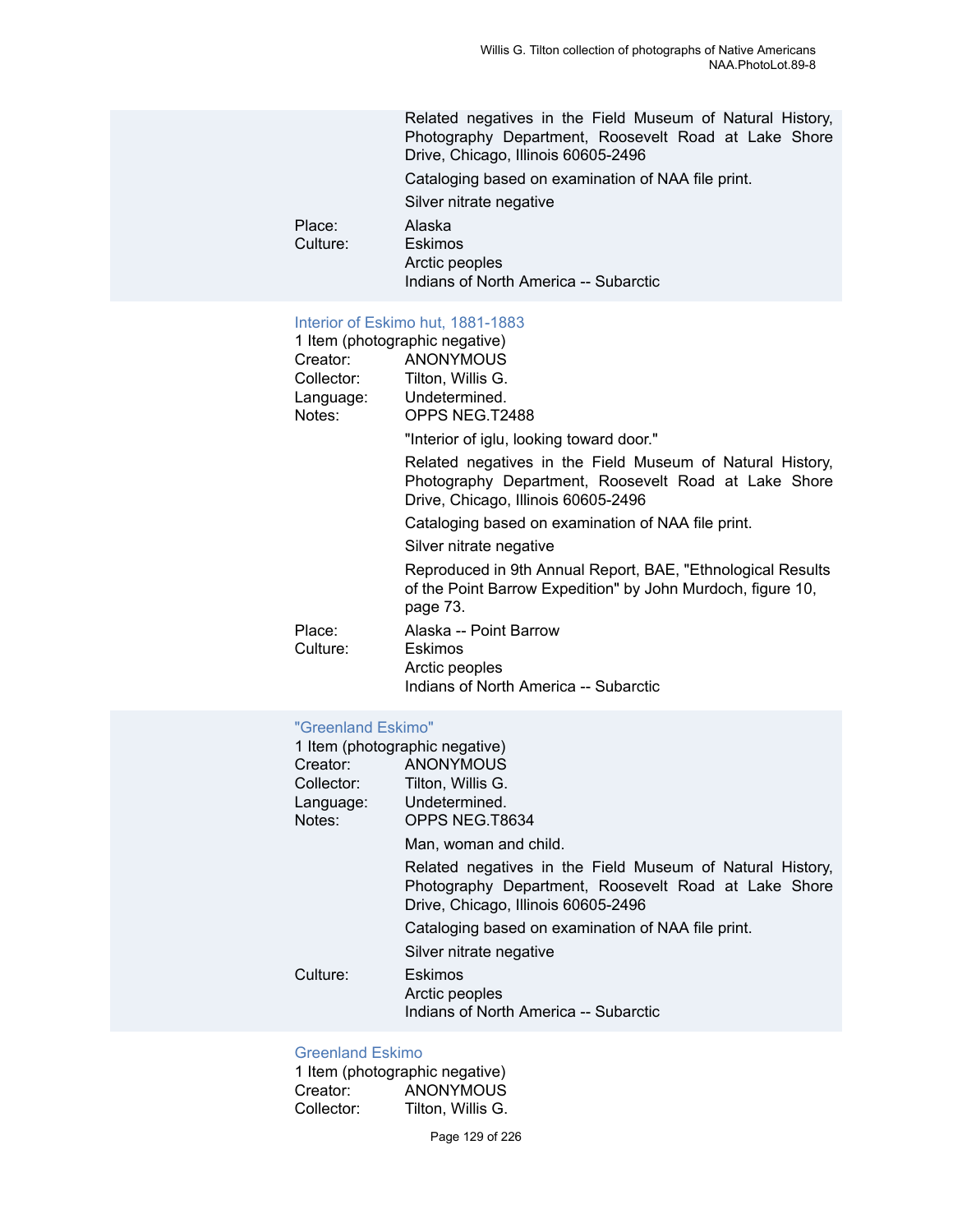| Language:<br>Notes: | Undetermined.<br>OPPS NEG.T8678                                                                                                                          |
|---------------------|----------------------------------------------------------------------------------------------------------------------------------------------------------|
|                     | Two women seated in snow, one carries baby on her back.                                                                                                  |
|                     | Related negatives in the Field Museum of Natural History,<br>Photography Department, Roosevelt Road at Lake Shore<br>Drive, Chicago, Illinois 60605-2496 |
|                     | Cataloging based on examination of NAA file print.                                                                                                       |
|                     | Silver nitrate negative                                                                                                                                  |
| Culture:            | Eskimos<br>Arctic peoples<br>Indians of North America -- Subarctic                                                                                       |

## [Group in front of hut](https://ids.si.edu/ids/deliveryService?id=NMNH-T17001-000001)

| 1 Item (photographic negative) |                                                                                                                                                          |
|--------------------------------|----------------------------------------------------------------------------------------------------------------------------------------------------------|
| Creator:                       | ANONYMOUS                                                                                                                                                |
| Collector:                     | Tilton, Willis G.                                                                                                                                        |
| Language:                      | Undetermined.                                                                                                                                            |
| Notes:                         | OPPS NEG.T17001                                                                                                                                          |
|                                | Related negatives in the Field Museum of Natural History,<br>Photography Department, Roosevelt Road at Lake Shore<br>Drive, Chicago, Illinois 60605-2496 |
|                                | Cataloging based on examination of NAA file print.                                                                                                       |
|                                | Number 6282 on original list (pink list).                                                                                                                |
|                                | Silver nitrate negative                                                                                                                                  |
| Culture:                       | <b>Eskimos</b>                                                                                                                                           |
|                                | Arctic peoples                                                                                                                                           |
|                                | Indians of North America -- Subarctic                                                                                                                    |

## [Covered wagon and double team oxen](https://ids.si.edu/ids/deliveryService?id=NMNH-T8538-000001)

|            | 1 Item (photographic negative)                                                                                                                           |  |  |  |
|------------|----------------------------------------------------------------------------------------------------------------------------------------------------------|--|--|--|
| Creator:   | <b>ANONYMOUS</b>                                                                                                                                         |  |  |  |
| Collector: | Tilton, Willis G.                                                                                                                                        |  |  |  |
|            | Language: Undetermined.                                                                                                                                  |  |  |  |
| Notes:     | OPPS NEG.T8538                                                                                                                                           |  |  |  |
|            | Related negatives in the Field Museum of Natural History,<br>Photography Department, Roosevelt Road at Lake Shore<br>Drive, Chicago, Illinois 60605-2496 |  |  |  |
|            | Cataloging based on examination of NAA file print.                                                                                                       |  |  |  |
|            | Silver nitrate negative                                                                                                                                  |  |  |  |
|            |                                                                                                                                                          |  |  |  |

## [Flute Dance Scene, Arizona](https://ids.si.edu/ids/deliveryService?id=NMNH-T146-000001)

|            | 1 Item (photographic negative)                                                                                                                           |  |  |  |
|------------|----------------------------------------------------------------------------------------------------------------------------------------------------------|--|--|--|
| Creator:   | Matteson, Sumner W.                                                                                                                                      |  |  |  |
| Collector: | Tilton, Willis G.                                                                                                                                        |  |  |  |
| Language:  | Undetermined.                                                                                                                                            |  |  |  |
| Notes:     | OPPS NEG.T146                                                                                                                                            |  |  |  |
|            | Related negatives in the Field Museum of Natural History,<br>Photography Department, Roosevelt Road at Lake Shore<br>Drive, Chicago, Illinois 60605-2496 |  |  |  |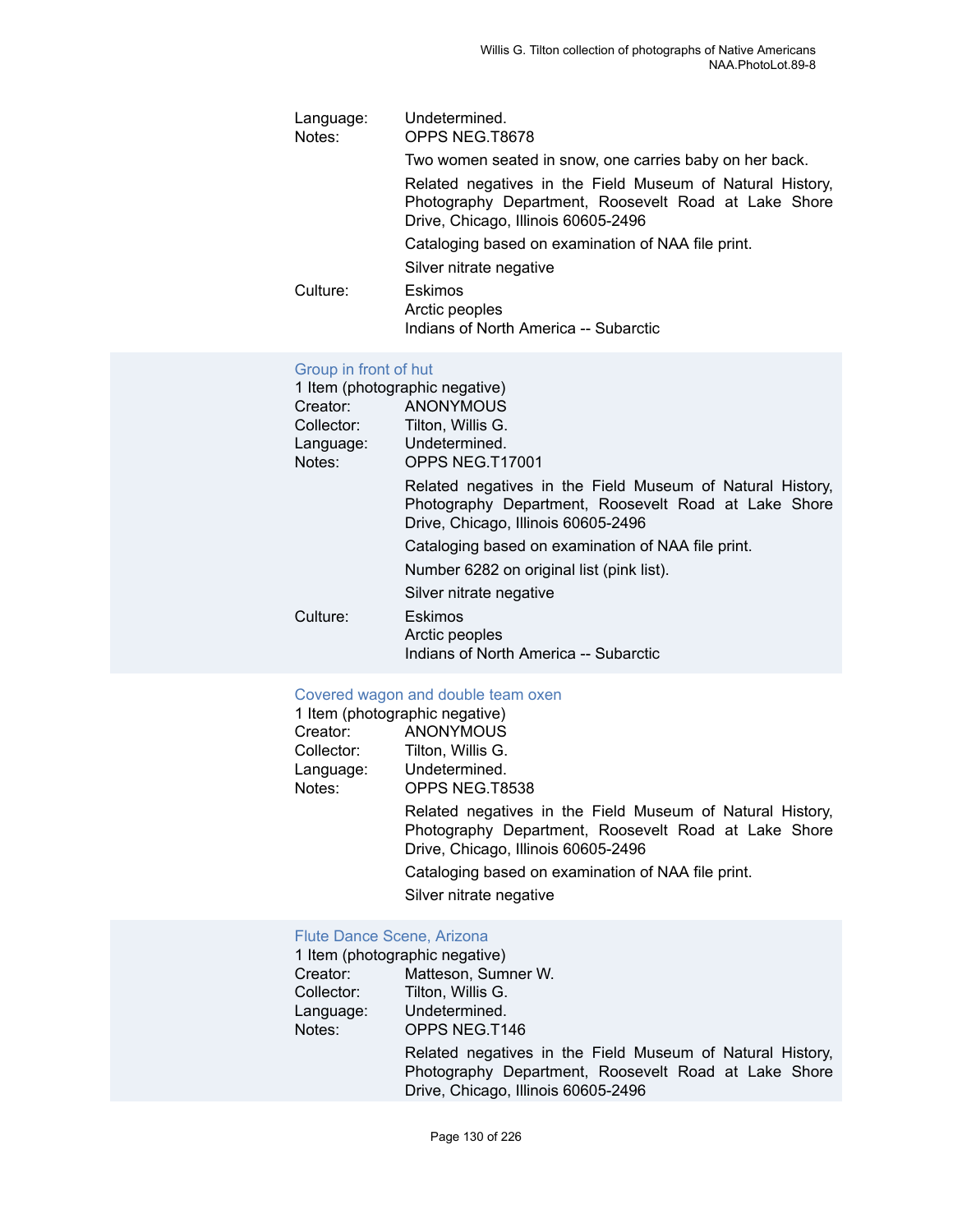|          | Cataloging based on examination of NAA file print. |
|----------|----------------------------------------------------|
|          | Silver nitrate negative                            |
| Place:   | Arizona                                            |
| Culture: | Hopi                                               |

### [Flute Dance Scene, Arizona](https://ids.si.edu/ids/deliveryService?id=NMNH-T147-000001)

|                                 | 1 Item (photographic negative)                                                                                                                           |  |  |
|---------------------------------|----------------------------------------------------------------------------------------------------------------------------------------------------------|--|--|
| Creator:                        | Matteson, Sumner W.                                                                                                                                      |  |  |
| Tilton, Willis G.<br>Collector: |                                                                                                                                                          |  |  |
| Undetermined.<br>Language:      |                                                                                                                                                          |  |  |
| Notes:                          | OPPS NEG.T147                                                                                                                                            |  |  |
|                                 | Related negatives in the Field Museum of Natural History,<br>Photography Department, Roosevelt Road at Lake Shore<br>Drive, Chicago, Illinois 60605-2496 |  |  |
|                                 | Cataloging based on examination of NAA file print.                                                                                                       |  |  |
|                                 | Silver nitrate negative                                                                                                                                  |  |  |
| Place:<br>Culture:              | Arizona<br>Hopi                                                                                                                                          |  |  |

## [Flute Dance Scene, Arizona](https://ids.si.edu/ids/deliveryService?id=NMNH-T148-000001)

| 1 Item (photographic negative)                                                                                                                           |  |  |  |
|----------------------------------------------------------------------------------------------------------------------------------------------------------|--|--|--|
| Matteson, Sumner W.                                                                                                                                      |  |  |  |
| Tilton, Willis G.                                                                                                                                        |  |  |  |
| Undetermined.                                                                                                                                            |  |  |  |
| OPPS NEG.T148                                                                                                                                            |  |  |  |
| [The Lenya or Flute Ceremony in progress]                                                                                                                |  |  |  |
| Related negatives in the Field Museum of Natural History,<br>Photography Department, Roosevelt Road at Lake Shore<br>Drive, Chicago, Illinois 60605-2496 |  |  |  |
| Cataloging based on examination of NAA file print.                                                                                                       |  |  |  |
| [Possibly by George A. Dorsey or another associate of the Field<br>Columbian Museum, before 1905 - jcs]                                                  |  |  |  |
| Silver nitrate negative                                                                                                                                  |  |  |  |
| Arizona                                                                                                                                                  |  |  |  |
| Hopi                                                                                                                                                     |  |  |  |
|                                                                                                                                                          |  |  |  |

# [Flute Dance Scene, Arizona](https://ids.si.edu/ids/deliveryService?id=NMNH-T162-000001)<br>1 Item (photographic negative

|            | 1 Item (photographic negative)                                                                                                                           |  |  |  |
|------------|----------------------------------------------------------------------------------------------------------------------------------------------------------|--|--|--|
| Creator:   | Matteson, Sumner W.                                                                                                                                      |  |  |  |
| Collector: | Tilton, Willis G.                                                                                                                                        |  |  |  |
| Language:  | Undetermined.                                                                                                                                            |  |  |  |
| Notes:     | OPPS NEG.T162                                                                                                                                            |  |  |  |
|            | [The Lenya or Flute Ceremony in progress]                                                                                                                |  |  |  |
|            | Related negatives in the Field Museum of Natural History,<br>Photography Department, Roosevelt Road at Lake Shore<br>Drive, Chicago, Illinois 60605-2496 |  |  |  |
|            | Cataloging based on examination of NAA file print.                                                                                                       |  |  |  |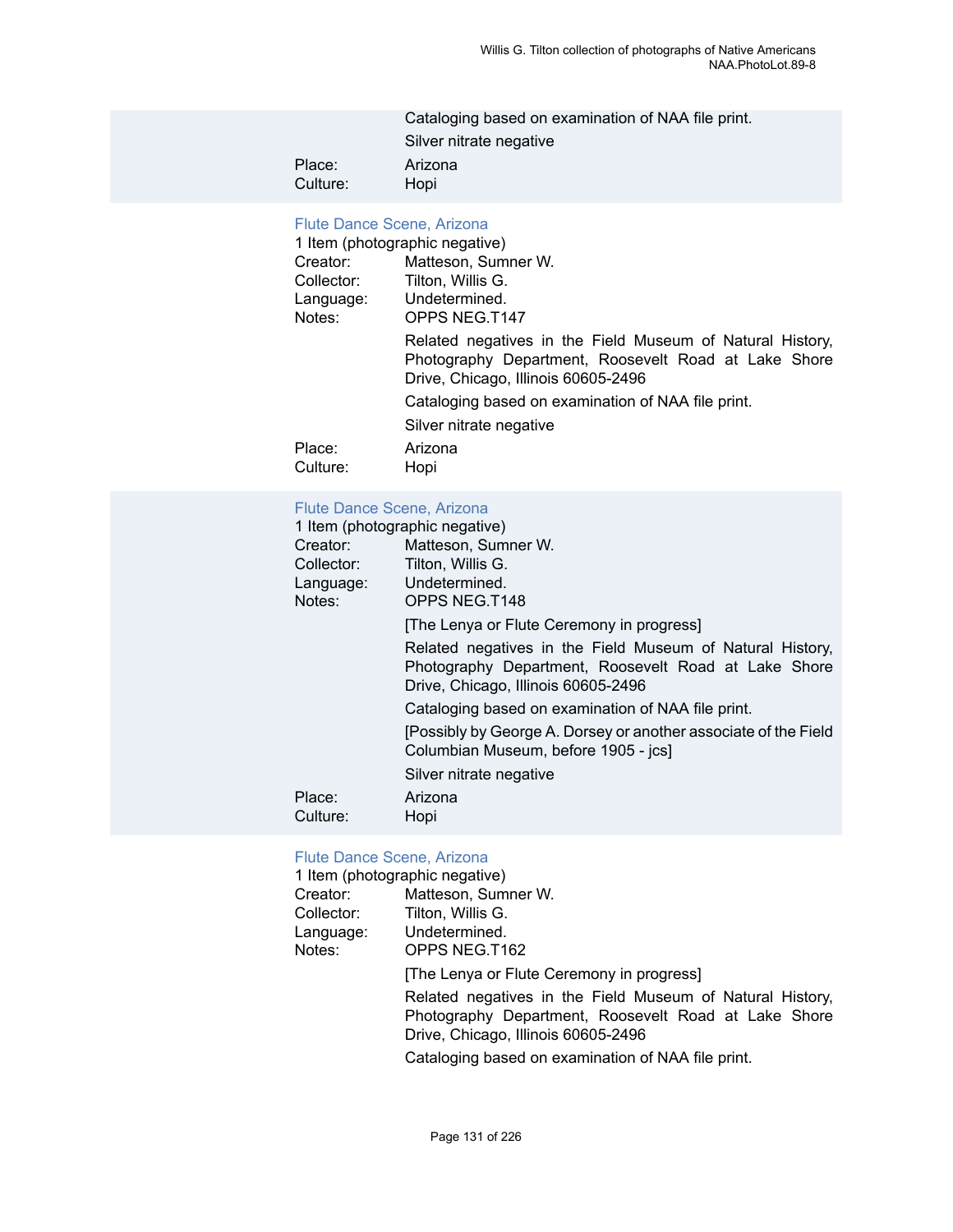| Not listed on original sheet. [Possibly by George A. Dorsey or |
|----------------------------------------------------------------|
| another associate of the Field Columbian Museum, before 1905   |
| - ics1                                                         |
| Silver nitrate negative                                        |

Place: Arizona<br>Culture: Hopi Culture:

| Creator:<br>Collector:<br>Language:<br>Notes:                           | View of Hopi altar, Antelope Dance Altar, Arizona, ca 1901<br>1 Item (photographic negative)<br>Carpenter, Charles H.<br>Tilton, Willis G.<br>Undetermined.<br>OPPS NEG.T478                                                                                                                                                                                                                |  |  |  |
|-------------------------------------------------------------------------|---------------------------------------------------------------------------------------------------------------------------------------------------------------------------------------------------------------------------------------------------------------------------------------------------------------------------------------------------------------------------------------------|--|--|--|
|                                                                         | Related negatives in the Field Museum of Natural History,<br>Photography Department, Roosevelt Road at Lake Shore<br>Drive, Chicago, Illinois 60605-2496                                                                                                                                                                                                                                    |  |  |  |
|                                                                         | Cataloging based on examination of NAA file print.                                                                                                                                                                                                                                                                                                                                          |  |  |  |
|                                                                         | Silver nitrate negative                                                                                                                                                                                                                                                                                                                                                                     |  |  |  |
|                                                                         | Reproduced in FMAS, Pub. 66 ("The Mishongnovi<br>Ceremonies of the Snake and Antelope Fraternities" by<br>G. A. Dorsey and H. R. Voth), Volume III, Number 3, plate<br>XCV--"Interior of Antelope Kiva. The completed Antelope<br>altar with tiponis, medicine bowl, mongwikurus, etc., in proper<br>position. Polihungwa, the Antelope priest, is engaged in the<br>manufacture of bahos." |  |  |  |
| Names:<br>Place:<br>Culture:                                            | Polihungwa<br>Arizona -- Mishongnovi<br>Hopi                                                                                                                                                                                                                                                                                                                                                |  |  |  |
| 1 Glass plate negative<br>Creator:<br>Collector:<br>Language:<br>Notes: | Hopi Snake ceremony, Arizona, ca 1901<br>Carpenter, Charles H.<br>Tilton, Willis G.<br>Undetermined.<br>OPPS NEG.T483                                                                                                                                                                                                                                                                       |  |  |  |
|                                                                         | Image not displayed online by request of Hopi Tribe                                                                                                                                                                                                                                                                                                                                         |  |  |  |
|                                                                         | Related negatives in the Field Museum of Natural History,<br>Photography Department, Roosevelt Road at Lake Shore<br>Drive, Chicago, Illinois 60605-2496                                                                                                                                                                                                                                    |  |  |  |
|                                                                         | Cataloging based on examination of NAA file print.                                                                                                                                                                                                                                                                                                                                          |  |  |  |
|                                                                         | Reproduced in FMAS, Pub. 66 ("The Mishongnovi<br>Coromonica of the Craig and Antolone Exclaration by                                                                                                                                                                                                                                                                                        |  |  |  |

Ceremonies of the Snake and Antelope Fraternities" by G. A. Dorsey and H. R. Voth), Volume III, Number 3, plate CXXVII--"The Snake Washing. The Snake priests resting and indulging in fraternal smoking after the ewashing of the snakes."

Place: Arizona -- Mishongnovi Culture: Hopi

Snake Dance altar in kiva, Arizona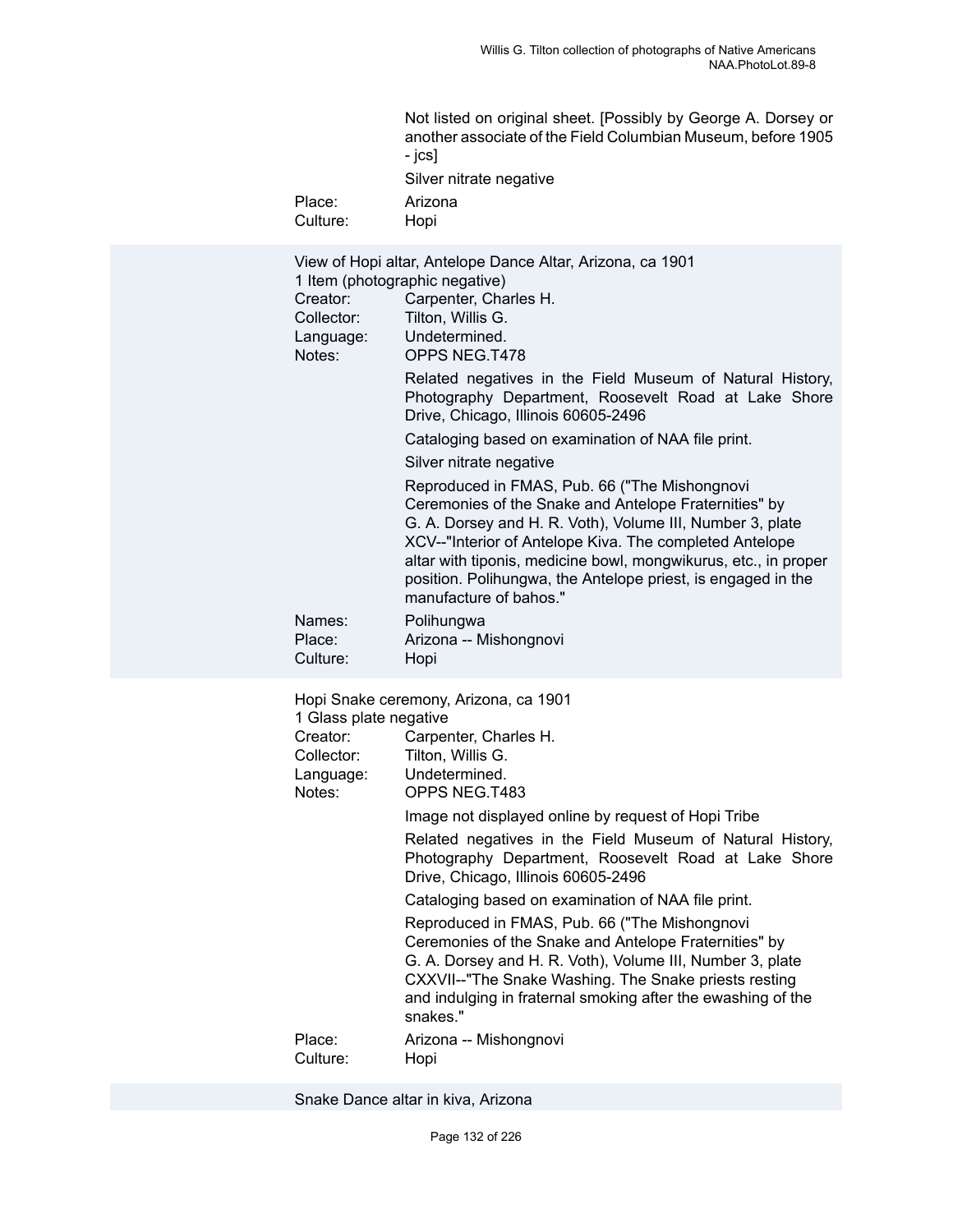| 1 Glass plate negative<br>Creator:<br>Collector:<br>Language:<br>Notes:<br>Place:<br>Culture: | Dorsey, George Amos<br>Tilton, Willis G.<br>Undetermined.<br>OPPS NEG.T529<br>Image not displayed online by request of Hopi Tribe<br>Related negatives in the Field Museum of Natural History,<br>Photography Department, Roosevelt Road at Lake Shore<br>Drive, Chicago, Illinois 60605-2496<br>Cataloging based on examination of NAA file print.<br>Arizona<br>Hopi                                                                                                                                                                                                                                                                                                                                                                                                                                                      |
|-----------------------------------------------------------------------------------------------|-----------------------------------------------------------------------------------------------------------------------------------------------------------------------------------------------------------------------------------------------------------------------------------------------------------------------------------------------------------------------------------------------------------------------------------------------------------------------------------------------------------------------------------------------------------------------------------------------------------------------------------------------------------------------------------------------------------------------------------------------------------------------------------------------------------------------------|
| 1 Glass plate negative<br>Creator:<br>Collector:<br>Language:<br>Notes:<br>Place:             | Snake Dance altar, Arizona, before 1912<br>Dorsey, George Amos<br>Tilton, Willis G.<br>Undetermined.<br>OPPS NEG.T530<br>Related negatives in the Field Museum of Natural History,<br>Photography Department, Roosevelt Road at Lake Shore<br>Drive, Chicago, Illinois 60605-2496<br>Cataloging based on examination of NAA file print.<br>Arizona                                                                                                                                                                                                                                                                                                                                                                                                                                                                          |
| Culture:                                                                                      | Hopi                                                                                                                                                                                                                                                                                                                                                                                                                                                                                                                                                                                                                                                                                                                                                                                                                        |
| 1 Glass plate negative<br>Creator:<br>Collector:<br>Language:<br>Notes:                       | Snake Dance ceremony, Arizona, ca 1901<br>Carpenter, Charles H.<br>Tilton, Willis G.<br>Undetermined.<br>OPPS NEG.T485<br>After washing snakes in Kiva. Sosonkiwa, a priest, is wearing<br>the costume of a Kalehtaka.<br>Image not displayed online by request of Hopi Tribe<br>Related negatives in the Field Museum of Natural History,<br>Photography Department, Roosevelt Road at Lake Shore<br>Drive, Chicago, Illinois 60605-2496<br>Cataloging based on examination of NAA file print.<br>Reproduced in FMAS, Pub. 66 ("The Mishongnovi<br>Ceremonies of the Snake and Antelope Fraternities" by<br>G. A. Dorsey and H. R. Voth), Volume III, Number 3, plate<br>CXXVI--"Snake Washing. The Kalehtaka about to plunge a<br>handful of snakes into the medicine bowl. Behind him are<br>standing the two warriors." |
| Names:<br>Place:<br>Culture:                                                                  | Sosonkiwa<br>Arizona -- Mishongnovi<br>Hopi                                                                                                                                                                                                                                                                                                                                                                                                                                                                                                                                                                                                                                                                                                                                                                                 |

"Ceremony, Arizona"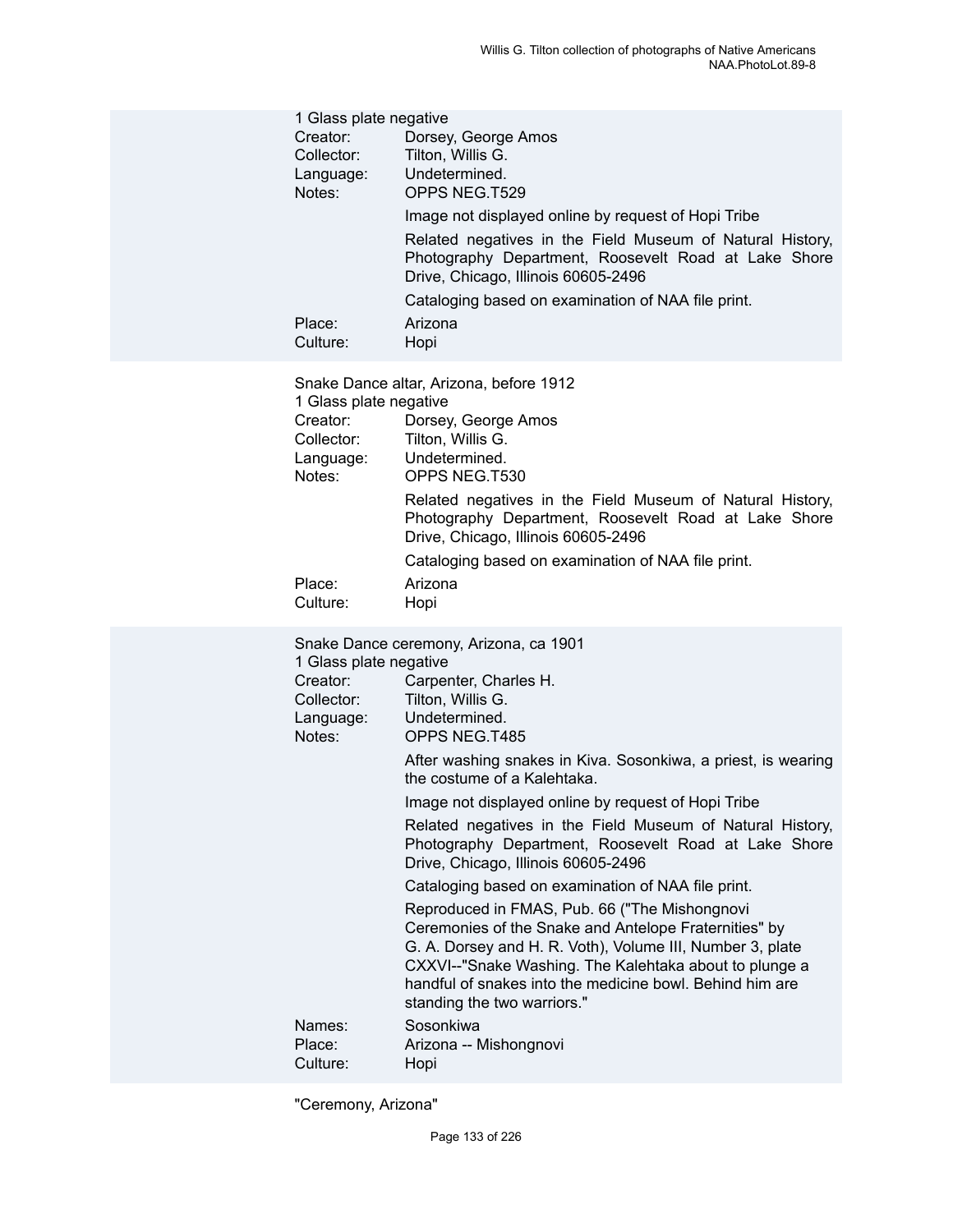|        | 1 Glass plate negative             |                                                                                                                                                          |  |
|--------|------------------------------------|----------------------------------------------------------------------------------------------------------------------------------------------------------|--|
|        | Creator:                           | Dorsey, George Amos                                                                                                                                      |  |
|        | Collector:                         | Tilton, Willis G.                                                                                                                                        |  |
|        | Language:                          | Undetermined.                                                                                                                                            |  |
| Notes: |                                    | OPPS NEG.T744                                                                                                                                            |  |
|        |                                    | Katcina Dancers.                                                                                                                                         |  |
|        |                                    | Image not displayed online by request of Hopi Tribe                                                                                                      |  |
|        |                                    | Related negatives in the Field Museum of Natural History,<br>Photography Department, Roosevelt Road at Lake Shore<br>Drive, Chicago, Illinois 60605-2496 |  |
|        |                                    | Cataloging based on examination of NAA file print.                                                                                                       |  |
|        | Place:                             | Arizona                                                                                                                                                  |  |
|        | Culture:                           | Hopi                                                                                                                                                     |  |
|        |                                    |                                                                                                                                                          |  |
|        | Ceremony, Arizona                  |                                                                                                                                                          |  |
|        | 1 Glass plate negative<br>Creator: |                                                                                                                                                          |  |
|        | Collector:                         | Dorsey, George Amos<br>Tilton, Willis G.                                                                                                                 |  |
|        | Language:                          | Undetermined.                                                                                                                                            |  |
|        | Notes:                             | OPPS NEG.T766                                                                                                                                            |  |
|        |                                    | Katcina Dancers.                                                                                                                                         |  |
|        |                                    | Image not displayed online by request of Hopi Tribe                                                                                                      |  |
|        |                                    | Related negatives in the Field Museum of Natural History,<br>Photography Department, Roosevelt Road at Lake Shore<br>Drive, Chicago, Illinois 60605-2496 |  |
|        |                                    | Glass plate negative is broken                                                                                                                           |  |
|        |                                    | Cataloging based on examination of NAA file print.                                                                                                       |  |
|        | Place:                             | Arizona                                                                                                                                                  |  |
|        | Culture:                           | Hopi                                                                                                                                                     |  |
|        |                                    |                                                                                                                                                          |  |
|        |                                    |                                                                                                                                                          |  |

## Dance, Arizona

| 1 Glass plate negative |                                                                                                                                                          |  |  |  |
|------------------------|----------------------------------------------------------------------------------------------------------------------------------------------------------|--|--|--|
| Creator:               | Dorsey, George Amos                                                                                                                                      |  |  |  |
| Collector:             | Tilton, Willis G.                                                                                                                                        |  |  |  |
|                        | Language: Undetermined.                                                                                                                                  |  |  |  |
| Notes:                 | OPPS NEG.T789                                                                                                                                            |  |  |  |
|                        | Katchinas marching in line.                                                                                                                              |  |  |  |
|                        | Image not displayed online by request of Hopi Tribe                                                                                                      |  |  |  |
|                        | Related negatives in the Field Museum of Natural History,<br>Photography Department, Roosevelt Road at Lake Shore<br>Drive, Chicago, Illinois 60605-2496 |  |  |  |
|                        | Cataloging based on examination of NAA file print.                                                                                                       |  |  |  |
| Place:                 | Arizona                                                                                                                                                  |  |  |  |
| Culture:               | Hopi                                                                                                                                                     |  |  |  |
|                        |                                                                                                                                                          |  |  |  |

"The Snake Kiva and Snake Plaza" at Oraibi, ca 1896, 1898 or 1900 1 Item (pglass plate negative)<br>Creator: Matteson, Sum Creator: Matteson, Sumner W.<br>Collector: Tilton, Willis G. Tilton, Willis G.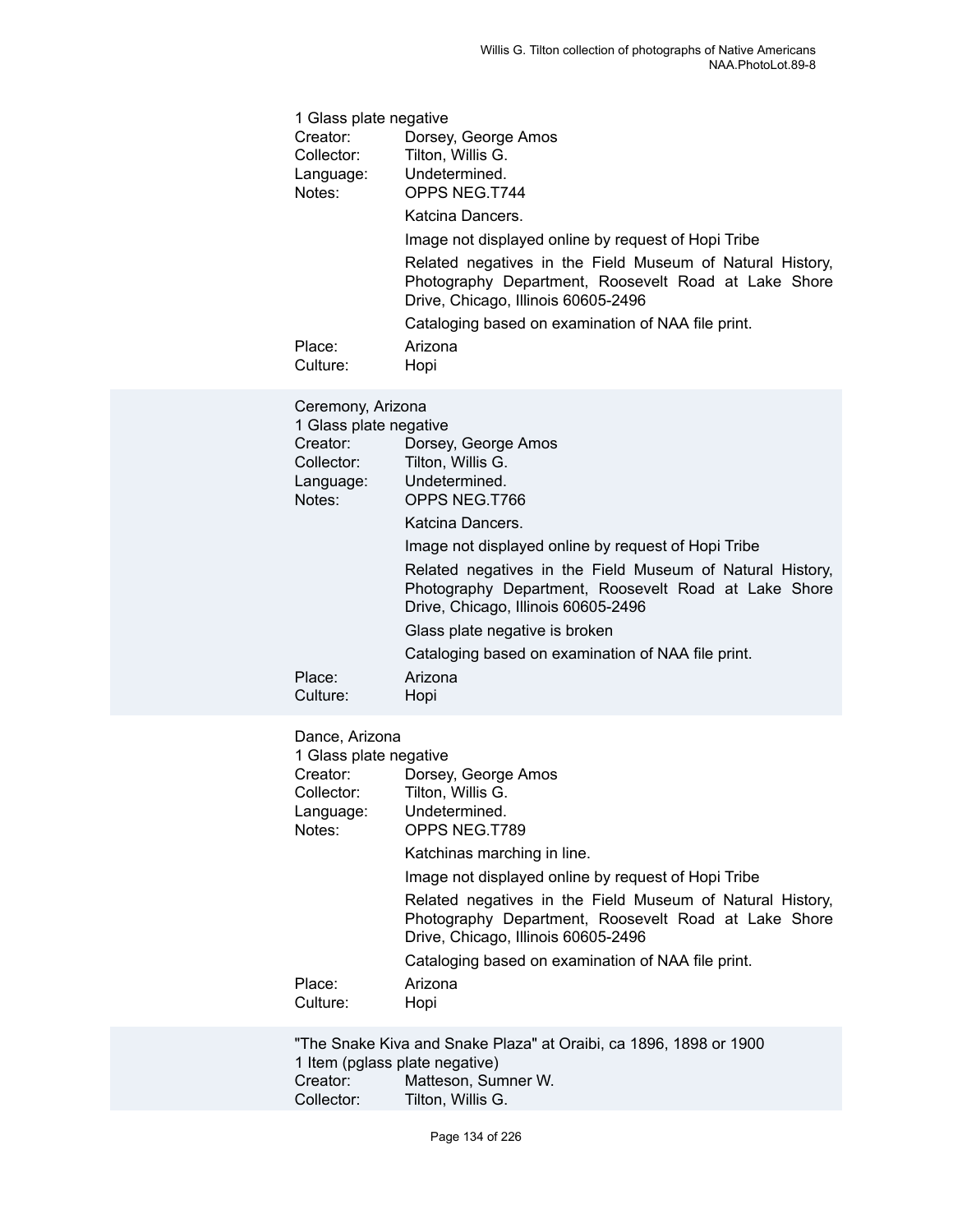| Language:<br>Notes:                                                                               | Undetermined.<br>OPPS NEG.T1032                                                                                                                                                                                                                                                                                                                                                                                                                                                                                                                                                                                                                                                                                             |  |
|---------------------------------------------------------------------------------------------------|-----------------------------------------------------------------------------------------------------------------------------------------------------------------------------------------------------------------------------------------------------------------------------------------------------------------------------------------------------------------------------------------------------------------------------------------------------------------------------------------------------------------------------------------------------------------------------------------------------------------------------------------------------------------------------------------------------------------------------|--|
|                                                                                                   | "The kiva seen in the foreground is the Snake kiva, from which<br>the priests are just issuing to leave the village for a snake hunt.<br>[In T1032 the priests appear to be issuing for the snake dance.<br>Below in left the Antelope Fraternity members await await the<br>Snake dancers at the kisi] To the left of the plate, in front of<br>the one-story, house [which does not appear in T1032] is the<br>place where the snake dance takes place [the members of the<br>Antelope Fraternity are exactly at this place in T1032]." The kiva<br>north west of the Snake kiva is the Marau kiva; in the plaza are<br>also kivas of the Honani, where the Powamu ceremonials are<br>performed, and the Blue Flute kiva. |  |
|                                                                                                   | Image not displayed online by request of Hopi Tribe                                                                                                                                                                                                                                                                                                                                                                                                                                                                                                                                                                                                                                                                         |  |
|                                                                                                   | Related negatives in the Field Museum of Natural History,<br>Photography Department, Roosevelt Road at Lake Shore<br>Drive, Chicago, Illinois 60605-2496                                                                                                                                                                                                                                                                                                                                                                                                                                                                                                                                                                    |  |
|                                                                                                   | Cataloging based on examination of NAA file print.                                                                                                                                                                                                                                                                                                                                                                                                                                                                                                                                                                                                                                                                          |  |
|                                                                                                   | Identified from plate CLVI in FMAS, Pub. 83, Number 4, "The<br>Oraibi Summer Snake Ceremony" by H. R. Voth (1903). In<br>plate CLVI the snake priests are in different costumes (less<br>elaborate) and none of the spectators which appear in T1032<br>are in plate CLVI. However, the buildings, construction of the<br>kiva, etc. are identical in T1032 and plate CLVI.                                                                                                                                                                                                                                                                                                                                                 |  |
| Topic:<br>Place:<br>Culture:                                                                      | Language and languages -- Documentation<br>Arizona -- Oraibi<br>Hopi                                                                                                                                                                                                                                                                                                                                                                                                                                                                                                                                                                                                                                                        |  |
| Head dresses and masks of Hopi, used in Katchina Dance, Arizona<br>1 Item (photographic negative) |                                                                                                                                                                                                                                                                                                                                                                                                                                                                                                                                                                                                                                                                                                                             |  |

1 Item (photographic negative) [Image\(s\)](https://ids.si.edu/ids/deliveryService?id=NMNH-T1039-000001)

| Image(s)   |                                                                                                                                                          |
|------------|----------------------------------------------------------------------------------------------------------------------------------------------------------|
| Creator:   | <b>ANONYMOUS</b>                                                                                                                                         |
| Collector: | Tilton, Willis G.                                                                                                                                        |
| Language:  | Undetermined.                                                                                                                                            |
| Notes:     | OPPS NEG.T1039                                                                                                                                           |
|            | Related negatives in the Field Museum of Natural History,<br>Photography Department, Roosevelt Road at Lake Shore<br>Drive, Chicago, Illinois 60605-2496 |
|            | Cataloging based on examination of NAA file print.                                                                                                       |
|            | See T1265, same picture.                                                                                                                                 |
|            | Silver nitrate negative                                                                                                                                  |
| Place:     | Arizona                                                                                                                                                  |
| Culture:   | Hopi                                                                                                                                                     |

Hopi Snake Dance and ceremony, Arizona, 1896 1 Glass plate negative<br>Creator: James. Creator: James, George Wharton<br>Collector: Tilton, Willis G. Collector: Tilton, Willis G.<br>Language: Undetermined. Language: Undetermined.<br>Notes: OPPS NEG.T2 OPPS NEG.T2067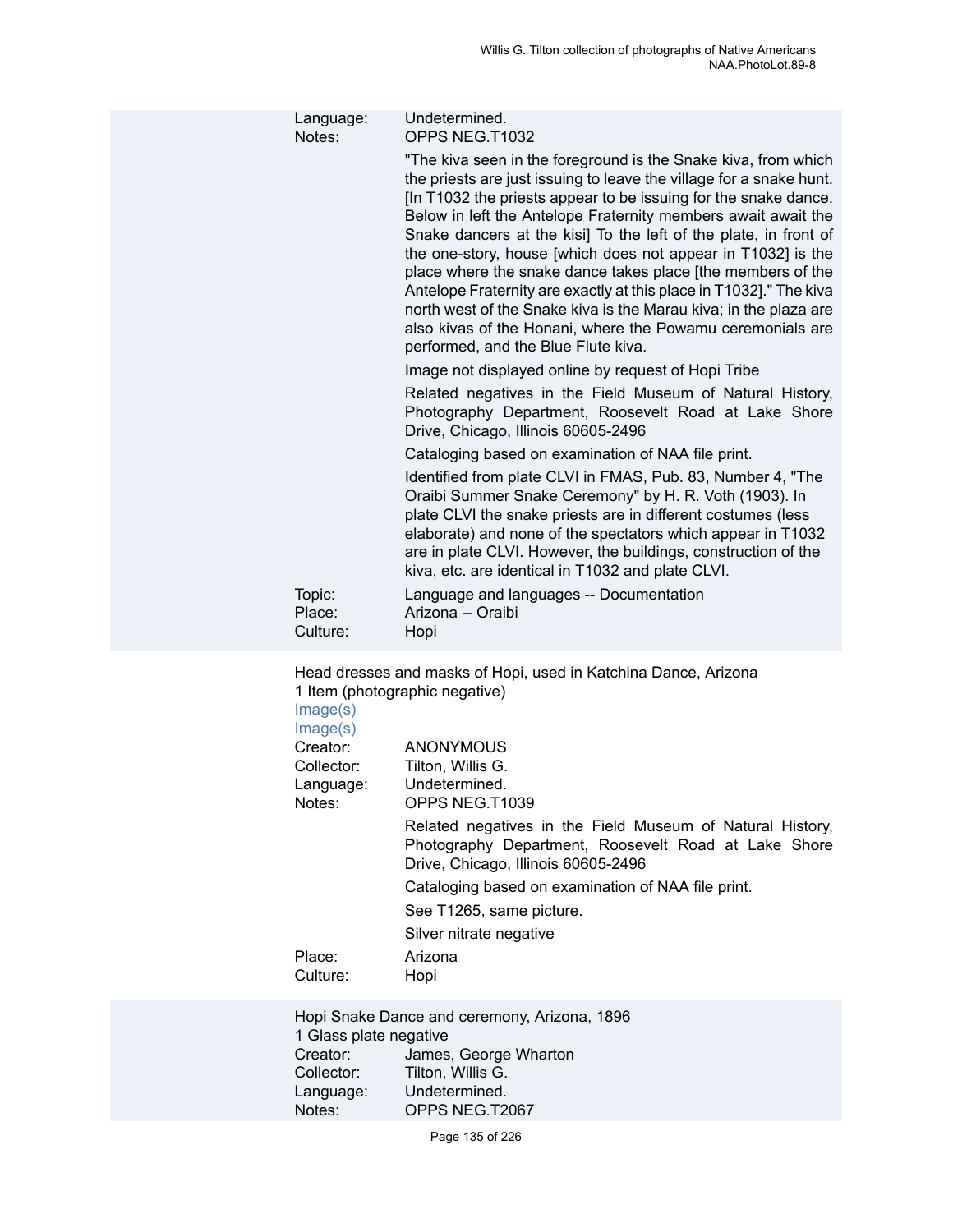| Place:<br>Culture:                                                      | Image not displayed online by request of Hopi Tribe<br>Related negatives in the Field Museum of Natural History,<br>Photography Department, Roosevelt Road at Lake Shore<br>Drive, Chicago, Illinois 60605-2496<br>Cataloging based on examination of NAA file print.<br>Number 2667 on original list (pink list).<br>"The Snake Men. Moki Snake Dance. Copyright 1896 by G.<br>Wharton James, #1342"<br>Arizona<br>Hopi                                                                                                                                                                                                                                                                                                                                                                                                                       |
|-------------------------------------------------------------------------|------------------------------------------------------------------------------------------------------------------------------------------------------------------------------------------------------------------------------------------------------------------------------------------------------------------------------------------------------------------------------------------------------------------------------------------------------------------------------------------------------------------------------------------------------------------------------------------------------------------------------------------------------------------------------------------------------------------------------------------------------------------------------------------------------------------------------------------------|
| 1 Glass plate negative<br>Creator:<br>Collector:<br>Language:<br>Notes: | Line of Snake priests emerging from the kiva at Mishongnovi, 1901<br>Carpenter, Charles H.<br>Tilton, Willis G.<br>Undetermined.<br>OPPS NEG.T7837<br>Image not displayed online by request of Hopi Tribe<br>Related negatives in the Field Museum of Natural History,<br>Photography Department, Roosevelt Road at Lake Shore<br>Drive, Chicago, Illinois 60605-2496<br>Cataloging based on examination of NAA file print.<br>Number 15684 on Tilton printed list.<br>Subject is very similar (almost reverse position) to Plate CXXXV<br>reproduced in FMAS, Volume III, Number 3, 1902, by G. A.<br>Dorsey.                                                                                                                                                                                                                                 |
| Place:<br>Culture:                                                      | Arizona -- Mishongnovi<br>Hopi                                                                                                                                                                                                                                                                                                                                                                                                                                                                                                                                                                                                                                                                                                                                                                                                                 |
| 1 Glass plate negative<br>Creator:<br>Collector:<br>Language:<br>Notes: | Hopi Indian Snake Dance, Arizona, 1896<br>Maude, F. H. (Frederic Hamer)<br>Tilton, Willis G.<br>Undetermined.<br>OPPS NEG.T2070<br>Image not displayed online by request of Hopi Tribe<br>Related negatives in the Field Museum of Natural History,<br>Photography Department, Roosevelt Road at Lake Shore<br>Drive, Chicago, Illinois 60605-2496<br>Cataloging based on examination of NAA file print.<br>On front of photograph: "Oraibi - Moki Snake Dance. Aug. 1896.<br>Copyright 1896 by F. H. Maude Photo.<br>Number T2670 on original list (pink list).<br>Reproduced in FMAS, Pub. 83 Volume III, Number 4, "The<br>Oraibi Summer Snake Ceremony" by H. R. Voth, plate CCXV,<br>"The Snake Dance. Grabbing the snakes from the meal circle,<br>in order to take them from the mesa and release them." Credit<br>line to F. H. Maude. |
| Place:                                                                  | Arizona -- Oraibi                                                                                                                                                                                                                                                                                                                                                                                                                                                                                                                                                                                                                                                                                                                                                                                                                              |
|                                                                         |                                                                                                                                                                                                                                                                                                                                                                                                                                                                                                                                                                                                                                                                                                                                                                                                                                                |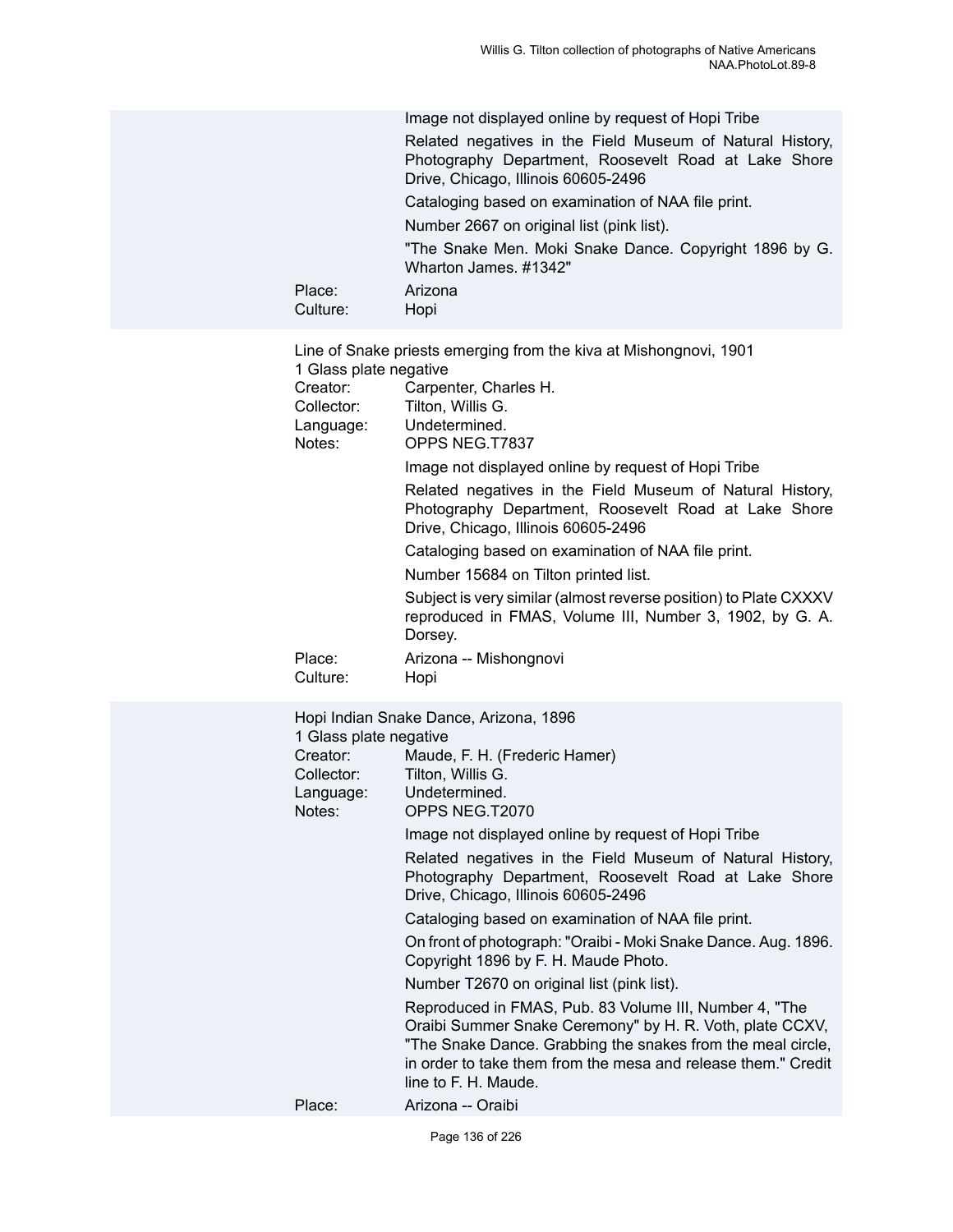| Culture:                                                                          | Hopi                                                                                                                                                                                                                                                                                                                                                                                                                                                                                                                                                                                                                                                                                                                                                                                                                                                                                            |
|-----------------------------------------------------------------------------------|-------------------------------------------------------------------------------------------------------------------------------------------------------------------------------------------------------------------------------------------------------------------------------------------------------------------------------------------------------------------------------------------------------------------------------------------------------------------------------------------------------------------------------------------------------------------------------------------------------------------------------------------------------------------------------------------------------------------------------------------------------------------------------------------------------------------------------------------------------------------------------------------------|
| 1 Glass plate negative<br>Creator:<br>Collector:<br>Language:<br>Notes:           | Snakes in Kiva after the ceremony of washing, Arizona, 1897<br>James, George Wharton<br>Tilton, Willis G.<br>Undetermined.<br>OPPS NEG.T2073<br>Image not displayed online by request of Hopi Tribe<br>Related negatives in the Field Museum of Natural History,<br>Photography Department, Roosevelt Road at Lake Shore<br>Drive, Chicago, Illinois 60605-2496<br>Cataloging based on examination of NAA file print.<br>On front of photograph: "Snakes in Kiva At Mishongnovi After<br>the Ceremony of Washing. Copyright 1897 E. E. Hall and/or G.<br>Wharton James, Pasadena, Calif."<br>Number T2673 on original list (pink list).<br>Very similar to B. A. E. Negative Number 47725.                                                                                                                                                                                                      |
| Place:<br>Culture:                                                                | Arizona -- Mishongnovi<br>Hopi                                                                                                                                                                                                                                                                                                                                                                                                                                                                                                                                                                                                                                                                                                                                                                                                                                                                  |
| 1 Glass plate negative<br>Creator:<br>Collector:<br>Language:<br>Notes:<br>Place: | Snake Dance ceremony, Arizona, 1896<br>James, George Wharton<br>Tilton, Willis G.<br>Undetermined.<br>OPPS NEG.T2604<br>Image not displayed online by request of Hopi Tribe<br>Related negatives in the Field Museum of Natural History,<br>Photography Department, Roosevelt Road at Lake Shore<br>Drive, Chicago, Illinois 60605-2496<br>Cataloging based on examination of NAA file print.<br>"Moki Snake Dance. Oraibi. Copyright 1896 by G. Wharton<br>James."<br>Plate broken. Broken glass negative replaced with copy<br>negative (4x5) 9/65.<br>Reproduced in FMAS, Pub. 83, Volume III, Number 4, "The<br>Oraibi Summer Snake Ceremony" by H. R. Voth, plate CCIII.<br>"The Snake Dance. The Plate shows old Nuvakwahu in the<br>act of stroking his companion's back, and a rattlesnake in the<br>mouth of one of the dancers. Credit line to G. Wharton James.<br>Arizona -- Oraibi |
| Culture:                                                                          | Hopi                                                                                                                                                                                                                                                                                                                                                                                                                                                                                                                                                                                                                                                                                                                                                                                                                                                                                            |

Snake Dance march, Arizona, 1896 1 Glass plate negative<br>Creator: James Creator: James, George Wharton<br>Collector: Tilton, Willis G. Collector: Tilton, Willis G.<br>Language: Undetermined. Language: Undetermined.<br>Notes: OPPS NEG.T2 OPPS NEG.T2608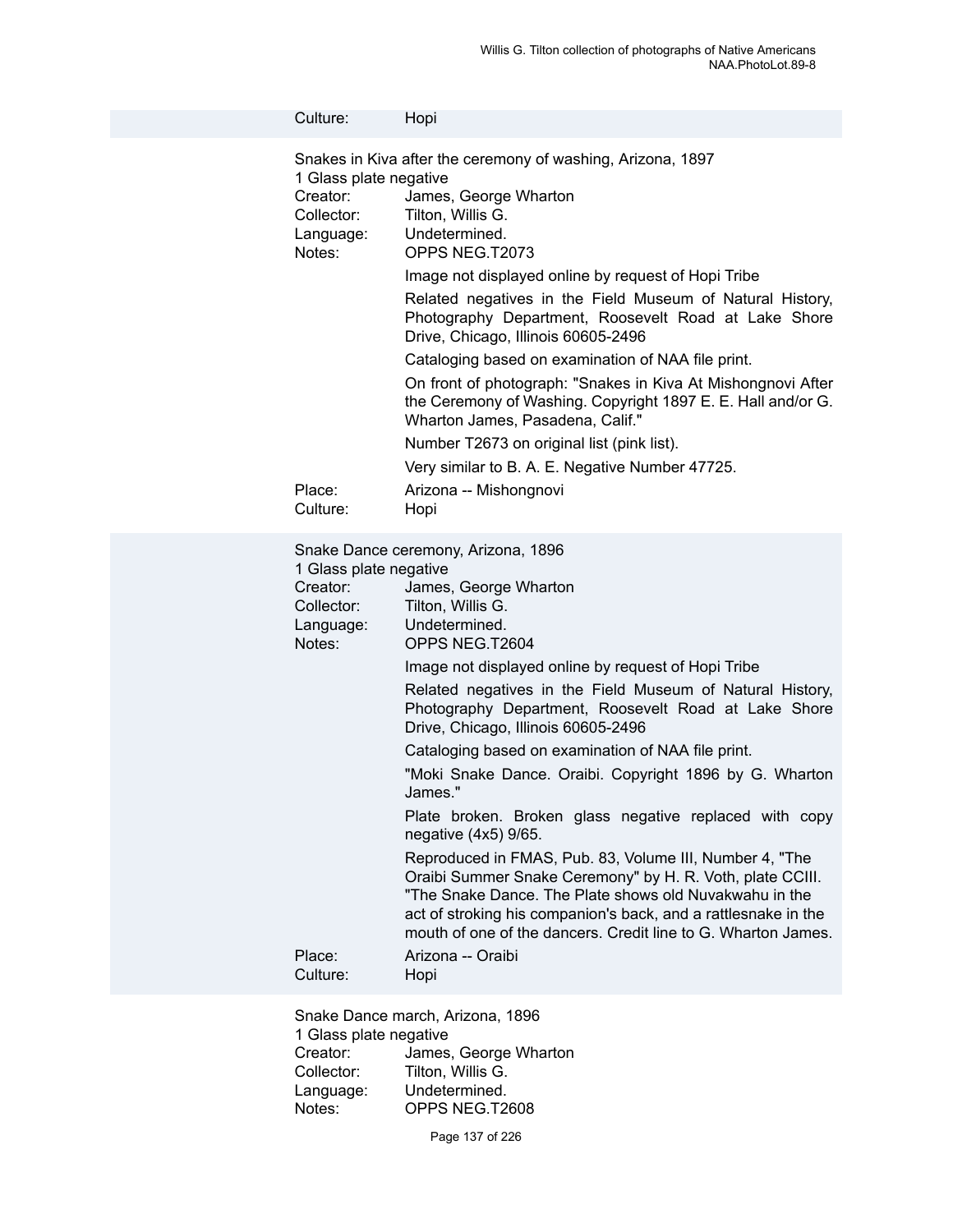Image not displayed online by request of Hopi Tribe

Related negatives in the Field Museum of Natural History, Photography Department, Roosevelt Road at Lake Shore Drive, Chicago, Illinois 60605-2496

Cataloging based on examination of NAA file print.

Identified from plate reproduced in FMAS, Pub. 83, Volume III, Number 4, "The Oraibi Summer Snake Ceremony" by H. R. Voth; plate CLXXXI is similar with credit line to G. Wharton James.

"#1340 The Antelope March. Moki Snake Dance. Oraibi. Copyright 1896. G. Wharton James. Maude Photo."

Place: Arizona -- Oraibi Culture: Hopi

| Women who sprinkle sacred meal on snakes, Arizona, 1897<br>1 Item (photographic negative) |                                                                                                                                                                                                                                                                                                                                                                                                                 |  |
|-------------------------------------------------------------------------------------------|-----------------------------------------------------------------------------------------------------------------------------------------------------------------------------------------------------------------------------------------------------------------------------------------------------------------------------------------------------------------------------------------------------------------|--|
| Creator:                                                                                  | Hall, E. E.                                                                                                                                                                                                                                                                                                                                                                                                     |  |
| Collector:                                                                                | Tilton, Willis G.                                                                                                                                                                                                                                                                                                                                                                                               |  |
| Language:                                                                                 | Undetermined.                                                                                                                                                                                                                                                                                                                                                                                                   |  |
| Notes:                                                                                    | OPPS NEG.T2614                                                                                                                                                                                                                                                                                                                                                                                                  |  |
|                                                                                           | Related negatives in the Field Museum of Natural History,<br>Photography Department, Roosevelt Road at Lake Shore<br>Drive, Chicago, Illinois 60605-2496                                                                                                                                                                                                                                                        |  |
|                                                                                           | Cataloging based on examination of NAA file print.                                                                                                                                                                                                                                                                                                                                                              |  |
|                                                                                           | Silver nitrate negative                                                                                                                                                                                                                                                                                                                                                                                         |  |
|                                                                                           | Reproduced as plate CCXIII in FMAS, Pub. 83, Volume III,<br>nUMBER 4, "The Oraibi Summer Snake Ceremony" by H.<br>R. Voth. "Maidens with sacred meal, which is to be sprinkled<br>into a meal circle, into which the snakes will then be thrown to<br>be grabbed and carried away by the dancers. (This scene<br>is from Walpi, as no good photograph of the corresponding<br>scene in Oraibi was obtainable.)" |  |
| Place:<br>Culture:                                                                        | Arizona -- Walpi<br>Hopi                                                                                                                                                                                                                                                                                                                                                                                        |  |
| Group of mudheads, a kachina clown, before 1912<br>1 Glass nlate negative                 |                                                                                                                                                                                                                                                                                                                                                                                                                 |  |

1 Glass plate negative

| Creator:   | Dorsey, George Amos                                                                                                                                      |
|------------|----------------------------------------------------------------------------------------------------------------------------------------------------------|
| Collector: | Tilton, Willis G.                                                                                                                                        |
| Language:  | Undetermined.                                                                                                                                            |
| Notes:     | OPPS NEG.T7826                                                                                                                                           |
|            | Image not displayed online by request of Hopi Tribe                                                                                                      |
|            | Related negatives in the Field Museum of Natural History,<br>Photography Department, Roosevelt Road at Lake Shore<br>Drive, Chicago, Illinois 60605-2496 |
|            | Cataloging based on examination of NAA file print.                                                                                                       |
|            | Number 15696 on original list (pink list). Identified as mudheads<br>by Alice Sehlegel on visit to NAA. --pjf                                            |
| Culture:   | Hopi                                                                                                                                                     |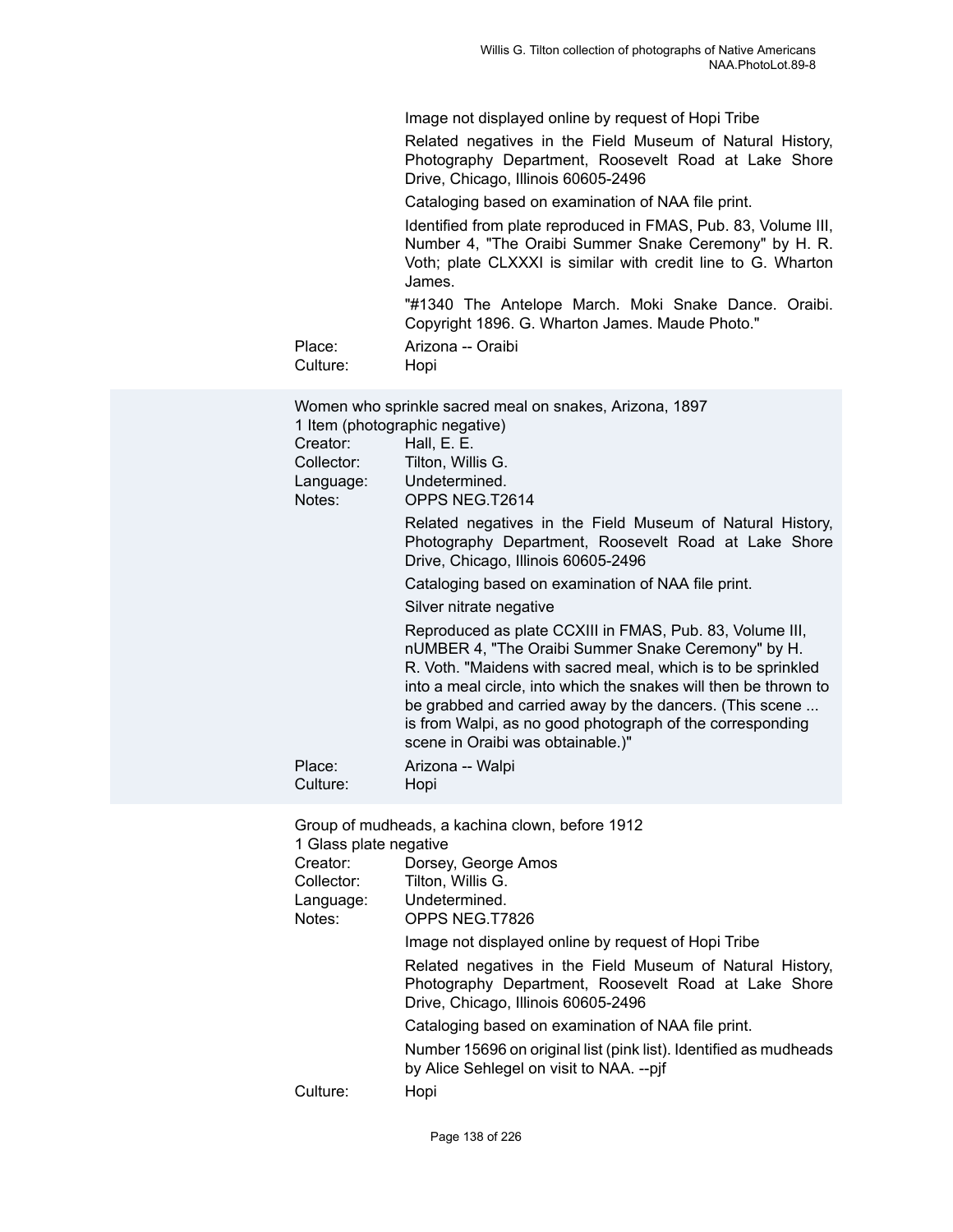|            | "The Wand priestess in the dance circle", ca 1900-1903                                                                                                               |
|------------|----------------------------------------------------------------------------------------------------------------------------------------------------------------------|
|            | 1 Item (photographic negative)                                                                                                                                       |
| Creator:   | Voth, H. R. (Henry R.), 1855-1931                                                                                                                                    |
| Collector: | Tilton, Willis G.                                                                                                                                                    |
| Language:  | Undetermined.                                                                                                                                                        |
| Notes:     | OPPS NEG.T7828                                                                                                                                                       |
|            | Related negatives in the Field Museum of Natural History,<br>Photography Department, Roosevelt Road at Lake Shore<br>Drive, Chicago, Illinois 60605-2496             |
|            | Cataloging based on examination of NAA file print.                                                                                                                   |
|            | Number T15686 on original pink list (Miscellaneous).                                                                                                                 |
|            | Silver nitrate negative                                                                                                                                              |
|            | Reproduced in FMAS, Pub. 156, Volume XI, Number 1, "The<br>Oraibi Marau Ceremony" by H. R. Voth (1912 pub'd), Plate<br>XX, "The Wand priestess in the dance circle." |
| Culture:   | Hopi                                                                                                                                                                 |

## [Group of Indians around one central figure](https://ids.si.edu/ids/deliveryService?id=NMNH-T7823-000001)

| 1 Item (photographic negative) |                                                                                                                                                          |
|--------------------------------|----------------------------------------------------------------------------------------------------------------------------------------------------------|
| Creator:                       | Dorsey, George Amos                                                                                                                                      |
| Collector:                     | Tilton, Willis G.                                                                                                                                        |
| Language:                      | Undetermined.                                                                                                                                            |
| Notes:                         | OPPS NEG.T7823                                                                                                                                           |
|                                | Related negatives in the Field Museum of Natural History,<br>Photography Department, Roosevelt Road at Lake Shore<br>Drive, Chicago, Illinois 60605-2496 |
|                                | Cataloging based on examination of NAA file print.                                                                                                       |
|                                | One of two Numbers 15697 on original list (pink list). This one<br>under Miscellaneous section.                                                          |
|                                | Silver nitrate negative                                                                                                                                  |
| Culture:                       | Hopi                                                                                                                                                     |

## [Group of masked Indians](https://ids.si.edu/ids/deliveryService?id=NMNH-T7829-000001)

| 1 Item (photographic negative) |                                                                                                                                                          |  |
|--------------------------------|----------------------------------------------------------------------------------------------------------------------------------------------------------|--|
| Creator:                       | Dorsey, George Amos                                                                                                                                      |  |
| Collector:                     | Tilton, Willis G.                                                                                                                                        |  |
| Language:                      | Undetermined.                                                                                                                                            |  |
| Notes:                         | OPPS NEG.T7829                                                                                                                                           |  |
|                                | Related negatives in the Field Museum of Natural History,<br>Photography Department, Roosevelt Road at Lake Shore<br>Drive, Chicago, Illinois 60605-2496 |  |
|                                | Cataloging based on examination of NAA file print.                                                                                                       |  |
|                                | Number 15683 on original list (pink list).                                                                                                               |  |
|                                | Silver nitrate negative                                                                                                                                  |  |
| Culture:                       | Hopi                                                                                                                                                     |  |
|                                |                                                                                                                                                          |  |

## [Group of Indians](https://ids.si.edu/ids/deliveryService?id=NMNH-T7830-000001)

1 Item (photographic negative)<br>Creator: Dorsey, George Dorsey, George Amos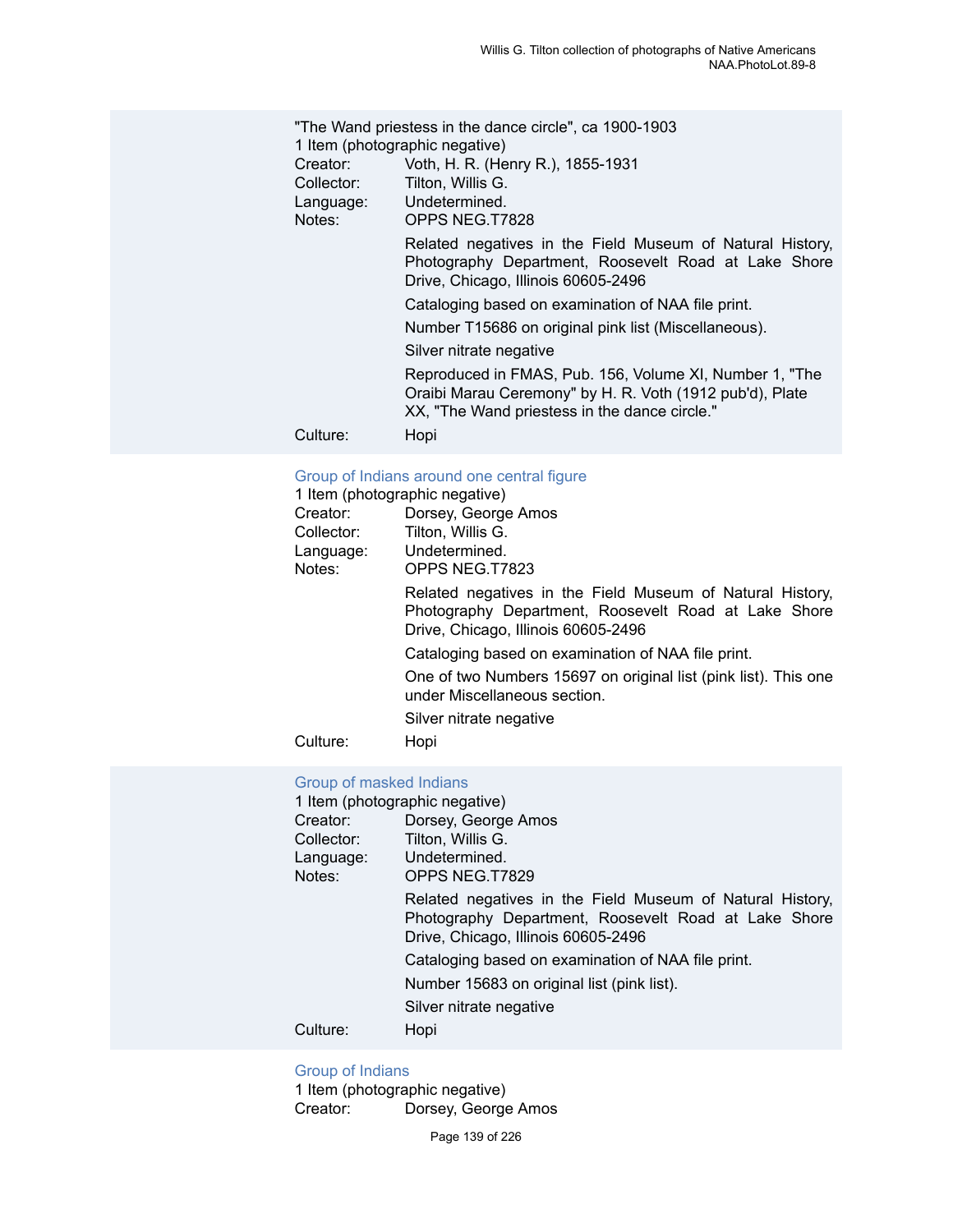| Collector:<br>Language:<br>Notes: | Tilton, Willis G.<br>Undetermined.<br>OPPS NEG.T7830                                                                                                     |
|-----------------------------------|----------------------------------------------------------------------------------------------------------------------------------------------------------|
|                                   | Related negatives in the Field Museum of Natural History,<br>Photography Department, Roosevelt Road at Lake Shore<br>Drive, Chicago, Illinois 60605-2496 |
|                                   | Cataloging based on examination of NAA file print.<br>Number 15909 on original list (pink list).<br>Silver nitrate negative                              |
| Culture:                          | Hopi                                                                                                                                                     |
| 1 Glass plate negative            | Hopi ceremony and Snake Dance                                                                                                                            |
| Creator:<br>Collector:            | Maude, F. H. (Frederic Hamer)<br>Tilton, Willis G.                                                                                                       |
| Language:                         | Undetermined.                                                                                                                                            |
| Notes:                            | OPPS NEG.T2069<br>Image not displayed online by request of Hopi Tribe                                                                                    |
|                                   | Related negatives in the Field Museum of Natural History,<br>Photography Department, Roosevelt Road at Lake Shore<br>Drive, Chicago, Illinois 60605-2496 |
|                                   | Cataloging based on examination of NAA file print.<br>Number 2669 on original list (pink list).                                                          |
|                                   | On front of photograph: "1339 Oraibi - Moki Snake Dance<br>F. H. Maude Photo."                                                                           |
| Place:<br>Culture:                | Arizona -- Oraibi<br>Hopi                                                                                                                                |
| Indian scene                      | 1 Item (photographic negative)                                                                                                                           |

|            | 1 Item (photographic negative)                                                                                                                           |
|------------|----------------------------------------------------------------------------------------------------------------------------------------------------------|
| Creator:   | <b>ANONYMOUS</b>                                                                                                                                         |
| Collector: | Tilton, Willis G.                                                                                                                                        |
| Language:  | Undetermined.                                                                                                                                            |
| Notes:     | OPPS NEG.T7842                                                                                                                                           |
|            | Image not displayed online by request of Hopi Tribe                                                                                                      |
|            | Related negatives in the Field Museum of Natural History,<br>Photography Department, Roosevelt Road at Lake Shore<br>Drive, Chicago, Illinois 60605-2496 |
|            | Cataloging based on examination of NAA file print.                                                                                                       |
|            | Number 9362 on original pink list.                                                                                                                       |
|            | Silver nitrate negative                                                                                                                                  |
| Culture:   | Hopi                                                                                                                                                     |
|            |                                                                                                                                                          |

Indians in Katcina costume 1 Glass plate negative<br>Creator: ANON' Creator: ANONYMOUS<br>Collector: Tilton, Willis G. Collector: Tilton, Willis G.<br>Language: Undetermined. Language: Undetermined.<br>Notes: OPPS NEG.T7 OPPS NEG.T7844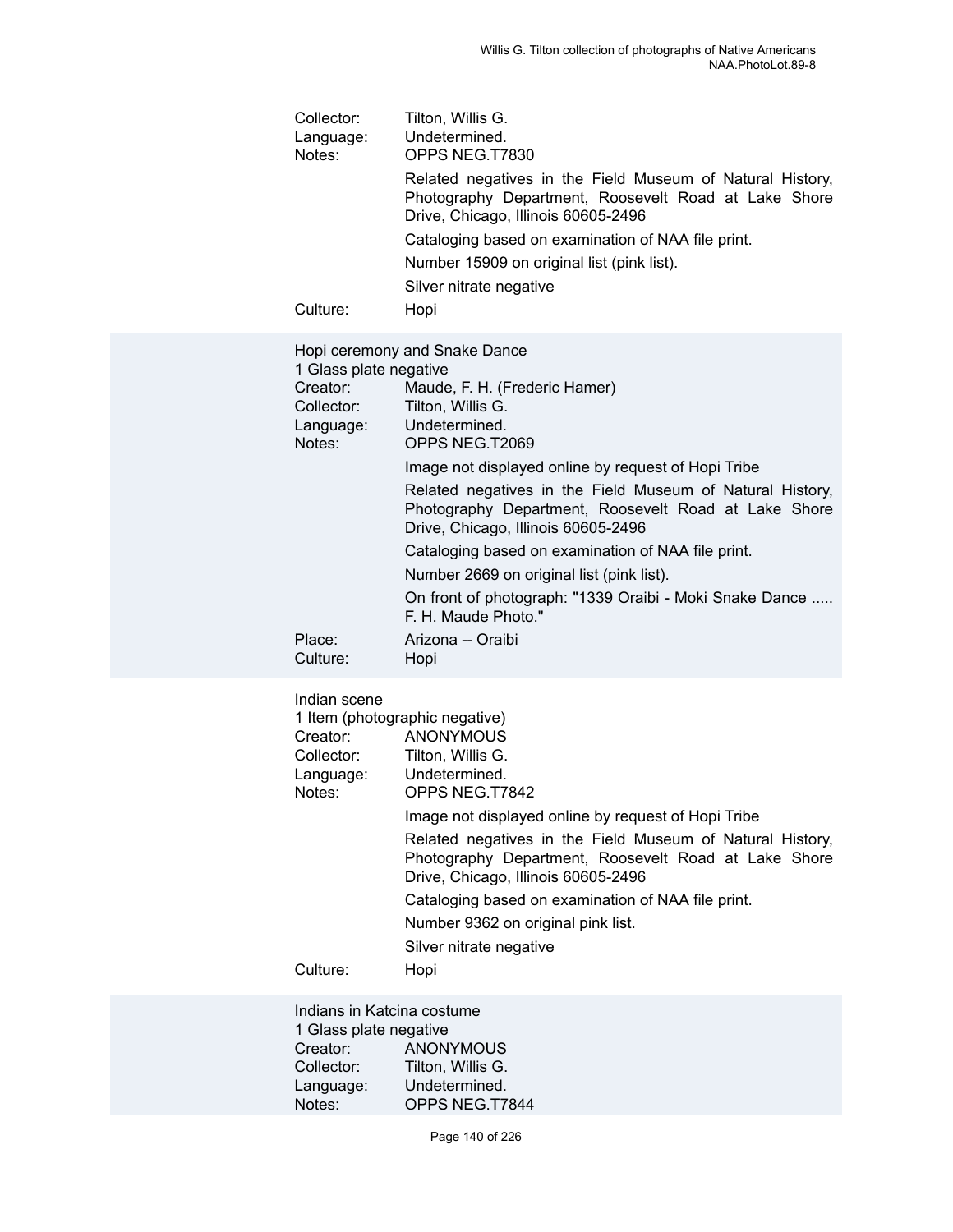Image not displayed online by request of Hopi Tribe

Related negatives in the Field Museum of Natural History, Photography Department, Roosevelt Road at Lake Shore Drive, Chicago, Illinois 60605-2496

Cataloging based on examination of NAA file print.

Number 15693 on original list (pink list).

Almost duplicate with 776. Different lighting - destroyed.

Culture: Hopi

#### [Indian clothes washing scene, before 1912](https://ids.si.edu/ids/deliveryService?id=NMNH-T7845-000001)

|            | 1 Item (photographic negative)                                                                                                                                                                              |
|------------|-------------------------------------------------------------------------------------------------------------------------------------------------------------------------------------------------------------|
| Creator:   | <b>ANONYMOUS</b>                                                                                                                                                                                            |
| Collector: | Tilton, Willis G.                                                                                                                                                                                           |
| Language:  | Undetermined.                                                                                                                                                                                               |
| Notes:     | OPPS NEG.T7845                                                                                                                                                                                              |
|            | "Rosa Leaving Bear. Brule. St Louis Indian School. 1904." --<br>original negative jacket caption. Almost certainly not taken in<br>St Louis. Probably Hopi. Note Tilton numbers. 7842 and 7848<br>are Hopi. |
|            | Related negatives in the Field Museum of Natural History,<br>Photography Department, Roosevelt Road at Lake Shore<br>Drive, Chicago, Illinois 60605-2496                                                    |
|            | Cataloging based on examination of NAA file print.                                                                                                                                                          |
|            | Number 15993 on original pink list.                                                                                                                                                                         |
|            | Silver nitrate negative                                                                                                                                                                                     |
| Culture:   | Hopi                                                                                                                                                                                                        |

#### [Group of Indians](https://ids.si.edu/ids/deliveryService?id=NMNH-T7848-000001)

| 1 Item (photographic negative) |                                                                                                                                                          |
|--------------------------------|----------------------------------------------------------------------------------------------------------------------------------------------------------|
| Creator:                       | Dorsey, George Amos                                                                                                                                      |
| Collector:                     | Tilton, Willis G.                                                                                                                                        |
| Language:                      | Undetermined.                                                                                                                                            |
| Notes:                         | OPPS NEG.T7848                                                                                                                                           |
|                                | Related negatives in the Field Museum of Natural History,<br>Photography Department, Roosevelt Road at Lake Shore<br>Drive, Chicago, Illinois 60605-2496 |
|                                | Cataloging based on examination of NAA file print.                                                                                                       |
|                                | Number 15691 on original list (pink list). (Miscellaneous).                                                                                              |
|                                | Silver nitrate negative                                                                                                                                  |
| Culture:                       | Hopi                                                                                                                                                     |

#### [Group of Indians](https://ids.si.edu/ids/deliveryService?id=NMNH-T7851-000001)

| 1 Item (photographic negative) |                     |  |
|--------------------------------|---------------------|--|
| Creator:                       | Dorsey, George Amos |  |
| Collector:                     | Tilton, Willis G.   |  |
| Language:                      | Undetermined.       |  |
| Notes:                         | OPPS NEG.T7851      |  |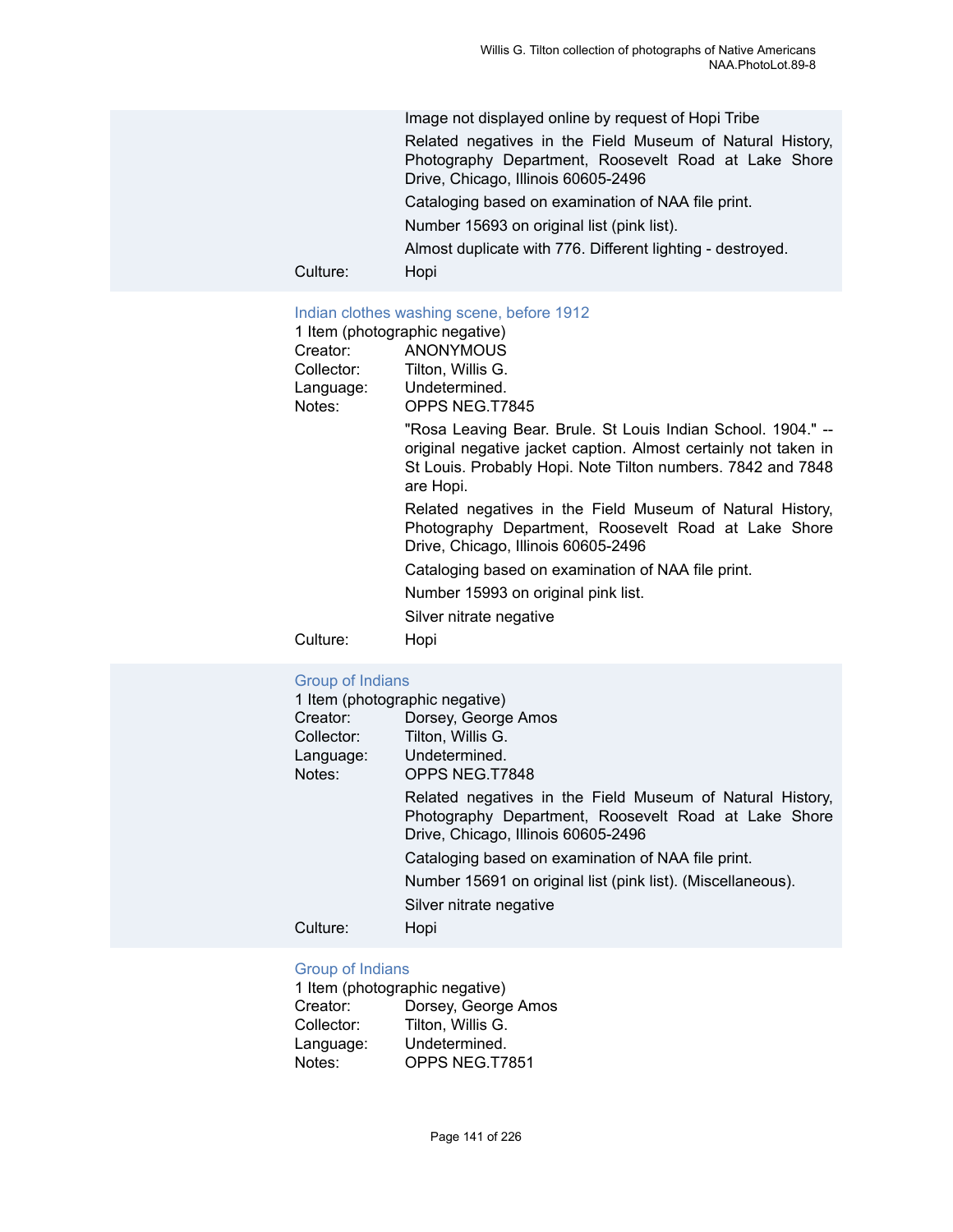Related negatives in the Field Museum of Natural History, Photography Department, Roosevelt Road at Lake Shore Drive, Chicago, Illinois 60605-2496

Cataloging based on examination of NAA file print.

Number 15694 on original list (pink list). (Miscellaneous).

Silver nitrate negative

Culture: Hopi

|                                | "The Lancers leaving the kiva for the plaza", before 1912                                                                                                                             |
|--------------------------------|---------------------------------------------------------------------------------------------------------------------------------------------------------------------------------------|
| 1 Item (photographic negative) |                                                                                                                                                                                       |
| Creator:                       | Voth, H. R. (Henry R.), 1855-1931                                                                                                                                                     |
| Collector:                     | Tilton, Willis G.                                                                                                                                                                     |
| Language:                      | Undetermined.                                                                                                                                                                         |
| Notes:                         | OPPS NEG.T7852                                                                                                                                                                        |
|                                | Related negatives in the Field Museum of Natural History,<br>Photography Department, Roosevelt Road at Lake Shore<br>Drive, Chicago, Illinois 60605-2496                              |
|                                | Cataloging based on examination of NAA file print.                                                                                                                                    |
|                                | Identified from exact reproduction in FMAS, Pub. 151, Volume<br>XI, Number 1, "The Oraibi Marau Ceremony" by H. R. Voth,<br>Plate XXII, "The Lancers leaving the kiva for the plaza." |
|                                | Number T15908 on original pink list.                                                                                                                                                  |
|                                | Silver nitrate negative                                                                                                                                                               |
| Culture:                       | Hopi                                                                                                                                                                                  |

"The Oraibi Soyal Ceremony, ca 1897 1 Item (photographic negative) Creator: Dorsey, George Amos Collector: Tilton, Willis G. Language: Undetermined. Notes: OPPS NEG.T7863 Messenger with cornmeal offering. Related negatives in the Field Museum of Natural History, Photography Department, Roosevelt Road at Lake Shore Drive, Chicago, Illinois 60605-2496 Cataloging based on examination of NAA file print. Identified from several plates (XIX, XX, XXII) reproduced in FMAS, Pub. 55, Number 1, Volume III, "The Oraibi Soyal Ceremony" by G. A. Dorsey and H. R. Voth. Number T15992 (Miscellaneous) on original pink list. Silver nitrate negative Culture: Hopi Circle of dancers of the Oraibi Oaqol Ceremony, 1893-1903 1 Item (photographic negative)

| 1 item (pnotographic negative) |                                   |  |
|--------------------------------|-----------------------------------|--|
| Creator:                       | Voth, H. R. (Henry R.), 1855-1931 |  |
| Collector:                     | Tilton. Willis G.                 |  |
| Language:                      | Undetermined.                     |  |
| Notes:                         | OPPS NEG.T7868                    |  |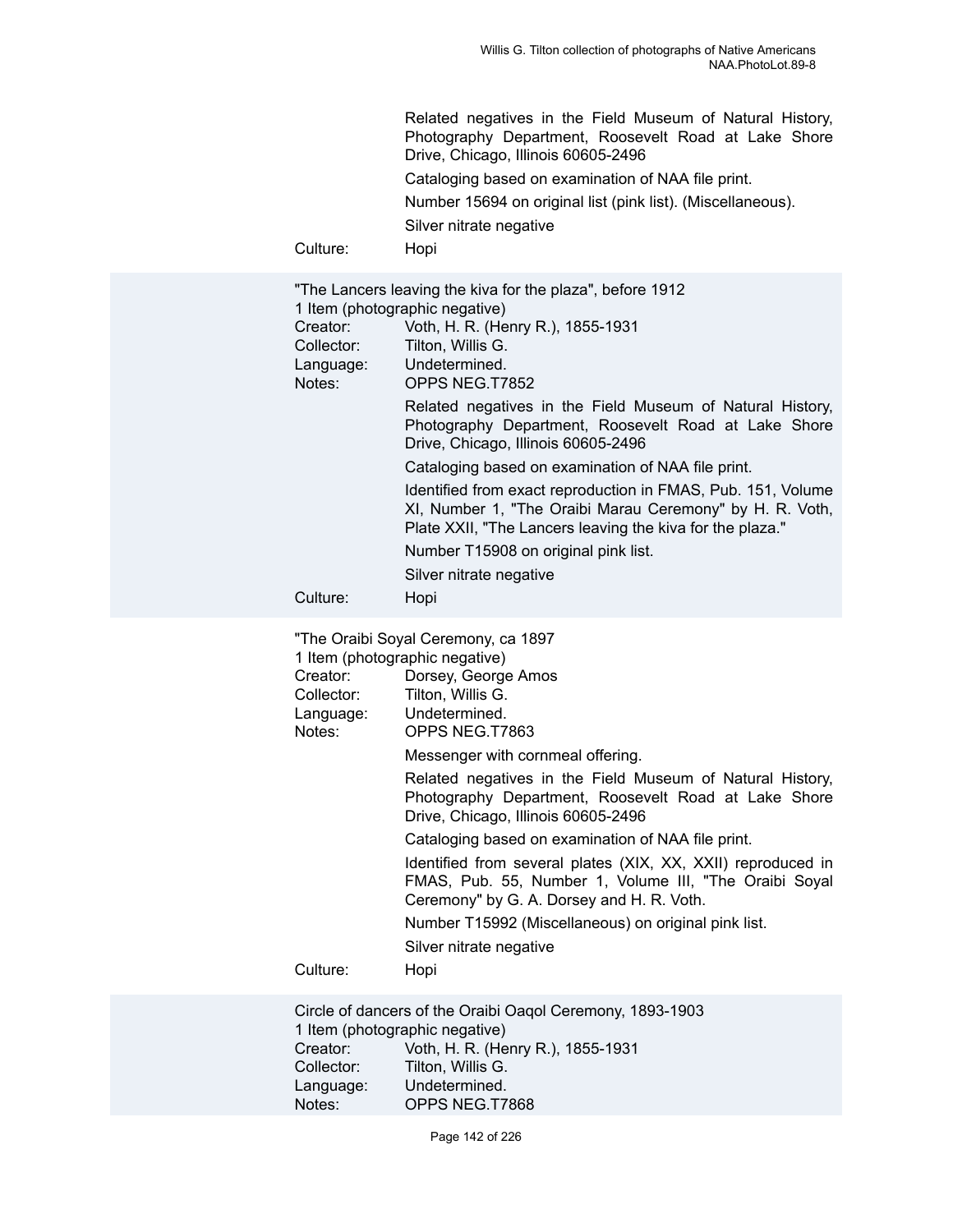Related negatives in the Field Museum of Natural History, Photography Department, Roosevelt Road at Lake Shore Drive, Chicago, Illinois 60605-2496

Cataloging based on examination of NAA file print.

Identified from plates XXI and XXIII in FMAS, Pub. 84, Volume VI, "The Oraibi Oaqol Ceremony" by H. R. Voth (Chicago: 1903).

Numbers 15668 and 15778 on Tilton list (Miscellaneous).

Silver nitrate negative

Culture: Hopi

Hopi sleeping at kiva waiting for sunrise, Arizona, 1902 1 Item (photographic negative)

|            | $\ldots$                                                                                                                                                                       |
|------------|--------------------------------------------------------------------------------------------------------------------------------------------------------------------------------|
| Creator:   | Carpenter, Charles H.                                                                                                                                                          |
| Collector: | Tilton, Willis G.                                                                                                                                                              |
| Language:  | Undetermined.                                                                                                                                                                  |
| Notes:     | OPPS NEG.T8020                                                                                                                                                                 |
|            | Caption: "Snake Priests Asleep on Roof of Snake Kiva. (a<br>flashlight picture in the open air at three o'clock in the morning.                                                |
|            | Image not displayed online by request of Hopi Tribe                                                                                                                            |
|            | Related negatives in the Field Museum of Natural History,<br>Photography Department, Roosevelt Road at Lake Shore<br>Drive, Chicago, Illinois 60605-2496                       |
|            | Cataloging based on examination of NAA file print.                                                                                                                             |
|            | Very similar to plate XCVI in FMAS, Pub. 66, ("The Mishongnovi<br>Ceremonies of the Snake and Antelope Fraternities" by G. A.<br>Dorsey and H. R. Voth), Volume III, Number 3. |
|            | Silver nitrate negative                                                                                                                                                        |
| Place:     | Arizona -- Mishongnovi                                                                                                                                                         |
| Culture:   | Hopi                                                                                                                                                                           |
|            |                                                                                                                                                                                |

Hopi Katchina dolls, Arizona

| 1 Item (photographic negative) |                                                                                                                                                          |
|--------------------------------|----------------------------------------------------------------------------------------------------------------------------------------------------------|
| Creator:                       | <b>ANONYMOUS</b>                                                                                                                                         |
| Collector:                     | Tilton, Willis G.                                                                                                                                        |
| Language:                      | Undetermined.                                                                                                                                            |
| Notes:                         | OPPS NEG.T8080                                                                                                                                           |
|                                | Related negatives in the Field Museum of Natural History,<br>Photography Department, Roosevelt Road at Lake Shore<br>Drive, Chicago, Illinois 60605-2496 |
|                                | Cataloging based on examination of NAA file print.                                                                                                       |
|                                | Silver nitrate negative                                                                                                                                  |
| Place:<br>Culture:             | Arizona -- Tusayan<br>Hopi                                                                                                                               |

#### [Flute Dance, Arizona](https://ids.si.edu/ids/deliveryService?id=NMNH-T9993-000001)

1 Item (photographic negative) Creator: Dorsey, George Amos<br>Collector: Tilton. Willis G. Tilton, Willis G.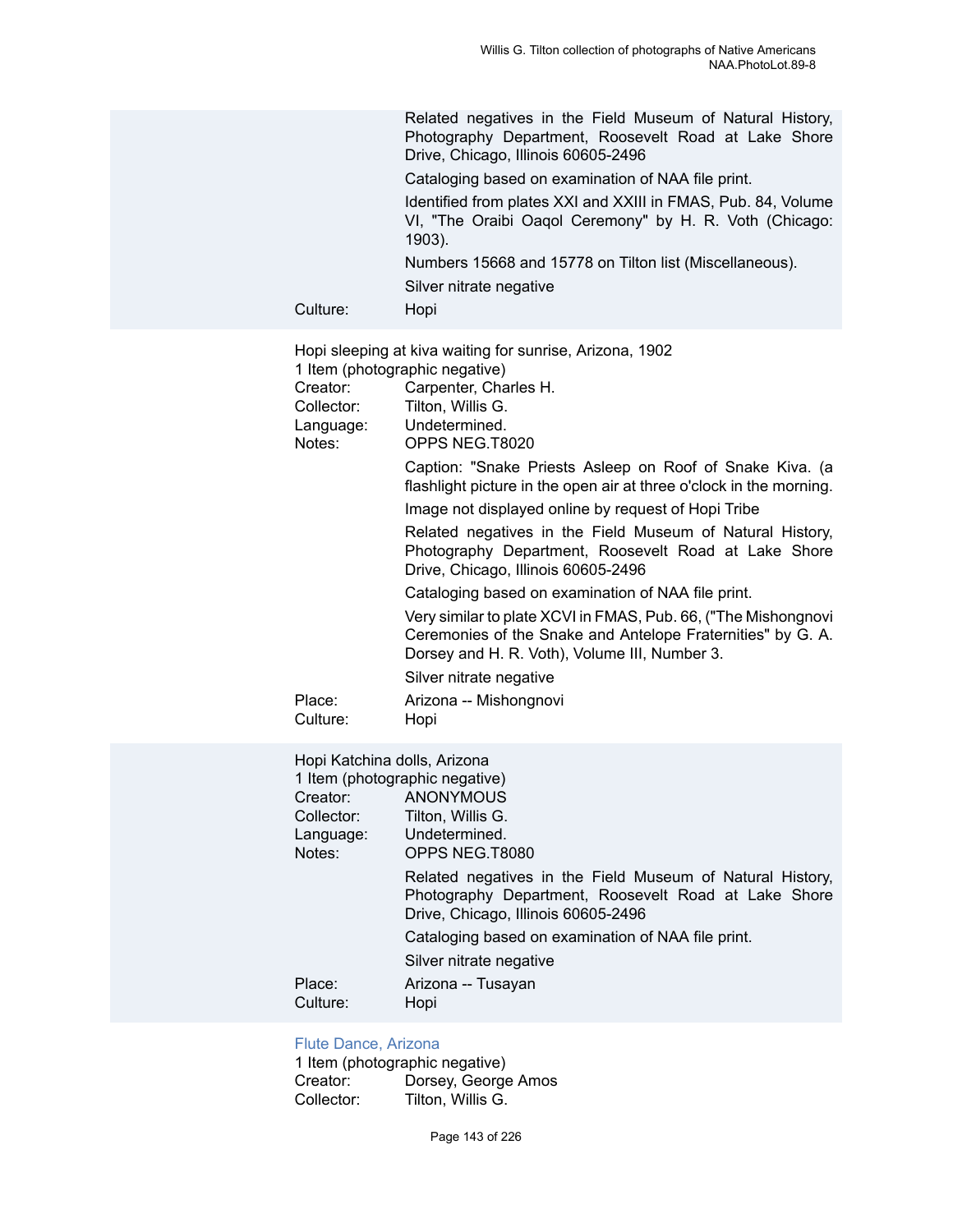| Language:<br>Notes: | Undetermined.<br>OPPS NEG.T9993                                                                                                                                              |
|---------------------|------------------------------------------------------------------------------------------------------------------------------------------------------------------------------|
|                     | Related negatives in the Field Museum of Natural History,<br>Photography Department, Roosevelt Road at Lake Shore<br>Drive, Chicago, Illinois 60605-2496                     |
|                     | Cataloging based on examination of NAA file print.                                                                                                                           |
|                     | Number 9422 on original Tilton list with caption: "Snake or Flute<br>Dance." If T146, 147, 148 and 162 are photographs of the Flute<br>Dance, this must also be Flute Dance. |
|                     | 2 negatives, numbers 9993 and 9994.                                                                                                                                          |
|                     | Silver nitrate negative                                                                                                                                                      |
| Culture:            | Hopi                                                                                                                                                                         |
|                     |                                                                                                                                                                              |

"The Emetic. Priests vomiting from the roof of the kiva", ca 1901 1 Item (photographic negative)<br>Creator: Carpenter. Cha Carpenter, Charles H.

| <b>Uurpontor</b> , Undrius in. |
|--------------------------------|
| Tilton. Willis G.              |
| Undetermined.                  |
| OPPS NEG.T9944                 |
|                                |

Snake and Antelope Dance.

Image not displayed online by request of Hopi Tribe

Related negatives in the Field Museum of Natural History, Photography Department, Roosevelt Road at Lake Shore Drive, Chicago, Illinois 60605-2496

Cataloging based on examination of NAA file print.

Number 9422 on original pink list.

Three negatives: Original negative numbers 9944, 9961 and 9966.Original negative numbers 9961 and 9966 are very similar but not as clear.

Silver nitrate negative

Original negative number 9944 reproduced in FMAS, Pub. 66 Volume III, Number 3, "The Mishongnovi Ceremonies of the Snake and Antelope Fraternities" by G. A. Dorsey and H. R. Voth), plate CXLV, figure b.Snake Washing. The Kalehtaka about to plunge a handful of s

Culture: Hopi

#### [Group of women near entrance to kiva](https://ids.si.edu/ids/deliveryService?id=NMNH-T10042-000001)

|            | 1 Item (photographic negative)                                    |
|------------|-------------------------------------------------------------------|
| Creator:   | <b>ANONYMOUS</b>                                                  |
| Collector: | Tilton. Willis G.                                                 |
| Language:  | Undetermined.                                                     |
| Notes:     | OPPS NEG.T10042                                                   |
|            | Number 9422 on original Tilton list with caption: "Snake or Flute |

Dance." This photograph appears to be a miscellaneous scene not connected to either dance.

Related negatives in the Field Museum of Natural History, Photography Department, Roosevelt Road at Lake Shore Drive, Chicago, Illinois 60605-2496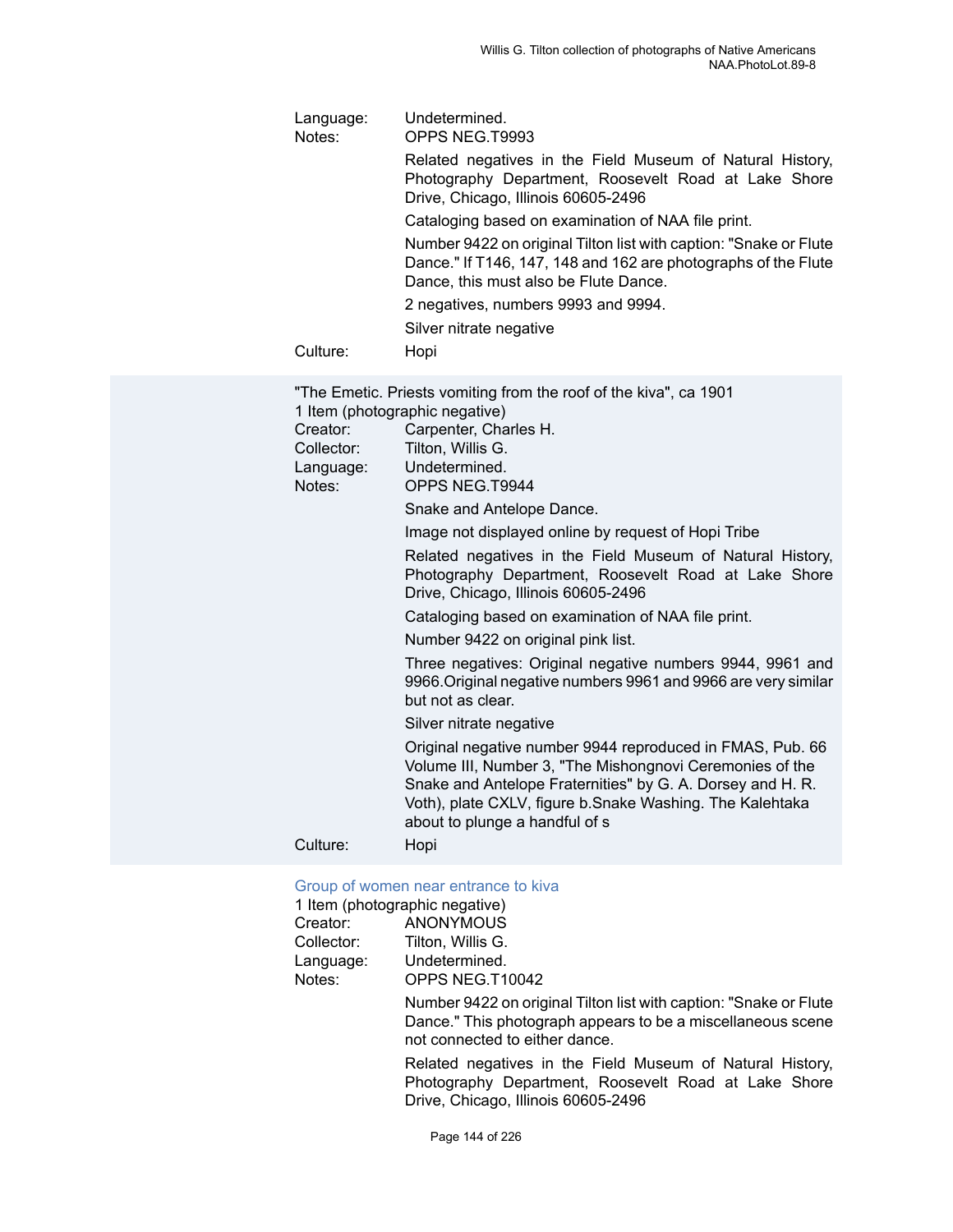| Cataloging based on examination of NAA file print. |
|----------------------------------------------------|
| Poor negative.                                     |
| Silver nitrate negative                            |

Culture: Hopi

| Creator:<br>Collector:<br>Notes:                                                                                                                                                  | Scenes of Hopi Indians in Snake Dance, Arizona, ca 1901<br>1 Item (photographic negative)<br>Carpenter, Charles H.<br>Tilton, Willis G.<br>Language: Undetermined.<br>OPPS NEG.T10806 |
|-----------------------------------------------------------------------------------------------------------------------------------------------------------------------------------|---------------------------------------------------------------------------------------------------------------------------------------------------------------------------------------|
|                                                                                                                                                                                   | Image not displayed online by request of Hopi Tribe                                                                                                                                   |
|                                                                                                                                                                                   | Related negatives in the Field Museum of Natural History,<br>Photography Department, Roosevelt Road at Lake Shore<br>Drive, Chicago, Illinois 60605-2496                              |
|                                                                                                                                                                                   | Cataloging based on examination of NAA file print.                                                                                                                                    |
|                                                                                                                                                                                   | Number 10832 on original pink list.                                                                                                                                                   |
|                                                                                                                                                                                   | Two pictures. Original negative number is 10806.                                                                                                                                      |
|                                                                                                                                                                                   | Silver nitrate negative                                                                                                                                                               |
|                                                                                                                                                                                   | Reproduced in FMAS, Pub. 66 (cf. T483) Volume III, Plate<br>CXXXVII, "The Snake Dance," figure a, (T10806), "Carrier<br>and Hugger in front."                                         |
| Place:<br>Culture:                                                                                                                                                                | Arizona -- Mishongnovi<br>Hopi                                                                                                                                                        |
| Scene of Hopi Indian, Arizona: Hopi Snake Dance<br>1 Item (photographic negative)<br>Creator:<br>Carpenter, Charles H.<br>Collector: Tilton, Willis G.<br>Language: Undetermined. |                                                                                                                                                                                       |
| Notes:                                                                                                                                                                            | OPPS NEG.T10807                                                                                                                                                                       |

Image not displayed online by request of Hopi Tribe

Related negatives in the Field Museum of Natural History, Photography Department, Roosevelt Road at Lake Shore Drive, Chicago, Illinois 60605-2496

Cataloging based on examination of NAA file print.

Number on pink list: 10835.

Silver nitrate negative

Place: Arizona -- Mishongnovi? Culture: Hopi

Showing snakes, ca 1902 1 Item (photographic negative) Creator: Carpenter, Charles H.<br>Collector: Tilton, Willis G. Tilton, Willis G. Language: Undetermined. Notes: OPPS NEG.T10883 Snake Dance.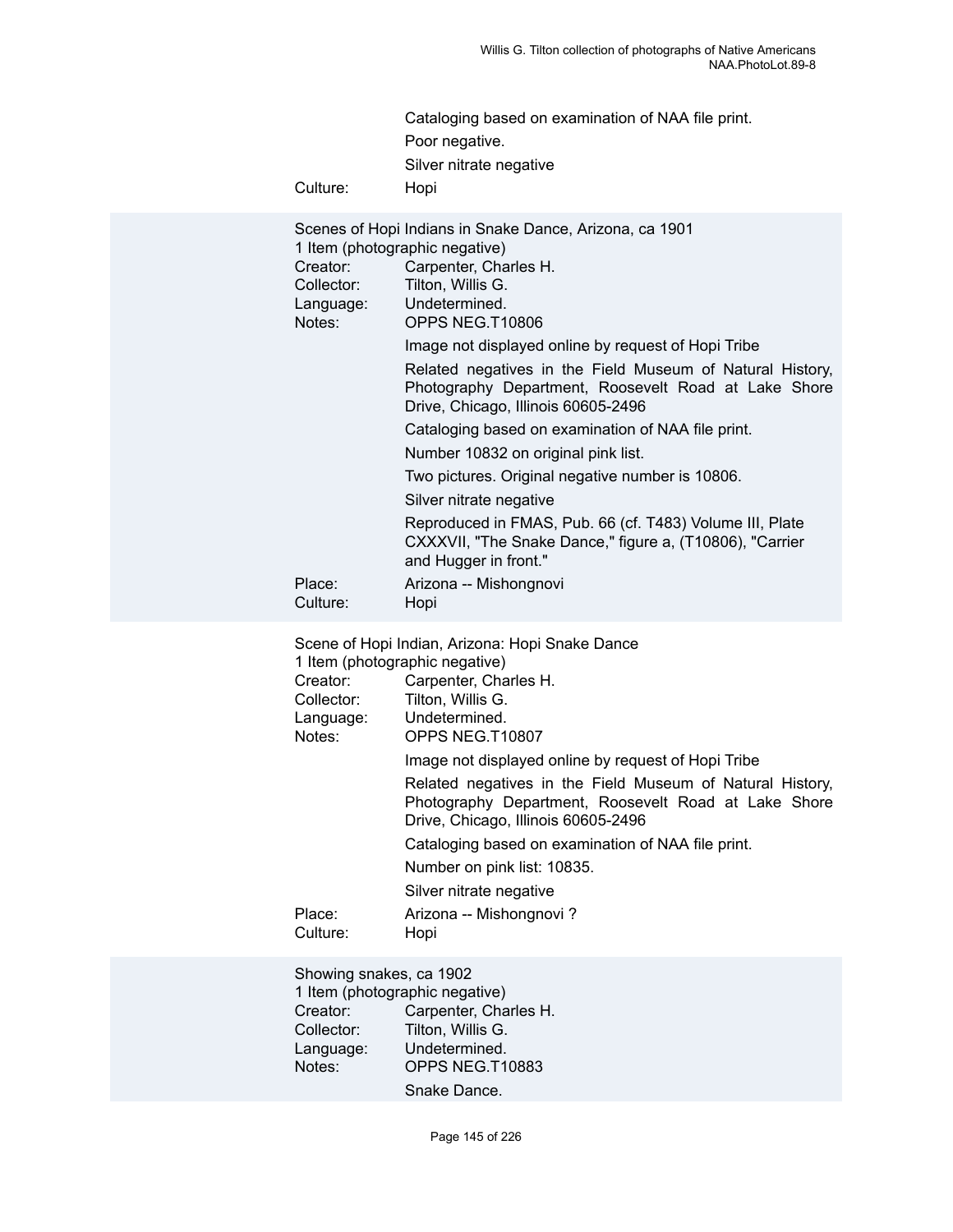| Place:<br>Culture:                            | Image not displayed online by request of Hopi Tribe<br>Related negatives in the Field Museum of Natural History,<br>Photography Department, Roosevelt Road at Lake Shore<br>Drive, Chicago, Illinois 60605-2496<br>Cataloging based on examination of NAA file print.<br>Number 2829 on original list (pink list).<br>Cf. T10806: same street and same people. 2 plates duplicated.<br>Silver nitrate negative<br>Arizona -- Mishongnovi<br>Hopi                                                                                                               |
|-----------------------------------------------|----------------------------------------------------------------------------------------------------------------------------------------------------------------------------------------------------------------------------------------------------------------------------------------------------------------------------------------------------------------------------------------------------------------------------------------------------------------------------------------------------------------------------------------------------------------|
| Creator:<br>Collector:<br>Language:<br>Notes: | Snake Dance showing snake., Arizona, ca 1902<br>1 Item (photographic negative)<br>Carpenter, Charles H.<br>Tilton, Willis G.<br>Undetermined.<br>OPPS NEG.T10883<br>Image not displayed online by request of Hopi Tribe<br>Related negatives in the Field Museum of Natural History,<br>Photography Department, Roosevelt Road at Lake Shore<br>Drive, Chicago, Illinois 60605-2496<br>Cataloging based on examination of NAA file print.<br>Number 10881 on original list (pink list).<br>Cf. T10806: same street and same people.<br>Silver nitrate negative |
| Place:<br>Culture:                            | Arizona<br>Hopi                                                                                                                                                                                                                                                                                                                                                                                                                                                                                                                                                |
| Creator:<br>Collector:<br>Language:<br>Notes: | Hopi Snake Dance, Arizona, ca 1901<br>1 Item (photographic negative)<br>Carpenter, Charles H.<br>Tilton, Willis G.<br>Undetermined.<br>OPPS NEG.T10890<br>Image not displayed online by request of Hopi Tribe                                                                                                                                                                                                                                                                                                                                                  |

Related negatives in the Field Museum of Natural History, Photography Department, Roosevelt Road at Lake Shore Drive, Chicago, Illinois 60605-2496

Cataloging based on examination of NAA file print.

Silver nitrate negative

Reproduced in FMAS, Pub. 66 ("The Mishongnovi Ceremonies of the Snake and Antelope Fraternities" by G. A. Dorsey and H. R. Voth), Volume III, Number 3, plate LXXXVII, figure (b)--"The Third Day's Ceremonial Hunt. Snake priests forming in line just outside of the kiva."

Place: Arizona -- Mishongnovi Culture: Hopi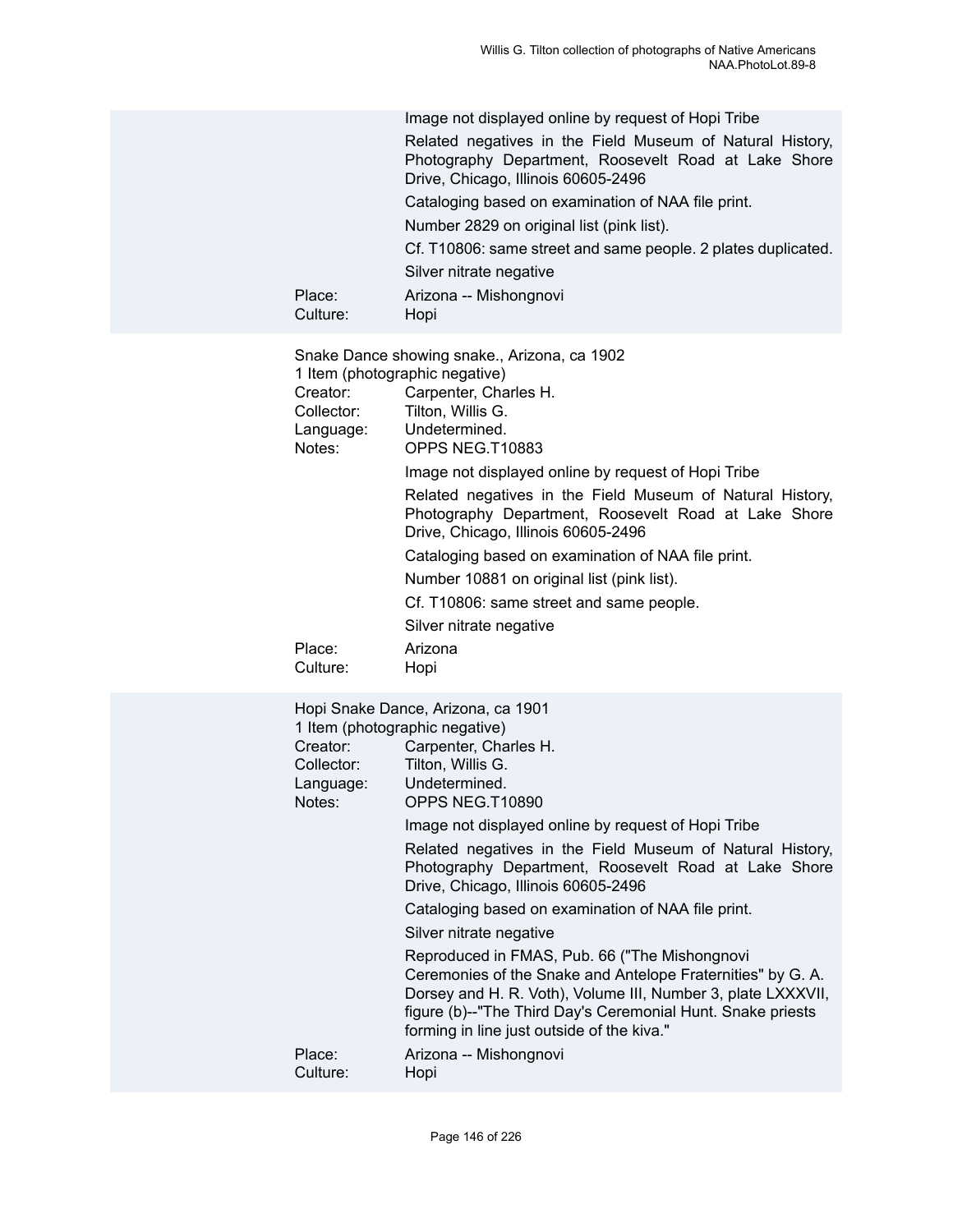| "Carrier, hugger and gatherer", ca 1901<br>1 Item (photographic negative) |                                                                                                                                                          |
|---------------------------------------------------------------------------|----------------------------------------------------------------------------------------------------------------------------------------------------------|
| Creator:                                                                  | Carpenter, Charles H.                                                                                                                                    |
| Collector:                                                                | Tilton, Willis G.                                                                                                                                        |
|                                                                           | Language: Undetermined.                                                                                                                                  |
| Notes:                                                                    | OPPS NEG.T10892                                                                                                                                          |
|                                                                           | Mishongnovi Pueblo Snake Dance.                                                                                                                          |
|                                                                           | Image not displayed online by request of Hopi Tribe                                                                                                      |
|                                                                           | Related negatives in the Field Museum of Natural History,<br>Photography Department, Roosevelt Road at Lake Shore<br>Drive, Chicago, Illinois 60605-2496 |
|                                                                           | Cataloging based on examination of NAA file print.                                                                                                       |
|                                                                           | Number 10832 on original pink list.                                                                                                                      |
|                                                                           | Silver nitrate negative                                                                                                                                  |
|                                                                           | Reproduced in FMAS, Pub. 66 Volume III, Plate CXXXVII,<br>figure b, "Snake Dance. Carrier, hugger and gatherer."                                         |
| Place:<br>Culture:                                                        | Arizona -- Mishongnovi<br>Hopi                                                                                                                           |
|                                                                           |                                                                                                                                                          |

|            | Hopi Snake Dance around the Kisi, ca 1901<br>1 Item (photographic negative)                                                                              |
|------------|----------------------------------------------------------------------------------------------------------------------------------------------------------|
| Creator:   | Carpenter, Charles H.                                                                                                                                    |
| Collector: | Tilton, Willis G.                                                                                                                                        |
| Language:  | Undetermined.                                                                                                                                            |
| Notes:     | OPPS NEG.T10910                                                                                                                                          |
|            | Image not displayed online by request of Hopi Tribe                                                                                                      |
|            | Related negatives in the Field Museum of Natural History,<br>Photography Department, Roosevelt Road at Lake Shore<br>Drive, Chicago, Illinois 60605-2496 |
|            | Cataloging based on examination of NAA file print.                                                                                                       |
|            | Identified from plate CXL reproduced in FMAS, Pub. 66 Volume<br>III, Number 3. Compare T10912, 10914, 10920.                                             |
|            | Number 9422 on original pink list.                                                                                                                       |
|            | Silver nitrate negative                                                                                                                                  |
| Place:     | Arizona -- Mishongnovi                                                                                                                                   |
| Culture:   | Hopi                                                                                                                                                     |

Snake priest removing Snake aoatnatsi from the Snake kiva, ca 1901 1 Item (photographic negative)

| Creator:   | Carpenter, Charles H.                                                                                                                                    |
|------------|----------------------------------------------------------------------------------------------------------------------------------------------------------|
| Collector: | Tilton, Willis G.                                                                                                                                        |
| Language:  | Undetermined.                                                                                                                                            |
| Notes:     | OPPS NEG.T15698                                                                                                                                          |
|            | Related negatives in the Field Museum of Natural History,<br>Photography Department, Roosevelt Road at Lake Shore<br>Drive, Chicago, Illinois 60605-2496 |
|            | Cataloging based on examination of NAA file print.                                                                                                       |
|            |                                                                                                                                                          |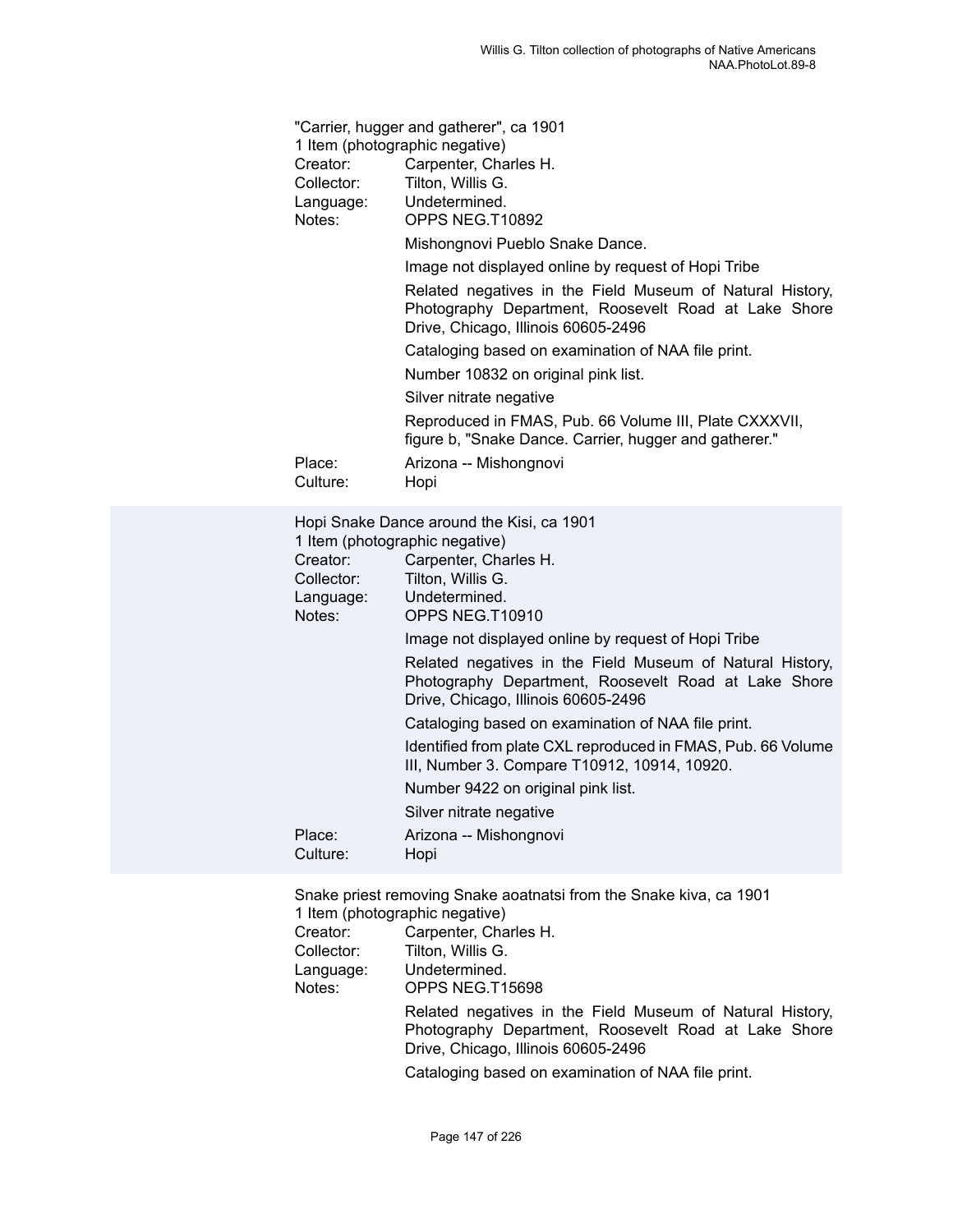Identified from two plates with above quoted caption, Plate XCIX figure d and Plate CXXXIV, figure d in FMAS, Pub. 66 ("The Mishongnovi Ceremonies of the Snake and Antelope Fraternities" by G. A. Dorsey and H. R. Voth), Number 3.

Aoatnatsi is the bow of the Snake Fraternity at Mishongnovi.

Silver nitrate negative

Culture: Hopi

| Hopi Snake Dance around the kisi, ca 1901 |                                                                                                                                                          |
|-------------------------------------------|----------------------------------------------------------------------------------------------------------------------------------------------------------|
| 1 Item (photographic negative)            |                                                                                                                                                          |
| Creator:                                  | Carpenter, Charles H.                                                                                                                                    |
| Collector:                                | Tilton, Willis G.                                                                                                                                        |
|                                           | Language: Undetermined.                                                                                                                                  |
| Notes:                                    | OPPS NEG.T10914                                                                                                                                          |
|                                           | Image not displayed online by request of Hopi Tribe                                                                                                      |
|                                           | Related negatives in the Field Museum of Natural History,<br>Photography Department, Roosevelt Road at Lake Shore<br>Drive, Chicago, Illinois 60605-2496 |
|                                           | Cataloging based on examination of NAA file print.                                                                                                       |
|                                           | Identified from plate CXL reproduced in FMAS, Pub. 66 Volume<br>III, Number 3. Compare T10910, 10912, 10920.                                             |
|                                           | Number 10920 on original pink list.                                                                                                                      |
|                                           | Silver nitrate negative                                                                                                                                  |
| Culture:                                  | Hopi                                                                                                                                                     |

| Hopi Snake Dance around the kisi, ca 1901 |                                                                                                                                                          |  |
|-------------------------------------------|----------------------------------------------------------------------------------------------------------------------------------------------------------|--|
| 1 Item (photographic negative)            |                                                                                                                                                          |  |
| Creator:                                  | Carpenter, Charles H.                                                                                                                                    |  |
| Collector:                                | Tilton, Willis G.                                                                                                                                        |  |
|                                           | Language: Undetermined.                                                                                                                                  |  |
| Notes:                                    | OPPS NEG.T10920                                                                                                                                          |  |
|                                           | Image not displayed online by request of Hopi Tribe                                                                                                      |  |
|                                           | Related negatives in the Field Museum of Natural History,<br>Photography Department, Roosevelt Road at Lake Shore<br>Drive, Chicago, Illinois 60605-2496 |  |
|                                           | Cataloging based on examination of NAA file print.                                                                                                       |  |
|                                           | Identified from plate CXL reproduced in FMAS, Pub. 66 Volume<br>III, Number 3. Compare T10910, 10912, 10914.                                             |  |
|                                           | Number 10920 on original pink list.                                                                                                                      |  |
|                                           | Silver nitrate negative                                                                                                                                  |  |
| Culture:                                  | Hopi                                                                                                                                                     |  |
|                                           |                                                                                                                                                          |  |

# [Hopi woman weaving a basket](https://ids.si.edu/ids/deliveryService?id=NMNH-T11315-000001)

|            | 1 Item (photographic negative) |
|------------|--------------------------------|
| Creator:   | <b>ANONYMOUS</b>               |
| Collector: | Tilton, Willis G.              |
| Language:  | Undetermined.                  |
| Notes:     | OPPS NEG.T11315                |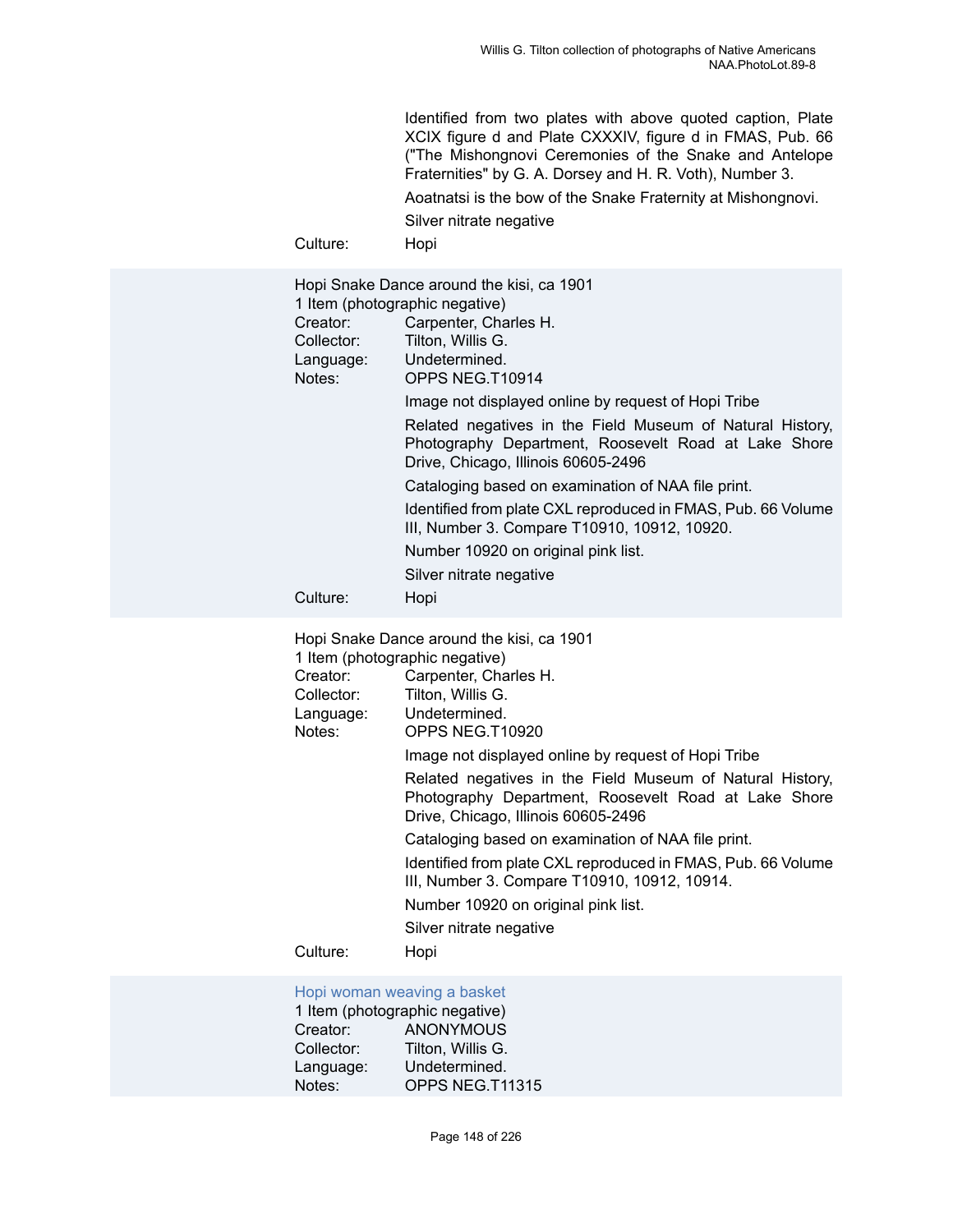Related negatives in the Field Museum of Natural History, Photography Department, Roosevelt Road at Lake Shore Drive, Chicago, Illinois 60605-2496

Cataloging based on examination of NAA file print.

Number 10892 on Tilton printed list.

Silver nitrate negative

Culture: Hopi

#### [Hopi woman with child, before 1912](https://ids.si.edu/ids/deliveryService?id=NMNH-T11324-000001)

|            | 1 Item (photographic negative)                                                                                                                           |
|------------|----------------------------------------------------------------------------------------------------------------------------------------------------------|
| Creator:   | ANONYMOUS                                                                                                                                                |
| Collector: | Tilton, Willis G.                                                                                                                                        |
| Language:  | Undetermined.                                                                                                                                            |
| Notes:     | OPPS NEG.T11324                                                                                                                                          |
|            | Related negatives in the Field Museum of Natural History,<br>Photography Department, Roosevelt Road at Lake Shore<br>Drive, Chicago, Illinois 60605-2496 |
|            | Cataloging based on examination of NAA file print.                                                                                                       |
|            | Number 10892 on Tilton printed list.                                                                                                                     |
|            | Silver nitrate negative                                                                                                                                  |
| Culture:   | Hopi                                                                                                                                                     |

# Young Hopi girl; hair [dressed](https://ids.si.edu/ids/deliveryService?id=NMNH-T11346-000001) in whirls

| 1 Item (photographic negative) |                                                                                                                                                          |  |
|--------------------------------|----------------------------------------------------------------------------------------------------------------------------------------------------------|--|
| Creator:                       | <b>ANONYMOUS</b>                                                                                                                                         |  |
| Collector:                     | Tilton, Willis G.                                                                                                                                        |  |
| Language:                      | Undetermined.                                                                                                                                            |  |
| Notes:                         | OPPS NEG.T11346                                                                                                                                          |  |
|                                | Related negatives in the Field Museum of Natural History,<br>Photography Department, Roosevelt Road at Lake Shore<br>Drive, Chicago, Illinois 60605-2496 |  |
|                                | Cataloging based on examination of NAA file print.                                                                                                       |  |
|                                | Number 10892 on Tilton printed list.                                                                                                                     |  |
|                                | Silver nitrate negative                                                                                                                                  |  |
| Culture:                       | Hopi                                                                                                                                                     |  |

Group of Indians<br>1 Item (photograp

|            | 1 Item (photographic negative)                                                                                                                           |
|------------|----------------------------------------------------------------------------------------------------------------------------------------------------------|
| Creator:   | Dorsey, George Amos                                                                                                                                      |
| Collector: | Tilton, Willis G.                                                                                                                                        |
| Language:  | Undetermined.                                                                                                                                            |
| Notes:     | OPPS NEG.T15664                                                                                                                                          |
|            | Image not displayed online by request of Hopi Tribe                                                                                                      |
|            | Related negatives in the Field Museum of Natural History,<br>Photography Department, Roosevelt Road at Lake Shore<br>Drive, Chicago, Illinois 60605-2496 |
|            | Cataloging based on examination of NAA file print.                                                                                                       |
|            | Silver nitrate negative                                                                                                                                  |
|            |                                                                                                                                                          |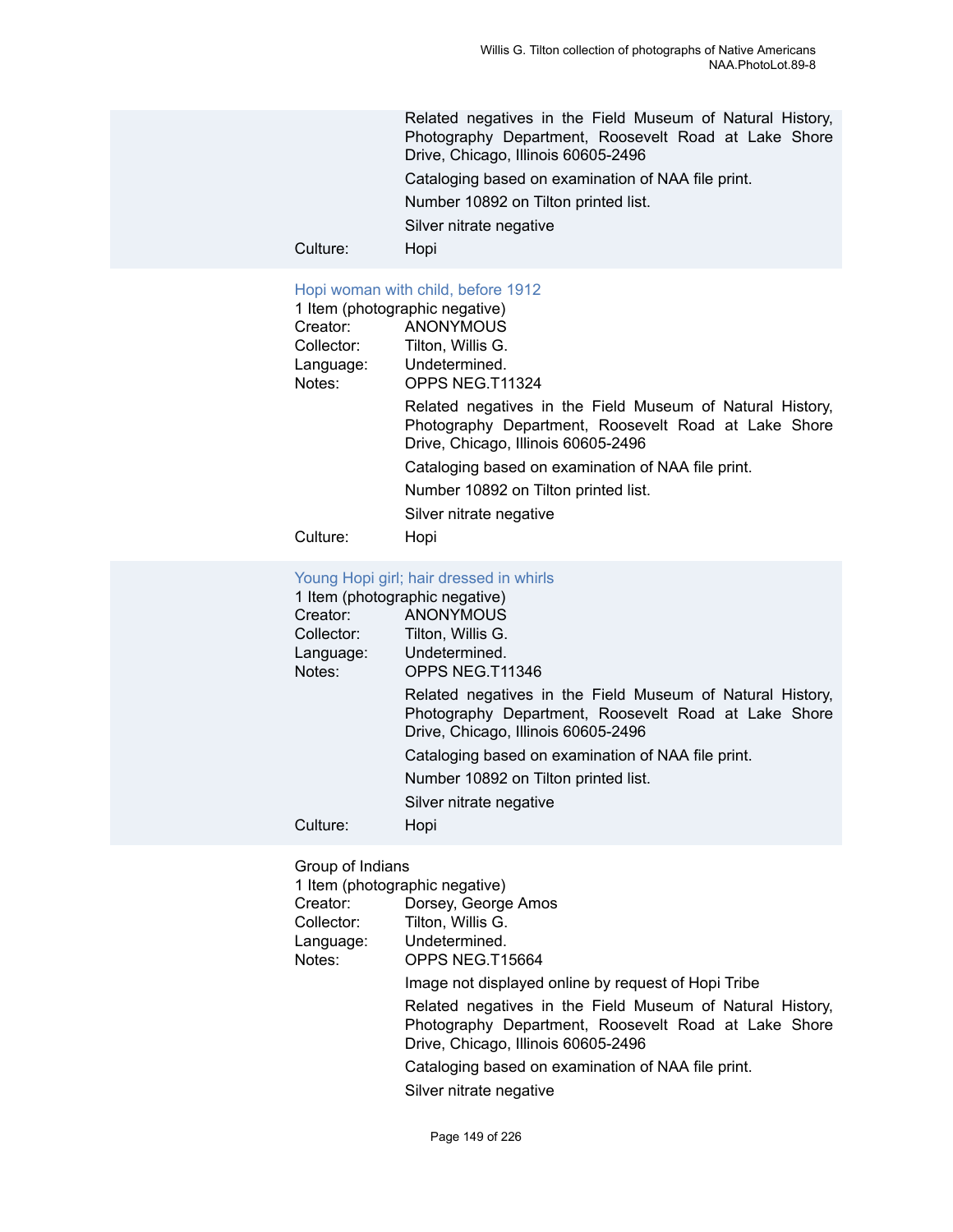| Culture:                         | Hopi                                                                                                                                                                                   |
|----------------------------------|----------------------------------------------------------------------------------------------------------------------------------------------------------------------------------------|
| Creator:<br>Collector:<br>Notes: | Hopi Snake Dance around the kisi, ca 1901<br>1 Item (photographic negative)<br>Carpenter, Charles H.<br>Tilton, Willis G.<br>Language: Undetermined.<br>OPPS NEG.T10912                |
|                                  | Image not displayed online by request of Hopi Tribe                                                                                                                                    |
|                                  | Related negatives in the Field Museum of Natural History,<br>Photography Department, Roosevelt Road at Lake Shore<br>Drive, Chicago, Illinois 60605-2496                               |
|                                  | Cataloging based on examination of NAA file print.                                                                                                                                     |
|                                  | Identified from plate reproduced in FMAS, Pub. 66 ("The<br>Mishongnovi Ceremonies of the Snake and Antelope<br>Fraternities" by G. A. Dorsey and H. R. Voth), Volume III,<br>Number 3. |
|                                  | Number 10920 on original pink list.                                                                                                                                                    |
|                                  | Silver nitrate negative                                                                                                                                                                |
| Culture:                         | Hopi                                                                                                                                                                                   |

# Women [arranging](https://ids.si.edu/ids/deliveryService?id=NMNH-T15910-000001) hair, Arizona

|                    | $1.0111011$ and an ignition than $1.0111$                                                                                                                |
|--------------------|----------------------------------------------------------------------------------------------------------------------------------------------------------|
|                    | 1 Item (photographic negative)                                                                                                                           |
| Creator:           | ANONYMOUS                                                                                                                                                |
| Collector:         | Tilton, Willis G.                                                                                                                                        |
| Language:          | Undetermined.                                                                                                                                            |
| Notes:             | OPPS NEG.T15910                                                                                                                                          |
|                    | Related negatives in the Field Museum of Natural History,<br>Photography Department, Roosevelt Road at Lake Shore<br>Drive, Chicago, Illinois 60605-2496 |
|                    | Cataloging based on examination of NAA file print.                                                                                                       |
|                    | Silver nitrate negative                                                                                                                                  |
| Place:<br>Culture: | Arizona<br>Hopi                                                                                                                                          |
|                    |                                                                                                                                                          |

| Three small Indian children |                                                                                                                                                          |  |
|-----------------------------|----------------------------------------------------------------------------------------------------------------------------------------------------------|--|
| 1 Glass plate negative      |                                                                                                                                                          |  |
| Creator:                    | <b>ANONYMOUS</b>                                                                                                                                         |  |
| Collector:                  | Tilton, Willis G.                                                                                                                                        |  |
| Language:                   | Undetermined.                                                                                                                                            |  |
| Notes:                      | OPPS NEG.T15990                                                                                                                                          |  |
|                             | Image not displayed online by request of Hopi Tribe                                                                                                      |  |
|                             | Related negatives in the Field Museum of Natural History,<br>Photography Department, Roosevelt Road at Lake Shore<br>Drive, Chicago, Illinois 60605-2496 |  |
|                             | Cataloging based on examination of NAA file print.                                                                                                       |  |
| Culture:                    | Hopi                                                                                                                                                     |  |

Hopi Indian Dance, Arizona, 1897, 1901 or 1903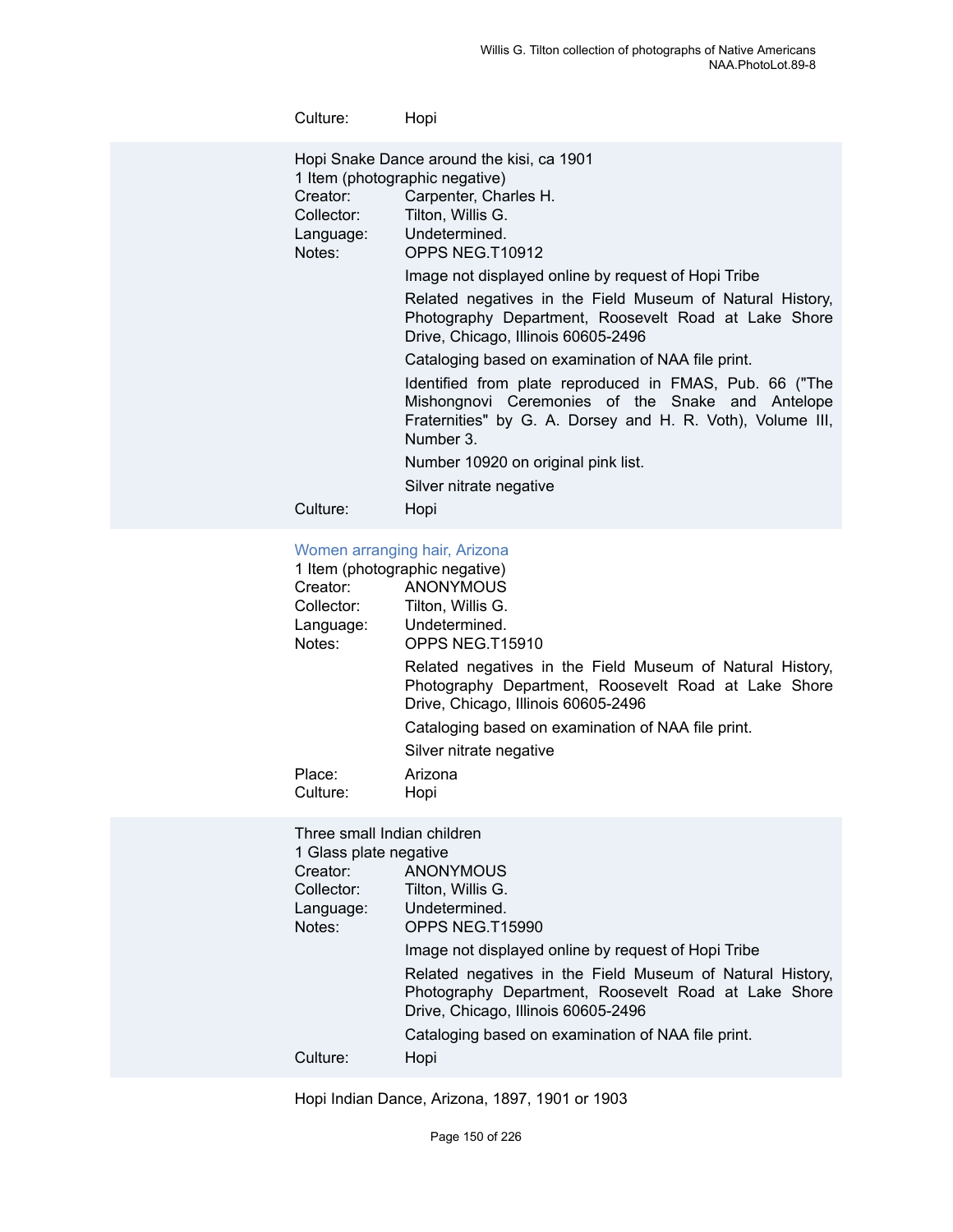| 1 Glass plate negative  |                                                                                                                                                          |  |
|-------------------------|----------------------------------------------------------------------------------------------------------------------------------------------------------|--|
| Creator:                | Voth, H. R. (Henry R.), 1855-1931                                                                                                                        |  |
| Collector:              | Tilton, Willis G.                                                                                                                                        |  |
| Language: Undetermined. |                                                                                                                                                          |  |
| Notes:                  | OPPS NEG.T33311                                                                                                                                          |  |
|                         | "A line of Anga-Katcinas before their departure from the plaza.<br>To the right several priests who are handing them prayer<br>offerings."               |  |
|                         | Image not displayed online by request of Hopi Tribe                                                                                                      |  |
|                         | Related negatives in the Field Museum of Natural History,<br>Photography Department, Roosevelt Road at Lake Shore<br>Drive, Chicago, Illinois 60605-2496 |  |
|                         | Cataloging based on examination of NAA file print.                                                                                                       |  |
|                         | Silver nitrate negative                                                                                                                                  |  |
|                         | Reproduced in FMAS, Pub. 156, Volume XI, Number 1,<br>(1912), "The Oraibi Marau Ceremony" by H. R. Voth, Plate XI.                                       |  |
| Place:                  | Arizona -- Oraibi                                                                                                                                        |  |
| Culture:                | Hopi                                                                                                                                                     |  |

Hopi Indian altar, Arizona, 1897, 1901 or 1903

1 Item (photographic negative)

Creator: Voth, H. R. (Henry R.), 1855-1931

Collector: Tilton, Willis G.

Language: Undetermined.

Notes: OPPS NEG.T33312

"The large, wide slabs represent corn-stalks, the zigzag lightning, the small sticks, deceased members of the order. The figurines are the Marau-Manas, (deities of the order). Near the ridge stands the tiponi, the badge of of office of the chief priest, consisting of an ear of corn, wound with cotton twine, and a bunch of different kinds of feathers in the upper end. In the foreground is the medicine bowl with six ears of corn, aspergills, etc., also two netted gourd vessels, trays with meal, rattles, bone whistles and other articles used in the ceremonies. In front of the left side figurine stand two "mother tiponies," consisting of an old elongated basket, to the top of which are tied long, black prayer sticks which have nakwakwosois tied to one end. Behind this figurine stands a small wooden cone with a crystal inserted into the upper end. Small wooden frogs are placed along the front, andwooden cloud symbols on the rear side of the sand ridge."

Related negatives in the Field Museum of Natural History, Photography Department, Roosevelt Road at Lake Shore Drive, Chicago, Illinois 60605-2496

"The ceremonies on which this description of the winter performance is based, took place in the years 1897, 1901 and 1903:--The author was then missionary among the Hopi ...." page 12.

Cataloging based on examination of NAA file print.

Silver nitrate negative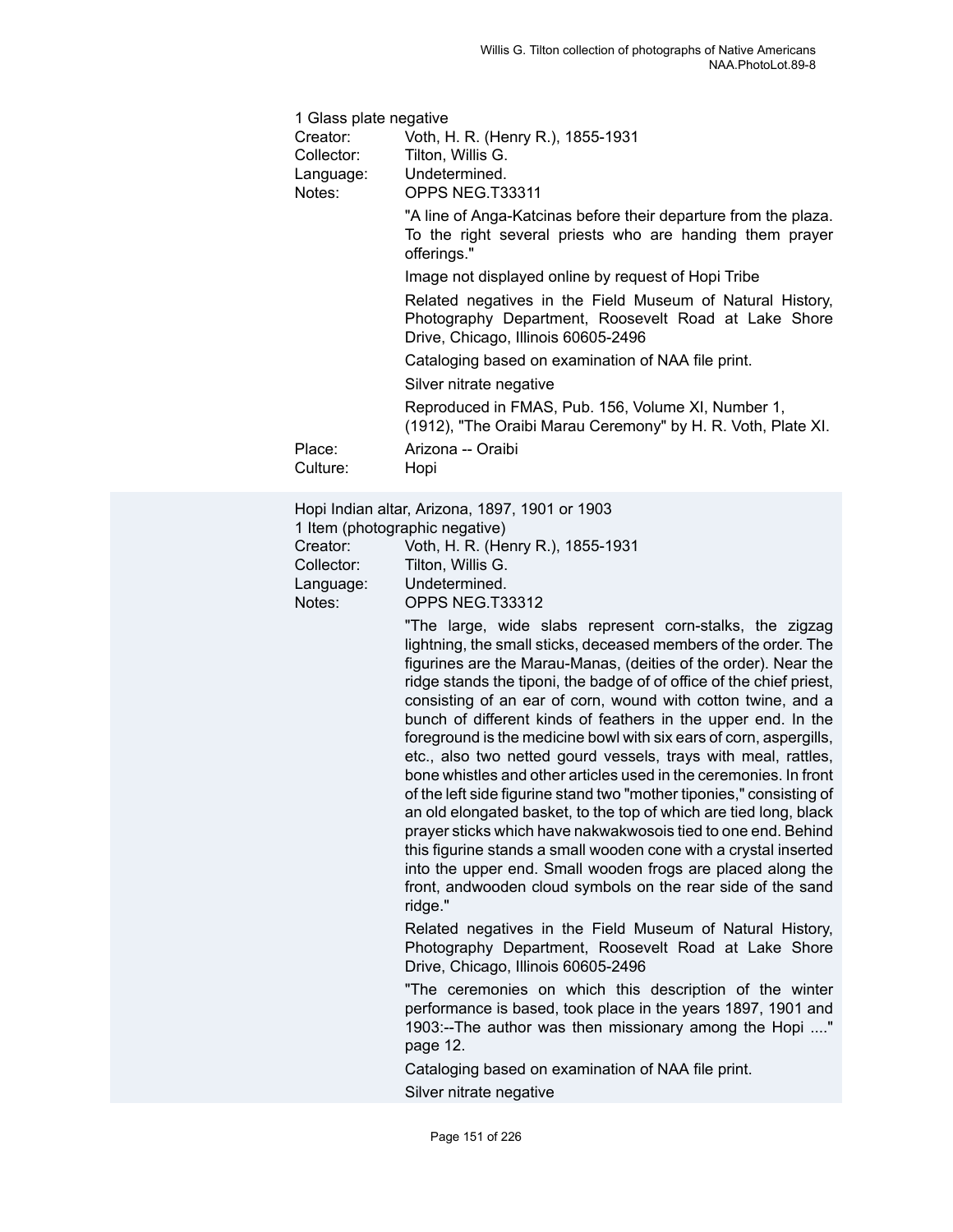Reproduced in FMAS, Pub. 156, Volume XI, Number 1, "The Oraibi Marau Ceremony" by H. R. Voth (1912), Plate V.

Place: Arizona -- Oraibi<br>Culture: Hopi Culture:

# [Hopi Indian masks, etc., Arizona](https://ids.si.edu/ids/deliveryService?id=NMNH-T39649-000001)

| 1 Item (photographic negative) |                                                                                                                                                          |  |
|--------------------------------|----------------------------------------------------------------------------------------------------------------------------------------------------------|--|
| Creator:                       | <b>ANONYMOUS</b>                                                                                                                                         |  |
| Collector:                     | Tilton, Willis G.                                                                                                                                        |  |
| Language:                      | Undetermined.                                                                                                                                            |  |
| Notes:                         | OPPS NEG.T39649                                                                                                                                          |  |
|                                | Related negatives in the Field Museum of Natural History,<br>Photography Department, Roosevelt Road at Lake Shore<br>Drive, Chicago, Illinois 60605-2496 |  |
|                                | Cataloging based on examination of NAA file print.                                                                                                       |  |
|                                | Silver nitrate negative                                                                                                                                  |  |
| Place:<br>Culture:             | Arizona<br>Hopi                                                                                                                                          |  |

#### [Hopi Indian masks., Arizona](https://ids.si.edu/ids/deliveryService?id=NMNH-T44392-000001)

| 1 Item (photographic negative) |                                                                                                                                                          |  |
|--------------------------------|----------------------------------------------------------------------------------------------------------------------------------------------------------|--|
| Creator:                       | <b>ANONYMOUS</b>                                                                                                                                         |  |
| Collector:                     | Tilton, Willis G.                                                                                                                                        |  |
| Language:                      | Undetermined.                                                                                                                                            |  |
| Notes:                         | OPPS NEG.T44392                                                                                                                                          |  |
|                                | Related negatives in the Field Museum of Natural History,<br>Photography Department, Roosevelt Road at Lake Shore<br>Drive, Chicago, Illinois 60605-2496 |  |
|                                | Cataloging based on examination of NAA file print.                                                                                                       |  |
|                                | Silver nitrate negative                                                                                                                                  |  |
| Place:<br>Culture:             | Arizona<br>Hopi                                                                                                                                          |  |
|                                |                                                                                                                                                          |  |

### [Hopi Indian masks and headdresses, Arizona](https://ids.si.edu/ids/deliveryService?id=NMNH-T44598-000001)

| 1 Item (photographic negative) |                                                                                                                                                          |  |
|--------------------------------|----------------------------------------------------------------------------------------------------------------------------------------------------------|--|
| Creator:                       | <b>ANONYMOUS</b>                                                                                                                                         |  |
| Collector:                     | Tilton, Willis G.                                                                                                                                        |  |
| Language:                      | Undetermined.                                                                                                                                            |  |
| Notes:                         | OPPS NEG.T44598                                                                                                                                          |  |
|                                | Related negatives in the Field Museum of Natural History,<br>Photography Department, Roosevelt Road at Lake Shore<br>Drive, Chicago, Illinois 60605-2496 |  |
|                                | Cataloging based on examination of NAA file print.                                                                                                       |  |
|                                | Silver nitrate negative                                                                                                                                  |  |
| Place:<br>Culture:             | Arizona<br>Hopi                                                                                                                                          |  |

# [Hopi Indian masks. Arizona](https://ids.si.edu/ids/deliveryService?id=NMNH-T44599-000001)

1 Item (photographic negative)<br>Creator: ANONYMOUS ANONYMOUS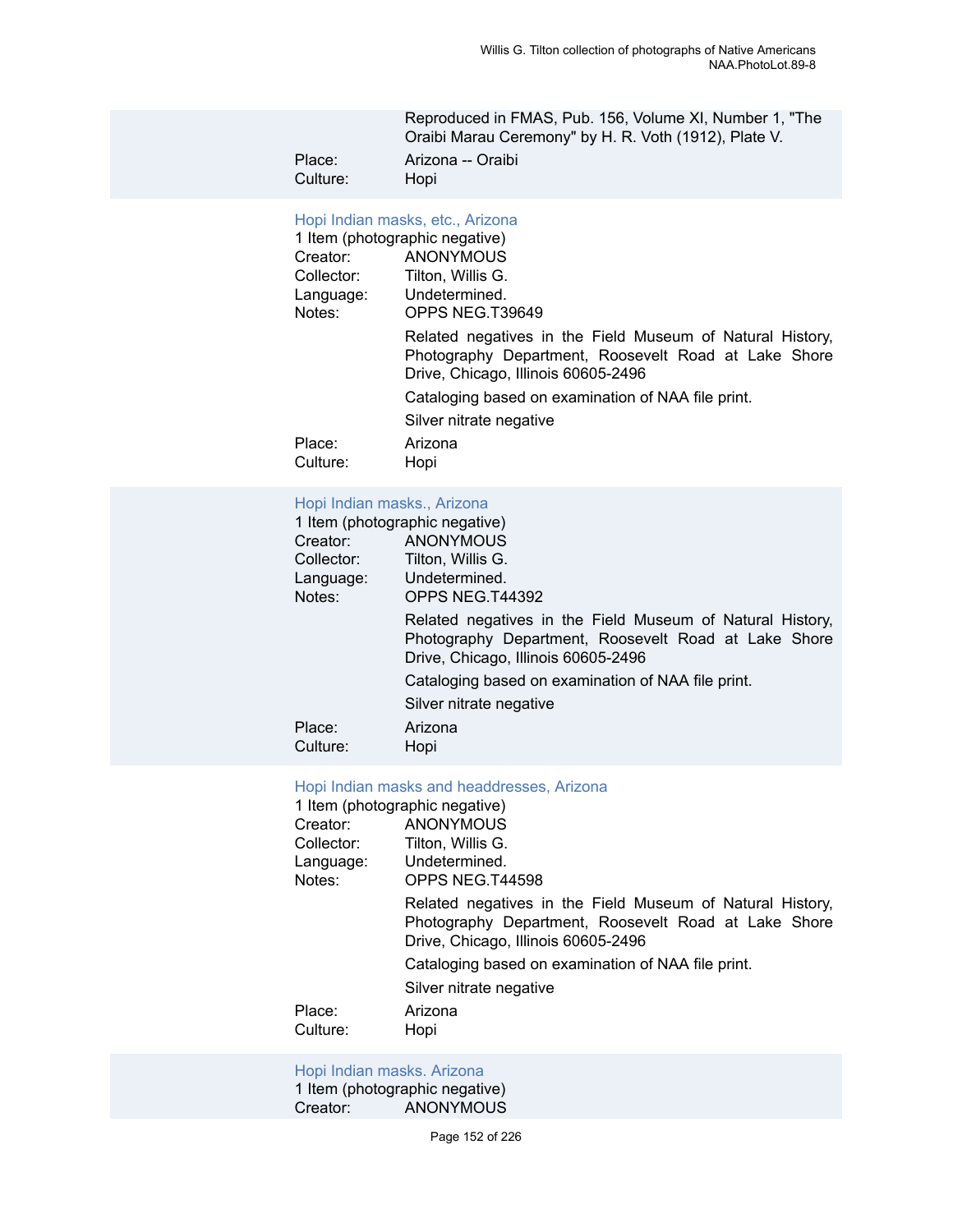| Collector:<br>Language:<br>Notes: | Tilton, Willis G.<br>Undetermined.<br>OPPS NEG.T44599                                                                                                    |
|-----------------------------------|----------------------------------------------------------------------------------------------------------------------------------------------------------|
|                                   | Related negatives in the Field Museum of Natural History,<br>Photography Department, Roosevelt Road at Lake Shore<br>Drive, Chicago, Illinois 60605-2496 |
|                                   | Cataloging based on examination of NAA file print.                                                                                                       |
|                                   | Number 39650 on original pink list.                                                                                                                      |
|                                   | Silver nitrate negative                                                                                                                                  |
| Place:<br>Culture:                | Arizona<br>Hopi                                                                                                                                          |
|                                   |                                                                                                                                                          |

# [Hopi Indian masks / Arizona](https://ids.si.edu/ids/deliveryService?id=NMNH-T44600-000001)

|                    | 1 Item (photographic negative)                                                                                                                           |
|--------------------|----------------------------------------------------------------------------------------------------------------------------------------------------------|
| Creator:           | <b>ANONYMOUS</b>                                                                                                                                         |
| Collector:         | Tilton, Willis G.                                                                                                                                        |
| Language:          | Undetermined.                                                                                                                                            |
| Notes:             | OPPS NEG.T44600                                                                                                                                          |
|                    | Related negatives in the Field Museum of Natural History,<br>Photography Department, Roosevelt Road at Lake Shore<br>Drive, Chicago, Illinois 60605-2496 |
|                    | Cataloging based on examination of NAA file print.                                                                                                       |
|                    | Silver nitrate negative                                                                                                                                  |
| Place:<br>Culture: | Arizona<br>Hopi                                                                                                                                          |

| Hopi Indian masks, Arizona<br>1 Item (photographic negative) |                                                                                                                                                          |
|--------------------------------------------------------------|----------------------------------------------------------------------------------------------------------------------------------------------------------|
| Creator: ANONYMOUS                                           |                                                                                                                                                          |
| Collector:                                                   | Tilton, Willis G.                                                                                                                                        |
| Language: Undetermined.                                      |                                                                                                                                                          |
| Notes:                                                       | OPPS NEG.T44601                                                                                                                                          |
|                                                              | Related negatives in the Field Museum of Natural History,<br>Photography Department, Roosevelt Road at Lake Shore<br>Drive, Chicago, Illinois 60605-2496 |
|                                                              | Cataloging based on examination of NAA file print.                                                                                                       |
|                                                              | Silver nitrate negative                                                                                                                                  |
| Place:<br>Culture:                                           | Arizona<br>Hopi                                                                                                                                          |

Masks used in Kachina Dance. Arizona 1 Item (photographic negative)<br>Creator: ANONYMOUS Creator: ANONYMOUS<br>Collector: Tilton, Willis G. Collector: Tilton, Willis G.<br>Language: Undetermined. Language: Undetermined.<br>Notes: OPPS NEG.T4 OPPS NEG.T48503 Image not displayed online by request of Hopi Tribe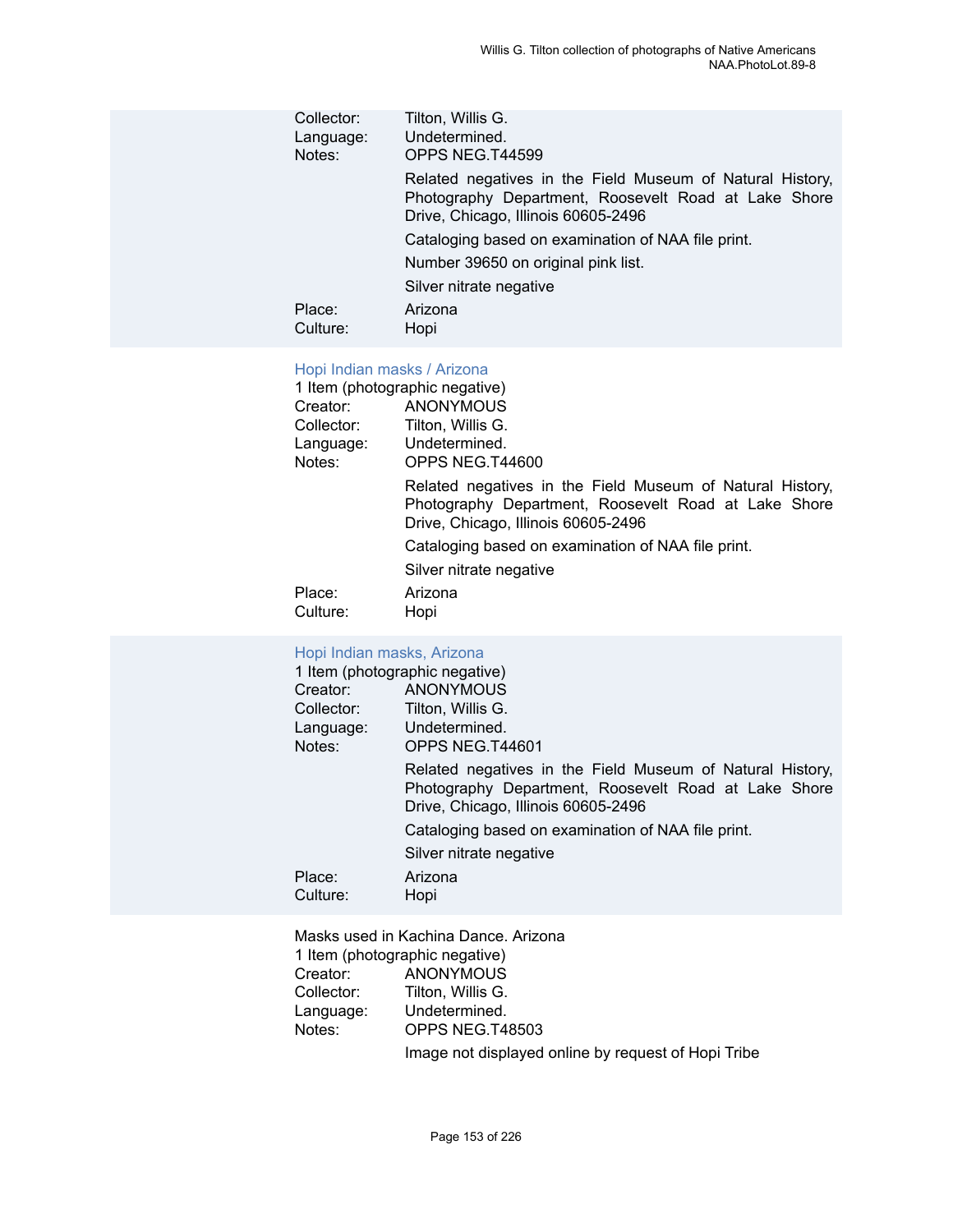Related negatives in the Field Museum of Natural History, Photography Department, Roosevelt Road at Lake Shore Drive, Chicago, Illinois 60605-2496 Cataloging based on examination of NAA file print. Number 1102 on original list (pink slip). Silver nitrate negative Place: Arizona Culture: Hopi

Seneca woman, Lena Cayuga, 17 years, Seneca Indian [Territory.](https://ids.si.edu/ids/deliveryService?id=NMNH-T15191-000001) U. S. Indian [School, 1904](https://ids.si.edu/ids/deliveryService?id=NMNH-T15191-000001)

|                    | 1 Item (photographic negative)                                                                                                                           |
|--------------------|----------------------------------------------------------------------------------------------------------------------------------------------------------|
| Creator:           | Carpenter, Charles H.                                                                                                                                    |
| Collector:         | Tilton, Willis G.                                                                                                                                        |
|                    | Language: Undetermined.                                                                                                                                  |
| Notes:             | OPPS NEG.T15191                                                                                                                                          |
|                    | Related negatives in the Field Museum of Natural History,<br>Photography Department, Roosevelt Road at Lake Shore<br>Drive, Chicago, Illinois 60605-2496 |
|                    | Photograph probably taken at the Louisiana Purchase<br>Exposition, St. Louis                                                                             |
|                    | Cataloging based on examination of NAA file print.                                                                                                       |
|                    | Her elk-tooth dress isn't Seneca, therefore W. Sturtevant<br>questions her tribal designation. JCS 10/1970.                                              |
|                    | Silver nitrate negative                                                                                                                                  |
| Names:<br>Culture: | Louisiana Purchase Exposition (1904: Saint Louis, Mo.)<br>Seneca                                                                                         |
|                    | Indians of North America -- Northeast                                                                                                                    |

#### [Front view of Kickapoo man, 1904](https://ids.si.edu/ids/deliveryService?id=NMNH-T15579-000001)

|                    | 1 Item (photographic negative)                                                                                                                           |
|--------------------|----------------------------------------------------------------------------------------------------------------------------------------------------------|
| Creator:           | Carpenter, Charles H.                                                                                                                                    |
| Collector:         | Tilton, Willis G.                                                                                                                                        |
| Language:          | Undetermined.                                                                                                                                            |
| Notes:             | OPPS NEG.T15579                                                                                                                                          |
|                    | Related negatives in the Field Museum of Natural History,<br>Photography Department, Roosevelt Road at Lake Shore<br>Drive, Chicago, Illinois 60605-2496 |
|                    | Photograph probably taken at the Louisiana Purchase<br>Exposition, St. Louis                                                                             |
|                    | Cataloging based on examination of NAA file print.                                                                                                       |
|                    | Silver nitrate negative                                                                                                                                  |
| Names:<br>Culture: | Louisiana Purchase Exposition (1904: Saint Louis, Mo.)<br>Kickapoo                                                                                       |
|                    | Indians of North America -- Northeast                                                                                                                    |

[Profile of Kickapoo man. Oklahoma, 1904](https://ids.si.edu/ids/deliveryService?id=NMNH-T15580-000001)

1 Item (photographic negative)<br>Creator: Carpenter, Cha Carpenter, Charles H.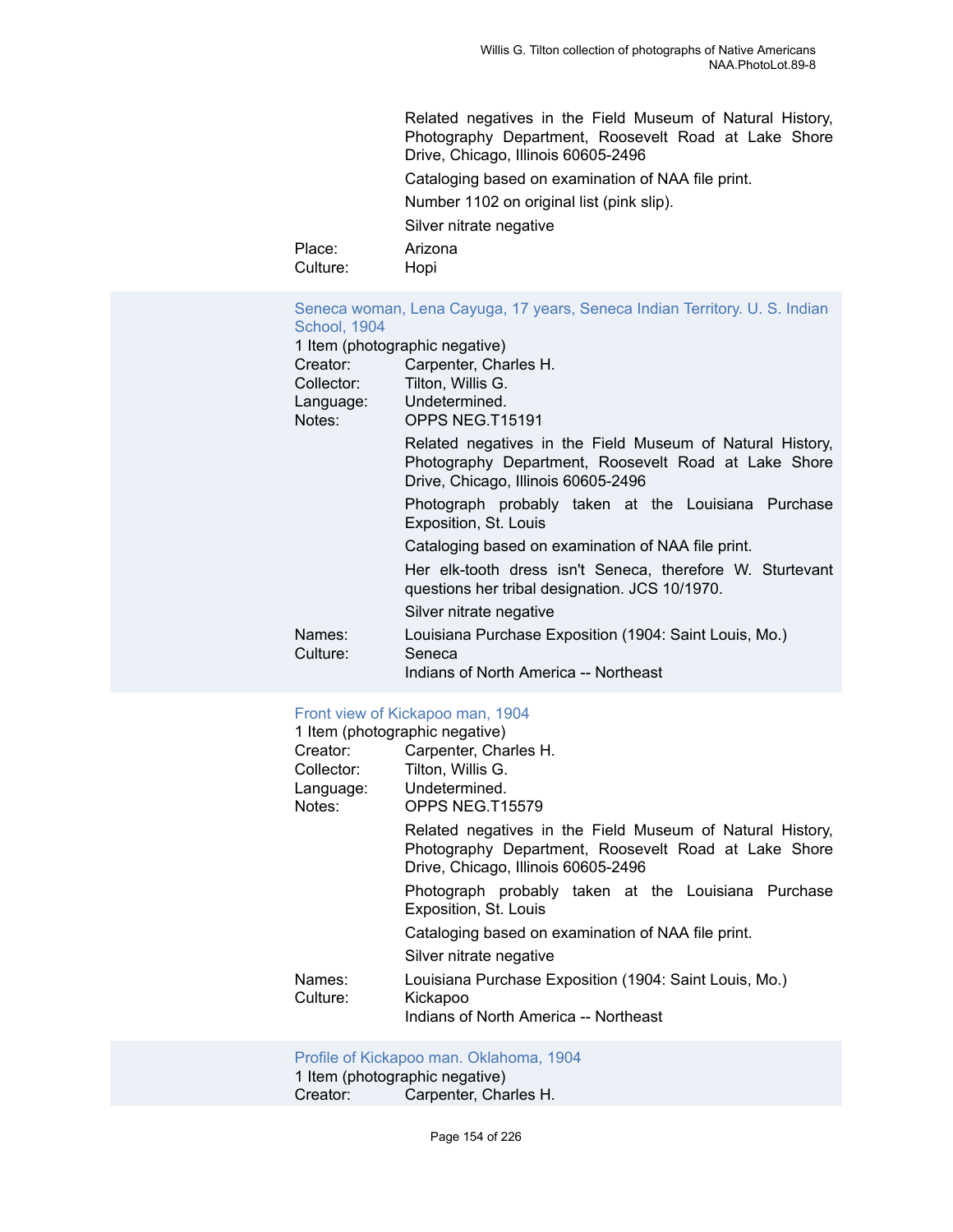| Collector:<br>Language:<br>Notes:             | Tilton, Willis G.<br>Undetermined.<br>OPPS NEG.T15580                                                                                                    |
|-----------------------------------------------|----------------------------------------------------------------------------------------------------------------------------------------------------------|
|                                               | Related negatives in the Field Museum of Natural History,<br>Photography Department, Roosevelt Road at Lake Shore<br>Drive, Chicago, Illinois 60605-2496 |
|                                               | Photograph probably taken at the Louisiana Purchase<br>Exposition, St. Louis                                                                             |
|                                               | Cataloging based on examination of NAA file print.<br>Silver nitrate negative                                                                            |
| Names:<br>Culture:                            | Louisiana Purchase Exposition (1904: Saint Louis, Mo.)<br>Kickapoo<br>Indians of North America -- Northeast                                              |
| Image(s)<br>Image(s)                          | Full length front view of Kickapoo man, 1904<br>1 Item (photographic negative)                                                                           |
| Creator:<br>Collector:<br>Language:<br>Notes: | Carpenter, Charles H.<br>Tilton, Willis G.<br>Undetermined.<br>OPPS NEG.T15581                                                                           |
|                                               | Related negatives in the Field Museum of Natural History,<br>Photography Department, Roosevelt Road at Lake Shore<br>Drive, Chicago, Illinois 60605-2496 |
|                                               | Photograph probably taken at the Louisiana Purchase<br>Exposition, St. Louis                                                                             |
|                                               | Cataloging based on examination of NAA file print.                                                                                                       |
|                                               | Two plates of this number, almost identical. Only one print.<br>Silver nitrate negative                                                                  |
| Names:<br>Culture:                            | Louisiana Purchase Exposition (1904: Saint Louis, Mo.)<br>Kickapoo<br>Indians of North America -- Northeast                                              |
| Creator:                                      | Kutenai Indian with baby on back<br>1 Item (photographic negative)<br><b>ANONYMOUS</b>                                                                   |

| Tilton, Willis G.                                                                                                                                        |
|----------------------------------------------------------------------------------------------------------------------------------------------------------|
| Undetermined.                                                                                                                                            |
| OPPS NEG.T835                                                                                                                                            |
| Related negatives in the Field Museum of Natural History,<br>Photography Department, Roosevelt Road at Lake Shore<br>Drive, Chicago, Illinois 60605-2496 |
| Cataloging based on examination of NAA file print.                                                                                                       |
| Close up of T2833.                                                                                                                                       |
| Silver nitrate negative                                                                                                                                  |
| Idaho, Montanta                                                                                                                                          |
| Kootenai (Kutenai)                                                                                                                                       |
| Indians of North America -- Plateau                                                                                                                      |
|                                                                                                                                                          |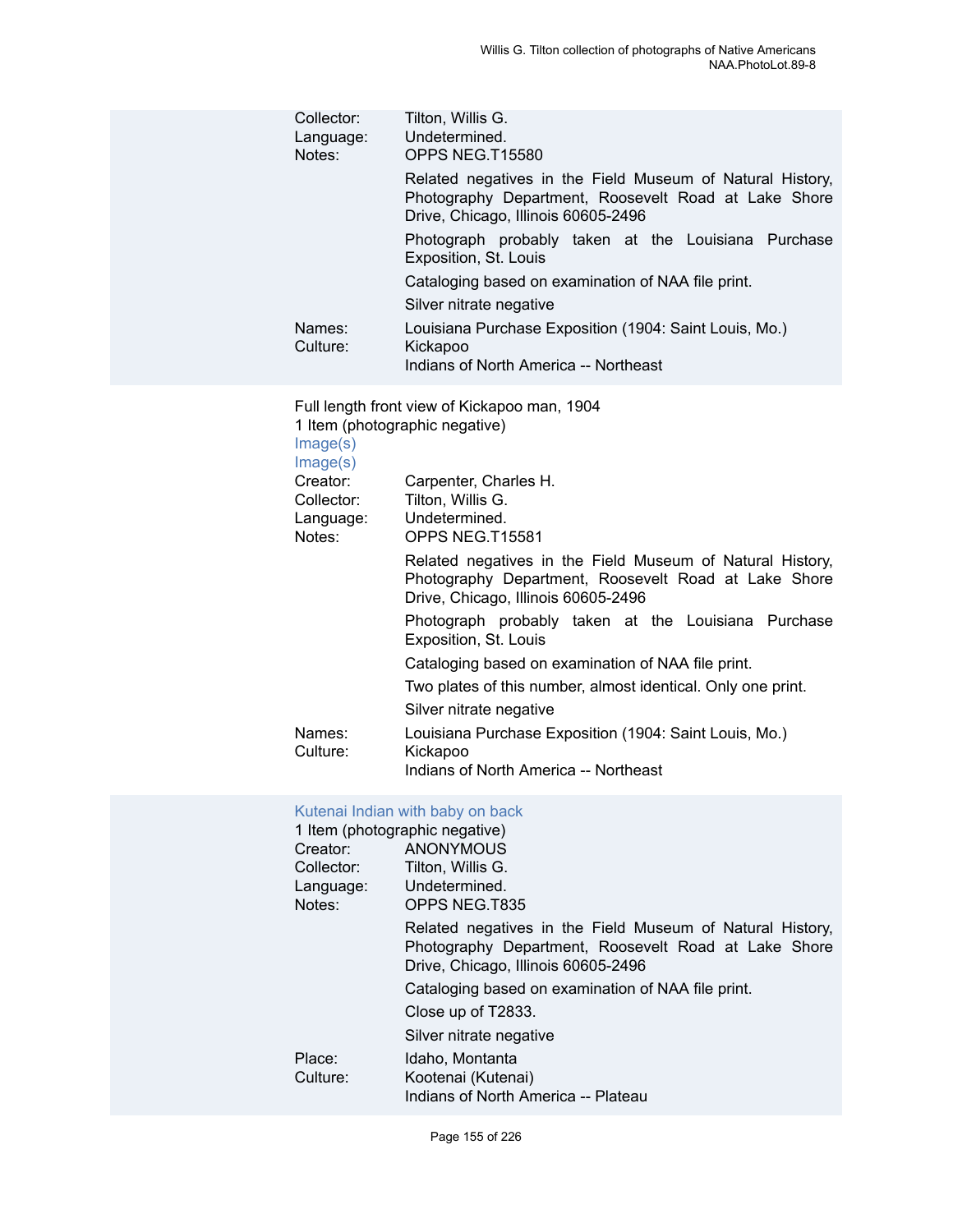#### [Kutenai Indian woman with cradle board](https://ids.si.edu/ids/deliveryService?id=NMNH-T2395-000001)

|            | 1 Item (photographic negative)                                                                                                                           |
|------------|----------------------------------------------------------------------------------------------------------------------------------------------------------|
| Creator:   | <b>ANONYMOUS</b>                                                                                                                                         |
| Collector: | Tilton, Willis G.                                                                                                                                        |
| Language:  | Undetermined.                                                                                                                                            |
| Notes:     | OPPS NEG.T2395                                                                                                                                           |
|            | Related negatives in the Field Museum of Natural History,<br>Photography Department, Roosevelt Road at Lake Shore<br>Drive, Chicago, Illinois 60605-2496 |
|            | Cataloging based on examination of NAA file print.                                                                                                       |
|            | Number 2834 on original list (pink list).                                                                                                                |
|            | Silver nitrate negative                                                                                                                                  |
| Culture:   | Kootenai (Kutenai)                                                                                                                                       |
|            | Indians of North America -- Plateau                                                                                                                      |

#### [Kutenai Indian woman with cradle board on back](https://ids.si.edu/ids/deliveryService?id=NMNH-T2833-000001)

|            | 1 Item (photographic negative)                                                                                                                           |
|------------|----------------------------------------------------------------------------------------------------------------------------------------------------------|
| Creator:   | <b>ANONYMOUS</b>                                                                                                                                         |
| Collector: | Tilton. Willis G.                                                                                                                                        |
| Language:  | Undetermined.                                                                                                                                            |
| Notes:     | OPPS NEG.T2833                                                                                                                                           |
|            | Related negatives in the Field Museum of Natural History,<br>Photography Department, Roosevelt Road at Lake Shore<br>Drive, Chicago, Illinois 60605-2496 |
|            | Cataloging based on examination of NAA file print.                                                                                                       |
|            | Similar to T835.                                                                                                                                         |
|            | Silver nitrate negative                                                                                                                                  |
| Culture:   | Kootenai (Kutenai)                                                                                                                                       |
|            | Indians of North America -- Plateau                                                                                                                      |

#### [Navaho woman weaving blankets, before 1903](https://ids.si.edu/ids/deliveryService?id=NMNH-T9398-000001)

| 1 Item (photographic negative)                                                                                                                           |
|----------------------------------------------------------------------------------------------------------------------------------------------------------|
| ANONYMOUS                                                                                                                                                |
| Tilton, Willis G.                                                                                                                                        |
| Undetermined.                                                                                                                                            |
| OPPS NEG.T9398                                                                                                                                           |
| Related negatives in the Field Museum of Natural History,<br>Photography Department, Roosevelt Road at Lake Shore<br>Drive, Chicago, Illinois 60605-2496 |
| Cataloging based on examination of NAA file print.                                                                                                       |
| Similar to plate on page 164 in Indians of the Southwest (1903)<br>by G. A. Dorsey.                                                                      |
| Negative                                                                                                                                                 |
| Navaho                                                                                                                                                   |
| Diné (Navajo)                                                                                                                                            |
| Indians of North America -- Southwest, New                                                                                                               |
|                                                                                                                                                          |

#### Front view of [mother](https://ids.si.edu/ids/deliveryService?id=NMNH-T15441-000001) and baby, 1904 1 Item (photographic negative)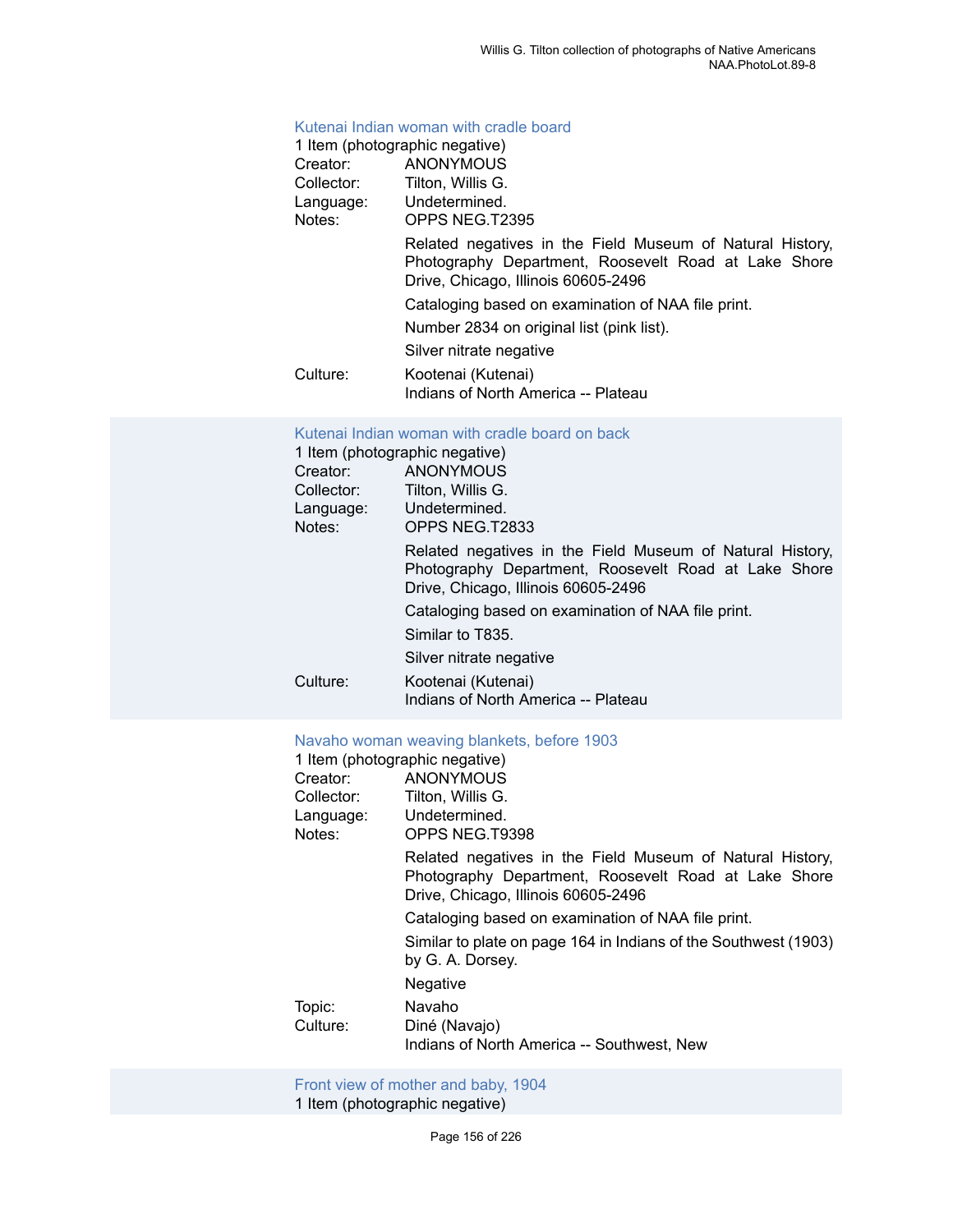| Creator:<br>Collector:<br>Language:<br>Notes: | Carpenter, Charles H.<br>Tilton, Willis G.<br>Undetermined.<br>OPPS NEG.T15441                                                                           |
|-----------------------------------------------|----------------------------------------------------------------------------------------------------------------------------------------------------------|
|                                               | Related negatives in the Field Museum of Natural History,<br>Photography Department, Roosevelt Road at Lake Shore<br>Drive, Chicago, Illinois 60605-2496 |
|                                               | Photograph probably taken at the Louisiana Purchase<br>Exposition, St. Louis                                                                             |
|                                               | Cataloging based on examination of NAA file print.<br><b>Negative</b>                                                                                    |
|                                               | Missouri -- St. Louis                                                                                                                                    |
| Names:<br>Topic:<br>Culture:                  | Louisiana Purchase Exposition (1904: Saint Louis, Mo.)<br>Navaho<br>Diné (Navajo)                                                                        |
|                                               | Indians of North America -- Southwest, New                                                                                                               |

# Front view of Mrs [Vicente](https://ids.si.edu/ids/deliveryService?id=NMNH-T15442-000001) Bigay, 1904

|            | 1 Item (photographic negative)                                                                                                                           |
|------------|----------------------------------------------------------------------------------------------------------------------------------------------------------|
| Creator:   | Carpenter, Charles H.                                                                                                                                    |
| Collector: | Tilton, Willis G.                                                                                                                                        |
|            | Language: Undetermined.                                                                                                                                  |
| Notes:     | OPPS NEG.T15442                                                                                                                                          |
|            | Related negatives in the Field Museum of Natural History,<br>Photography Department, Roosevelt Road at Lake Shore<br>Drive, Chicago, Illinois 60605-2496 |
|            | Photograph probably taken at the Louisiana Purchase<br>Exposition, St. Louis                                                                             |
|            | Cataloging based on examination of NAA file print.                                                                                                       |
|            | Plate negative chipping.                                                                                                                                 |
|            | <b>Negative</b>                                                                                                                                          |
|            | Missouri -- St. Louis                                                                                                                                    |
| Names:     | Louisiana Purchase Exposition (1904: Saint Louis, Mo.)                                                                                                   |
| Topic:     | Navaho                                                                                                                                                   |
| Culture:   | Diné (Navajo)                                                                                                                                            |
|            | Indians of North America -- Southwest, New                                                                                                               |

Navaho mother with baby in cradle on her back, 1904 1 Item (photographic negative)

[Image\(s\)](https://ids.si.edu/ids/deliveryService?id=NMNH-T15448-000001) [Image\(s\)](https://ids.si.edu/ids/deliveryService?id=NMNH-T15448no2-000001) [Image\(s\)](https://ids.si.edu/ids/deliveryService?id=NMNH-T15448no3-000001) Creator: Carpenter, Charles H. Collector: Tilton, Willis G. Language: Undetermined.<br>Notes: OPPS NEG.T1 OPPS NEG.T15448 Same woman as T 15448. Related negatives in the Field Museum of Natural History, Photography Department, Roosevelt Road at Lake Shore Drive, Chicago, Illinois 60605-2496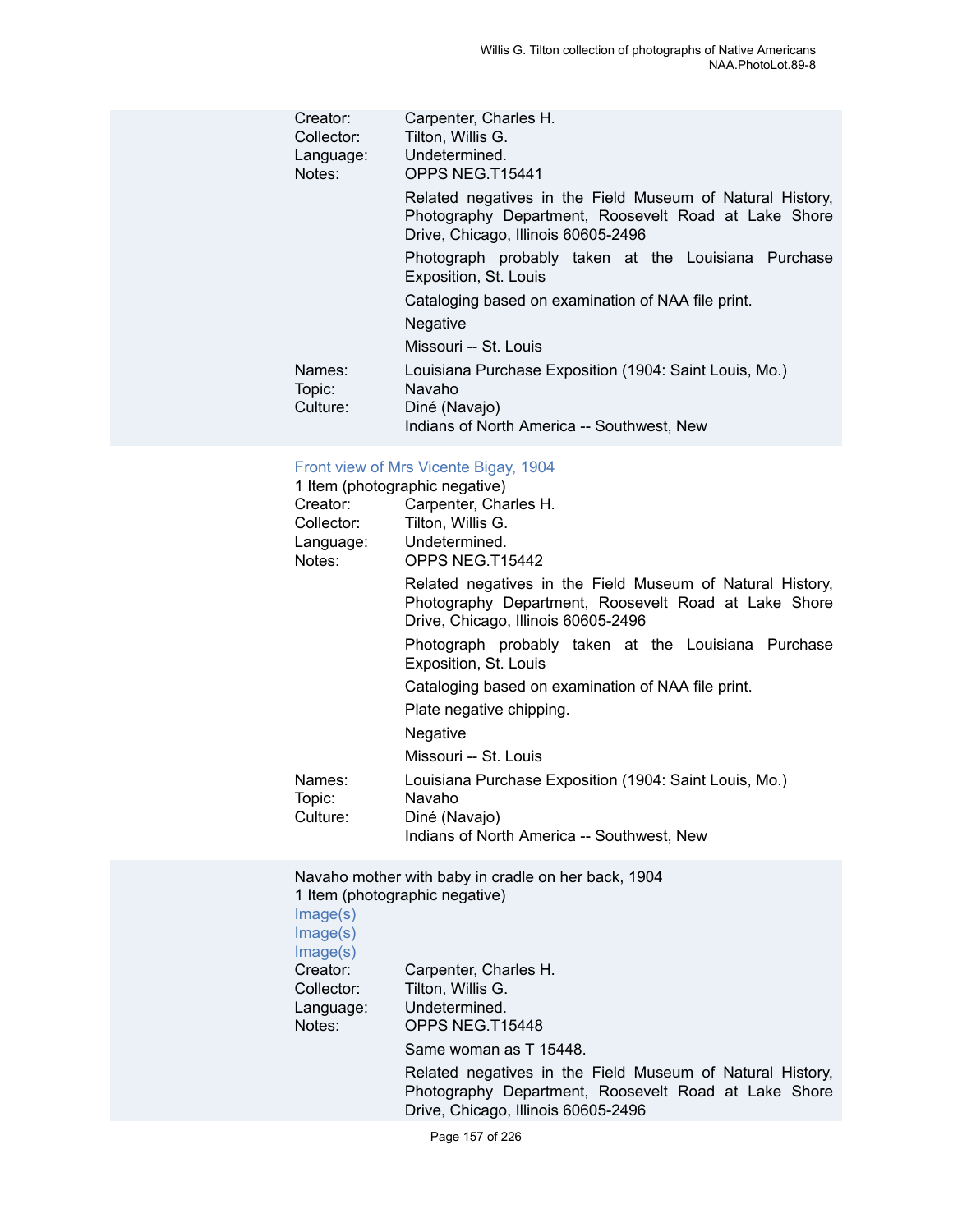Photograph probably taken at the Louisiana Purchase Exposition, St. Louis

Cataloging based on examination of NAA file print.

These three plates were listed on the Tilton printed list as numbers 15424, 15447 and 15448; all three plates have number 15448 written on them.

Negative

Missouri -- St. Louis

Names: Louisiana Purchase Exposition (1904: Saint Louis, Mo.)

| TOPIC.   | ivavario      |
|----------|---------------|
| Culture: | Diné (Navajo) |

Indians of North America -- Southwest, New

#### [Navaho dwelling of earth, stones and sticks, 1904](https://ids.si.edu/ids/deliveryService?id=NMNH-T15462-000001)

1 Item (photographic negative)

Topic:

| Creator:   | Carpenter, Charles H. |  |
|------------|-----------------------|--|
| Collector: | Tilton. Willis G.     |  |
| Language:  | Undetermined.         |  |
| Notes:     | OPPS NEG.T15462       |  |
|            |                       |  |

Related negatives in the Field Museum of Natural History, Photography Department, Roosevelt Road at Lake Shore Drive, Chicago, Illinois 60605-2496

Photograph probably taken at the Louisiana Purchase Exposition, St. Louis

Information with file print says, "Navaho hogan, constructed on the grounds of the World's Fair. Plains Indian tipis are seen in the background to the left.

Cataloging based on examination of NAA file print.

**Negative** 

Missouri -- St. Louis

Names: Louisiana Purchase Exposition (1904: Saint Louis, Mo.)

Topic: Navaho

Culture: Diné (Navajo)

Indians of North America -- Southwest, New

#### [Front view of Ah-Zhi-Ne, Indian girl, 1904](https://ids.si.edu/ids/deliveryService?id=NMNH-T15765-000001)

|            | 1 Item (photographic negative)                                                                                                                           |  |  |
|------------|----------------------------------------------------------------------------------------------------------------------------------------------------------|--|--|
| Creator:   | Carpenter, Charles H.                                                                                                                                    |  |  |
| Collector: | Tilton, Willis G.                                                                                                                                        |  |  |
|            | Language: Undetermined.                                                                                                                                  |  |  |
| Notes:     | OPPS NEG.T15765                                                                                                                                          |  |  |
|            | Related negatives in the Field Museum of Natural History,<br>Photography Department, Roosevelt Road at Lake Shore<br>Drive, Chicago, Illinois 60605-2496 |  |  |
|            | Photograph probably taken at the Louisiana Purchase<br>Exposition, St. Louis                                                                             |  |  |
|            | Cataloging based on examination of NAA file print.                                                                                                       |  |  |
|            | <b>Negative</b>                                                                                                                                          |  |  |
|            | Missouri -- St. Louis                                                                                                                                    |  |  |
|            |                                                                                                                                                          |  |  |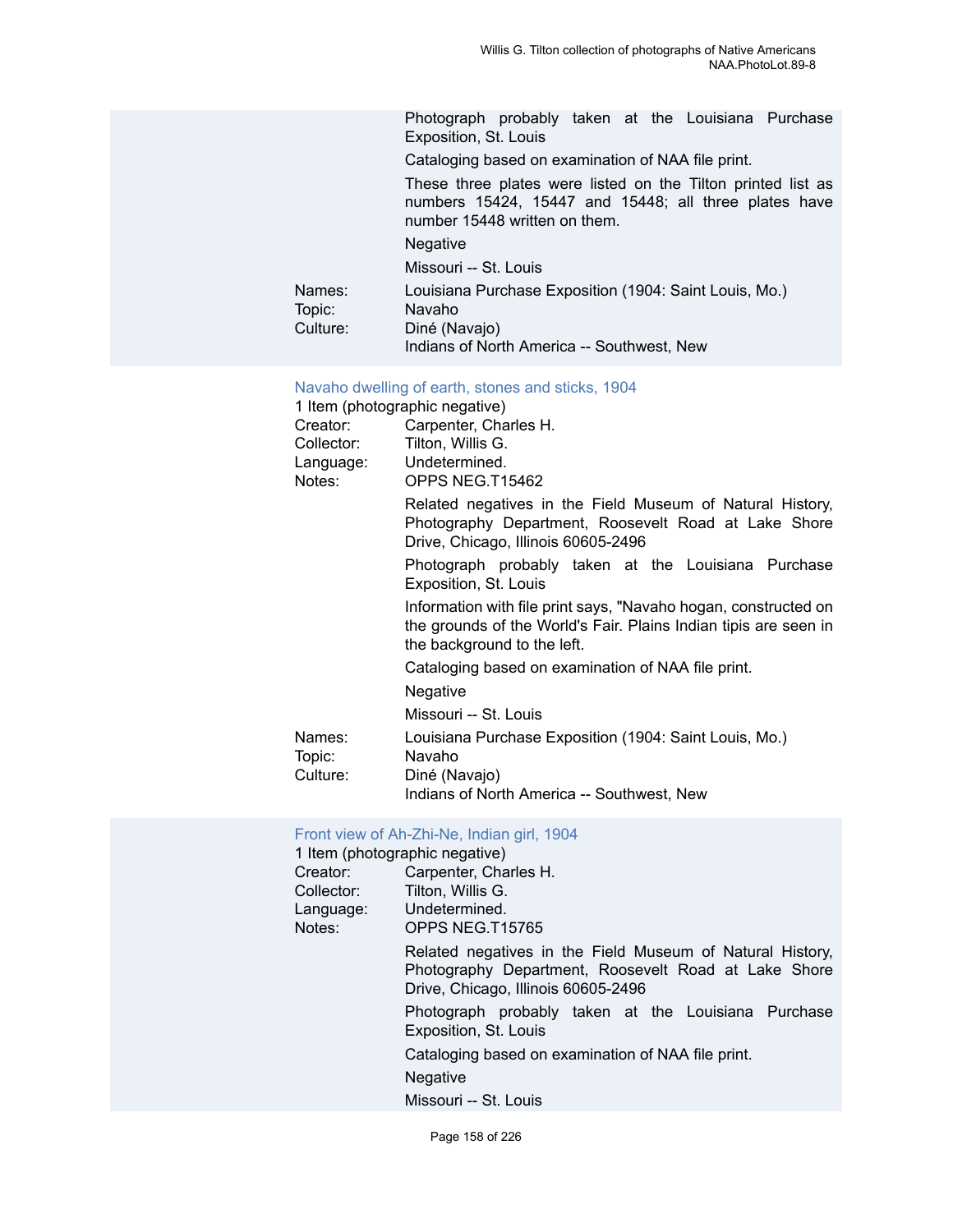| Louisiana Purchase Exposition (1904: Saint Louis, Mo.) |
|--------------------------------------------------------|
| Navaho                                                 |
| Diné (Navajo)                                          |
| Indians of North America -- Southwest, New             |
|                                                        |

### [Design of the Kwakiutl \(Grizzly Bear design\)](https://ids.si.edu/ids/deliveryService?id=NMNH-T16712-000001)

|                    | 1 Item (photographic negative)                                                                                                                                                                                             |
|--------------------|----------------------------------------------------------------------------------------------------------------------------------------------------------------------------------------------------------------------------|
| Creator:           | <b>ANONYMOUS</b>                                                                                                                                                                                                           |
| Collector:         | Tilton, Willis G.                                                                                                                                                                                                          |
| Language:          | Undetermined.                                                                                                                                                                                                              |
| Notes:             | OPPS NEG.T16712                                                                                                                                                                                                            |
|                    | Related negatives in the Field Museum of Natural History,<br>Photography Department, Roosevelt Road at Lake Shore<br>Drive, Chicago, Illinois 60605-2496<br>Cataloging based on examination of NAA file print.<br>Negative |
| Topic:<br>Culture: | Kwakiutl (Kwakwaka'wakw)<br>Kwakwaka'wakw (Kwakiutl)<br>Indians of North America -- Northwest Coast of North America                                                                                                       |
| Image(s)           | Indian wearing Nootka mask and head piece, 1904                                                                                                                                                                            |
| Image(s)           | 1 Item (photographic negative)                                                                                                                                                                                             |
| Creator:           | Carpenter, Charles H.                                                                                                                                                                                                      |
| Collector:         | Tilton, Willis G.                                                                                                                                                                                                          |
| Language:          | Undetermined.                                                                                                                                                                                                              |
| Notes:             | OPPS NEG.T13571                                                                                                                                                                                                            |

Related negatives in the Field Museum of Natural History, Photography Department, Roosevelt Road at Lake Shore Drive, Chicago, Illinois 60605-2496

Photograph probably taken at the Louisiana Purchase Exposition, St. Louis

Cataloging based on examination of NAA file print.

Identified as a Nootka mask by Wilson Duff, Department of Anthropology, University of British Columbia, Vancouver, Canada, visit 10-30-69.

A Nootka Indian at St Louis World's Fair, 1909, was Chief Atliu, sent to Exposition by C. F. Newcombe. -Victoria Wyatt, h/79.

Numbers 13570 and 15695 on original list (pink list).

2 negatives - duplicated but different numbers on original list. Negative

Missouri -- St. Louis

| Names:   | Louisiana Purchase Exposition (1904: Saint Louis, Mo.)       |
|----------|--------------------------------------------------------------|
| Topic:   | Nootka (Nuu-chah-nulth)                                      |
| Culture: | Nuu-chah-nulth (Nootka)                                      |
|          | Indians of North America -- Northwest Coast of North America |

Front view of Fred Lookout, Osage Chief, 1904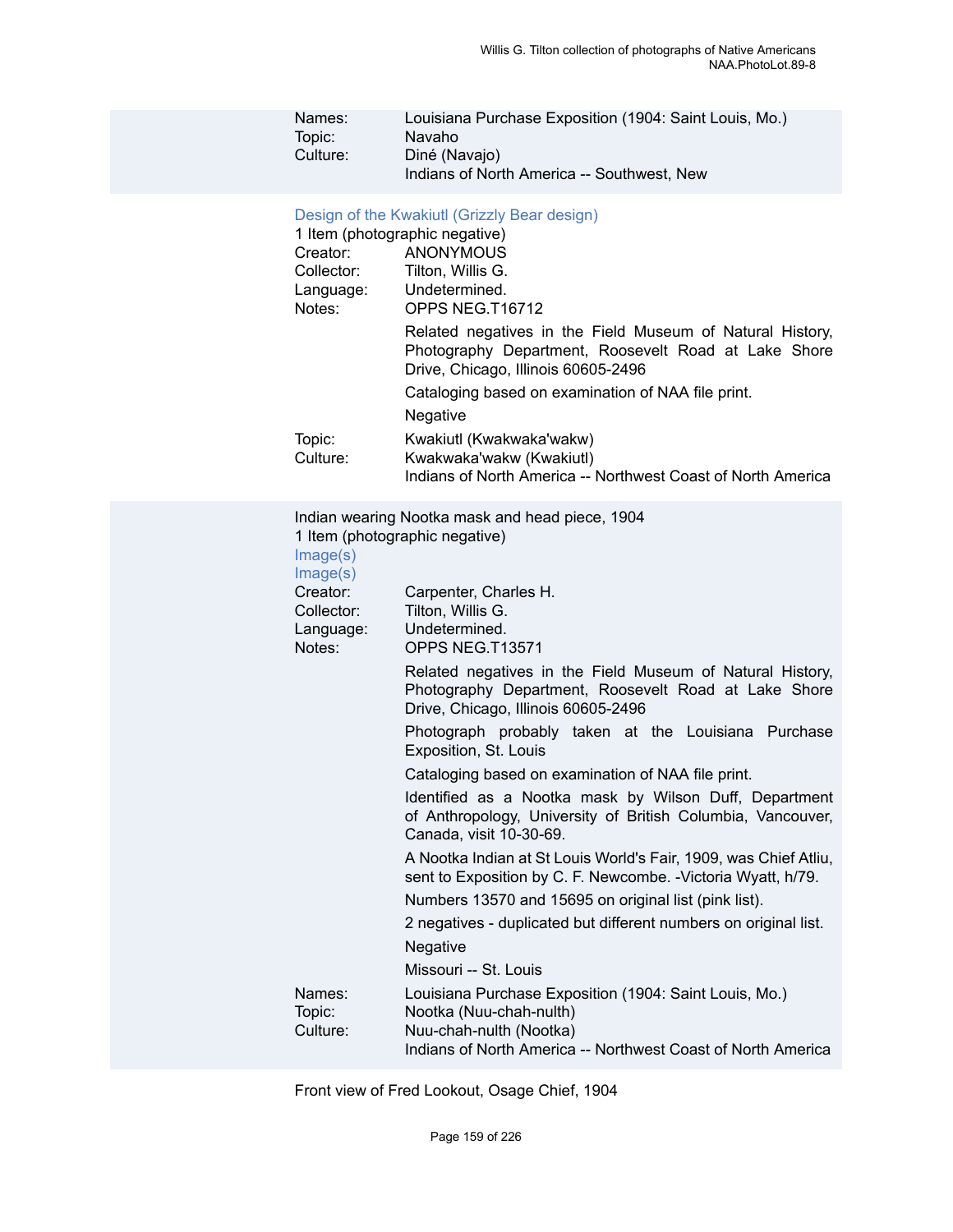| Image(s)<br>Image(s)                                                                              | 1 Item (photographic negative)                                                                                                                                                                               |  |
|---------------------------------------------------------------------------------------------------|--------------------------------------------------------------------------------------------------------------------------------------------------------------------------------------------------------------|--|
| Creator:<br>Collector:<br>Language:                                                               | Carpenter, Charles H.<br>Tilton, Willis G.<br>Undetermined.                                                                                                                                                  |  |
| Notes:                                                                                            | OPPS NEG.T13338                                                                                                                                                                                              |  |
|                                                                                                   | Related negatives in the Field Museum of Natural History,<br>Photography Department, Roosevelt Road at Lake Shore<br>Drive, Chicago, Illinois 60605-2496                                                     |  |
|                                                                                                   | Photograph probably taken at the Louisiana Purchase<br>Exposition, St. Louis                                                                                                                                 |  |
|                                                                                                   | Cataloging based on examination of NAA file print.                                                                                                                                                           |  |
|                                                                                                   | Number 15035 on original list (pink list); Also number 15052;<br>two almost identical plates.                                                                                                                |  |
|                                                                                                   | Negative                                                                                                                                                                                                     |  |
|                                                                                                   | Missouri -- St. Louis                                                                                                                                                                                        |  |
| Names:<br>Culture:                                                                                | Louisiana Purchase Exposition (1904: Saint Louis, Mo.)<br>Osage                                                                                                                                              |  |
|                                                                                                   | Indians of North America -- Great Plains                                                                                                                                                                     |  |
| Fred Lookout, head chief, Osage, three-fourths view<br>1 Item (photographic negative)<br>Image(s) |                                                                                                                                                                                                              |  |
| Image(s)                                                                                          |                                                                                                                                                                                                              |  |
| Creator:<br>Collector:                                                                            | <b>ANONYMOUS</b><br>Tilton, Willis G.                                                                                                                                                                        |  |
| Language:                                                                                         | Undetermined.                                                                                                                                                                                                |  |
| Notes:                                                                                            | OPPS NEG.T13339                                                                                                                                                                                              |  |
|                                                                                                   | Related negatives in the Field Museum of Natural History,<br>Photography Department, Roosevelt Road at Lake Shore<br>Drive, Chicago, Illinois 60605-2496                                                     |  |
|                                                                                                   | Cataloging based on examination of NAA file print.                                                                                                                                                           |  |
|                                                                                                   | 2 plates with this number. Plates are almost identical, only<br>difference being that one is somewhat out of focus. One of<br>plates given the number, 13348, on original list, the other, the<br>one above. |  |

Negative

| Culture: | Osage                                    |
|----------|------------------------------------------|
|          | Indians of North America -- Great Plains |

[Half length front view of Osage Indian, showing tattooing, before 1912](https://ids.si.edu/ids/deliveryService?id=NMNH-T13408-000001)

1 Item (photographic negative)<br>Creator: ANONYMOUS Creator: ANONYMOUS<br>Collector: Tilton, Willis G. Collector: Tilton, Willis G.<br>Language: Undetermined. Language: Undetermined.<br>
Notes: OPPS NEG.T1 OPPS NEG.T13408 Related negatives in the Field Museum of Natural History, Photography Department, Roosevelt Road at Lake Shore Drive, Chicago, Illinois 60605-2496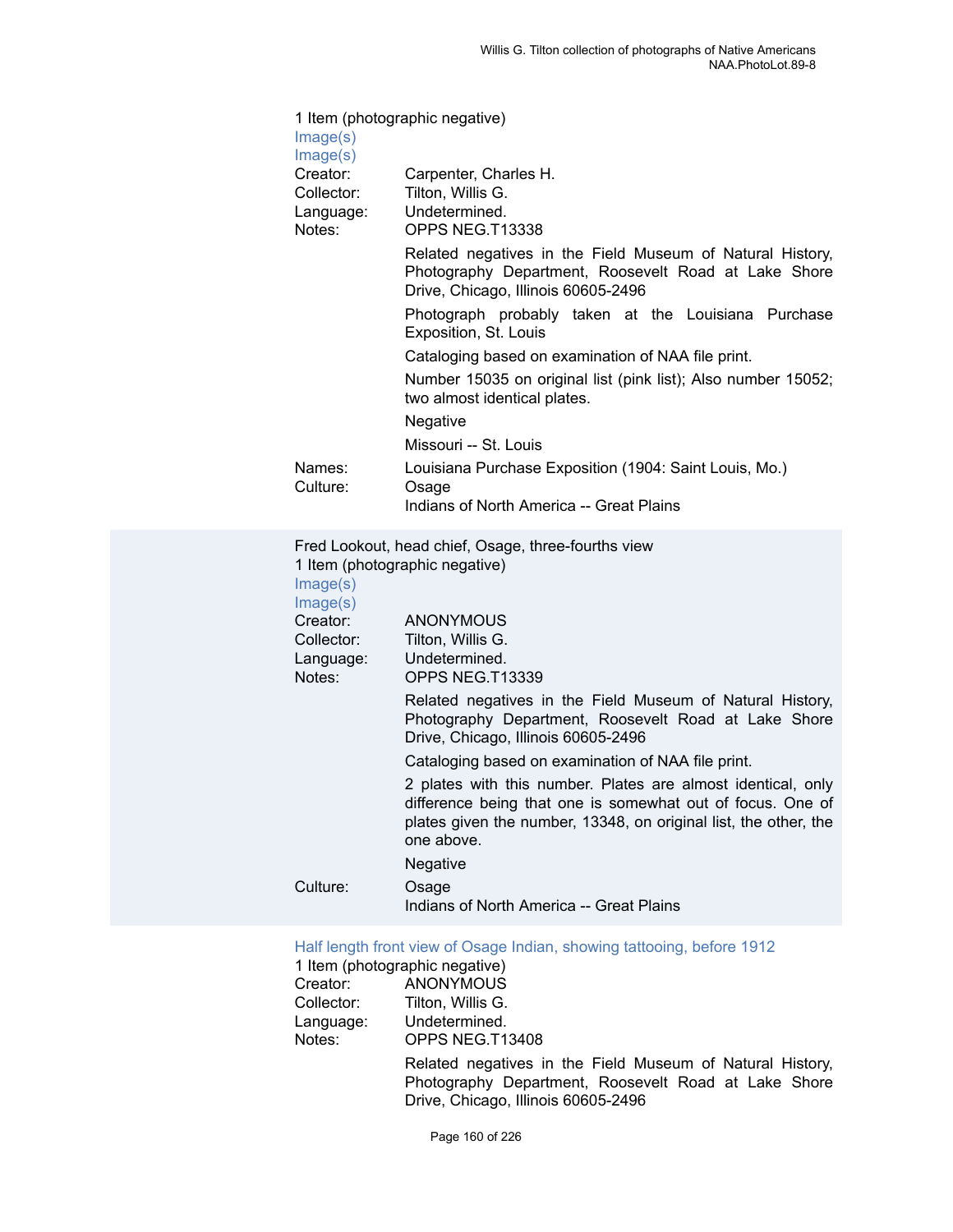| Cataloging based on examination of NAA file print. |
|----------------------------------------------------|
| Number 13409 on original list (pink list).         |
| <b>Negative</b>                                    |
| Osage                                              |

Culture: Osage Indians of North America -- Great Plains

Bryant, a half-breed Osage and Osage Indian maiden wearing beautiful shawl 1 Item (photographic negative)

[Image\(s\)](https://ids.si.edu/ids/deliveryService?id=NMNH-T13347-000001)

| Image(s)   |                                                                                                                                                                                                                        |
|------------|------------------------------------------------------------------------------------------------------------------------------------------------------------------------------------------------------------------------|
| Creator:   | <b>ANONYMOUS</b>                                                                                                                                                                                                       |
| Collector: | Tilton, Willis G.                                                                                                                                                                                                      |
| Language:  | Undetermined.                                                                                                                                                                                                          |
| Notes:     | OPPS NEG.T13347                                                                                                                                                                                                        |
|            | Related negatives in the Field Museum of Natural History,<br>Photography Department, Roosevelt Road at Lake Shore<br>Drive, Chicago, Illinois 60605-2496                                                               |
|            | Cataloging based on examination of NAA file print.                                                                                                                                                                     |
|            | 2 plates with this number. The plates are almost identical, only<br>difference being that one of them is slightly "corroded". One of<br>plates given the number, 13349, on original list, the other, the<br>one above. |
|            | Same girl as in 13409.                                                                                                                                                                                                 |
|            | Negative                                                                                                                                                                                                               |
| Culture:   | Osage                                                                                                                                                                                                                  |
|            | Indians of North America -- Great Plains                                                                                                                                                                               |

# [Front view of Osage Indian, Red Eagle, before 1912](https://ids.si.edu/ids/deliveryService?id=NMNH-T13352-000001)

|                      | 1 Item (photographic negative)                                                                                                                           |
|----------------------|----------------------------------------------------------------------------------------------------------------------------------------------------------|
| Creator:             | ANONYMOUS                                                                                                                                                |
| Collector:           | Tilton, Willis G.                                                                                                                                        |
|                      | Language: Undetermined.                                                                                                                                  |
| Notes:               | OPPS NEG.T13352                                                                                                                                          |
|                      | Related negatives in the Field Museum of Natural History,<br>Photography Department, Roosevelt Road at Lake Shore<br>Drive, Chicago, Illinois 60605-2496 |
|                      | Cataloging based on examination of NAA file print.                                                                                                       |
|                      | <b>Negative</b>                                                                                                                                          |
| Culture:             | Osage                                                                                                                                                    |
|                      | Indians of North America -- Great Plains                                                                                                                 |
| Image(s)             | Three-fourths view, Osage Indian, Red Eagle<br>1 Item (photographic negative)                                                                            |
| Image(s)<br>Creator: | ANONYMOUS                                                                                                                                                |
|                      |                                                                                                                                                          |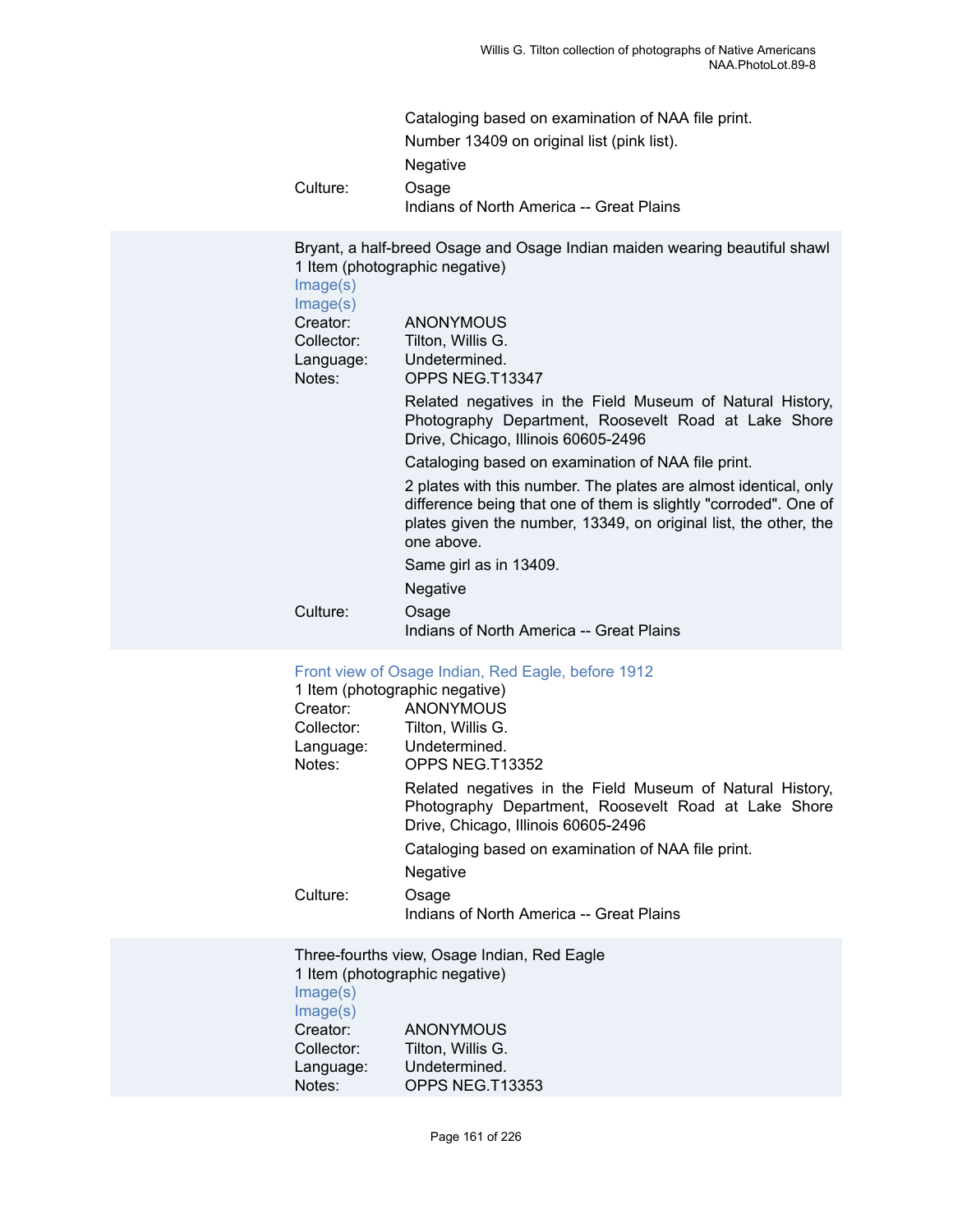| Culture:                                      | Related negatives in the Field Museum of Natural History,<br>Photography Department, Roosevelt Road at Lake Shore<br>Drive, Chicago, Illinois 60605-2496<br>Cataloging based on examination of NAA file print.<br>Negative<br>Osage<br>Indians of North America -- Great Plains                                                                                                                                                                                                                                              |
|-----------------------------------------------|------------------------------------------------------------------------------------------------------------------------------------------------------------------------------------------------------------------------------------------------------------------------------------------------------------------------------------------------------------------------------------------------------------------------------------------------------------------------------------------------------------------------------|
| Creator:<br>Collector:<br>Language:<br>Notes: | Profile view of Osage Indian Red Eagle<br>1 Item (photographic negative)<br><b>ANONYMOUS</b><br>Tilton, Willis G.<br>Undetermined.<br>OPPS NEG.T13354<br>Glass negative broken digital surrogate unavailable<br>Related negatives in the Field Museum of Natural History,<br>Photography Department, Roosevelt Road at Lake Shore<br>Drive, Chicago, Illinois 60605-2496<br>Cataloging based on examination of NAA file print.<br>Negative                                                                                   |
| Culture:                                      | Osage<br>Indians of North America -- Great Plains                                                                                                                                                                                                                                                                                                                                                                                                                                                                            |
| Creator:<br>Collector:<br>Language:<br>Notes: | Front view of John Straight, Osage Indian<br>1 Item (photographic negative)<br><b>ANONYMOUS</b><br>Tilton, Willis G.<br>Undetermined.<br>OPPS NEG.T13355<br>Related negatives in the Field Museum of Natural History,<br>Photography Department, Roosevelt Road at Lake Shore<br>Drive, Chicago, Illinois 60605-2496<br>Cataloging based on examination of NAA file print.<br>2 plates with this number, almost identical. One plate marked,<br>13362, on original list (pink list) and other with above number.<br>Negative |
| Culture:                                      | Osage<br>Indians of North America -- Great Plains                                                                                                                                                                                                                                                                                                                                                                                                                                                                            |
|                                               | Profile view of John Straight, Osage Indian<br>1 Item (photographic negative)                                                                                                                                                                                                                                                                                                                                                                                                                                                |

|            | 1 Item (photographic negative)                                                                                                                           |
|------------|----------------------------------------------------------------------------------------------------------------------------------------------------------|
| Creator:   | ANONYMOUS                                                                                                                                                |
| Collector: | Tilton, Willis G.                                                                                                                                        |
| Language:  | Undetermined.                                                                                                                                            |
| Notes:     | OPPS NEG.T13357                                                                                                                                          |
|            | Related negatives in the Field Museum of Natural History,<br>Photography Department, Roosevelt Road at Lake Shore<br>Drive, Chicago, Illinois 60605-2496 |
|            |                                                                                                                                                          |

Cataloging based on examination of NAA file print.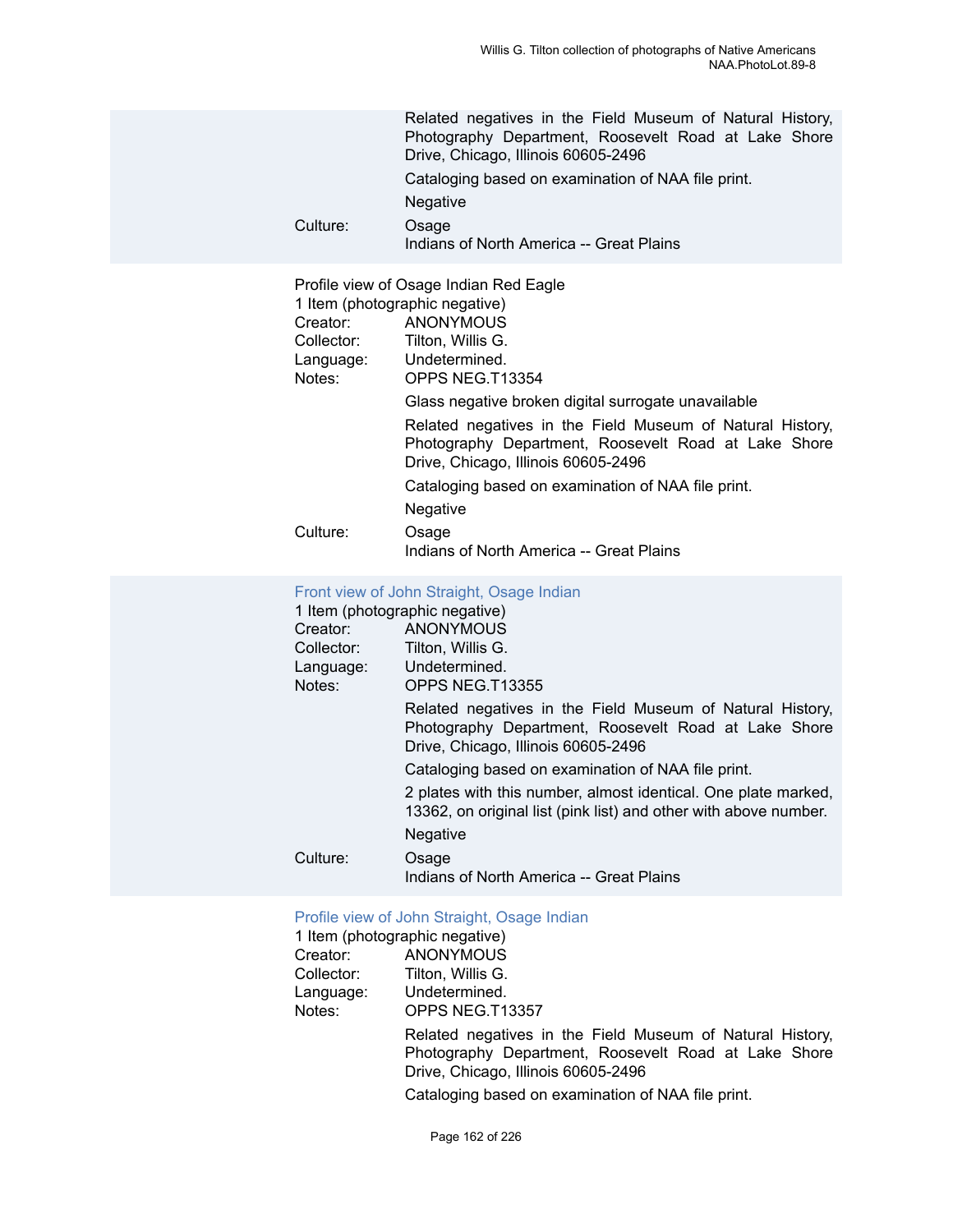| Culture:                                                                          | Number 13356 on original list (pink list),- one of two plates<br>with above number so designated on original list. Plates almost<br>identical.<br>Negative<br>Osage<br>Indians of North America -- Great Plains                                                                                                                                                                                                                                                                                                                                                                              |
|-----------------------------------------------------------------------------------|----------------------------------------------------------------------------------------------------------------------------------------------------------------------------------------------------------------------------------------------------------------------------------------------------------------------------------------------------------------------------------------------------------------------------------------------------------------------------------------------------------------------------------------------------------------------------------------------|
| Creator:<br>Collector:<br>Language:<br>Notes:<br>Culture:                         | Full length view of John Straight, Osage Indian, before 1912<br>1 Item (photographic negative)<br>Image(s): Seated Osage Indian, John Straight, wearing fine costume<br>Image(s): Seated Osage Indian, John Straight, wearing fine costume<br><b>ANONYMOUS</b><br>Tilton, Willis G.<br>Undetermined.<br>OPPS NEG.T13358<br>Related negatives in the Field Museum of Natural History,<br>Photography Department, Roosevelt Road at Lake Shore<br>Drive, Chicago, Illinois 60605-2496<br>Cataloging based on examination of NAA file print.<br>2 plates almost identical.<br>Negative<br>Osage |
|                                                                                   | Indians of North America -- Great Plains                                                                                                                                                                                                                                                                                                                                                                                                                                                                                                                                                     |
| Image(s)<br>Image(s)<br>Creator:<br>Collector:<br>Language:<br>Notes:<br>Culture: | Seated Osage Indian, John Straight, wearing fine costume, before 1912<br>1 Item (photographic negative)<br><b>ANONYMOUS</b><br>Tilton, Willis G.<br>Undetermined.<br>OPPS NEG.T13358<br>Related negatives in the Field Museum of Natural History,<br>Photography Department, Roosevelt Road at Lake Shore<br>Drive, Chicago, Illinois 60605-2496<br>Cataloging based on examination of NAA file print.<br>Number 15911 on original pink list.<br>Negative<br>Osage<br>Indians of North America -- Great Plains                                                                               |
|                                                                                   |                                                                                                                                                                                                                                                                                                                                                                                                                                                                                                                                                                                              |
| Louis, Missouri, 1904<br>Image(s)                                                 | Full length front view of Che-Ke-Kuh. Oklahoma. U. S. Indian School, St<br>1 Item (photographic negative)                                                                                                                                                                                                                                                                                                                                                                                                                                                                                    |

[Image\(s\)](https://ids.si.edu/ids/deliveryService?id=NMNH-T13363-000001) [Image\(s\)](https://ids.si.edu/ids/deliveryService?id=NMNH-T13363no2-000001) Creator: Carpenter, Charles H. Collector: Tilton, Willis G. Language: Undetermined.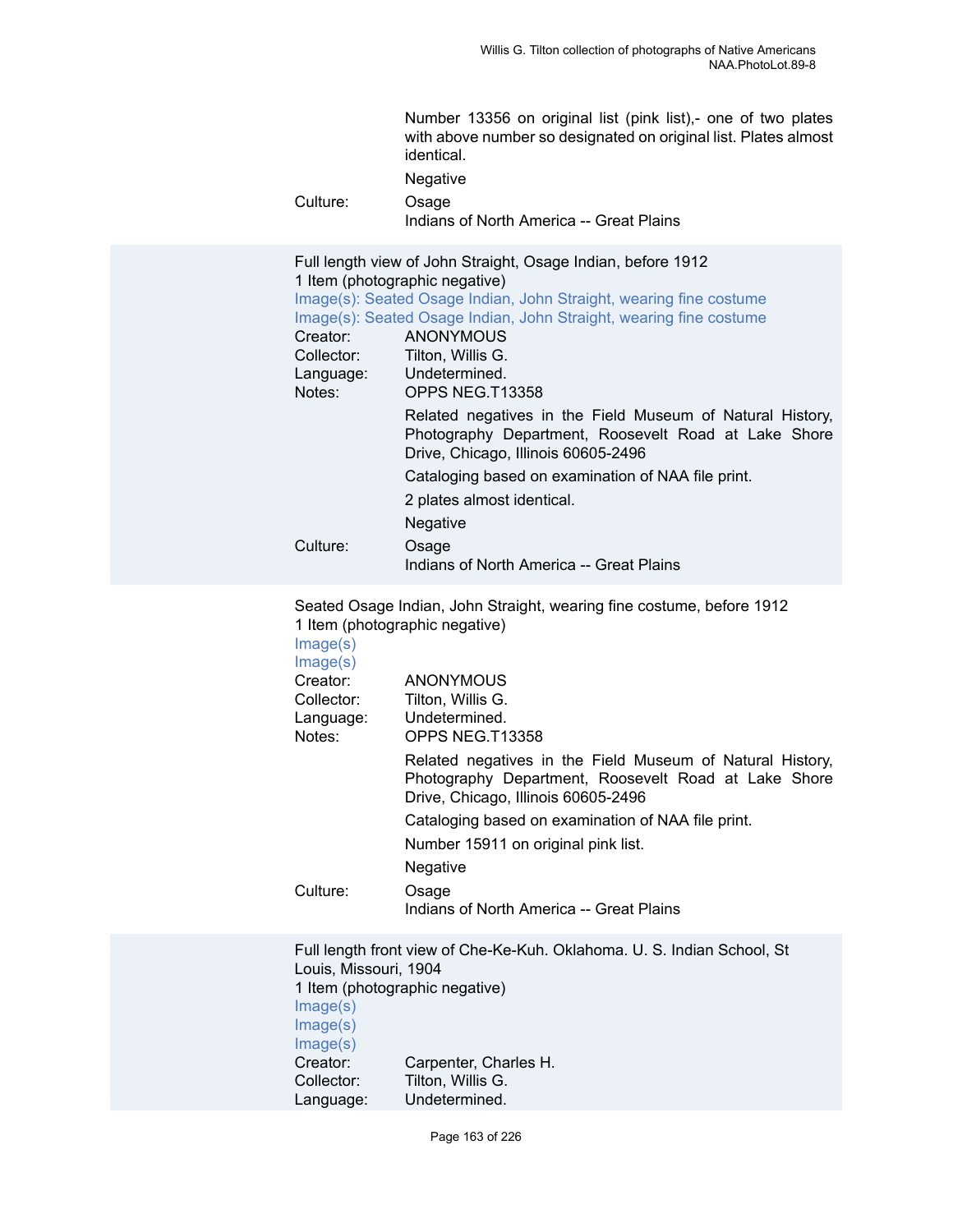|                    | Notes: | OPPS NEG.T13363                                                                                                                                          |
|--------------------|--------|----------------------------------------------------------------------------------------------------------------------------------------------------------|
|                    |        | Related negatives in the Field Museum of Natural History,<br>Photography Department, Roosevelt Road at Lake Shore<br>Drive, Chicago, Illinois 60605-2496 |
|                    |        | Photograph probably taken at the Louisiana Purchase<br>Exposition, St. Louis                                                                             |
|                    |        | Cataloging based on examination of NAA file print.                                                                                                       |
|                    |        | Two almost identical plates with this number. One of them given<br>the number, 15770, on the original list (pink list), the other, that<br>given above.  |
|                    |        | <b>Negative</b>                                                                                                                                          |
|                    |        | Missouri -- St. Louis                                                                                                                                    |
| Names:<br>Culture: |        | Louisiana Purchase Exposition (1904: Saint Louis, Mo.)<br>Osage                                                                                          |
|                    |        | Indians of North America -- Great Plains                                                                                                                 |

# [Front view of Olohowallah, head chief of Osage, 1904](https://ids.si.edu/ids/deliveryService?id=NMNH-T13368-000001)

|                    | 1 Item (photographic negative)                                                                                                                           |  |
|--------------------|----------------------------------------------------------------------------------------------------------------------------------------------------------|--|
| Creator:           | Carpenter, Charles H.                                                                                                                                    |  |
| Collector:         | Tilton, Willis G.                                                                                                                                        |  |
|                    | Language: Undetermined.                                                                                                                                  |  |
| Notes:             | OPPS NEG.T13368                                                                                                                                          |  |
|                    | Related negatives in the Field Museum of Natural History,<br>Photography Department, Roosevelt Road at Lake Shore<br>Drive, Chicago, Illinois 60605-2496 |  |
|                    | Photograph probably taken at the Louisiana Purchase<br>Exposition, St. Louis                                                                             |  |
|                    | Cataloging based on examination of NAA file print.                                                                                                       |  |
|                    | <b>Negative</b>                                                                                                                                          |  |
|                    | Missouri -- St. Louis                                                                                                                                    |  |
| Names:<br>Culture: | Louisiana Purchase Exposition (1904: Saint Louis, Mo.)<br>Osage                                                                                          |  |
|                    | Indians of North America -- Great Plains                                                                                                                 |  |

Three-fourths view of Chief Olohowallah, 1904 1 Item (photographic negative)

[Image\(s\)](https://ids.si.edu/ids/deliveryService?id=NMNH-T13369-000001)

# [Image\(s\)](https://ids.si.edu/ids/deliveryService?id=NMNH-T13369no2-000001)<br>Creator:

| Creator:<br>Collector:<br>Language:<br>Notes: | Carpenter, Charles H.<br>Tilton, Willis G.<br>Undetermined.<br>OPPS NEG.T13369                                                                           |
|-----------------------------------------------|----------------------------------------------------------------------------------------------------------------------------------------------------------|
|                                               | Related negatives in the Field Museum of Natural History,<br>Photography Department, Roosevelt Road at Lake Shore<br>Drive, Chicago, Illinois 60605-2496 |
|                                               | Photograph probably taken at the Louisiana Purchase<br>Exposition, St. Louis                                                                             |
|                                               | Cataloging based on examination of NAA file print.                                                                                                       |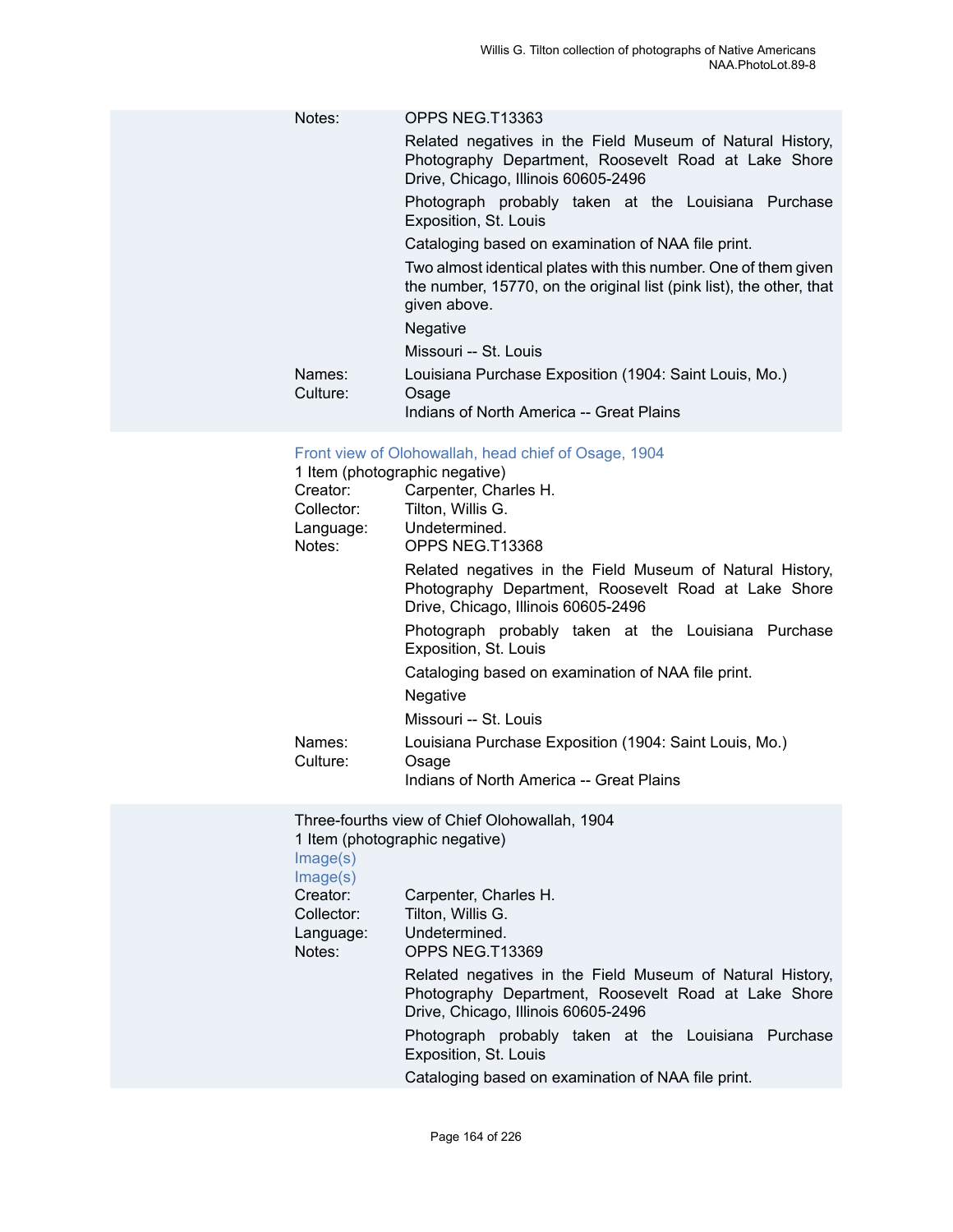| Names:<br>Culture:                                                                                                   | Two almost identical plates with this number. One designated<br>13394 on the original list (pink list), other with number above.<br>Negative<br>Missouri -- St. Louis<br>Louisiana Purchase Exposition (1904: Saint Louis, Mo.)<br>Osage<br>Indians of North America -- Great Plains                                                                                                                                                                                                                                                                                                                                                                                                                                                                                                                    |
|----------------------------------------------------------------------------------------------------------------------|---------------------------------------------------------------------------------------------------------------------------------------------------------------------------------------------------------------------------------------------------------------------------------------------------------------------------------------------------------------------------------------------------------------------------------------------------------------------------------------------------------------------------------------------------------------------------------------------------------------------------------------------------------------------------------------------------------------------------------------------------------------------------------------------------------|
| Louis, Missouri, 1904<br>Image(s)<br>Image(s)<br>Creator:<br>Collector:<br>Language:<br>Notes:<br>Names:<br>Culture: | Profile view, head chief, Olohowallah. Oklahoma. U. S. Indian School, St<br>1 Item (photographic negative)<br>Carpenter, Charles H.<br>Tilton, Willis G.<br>Undetermined.<br>OPPS NEG.T13370<br>Related negatives in the Field Museum of Natural History,<br>Photography Department, Roosevelt Road at Lake Shore<br>Drive, Chicago, Illinois 60605-2496<br>Photograph probably taken at the Louisiana Purchase<br>Exposition, St. Louis<br>Cataloging based on examination of NAA file print.<br>Two almost identical plates with this number. One of them given<br>the number, 15572, on the original list (pink list), the other, that<br>above.<br>Negative<br>Missouri -- St. Louis<br>Louisiana Purchase Exposition (1904: Saint Louis, Mo.)<br>Osage<br>Indians of North America -- Great Plains |
| Creator:<br>Collector:<br>Language:<br>Notes:                                                                        | Full length front view of Olohowallah, 1904<br>1 Item (photographic negative)<br>Image(s): Olohowallah, head chief of Osage, full length view<br>Image(s): Olohowallah, head chief of Osage, full length view<br>Carpenter, Charles H.<br>Tilton, Willis G.<br>Undetermined.<br>OPPS NEG.T13371<br>Related negatives in the Field Museum of Natural History,                                                                                                                                                                                                                                                                                                                                                                                                                                            |

Photography Department, Roosevelt Road at Lake Shore Drive, Chicago, Illinois 60605-2496

Photograph probably taken at the Louisiana Purchase Exposition, St. Louis

Cataloging based on examination of NAA file print.

Number 13488 on original list (pink list).

Negative

Missouri -- St. Louis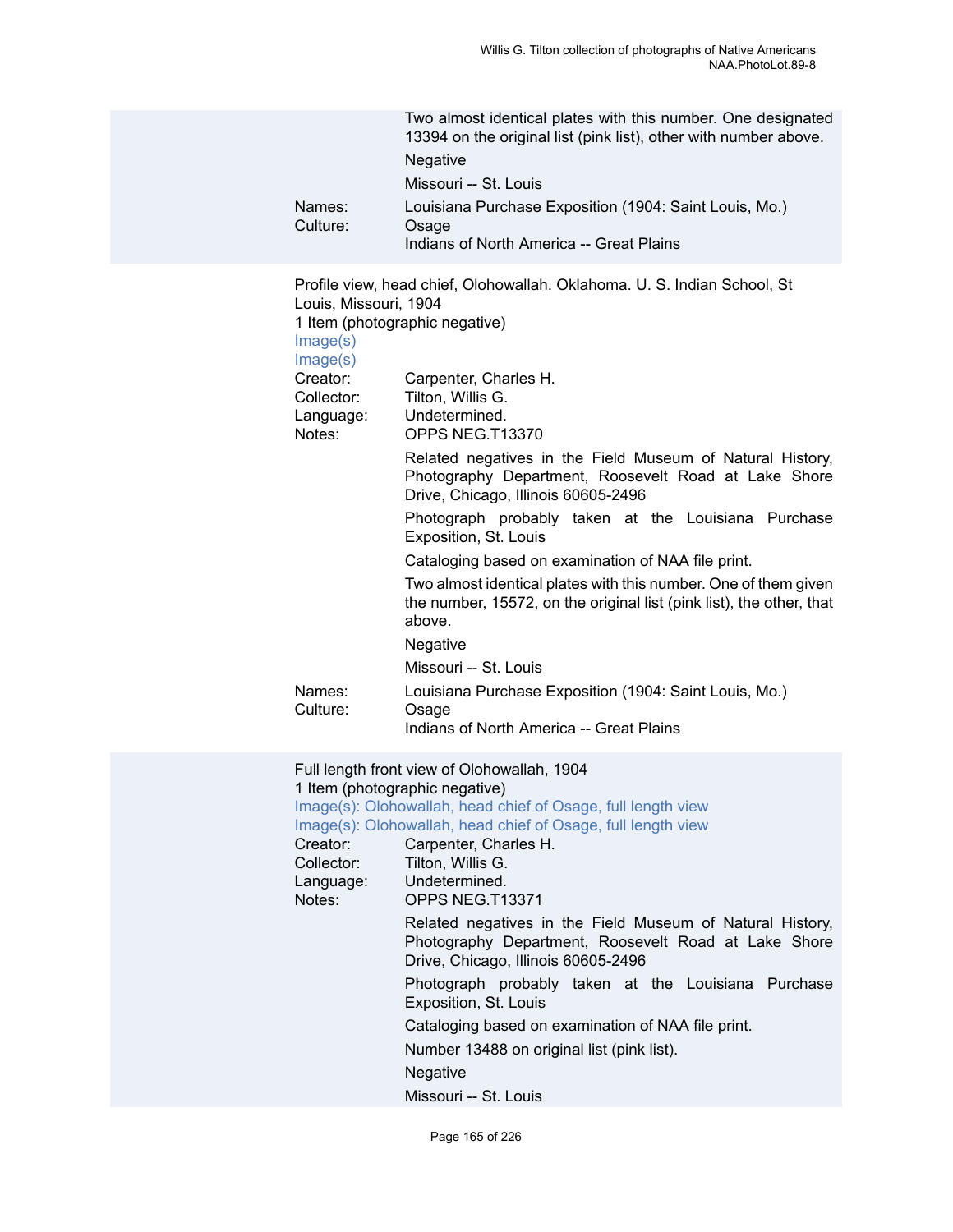| Names:<br>Culture:                                                                           | Louisiana Purchase Exposition (1904: Saint Louis, Mo.)<br>Osage<br>Indians of North America -- Great Plains                                                                                                                                                                                                                                                                                                                                                                                                                                                                                                          |
|----------------------------------------------------------------------------------------------|----------------------------------------------------------------------------------------------------------------------------------------------------------------------------------------------------------------------------------------------------------------------------------------------------------------------------------------------------------------------------------------------------------------------------------------------------------------------------------------------------------------------------------------------------------------------------------------------------------------------|
| Image(s)<br>Image(s)<br>Creator:<br>Collector:<br>Language:<br>Notes:<br>Names:<br>Culture:  | Olohowallah, head chief of Osage, full length view, 1904<br>1 Item (photographic negative)<br>Carpenter, Charles H.<br>Tilton, Willis G.<br>Undetermined.<br>OPPS NEG.T13371<br>Related negatives in the Field Museum of Natural History,<br>Photography Department, Roosevelt Road at Lake Shore<br>Drive, Chicago, Illinois 60605-2496<br>Photograph probably taken at the Louisiana Purchase<br>Exposition, St. Louis<br>Cataloging based on examination of NAA file print.<br>Number 15856 on original pink list.<br>Negative<br>Missouri -- St. Louis<br>Louisiana Purchase Exposition (1904: Saint Louis, Mo.) |
|                                                                                              | Osage<br>Indians of North America -- Great Plains                                                                                                                                                                                                                                                                                                                                                                                                                                                                                                                                                                    |
| Front view of Osage Indian girl<br>Creator:<br>Collector:<br>Language:<br>Notes:<br>Culture: | 1 Item (photographic negative)<br><b>ANONYMOUS</b><br>Tilton, Willis G.<br>Undetermined.<br>OPPS NEG.T13409<br>Related negatives in the Field Museum of Natural History,<br>Photography Department, Roosevelt Road at Lake Shore<br>Drive, Chicago, Illinois 60605-2496<br>Cataloging based on examination of NAA file print.<br>Number 13408 on original list (pink list).<br>Same girl as in 13347.<br>Negative                                                                                                                                                                                                    |
|                                                                                              | Osage<br>Indians of North America -- Great Plains                                                                                                                                                                                                                                                                                                                                                                                                                                                                                                                                                                    |

# [Full length front view of Osage girl](https://ids.si.edu/ids/deliveryService?id=NMNH-T13410-000001)

|            | 1 Item (photographic negative)                                                                                                                           |
|------------|----------------------------------------------------------------------------------------------------------------------------------------------------------|
| Creator:   | ANONYMOUS                                                                                                                                                |
| Collector: | Tilton, Willis G.                                                                                                                                        |
| Language:  | Undetermined.                                                                                                                                            |
| Notes:     | OPPS NEG.T13410                                                                                                                                          |
|            | Related negatives in the Field Museum of Natural History,<br>Photography Department, Roosevelt Road at Lake Shore<br>Drive, Chicago, Illinois 60605-2496 |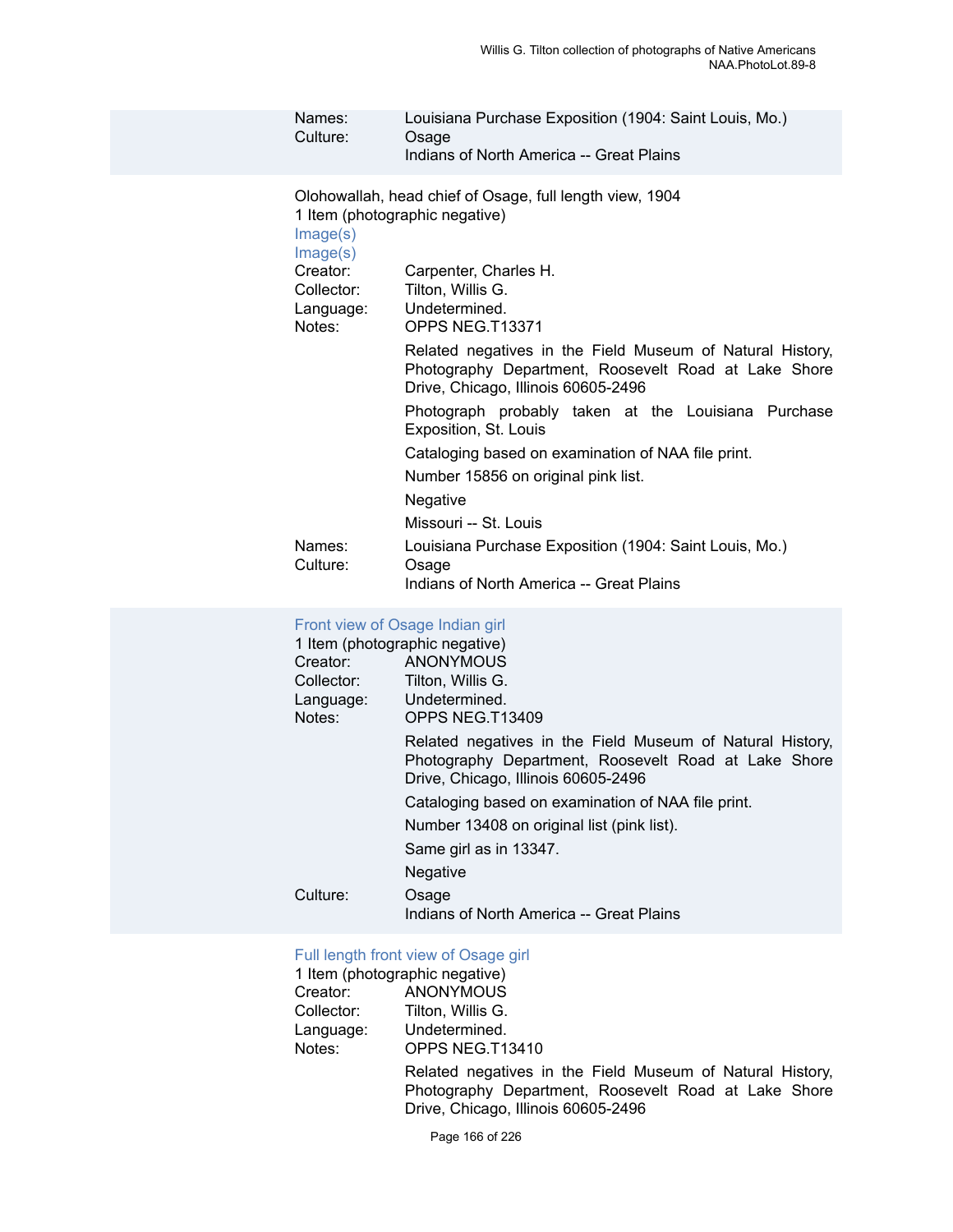|          | Cataloging based on examination of NAA file print. |
|----------|----------------------------------------------------|
|          | <b>Negative</b>                                    |
| Culture: | Osage<br>Indians of North America -- Great Plains  |

| Skidi Pawnee Indian Ceremony, Pawnee Indians, celebration of Pawnees,<br>Pawnees perform under tent, Skidi. Star Bundle ceremony, 1887                                                            |  |  |
|---------------------------------------------------------------------------------------------------------------------------------------------------------------------------------------------------|--|--|
| 1 Item (photographic negative)                                                                                                                                                                    |  |  |
| <b>ANONYMOUS</b>                                                                                                                                                                                  |  |  |
| Tilton, Willis G.                                                                                                                                                                                 |  |  |
| Undetermined.<br>Language:                                                                                                                                                                        |  |  |
| OPPS NEG.T1638                                                                                                                                                                                    |  |  |
| Original Negative numbers are: 1638 (negative falling apart),<br>1639, 1640, 1644, 1645, 1648, 1649, 1651, 3 with no number<br>(one of which is falling apart. Number 1648 on original pink list. |  |  |
| Related negatives in the Field Museum of Natural History,<br>Photography Department, Roosevelt Road at Lake Shore<br>Drive, Chicago, Illinois 60605-2496                                          |  |  |
| Cataloging based on examination of NAA file print.                                                                                                                                                |  |  |
| Silver nitrate negative                                                                                                                                                                           |  |  |
| Chaticks Si Chaticks (Pawnee)<br>Indians of North America -- Great Plains                                                                                                                         |  |  |
|                                                                                                                                                                                                   |  |  |

Skidi Pawnee Indian Ceremony, Pawnee Indians, celebration of Pawnees, Pawnees perform under tent, Skidi. Star Bundle ceremony, 1887 1 Item (photographic negative)

| Image(s)<br>Image(s) |                                                                                                                                                                                                   |
|----------------------|---------------------------------------------------------------------------------------------------------------------------------------------------------------------------------------------------|
| Creator:             | <b>ANONYMOUS</b>                                                                                                                                                                                  |
| Collector:           | Tilton, Willis G.                                                                                                                                                                                 |
| Language:            | Undetermined.                                                                                                                                                                                     |
| Notes:               | OPPS NEG.T1639                                                                                                                                                                                    |
|                      | Original Negative numbers are: 1638 (negative falling apart),<br>1639, 1640, 1644, 1645, 1648, 1649, 1651, 3 with no number<br>(one of which is falling apart. Number 1648 on original pink list. |
|                      | Digital surrogate produced from reference copy print                                                                                                                                              |
|                      | Related negatives in the Field Museum of Natural History,<br>Photography Department, Roosevelt Road at Lake Shore<br>Drive, Chicago, Illinois 60605-2496                                          |
|                      | Cataloging based on examination of NAA file print.                                                                                                                                                |
|                      | Silver nitrate negative                                                                                                                                                                           |
| Culture:             | Chaticks Si Chaticks (Pawnee)<br>Indians of North America -- Great Plains                                                                                                                         |

Skidi Pawnee Indian Ceremony, Pawnee Indians, celebration of Pawnees, Pawnees perform under tent, Skidi. Star Bundle ceremony, 1887 1 Item (photographic negative) [Image\(s\)](https://ids.si.edu/ids/deliveryService?id=NMNH-T1640-000001) [Image\(s\)](https://ids.si.edu/ids/deliveryService?id=NMNH-T1640-000004)<br>Creator: **ANONYMOUS**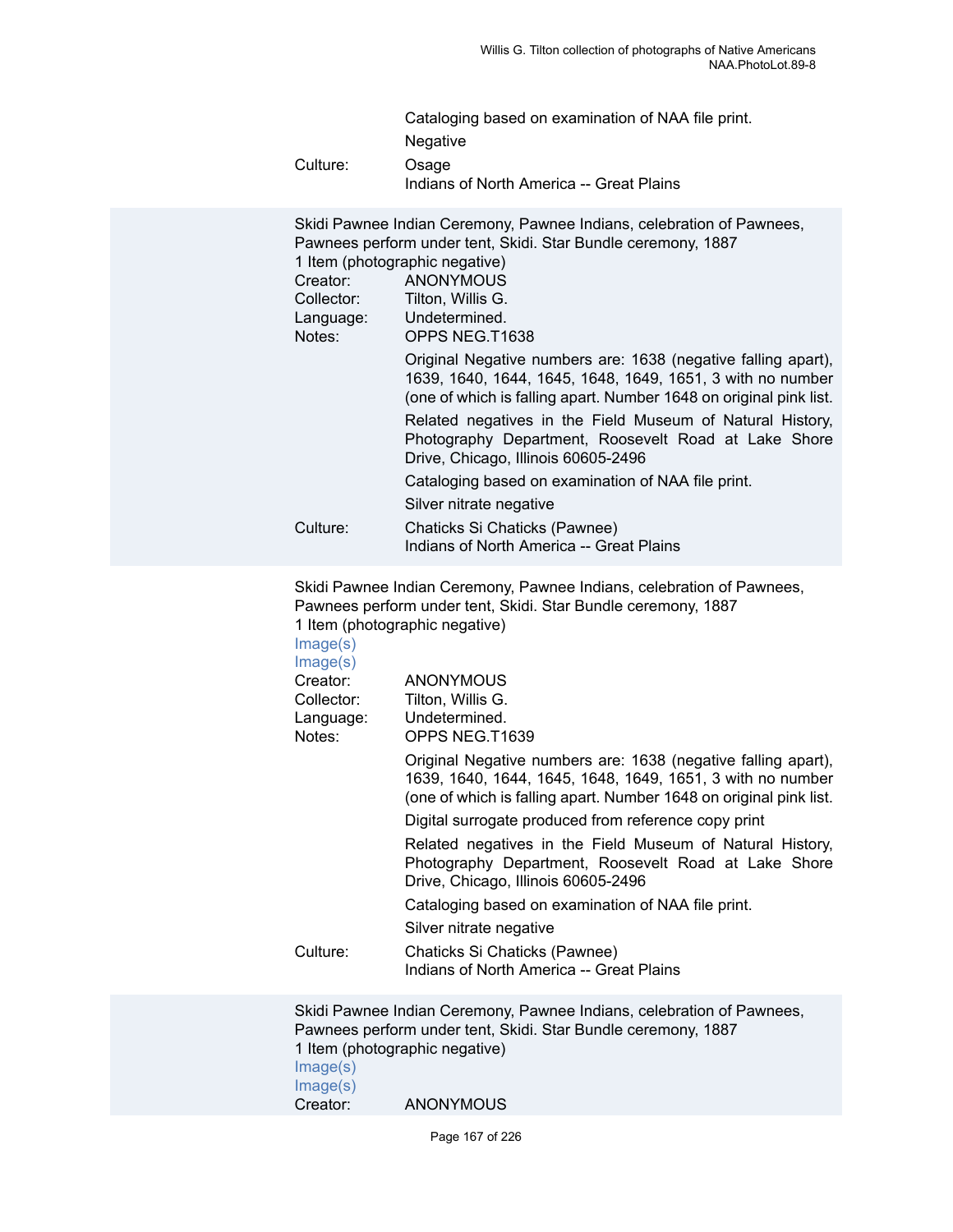| Collector:<br>Language:<br>Notes: | Tilton, Willis G.<br>Undetermined.<br>OPPS NEG.T1640                                                                                                                                              |
|-----------------------------------|---------------------------------------------------------------------------------------------------------------------------------------------------------------------------------------------------|
|                                   | Original Negative numbers are: 1638 (negative falling apart),<br>1639, 1640, 1644, 1645, 1648, 1649, 1651, 3 with no number<br>(one of which is falling apart. Number 1648 on original pink list. |
|                                   | Digital surrogate produced from reference copy print                                                                                                                                              |
|                                   | Related negatives in the Field Museum of Natural History,<br>Photography Department, Roosevelt Road at Lake Shore<br>Drive, Chicago, Illinois 60605-2496                                          |
|                                   | Cataloging based on examination of NAA file print.                                                                                                                                                |
|                                   | Silver nitrate negative                                                                                                                                                                           |
| Culture:                          | Chaticks Si Chaticks (Pawnee)<br>Indians of North America -- Great Plains                                                                                                                         |

Skidi Pawnee Indian Ceremony, Pawnee Indians, celebration of Pawnees, Pawnees perform under tent, Skidi. Star Bundle ceremony, 1887 1 Item (photographic negative)

| Image(s)<br>Image(s) |                                                                                                                                                                                                   |
|----------------------|---------------------------------------------------------------------------------------------------------------------------------------------------------------------------------------------------|
| Creator:             | <b>ANONYMOUS</b>                                                                                                                                                                                  |
| Collector:           | Tilton, Willis G.                                                                                                                                                                                 |
| Language:            | Undetermined.                                                                                                                                                                                     |
| Notes:               | OPPS NEG.T1644                                                                                                                                                                                    |
|                      | Original Negative numbers are: 1638 (negative falling apart),<br>1639, 1640, 1644, 1645, 1648, 1649, 1651, 3 with no number<br>(one of which is falling apart. Number 1648 on original pink list. |
|                      | Digital surrogate produced from reference copy print                                                                                                                                              |
|                      | Related negatives in the Field Museum of Natural History,<br>Photography Department, Roosevelt Road at Lake Shore<br>Drive, Chicago, Illinois 60605-2496                                          |
|                      | Cataloging based on examination of NAA file print.                                                                                                                                                |
|                      | Silver nitrate negative                                                                                                                                                                           |
| Culture:             | Chaticks Si Chaticks (Pawnee)<br>Indians of North America -- Great Plains                                                                                                                         |

Skidi Pawnee Indian Ceremony, Pawnee Indians, celebration of Pawnees, Pawnees perform under tent, Skidi. Star Bundle ceremony, 1887 1 Item (photographic negative)

[Image\(s\)](https://ids.si.edu/ids/deliveryService?id=NMNH-T1645-000001)

| Image(s) |  |
|----------|--|
| Creator: |  |

**ANONYMOUS** Collector: Tilton, Willis G.<br>Language: Undetermined. Undetermined. Notes: OPPS NEG.T1645 Original Negative numbers are: 1638 (negative falling apart), 1639, 1640, 1644, 1645, 1648, 1649, 1651, 3 with no number (one of which is falling apart. Number 1648 on original pink list. Digital surrogate produced from reference copy print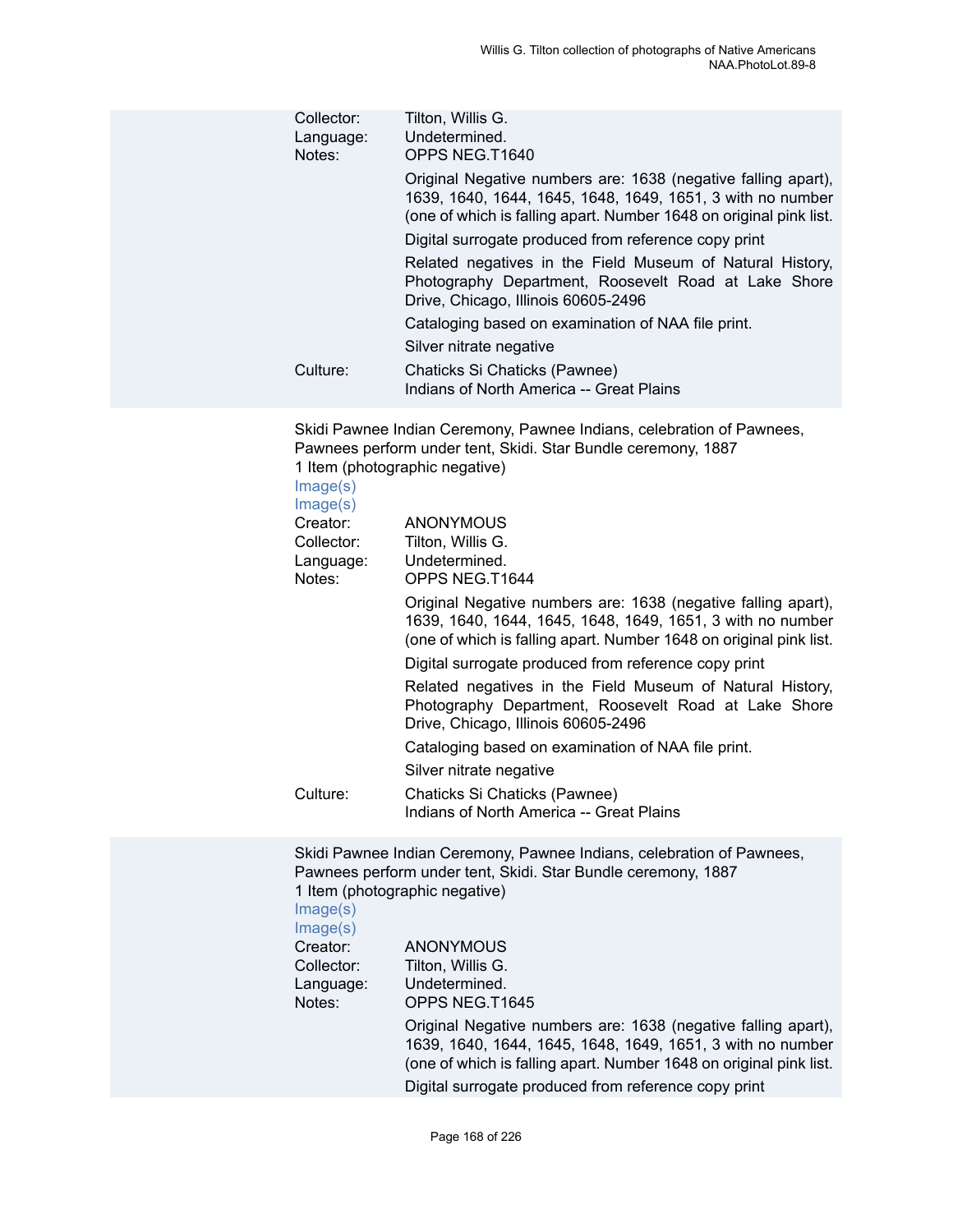|          | Related negatives in the Field Museum of Natural History,<br>Photography Department, Roosevelt Road at Lake Shore<br>Drive, Chicago, Illinois 60605-2496 |
|----------|----------------------------------------------------------------------------------------------------------------------------------------------------------|
|          | Cataloging based on examination of NAA file print.                                                                                                       |
|          | Silver nitrate negative                                                                                                                                  |
| Culture: | Chaticks Si Chaticks (Pawnee)<br>Indians of North America -- Great Plains                                                                                |

Skidi Pawnee Indian Ceremony, Pawnee Indians, celebration of Pawnees, Pawnees perform under tent, Skidi. Star Bundle ceremony, 1887 1 Item (photographic negative)

| Image(s)<br>Image(s) |                                                                                                                                                                                                   |
|----------------------|---------------------------------------------------------------------------------------------------------------------------------------------------------------------------------------------------|
| Creator:             | <b>ANONYMOUS</b>                                                                                                                                                                                  |
| Collector:           | Tilton, Willis G.                                                                                                                                                                                 |
| Language:            | Undetermined.                                                                                                                                                                                     |
| Notes:               | OPPS NEG.T1648                                                                                                                                                                                    |
|                      | Original Negative numbers are: 1638 (negative falling apart),<br>1639, 1640, 1644, 1645, 1648, 1649, 1651, 3 with no number<br>(one of which is falling apart. Number 1648 on original pink list. |
|                      | Digital surrogate produced from reference copy print                                                                                                                                              |
|                      | Related negatives in the Field Museum of Natural History,<br>Photography Department, Roosevelt Road at Lake Shore<br>Drive, Chicago, Illinois 60605-2496                                          |
|                      | Cataloging based on examination of NAA file print.                                                                                                                                                |
|                      | Silver nitrate negative                                                                                                                                                                           |
| Culture:             | Chaticks Si Chaticks (Pawnee)<br>Indians of North America -- Great Plains                                                                                                                         |

Skidi Pawnee Indian Ceremony, Pawnee Indians, celebration of Pawnees, Pawnees perform under tent, Skidi. Star Bundle ceremony, 1887 1 Item (photographic negative)

| <b>ANONYMOUS</b>                                                                                                                                                                                  |
|---------------------------------------------------------------------------------------------------------------------------------------------------------------------------------------------------|
| Tilton, Willis G.                                                                                                                                                                                 |
| Undetermined.                                                                                                                                                                                     |
| OPPS NEG.T1649                                                                                                                                                                                    |
| Original Negative numbers are: 1638 (negative falling apart),<br>1639, 1640, 1644, 1645, 1648, 1649, 1651, 3 with no number<br>(one of which is falling apart. Number 1648 on original pink list. |
| Digital surrogate produced from reference copy print                                                                                                                                              |
| Related negatives in the Field Museum of Natural History,<br>Photography Department, Roosevelt Road at Lake Shore<br>Drive, Chicago, Illinois 60605-2496                                          |
| Cataloging based on examination of NAA file print.                                                                                                                                                |
| Silver nitrate negative                                                                                                                                                                           |
| Chaticks Si Chaticks (Pawnee)<br>Indians of North America -- Great Plains                                                                                                                         |
|                                                                                                                                                                                                   |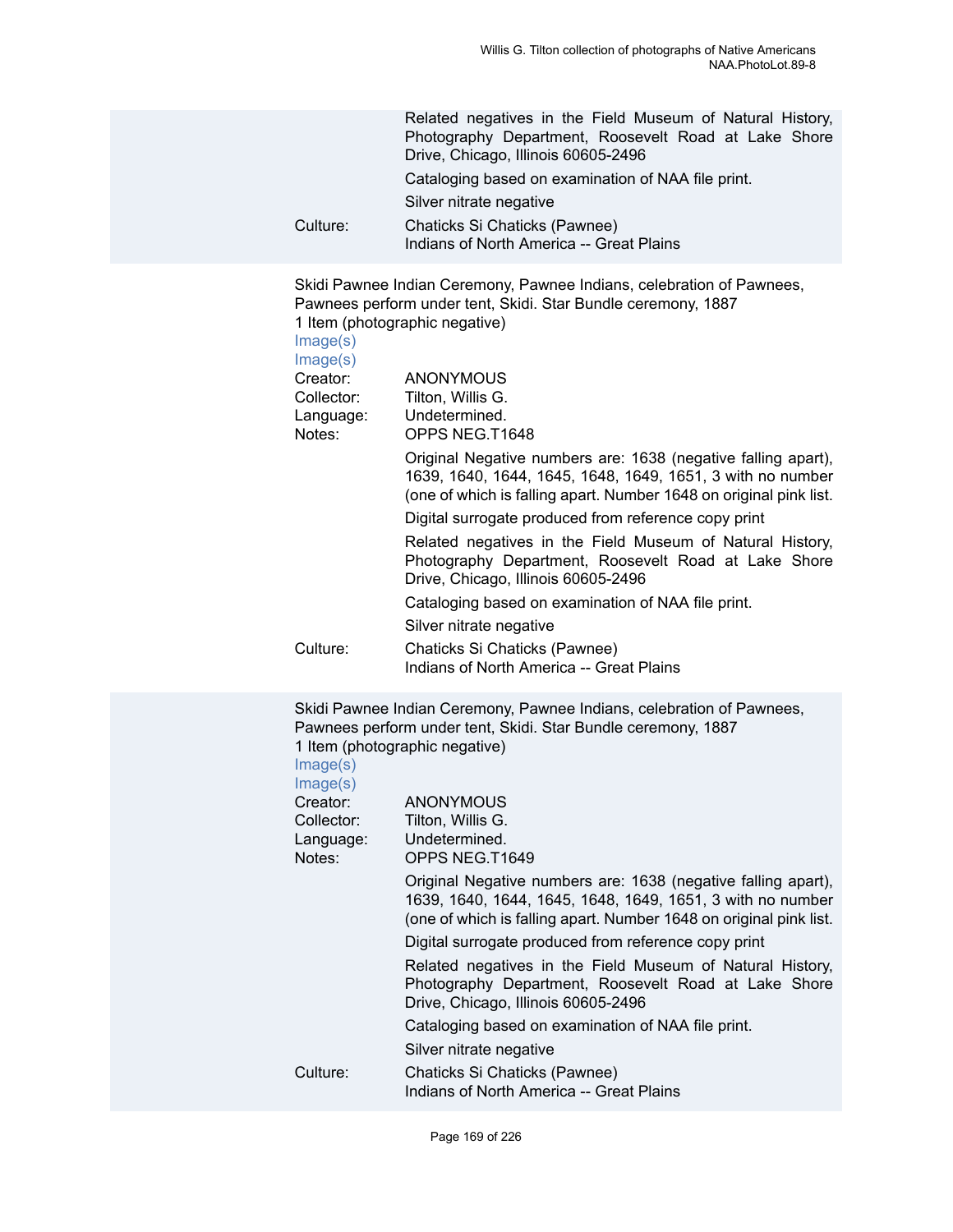Skidi Pawnee Indian Ceremony, Pawnee Indians, celebration of Pawnees, Pawnees perform under tent, Skidi. Star Bundle ceremony, 1887 1 Item (photographic negative) [Image\(s\)](https://ids.si.edu/ids/deliveryService?id=NMNH-T1651-000001)

[Image\(s\)](https://ids.si.edu/ids/deliveryService?id=NMNH-T1651-000004)<br>Creator:

| $m = 5$    |                                                                                                                                                                                                   |
|------------|---------------------------------------------------------------------------------------------------------------------------------------------------------------------------------------------------|
| Creator:   | <b>ANONYMOUS</b>                                                                                                                                                                                  |
| Collector: | Tilton. Willis G.                                                                                                                                                                                 |
| Language:  | Undetermined.                                                                                                                                                                                     |
| Notes:     | OPPS NEG.T1651                                                                                                                                                                                    |
|            | Original Negative numbers are: 1638 (negative falling apart),<br>1639, 1640, 1644, 1645, 1648, 1649, 1651, 3 with no number<br>(one of which is falling apart. Number 1648 on original pink list. |
|            | Digital surrogate produced from reference copy print                                                                                                                                              |
|            | Related negatives in the Field Museum of Natural History,<br>Photography Department, Roosevelt Road at Lake Shore<br>Drive, Chicago, Illinois 60605-2496                                          |
|            | Cataloging based on examination of NAA file print.                                                                                                                                                |
|            | Silver nitrate negative                                                                                                                                                                           |
| Culture:   | Chaticks Si Chaticks (Pawnee)                                                                                                                                                                     |
|            | Indians of North America -- Great Plains                                                                                                                                                          |

[James Murie holding hat, with Good Fox, Pawnee Priest, with blanket, before](https://ids.si.edu/ids/deliveryService?id=NMNH-T1672-000001) [1912](https://ids.si.edu/ids/deliveryService?id=NMNH-T1672-000001)

|            | 1 Item (photographic negative)                                                                                                                           |
|------------|----------------------------------------------------------------------------------------------------------------------------------------------------------|
| Creator:   | ANONYMOUS                                                                                                                                                |
| Collector: | Tilton, Willis G.                                                                                                                                        |
| Language:  | Undetermined.                                                                                                                                            |
| Notes:     | OPPS NEG.T1672                                                                                                                                           |
|            | Number 19366 on original list.                                                                                                                           |
|            | Related negatives in the Field Museum of Natural History,<br>Photography Department, Roosevelt Road at Lake Shore<br>Drive, Chicago, Illinois 60605-2496 |
|            | Cataloging based on examination of NAA file print.                                                                                                       |
|            | Silver nitrate negative                                                                                                                                  |
| Culture:   | Chaticks Si Chaticks (Pawnee)<br>Indians of North America -- Great Plains                                                                                |

# [Pawnee family group](https://ids.si.edu/ids/deliveryService?id=NMNH-T1672a-000001)

|            | 1 Item (photographic negative)                                                                                                                                                                                   |
|------------|------------------------------------------------------------------------------------------------------------------------------------------------------------------------------------------------------------------|
| Creator:   | <b>ANONYMOUS</b>                                                                                                                                                                                                 |
| Collector: | Tilton, Willis G.                                                                                                                                                                                                |
| Language:  | Undetermined.                                                                                                                                                                                                    |
| Notes:     | OPPS NEG.T1672A                                                                                                                                                                                                  |
|            | James Murie also in picture. cf. T 1683. Woman on the right is<br>not Effie Blaine. Information from Garland J. Blaine, grandson<br>of Effie Blaine. Per letter to NAA by Martha Royce Blaine, --pir<br>7/20/75. |
|            | Related negatives in the Field Museum of Natural History,<br>Photography Department, Roosevelt Road at Lake Shore                                                                                                |

Drive, Chicago, Illinois 60605-2496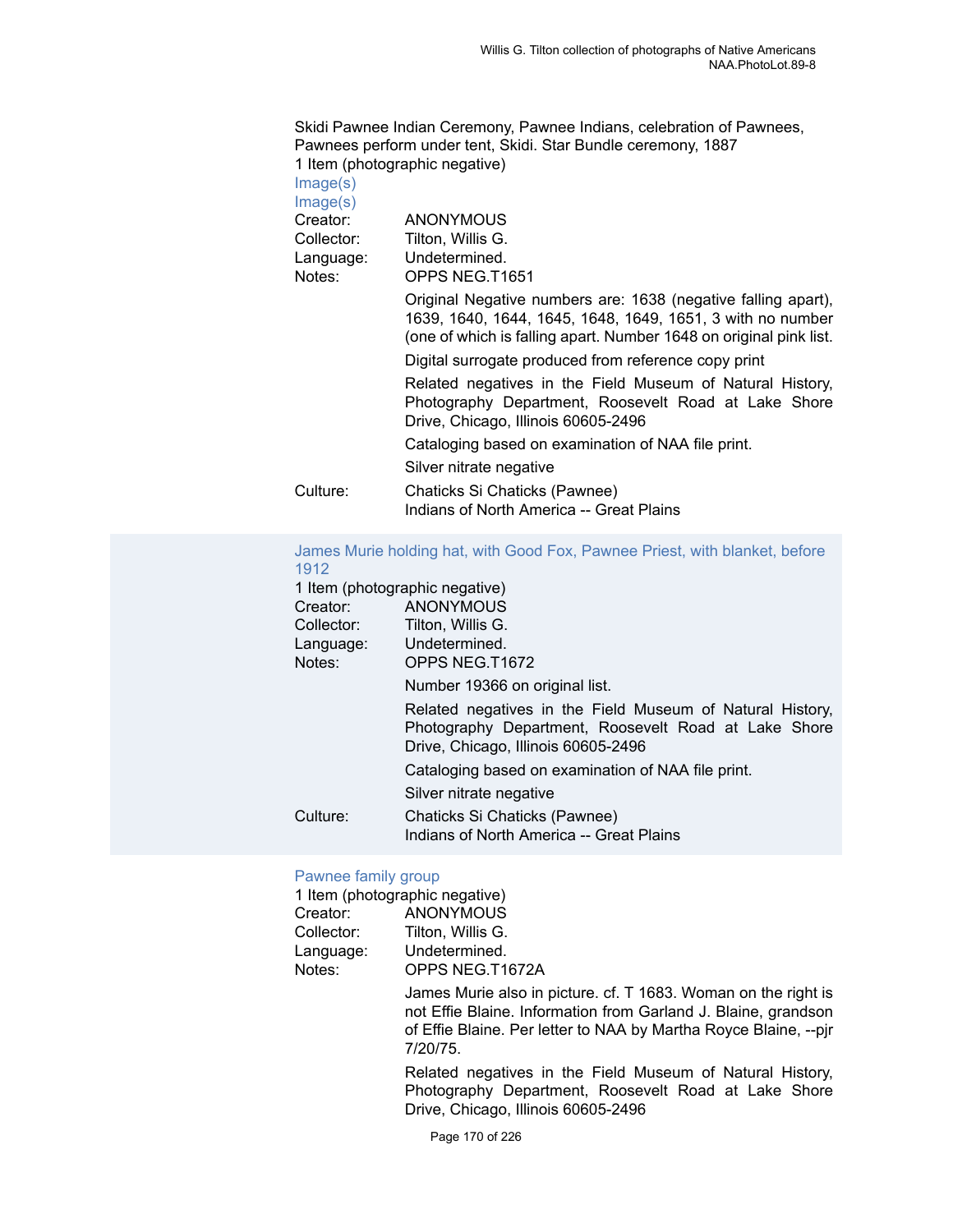| Cataloging based on examination of NAA file print. |  |
|----------------------------------------------------|--|
| Silver nitrate negative                            |  |
| Murie, James R.<br>Names:                          |  |
| Chaticks Si Chaticks (Pawnee)<br>Culture:          |  |
| Indians of North America -- Great Plains           |  |

|            | Leader of women in Buffalo Dance ceremony, before 1912<br>1 Item (photographic negative)                                                                 |
|------------|----------------------------------------------------------------------------------------------------------------------------------------------------------|
| Creator:   | ANONYMOUS                                                                                                                                                |
| Collector: | Tilton, Willis G.                                                                                                                                        |
|            | Language: Undetermined.                                                                                                                                  |
| Notes:     | OPPS NEG.T1683                                                                                                                                           |
|            | Number 30526 on original pink list. Same woman as T-1672-A.                                                                                              |
|            | Related negatives in the Field Museum of Natural History,<br>Photography Department, Roosevelt Road at Lake Shore<br>Drive, Chicago, Illinois 60605-2496 |
|            | Cataloging based on examination of NAA file print.                                                                                                       |
|            | Silver nitrate negative                                                                                                                                  |
| Culture:   | Chaticks Si Chaticks (Pawnee)<br>Indians of North America -- Great Plains                                                                                |

# [Stacey Matlock, Chaui Pawnee Indian, 1904](https://ids.si.edu/ids/deliveryService?id=NMNH-T23967-000001)<br>1 Item (photographic negative)

|                    | 1 Item (photographic negative)                                                                                                                           |
|--------------------|----------------------------------------------------------------------------------------------------------------------------------------------------------|
| Creator:           | Carpenter, Charles H.                                                                                                                                    |
| Collector:         | Tilton, Willis G.                                                                                                                                        |
|                    | Language: Undetermined.                                                                                                                                  |
| Notes:             | OPPS NEG.T23967                                                                                                                                          |
|                    | Related negatives in the Field Museum of Natural History,<br>Photography Department, Roosevelt Road at Lake Shore<br>Drive, Chicago, Illinois 60605-2496 |
|                    | Photograph probably made at the Louisiana Purchase<br>Exposition, St. Louis                                                                              |
|                    | T23967A is a similiar view.                                                                                                                              |
|                    | Cataloging based on examination of NAA file print.                                                                                                       |
|                    | Silver nitrate negative                                                                                                                                  |
| Names:<br>Culture: | Louisiana Purchase Exposition (1904: Saint Louis, Mo.)<br>Chaticks Si Chaticks (Pawnee)<br>Indians of North America -- Great Plains                      |

#### [Pawnee chief, Good Chief](https://ids.si.edu/ids/deliveryService?id=NMNH-T1121-000001)

| 1 Item (photographic negative) |                                                                                                                                                          |
|--------------------------------|----------------------------------------------------------------------------------------------------------------------------------------------------------|
| Creator:                       | <b>ANONYMOUS</b>                                                                                                                                         |
| Collector:                     | Tilton, Willis G.                                                                                                                                        |
| Language:                      | Undetermined.                                                                                                                                            |
| Notes:                         | OPPS NEG.T1121                                                                                                                                           |
|                                | Related negatives in the Field Museum of Natural History,<br>Photography Department, Roosevelt Road at Lake Shore<br>Drive, Chicago, Illinois 60605-2496 |
|                                | Cataloging based on examination of NAA file print.                                                                                                       |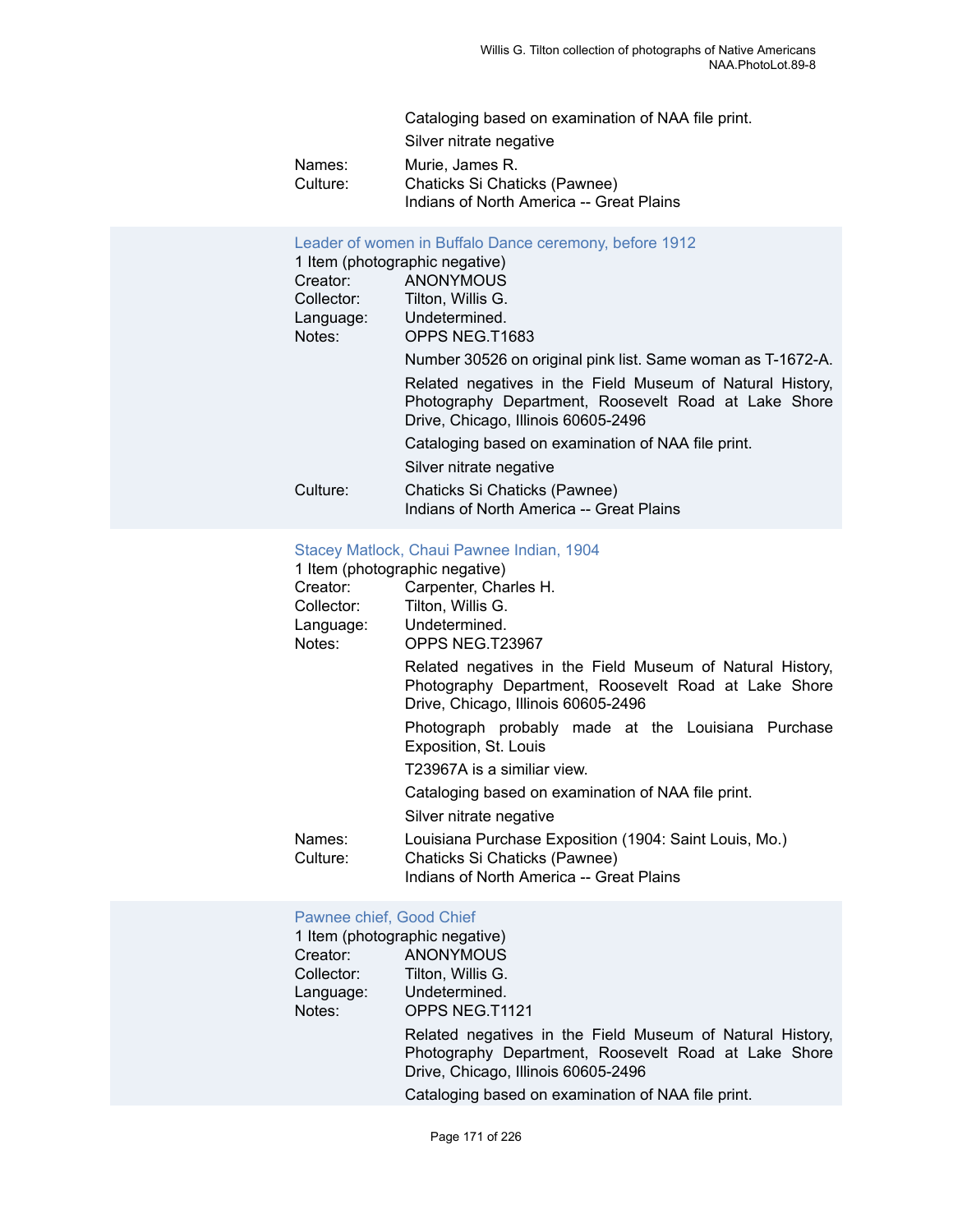|          | Silver nitrate negative                  |
|----------|------------------------------------------|
| Culture: | Chaticks Si Chaticks (Pawnee)            |
|          | Indians of North America -- Great Plains |

#### [Pawnee man and woman, keepers of the skull bundle](https://ids.si.edu/ids/deliveryService?id=NMNH-T1124-000001)

|            | 1 Item (photographic negative)                                                                                                                           |
|------------|----------------------------------------------------------------------------------------------------------------------------------------------------------|
| Creator:   | <b>ANONYMOUS</b>                                                                                                                                         |
| Collector: | Tilton, Willis G.                                                                                                                                        |
|            | Language: Undetermined.                                                                                                                                  |
| Notes:     | OPPS NEG.T1124                                                                                                                                           |
|            | Related negatives in the Field Museum of Natural History,<br>Photography Department, Roosevelt Road at Lake Shore<br>Drive, Chicago, Illinois 60605-2496 |
|            | Cataloging based on examination of NAA file print.                                                                                                       |
|            | Imprint on photo mount, "Elite Studio" Oklahoma.                                                                                                         |
|            | Silver nitrate negative                                                                                                                                  |
| Culture:   | Chaticks Si Chaticks (Pawnee)<br>Indians of North America -- Great Plains                                                                                |

# [Pawnee man, Dog Chief](https://ids.si.edu/ids/deliveryService?id=NMNH-T1127-000001)

| i amice man, Dog Omer  |                                                                                                                                                          |
|------------------------|----------------------------------------------------------------------------------------------------------------------------------------------------------|
| 1 Glass plate negative |                                                                                                                                                          |
| Creator:               | <b>ANONYMOUS</b>                                                                                                                                         |
| Collector:             | Tilton, Willis G.                                                                                                                                        |
|                        | Language: Undetermined.                                                                                                                                  |
| Notes:                 | OPPS NEG.T1127                                                                                                                                           |
|                        | Related negatives in the Field Museum of Natural History,<br>Photography Department, Roosevelt Road at Lake Shore<br>Drive, Chicago, Illinois 60605-2496 |
|                        | A Skidi Pawnee. Son of famous warrior Crooked Hand, served<br>all through the campaigns of the Pawnee scouts, 1868-1876,<br>Co. A, 1st Bat.              |
|                        | Plate broken and mended with tape.                                                                                                                       |
|                        | Glass plate negative is broken                                                                                                                           |
|                        | Cataloging based on examination of NAA file print.                                                                                                       |
|                        | Silver nitrate negative                                                                                                                                  |
|                        | Reproduced in Dorsey, Traditions of the Skidi Pawnee, figure<br>5.                                                                                       |
| Culture:               | Chaticks Si Chaticks (Pawnee)                                                                                                                            |
|                        | Indians of North America -- Great Plains                                                                                                                 |

Friendship (Calumet) Ceremony given by the Chaui Band to the Skidi Band, 1899-1902 1 Item (photographic negative) [Image\(s\)](https://ids.si.edu/ids/deliveryService?id=NMNH-T1656-000001) [Image\(s\)](https://ids.si.edu/ids/deliveryService?id=NMNH-T1656-000004)<br>Creator: Creator: Dorsey, George Amos<br>Collector: Tilton, Willis G. Tilton, Willis G. Language: Undetermined.<br>Notes: OPPS NEG.T1 OPPS NEG.T1656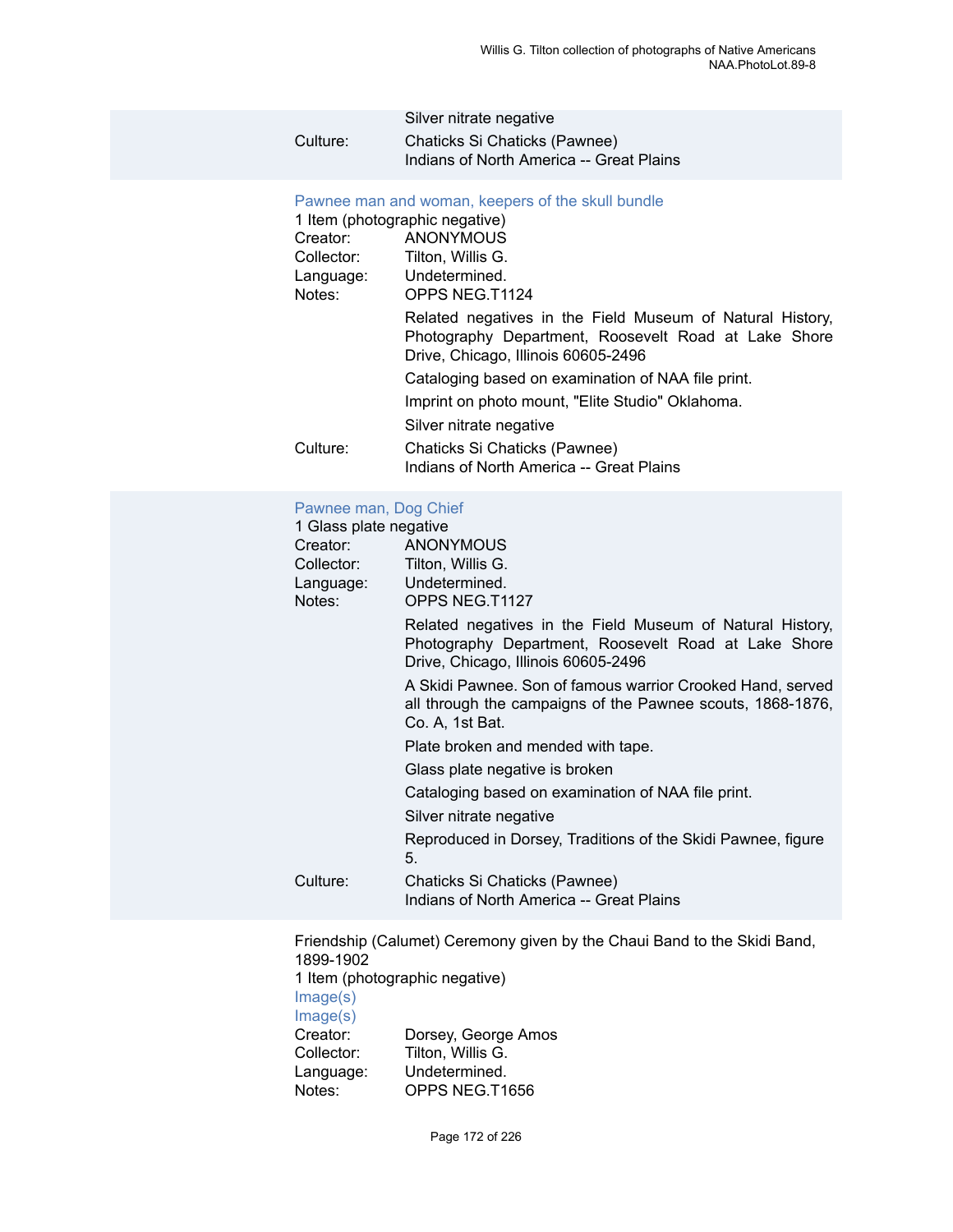Original Negative Number 1656 - Identified from figure 12, "Chauis Performing Calumet Pipe-Ceremony" in Dorsey, Traditions of the Skidi Pawnee (1904). Probably by Dorsey, ca. 1899-1902. Owen Echo Hawk, a Pawnee (here 3/30/71) identified the man in the center in the last photo of this series as being John Louwalk. JCR.

Digital surrogate produced from reference copy print

Related negatives in the Field Museum of Natural History, Photography Department, Roosevelt Road at Lake Shore Drive, Chicago, Illinois 60605-2496

Cataloging based on examination of NAA file print.

Original Negative Numbers are: 1656, 1664, (Pawnee Indian performing rite), 1665, 1666, 1667, 1670, 1673, 1674, (Pawnee Indians performing the rite), one with no number.

Silver nitrate negative

Culture: Chaticks Si Chaticks (Pawnee) Indians of North America -- Great Plains

Friendship (Calumet) Ceremony given by the Chaui Band to the Skidi Band, 1899-1902 1 Item (photographic negative) [Image\(s\)](https://ids.si.edu/ids/deliveryService?id=NMNH-T1664-000001) [Image\(s\)](https://ids.si.edu/ids/deliveryService?id=NMNH-T1664-000004) Creator: Dorsey, George Amos Collector: Tilton, Willis G. Language: Undetermined.

Notes: OPPS NEG.T1664

Original Negative Number 1656 - Identified from figure 12, "Chauis Performing Calumet Pipe-Ceremony" in Dorsey, Traditions of the Skidi Pawnee (1904). Probably by Dorsey, ca. 1899-1902. Owen Echo Hawk, a Pawnee (here 3/30/71) identified the man in the center in the last photo of this series as being John Louwalk. JCR.

Digital surrogate produced from reference copy print

Related negatives in the Field Museum of Natural History, Photography Department, Roosevelt Road at Lake Shore Drive, Chicago, Illinois 60605-2496

Cataloging based on examination of NAA file print.

Original Negative Numbers are: 1656, 1664, (Pawnee Indian performing rite), 1665, 1666, 1667, 1670, 1673, 1674, (Pawnee Indians performing the rite), one with no number.

Number 1672 on original pink list.

Silver nitrate negative

Culture: Chaticks Si Chaticks (Pawnee) Indians of North America -- Great Plains

Friendship (Calumet) Ceremony given by the Chaui Band to the Skidi Band, 1899-1902 1 Item (photographic negative) [Image\(s\)](https://ids.si.edu/ids/deliveryService?id=NMNH-T1665-000001)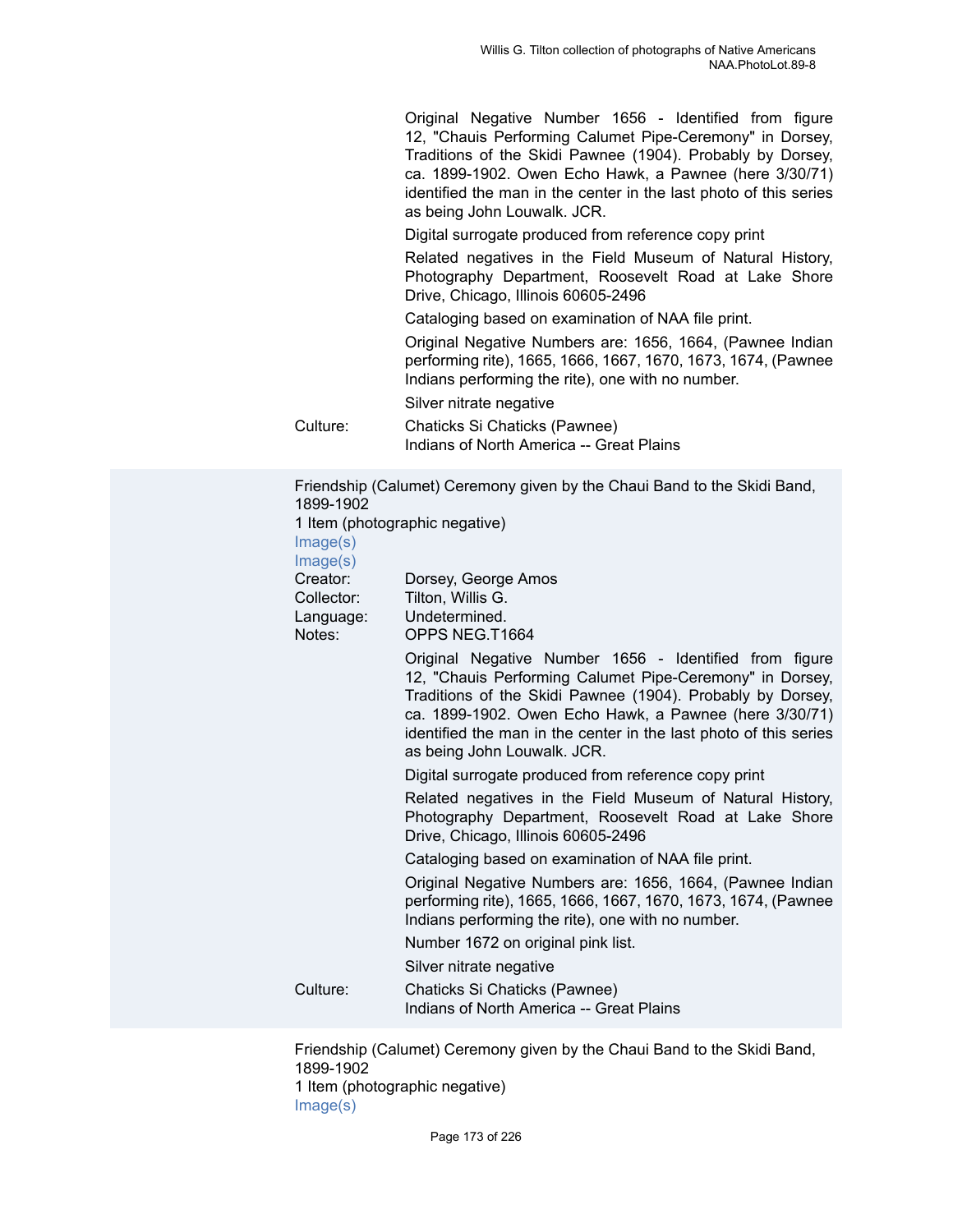| Image(s)                                      |                                                                                                                                                                                                                                                                                                                                                |
|-----------------------------------------------|------------------------------------------------------------------------------------------------------------------------------------------------------------------------------------------------------------------------------------------------------------------------------------------------------------------------------------------------|
| Creator:<br>Collector:<br>Language:<br>Notes: | Dorsey, George Amos<br>Tilton, Willis G.<br>Undetermined.<br>OPPS NEG.T1665                                                                                                                                                                                                                                                                    |
|                                               | Original Negative Number 1656 - Identified from figure<br>12, "Chauis Performing Calumet Pipe-Ceremony" in Dorsey,<br>Traditions of the Skidi Pawnee (1904). Probably by Dorsey,<br>ca. 1899-1902. Owen Echo Hawk, a Pawnee (here 3/30/71)<br>identified the man in the center in the last photo of this series<br>as being John Louwalk. JCR. |
|                                               | Digital surrogate produced from reference copy print                                                                                                                                                                                                                                                                                           |
|                                               | Related negatives in the Field Museum of Natural History,<br>Photography Department, Roosevelt Road at Lake Shore<br>Drive, Chicago, Illinois 60605-2496                                                                                                                                                                                       |
|                                               | Cataloging based on examination of NAA file print.                                                                                                                                                                                                                                                                                             |
|                                               | Original Negative Numbers are: 1656, 1664, (Pawnee Indian<br>performing rite), 1665, 1666, 1667, 1670, 1673, 1674, (Pawnee<br>Indians performing the rite), one with no number.                                                                                                                                                                |
|                                               | Number 1672 on original pink list.<br>Silver nitrate negative                                                                                                                                                                                                                                                                                  |
| Culture:                                      | Chaticks Si Chaticks (Pawnee)<br>Indians of North America -- Great Plains                                                                                                                                                                                                                                                                      |
| 1899-1902                                     | Friendship (Calumet) Ceremony given by the Chaui Band to the Skidi Band,                                                                                                                                                                                                                                                                       |

1 Item (photographic negative)

[Image\(s\)](https://ids.si.edu/ids/deliveryService?id=NMNH-T1666-000001)

[Image\(s\)](https://ids.si.edu/ids/deliveryService?id=NMNH-T1666-000004) Creator: Dorsey, George Amos Collector: Tilton, Willis G. Language: Undetermined.

Notes: OPPS NEG.T1666

Original Negative Number 1656 - Identified from figure 12, "Chauis Performing Calumet Pipe-Ceremony" in Dorsey, Traditions of the Skidi Pawnee (1904). Probably by Dorsey, ca. 1899-1902. Owen Echo Hawk, a Pawnee (here 3/30/71) identified the man in the center in the last photo of this series as being John Louwalk. JCR.

Digital surrogate produced from reference copy print

Related negatives in the Field Museum of Natural History, Photography Department, Roosevelt Road at Lake Shore Drive, Chicago, Illinois 60605-2496

Cataloging based on examination of NAA file print.

Original Negative Numbers are: 1656, 1664, (Pawnee Indian performing rite), 1665, 1666, 1667, 1670, 1673, 1674, (Pawnee Indians performing the rite), one with no number.

Number 1672 on original pink list.

Silver nitrate negative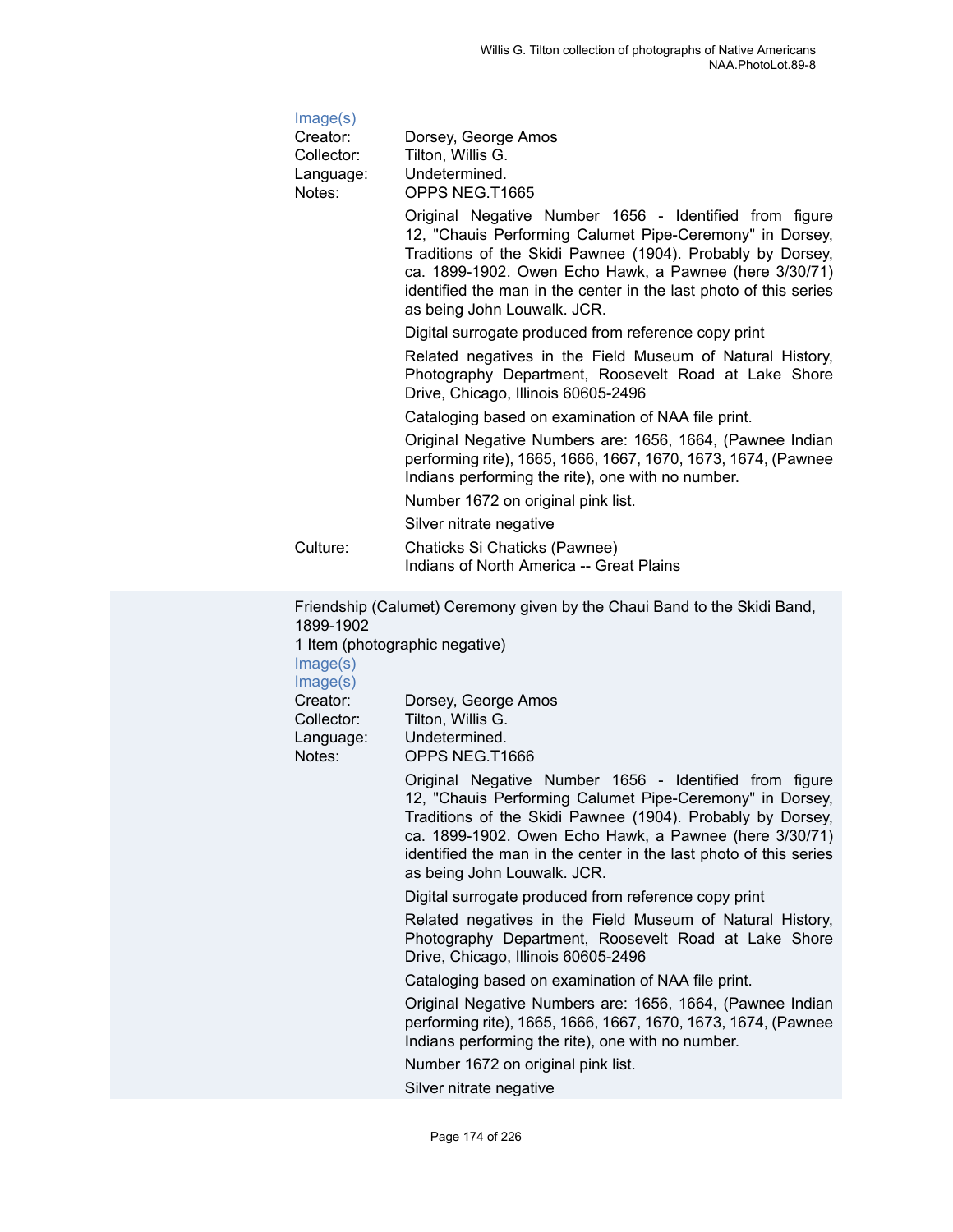| Culture:                                                                                       | Chaticks Si Chaticks (Pawnee)<br>Indians of North America -- Great Plains                                                                                                                                                                                                                                                                                                                                                                                                                                                                                                                                                                                                                                                                                                                                                                                                                                                                                                                                                                                                                                                                              |
|------------------------------------------------------------------------------------------------|--------------------------------------------------------------------------------------------------------------------------------------------------------------------------------------------------------------------------------------------------------------------------------------------------------------------------------------------------------------------------------------------------------------------------------------------------------------------------------------------------------------------------------------------------------------------------------------------------------------------------------------------------------------------------------------------------------------------------------------------------------------------------------------------------------------------------------------------------------------------------------------------------------------------------------------------------------------------------------------------------------------------------------------------------------------------------------------------------------------------------------------------------------|
| 1899-1902<br>Image(s)<br>Image(s)<br>Creator:<br>Collector:<br>Language:<br>Notes:<br>Culture: | Friendship (Calumet) Ceremony given by the Chaui Band to the Skidi Band,<br>1 Item (photographic negative)<br>Dorsey, George Amos<br>Tilton, Willis G.<br>Undetermined.<br>OPPS NEG.T1667<br>Original Negative Number 1656 - Identified from figure<br>12, "Chauis Performing Calumet Pipe-Ceremony" in Dorsey,<br>Traditions of the Skidi Pawnee (1904). Probably by Dorsey,<br>ca. 1899-1902. Owen Echo Hawk, a Pawnee (here 3/30/71)<br>identified the man in the center in the last photo of this series<br>as being John Louwalk. JCR.<br>Digital surrogate produced from reference copy print<br>Related negatives in the Field Museum of Natural History,<br>Photography Department, Roosevelt Road at Lake Shore<br>Drive, Chicago, Illinois 60605-2496<br>Cataloging based on examination of NAA file print.<br>Original Negative Numbers are: 1656, 1664, (Pawnee Indian<br>performing rite), 1665, 1666, 1667, 1670, 1673, 1674, (Pawnee<br>Indians performing the rite), one with no number.<br>Number 1672 on original pink list.<br>Silver nitrate negative<br>Chaticks Si Chaticks (Pawnee)<br>Indians of North America -- Great Plains |
|                                                                                                | Friendship (Calumet) Ceremony given by the Chaui Band to the Skidi Band,                                                                                                                                                                                                                                                                                                                                                                                                                                                                                                                                                                                                                                                                                                                                                                                                                                                                                                                                                                                                                                                                               |

# [1899-1902](https://ids.si.edu/ids/deliveryService?id=NMNH-T1670-000001)

1 Item (photographic negative)

| Creator:   | Dorsey, George Amos |
|------------|---------------------|
| Collector: | Tilton, Willis G.   |
| Language:  | Undetermined.       |
| Notes:     | OPPS NEG.T1670      |
|            |                     |

Original Negative Number 1656 - Identified from figure 12, "Chauis Performing Calumet Pipe-Ceremony" in Dorsey, Traditions of the Skidi Pawnee (1904). Probably by Dorsey, ca. 1899-1902. Owen Echo Hawk, a Pawnee (here 3/30/71) identified the man in the center in the last photo of this series as being John Louwalk. JCR.

Digital surrogate produced from reference copy print

Related negatives in the Field Museum of Natural History, Photography Department, Roosevelt Road at Lake Shore Drive, Chicago, Illinois 60605-2496

Cataloging based on examination of NAA file print.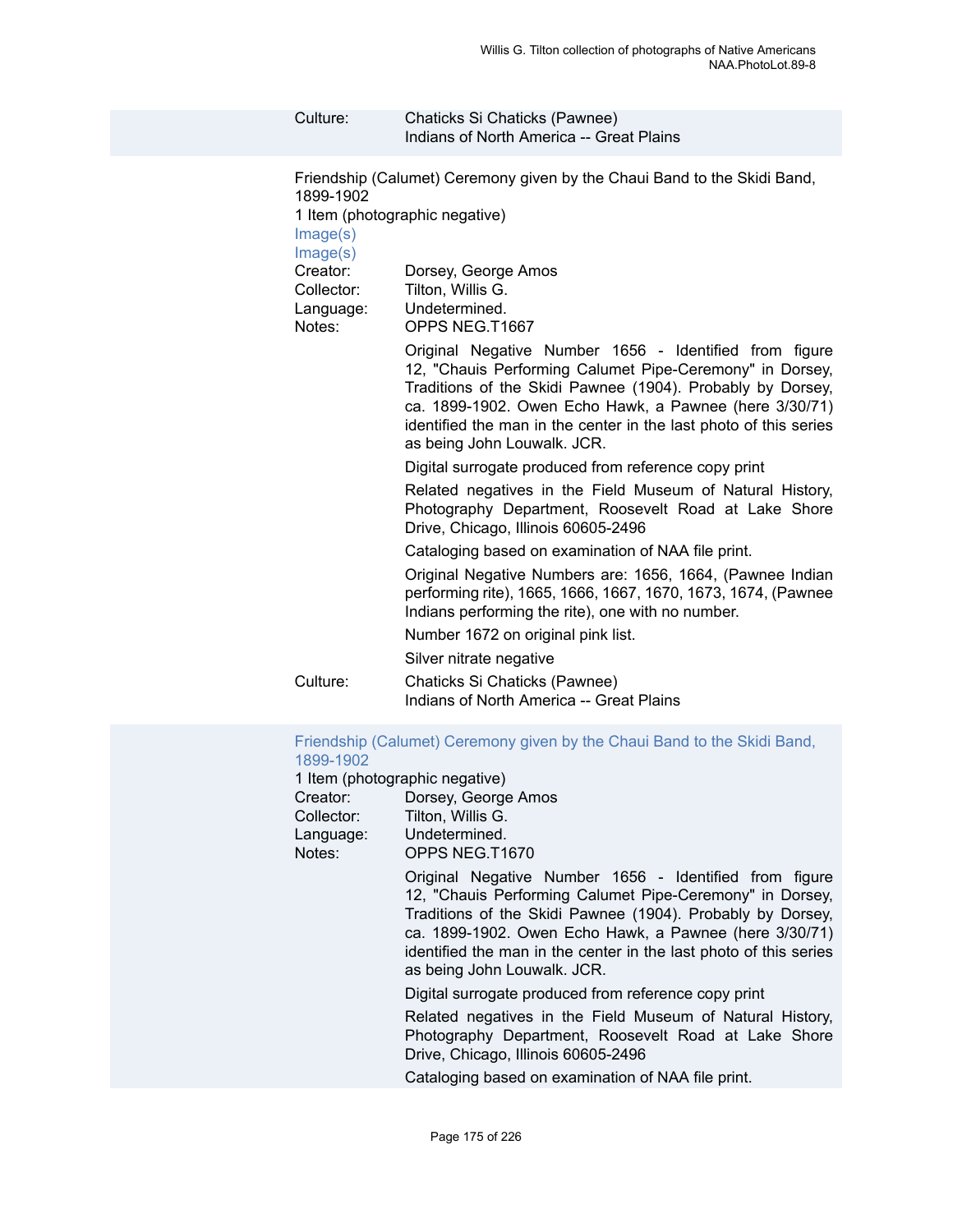|          | Original Negative Numbers are: 1656, 1664, (Pawnee Indian<br>performing rite), 1665, 1666, 1667, 1670, 1673, 1674, (Pawnee<br>Indians performing the rite), one with no number. |
|----------|---------------------------------------------------------------------------------------------------------------------------------------------------------------------------------|
|          | Number 1672 on original pink list.                                                                                                                                              |
|          | Silver nitrate negative                                                                                                                                                         |
| Culture: | Chaticks Si Chaticks (Pawnee)<br>Indians of North America -- Great Plains                                                                                                       |

Friendship (Calumet) Ceremony given by the Chaui Band to the Skidi Band, 1899-1902

1 Item (photographic negative)

[Image\(s\)](https://ids.si.edu/ids/deliveryService?id=NMNH-T1673-000001)

[Image\(s\)](https://ids.si.edu/ids/deliveryService?id=NMNH-T1673-000004)

Creator: Dorsey, George Amos Collector: Tilton, Willis G. Language: Undetermined.

Notes: OPPS NEG.T1673

Original Negative Number 1656 - Identified from figure 12, "Chauis Performing Calumet Pipe-Ceremony" in Dorsey, Traditions of the Skidi Pawnee (1904). Probably by Dorsey, ca. 1899-1902. Owen Echo Hawk, a Pawnee (here 3/30/71) identified the man in the center in the last photo of this series as being John Louwalk. JCR.

Digital surrogate produced from reference copy print

Related negatives in the Field Museum of Natural History, Photography Department, Roosevelt Road at Lake Shore Drive, Chicago, Illinois 60605-2496

Cataloging based on examination of NAA file print.

Original Negative Numbers are: 1656, 1664, (Pawnee Indian performing rite), 1665, 1666, 1667, 1670, 1673, 1674, (Pawnee Indians performing the rite), one with no number.

Number 1672 on original pink list.

Silver nitrate negative

Culture: Chaticks Si Chaticks (Pawnee) Indians of North America -- Great Plains

Friendship (Calumet) Ceremony given by the Chaui Band to the Skidi Band, 1899-1902 1 Item (photographic negative) [Image\(s\)](https://ids.si.edu/ids/deliveryService?id=NMNH-T1674-000001) [Image\(s\)](https://ids.si.edu/ids/deliveryService?id=NMNH-T1674-000004) Creator: Dorsey, George Amos Collector: Tilton, Willis G. Language: Undetermined. Notes: OPPS NEG.T1674 Original Negative Number 1656 - Identified from figure 12, "Chauis Performing Calumet Pipe-Ceremony" in Dorsey, Traditions of the Skidi Pawnee (1904). Probably by Dorsey, ca. 1899-1902. Owen Echo Hawk, a Pawnee (here 3/30/71)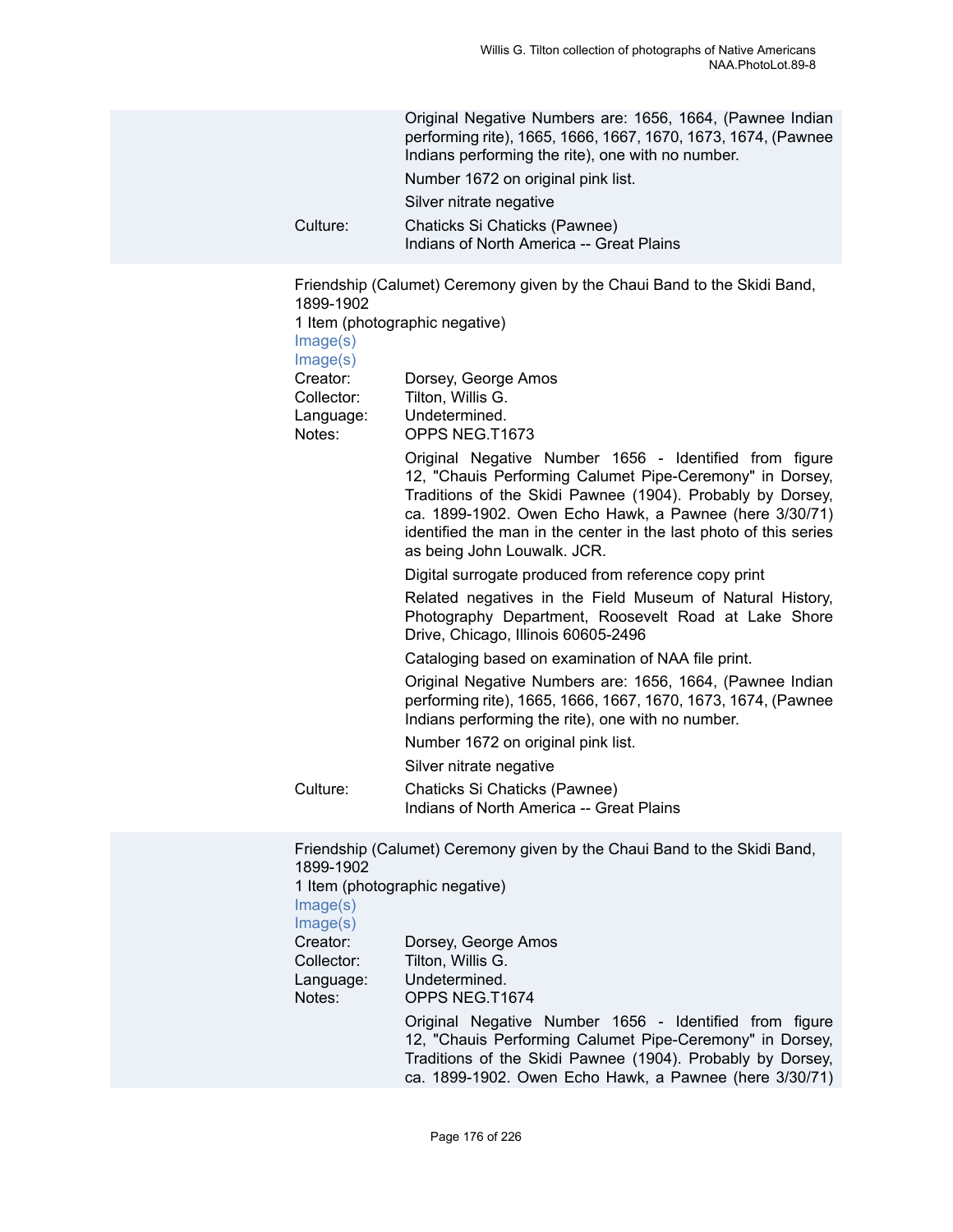identified the man in the center in the last photo of this series as being John Louwalk. JCR.

Digital surrogate produced from reference copy print

Related negatives in the Field Museum of Natural History, Photography Department, Roosevelt Road at Lake Shore Drive, Chicago, Illinois 60605-2496

Cataloging based on examination of NAA file print.

Original Negative Numbers are: 1656, 1664, (Pawnee Indian performing rite), 1665, 1666, 1667, 1670, 1673, 1674, (Pawnee Indians performing the rite), one with no number.

Number 1672 on original pink list.

Silver nitrate negative

Names: Louwalk, John<br>Culture: Chaticks Si Ch

Chaticks Si Chaticks (Pawnee) Indians of North America -- Great Plains

### [Leader Skidi Pawnee, priest, and keeper of sacred morning-star bundle,](https://ids.si.edu/ids/deliveryService?id=NMNH-T1676-000001) [1899-1902](https://ids.si.edu/ids/deliveryService?id=NMNH-T1676-000001)

|            | 1 Item (photographic negative)                                                                                                                           |
|------------|----------------------------------------------------------------------------------------------------------------------------------------------------------|
| Creator:   | Dorsey, George Amos                                                                                                                                      |
| Collector: | Tilton, Willis G.                                                                                                                                        |
| Language:  | Undetermined.                                                                                                                                            |
| Notes:     | OPPS NEG.T1676                                                                                                                                           |
|            | Related negatives in the Field Museum of Natural History,<br>Photography Department, Roosevelt Road at Lake Shore<br>Drive, Chicago, Illinois 60605-2496 |
|            | Cataloging based on examination of NAA file print.                                                                                                       |
|            | Number 30555 on original pink list.                                                                                                                      |
|            | Silver nitrate negative                                                                                                                                  |
|            | Reproduced in Traditions of the Skidi Pawnee by C.A. Dorsey<br>(Houghton, Mifflin & Co, 1904), figure 10, "Leader (owner of<br>Morning-Star Ceremony)."  |
| Culture:   | Chaticks Si Chaticks (Pawnee)<br>Indians of North America -- Great Plains                                                                                |

| Creator:<br>Collector:<br>Language:<br>Notes: | James Curie (Coming Sun) not chief of the Skidi Pawnee, Oklahoma<br>1 Item (photographic negative)<br>ANONYMOUS<br>Tilton, Willis G.<br>Undetermined.<br>OPPS NEG.T1679 |
|-----------------------------------------------|-------------------------------------------------------------------------------------------------------------------------------------------------------------------------|
|                                               | Related negatives in the Field Museum of Natural History,<br>Photography Department, Roosevelt Road at Lake Shore<br>Drive, Chicago, Illinois 60605-2496                |
|                                               | Cataloging based on examination of NAA file print.                                                                                                                      |
|                                               | Number 30487 on original pink list.                                                                                                                                     |
|                                               | Should be James Murie; see T-19366.                                                                                                                                     |
|                                               | Silver nitrate negative                                                                                                                                                 |
| Names:                                        | Murie, James R.                                                                                                                                                         |

Page 177 of 226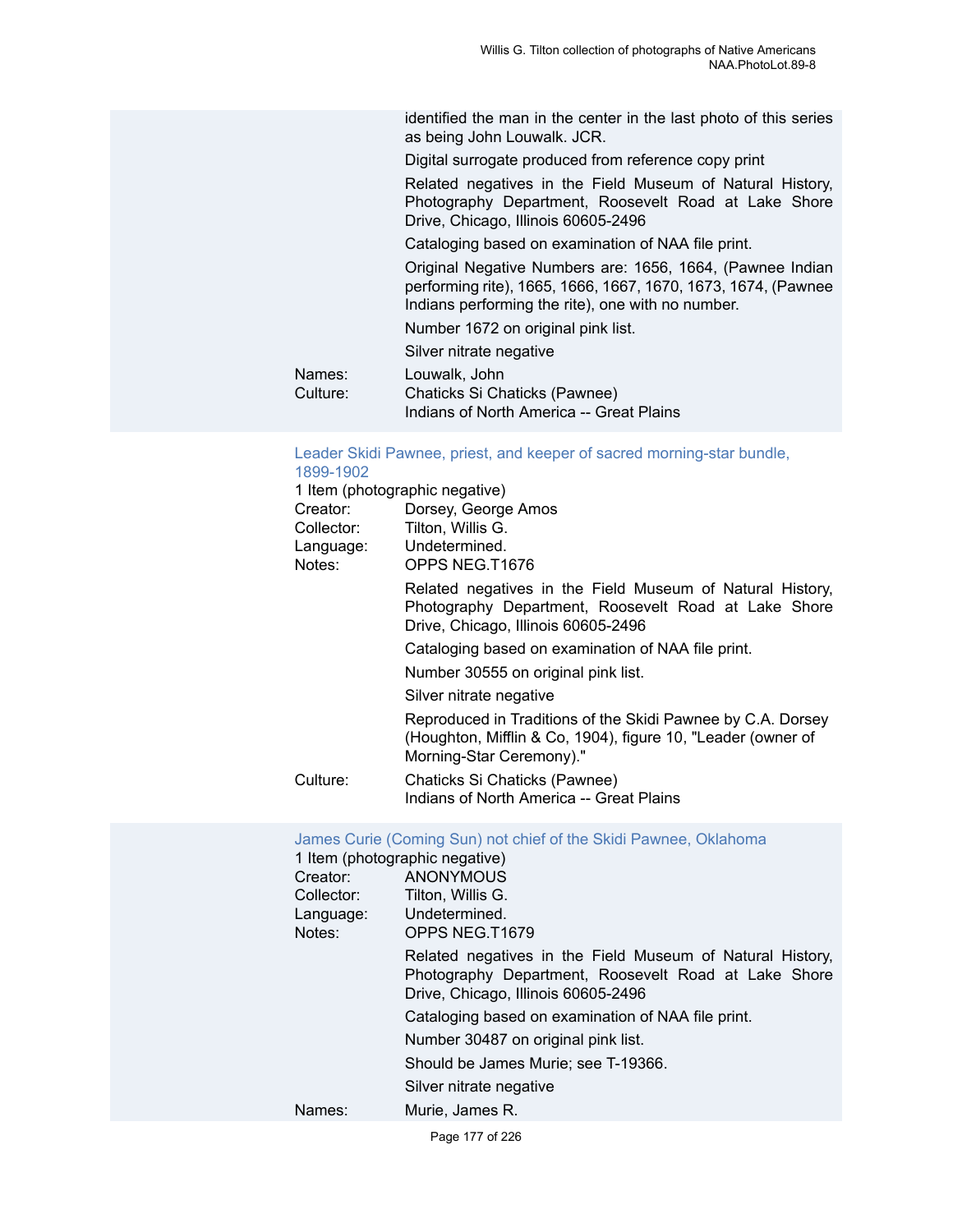#### Culture: Chaticks Si Chaticks (Pawnee) Indians of North America -- Great Plains

Chief Coming Sun (James Murie) of Skidi [Pawnee](https://ids.si.edu/ids/deliveryService?id=NMNH-T1681-000001) with hat and John Buffalo [with blanket, Bundle Ceremony priest](https://ids.si.edu/ids/deliveryService?id=NMNH-T1681-000001) 1 Item (photographic negative) Creator: ANONYMOUS Collector: Tilton, Willis G. Language: Undetermined.<br>Notes: OPPS NEG.T1 OPPS NEG.T1681 Related negatives in the Field Museum of Natural History, Photography Department, Roosevelt Road at Lake Shore Drive, Chicago, Illinois 60605-2496 Cataloging based on examination of NAA file print. Number 30525 on original pink list. Silver nitrate negative Names: Murie, James R.<br>Culture: Chaticks Si Chat Chaticks Si Chaticks (Pawnee) Indians of North America -- Great Plains

#### [Indians in front of home made by Chippewa Indians, 1904](https://ids.si.edu/ids/deliveryService?id=NMNH-T14492-000001)

1 Item (photographic negative)

| Creator:           | Carpenter, Charles H.                                                                                                                                    |  |  |
|--------------------|----------------------------------------------------------------------------------------------------------------------------------------------------------|--|--|
| Collector:         | Tilton, Willis G.                                                                                                                                        |  |  |
| Language:          | Undetermined.                                                                                                                                            |  |  |
| Notes:             | OPPS NEG.T14492                                                                                                                                          |  |  |
|                    | Also cradleboard is probably Chippewa.                                                                                                                   |  |  |
|                    | Related negatives in the Field Museum of Natural History,<br>Photography Department, Roosevelt Road at Lake Shore<br>Drive, Chicago, Illinois 60605-2496 |  |  |
|                    | Photograph probably taken at the Louisiana Purchase<br>Exposition, St. Louis                                                                             |  |  |
|                    | Cataloging based on examination of NAA file print.                                                                                                       |  |  |
|                    | Number 15934 on original pink list. [St Louis, Missouri.]                                                                                                |  |  |
|                    | Silver nitrate negative                                                                                                                                  |  |  |
| Names:<br>Culture: | Louisiana Purchase Exposition (1904: Saint Louis, Mo.)<br>Chaticks Si Chaticks (Pawnee)<br>Indians of North America -- Great Plains                      |  |  |

#### [Birchbark hut constructed on the fair grounds at St Louis, Mi, 1904](https://ids.si.edu/ids/deliveryService?id=NMNH-T14493-000001)

1 Item (photographic negative)

| Creator:   | Carpenter, Charles H. |
|------------|-----------------------|
| Collector: | Tilton, Willis G.     |
| Language:  | Undetermined.         |
| Notes:     | OPPS NEG.T14493       |
|            |                       |

House apears to be that of Chippewas or some other Midwestern tribe. JCR 2/1972

Related negatives in the Field Museum of Natural History, Photography Department, Roosevelt Road at Lake Shore Drive, Chicago, Illinois 60605-2496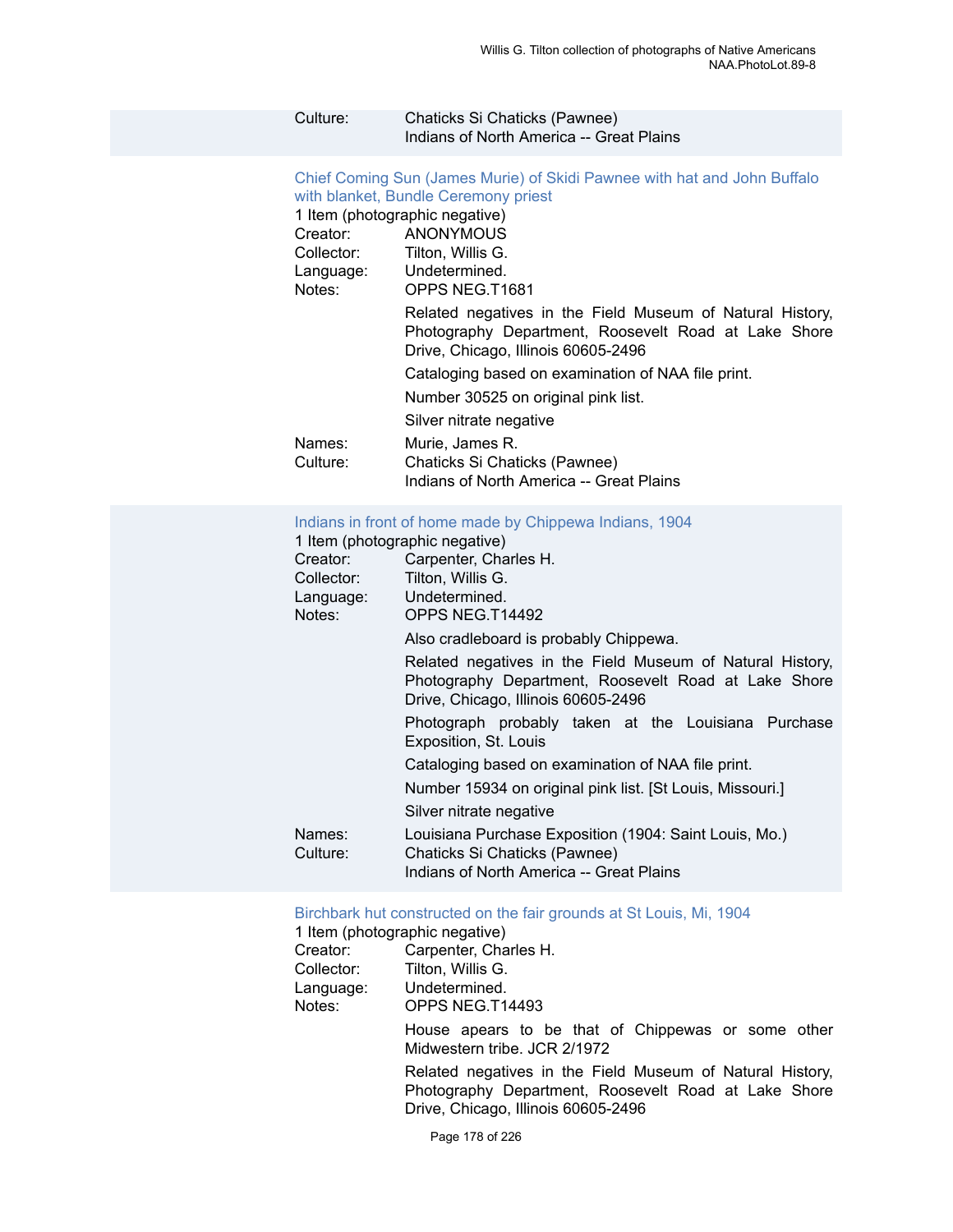Photograph probably taken at the Louisiana Purchase Exposition, St. Louis Cataloging based on examination of NAA file print. Number 15963 on original pink list. Silver nitrate negative Names: Louisiana Purchase Exposition (1904: Saint Louis, Mo.)<br>Culture: Chaticks Si Chaticks (Pawnee) Chaticks Si Chaticks (Pawnee) Indians of North America -- Great Plains

#### [Indian teepee or birch-bark hut constructed on the fairgrounds at St Louis,](https://ids.si.edu/ids/deliveryService?id=NMNH-T14494-000001) [Missouri, 1904](https://ids.si.edu/ids/deliveryService?id=NMNH-T14494-000001)

| 1 Item (photographic negative)      |                                                           |  |
|-------------------------------------|-----------------------------------------------------------|--|
| Creator:                            | Carpenter, Charles H.                                     |  |
| Tilton, Willis G.<br>Collector:     |                                                           |  |
| Language:                           | Undetermined.                                             |  |
| Notes:                              | OPPS NEG.T14494                                           |  |
|                                     | Related negatives in the Field Museum of Natural History, |  |
|                                     | Photography Department, Roosevelt Road at Lake Shore      |  |
|                                     | Drive, Chicago, Illinois 60605-2496                       |  |
|                                     | Photograph probably taken at the Louisiana Purchase       |  |
|                                     | Exposition, St. Louis                                     |  |
|                                     | Cataloging based on examination of NAA file print.        |  |
| Number 15884 on original pink list. |                                                           |  |
|                                     | Silver nitrate negative                                   |  |
| Names:                              | Louisiana Purchase Exposition (1904: Saint Louis, Mo.)    |  |
| Culture:                            | Chaticks Si Chaticks (Pawnee)                             |  |
|                                     | Indians of North America -- Great Plains                  |  |
|                                     |                                                           |  |

# [Pawnee lodge: earth house of Pawnee Indian. U. S. Indian School, St Louis,](https://ids.si.edu/ids/deliveryService?id=NMNH-T15498-000001) Missouri 1904

| Missouri, 1904     |                                                                                                                                                          |  |
|--------------------|----------------------------------------------------------------------------------------------------------------------------------------------------------|--|
|                    | 1 Item (photographic negative)                                                                                                                           |  |
| Creator:           | Carpenter, Charles H.                                                                                                                                    |  |
| Collector:         | Tilton, Willis G.                                                                                                                                        |  |
|                    | Language: Undetermined.                                                                                                                                  |  |
| Notes:             | OPPS NEG T15498                                                                                                                                          |  |
|                    | Related negatives in the Field Museum of Natural History,<br>Photography Department, Roosevelt Road at Lake Shore<br>Drive, Chicago, Illinois 60605-2496 |  |
|                    | Photograph probably taken at the Louisiana Purchase<br>Exposition, St. Louis                                                                             |  |
|                    | Cataloging based on examination of NAA file print.                                                                                                       |  |
|                    | Silver nitrate negative                                                                                                                                  |  |
| Names:<br>Culture: | Louisiana Purchase Exposition (1904: Saint Louis, Mo.)<br>Chaticks Si Chaticks (Pawnee)<br>Indians of North America -- Great Plains                      |  |

[Group of Indians and whites entering fair grounds. U. S. Indian School, St](https://ids.si.edu/ids/deliveryService?id=NMNH-T15610-000001) [Louis, Missouri, 1904](https://ids.si.edu/ids/deliveryService?id=NMNH-T15610-000001) 1 Item (photographic negative)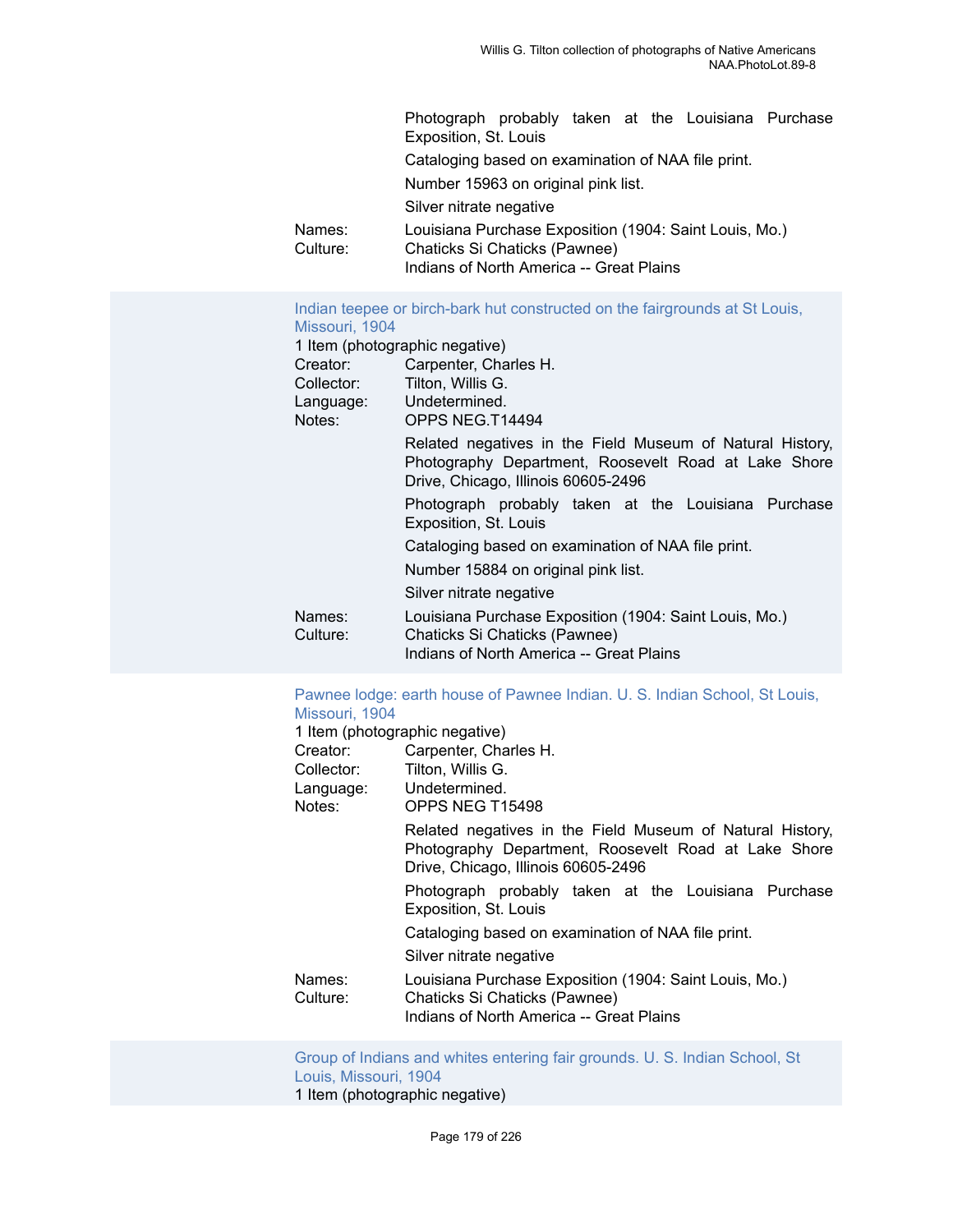| Creator:   | Carpenter, Charles H.                                                                                                                                    |  |  |
|------------|----------------------------------------------------------------------------------------------------------------------------------------------------------|--|--|
| Collector: | Tilton, Willis G.                                                                                                                                        |  |  |
| Language:  | Undetermined.                                                                                                                                            |  |  |
| Notes:     | OPPS NEG.T15610                                                                                                                                          |  |  |
|            | Related negatives in the Field Museum of Natural History,<br>Photography Department, Roosevelt Road at Lake Shore<br>Drive, Chicago, Illinois 60605-2496 |  |  |
|            | Photograph probably taken at the Louisiana Purchase<br>Exposition, St. Louis                                                                             |  |  |
|            | Cataloging based on examination of NAA file print.                                                                                                       |  |  |
|            | Silver nitrate negative                                                                                                                                  |  |  |
| Names:     | Louisiana Purchase Exposition (1904: Saint Louis, Mo.)                                                                                                   |  |  |
| Culture:   | Chaticks Si Chaticks (Pawnee)                                                                                                                            |  |  |
|            | Indians of North America -- Great Plains                                                                                                                 |  |  |

## [Front view Indian man, Fred Murie. U. S. Indian School, 1904](https://ids.si.edu/ids/deliveryService?id=NMNH-T15629-000001)

| 1 Item (photographic negative)        |                                                                                                                                                          |  |
|---------------------------------------|----------------------------------------------------------------------------------------------------------------------------------------------------------|--|
| Creator:                              | Carpenter, Charles H.                                                                                                                                    |  |
| Collector:<br>Language: Undetermined. | Tilton, Willis G.                                                                                                                                        |  |
| Notes:                                | OPPS NEG.T15629                                                                                                                                          |  |
|                                       | Related negatives in the Field Museum of Natural History,<br>Photography Department, Roosevelt Road at Lake Shore<br>Drive, Chicago, Illinois 60605-2496 |  |
|                                       | Photograph probably taken at the Louisiana Purchase<br>Exposition, St. Louis                                                                             |  |
|                                       | Cataloging based on examination of NAA file print.                                                                                                       |  |
|                                       | Silver nitrate negative                                                                                                                                  |  |
| Names:<br>Culture:                    | Louisiana Purchase Exposition (1904: Saint Louis, Mo.)<br>Chaticks Si Chaticks (Pawnee)<br>Indians of North America -- Great Plains                      |  |

# [Full figure, Fred Murie, wearing Pawnee costume, Skidi Pawnee, Oklahoma,](https://ids.si.edu/ids/deliveryService?id=NMNH-T15632-000001) [1904](https://ids.si.edu/ids/deliveryService?id=NMNH-T15632-000001)

|                    | 1 Item (photographic negative)                                                                                                                           |  |
|--------------------|----------------------------------------------------------------------------------------------------------------------------------------------------------|--|
| Creator:           | Carpenter, Charles H.                                                                                                                                    |  |
| Collector:         | Tilton, Willis G.                                                                                                                                        |  |
| Language:          | Undetermined.                                                                                                                                            |  |
| Notes:             | OPPS NEG T15632                                                                                                                                          |  |
|                    | Related negatives in the Field Museum of Natural History,<br>Photography Department, Roosevelt Road at Lake Shore<br>Drive, Chicago, Illinois 60605-2496 |  |
|                    | Photograph probably taken at the Louisiana Purchase<br>Exposition, St. Louis                                                                             |  |
|                    | Cataloging based on examination of NAA file print.                                                                                                       |  |
|                    | Number 15961 on original pink list.                                                                                                                      |  |
|                    | Silver nitrate negative                                                                                                                                  |  |
| Names:<br>Culture: | Louisiana Purchase Exposition (1904: Saint Louis, Mo.)<br>Chaticks Si Chaticks (Pawnee)                                                                  |  |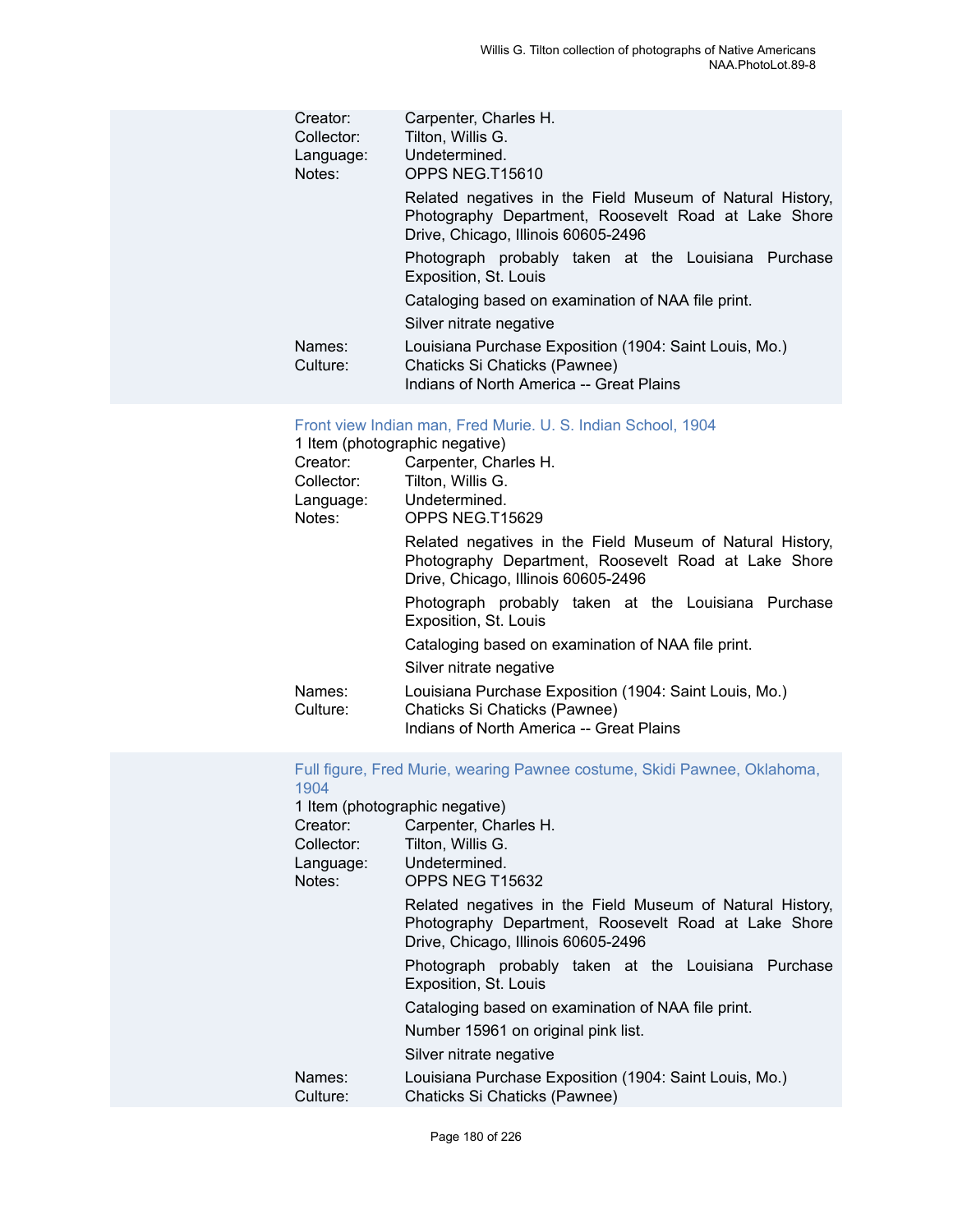#### Indians of North America -- Great Plains

| Roan Chief, chief of the Pitahauerat, Pawnee. U. S. Indian School, 1904                                                                                  |                                                                                                                                     |  |
|----------------------------------------------------------------------------------------------------------------------------------------------------------|-------------------------------------------------------------------------------------------------------------------------------------|--|
| 1 Item (photographic negative)                                                                                                                           |                                                                                                                                     |  |
| Creator:                                                                                                                                                 | Carpenter, Charles H.                                                                                                               |  |
| Collector:                                                                                                                                               | Tilton, Willis G.                                                                                                                   |  |
|                                                                                                                                                          | Language: Undetermined.                                                                                                             |  |
| Notes:<br>OPPS NEG.T15635                                                                                                                                |                                                                                                                                     |  |
| Related negatives in the Field Museum of Natural History,<br>Photography Department, Roosevelt Road at Lake Shore<br>Drive, Chicago, Illinois 60605-2496 |                                                                                                                                     |  |
| Photograph probably taken at the Louisiana Purchase<br>Exposition, St. Louis                                                                             |                                                                                                                                     |  |
| Cataloging based on examination of NAA file print.<br>Number 15674 on original list (pink list).                                                         |                                                                                                                                     |  |
|                                                                                                                                                          |                                                                                                                                     |  |
| Names:<br>Culture:                                                                                                                                       | Louisiana Purchase Exposition (1904: Saint Louis, Mo.)<br>Chaticks Si Chaticks (Pawnee)<br>Indians of North America -- Great Plains |  |

# [Side view of Roan Chief, chief of the Pitahauerat and Pawnee. U. S. Indian](https://ids.si.edu/ids/deliveryService?id=NMNH-T15636-000001) [School, 1904](https://ids.si.edu/ids/deliveryService?id=NMNH-T15636-000001)

1 Item (photographic negative)

| <u>I Item (priotographic Hegative)</u> |                                                                                                                                                          |  |  |
|----------------------------------------|----------------------------------------------------------------------------------------------------------------------------------------------------------|--|--|
| Creator:                               | Carpenter, Charles H.                                                                                                                                    |  |  |
| Collector:                             | Tilton, Willis G.                                                                                                                                        |  |  |
| Language:                              | Undetermined.                                                                                                                                            |  |  |
| Notes:                                 | OPPS NEG.T15636                                                                                                                                          |  |  |
|                                        | Related negatives in the Field Museum of Natural History,<br>Photography Department, Roosevelt Road at Lake Shore<br>Drive, Chicago, Illinois 60605-2496 |  |  |
|                                        | Photograph probably taken at the Louisiana Purchase<br>Exposition, St. Louis                                                                             |  |  |
|                                        | Cataloging based on examination of NAA file print.                                                                                                       |  |  |
|                                        | Silver nitrate negative                                                                                                                                  |  |  |
| Names:<br>Culture:                     | Louisiana Purchase Exposition (1904: Saint Louis, Mo.)<br>Chaticks Si Chaticks (Pawnee)<br>Indians of North America -- Great Plains                      |  |  |

## [Front view of Roan Chief's wife, U. S. Indian School, 1904](https://ids.si.edu/ids/deliveryService?id=NMNH-T15637-000001)

1 Item (photographic negative)<br>Creator: Carpenter, Cha

| Creator:   | Carpenter, Charles H.                                                                                                                                    |  |  |  |
|------------|----------------------------------------------------------------------------------------------------------------------------------------------------------|--|--|--|
| Collector: | Tilton, Willis G.                                                                                                                                        |  |  |  |
| Language:  | Undetermined.                                                                                                                                            |  |  |  |
| Notes:     | OPPS NEG.T15637                                                                                                                                          |  |  |  |
|            | Related negatives in the Field Museum of Natural History,<br>Photography Department, Roosevelt Road at Lake Shore<br>Drive, Chicago, Illinois 60605-2496 |  |  |  |
|            | Photograph probably taken at the Louisiana Purchase                                                                                                      |  |  |  |

Photograph probably taken at the Louisiana Purchase Exposition, St. Louis

Cataloging based on examination of NAA file print.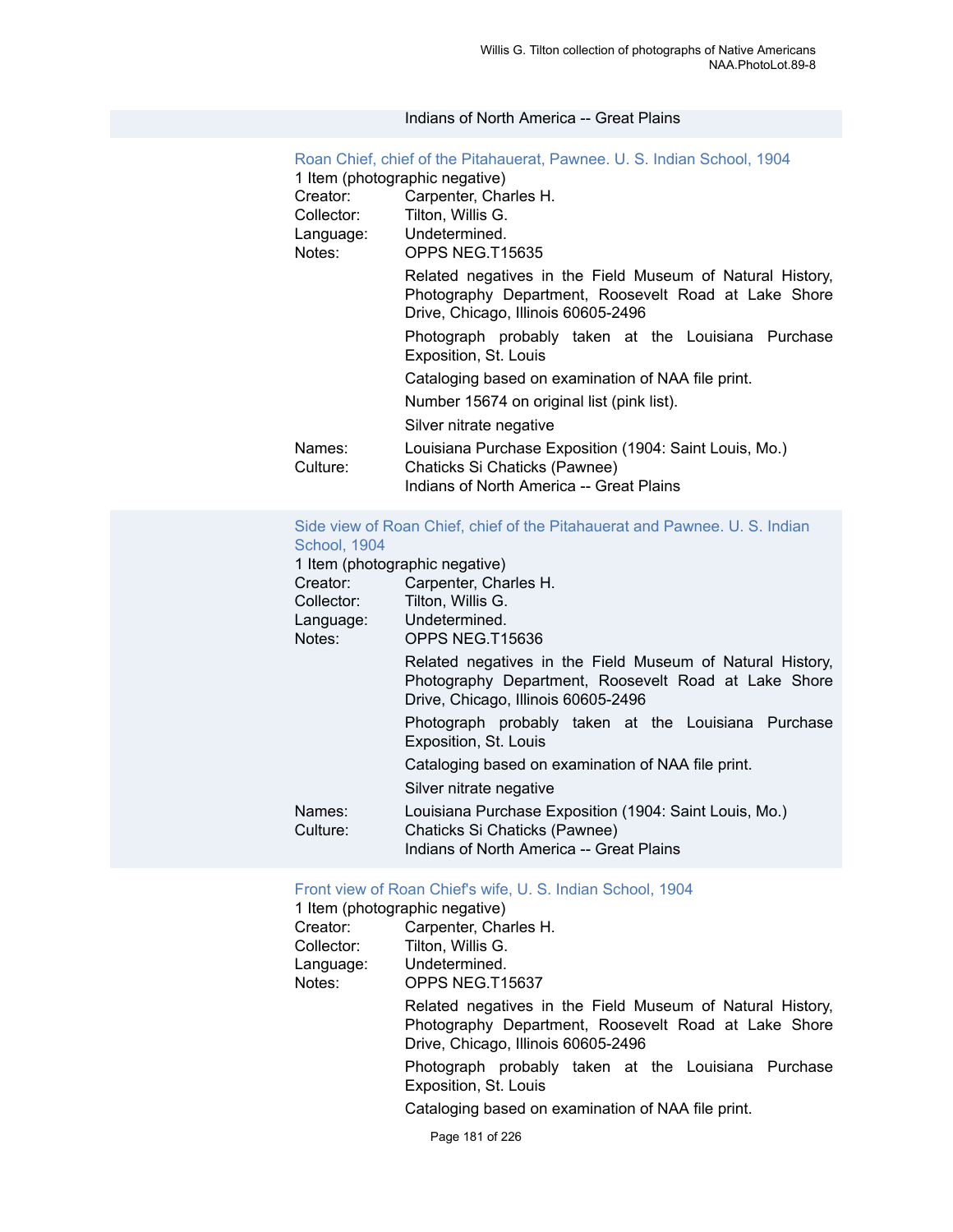Silver nitrate negative

| Names:   | Louisiana Purchase Exposition (1904: Saint Louis, Mo.) |
|----------|--------------------------------------------------------|
| Culture: | Chaticks Si Chaticks (Pawnee)                          |
|          | Indians of North America -- Great Plains               |

| "Roan Chief, chief of Pawnee (Pitahauerat ?) formerly a gov't scout in Maj.<br>Frank North's Pawnee Indian battalion", 1904 |                                                                                                                                                          |  |
|-----------------------------------------------------------------------------------------------------------------------------|----------------------------------------------------------------------------------------------------------------------------------------------------------|--|
| 1 Item (photographic negative)                                                                                              |                                                                                                                                                          |  |
| Creator:                                                                                                                    | Carpenter, Charles H.                                                                                                                                    |  |
| Collector:                                                                                                                  | Tilton, Willis G.                                                                                                                                        |  |
| Language: Undetermined.                                                                                                     |                                                                                                                                                          |  |
| Notes:                                                                                                                      | OPPS NEG.T16220                                                                                                                                          |  |
|                                                                                                                             | Digital surrogate produced from reference copy print                                                                                                     |  |
|                                                                                                                             | Related negatives in the Field Museum of Natural History,<br>Photography Department, Roosevelt Road at Lake Shore<br>Drive, Chicago, Illinois 60605-2496 |  |
|                                                                                                                             | Photograph probably taken at the Louisiana Purchase<br>Exposition, St. Louis                                                                             |  |
|                                                                                                                             | Cataloging based on examination of NAA file print.                                                                                                       |  |
|                                                                                                                             | Silver nitrate negative                                                                                                                                  |  |
| Names:<br>Culture:                                                                                                          | Louisiana Purchase Exposition (1904: Saint Louis, Mo.)<br>Chaticks Si Chaticks (Pawnee)<br>Indians of North America -- Great Plains                      |  |

# [Roan Chief, chief of the Kitkehaki ? Pawnee and former goverment scout,](https://ids.si.edu/ids/deliveryService?id=NMNH-T16223-000001) [1904](https://ids.si.edu/ids/deliveryService?id=NMNH-T16223-000001)<br>1 Iten

| Creator:                                                 | 1 Item (photographic negative)                                                                                                                           |
|----------------------------------------------------------|----------------------------------------------------------------------------------------------------------------------------------------------------------|
| Carpenter, Charles H.<br>Tilton, Willis G.<br>Collector: |                                                                                                                                                          |
|                                                          | Language: Undetermined.                                                                                                                                  |
| Notes:                                                   | OPPS NEG.T16223                                                                                                                                          |
|                                                          | Related negatives in the Field Museum of Natural History,<br>Photography Department, Roosevelt Road at Lake Shore<br>Drive, Chicago, Illinois 60605-2496 |
|                                                          | Photograph probably taken at the Louisiana Purchase<br>Exposition, St. Louis                                                                             |
|                                                          | Cataloging based on examination of NAA file print.                                                                                                       |
|                                                          | Number 18114 on original pink list.                                                                                                                      |
|                                                          | Silver nitrate negative                                                                                                                                  |
| Names:<br>Culture:                                       | Louisiana Purchase Exposition (1904: Saint Louis, Mo.)<br>Chaticks Si Chaticks (Pawnee)<br>Indians of North America -- Great Plains                      |
|                                                          |                                                                                                                                                          |

["Roaming Scout, war leader and gov't. scout, Skidi Pawnee", ca 1904](https://ids.si.edu/ids/deliveryService?id=NMNH-T16236-000001)

1 Item (photographic negative)<br>Creator: Carpenter, Cha Creator: Carpenter, Charles H.<br>Collector: Tilton, Willis G. Tilton, Willis G. Language: Undetermined. Notes: OPPS NEG.T16236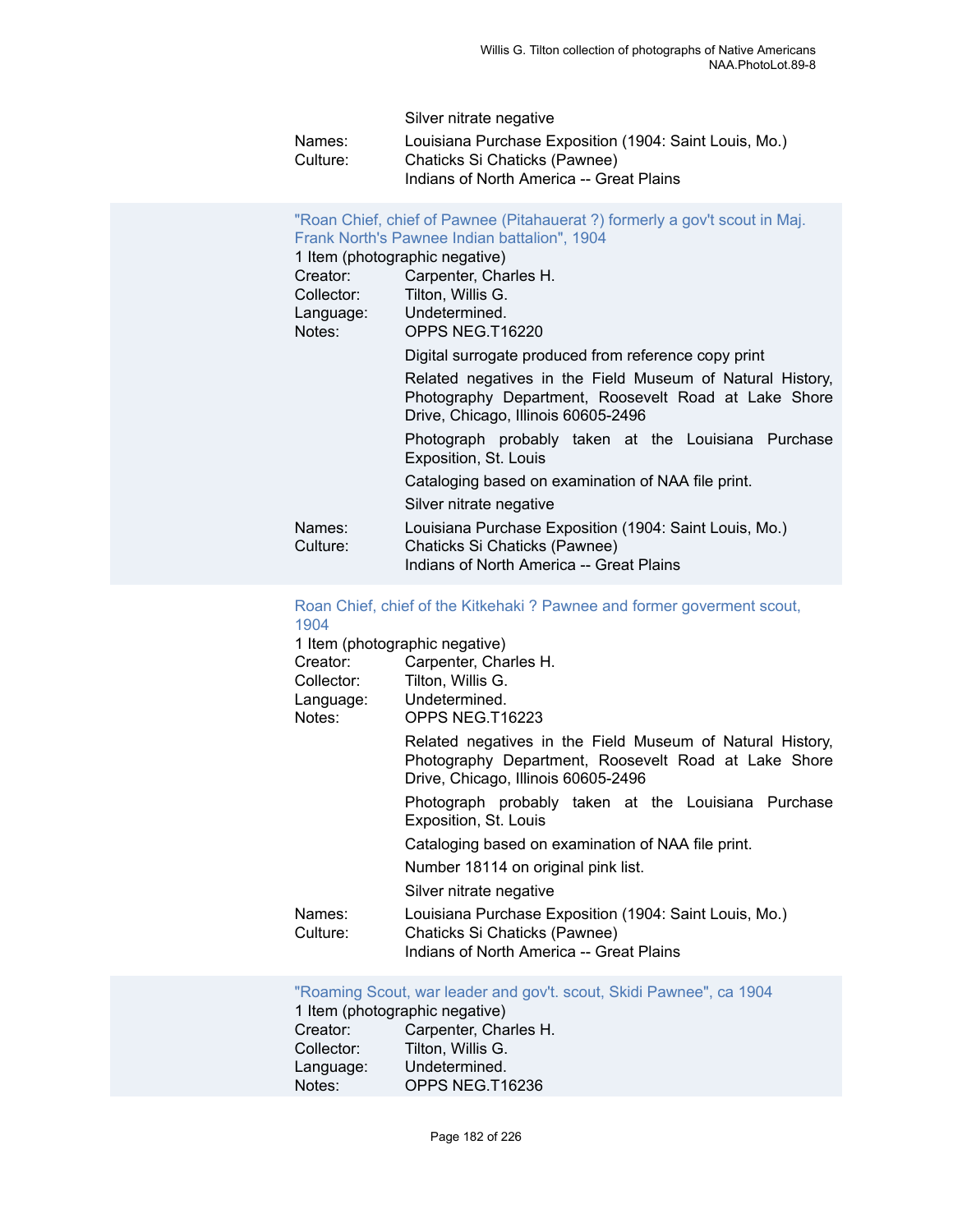|                    | Related negatives in the Field Museum of Natural History,<br>Photography Department, Roosevelt Road at Lake Shore<br>Drive, Chicago, Illinois 60605-2496 |
|--------------------|----------------------------------------------------------------------------------------------------------------------------------------------------------|
|                    | Photograph probably taken at the Louisiana Purchase<br>Exposition, St. Louis                                                                             |
|                    | Cataloging based on examination of NAA file print.                                                                                                       |
|                    | "Backdrop is different; probably not taken at the World's Fair ?"                                                                                        |
|                    | Silver nitrate negative                                                                                                                                  |
| Names:<br>Culture: | Louisiana Purchase Exposition (1904: Saint Louis, Mo.)<br>Chaticks Si Chaticks (Pawnee)<br>Indians of North America -- Great Plains                      |

[Wife of Coming Sun \(James Murie\), chief of Skidi Pawnee, 1904](https://ids.si.edu/ids/deliveryService?id=NMNH-T17392-000001)

1 Item (photographic negative)

|            | $\ldots$                                                                                                                                                 |
|------------|----------------------------------------------------------------------------------------------------------------------------------------------------------|
| Creator:   | Carpenter, Charles H.                                                                                                                                    |
| Collector: | Tilton, Willis G.                                                                                                                                        |
| Language:  | Undetermined.                                                                                                                                            |
| Notes:     | OPPS NEG.T17392                                                                                                                                          |
|            | Related negatives in the Field Museum of Natural History,<br>Photography Department, Roosevelt Road at Lake Shore<br>Drive, Chicago, Illinois 60605-2496 |
|            | Photograph probably taken at the Louisiana Purchase<br>Exposition, St. Louis                                                                             |
|            | According to Owen Echo Hawk, a Pawnee (here 3/30/71) she<br>was Mary Murie, later Mary Rice when she remarried. JCR                                      |
|            | Cataloging based on examination of NAA file print.                                                                                                       |
|            | Silver nitrate negative                                                                                                                                  |
| Names:     | Murie, Mary?                                                                                                                                             |
|            | Rice, Mary?                                                                                                                                              |
|            | Louisiana Purchase Exposition (1904: Saint Louis, Mo.)                                                                                                   |
| Culture:   | Chaticks Si Chaticks (Pawnee)                                                                                                                            |
|            | Indians of North America -- Great Plains                                                                                                                 |
|            |                                                                                                                                                          |

#### [Mrs Murie, wife of James Murie, Coming Sun, chief of the Skidi Pawnee, 1904](https://ids.si.edu/ids/deliveryService?id=NMNH-T17393-000001) 1 Item (photographic negative)

|            | T Rent (priotographic riegative)                                                                                                                         |
|------------|----------------------------------------------------------------------------------------------------------------------------------------------------------|
| Creator:   | Carpenter, Charles H.                                                                                                                                    |
| Collector: | Tilton, Willis G.                                                                                                                                        |
| Language:  | Undetermined.                                                                                                                                            |
| Notes:     | OPPS NEG.T17393                                                                                                                                          |
|            | Related negatives in the Field Museum of Natural History,<br>Photography Department, Roosevelt Road at Lake Shore<br>Drive, Chicago, Illinois 60605-2496 |
|            | Photograph probably taken at the Louisiana Purchase<br>Exposition, St. Louis                                                                             |
|            | According to Owen Echo Hawk, a Pawnee (here 3/30/71) she<br>was Mary Murie, later Mary Rice when she remarried. JCR                                      |
|            | Cataloging based on examination of NAA file print.                                                                                                       |
|            | Silver nitrate negative                                                                                                                                  |
| Names:     | Murie, Mary?                                                                                                                                             |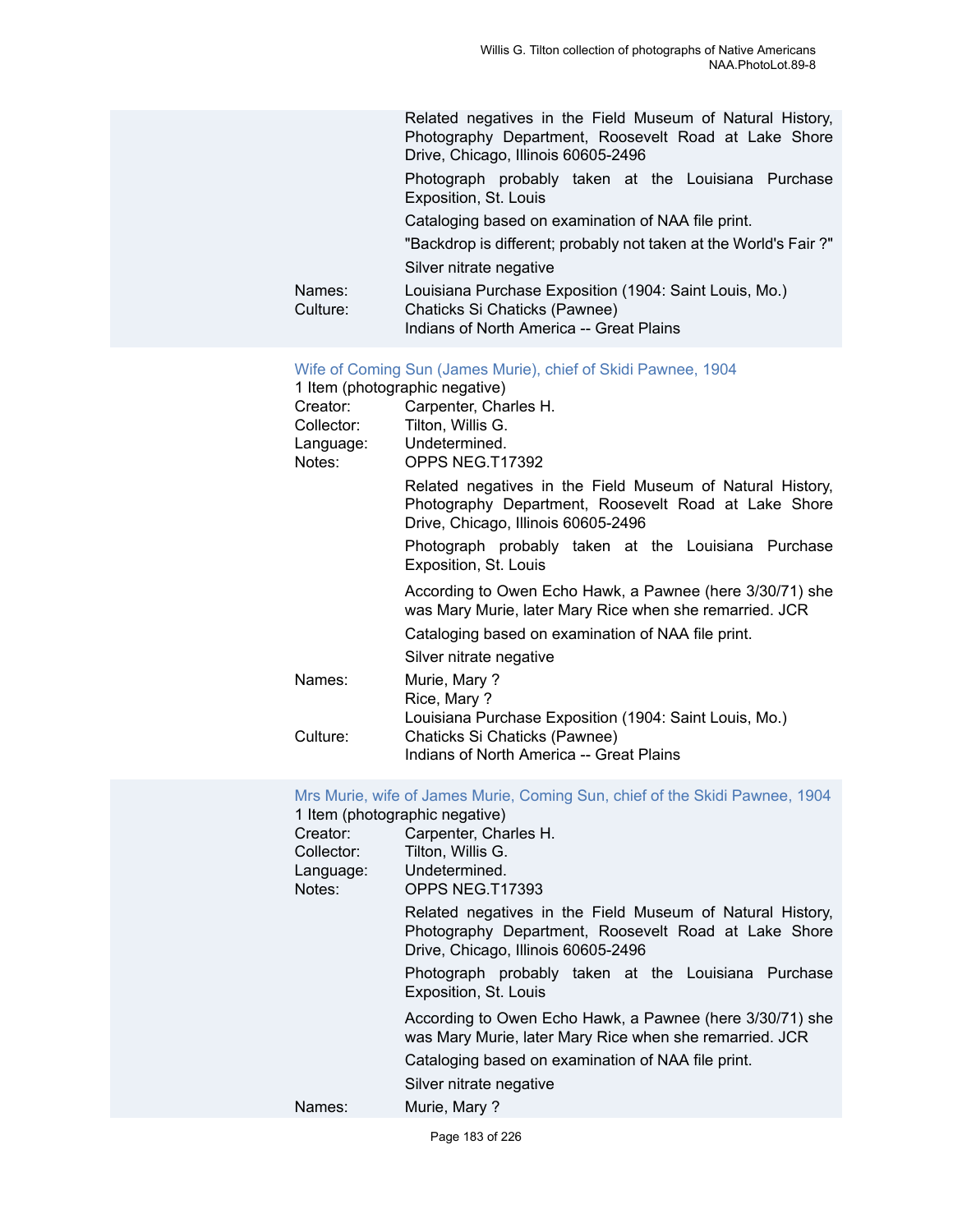|          | Rice, Mary?                                            |  |
|----------|--------------------------------------------------------|--|
|          | Louisiana Purchase Exposition (1904: Saint Louis, Mo.) |  |
| Culture: | Chaticks Si Chaticks (Pawnee)                          |  |
|          | Indians of North America -- Great Plains               |  |
|          |                                                        |  |

# [Mrs Murie, wife of James Murie, Coming Sun, chief of the Skidi Pawnee, 1904](https://ids.si.edu/ids/deliveryService?id=NMNH-T17396-000001)

|                         | into marie, who or barried marie, Ooming Oan, unclidi the Okia Flawned, Too-Fl                                                                           |
|-------------------------|----------------------------------------------------------------------------------------------------------------------------------------------------------|
|                         | 1 Item (photographic negative)                                                                                                                           |
| Creator:                | Carpenter, Charles H.                                                                                                                                    |
| Collector:              | Tilton, Willis G.                                                                                                                                        |
| Language: Undetermined. |                                                                                                                                                          |
| Notes:                  | OPPS NEG.T17396                                                                                                                                          |
|                         | Related negatives in the Field Museum of Natural History,<br>Photography Department, Roosevelt Road at Lake Shore<br>Drive, Chicago, Illinois 60605-2496 |
|                         | Photograph probably taken at the Louisiana Purchase<br>Exposition, St. Louis                                                                             |
|                         | According to Owen Echo Hawk, a Pawnee (here 3/30/71) she<br>was Mary Murie, later Mary Rice when she remarried. JCR                                      |
|                         | Cataloging based on examination of NAA file print.                                                                                                       |
|                         | Silver nitrate negative                                                                                                                                  |
| Names:                  | Murie, Mary?<br>Rice, Mary?                                                                                                                              |
|                         | Louisiana Purchase Exposition (1904: Saint Louis, Mo.)                                                                                                   |
| Culture:                | Chaticks Si Chaticks (Pawnee)                                                                                                                            |
|                         | Indians of North America -- Great Plains                                                                                                                 |

# [Stacey Matlock, Chaui Pawnee chief, wrapped in bear skin, 1904](https://ids.si.edu/ids/deliveryService?id=NMNH-T23966-000001)

|            | 1 Item (photographic negative)                                                                                                                           |
|------------|----------------------------------------------------------------------------------------------------------------------------------------------------------|
| Creator:   | Carpenter, Charles H.                                                                                                                                    |
| Collector: | Tilton, Willis G.                                                                                                                                        |
| Language:  | Undetermined.                                                                                                                                            |
| Notes:     | OPPS NEG.T23966                                                                                                                                          |
|            | Related negatives in the Field Museum of Natural History,<br>Photography Department, Roosevelt Road at Lake Shore<br>Drive, Chicago, Illinois 60605-2496 |
|            | Photograph probably taken at the Louisiana Purchase<br>Exposition, St. Louis                                                                             |
|            | Cataloging based on examination of NAA file print.                                                                                                       |
|            | Silver nitrate negative                                                                                                                                  |
| Names:     | Louisiana Purchase Exposition (1904: Saint Louis, Mo.)                                                                                                   |
| Culture:   | Chaticks Si Chaticks (Pawnee)                                                                                                                            |
|            | Indians of North America -- Great Plains                                                                                                                 |

# [Ponca man, White Eagle, Sun Dance Chief \(?\), 1905](https://ids.si.edu/ids/deliveryService?id=NMNH-T1568-000001)

1 Item (photographic negative)<br>Creator: Dorsey, George Creator: Dorsey, George Amos<br>Collector: Tilton, Willis G. Collector: Tilton, Willis G.<br>Language: Undetermined. Language: Undetermined.<br>Notes: OPPS NEG.T1 OPPS NEG.T1568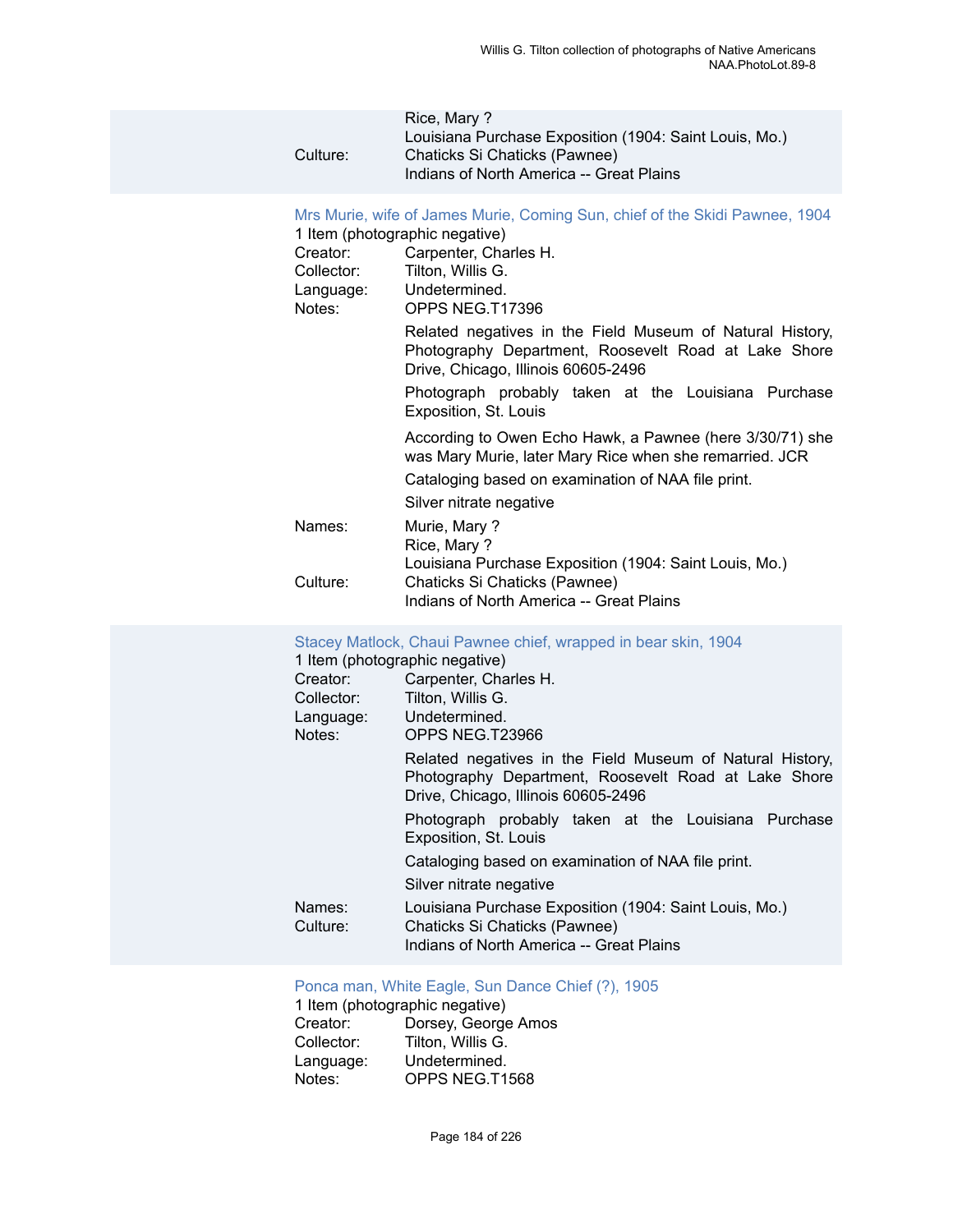|                                                                                 | Related negatives in the Field Museum of Natural History,<br>Photography Department, Roosevelt Road at Lake Shore<br>Drive, Chicago, Illinois 60605-2496<br>Cataloging based on examination of NAA file print.<br>Identified from FMAS, Pub. 102, Volume VII, Number 2, plates<br>I (figure 1), and XXII (figure 2) (or T1631).<br>Number 51313 on original pink list.<br>Silver nitrate negative                                                                                                                                               |
|---------------------------------------------------------------------------------|-------------------------------------------------------------------------------------------------------------------------------------------------------------------------------------------------------------------------------------------------------------------------------------------------------------------------------------------------------------------------------------------------------------------------------------------------------------------------------------------------------------------------------------------------|
| Culture:                                                                        | Ponca<br>Indians of North America -- Great Plains                                                                                                                                                                                                                                                                                                                                                                                                                                                                                               |
| 1 Item (photographic negative)<br>Creator:<br>Language: Undetermined.<br>Notes: | Ponca man, Chief Big Elk, head chief of the Ponca Indians. Sun Dance, 1905<br>Dorsey, George Amos<br>Collector: Tilton, Willis G.<br>OPPS NEG.T1570<br>Related negatives in the Field Museum of Natural History,<br>Photography Department, Roosevelt Road at Lake Shore<br>Drive, Chicago, Illinois 60605-2496<br>Cataloging based on examination of NAA file print.<br>Number 30540 on original pink list.<br>Top broken off.<br>Silver nitrate negative<br>Reproduced in FMAS, Pub. 102, Volume XII, Number 2, plate<br>I (right), figure 2. |
| Culture:                                                                        | Ponca<br>Indians of North America -- Great Plains                                                                                                                                                                                                                                                                                                                                                                                                                                                                                               |
|                                                                                 |                                                                                                                                                                                                                                                                                                                                                                                                                                                                                                                                                 |

"Sun dance priests awaiting return of Dog-soldiers", 1905 1 Item (photographic negative)

|            | $\ldots$                                                                                                                                                 |
|------------|----------------------------------------------------------------------------------------------------------------------------------------------------------|
| Creator:   | Dorsey, George Amos                                                                                                                                      |
| Collector: | Tilton, Willis G.                                                                                                                                        |
| Language:  | Undetermined.                                                                                                                                            |
| Notes:     | OPPS NEG.T1588                                                                                                                                           |
|            | Related negatives in the Field Museum of Natural History,<br>Photography Department, Roosevelt Road at Lake Shore<br>Drive, Chicago, Illinois 60605-2496 |
|            | Cataloging based on examination of NAA file print.                                                                                                       |
|            | Number 66639 on original pink list.                                                                                                                      |
|            | Silver nitrate negative                                                                                                                                  |
|            | Very similar to plate V, [figure 1], reproduced in FMAS, Pub.<br>102, Volume VII, Number 2.                                                              |
| Culture:   | Ponca<br>Indians of North America -- Great Plains                                                                                                        |
|            |                                                                                                                                                          |

["Sun dance priests awaiting return of Dog-soldiers", 1905](https://ids.si.edu/ids/deliveryService?id=NMNH-T1589-000001) 1 Item (photographic negative) Creator: Dorsey, George Amos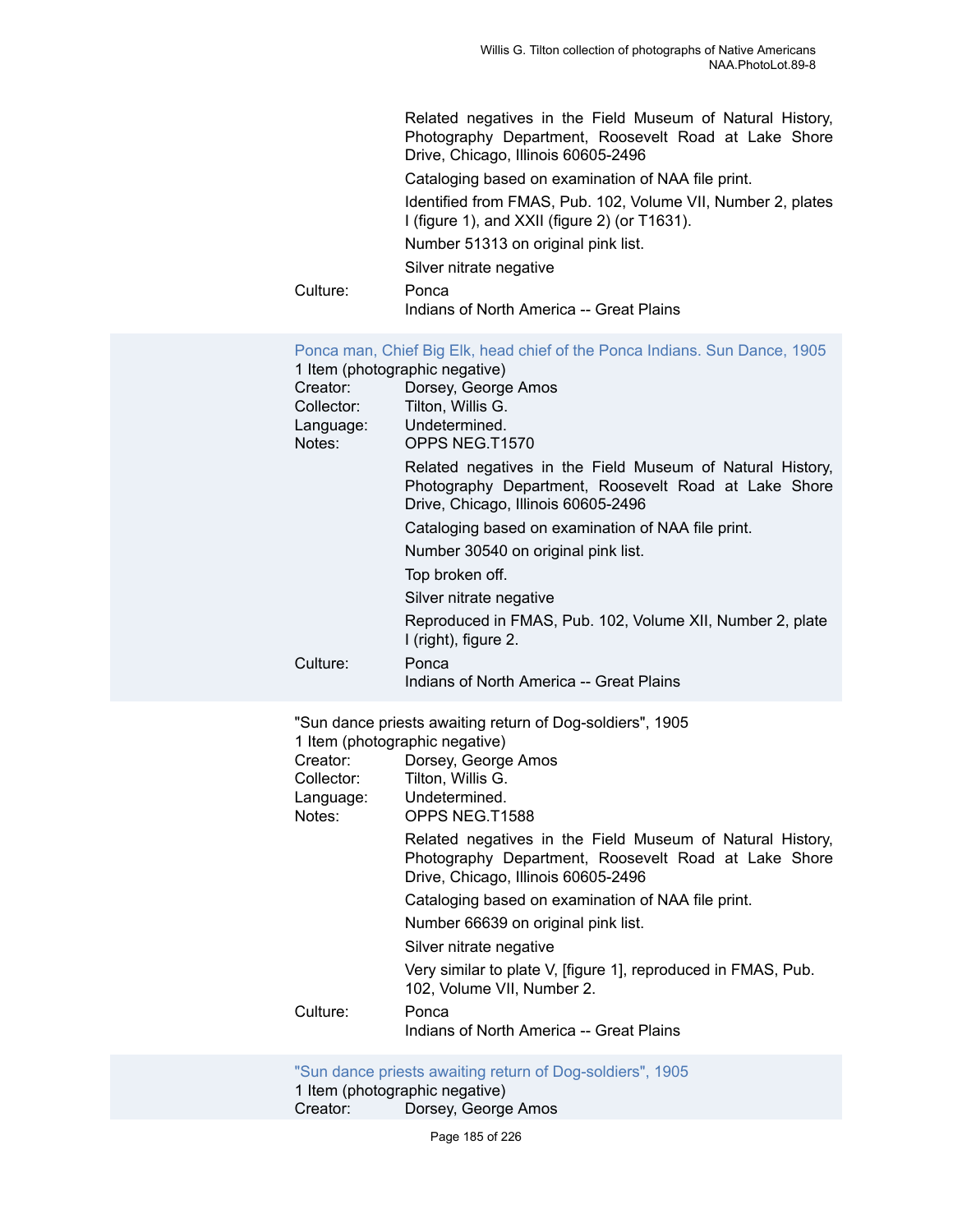| Collector:<br>Language:<br>Notes: | Tilton, Willis G.<br>Undetermined.<br>OPPS NEG.T1589                                                                                                     |
|-----------------------------------|----------------------------------------------------------------------------------------------------------------------------------------------------------|
|                                   | Related negatives in the Field Museum of Natural History,<br>Photography Department, Roosevelt Road at Lake Shore<br>Drive, Chicago, Illinois 60605-2496 |
|                                   | Cataloging based on examination of NAA file print.                                                                                                       |
|                                   | Number 66639 on original pink list.                                                                                                                      |
|                                   | Silver nitrate negative                                                                                                                                  |
|                                   | Very similar to plate V, [figure 2], reproduced in FMAS, Pub.<br>102, Volume VII, Number 2.                                                              |
| Culture:                          | Ponca<br>Indians of North America -- Great Plains                                                                                                        |

# ["One of the secret tipis of preparation", 1905](https://ids.si.edu/ids/deliveryService?id=NMNH-T1606-000001)

|            | 1 Item (photographic negative)                                                                                                                           |
|------------|----------------------------------------------------------------------------------------------------------------------------------------------------------|
| Creator:   | Dorsey, George Amos                                                                                                                                      |
| Collector: | Tilton, Willis G.                                                                                                                                        |
| Language:  | Undetermined.                                                                                                                                            |
| Notes:     | OPPS NEG.T1606                                                                                                                                           |
|            | Related negatives in the Field Museum of Natural History,<br>Photography Department, Roosevelt Road at Lake Shore<br>Drive, Chicago, Illinois 60605-2496 |
|            | Cataloging based on examination of NAA file print.                                                                                                       |
|            | Number 66639 on original pink list.                                                                                                                      |
|            | Silver nitrate negative                                                                                                                                  |
|            | Reproduced in FMAS, Pub. 102, Volume VII, Number 2, plate<br>II, figure 2. Reproduction is retouched.                                                    |
| Culture:   | Ponca                                                                                                                                                    |
|            | Indians of North America -- Great Plains                                                                                                                 |

#### ["Beginning of dance, outside the lodge", 1905](https://ids.si.edu/ids/deliveryService?id=NMNH-T1612-000001)

|            | 1 Item (photographic negative)                                                                                                                           |
|------------|----------------------------------------------------------------------------------------------------------------------------------------------------------|
| Creator:   | Dorsey, George Amos                                                                                                                                      |
| Collector: | Tilton, Willis G.                                                                                                                                        |
| Language:  | Undetermined.                                                                                                                                            |
| Notes:     | OPPS NEG.T1612                                                                                                                                           |
|            | Related negatives in the Field Museum of Natural History,<br>Photography Department, Roosevelt Road at Lake Shore<br>Drive, Chicago, Illinois 60605-2496 |
|            | Cataloging based on examination of NAA file print.                                                                                                       |
|            | Number 66639 on original pink list.                                                                                                                      |
|            | Similar to plate XV, reproduced in FMAS, Pub. 102, Volume VII,<br>Number 2.                                                                              |
|            | Silver nitrate negative                                                                                                                                  |
| Culture:   | Ponca                                                                                                                                                    |
|            | Indians of North America -- Great Plains                                                                                                                 |

Ponca Indian Sun Dance, 1905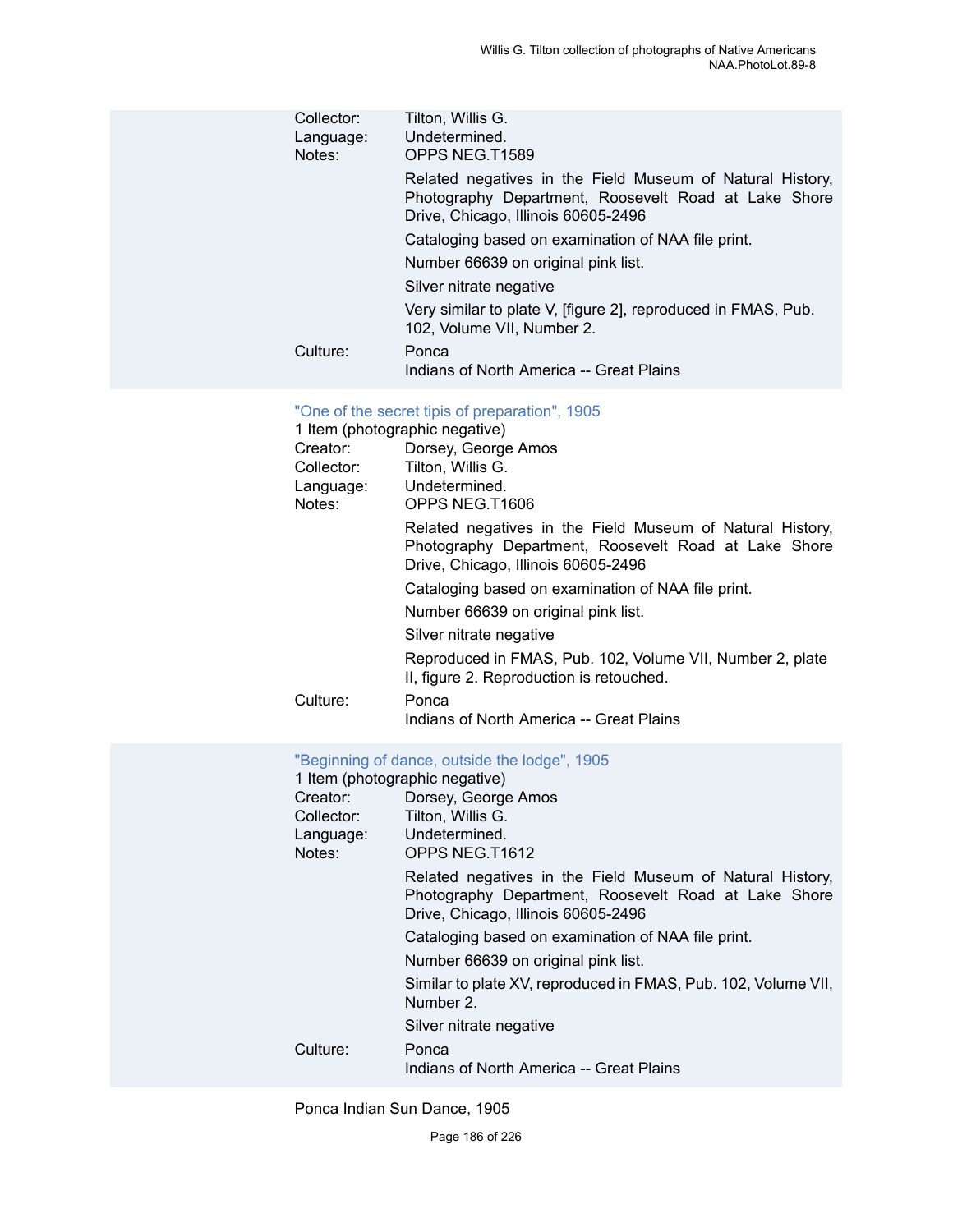| Image(s)                         | 1 Item (photographic negative)                                                                                                                           |
|----------------------------------|----------------------------------------------------------------------------------------------------------------------------------------------------------|
| Image(s)<br>Image(s)             |                                                                                                                                                          |
| Creator:<br>Collector:<br>Notes: | Dorsey, George Amos<br>Tilton, Willis G.<br>Language: Undetermined.<br>OPPS NEG.T1614                                                                    |
|                                  | Related negatives in the Field Museum of Natural History,<br>Photography Department, Roosevelt Road at Lake Shore<br>Drive, Chicago, Illinois 60605-2496 |
|                                  | Cataloging based on examination of NAA file print.                                                                                                       |
|                                  | Number 19363 on original pink list.                                                                                                                      |
|                                  | 2 Negatives: T1614 and one with no negative number because<br>the corner is missing.                                                                     |
|                                  | Silver nitrate negative                                                                                                                                  |
| Culture:                         | Ponca<br>Indians of North America -- Great Plains                                                                                                        |

## "The dance to the [setting](https://ids.si.edu/ids/deliveryService?id=NMNH-T1619-000001) sun, third day, 1905

| 1 Item (photographic negative) |                                                                                                                                                          |
|--------------------------------|----------------------------------------------------------------------------------------------------------------------------------------------------------|
| Creator:                       | Dorsey, George Amos                                                                                                                                      |
| Collector:                     | Tilton, Willis G.                                                                                                                                        |
| Language:                      | Undetermined.                                                                                                                                            |
| Notes:                         | OPPS NEG.T1619                                                                                                                                           |
|                                | Related negatives in the Field Museum of Natural History,<br>Photography Department, Roosevelt Road at Lake Shore<br>Drive, Chicago, Illinois 60605-2496 |
|                                | Cataloging based on examination of NAA file print.                                                                                                       |
|                                | Number 19363 on original pink list.                                                                                                                      |
|                                | Silver nitrate negative                                                                                                                                  |
| Culture:                       | Ponca<br>Indians of North America -- Great Plains                                                                                                        |

# ["The dance to the setting sun, third day", 1905](https://ids.si.edu/ids/deliveryService?id=NMNH-T1622-000001)

|            | 1 Item (photographic negative)                                                                                                                           |
|------------|----------------------------------------------------------------------------------------------------------------------------------------------------------|
| Creator:   | Dorsey, George Amos                                                                                                                                      |
| Collector: | Tilton, Willis G.                                                                                                                                        |
| Language:  | Undetermined.                                                                                                                                            |
| Notes:     | OPPS NEG.T1622                                                                                                                                           |
|            | Related negatives in the Field Museum of Natural History,<br>Photography Department, Roosevelt Road at Lake Shore<br>Drive, Chicago, Illinois 60605-2496 |
|            | Cataloging based on examination of NAA file print.                                                                                                       |
|            | Number 19363 on original pink list.                                                                                                                      |
|            | Silver nitrate negative                                                                                                                                  |
|            | Reproduced in FMAS, Pub. 102, Volume VII, Number 2, plate<br>XVII, [figure 1.]                                                                           |
| Culture:   | Ponca                                                                                                                                                    |
|            |                                                                                                                                                          |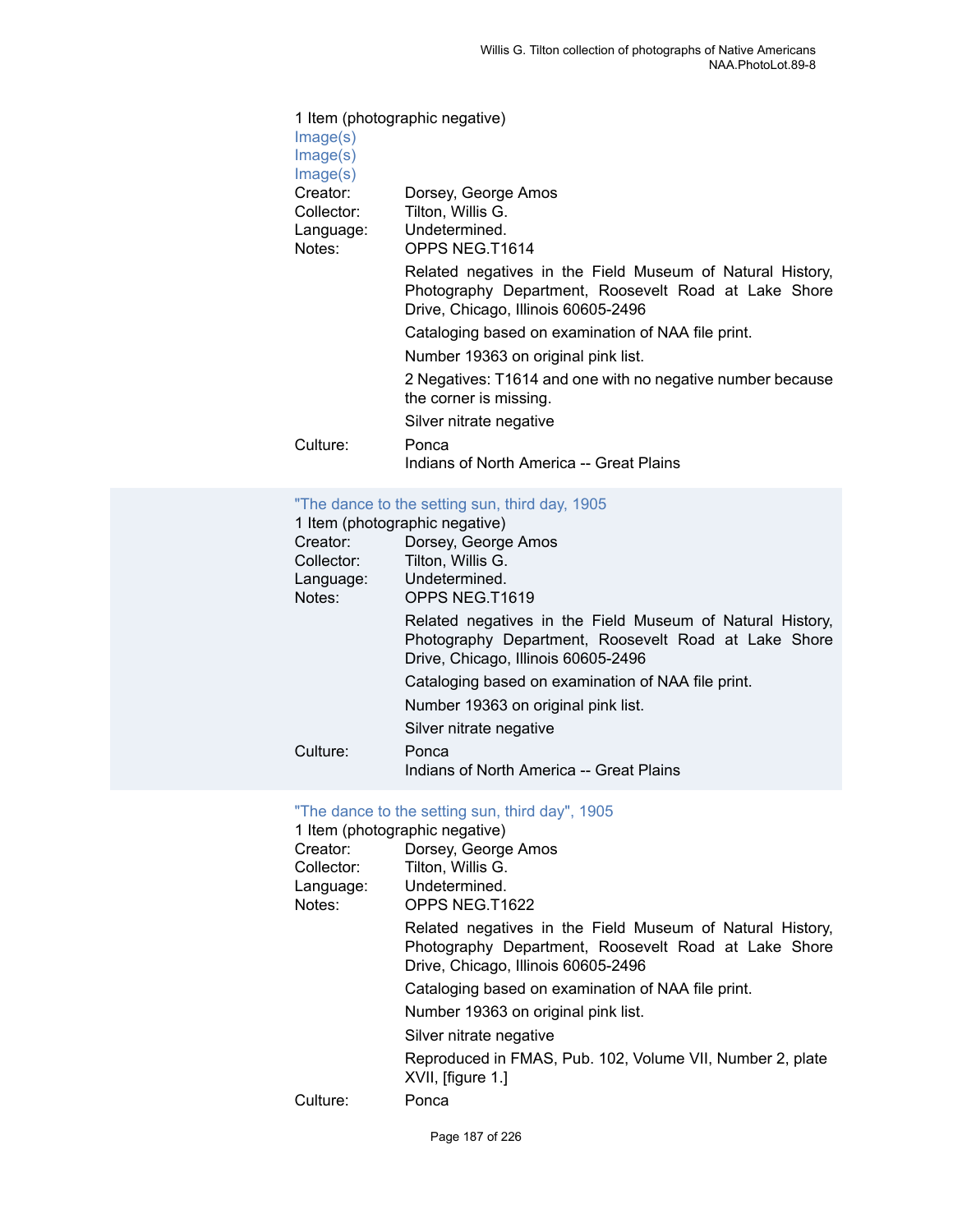# Indians of North America -- Great Plains

| Creator:<br>Collector:<br>Language:<br>Notes: | "Sun dance pipe-bearers", 1905<br>1 Item (photographic negative)<br>Dorsey, George Amos<br>Tilton, Willis G.<br>Undetermined.<br>OPPS NEG.T1625<br>Related negatives in the Field Museum of Natural History,<br>Photography Department, Roosevelt Road at Lake Shore<br>Drive, Chicago, Illinois 60605-2496<br>Cataloging based on examination of NAA file print.<br>Number 66639 on original pink list.<br>Silver nitrate negative<br>Reproduced (retouched) in FMAS, Pub. 102, Volume VII,                                       |
|-----------------------------------------------|------------------------------------------------------------------------------------------------------------------------------------------------------------------------------------------------------------------------------------------------------------------------------------------------------------------------------------------------------------------------------------------------------------------------------------------------------------------------------------------------------------------------------------|
| Culture:                                      | Number 2, plate III, figure 2.<br>Ponca<br>Indians of North America -- Great Plains                                                                                                                                                                                                                                                                                                                                                                                                                                                |
| Creator:<br>Collector:<br>Language:<br>Notes: | "Costume of seventh group of dancers", 1905<br>1 Item (photographic negative)<br>Dorsey, George Amos<br>Tilton, Willis G.<br>Undetermined.<br>OPPS NEG T1628<br>Related negatives in the Field Museum of Natural History,<br>Photography Department, Roosevelt Road at Lake Shore<br>Drive, Chicago, Illinois 60605-2496<br>Cataloging based on examination of NAA file print.<br>Number 19363 on original pink list.<br>Silver nitrate negative<br>Reproduced in FMAS, Pub. 102, Volume VII, Number 2, plate<br>XXVIII, figure 1. |
| Culture:                                      | Ponca<br>Indians of North America -- Great Plains                                                                                                                                                                                                                                                                                                                                                                                                                                                                                  |
|                                               | "Costume of second group of dancers", 1905<br>$1$ ltam (phatagraphia nogativa)                                                                                                                                                                                                                                                                                                                                                                                                                                                     |

|            | 1 Item (photographic negative)                                                                                                                           |
|------------|----------------------------------------------------------------------------------------------------------------------------------------------------------|
| Creator:   | Dorsey, George Amos                                                                                                                                      |
| Collector: | Tilton, Willis G.                                                                                                                                        |
| Language:  | Undetermined.                                                                                                                                            |
| Notes:     | OPPS NEG.T1631                                                                                                                                           |
|            | Related negatives in the Field Museum of Natural History,<br>Photography Department, Roosevelt Road at Lake Shore<br>Drive, Chicago, Illinois 60605-2496 |
|            | Cataloging based on examination of NAA file print.                                                                                                       |
|            | Number 19363 on original pink list.                                                                                                                      |
|            | Silver nitrate negative                                                                                                                                  |
|            |                                                                                                                                                          |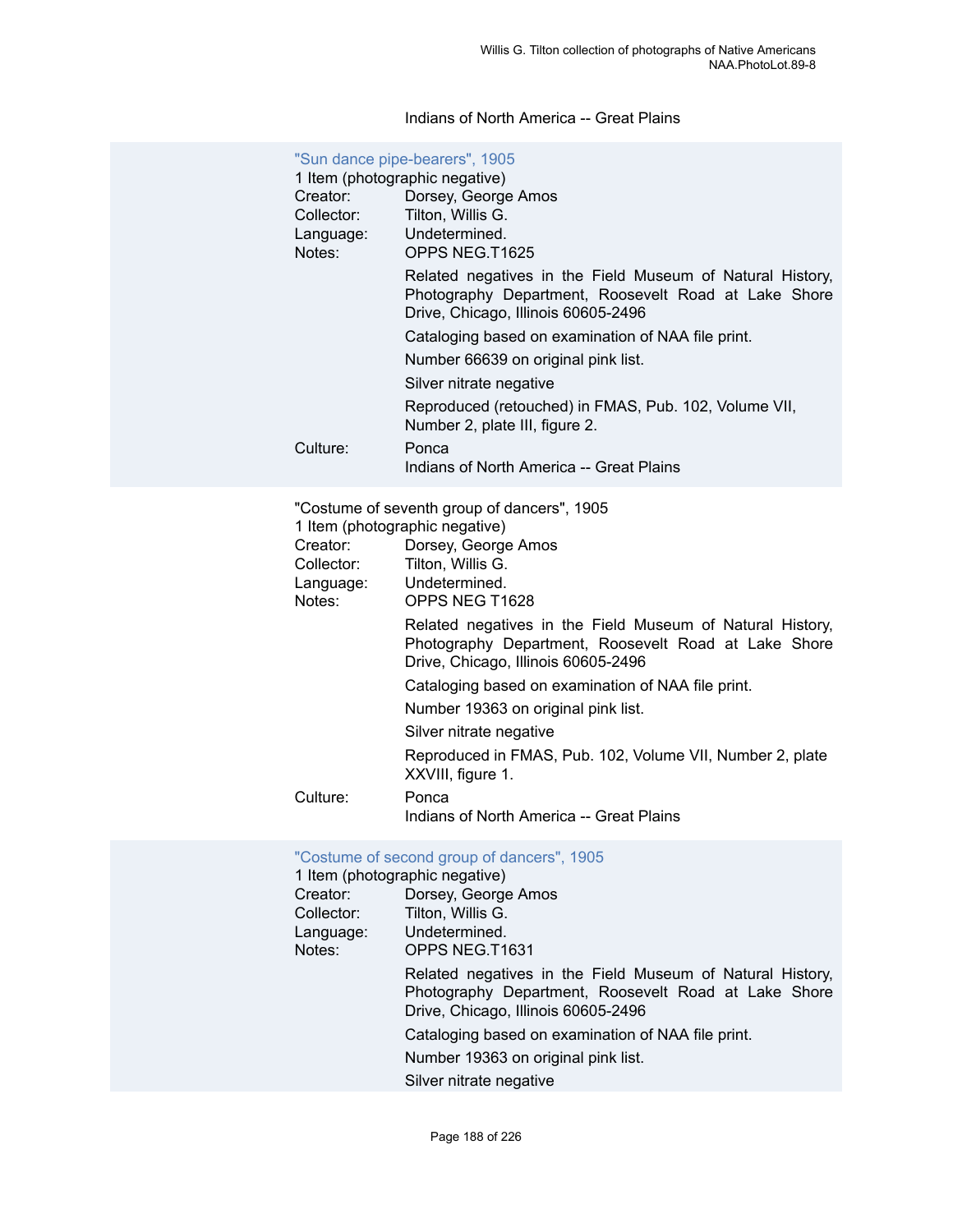|          | Reproduced in FMAS, Pub. 102, Volume VII, Number 2, plate<br>XXII, figure 2. |
|----------|------------------------------------------------------------------------------|
| Culture: | Ponca<br>Indians of North America -- Great Plains                            |

# Chief Hairy Bear, Chief White Eagle and Chief Big Elk. Sun [Dance,](https://ids.si.edu/ids/deliveryService?id=NMNH-T1632-000001) 1905

|            | $\frac{1}{2}$ . The state $\frac{1}{2}$ is the state of the state of the state $\frac{1}{2}$                                                                                                            |
|------------|---------------------------------------------------------------------------------------------------------------------------------------------------------------------------------------------------------|
|            | 1 Item (photographic negative)                                                                                                                                                                          |
| Creator:   | Dorsey, George Amos                                                                                                                                                                                     |
| Collector: | Tilton, Willis G.                                                                                                                                                                                       |
|            | Language: Undetermined.                                                                                                                                                                                 |
| Notes:     | OPPS NEG.T1632                                                                                                                                                                                          |
|            | Chief White Eagle on the right; see T30540.                                                                                                                                                             |
|            | Related negatives in the Field Museum of Natural History,<br>Photography Department, Roosevelt Road at Lake Shore<br>Drive, Chicago, Illinois 60605-2496                                                |
|            | "During the ceremony the directors were as follows: White-<br>Eagle, Chief. Hairy-Bear, Leader. Big Elk, Assistant Leader."<br>FMAS, Pub. 102, Volume VII, Number 2, "The Ponca Sun<br>Dance," page 69. |
|            | Cataloging based on examination of NAA file print.                                                                                                                                                      |
|            | Number 30542 on original pink list.                                                                                                                                                                     |
|            | Silver nitrate negative                                                                                                                                                                                 |
| Culture:   | Ponca                                                                                                                                                                                                   |
|            | Indians of North America -- Great Plains                                                                                                                                                                |

# ["Costume of first group of dancers", 1905](https://ids.si.edu/ids/deliveryService?id=NMNH-T1633-000001)

| 1 Item (photographic negative) |                                                                                                                                                          |
|--------------------------------|----------------------------------------------------------------------------------------------------------------------------------------------------------|
| Creator:                       | Dorsey, George Amos                                                                                                                                      |
| Collector:                     | Tilton, Willis G.                                                                                                                                        |
| Language:                      | Undetermined.                                                                                                                                            |
| Notes:                         | OPPS NEG.T1633                                                                                                                                           |
|                                | Related negatives in the Field Museum of Natural History,<br>Photography Department, Roosevelt Road at Lake Shore<br>Drive, Chicago, Illinois 60605-2496 |
|                                | Cataloging based on examination of NAA file print.                                                                                                       |
|                                | Number 19363 on original pink list.                                                                                                                      |
|                                | Silver nitrate negative                                                                                                                                  |
|                                | Reproduced in FMAS, Pub. 102, Volume VII, Number 2, plate<br>XXII, figure 1.                                                                             |
| Culture:                       | Ponca<br>Indians of North America -- Great Plains                                                                                                        |

# ["Beginning of dance, outside the lodge", 1905](https://ids.si.edu/ids/deliveryService?id=NMNH-T1635-000001)

1 Item (photographic negative)<br>Creator: Dorsey, George Creator: Dorsey, George Amos<br>Collector: Tilton, Willis G. Collector: Tilton, Willis G.<br>Language: Undetermined. Language: Undetermined.<br>Notes: OPPS NEG.T1 OPPS NEG.T1635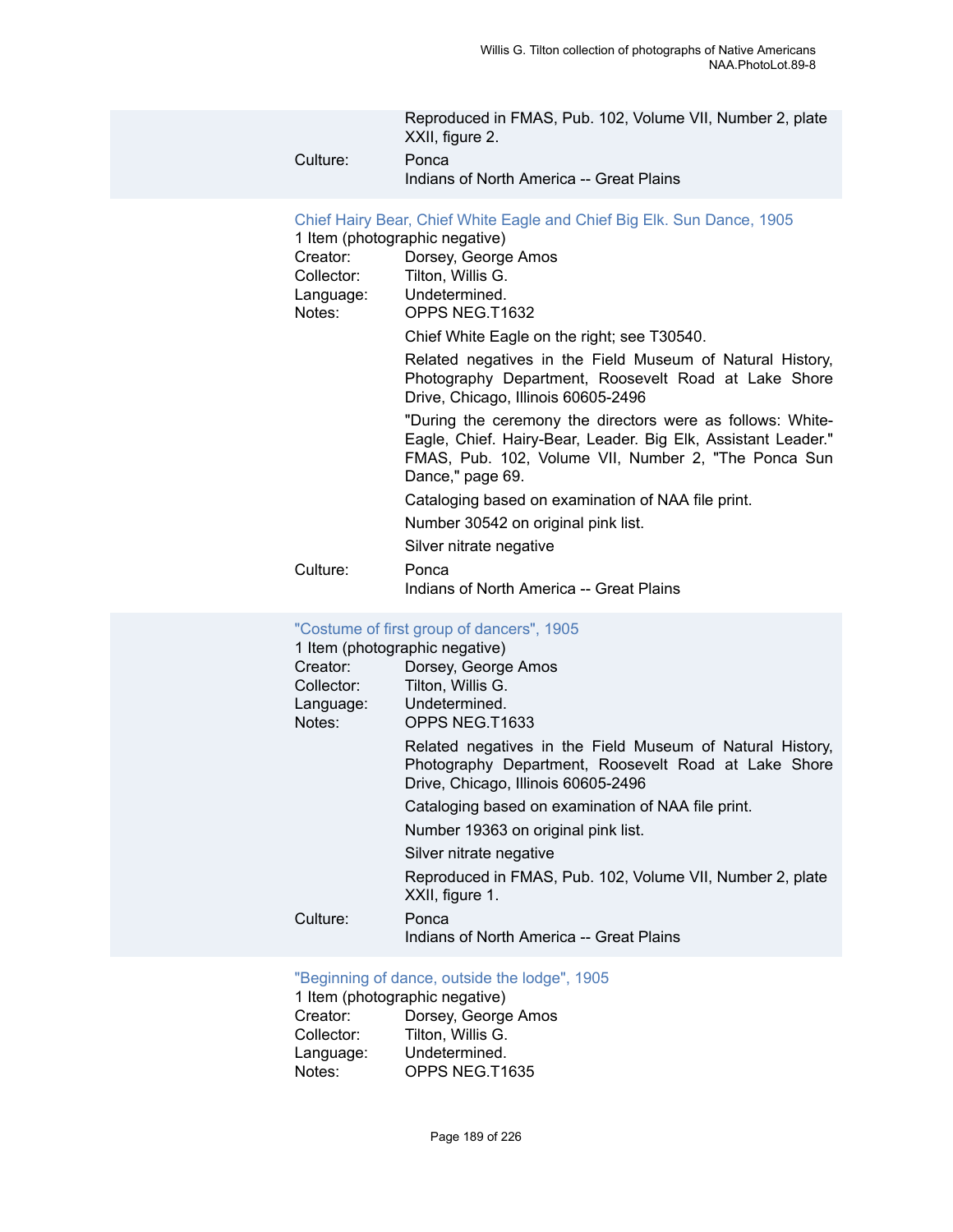Related negatives in the Field Museum of Natural History, Photography Department, Roosevelt Road at Lake Shore Drive, Chicago, Illinois 60605-2496

Cataloging based on examination of NAA file print.

Number 19363 on original pink list.

Silver nitrate negative

Reproduced in FMAS, Pub. 102, Volume VII, Number 2, plate XV, [figure 1.]

Culture: Ponca

Indians of North America -- Great Plains

# ["Sun dance servants", 1905](https://ids.si.edu/ids/deliveryService?id=NMNH-T1637-000001)

|            | 1 Item (photographic negative)                                                                                                                           |
|------------|----------------------------------------------------------------------------------------------------------------------------------------------------------|
| Creator:   | Dorsey, George Amos                                                                                                                                      |
| Collector: | Tilton, Willis G.                                                                                                                                        |
| Language:  | Undetermined.                                                                                                                                            |
| Notes:     | OPPS NEG.T1637                                                                                                                                           |
|            | Related negatives in the Field Museum of Natural History,<br>Photography Department, Roosevelt Road at Lake Shore<br>Drive, Chicago, Illinois 60605-2496 |
|            | Cataloging based on examination of NAA file print.                                                                                                       |
|            | Number 19363 on original pink list.                                                                                                                      |
|            | Silver nitrate negative                                                                                                                                  |
|            | Reproduced (retouched) in FMAS, Pub. 102, Volume VII,<br>Number 2, plate III, figure 1.                                                                  |
| Culture:   | Ponca                                                                                                                                                    |
|            | Indians of North America -- Great Plains                                                                                                                 |

# ["The dance to the setting sun, third day", 1905](https://ids.si.edu/ids/deliveryService?id=NMNH-T1650-000001)

1 Item (photographic negative)

| Creator:<br>Collector:<br>Language:<br>Notes: | Dorsey, George Amos<br>Tilton, Willis G.<br>Undetermined.<br>OPPS NEG.T1650                                                                              |
|-----------------------------------------------|----------------------------------------------------------------------------------------------------------------------------------------------------------|
|                                               | Related negatives in the Field Museum of Natural History,<br>Photography Department, Roosevelt Road at Lake Shore<br>Drive, Chicago, Illinois 60605-2496 |
|                                               | Cataloging based on examination of NAA file print.                                                                                                       |
|                                               | Number 19363 on original pink list.<br>Silver nitrate negative                                                                                           |
|                                               | Reproduced in FMAS, Pub. 102, Volume VII, Number 2, plate<br>XVII, [figure 2].                                                                           |
| Culture:                                      | Ponca<br>Indians of North America -- Great Plains                                                                                                        |

[Full length view of Potawatomi Indian. U. S. Indian School, St Louis, Missouri,](https://ids.si.edu/ids/deliveryService?id=NMNH-T15196-000001) [1904](https://ids.si.edu/ids/deliveryService?id=NMNH-T15196-000001) 1 Item (photographic negative)<br>Creator: Carpenter, Cha Carpenter, Charles H.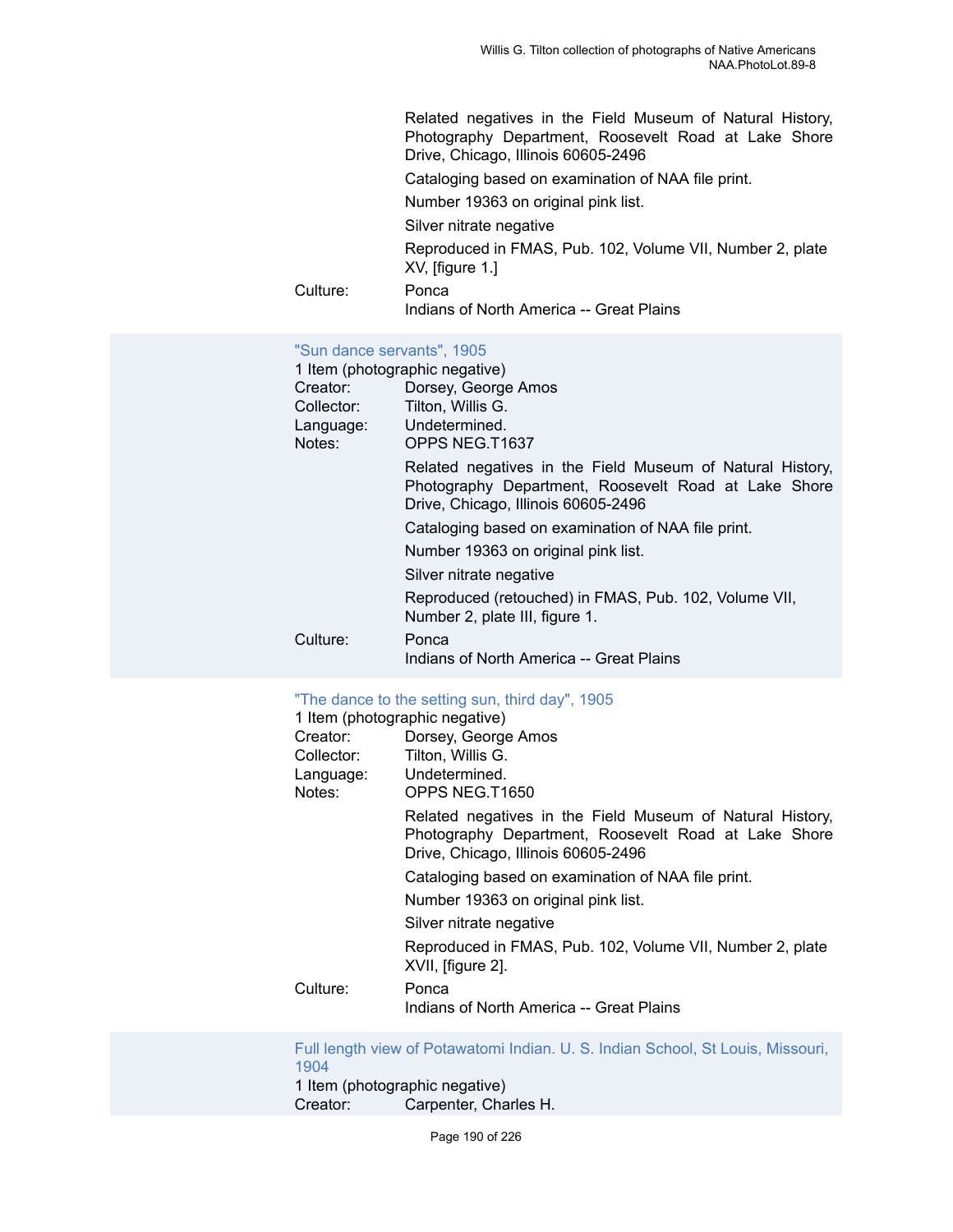| Collector:<br>Language:<br>Notes: | Tilton, Willis G.<br>Undetermined.<br>OPPS NEG.T15196                                                                                                    |
|-----------------------------------|----------------------------------------------------------------------------------------------------------------------------------------------------------|
|                                   | Related negatives in the Field Museum of Natural History,<br>Photography Department, Roosevelt Road at Lake Shore<br>Drive, Chicago, Illinois 60605-2496 |
|                                   | Photograph probably taken at the Louisiana Purchase<br>Exposition, St. Louis                                                                             |
|                                   | Cataloging based on examination of NAA file print.                                                                                                       |
|                                   | Silver nitrate negative                                                                                                                                  |
| Names:<br>Culture:                | Louisiana Purchase Exposition (1904: Saint Louis, Mo.)<br>Potawatomi<br>Indians of North America -- Northeast                                            |

# [Burial ground, Salish Indians, Comox, British Columbia](https://ids.si.edu/ids/deliveryService?id=NMNH-T2725-000001)

|            | 1 Item (photographic negative)                                                                                                                           |
|------------|----------------------------------------------------------------------------------------------------------------------------------------------------------|
| Creator:   | ANONYMOUS                                                                                                                                                |
| Collector: | Tilton, Willis G.                                                                                                                                        |
|            | Language: Undetermined.                                                                                                                                  |
| Notes:     | OPPS NEG.T2725                                                                                                                                           |
|            | Related negatives in the Field Museum of Natural History,<br>Photography Department, Roosevelt Road at Lake Shore<br>Drive, Chicago, Illinois 60605-2496 |
|            | Cataloging based on examination of NAA file print.                                                                                                       |
|            | Silver nitrate negative                                                                                                                                  |
| Place:     | British Columbia -- Comox                                                                                                                                |
| Culture:   | Northwest Coast                                                                                                                                          |
|            | Indians of North America -- Plateau                                                                                                                      |

# Wooden images of Salish Indians, British [Columbia](https://ids.si.edu/ids/deliveryService?id=NMNH-T2705-000001)

| 1 Item (photographic negative) |                                                                                                                                                                                                   |
|--------------------------------|---------------------------------------------------------------------------------------------------------------------------------------------------------------------------------------------------|
| Creator:                       | ANONYMOUS                                                                                                                                                                                         |
| Collector:                     | Tilton, Willis G.                                                                                                                                                                                 |
|                                | Language: Undetermined.                                                                                                                                                                           |
| Notes:                         | OPPS NEG.T2705                                                                                                                                                                                    |
|                                | Related negatives in the Field Museum of Natural History,<br>Photography Department, Roosevelt Road at Lake Shore<br>Drive, Chicago, Illinois 60605-2496                                          |
|                                | Cataloging based on examination of NAA file print.                                                                                                                                                |
|                                | Cf. negatives 38582-C and 38583-D of Thompson Indians'<br>grave posts on British Columbia. T-2705 is similar and probably<br>should be listed as Salish Interior: Thompson Indians. jcs<br>9/1970 |
|                                | Silver nitrate negative                                                                                                                                                                           |
| Place:                         | <b>British Columbia</b>                                                                                                                                                                           |
| Culture:                       | <b>Northwest Coast</b>                                                                                                                                                                            |
|                                | Indians of North America -- Plateau                                                                                                                                                               |

[Mixed group, Salish Indians, British Columbia](https://ids.si.edu/ids/deliveryService?id=NMNH-T2706-000001)

1 Item (photographic negative)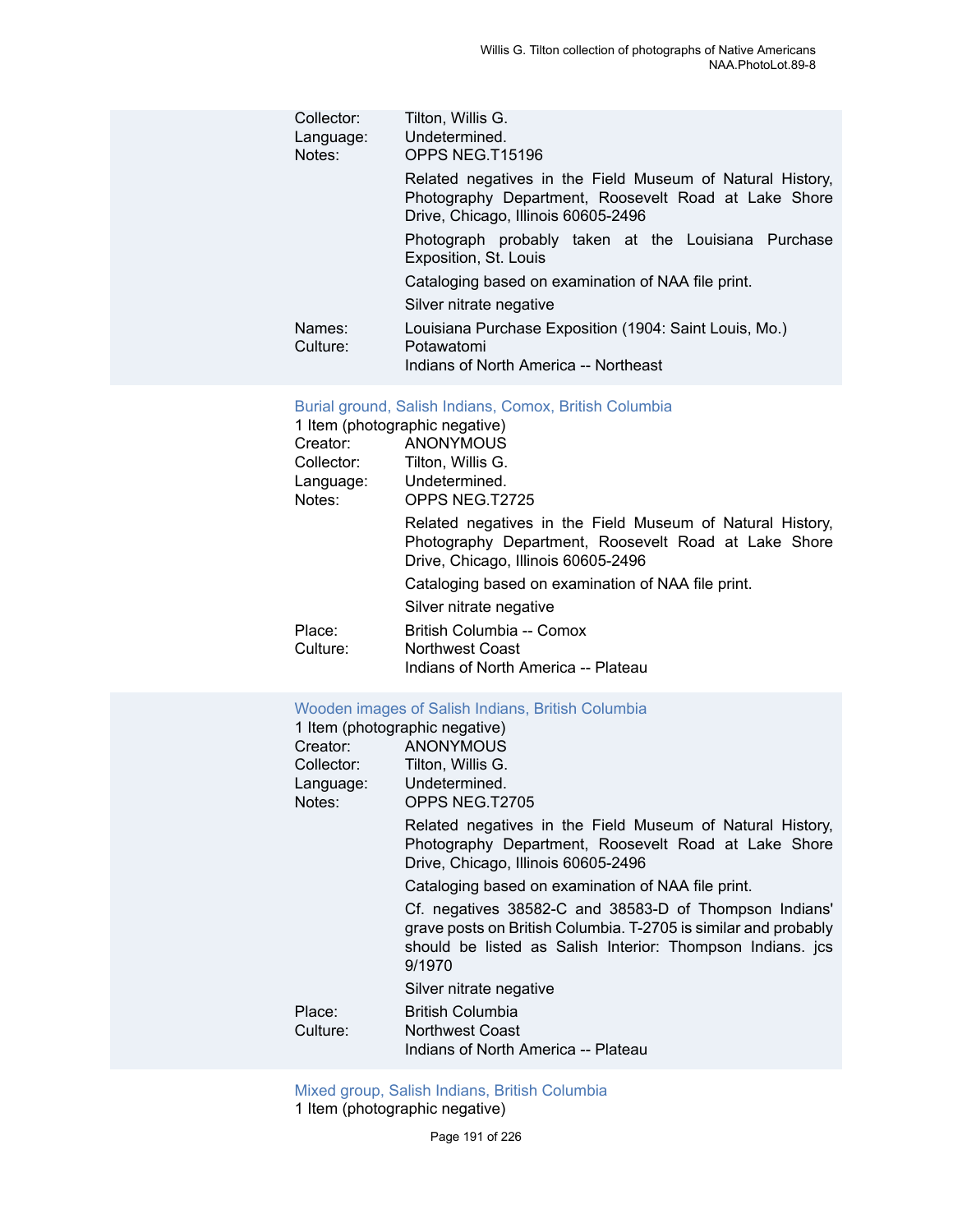| Creator:   | <b>ANONYMOUS</b>                                                                                                                                         |
|------------|----------------------------------------------------------------------------------------------------------------------------------------------------------|
| Collector: | Tilton, Willis G.                                                                                                                                        |
| Language:  | Undetermined.                                                                                                                                            |
| Notes:     | OPPS NEG.T2706                                                                                                                                           |
|            | Related negatives in the Field Museum of Natural History,<br>Photography Department, Roosevelt Road at Lake Shore<br>Drive, Chicago, Illinois 60605-2496 |
|            | Cataloging based on examination of NAA file print.                                                                                                       |
|            | Silver nitrate negative                                                                                                                                  |
| Place:     | <b>British Columbia</b>                                                                                                                                  |
| Culture:   | Northwest Coast                                                                                                                                          |
|            | Indians of North America -- Plateau                                                                                                                      |

# Totemic carvings, Salish, British [Columbia](https://ids.si.edu/ids/deliveryService?id=NMNH-T2713-000001)

|            | 1 Item (photographic negative)                                                                                                                           |
|------------|----------------------------------------------------------------------------------------------------------------------------------------------------------|
| Creator:   | Dally, Frederick                                                                                                                                         |
| Collector: | Tilton, Willis G.                                                                                                                                        |
| Language:  | Undetermined.                                                                                                                                            |
| Notes:     | OPPS NEG.T2713                                                                                                                                           |
|            | Related negatives in the Field Museum of Natural History,<br>Photography Department, Roosevelt Road at Lake Shore<br>Drive, Chicago, Illinois 60605-2496 |
|            | Cataloging based on examination of NAA file print.                                                                                                       |
|            | Silver nitrate negative                                                                                                                                  |
| Place:     | <b>British Columbia</b>                                                                                                                                  |
| Culture:   | <b>Northwest Coast</b>                                                                                                                                   |
|            | Indians of North America -- Plateau                                                                                                                      |

# [River scene, Salish Indian, British Columbia, ca 1875](https://ids.si.edu/ids/deliveryService?id=NMNH-T2724-000001)

| 1 Item (photographic negative) |                                                                                                                                                          |
|--------------------------------|----------------------------------------------------------------------------------------------------------------------------------------------------------|
| Creator:                       | Maynard                                                                                                                                                  |
| Collector:                     | Tilton, Willis G.                                                                                                                                        |
| Language: Undetermined.        |                                                                                                                                                          |
| Notes:                         | OPPS NEG.T2724                                                                                                                                           |
|                                | Related negatives in the Field Museum of Natural History,<br>Photography Department, Roosevelt Road at Lake Shore<br>Drive, Chicago, Illinois 60605-2496 |
|                                | Cataloging based on examination of NAA file print.                                                                                                       |
|                                | Silver nitrate negative                                                                                                                                  |
| Place:                         | <b>British Columbia</b>                                                                                                                                  |
| Culture:                       | Northwest Coast                                                                                                                                          |
|                                | Indians of North America -- Plateau                                                                                                                      |

## [Canoe race, Salish Indians, British Columbia](https://ids.si.edu/ids/deliveryService?id=NMNH-T2819-000001)

|            | 1 Item (photographic negative) |
|------------|--------------------------------|
| Creator:   | <b>ANONYMOUS</b>               |
| Collector: | Tilton, Willis G.              |
| Language:  | Undetermined.                  |
| Notes:     | OPPS NEG.T2819                 |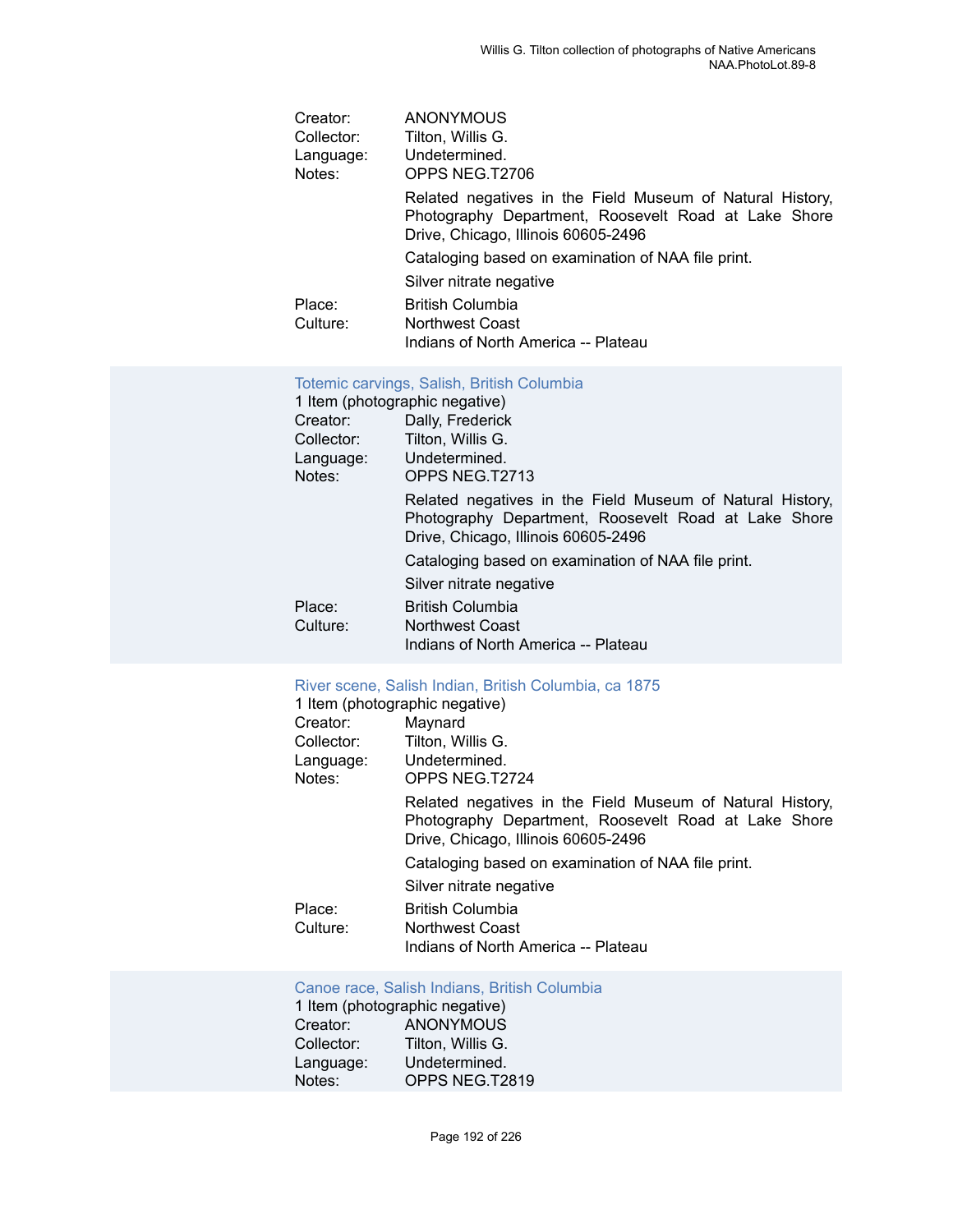Related negatives in the Field Museum of Natural History, Photography Department, Roosevelt Road at Lake Shore Drive, Chicago, Illinois 60605-2496 Cataloging based on examination of NAA file print. Silver nitrate negative Place: British Columbia<br>
Culture: Northwest Coast Northwest Coast Indians of North America -- Plateau

## [Group of Salish tribe, before 1912](https://ids.si.edu/ids/deliveryService?id=NMNH-T17502-000001)

|            | 1 Item (photographic negative)                                                                                                                           |
|------------|----------------------------------------------------------------------------------------------------------------------------------------------------------|
| Creator:   | ANONYMOUS                                                                                                                                                |
| Collector: | Tilton. Willis G.                                                                                                                                        |
| Language:  | Undetermined.                                                                                                                                            |
| Notes:     | OPPS NEG.T17502                                                                                                                                          |
|            | Related negatives in the Field Museum of Natural History,<br>Photography Department, Roosevelt Road at Lake Shore<br>Drive, Chicago, Illinois 60605-2496 |
|            | Date: Not recorded: before 1912.                                                                                                                         |
|            | Cataloging based on examination of NAA file print.                                                                                                       |
|            | Silver nitrate negative                                                                                                                                  |
| Culture:   | Northwest Coast                                                                                                                                          |
|            | Indians of North America -- Plateau                                                                                                                      |

# Original site of Salish grave posts, [Vancouver,](https://ids.si.edu/ids/deliveryService?id=NMNH-T17503-000001) British Columbia

| 1 Glass plate negative |                                                           |
|------------------------|-----------------------------------------------------------|
| Creator:               | <b>ANONYMOUS</b>                                          |
| Collector:             | Tilton, Willis G.                                         |
|                        | Language: Undetermined.                                   |
| Notes:                 | OPPS NEG.T17503                                           |
|                        | Digital surrogate produced from reference copy print      |
|                        | Related negatives in the Field Museum of Natural History, |
|                        | Photography Department, Roosevelt Road at Lake Shore      |
|                        | Drive, Chicago, Illinois 60605-2496                       |
|                        | Glass plate negative is broken                            |
|                        | Cataloging based on examination of NAA file print.        |
| Place:                 | British Columbia -- Vancouver                             |
| Culture:               | <b>Northwest Coast</b>                                    |
|                        | Indians of North America -- Plateau                       |
|                        |                                                           |

#### [Group of Salish Indians on river bank](https://ids.si.edu/ids/deliveryService?id=NMNH-T17512-000001)

| 1 Item (photographic negative) |                   |  |
|--------------------------------|-------------------|--|
| Creator:                       | <b>ANONYMOUS</b>  |  |
| Collector:                     | Tilton, Willis G. |  |
| Language:                      | Undetermined.     |  |
| Notes:                         | OPPS NEG.T17512   |  |
|                                |                   |  |

Related negatives in the Field Museum of Natural History, Photography Department, Roosevelt Road at Lake Shore Drive, Chicago, Illinois 60605-2496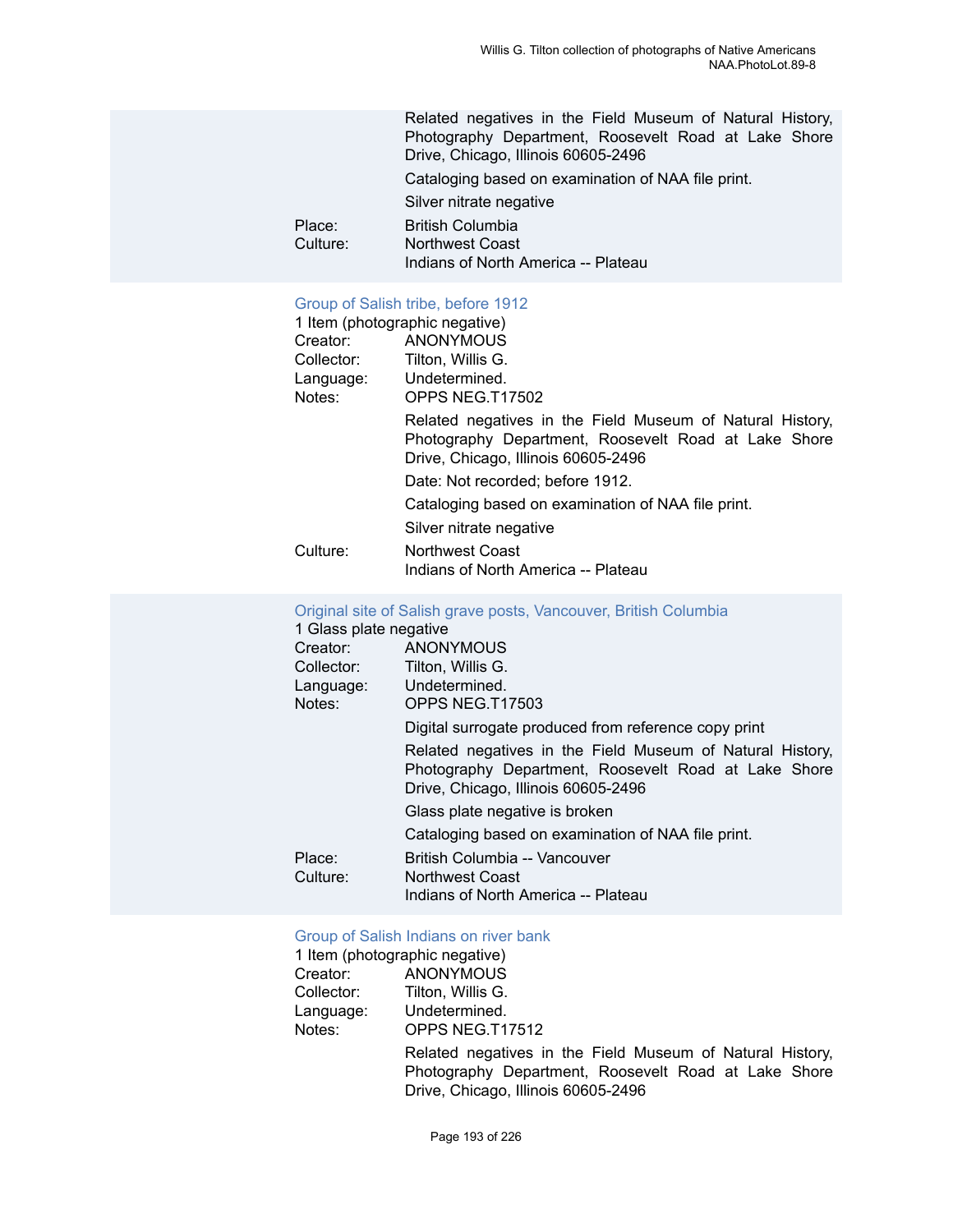Cataloging based on examination of NAA file print. Silver nitrate negative Culture: Northwest Coast Indians of North America -- Plateau

# [Group of Indians](https://ids.si.edu/ids/deliveryService?id=NMNH-T17514-000001)

|            | 1 Item (photographic negative)                                                                                                                           |
|------------|----------------------------------------------------------------------------------------------------------------------------------------------------------|
| Creator:   | Dally, Frederick                                                                                                                                         |
| Collector: | Tilton, Willis G.                                                                                                                                        |
| Language:  | Undetermined.                                                                                                                                            |
| Notes:     | OPPS NEG.T17514                                                                                                                                          |
|            | Related negatives in the Field Museum of Natural History,<br>Photography Department, Roosevelt Road at Lake Shore<br>Drive, Chicago, Illinois 60605-2496 |
|            | Cataloging based on examination of NAA file print.                                                                                                       |
|            | Same as T-2706.                                                                                                                                          |
|            | Silver nitrate negative                                                                                                                                  |
| Culture:   | Northwest Coast                                                                                                                                          |
|            | Indians of North America -- Plateau                                                                                                                      |

# Group of Salish Indians, [Vancouver,](https://ids.si.edu/ids/deliveryService?id=NMNH-T2715-000001) British Columbia, before 1912

|            | 1 Item (photographic negative)                                                                                                                           |
|------------|----------------------------------------------------------------------------------------------------------------------------------------------------------|
| Creator:   | Dally, Frederick                                                                                                                                         |
| Collector: | Tilton, Willis G.                                                                                                                                        |
|            | Language: Undetermined.                                                                                                                                  |
| Notes:     | OPPS NEG.T2715                                                                                                                                           |
|            | Related negatives in the Field Museum of Natural History,<br>Photography Department, Roosevelt Road at Lake Shore<br>Drive, Chicago, Illinois 60605-2496 |
|            | Date: Not recorded; before 1912.                                                                                                                         |
|            | Cataloging based on examination of NAA file print.                                                                                                       |
|            | Silver nitrate negative                                                                                                                                  |
| Place:     | British Columbia -- Vancouver                                                                                                                            |
| Culture:   | Northwest Coast                                                                                                                                          |
|            | Indians of North America -- Plateau                                                                                                                      |

Indians in front of elevated homes 1 Item (photographic negative)

[Image\(s\)](https://ids.si.edu/ids/deliveryService?id=NMNH-T17518-000001)  $Image(s)$ 

| $m$ $u$ $g$ $v$ $v$ |                                                                                                                                                          |
|---------------------|----------------------------------------------------------------------------------------------------------------------------------------------------------|
| Creator:            | Dally, Frederick                                                                                                                                         |
| Collector:          | Tilton, Willis G.                                                                                                                                        |
| Language:           | Undetermined.                                                                                                                                            |
| Notes:              | OPPS NEG.T17518                                                                                                                                          |
|                     | Related negatives in the Field Museum of Natural History,<br>Photography Department, Roosevelt Road at Lake Shore<br>Drive, Chicago, Illinois 60605-2496 |
|                     | Cataloging based on examination of NAA file print.                                                                                                       |
|                     | Silver nitrate negative                                                                                                                                  |
|                     |                                                                                                                                                          |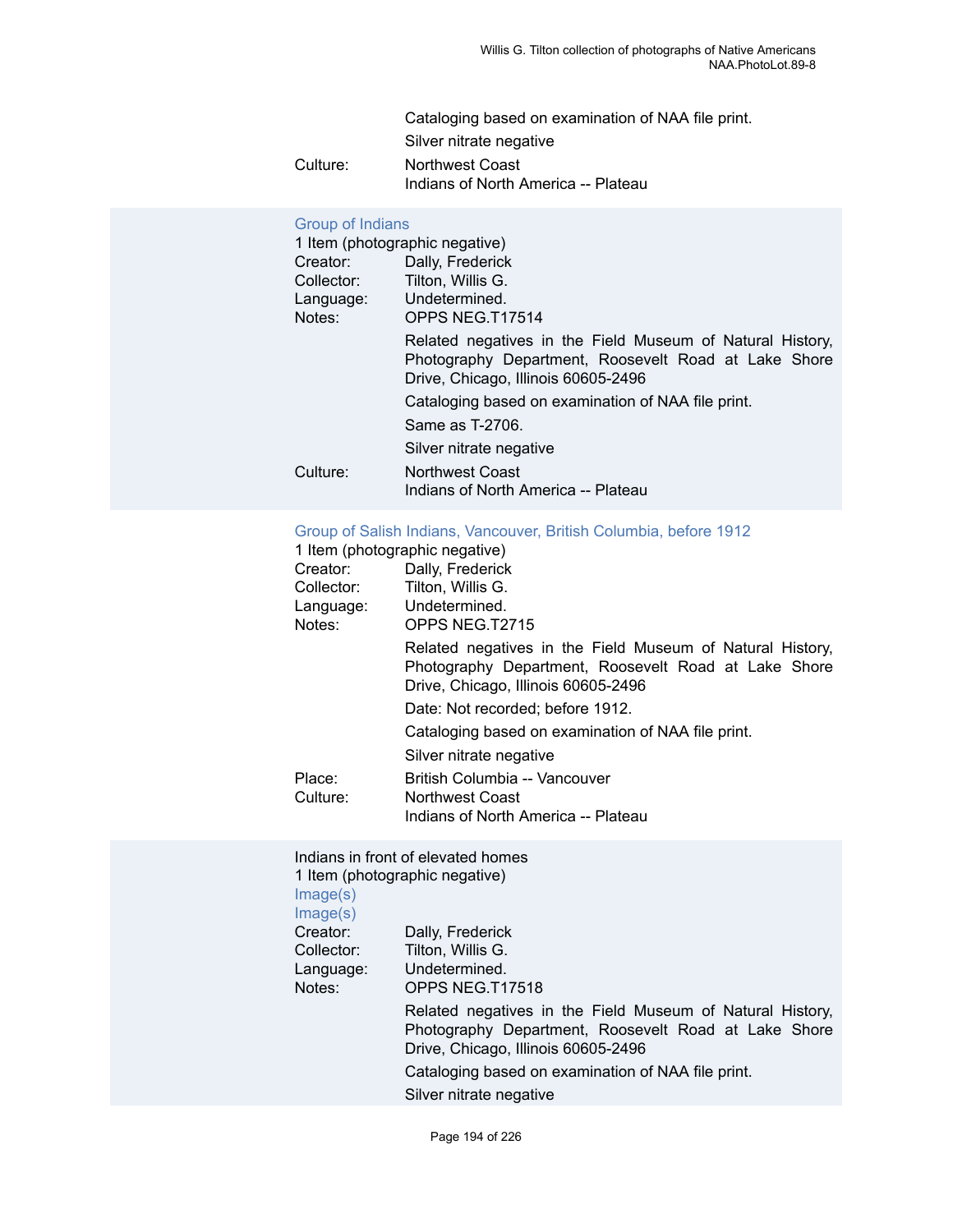# Culture: Northwest Coast Indians of North America -- Plateau

# [Flathead chief, shield and shirt](https://ids.si.edu/ids/deliveryService?id=NMNH-T2196-000001)

| 1 Item (photographic negative)                                                                                                                           |
|----------------------------------------------------------------------------------------------------------------------------------------------------------|
| ANONYMOUS                                                                                                                                                |
| Tilton, Willis G.                                                                                                                                        |
| Language: Undetermined.                                                                                                                                  |
| OPPS NEG.T2196                                                                                                                                           |
| Related negatives in the Field Museum of Natural History,<br>Photography Department, Roosevelt Road at Lake Shore<br>Drive, Chicago, Illinois 60605-2496 |
| Cataloging based on examination of NAA file print.                                                                                                       |
| Silver nitrate negative                                                                                                                                  |
| Flathead                                                                                                                                                 |
| Indians of North America -- Plateau                                                                                                                      |
| Northwest Coast                                                                                                                                          |
|                                                                                                                                                          |

#### Two [Indians](https://ids.si.edu/ids/deliveryService?id=NMNH-T2838-000001)

| Creator:<br>Collector:<br>Language:<br>Notes: | 1 Item (photographic negative)<br>ANONYMOUS<br>Tilton, Willis G.<br>Undetermined.<br>OPPS NEG.T2838                                                      |
|-----------------------------------------------|----------------------------------------------------------------------------------------------------------------------------------------------------------|
|                                               | Related negatives in the Field Museum of Natural History,<br>Photography Department, Roosevelt Road at Lake Shore<br>Drive, Chicago, Illinois 60605-2496 |
|                                               | Cataloging based on examination of NAA file print.                                                                                                       |
|                                               | Silver nitrate negative                                                                                                                                  |
| Culture:                                      | Flathead<br>Indians of North America -- Plateau<br><b>Northwest Coast</b>                                                                                |

# Full length front view, [Blackfoot](https://ids.si.edu/ids/deliveryService?id=NMNH-T2841-000001) Indian, before 1912

| 1 Item (photographic negative) |                                                                                                                                                          |
|--------------------------------|----------------------------------------------------------------------------------------------------------------------------------------------------------|
| Creator:                       | ANONYMOUS                                                                                                                                                |
| Collector:                     | Tilton, Willis G.                                                                                                                                        |
|                                | Language: Undetermined.                                                                                                                                  |
| Notes:                         | OPPS NEG.T2841                                                                                                                                           |
|                                | Related negatives in the Field Museum of Natural History,<br>Photography Department, Roosevelt Road at Lake Shore<br>Drive, Chicago, Illinois 60605-2496 |
|                                | Cataloging based on examination of NAA file print.                                                                                                       |
|                                | Silver nitrate negative                                                                                                                                  |
| Culture:                       | Flathead<br>Indians of North America -- Plateau<br>Northwest Coast                                                                                       |
|                                |                                                                                                                                                          |

#### [Old Indian chief, Flathead](https://ids.si.edu/ids/deliveryService?id=NMNH-T2895-000001)

1 Item (photographic negative)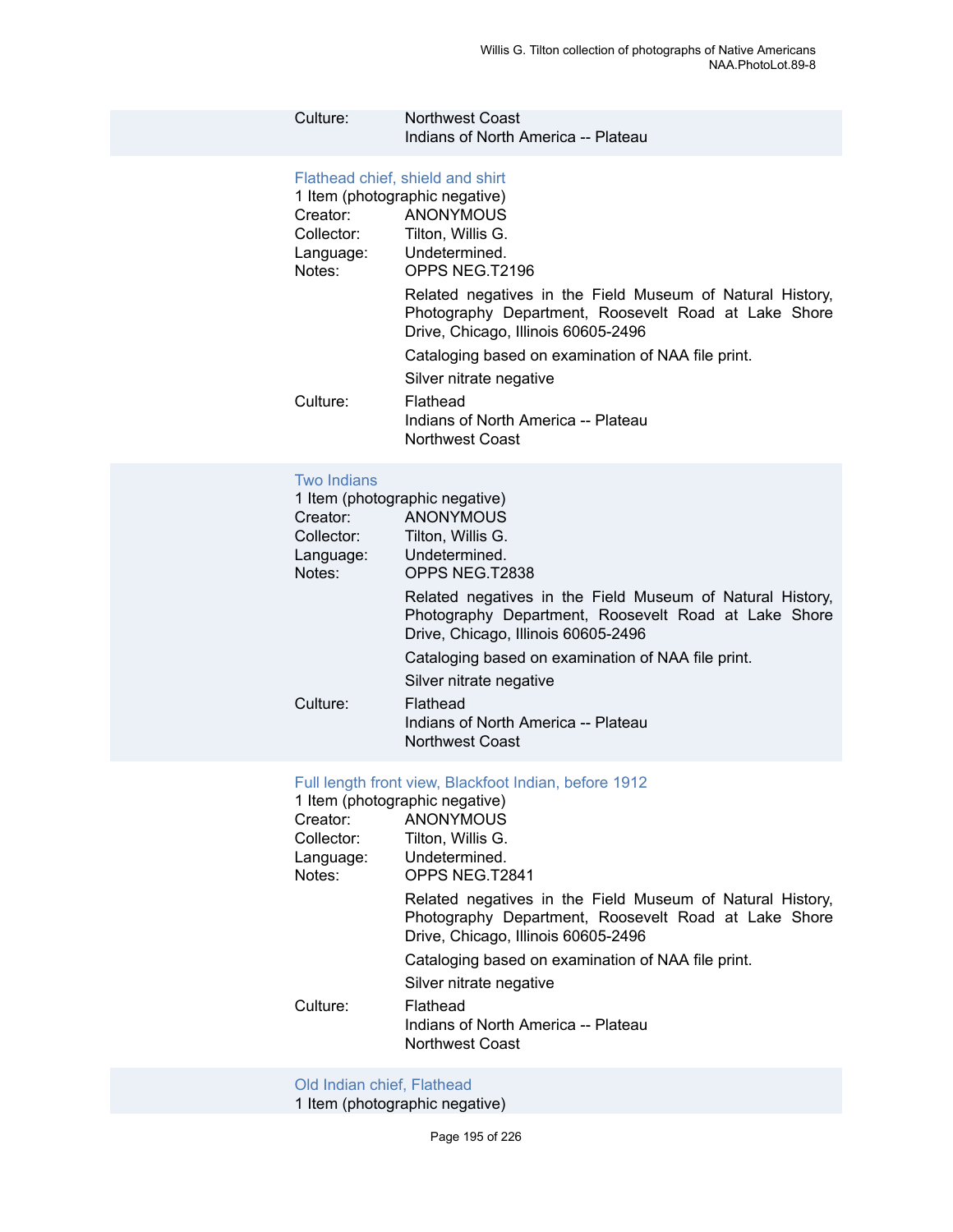| Creator:   | <b>ANONYMOUS</b>                                                                                                                                         |
|------------|----------------------------------------------------------------------------------------------------------------------------------------------------------|
| Collector: | Tilton, Willis G.                                                                                                                                        |
| Language:  | Undetermined.                                                                                                                                            |
| Notes:     | OPPS NEG.T2895                                                                                                                                           |
|            | Related negatives in the Field Museum of Natural History,<br>Photography Department, Roosevelt Road at Lake Shore<br>Drive, Chicago, Illinois 60605-2496 |
|            | Cataloging based on examination of NAA file print.                                                                                                       |
|            | Silver nitrate negative                                                                                                                                  |
| Culture:   | Flathead<br>Indians of North America -- Plateau<br><b>Northwest Coast</b>                                                                                |
|            |                                                                                                                                                          |

# [Ceremonial procession](https://ids.si.edu/ids/deliveryService?id=NMNH-T1713-000001)

|            | 1 Item (photographic negative)                                                                                                                                                                                           |
|------------|--------------------------------------------------------------------------------------------------------------------------------------------------------------------------------------------------------------------------|
| Creator:   | ANONYMOUS                                                                                                                                                                                                                |
| Collector: | Tilton, Willis G.                                                                                                                                                                                                        |
| Language:  | Undetermined.                                                                                                                                                                                                            |
| Notes:     | OPPS NEG.T1713                                                                                                                                                                                                           |
|            | Related negatives in the Field Museum of Natural History,<br>Photography Department, Roosevelt Road at Lake Shore<br>Drive, Chicago, Illinois 60605-2496                                                                 |
|            | Cataloging based on examination of NAA file print.                                                                                                                                                                       |
|            | Unidentified; not on Tilton list. Identified as "probably Santo"<br>Domingo, the annual visit [on] August 4th." Information M. H.<br>Murphy, Maxwell Museum of Anthropology, University of New<br>Mexico, visit 1/26/70. |
|            | Silver nitrate negative                                                                                                                                                                                                  |
| Topic:     | Santo Domingo (Kewa)                                                                                                                                                                                                     |
| Culture:   | Santo Domingo Pueblo                                                                                                                                                                                                     |
|            | Indians of North America -- Southwest, New<br>Pueblo                                                                                                                                                                     |

# [Man: Sac and Fox Indian, Iowa](https://ids.si.edu/ids/deliveryService?id=NMNH-T21049-000001)

| 1 Item (photographic negative) |                                                                                                                                                          |  |
|--------------------------------|----------------------------------------------------------------------------------------------------------------------------------------------------------|--|
| Creator:                       | <b>ANONYMOUS</b>                                                                                                                                         |  |
| Collector:                     | Tilton, Willis G.                                                                                                                                        |  |
| Language:                      | Undetermined.                                                                                                                                            |  |
| Notes:                         | OPPS NEG.T21049                                                                                                                                          |  |
|                                | Related negatives in the Field Museum of Natural History,<br>Photography Department, Roosevelt Road at Lake Shore<br>Drive, Chicago, Illinois 60605-2496 |  |
|                                | Cataloging based on examination of NAA file print.                                                                                                       |  |
|                                | Number 21048 on original pink list.                                                                                                                      |  |
|                                | Silver nitrate negative                                                                                                                                  |  |
| Place:                         | Battleship Iowa                                                                                                                                          |  |
| Topic:                         | Sauk & Fox                                                                                                                                               |  |
|                                | Meskwaki; Sauk & Fox                                                                                                                                     |  |
| Culture:                       | Fox Indians                                                                                                                                              |  |
|                                | Sauk                                                                                                                                                     |  |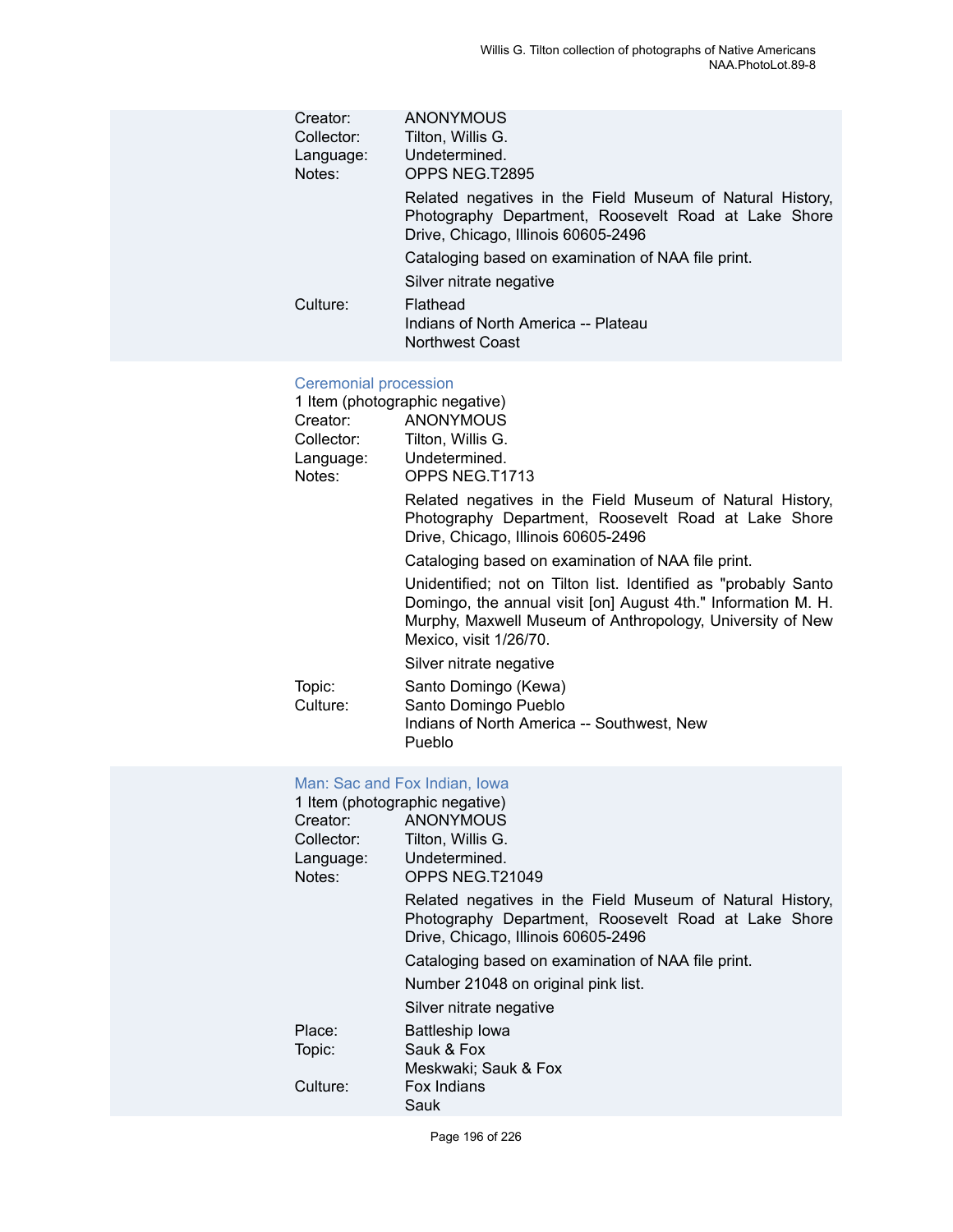#### Indians of North America -- Northeast

| Woman and child: Sac and Fox Indian, Iowa, before 1912 |                                                                                                                                                          |
|--------------------------------------------------------|----------------------------------------------------------------------------------------------------------------------------------------------------------|
| 1 Item (photographic negative)                         |                                                                                                                                                          |
| Creator:                                               | <b>ANONYMOUS</b>                                                                                                                                         |
| Collector:                                             | Tilton, Willis G.                                                                                                                                        |
| Language: Undetermined.                                |                                                                                                                                                          |
| Notes:                                                 | OPPS NEG.T21052                                                                                                                                          |
|                                                        | Related negatives in the Field Museum of Natural History,<br>Photography Department, Roosevelt Road at Lake Shore<br>Drive, Chicago, Illinois 60605-2496 |
|                                                        | Cataloging based on examination of NAA file print.                                                                                                       |
|                                                        | Number 21039 on original pink list.                                                                                                                      |
|                                                        | Silver nitrate negative                                                                                                                                  |
| Place:                                                 | Battleship Iowa                                                                                                                                          |
| Topic:                                                 | Sauk & Fox                                                                                                                                               |
|                                                        | Meskwaki; Sauk & Fox                                                                                                                                     |
| Culture:                                               | Fox Indians                                                                                                                                              |
|                                                        | Sauk                                                                                                                                                     |
|                                                        | Indians of North America -- Northeast                                                                                                                    |

#### [Mounted warrior: Sac and Fox Indian, Iowa, before 1912](https://ids.si.edu/ids/deliveryService?id=NMNH-T21054-000001)

| 1 Item (photographic negative)                                                                                                                           |
|----------------------------------------------------------------------------------------------------------------------------------------------------------|
| ANONYMOUS                                                                                                                                                |
| Tilton, Willis G.                                                                                                                                        |
| Language: Undetermined.                                                                                                                                  |
| OPPS NEG.T21054                                                                                                                                          |
| Related negatives in the Field Museum of Natural History,<br>Photography Department, Roosevelt Road at Lake Shore<br>Drive, Chicago, Illinois 60605-2496 |
| Cataloging based on examination of NAA file print.                                                                                                       |
| Number 21050 on original pink list.                                                                                                                      |
| Silver nitrate negative                                                                                                                                  |
| <b>Battleship lowa</b>                                                                                                                                   |
| Sauk & Fox                                                                                                                                               |
| Meskwaki; Sauk & Fox                                                                                                                                     |
| Fox Indians                                                                                                                                              |
| Sauk                                                                                                                                                     |
| Indians of North America -- Northeast                                                                                                                    |
|                                                                                                                                                          |

#### Indian School band. St Louis Indian School Exhibit, [World's](https://ids.si.edu/ids/deliveryService?id=NMNH-T15582-000001) Fair, St Louis, [Missouri, 1904](https://ids.si.edu/ids/deliveryService?id=NMNH-T15582-000001)

1 Item (photographic negative)

| Creator:            | Carpenter, Charles H.                                                                                                                                    |
|---------------------|----------------------------------------------------------------------------------------------------------------------------------------------------------|
| Collector:          | Tilton, Willis G.                                                                                                                                        |
| Language:<br>Notes: | Undetermined.<br>OPPS NEG.T15582                                                                                                                         |
|                     | Related negatives in the Field Museum of Natural History,<br>Photography Department, Roosevelt Road at Lake Shore<br>Drive, Chicago, Illinois 60605-2496 |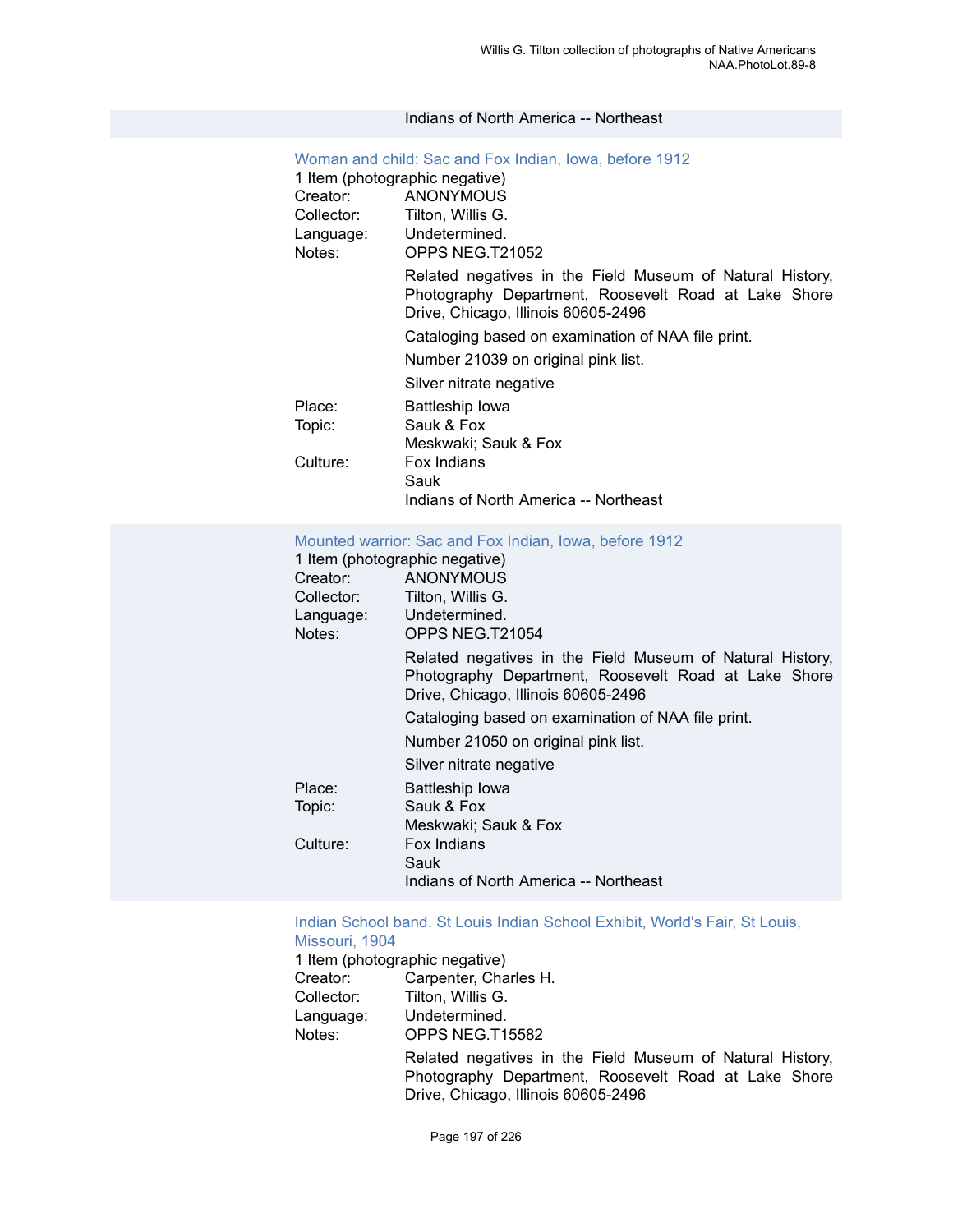|                  | Photograph probably taken at the Louisiana Purchase<br>Exposition, St. Louis                                                                                          |
|------------------|-----------------------------------------------------------------------------------------------------------------------------------------------------------------------|
|                  | Cataloging based on examination of NAA file print.                                                                                                                    |
|                  | Number 15709 on original list (pink list). Two plates with this<br>number, not identical, but very similar. The other plate has the<br>above number on the pink list. |
|                  | Silver nitrate negative                                                                                                                                               |
| Names:<br>Place: | Louisiana Purchase Exposition (1904: Saint Louis, Mo.)<br>Missouri -- Saint Louis                                                                                     |
|                  |                                                                                                                                                                       |

| Image(s)<br>Image(s) | Indian industrial exhibit at St. Louis Fair, 1904, 1904<br>1 Item (photographic negative)                                                                |
|----------------------|----------------------------------------------------------------------------------------------------------------------------------------------------------|
| Creator:             | Carpenter, Charles H.                                                                                                                                    |
| Collector:           | Tilton, Willis G.                                                                                                                                        |
| Language:            | Undetermined.                                                                                                                                            |
| Notes:               | OPPS NEG.T15599                                                                                                                                          |
|                      | Related negatives in the Field Museum of Natural History,<br>Photography Department, Roosevelt Road at Lake Shore<br>Drive, Chicago, Illinois 60605-2496 |
|                      | Photograph probably taken at the Louisiana Purchase<br>Exposition, St. Louis                                                                             |
|                      | Cataloging based on examination of NAA file print.                                                                                                       |
|                      | Silver nitrate negative                                                                                                                                  |
| Names:<br>Place:     | Louisiana Purchase Exposition (1904: Saint Louis, Mo.)<br>Missouri -- Saint Louis                                                                        |
|                      |                                                                                                                                                          |

# Group of Indians in front of St. Louis Indian [School.](https://ids.si.edu/ids/deliveryService?id=NMNH-T15608-000001) World's Fair, 1904

|                  | 1 Item (photographic negative)                                                                                                                           |
|------------------|----------------------------------------------------------------------------------------------------------------------------------------------------------|
| Creator:         | Carpenter, Charles H.                                                                                                                                    |
| Collector:       | Tilton, Willis G.                                                                                                                                        |
| Language:        | Undetermined.                                                                                                                                            |
| Notes:           | OPPS NEG.T15608                                                                                                                                          |
|                  | Related negatives in the Field Museum of Natural History,<br>Photography Department, Roosevelt Road at Lake Shore<br>Drive, Chicago, Illinois 60605-2496 |
|                  | Photograph probably taken at the Louisiana Purchase<br>Exposition, St. Louis                                                                             |
|                  | Cataloging based on examination of NAA file print.                                                                                                       |
|                  | Silver nitrate negative                                                                                                                                  |
| Names:<br>Place: | Louisiana Purchase Exposition (1904: Saint Louis, Mo.)<br>Missouri -- Saint Louis                                                                        |

Group of Indians, [miscellaneous](https://ids.si.edu/ids/deliveryService?id=NMNH-T15615-000001) tribes. U. S. Indian School, World's Fair, [1904](https://ids.si.edu/ids/deliveryService?id=NMNH-T15615-000001)<sup>1</sup><br>1 Item

| 1 Item (photographic negative) |
|--------------------------------|
| Carpenter, Charles H.          |
| Tilton, Willis G.              |
| Undetermined.                  |
|                                |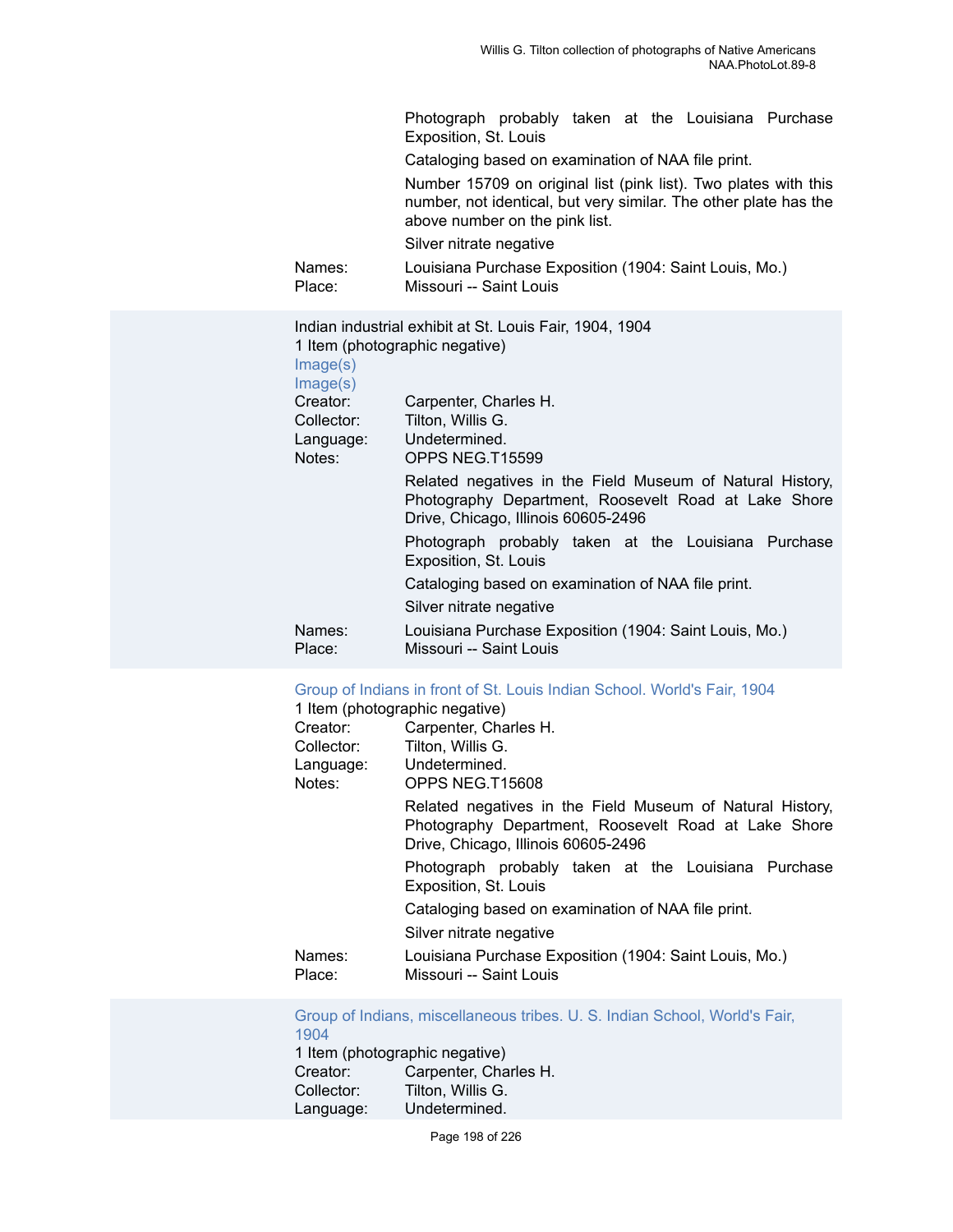| Notes:           | OPPS NEG.T15615                                                                                                                                          |
|------------------|----------------------------------------------------------------------------------------------------------------------------------------------------------|
|                  | Related negatives in the Field Museum of Natural History,<br>Photography Department, Roosevelt Road at Lake Shore<br>Drive, Chicago, Illinois 60605-2496 |
|                  | Photograph probably taken at the Louisiana Purchase<br>Exposition, St. Louis                                                                             |
|                  | Cataloging based on examination of NAA file print.                                                                                                       |
|                  | Silver nitrate negative                                                                                                                                  |
| Names:<br>Place: | Louisiana Purchase Exposition (1904: Saint Louis, Mo.)<br>Missouri -- Saint Louis                                                                        |

# [Group of Indians. U. S. Indian School, 1904](https://ids.si.edu/ids/deliveryService?id=NMNH-T15619-000001)

|                  | 1 Item (photographic negative)                                                                                                                           |
|------------------|----------------------------------------------------------------------------------------------------------------------------------------------------------|
| Creator:         | Carpenter, Charles H.                                                                                                                                    |
| Collector:       | Tilton, Willis G.                                                                                                                                        |
| Language:        | Undetermined.                                                                                                                                            |
| Notes:           | OPPS NEG.T15619                                                                                                                                          |
|                  | Related negatives in the Field Museum of Natural History,<br>Photography Department, Roosevelt Road at Lake Shore<br>Drive, Chicago, Illinois 60605-2496 |
|                  | Photograph probably taken at the Louisiana Purchase<br>Exposition, St. Louis                                                                             |
|                  | Cataloging based on examination of NAA file print.                                                                                                       |
|                  | Silver nitrate negative                                                                                                                                  |
| Names:<br>Place: | Louisiana Purchase Exposition (1904: Saint Louis, Mo.)<br>Missouri -- Saint Louis                                                                        |

# [Group of Indians. U. S. Indian School, 1904](https://ids.si.edu/ids/deliveryService?id=NMNH-T15616-000001)

|                  | 1 Item (photographic negative)                                                                                                                           |
|------------------|----------------------------------------------------------------------------------------------------------------------------------------------------------|
| Creator:         | Carpenter, Charles H.                                                                                                                                    |
| Collector:       | Tilton, Willis G.                                                                                                                                        |
| Language:        | Undetermined.                                                                                                                                            |
| Notes:           | OPPS NEG.T15616                                                                                                                                          |
|                  | Related negatives in the Field Museum of Natural History,<br>Photography Department, Roosevelt Road at Lake Shore<br>Drive, Chicago, Illinois 60605-2496 |
|                  | Photograph probably taken at the Louisiana Purchase<br>Exposition, St. Louis                                                                             |
|                  | Cataloging based on examination of NAA file print.                                                                                                       |
|                  | Silver nitrate negative                                                                                                                                  |
| Names:<br>Place: | Louisiana Purchase Exposition (1904: Saint Louis, Mo.)<br>Missouri -- Saint Louis                                                                        |
|                  |                                                                                                                                                          |

# [Group of Indians. U. S. Indian School, 1904](https://ids.si.edu/ids/deliveryService?id=NMNH-T15621-000001)

1 Item (photographic negative)<br>Creator: Carpenter, Cha Creator: Carpenter, Charles H.<br>Collector: Tilton, Willis G. Tilton, Willis G. Language: Undetermined.<br>Notes: OPPS NEG.T1 OPPS NEG.T15621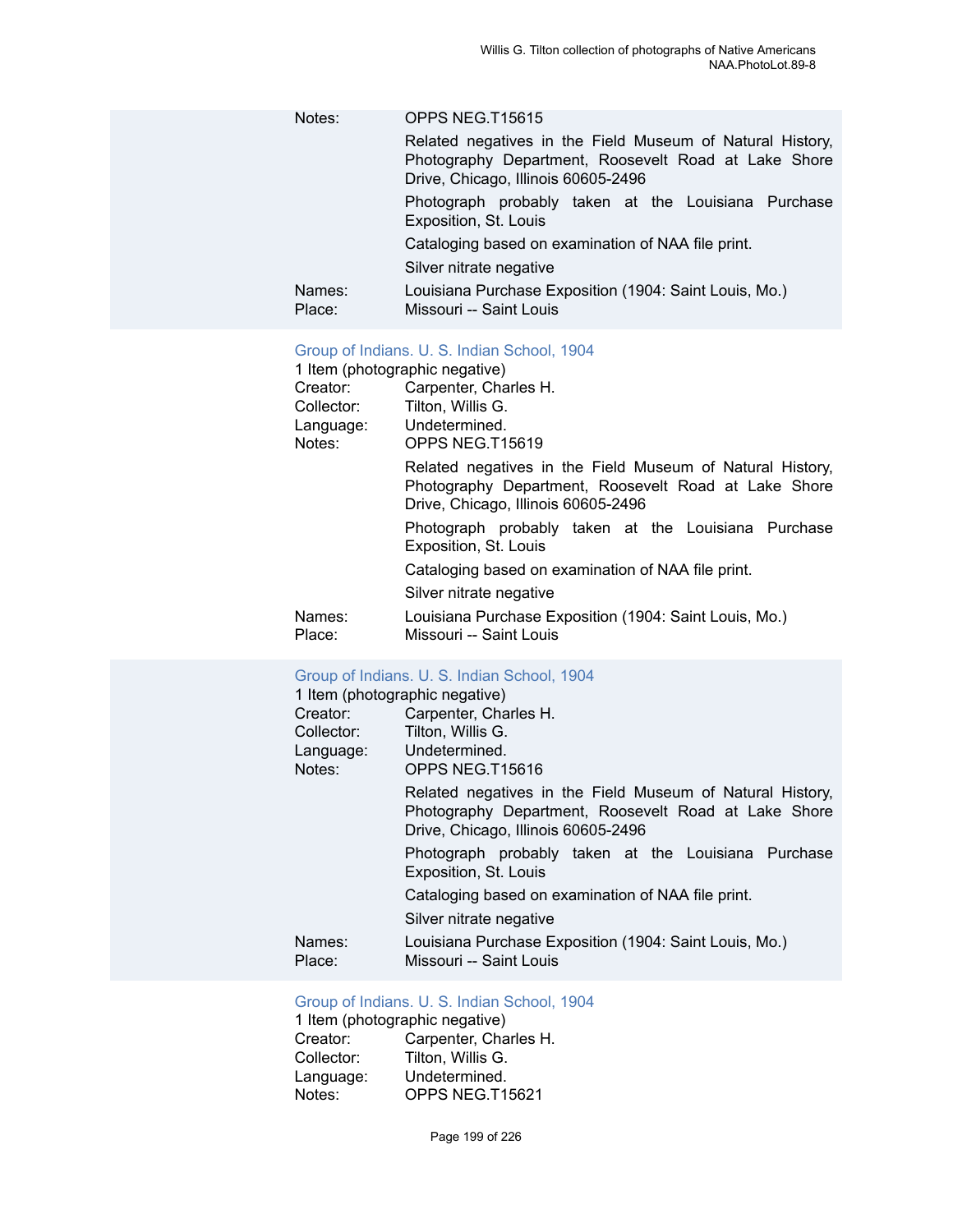Related negatives in the Field Museum of Natural History, Photography Department, Roosevelt Road at Lake Shore Drive, Chicago, Illinois 60605-2496 Photograph probably taken at the Louisiana Purchase Exposition, St. Louis Cataloging based on examination of NAA file print.

Plate corroded around edges.

Silver nitrate negative

| Names: | Louisiana Purchase Exposition (1904: Saint Louis, Mo.) |
|--------|--------------------------------------------------------|
| Place: | Missouri -- Saint Louis                                |

## [Group of Indians. U. S. Indian School, 1904](https://ids.si.edu/ids/deliveryService?id=NMNH-T15623-000001)

| 1 Item (photographic negative) |                                                                                                                                                          |
|--------------------------------|----------------------------------------------------------------------------------------------------------------------------------------------------------|
| Creator:                       | Carpenter, Charles H.                                                                                                                                    |
| Collector:                     | Tilton, Willis G.                                                                                                                                        |
| Language:                      | Undetermined.                                                                                                                                            |
| Notes:                         | OPPS NEG.T15623                                                                                                                                          |
|                                | Related negatives in the Field Museum of Natural History,<br>Photography Department, Roosevelt Road at Lake Shore<br>Drive, Chicago, Illinois 60605-2496 |
|                                | Photograph probably taken at the Louisiana Purchase<br>Exposition, St. Louis                                                                             |
|                                | Cataloging based on examination of NAA file print.                                                                                                       |
|                                | Silver nitrate negative                                                                                                                                  |
| Names:<br>Place:               | Louisiana Purchase Exposition (1904: Saint Louis, Mo.)<br>Missouri -- Saint Louis                                                                        |

# Shirt Tail [Charlie,](https://ids.si.edu/ids/deliveryService?id=NMNH-T45518-000001) side view, 1920, Florida, 1920

|            | 1 Item (photographic negative)                                                                                                                           |
|------------|----------------------------------------------------------------------------------------------------------------------------------------------------------|
| Creator:   | Winternitz, L.                                                                                                                                           |
| Collector: | Tilton. Willis G.                                                                                                                                        |
| Language:  | Undetermined.                                                                                                                                            |
| Notes:     | OPPS NEG.T45518                                                                                                                                          |
|            | Related negatives in the Field Museum of Natural History,<br>Photography Department, Roosevelt Road at Lake Shore<br>Drive, Chicago, Illinois 60605-2496 |
|            | Photographer: L. Winternitz, Fort Myers.                                                                                                                 |
|            | Cataloging based on examination of NAA file print.                                                                                                       |
|            | Silver nitrate negative                                                                                                                                  |
| Place:     | Florida                                                                                                                                                  |
| Culture:   | Seminole                                                                                                                                                 |
|            | Indians of North America -- Southern States                                                                                                              |

# Shirt Tail [Charlie,](https://ids.si.edu/ids/deliveryService?id=NMNH-T45519-000001) 1920, Florida, 1920

1 Item (photographic negative) Creator: Winternitz, L. Collector: Tilton, Willis G. Language: Undetermined.<br>Notes: OPPS NEG.T4 OPPS NEG.T45519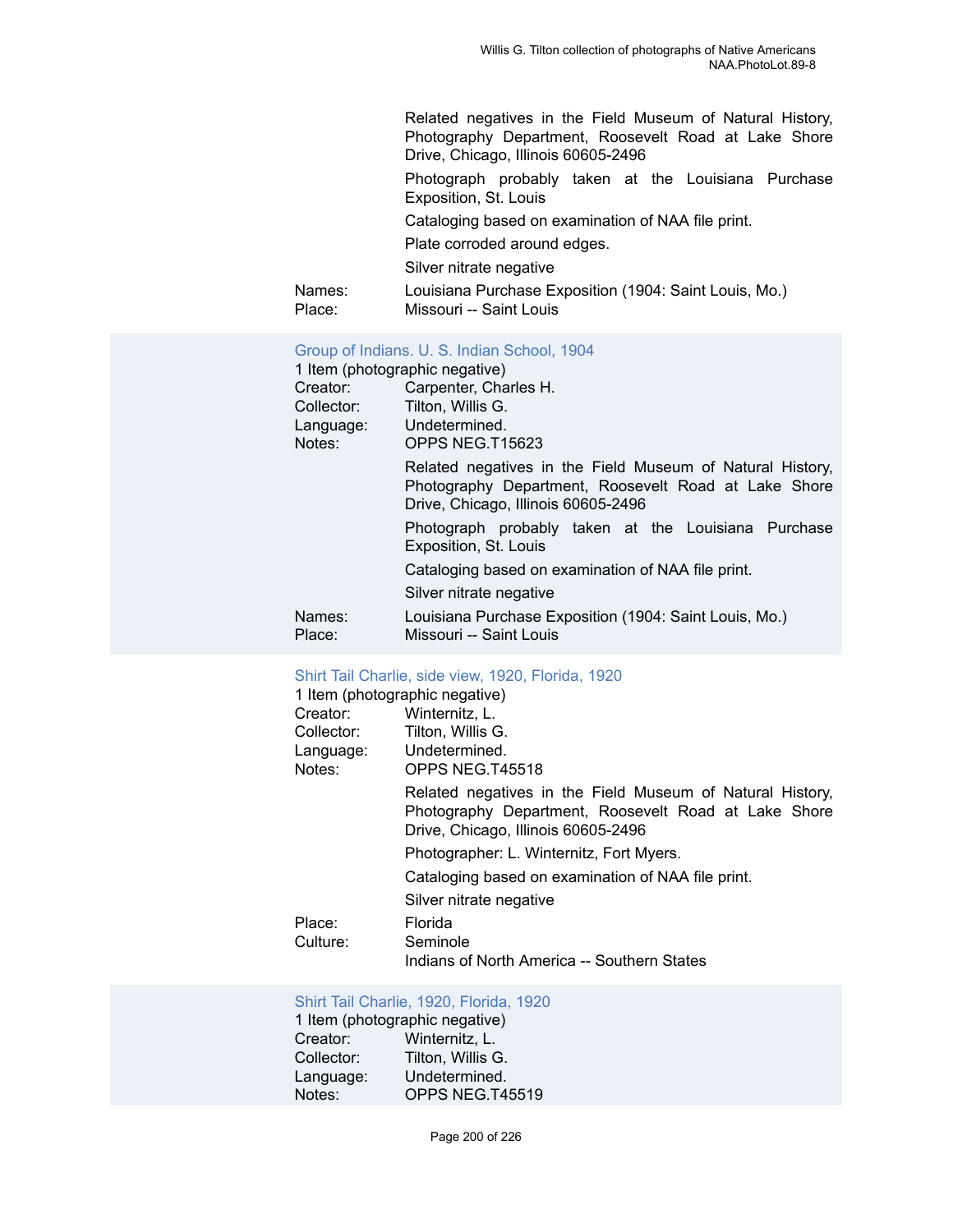|          | Related negatives in the Field Museum of Natural History,<br>Photography Department, Roosevelt Road at Lake Shore<br>Drive, Chicago, Illinois 60605-2496 |
|----------|----------------------------------------------------------------------------------------------------------------------------------------------------------|
|          | Photographer: L. Winternitz, Fort Myers.                                                                                                                 |
|          | Cataloging based on examination of NAA file print.                                                                                                       |
|          | Silver nitrate negative                                                                                                                                  |
| Place:   | Florida                                                                                                                                                  |
| Culture: | Seminole<br>Indians of North America -- Southern States                                                                                                  |
|          |                                                                                                                                                          |

# Sam Huff before skinning the [alligator,](https://ids.si.edu/ids/deliveryService?id=NMNH-T45520-000001) 1920

| <b>Uditi Half DUIDIU UKimiing the angator, TUZU</b> |                                                                                                                                                                                      |  |
|-----------------------------------------------------|--------------------------------------------------------------------------------------------------------------------------------------------------------------------------------------|--|
|                                                     | 1 Item (photographic negative)                                                                                                                                                       |  |
| Creator:                                            | Winternitz, L.                                                                                                                                                                       |  |
| Collector:                                          | Tilton, Willis G.                                                                                                                                                                    |  |
| Language:                                           | Undetermined.                                                                                                                                                                        |  |
| Notes:                                              | OPPS NEG.T45520                                                                                                                                                                      |  |
|                                                     | Related negatives in the Field Museum of Natural History,<br>Photography Department, Roosevelt Road at Lake Shore<br>Drive, Chicago, Illinois 60605-2496                             |  |
|                                                     | Photographer: L. Winternitz, Fort Myers.                                                                                                                                             |  |
|                                                     | Cataloging based on examination of NAA file print.                                                                                                                                   |  |
|                                                     | Photographer and subject identification from W. C. Sturtevant<br>Seminole Collection, Volume I, a-49a (CNHM negative number<br>45522), "Sam Huff with an alligator. Broward county." |  |
|                                                     | Silver nitrate negative                                                                                                                                                              |  |
| Place:                                              | Florida                                                                                                                                                                              |  |
| Culture:                                            | Seminole                                                                                                                                                                             |  |
|                                                     | Indians of North America -- Southern States                                                                                                                                          |  |
|                                                     | Sam Huff skinning the alligator, 1920, Florida, 1920                                                                                                                                 |  |
|                                                     | 1 Item (photographic negative)                                                                                                                                                       |  |
| Creator:                                            | Winternitz, L.                                                                                                                                                                       |  |
| Collector:                                          | Tilton, Willis G.                                                                                                                                                                    |  |
| Language:                                           | Undetermined.                                                                                                                                                                        |  |
| Notes:                                              | OPPS NEG.T45521                                                                                                                                                                      |  |
|                                                     | Related negatives in the Field Museum of Natural History,<br>Photography Department, Roosevelt Road at Lake Shore<br>Drive, Chicago, Illinois 60605-2496                             |  |
|                                                     | Photographer: L. Winternitz, Fort Myers.                                                                                                                                             |  |
|                                                     | Cataloging based on examination of NAA file print.                                                                                                                                   |  |
|                                                     | Photographer identification from W. C. Sturtevant Seminole<br>Collection, Volume I, a-49a (CNHM negative number 45522),<br>"Sam Huff with an alligator. Broward county."             |  |

Silver nitrate negative

| Place:   | Florida                                     |
|----------|---------------------------------------------|
| Culture: | Seminole                                    |
|          | Indians of North America -- Southern States |

Sam Huff skinning the [alligator,](https://ids.si.edu/ids/deliveryService?id=NMNH-T45523-000001) 1920, Florida, 1920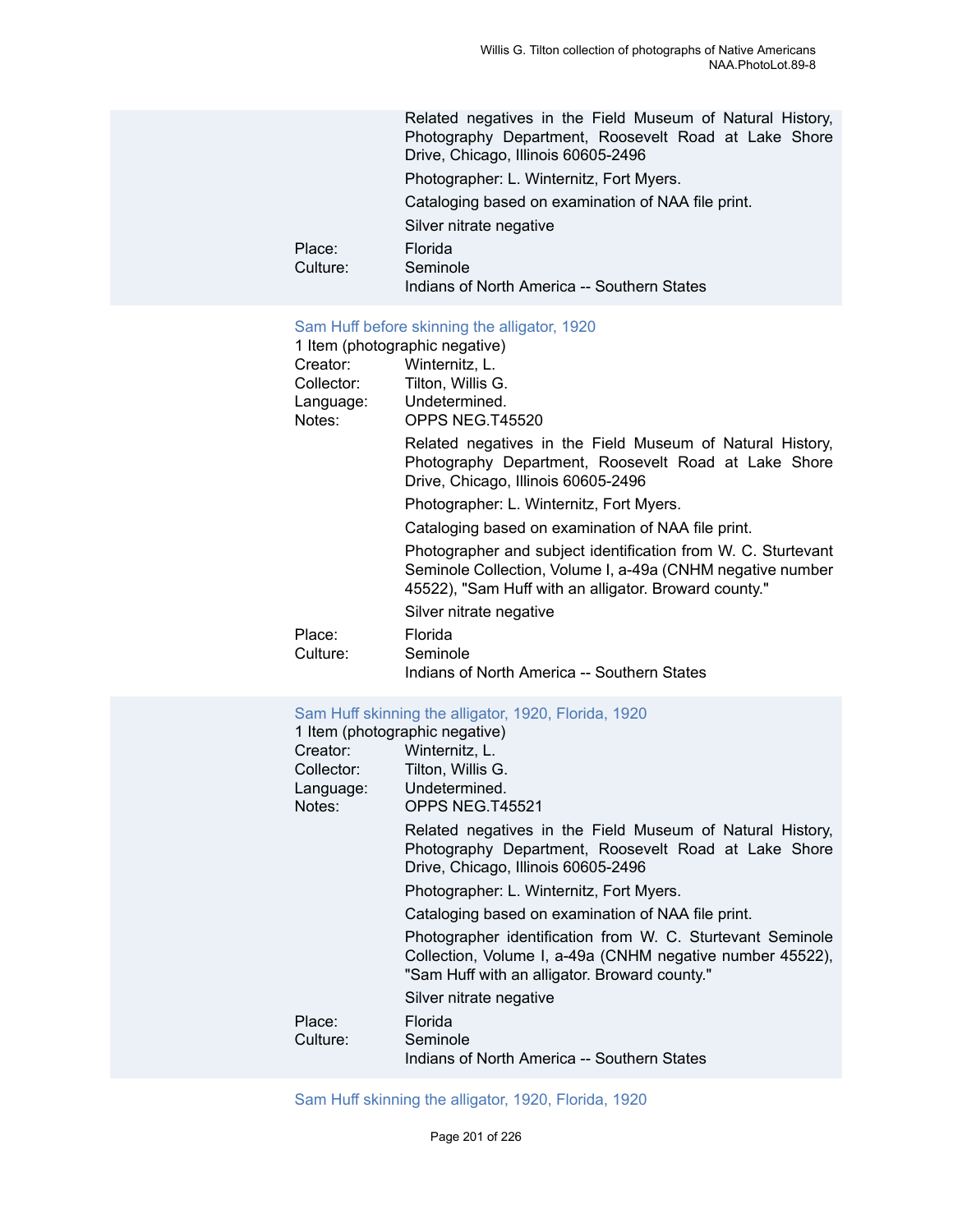| 1 Item (photographic negative) |                                                                                                                                                                          |
|--------------------------------|--------------------------------------------------------------------------------------------------------------------------------------------------------------------------|
| Creator:                       | Winternitz, L.                                                                                                                                                           |
| Collector:                     | Tilton, Willis G.                                                                                                                                                        |
|                                | Language: Undetermined.                                                                                                                                                  |
| Notes:                         | OPPS NEG.T45523                                                                                                                                                          |
|                                | Related negatives in the Field Museum of Natural History,<br>Photography Department, Roosevelt Road at Lake Shore<br>Drive, Chicago, Illinois 60605-2496                 |
|                                | Photographer: L. Winternitz, Fort Myers.                                                                                                                                 |
|                                | Cataloging based on examination of NAA file print.                                                                                                                       |
|                                | Photographer identification from W. C. Sturtevant Seminole<br>Collection, Volume I, a-49a (CNHM negative number 45522),<br>"Sam Huff with an alligator. Broward county." |
|                                | Silver nitrate negative                                                                                                                                                  |
| Place:<br>Culture:             | Florida<br>Seminole<br>Indians of North America -- Southern States                                                                                                       |
|                                |                                                                                                                                                                          |

# Sam Huff, [Seminole](https://ids.si.edu/ids/deliveryService?id=NMNH-T45524-000001) Indian, 1920, Florida, 1920

|            | 1 Item (photographic negative)                                                                                                                                           |
|------------|--------------------------------------------------------------------------------------------------------------------------------------------------------------------------|
| Creator:   | Winternitz, L.                                                                                                                                                           |
| Collector: | Tilton, Willis G.                                                                                                                                                        |
| Language:  | Undetermined.                                                                                                                                                            |
| Notes:     | OPPS NEG.T45524                                                                                                                                                          |
|            | Related negatives in the Field Museum of Natural History,<br>Photography Department, Roosevelt Road at Lake Shore<br>Drive, Chicago, Illinois 60605-2496                 |
|            | Photographer: L. Winternitz, Fort Myers.                                                                                                                                 |
|            | Cataloging based on examination of NAA file print.                                                                                                                       |
|            | Photographer identification from W. C. Sturtevant Seminole<br>Collection, Volume I, a-49a (CNHM negative number 45522),<br>"Sam Huff with an alligator. Broward county." |
|            | Silver nitrate negative                                                                                                                                                  |
| Place:     | Florida                                                                                                                                                                  |
| Culture:   | Seminole                                                                                                                                                                 |
|            | Indians of North America -- Southern States                                                                                                                              |
|            |                                                                                                                                                                          |

# Sam Huff skinning the [alligator,](https://ids.si.edu/ids/deliveryService?id=NMNH-T45525-000001) 1920, Florida, 1920

|            | 1 Item (photographic negative)                                                                                                                           |
|------------|----------------------------------------------------------------------------------------------------------------------------------------------------------|
| Creator:   | Winternitz, L.                                                                                                                                           |
| Collector: | Tilton, Willis G.                                                                                                                                        |
|            | Language: Undetermined.                                                                                                                                  |
| Notes:     | OPPS NEG.T45525                                                                                                                                          |
|            | Digital surrogate produced from reference copy print                                                                                                     |
|            | Related negatives in the Field Museum of Natural History,<br>Photography Department, Roosevelt Road at Lake Shore<br>Drive, Chicago, Illinois 60605-2496 |
|            | Photographer: L. Winternitz, Fort Myers.                                                                                                                 |
|            | Cataloging based on examination of NAA file print.                                                                                                       |
|            |                                                                                                                                                          |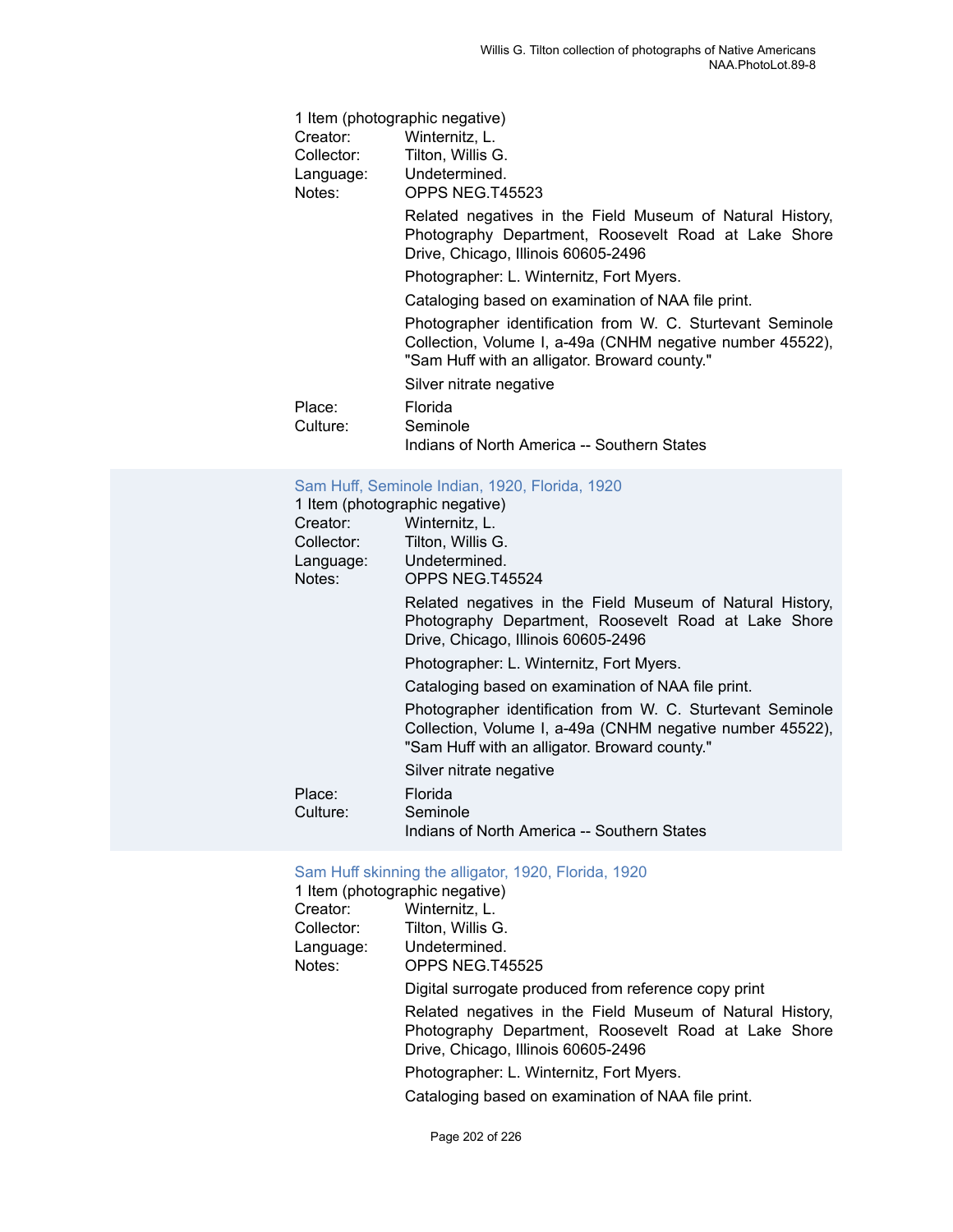Photographer identification from W. C. Sturtevant Seminole Collection, Volume I, a-49a (CNHM negative number 45522), "Sam Huff with an alligator. Broward county."

Silver nitrate negative

Place: Florida<br>Culture: Semino Seminole

Indians of North America -- Southern States

## [Seminole Indian camp, 1920, Florida, 1920](https://ids.si.edu/ids/deliveryService?id=NMNH-T45544-000001)

|            | 1 Item (photographic negative)                                                                                                                           |
|------------|----------------------------------------------------------------------------------------------------------------------------------------------------------|
| Creator:   | Winternitz, L.                                                                                                                                           |
| Collector: | Tilton, Willis G.                                                                                                                                        |
| Language:  | Undetermined.                                                                                                                                            |
| Notes:     | OPPS NEG.T45544                                                                                                                                          |
|            | Related negatives in the Field Museum of Natural History,<br>Photography Department, Roosevelt Road at Lake Shore<br>Drive, Chicago, Illinois 60605-2496 |
|            | Photographer: L. Winternitz, Fort Myers.                                                                                                                 |
|            | Cataloging based on examination of NAA file print.                                                                                                       |
|            | Silver nitrate negative                                                                                                                                  |
| Place:     | Florida                                                                                                                                                  |
| Culture:   | Seminole                                                                                                                                                 |
|            | Indians of North America -- Southern States                                                                                                              |

#### [Seminole camp, 1920](https://ids.si.edu/ids/deliveryService?id=NMNH-T45545-000001)

|            | 1 Item (photographic negative)                                                                                                                           |
|------------|----------------------------------------------------------------------------------------------------------------------------------------------------------|
| Creator:   | Winternitz, L.                                                                                                                                           |
| Collector: | Tilton, Willis G.                                                                                                                                        |
|            | Language: Undetermined.                                                                                                                                  |
| Notes:     | OPPS NEG.T45545                                                                                                                                          |
|            | Related negatives in the Field Museum of Natural History,<br>Photography Department, Roosevelt Road at Lake Shore<br>Drive, Chicago, Illinois 60605-2496 |
|            | Photographer: L. Winternitz, Fort Myers.                                                                                                                 |
|            | Cataloging based on examination of NAA file print.                                                                                                       |
|            | Silver nitrate negative                                                                                                                                  |
| Culture:   | Seminole                                                                                                                                                 |
|            | Indians of North America -- Southern States                                                                                                              |

#### [Seminole Indian, 1920, Florida, 1920](https://ids.si.edu/ids/deliveryService?id=NMNH-T45546-000001)

|            | 1 Item (photographic negative)                                                                                                                           |
|------------|----------------------------------------------------------------------------------------------------------------------------------------------------------|
| Creator:   | Winternitz, L.                                                                                                                                           |
| Collector: | Tilton, Willis G.                                                                                                                                        |
| Language:  | Undetermined.                                                                                                                                            |
| Notes:     | OPPS NEG.T45546                                                                                                                                          |
|            | Related negatives in the Field Museum of Natural History,<br>Photography Department, Roosevelt Road at Lake Shore<br>Drive, Chicago, Illinois 60605-2496 |
|            | Photographer: L. Winternitz, Fort Myers.                                                                                                                 |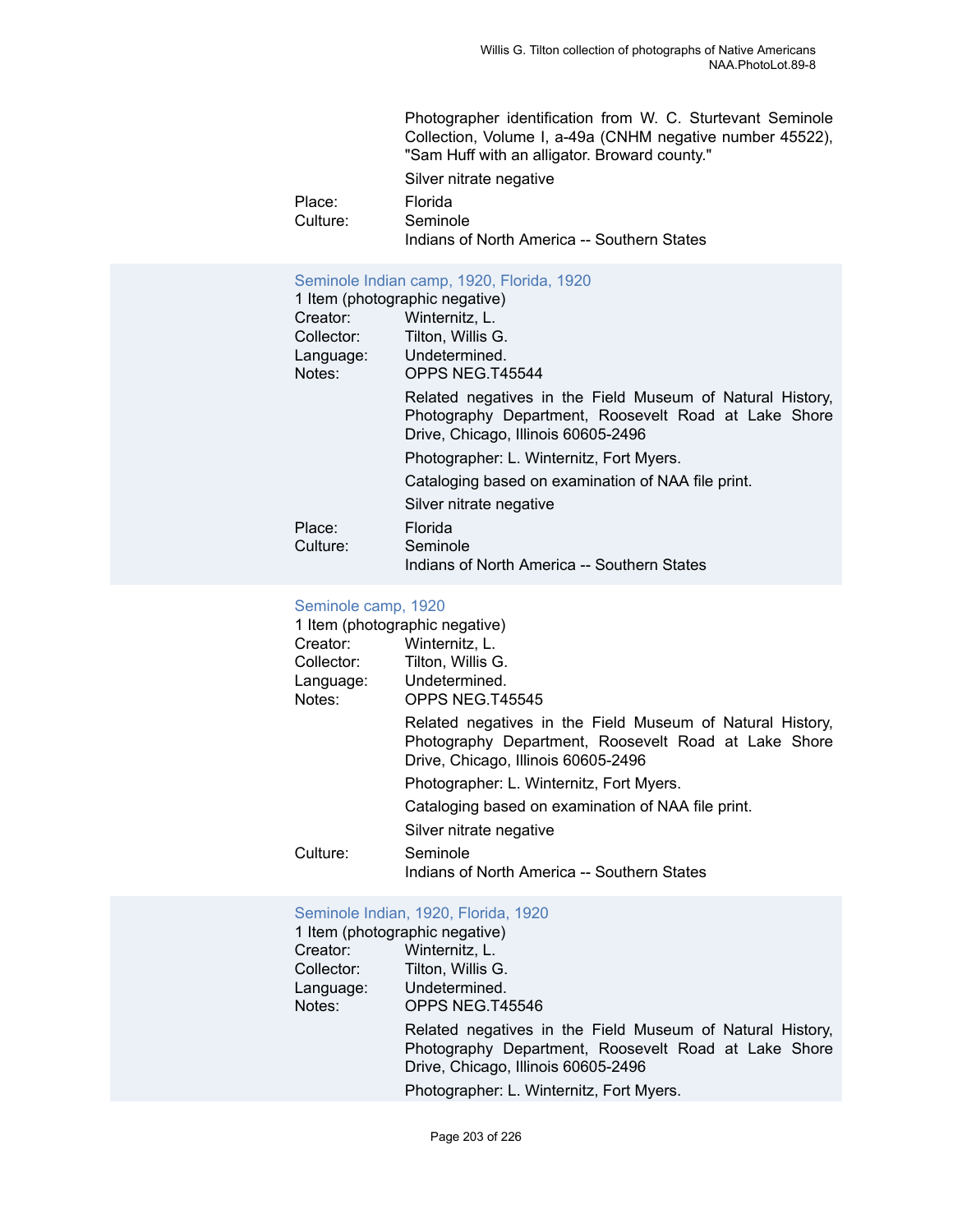|          | Cataloging based on examination of NAA file print. |
|----------|----------------------------------------------------|
|          | Silver nitrate negative                            |
| Place:   | Florida                                            |
| Culture: | Seminole                                           |
|          | Indians of North America -- Southern States        |

# Two [Seminole](https://ids.si.edu/ids/deliveryService?id=NMNH-T45549-000001) Indians, 1920, Florida, 1920

|            | TWO OCHILIOIS THUIGHS, TUZU, I TUHUG, TUZU                                                                                                               |
|------------|----------------------------------------------------------------------------------------------------------------------------------------------------------|
|            | 1 Item (photographic negative)                                                                                                                           |
| Creator:   | Winternitz, L.                                                                                                                                           |
| Collector: | Tilton, Willis G.                                                                                                                                        |
| Language:  | Undetermined.                                                                                                                                            |
| Notes:     | OPPS NEG.T45549                                                                                                                                          |
|            | Related negatives in the Field Museum of Natural History,<br>Photography Department, Roosevelt Road at Lake Shore<br>Drive, Chicago, Illinois 60605-2496 |
|            | Photographer: L. Winternitz, Fort Myers.                                                                                                                 |
|            | Cataloging based on examination of NAA file print.                                                                                                       |
|            | Silver nitrate negative                                                                                                                                  |
| Place:     | Florida                                                                                                                                                  |
| Culture:   | Seminole                                                                                                                                                 |
|            | Indians of North America -- Southern States                                                                                                              |

## [Seminole Indian camp, 1920, Florida, 1920](https://ids.si.edu/ids/deliveryService?id=NMNH-T45550-000001)

| 1 Item (photographic negative) |                                                                                                                                                          |
|--------------------------------|----------------------------------------------------------------------------------------------------------------------------------------------------------|
| Creator:                       | Winternitz, L.                                                                                                                                           |
| Collector:                     | Tilton, Willis G.                                                                                                                                        |
| Language:                      | Undetermined.                                                                                                                                            |
| Notes:                         | <b>OPPS NEG.T45550</b>                                                                                                                                   |
|                                | Related negatives in the Field Museum of Natural History,<br>Photography Department, Roosevelt Road at Lake Shore<br>Drive, Chicago, Illinois 60605-2496 |
|                                | Photographer: L. Winternitz, Fort Myers.                                                                                                                 |
|                                | Cataloging based on examination of NAA file print.                                                                                                       |
|                                | Silver nitrate negative                                                                                                                                  |
| Place:<br>Culture:             | Florida<br>Seminole                                                                                                                                      |
|                                | Indians of North America -- Southern States                                                                                                              |

# [Indian camp, 1920, Florida, 1920](https://ids.si.edu/ids/deliveryService?id=NMNH-T45551-000001)

|            | 1 Item (photographic negative)                                                                                                                           |
|------------|----------------------------------------------------------------------------------------------------------------------------------------------------------|
| Creator:   | Winternitz, L.                                                                                                                                           |
| Collector: | Tilton, Willis G.                                                                                                                                        |
| Language:  | Undetermined.                                                                                                                                            |
| Notes:     | OPPS NEG.T45551                                                                                                                                          |
|            | Sam Huff seated in the middle.                                                                                                                           |
|            | Related negatives in the Field Museum of Natural History,<br>Photography Department, Roosevelt Road at Lake Shore<br>Drive, Chicago, Illinois 60605-2496 |
|            | Photographer: L. Winternitz, Fort Myers.                                                                                                                 |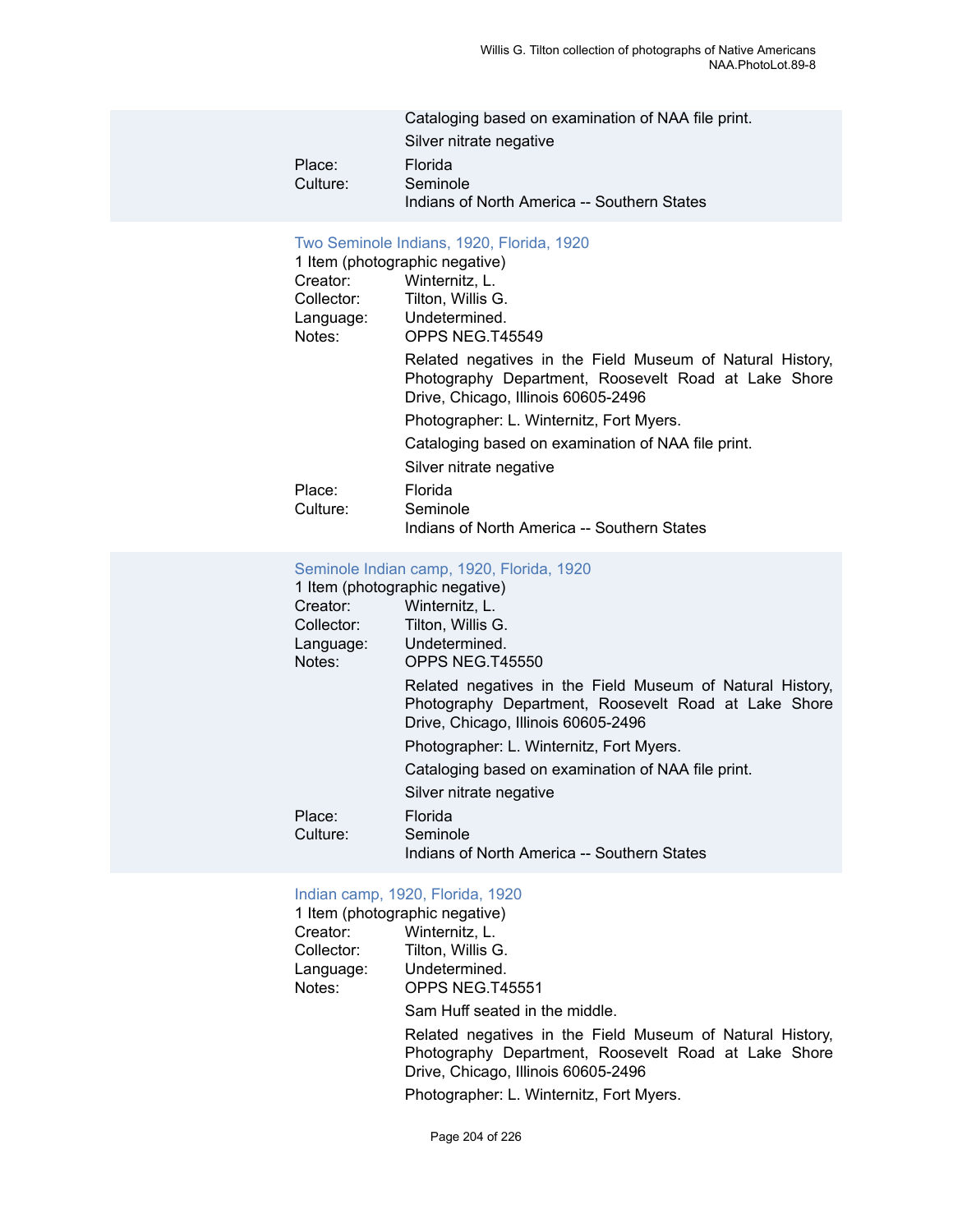Cataloging based on examination of NAA file print.

Silver nitrate negative

Names: Huff, Sam<br>Place: Florida Florida Culture: Seminole Indians of North America -- Southern States

# [Seminole Indian camp, 1920, Florida, 1920](https://ids.si.edu/ids/deliveryService?id=NMNH-T45553-000001)

|            | 1 Item (photographic negative)                                                                                                                           |
|------------|----------------------------------------------------------------------------------------------------------------------------------------------------------|
| Creator:   | Winternitz, L.                                                                                                                                           |
| Collector: | Tilton, Willis G.                                                                                                                                        |
| Language:  | Undetermined.                                                                                                                                            |
| Notes:     | OPPS NEG.T45553                                                                                                                                          |
|            | Related negatives in the Field Museum of Natural History,<br>Photography Department, Roosevelt Road at Lake Shore<br>Drive, Chicago, Illinois 60605-2496 |
|            | Photographer: L. Winternitz, Fort Myers.                                                                                                                 |
|            | Cataloging based on examination of NAA file print.                                                                                                       |
|            | Silver nitrate negative                                                                                                                                  |
| Place:     | Florida                                                                                                                                                  |
| Culture:   | Seminole                                                                                                                                                 |
|            | Indians of North America -- Southern States                                                                                                              |

## [Indian camp, 1920, Florida, 1920](https://ids.si.edu/ids/deliveryService?id=NMNH-T45554-000001)

|            | 1 Item (photographic negative)                                                                                                                           |
|------------|----------------------------------------------------------------------------------------------------------------------------------------------------------|
| Creator:   | Winternitz, L.                                                                                                                                           |
| Collector: | Tilton, Willis G.                                                                                                                                        |
| Language:  | Undetermined.                                                                                                                                            |
| Notes:     | OPPS NEG.T45554                                                                                                                                          |
|            | Related negatives in the Field Museum of Natural History,<br>Photography Department, Roosevelt Road at Lake Shore<br>Drive, Chicago, Illinois 60605-2496 |
|            | Photographer: L. Winternitz, Fort Myers.                                                                                                                 |
|            | Cataloging based on examination of NAA file print.                                                                                                       |
|            | Silver nitrate negative                                                                                                                                  |
| Place:     | Florida                                                                                                                                                  |
| Culture:   | Seminole                                                                                                                                                 |
|            | Indians of North America -- Southern States                                                                                                              |

# [Group of Seminole Indians, 1920, Florida, 1920](https://ids.si.edu/ids/deliveryService?id=NMNH-T45555-000001)

|            | 1 Item (photographic negative)                                                                                                                           |
|------------|----------------------------------------------------------------------------------------------------------------------------------------------------------|
| Creator:   | Winternitz, L.                                                                                                                                           |
| Collector: | Tilton, Willis G.                                                                                                                                        |
| Language:  | Undetermined.                                                                                                                                            |
| Notes:     | OPPS NEG.T45555                                                                                                                                          |
|            | Related negatives in the Field Museum of Natural History,<br>Photography Department, Roosevelt Road at Lake Shore<br>Drive, Chicago, Illinois 60605-2496 |
|            | Photographer: L. Winternitz, Fort Myers.                                                                                                                 |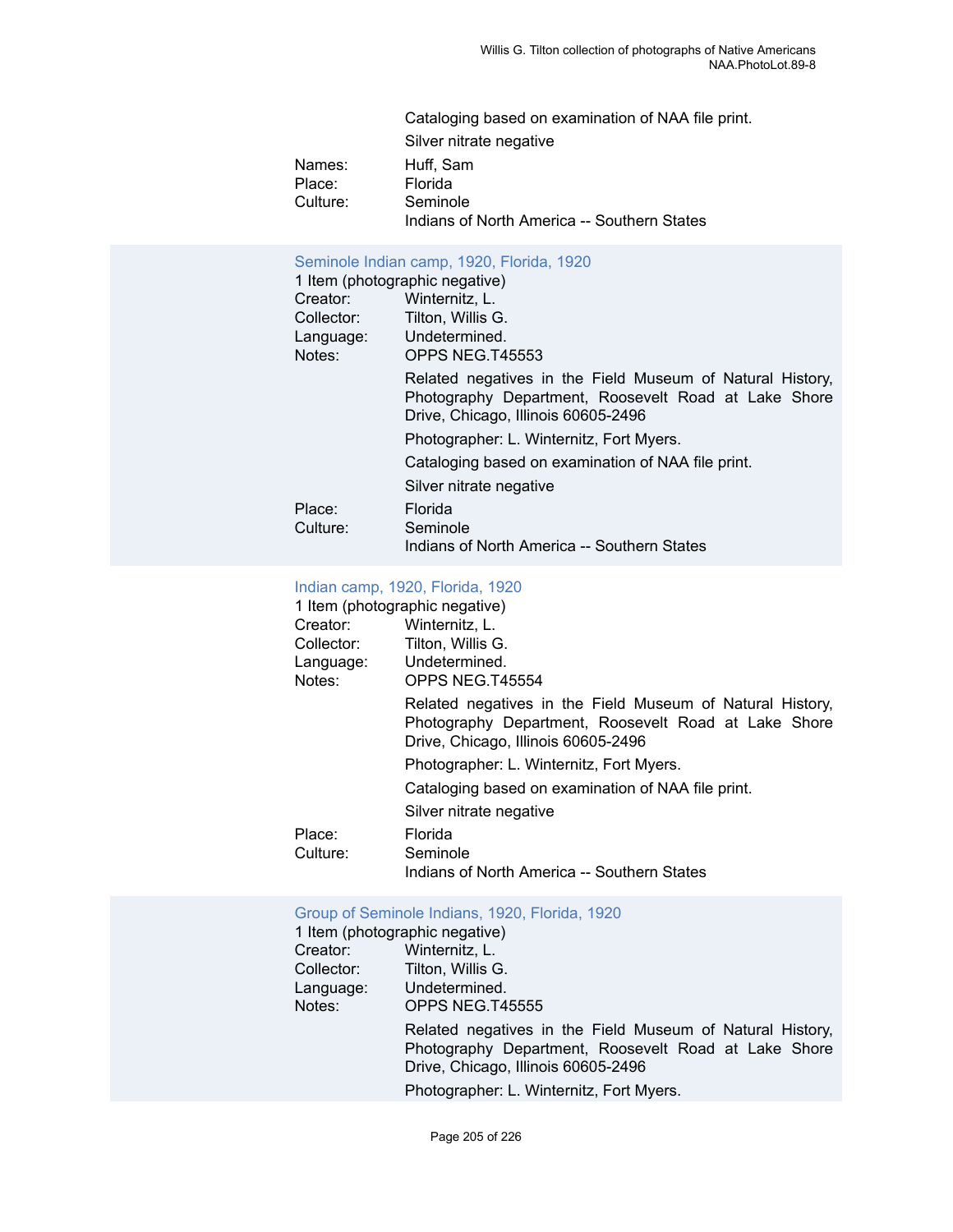|          | Cataloging based on examination of NAA file print. |
|----------|----------------------------------------------------|
|          | Silver nitrate negative                            |
| Place:   | Florida                                            |
| Culture: | Seminole                                           |
|          | Indians of North America -- Southern States        |

# [Seminole Indian camp, 1920, Florida, 1920](https://ids.si.edu/ids/deliveryService?id=NMNH-T45556-000001)

| OCHIMOIC MURICII CAMID, TUZU, FIONUA, TUZU                                                                                                               |
|----------------------------------------------------------------------------------------------------------------------------------------------------------|
| 1 Item (photographic negative)                                                                                                                           |
| Winternitz, L.                                                                                                                                           |
| Tilton, Willis G.                                                                                                                                        |
| Language: Undetermined.                                                                                                                                  |
| OPPS NEG.T45556                                                                                                                                          |
| Related negatives in the Field Museum of Natural History,<br>Photography Department, Roosevelt Road at Lake Shore<br>Drive, Chicago, Illinois 60605-2496 |
| Photographer: L. Winternitz, Fort Myers.                                                                                                                 |
| Cataloging based on examination of NAA file print.                                                                                                       |
| Silver nitrate negative                                                                                                                                  |
| Florida                                                                                                                                                  |
| Seminole                                                                                                                                                 |
| Indians of North America -- Southern States                                                                                                              |
|                                                                                                                                                          |

# [Seminole Indian Camp, 1920, Florida, 1920](https://ids.si.edu/ids/deliveryService?id=NMNH-T45560-000001)

| Creator:<br>Collector:<br>Language:<br>Notes: | 1 Item (photographic negative)<br>Winternitz, L.<br>Tilton, Willis G.<br>Undetermined.<br>OPPS NEG.T45560                                                                                                                                                                                                                                                                                                                                                                                                                                                                                       |
|-----------------------------------------------|-------------------------------------------------------------------------------------------------------------------------------------------------------------------------------------------------------------------------------------------------------------------------------------------------------------------------------------------------------------------------------------------------------------------------------------------------------------------------------------------------------------------------------------------------------------------------------------------------|
|                                               | Related negatives in the Field Museum of Natural History,<br>Photography Department, Roosevelt Road at Lake Shore<br>Drive, Chicago, Illinois 60605-2496                                                                                                                                                                                                                                                                                                                                                                                                                                        |
|                                               | Photographer: L. Winternitz, Fort Myers.                                                                                                                                                                                                                                                                                                                                                                                                                                                                                                                                                        |
|                                               | Cataloging based on examination of NAA file print.                                                                                                                                                                                                                                                                                                                                                                                                                                                                                                                                              |
|                                               | Photographer and subject identification from W. C. Sturtevant<br>Seminole Collection, Volume I, A-50 (CNHM negative number<br>45547), "Seminole Indians at breakfast," Sam Huff, Broward<br>county; Frank Osceola, Broward county; Charley Osceola,<br>Broward county; lee-pit-tee Billy, Broward county; Frank<br>Jimmie, Lee county; Conney Billy, Broward county; Charley<br>Tommy, Broward county; Henry Billy, Broward county; Rosa<br>Lee Billy, Broward county; Jack Motlow, Lee county; Corey<br>Osceola, Broward county; Willie Billy, Broward county; Annie<br>Billy, Broward county. |
|                                               | Silver nitrate negative                                                                                                                                                                                                                                                                                                                                                                                                                                                                                                                                                                         |
| Names:                                        | Huff, Sam<br>Osceola, Frank<br>Osceola, Charlie<br>Billy, lee-pit-tee                                                                                                                                                                                                                                                                                                                                                                                                                                                                                                                           |

Jimmie, Frank Billy, Conney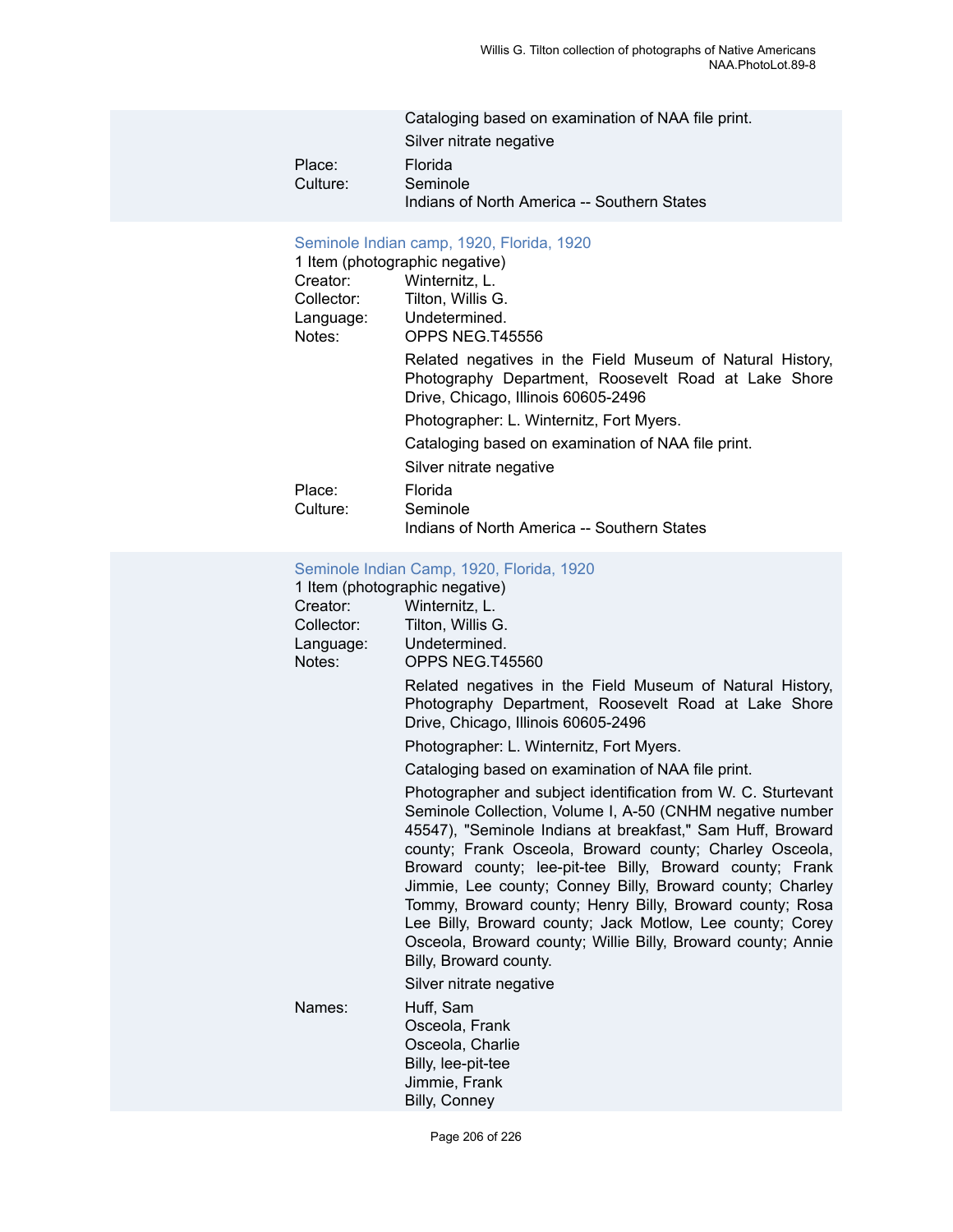|          | Tommy, Charlie                              |
|----------|---------------------------------------------|
|          | Billy, Henry                                |
|          | Billy, Rosa Lee                             |
|          | Motlow, Jack                                |
|          | Osceola, Corey                              |
|          | Billy, Willie                               |
|          | Billy, Annie                                |
| Place:   | Florida                                     |
| Culture: | Seminole                                    |
|          | Indians of North America -- Southern States |
|          |                                             |

# [Seminole Indian, 1920, Florida, 1920](https://ids.si.edu/ids/deliveryService?id=NMNH-T45559-000001)

|            | 1 Item (photographic negative)                                                                                                                           |
|------------|----------------------------------------------------------------------------------------------------------------------------------------------------------|
| Creator:   | Winternitz, L.                                                                                                                                           |
| Collector: | Tilton, Willis G.                                                                                                                                        |
| Language:  | Undetermined.                                                                                                                                            |
| Notes:     | OPPS NEG.T45559                                                                                                                                          |
|            | Related negatives in the Field Museum of Natural History,<br>Photography Department, Roosevelt Road at Lake Shore<br>Drive, Chicago, Illinois 60605-2496 |
|            | Photographer: L. Winternitz, Fort Myers.                                                                                                                 |
|            | Cataloging based on examination of NAA file print.                                                                                                       |
|            | Silver nitrate negative                                                                                                                                  |
| Place:     | Florida                                                                                                                                                  |
| Culture:   | Seminole                                                                                                                                                 |
|            | Indians of North America -- Southern States                                                                                                              |

# [Seminole Indian camp, 1920, Florida, 1920](https://ids.si.edu/ids/deliveryService?id=NMNH-T45562-000001)

|                                | OCHIMOIC MIGHT COMP, TUZU, TIONGG, TUZU                                                                                                                  |  |
|--------------------------------|----------------------------------------------------------------------------------------------------------------------------------------------------------|--|
| 1 Item (photographic negative) |                                                                                                                                                          |  |
| Creator:                       | Winternitz, L.                                                                                                                                           |  |
| Collector:                     | Tilton, Willis G.                                                                                                                                        |  |
|                                | Language: Undetermined.                                                                                                                                  |  |
| Notes:                         | OPPS NEG.T45562                                                                                                                                          |  |
|                                | Digital surrogate produced from reference copy print                                                                                                     |  |
|                                | Related negatives in the Field Museum of Natural History,<br>Photography Department, Roosevelt Road at Lake Shore<br>Drive, Chicago, Illinois 60605-2496 |  |
|                                | Photographer: L. Winternitz, Fort Myers.                                                                                                                 |  |
|                                | Cataloging based on examination of NAA file print.                                                                                                       |  |
|                                | Silver nitrate negative                                                                                                                                  |  |
| Place:<br>Culture:             | Florida<br>Seminole<br>Indians of North America -- Southern States                                                                                       |  |
|                                |                                                                                                                                                          |  |

# [Group of Seminole Indians, 1920, Florida, 1920](https://ids.si.edu/ids/deliveryService?id=NMNH-T45563-000001)

1 Item (photographic negative)<br>Creator: Winternitz, L. Creator: Winternitz, L.<br>Collector: Tilton, Willis G Tilton, Willis G. Language: Undetermined.<br>Notes: OPPS NEG.T4 OPPS NEG.T45563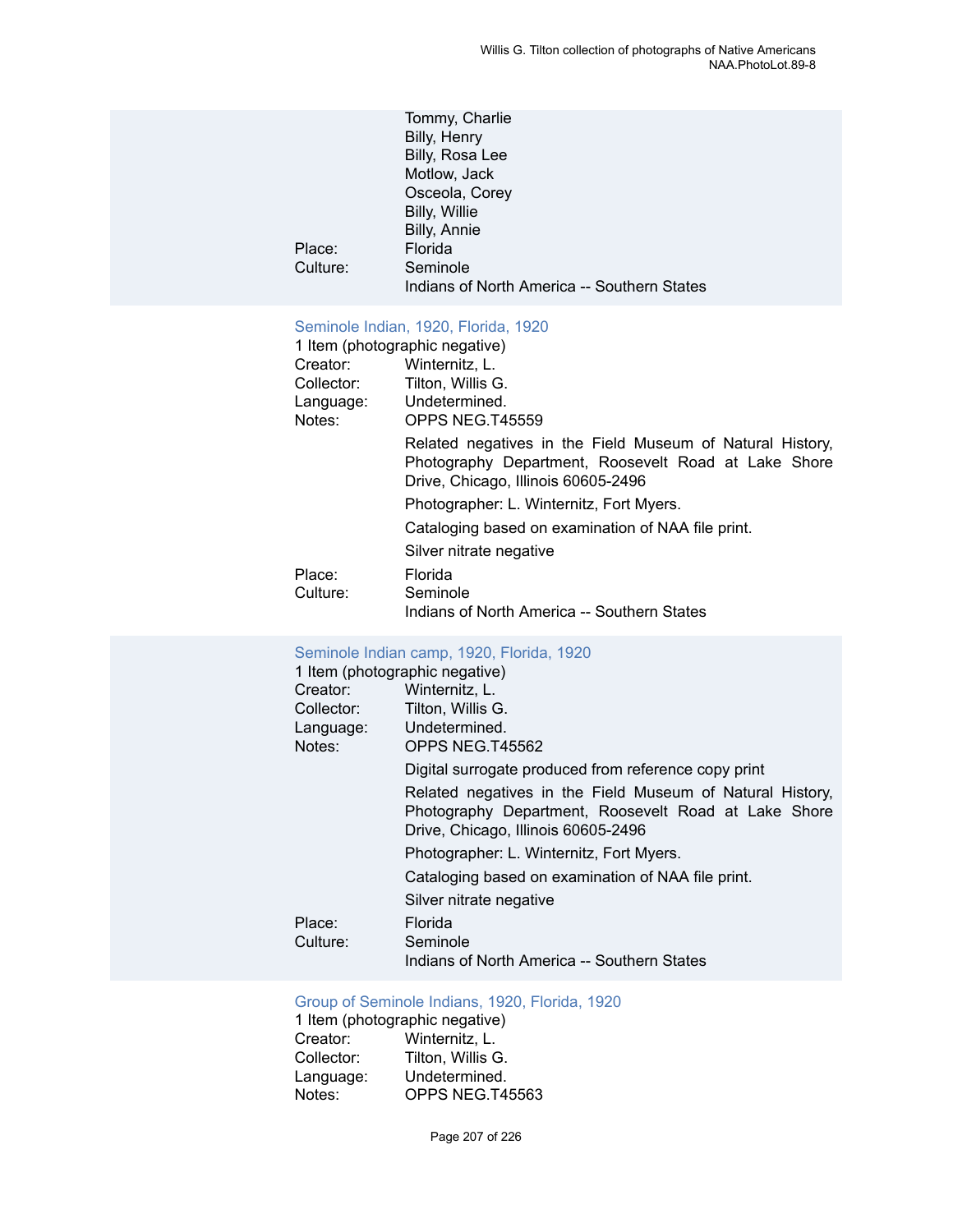Related negatives in the Field Museum of Natural History, Photography Department, Roosevelt Road at Lake Shore Drive, Chicago, Illinois 60605-2496 Photographer: L. Winternitz, Fort Myers. Cataloging based on examination of NAA file print. Silver nitrate negative Place: Florida Culture: Seminole Indians of North America -- Southern States

#### [Group of Seminole Indians seated in camp, 1920](https://ids.si.edu/ids/deliveryService?id=NMNH-T45565-000001)

|            | 1 Item (photographic negative)                                                                                                                           |
|------------|----------------------------------------------------------------------------------------------------------------------------------------------------------|
| Creator:   | Winternitz, L.                                                                                                                                           |
| Collector: | Tilton, Willis G.                                                                                                                                        |
| Language:  | Undetermined.                                                                                                                                            |
| Notes:     | OPPS NEG.T45565                                                                                                                                          |
|            | Related negatives in the Field Museum of Natural History,<br>Photography Department, Roosevelt Road at Lake Shore<br>Drive, Chicago, Illinois 60605-2496 |
|            | Photographer: L. Winternitz, Fort Myers.                                                                                                                 |
|            | Cataloging based on examination of NAA file print.                                                                                                       |
|            | Silver nitrate negative                                                                                                                                  |
| Place:     | Florida                                                                                                                                                  |
| Culture:   | Seminole                                                                                                                                                 |
|            | Indians of North America -- Southern States                                                                                                              |

| Group of Seminoles, 1920, Florida, 1920 |                                                                                                                                                                                                     |  |
|-----------------------------------------|-----------------------------------------------------------------------------------------------------------------------------------------------------------------------------------------------------|--|
| 1 Item (photographic negative)          |                                                                                                                                                                                                     |  |
| Creator:                                | Winternitz, L.                                                                                                                                                                                      |  |
| Collector: Tilton, Willis G.            |                                                                                                                                                                                                     |  |
| Language: Undetermined.                 |                                                                                                                                                                                                     |  |
| Notes:                                  | OPPS NEG.T45567                                                                                                                                                                                     |  |
|                                         | Related negatives in the Field Museum of Natural History,<br>Photography Department, Roosevelt Road at Lake Shore<br>Drive, Chicago, Illinois 60605-2496                                            |  |
|                                         | Photographer: L. Winternitz, Fort Myers.                                                                                                                                                            |  |
|                                         | Cataloging based on examination of NAA file print.                                                                                                                                                  |  |
|                                         | Photographer identification from W. C. Sturtevant Seminole<br>Collection, Volume I, A-51 (CNHM negative number 45566),<br>slightly different pose. T-45568, 45569, 45570 are of the same<br>people. |  |
|                                         | Silver nitrate negative                                                                                                                                                                             |  |
| Place:                                  | Florida                                                                                                                                                                                             |  |
| Culture:                                | Seminole                                                                                                                                                                                            |  |
|                                         | Indians of North America -- Southern States                                                                                                                                                         |  |

# [Group of Seminoles, 1920, Florida, 1920](https://ids.si.edu/ids/deliveryService?id=NMNH-T45568-000001)

1 Item (photographic negative)<br>Creator: Winternitz, L. Winternitz, L.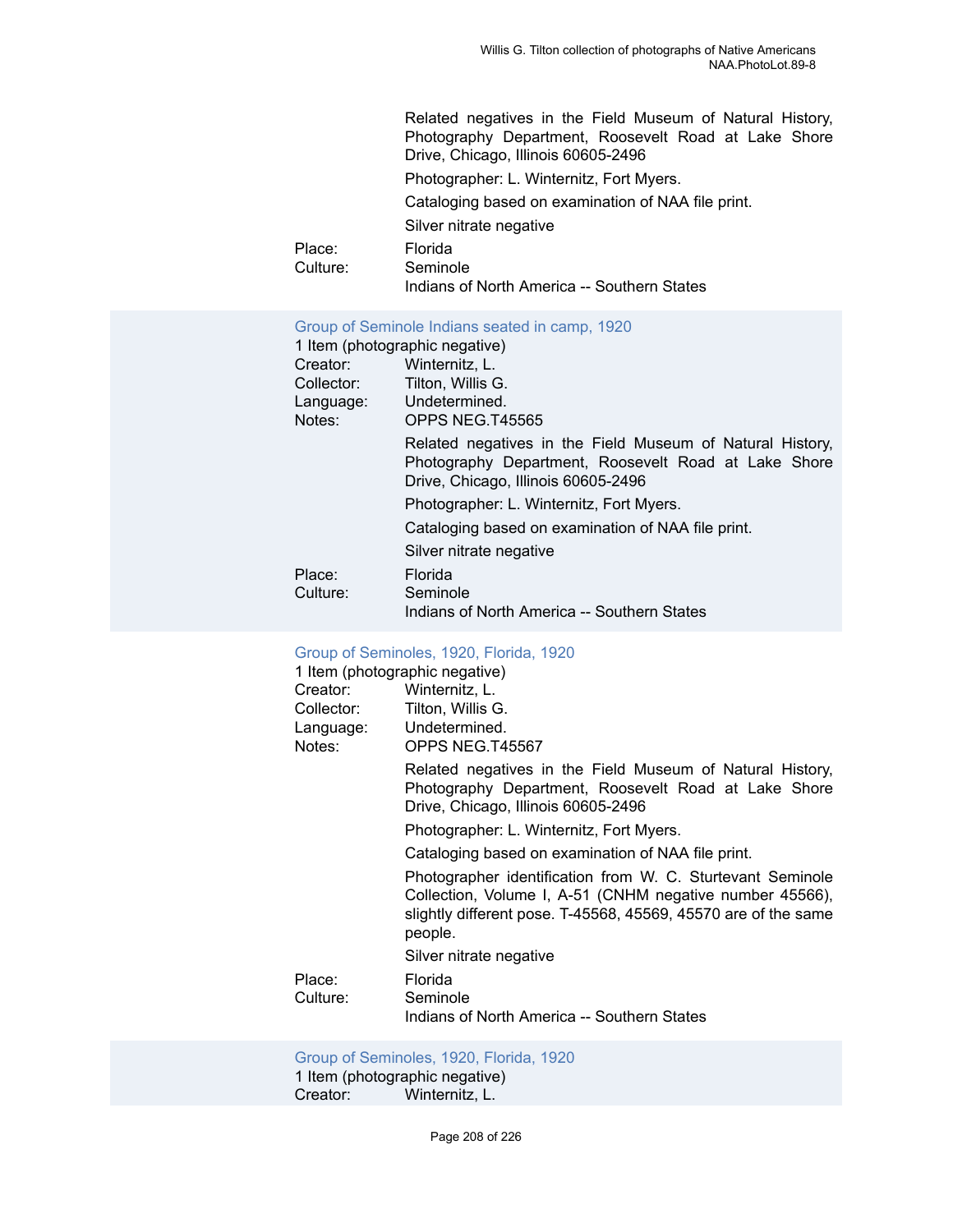| Collector:<br>Language:<br>Notes: | Tilton, Willis G.<br>Undetermined.<br>OPPS NEG.T45568                                                                                                    |
|-----------------------------------|----------------------------------------------------------------------------------------------------------------------------------------------------------|
|                                   | Related negatives in the Field Museum of Natural History,<br>Photography Department, Roosevelt Road at Lake Shore<br>Drive, Chicago, Illinois 60605-2496 |
|                                   | Photographer: L. Winternitz, Fort Myers.                                                                                                                 |
|                                   | Cataloging based on examination of NAA file print.                                                                                                       |
|                                   | Cf. T-45567 for identification.                                                                                                                          |
|                                   | Silver nitrate negative                                                                                                                                  |
| Place:<br>Culture:                | Florida<br>Seminole<br>Indians of North America -- Southern States                                                                                       |
|                                   |                                                                                                                                                          |

# [Group of Seminole Indians, 1920, Florida, 1920](https://ids.si.edu/ids/deliveryService?id=NMNH-T45569-000001)

|            | 1 Item (photographic negative)                                                                                                                           |
|------------|----------------------------------------------------------------------------------------------------------------------------------------------------------|
| Creator:   | Winternitz, L.                                                                                                                                           |
| Collector: | Tilton, Willis G.                                                                                                                                        |
|            | Language: Undetermined.                                                                                                                                  |
| Notes:     | OPPS NEG.T45569                                                                                                                                          |
|            | Related negatives in the Field Museum of Natural History,<br>Photography Department, Roosevelt Road at Lake Shore<br>Drive, Chicago, Illinois 60605-2496 |
|            | Photographer: L. Winternitz, Fort Myers.                                                                                                                 |
|            | Cataloging based on examination of NAA file print.                                                                                                       |
|            | Cf. T-45567 for identification--W. C. Sturtevant.                                                                                                        |
|            | Silver nitrate negative                                                                                                                                  |
| Place:     | Florida                                                                                                                                                  |
| Culture:   | Seminole                                                                                                                                                 |
|            | Indians of North America -- Southern States                                                                                                              |

# [Four Seminole Indian children, 1920, Florida, 1920](https://ids.si.edu/ids/deliveryService?id=NMNH-T45570-000001)

|            | 1 Item (photographic negative)                                                                                                                           |
|------------|----------------------------------------------------------------------------------------------------------------------------------------------------------|
| Creator:   | Winternitz, L.                                                                                                                                           |
| Collector: | Tilton, Willis G.                                                                                                                                        |
| Language:  | Undetermined.                                                                                                                                            |
| Notes:     | OPPS NEG.T45570                                                                                                                                          |
|            | Related negatives in the Field Museum of Natural History,<br>Photography Department, Roosevelt Road at Lake Shore<br>Drive, Chicago, Illinois 60605-2496 |
|            | Photographer: L. Winternitz, Fort Myers.                                                                                                                 |
|            | Cataloging based on examination of NAA file print.                                                                                                       |
|            | Cf. T-45567 for identification--W. C. Sturtevant.                                                                                                        |
|            | Silver nitrate negative                                                                                                                                  |
| Place:     | Florida                                                                                                                                                  |
| Culture:   | Seminole                                                                                                                                                 |
|            | Indians of North America -- Southern States                                                                                                              |

## New River, 1920, [Florida,](https://ids.si.edu/ids/deliveryService?id=NMNH-T45585-000001) 1920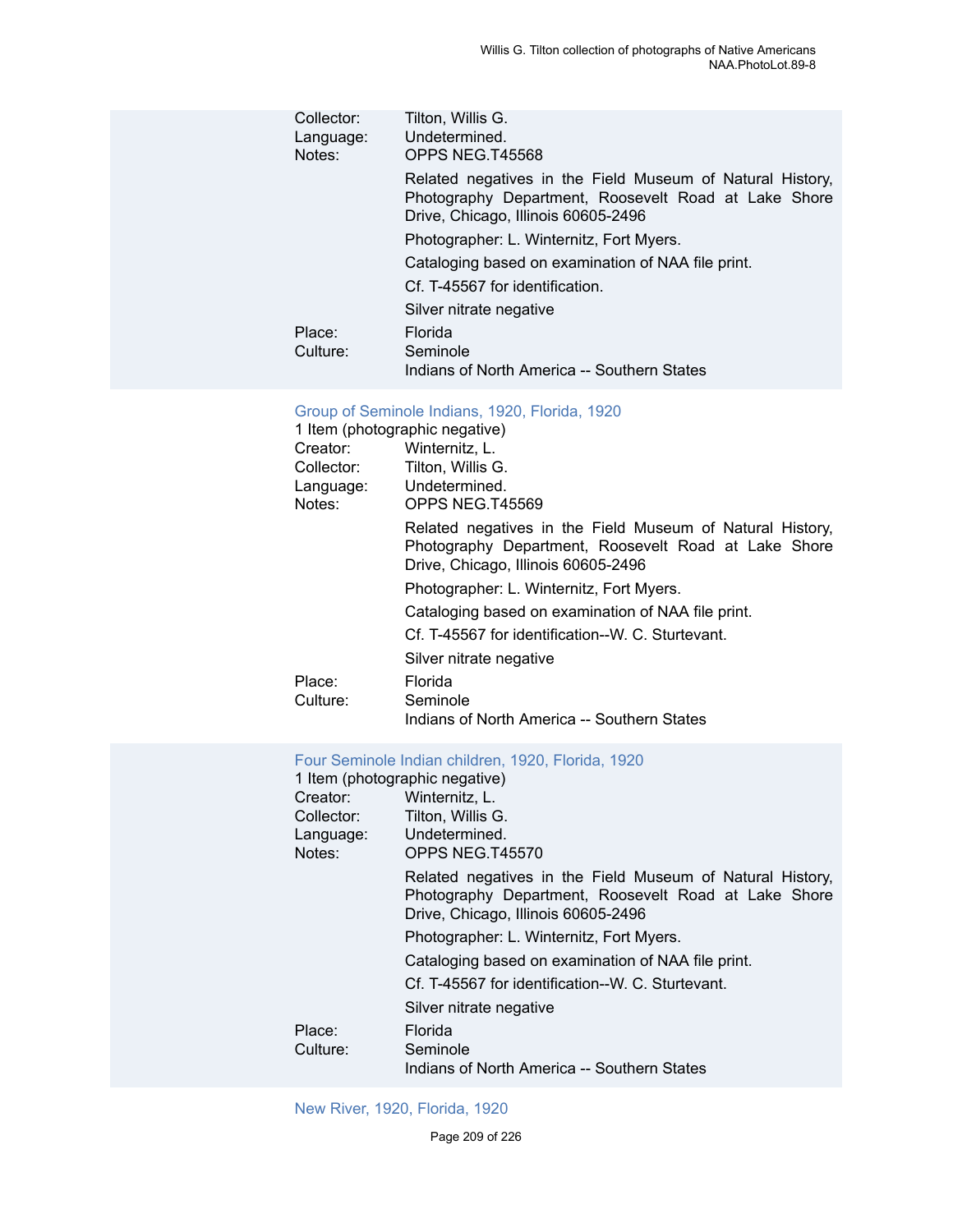|            | 1 Item (photographic negative)                                                                                                                           |
|------------|----------------------------------------------------------------------------------------------------------------------------------------------------------|
| Creator:   | Winternitz, L.                                                                                                                                           |
| Collector: | Tilton, Willis G.                                                                                                                                        |
|            | Language: Undetermined.                                                                                                                                  |
| Notes:     | OPPS NEG.T45585                                                                                                                                          |
|            | Seminole man in dugout.                                                                                                                                  |
|            | Related negatives in the Field Museum of Natural History,<br>Photography Department, Roosevelt Road at Lake Shore<br>Drive, Chicago, Illinois 60605-2496 |
|            | Photographer: L. Winternitz, Fort Myers.                                                                                                                 |
|            | Cataloging based on examination of NAA file print.                                                                                                       |
|            | Photographer identification from W. C. Sturtevant Collection,<br>Volume I, A-52 (CNHM negative number 45584) for view of<br>Seminole dugouts.            |
|            | Silver nitrate negative                                                                                                                                  |
| Place:     | Florida                                                                                                                                                  |
| Culture:   | Seminole                                                                                                                                                 |
|            | Indians of North America -- Southern States                                                                                                              |
|            |                                                                                                                                                          |

# [Seminole Indian and child, 1920, Florida, 1920](https://ids.si.edu/ids/deliveryService?id=NMNH-T45595-000001)

| 1 Item (photographic negative) |                                                                                                                                                          |  |
|--------------------------------|----------------------------------------------------------------------------------------------------------------------------------------------------------|--|
| Creator:                       | Winternitz, L.                                                                                                                                           |  |
| Collector:                     | Tilton, Willis G.                                                                                                                                        |  |
| Language:                      | Undetermined.                                                                                                                                            |  |
| Notes:                         | OPPS NEG.T45595                                                                                                                                          |  |
|                                | Related negatives in the Field Museum of Natural History,<br>Photography Department, Roosevelt Road at Lake Shore<br>Drive, Chicago, Illinois 60605-2496 |  |
|                                | Photographer: L. Winternitz, Fort Myers.                                                                                                                 |  |
|                                | Cataloging based on examination of NAA file print.                                                                                                       |  |
|                                | Photographer identification from W. C. Sturtevant Collection,<br>Volume I, A-53 (CNHM negative number 45593) is of same<br>Seminole woman and child.     |  |
|                                | Silver nitrate negative                                                                                                                                  |  |
| Place:<br>Culture:             | Florida<br>Seminole<br>Indians of North America -- Southern States                                                                                       |  |

#### Portrait of Minnie [Burton,](https://ids.si.edu/ids/deliveryService?id=NMNH-T15717-000001) 18 years. Ft. Lemhi, Idaho, full length front view. St [Louis Indian School, 1904](https://ids.si.edu/ids/deliveryService?id=NMNH-T15717-000001)

1 Item (photographic negative)<br>Creator: Carpenter, Cha Creator: Carpenter, Charles H.<br>Collector: Tilton, Willis G. Tilton, Willis G. Language: Undetermined. Notes: OPPS NEG.T15717 Interior view, photographer's studio.

> Related negatives in the Field Museum of Natural History, Photography Department, Roosevelt Road at Lake Shore Drive, Chicago, Illinois 60605-2496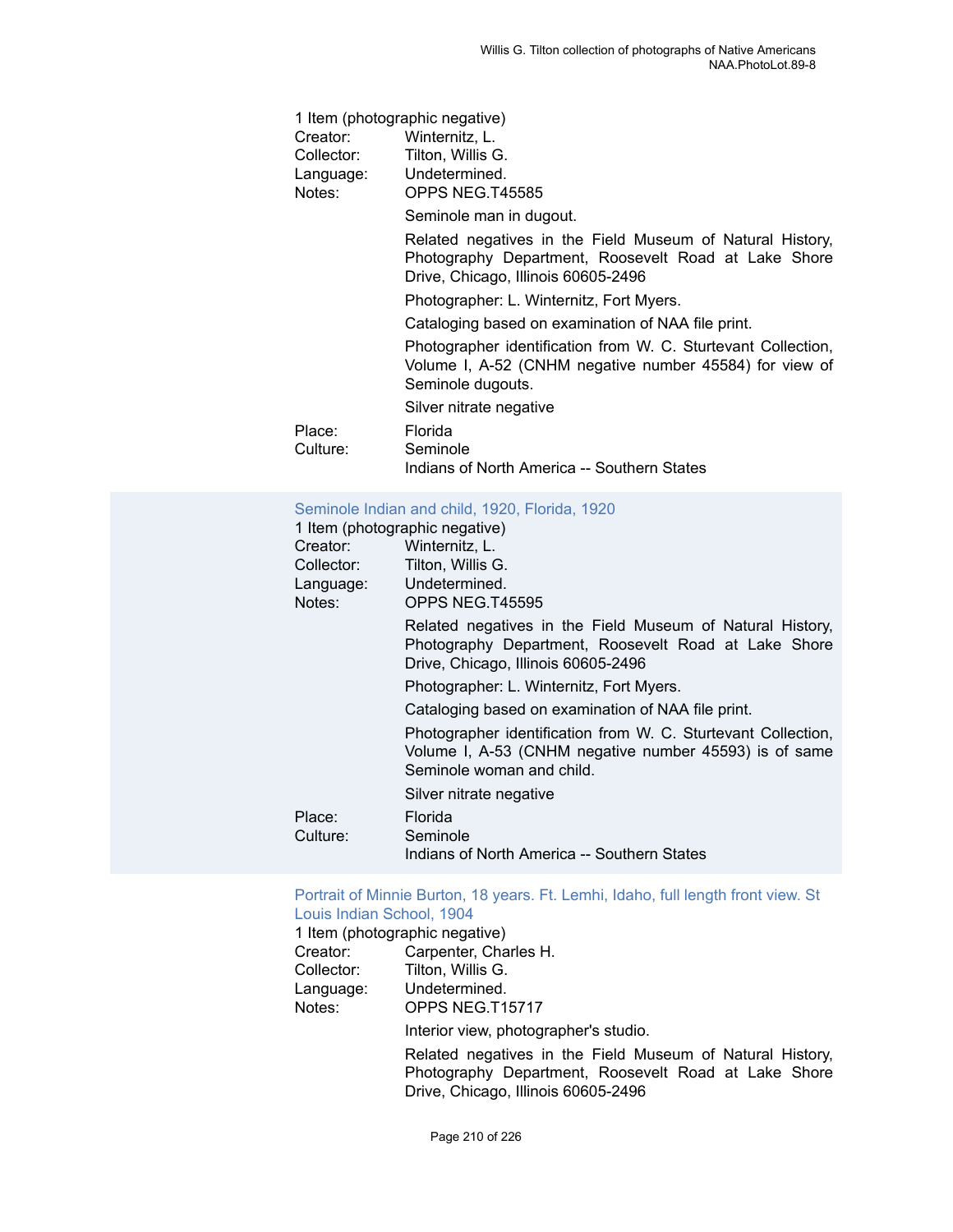|                  | Photograph probably taken at the Louisiana Purchase<br>Exposition, St. Louis      |
|------------------|-----------------------------------------------------------------------------------|
|                  | Cataloging based on examination of NAA file print.                                |
|                  | Silver nitrate negative                                                           |
| Names:<br>Place: | Louisiana Purchase Exposition (1904: Saint Louis, Mo.)<br>Missouri -- Saint Louis |
| Topic:           | Shoshone                                                                          |
| Culture:         | Shoshone                                                                          |
|                  | Indians of North America -- Great Basin                                           |

# Portrait of Minnie [Burton,](https://ids.si.edu/ids/deliveryService?id=NMNH-T15718-000001) 18 years. Ft. Lemhi, Idaho, full length side view. U. [S. Indian School, St Louis, Missouri, 1904](https://ids.si.edu/ids/deliveryService?id=NMNH-T15718-000001)

|            | 1 Item (photographic negative)                                                                                                                           |
|------------|----------------------------------------------------------------------------------------------------------------------------------------------------------|
| Creator:   | Carpenter, Charles H.                                                                                                                                    |
| Collector: | Tilton, Willis G.                                                                                                                                        |
|            | Language: Undetermined.                                                                                                                                  |
| Notes:     | OPPS NEG.T15718                                                                                                                                          |
|            | Interior view, photographer's studio.                                                                                                                    |
|            | Related negatives in the Field Museum of Natural History,<br>Photography Department, Roosevelt Road at Lake Shore<br>Drive, Chicago, Illinois 60605-2496 |
|            | Photograph probably taken at the Louisiana Purchase<br>Exposition, St. Louis                                                                             |
|            | Cataloging based on examination of NAA file print.                                                                                                       |
|            | Silver nitrate negative                                                                                                                                  |
| Names:     | Louisiana Purchase Exposition (1904: Saint Louis, Mo.)                                                                                                   |
| Place:     | Missouri -- Saint Louis                                                                                                                                  |
| Topic:     | Shoshone                                                                                                                                                 |
| Culture:   | Shoshone                                                                                                                                                 |
|            | Indians of North America -- Great Basin                                                                                                                  |

# Front view of [Anasito,](https://ids.si.edu/ids/deliveryService?id=NMNH-T15360-000001) Taos Pueblo Indian Chief. U. S. Indian School, 1904

|                  | 1 Item (photographic negative)                                                                                                                           |
|------------------|----------------------------------------------------------------------------------------------------------------------------------------------------------|
| Creator:         | Carpenter, Charles H.                                                                                                                                    |
| Collector:       | Tilton, Willis G.                                                                                                                                        |
|                  | Language: Undetermined.                                                                                                                                  |
| Notes:           | OPPS NEG.T15360                                                                                                                                          |
|                  | Related negatives in the Field Museum of Natural History,<br>Photography Department, Roosevelt Road at Lake Shore<br>Drive, Chicago, Illinois 60605-2496 |
|                  | Photograph probably taken at the Louisiana Purchase<br>Exposition, St. Louis                                                                             |
|                  | Cataloging based on examination of NAA file print.                                                                                                       |
|                  | Silver nitrate negative                                                                                                                                  |
| Names:<br>Place: | Louisiana Purchase Exposition (1904: Saint Louis, Mo.)<br>Missouri -- Saint Louis                                                                        |
| Culture:         | Taos Indians                                                                                                                                             |
|                  | Indians of North America -- Southwest, New                                                                                                               |

Side view of [Anasito,](https://ids.si.edu/ids/deliveryService?id=NMNH-T15361-000001) Taos Pueblo Indian Chief. U. S. Indian School, 1904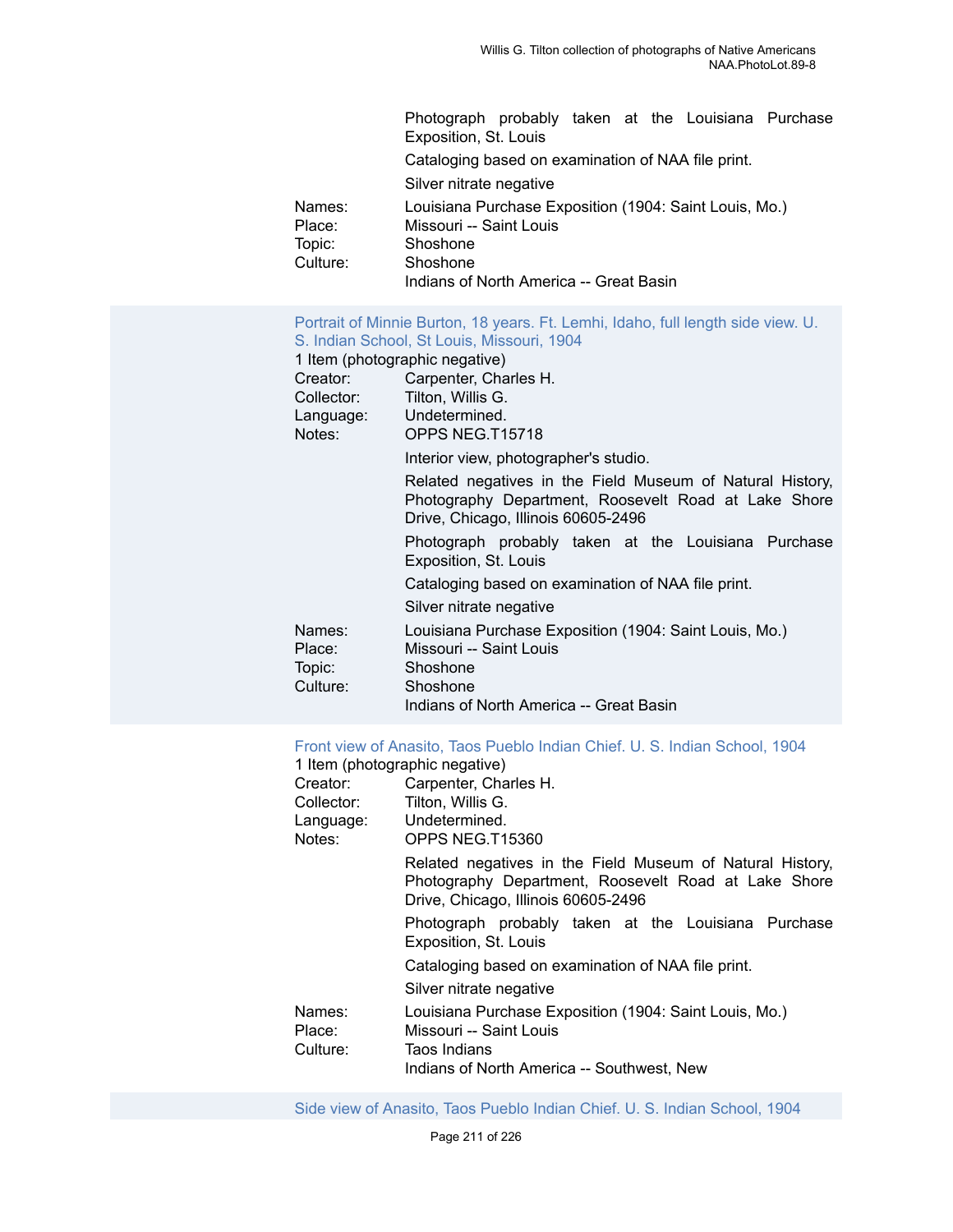|                              | 1 Item (photographic negative)                                                                                                                           |  |  |
|------------------------------|----------------------------------------------------------------------------------------------------------------------------------------------------------|--|--|
| Creator:                     | Carpenter, Charles H.                                                                                                                                    |  |  |
| Collector:                   | Tilton, Willis G.                                                                                                                                        |  |  |
| Language:                    | Undetermined.                                                                                                                                            |  |  |
| Notes:                       | OPPS NEG.T15361                                                                                                                                          |  |  |
|                              | Related negatives in the Field Museum of Natural History,<br>Photography Department, Roosevelt Road at Lake Shore<br>Drive, Chicago, Illinois 60605-2496 |  |  |
|                              | Photograph probably taken at the Louisiana Purchase<br>Exposition, St. Louis                                                                             |  |  |
|                              | Cataloging based on examination of NAA file print.                                                                                                       |  |  |
|                              | Silver nitrate negative                                                                                                                                  |  |  |
| Names:<br>Place:<br>Culture: | Louisiana Purchase Exposition (1904: Saint Louis, Mo.)<br>Missouri -- Saint Louis<br>Taos Indians                                                        |  |  |
|                              | Indians of North America -- Southwest, New                                                                                                               |  |  |

# Camp scene, Columbia River Territory, Umatilla [Reservation,](https://ids.si.edu/ids/deliveryService?id=NMNH-T1930-000001) Oregon, before [1912](https://ids.si.edu/ids/deliveryService?id=NMNH-T1930-000001)

| 1 Item (photographic negative) |                                                                                                                                                          |
|--------------------------------|----------------------------------------------------------------------------------------------------------------------------------------------------------|
| Creator:                       | ANONYMOUS                                                                                                                                                |
| Collector:                     | Tilton, Willis G.                                                                                                                                        |
| Language: Undetermined.        |                                                                                                                                                          |
| Notes:                         | OPPS NEG.T1930                                                                                                                                           |
|                                | Related negatives in the Field Museum of Natural History,<br>Photography Department, Roosevelt Road at Lake Shore<br>Drive, Chicago, Illinois 60605-2496 |
|                                | Cataloging based on examination of NAA file print.                                                                                                       |
|                                | <b>Negative</b>                                                                                                                                          |
| Place:<br>Culture:             | Oregon -- Umatilla Reservation<br>Umatilla<br>Indians of North America -- Plateau                                                                        |

# Stage coaches, Columbia River Territory, Umatilla [Reservation,](https://ids.si.edu/ids/deliveryService?id=NMNH-T1990-000001) Oregon, [before 1912](https://ids.si.edu/ids/deliveryService?id=NMNH-T1990-000001)

|                    | 1 Item (photographic negative)                                                                                                                           |
|--------------------|----------------------------------------------------------------------------------------------------------------------------------------------------------|
| Creator:           | <b>ANONYMOUS</b>                                                                                                                                         |
| Collector:         | Tilton, Willis G.                                                                                                                                        |
| Language:          | Undetermined.                                                                                                                                            |
| Notes:             | OPPS NEG.T1990                                                                                                                                           |
|                    | Related negatives in the Field Museum of Natural History,<br>Photography Department, Roosevelt Road at Lake Shore<br>Drive, Chicago, Illinois 60605-2496 |
|                    | Cataloging based on examination of NAA file print.                                                                                                       |
|                    | Negative                                                                                                                                                 |
| Place:<br>Culture: | Oregon -- Umatilla Reservation<br>Umatilla                                                                                                               |
|                    | Indians of North America -- Plateau                                                                                                                      |

Indian chief outside tent, [Columbia](https://ids.si.edu/ids/deliveryService?id=NMNH-T2038-000001) River Territory, before 1912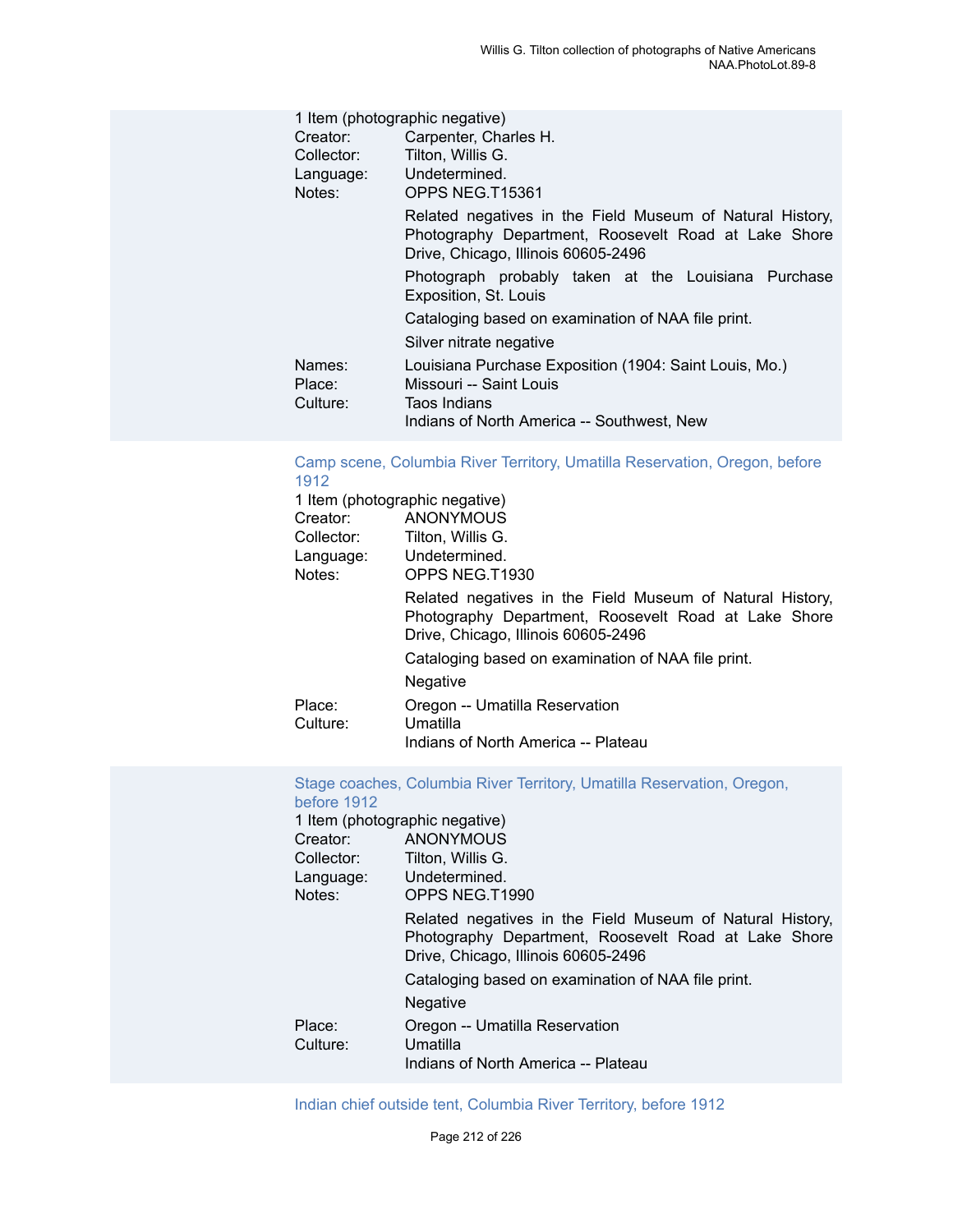|                    | 1 Item (photographic negative)                                                                                                                           |
|--------------------|----------------------------------------------------------------------------------------------------------------------------------------------------------|
| Creator:           | <b>ANONYMOUS</b>                                                                                                                                         |
| Collector:         | Tilton, Willis G.                                                                                                                                        |
|                    | Language: Undetermined.                                                                                                                                  |
| Notes:             | OPPS NEG.T2038                                                                                                                                           |
|                    | Related negatives in the Field Museum of Natural History,<br>Photography Department, Roosevelt Road at Lake Shore<br>Drive, Chicago, Illinois 60605-2496 |
|                    | Cataloging based on examination of NAA file print.                                                                                                       |
|                    | Same chief as in T2040, 2044.                                                                                                                            |
|                    | Negative                                                                                                                                                 |
| Place:<br>Culture: | Oregon<br>Umatilla                                                                                                                                       |
|                    |                                                                                                                                                          |

Indians of North America -- Plateau

|  |  |  |  | Indian chief outside wigwam, Columbia River Territory, Umatilla, Oregon |  |  |  |  |
|--|--|--|--|-------------------------------------------------------------------------|--|--|--|--|
|--|--|--|--|-------------------------------------------------------------------------|--|--|--|--|

|            | 1 Item (photographic negative)                                                                                                                           |
|------------|----------------------------------------------------------------------------------------------------------------------------------------------------------|
| Creator:   | ANONYMOUS                                                                                                                                                |
| Collector: | Tilton, Willis G.                                                                                                                                        |
| Language:  | Undetermined.                                                                                                                                            |
| Notes:     | OPPS NEG.T2040                                                                                                                                           |
|            | Related negatives in the Field Museum of Natural History,<br>Photography Department, Roosevelt Road at Lake Shore<br>Drive, Chicago, Illinois 60605-2496 |
|            | Cataloging based on examination of NAA file print.                                                                                                       |
|            | Same chief as in T2038, 2044.                                                                                                                            |
|            | <b>Negative</b>                                                                                                                                          |
| Place:     | Oregon -- Umatilla                                                                                                                                       |
| Culture:   | Umatilla                                                                                                                                                 |
|            | Indians of North America -- Plateau                                                                                                                      |

#### Indian chief outside tent, [Columbia](https://ids.si.edu/ids/deliveryService?id=NMNH-T2044-000001) River Territory, Umatilla, Oregon

|            | 1 Item (photographic negative)                                                                                                                           |
|------------|----------------------------------------------------------------------------------------------------------------------------------------------------------|
| Creator:   | ANONYMOUS                                                                                                                                                |
| Collector: | Tilton, Willis G.                                                                                                                                        |
|            | Language: Undetermined.                                                                                                                                  |
| Notes:     | OPPS NEG.T2044                                                                                                                                           |
|            | Related negatives in the Field Museum of Natural History,<br>Photography Department, Roosevelt Road at Lake Shore<br>Drive, Chicago, Illinois 60605-2496 |
|            | Cataloging based on examination of NAA file print.                                                                                                       |
|            | Same chief as in T2038.                                                                                                                                  |
|            | <b>Negative</b>                                                                                                                                          |
| Place:     | Oregon -- Umatilla                                                                                                                                       |
| Culture:   | Umatilla                                                                                                                                                 |
|            | Indians of North America -- Plateau                                                                                                                      |

[Front view woman, 1904](https://ids.si.edu/ids/deliveryService?id=NMNH-T14927-000001)

1 Item (photographic negative)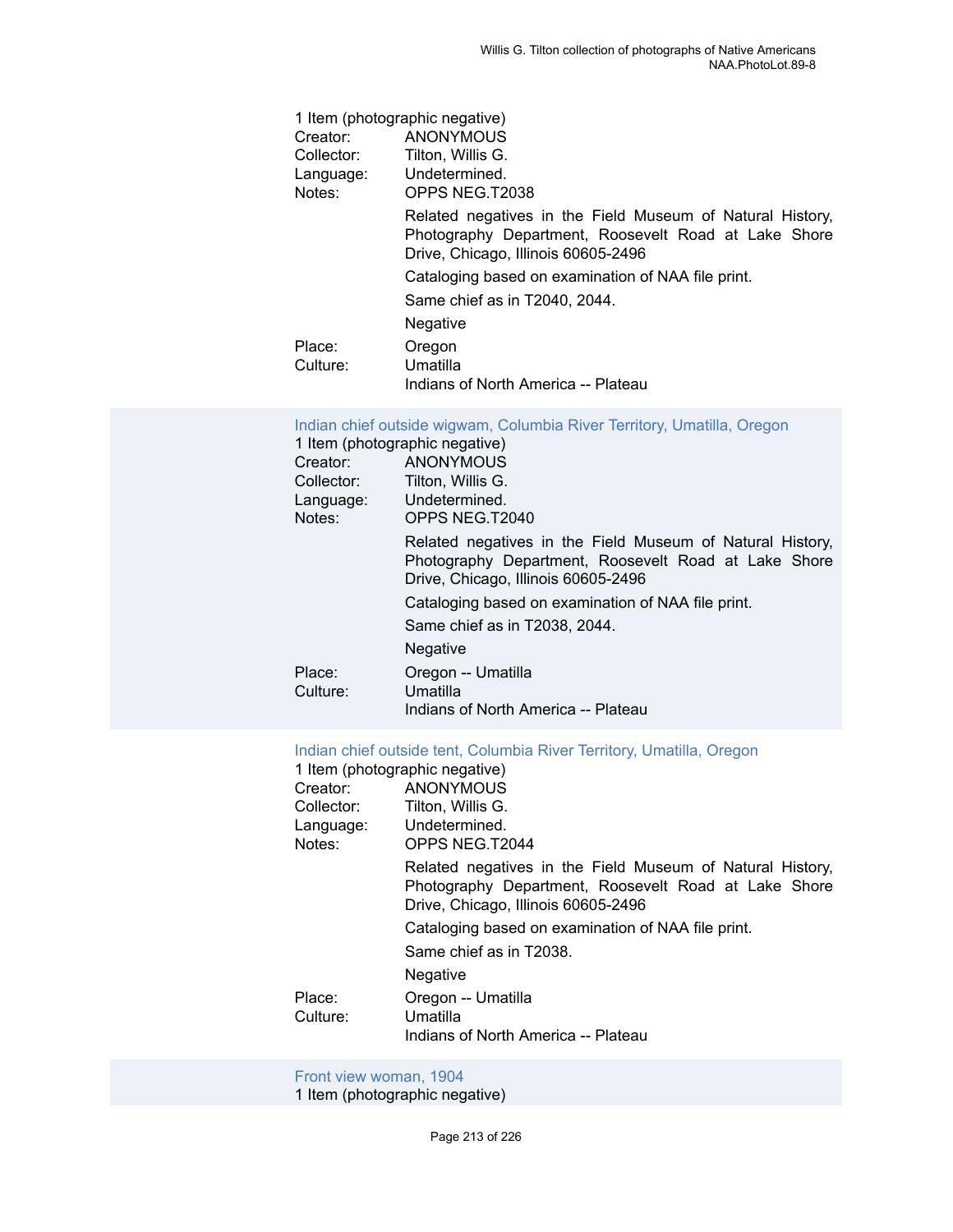| Creator:<br>Collector:<br>Language:<br>Notes: | Carpenter, Charles H.<br>Tilton, Willis G.<br>Undetermined.<br>OPPS NEG.T14927                                                                           |
|-----------------------------------------------|----------------------------------------------------------------------------------------------------------------------------------------------------------|
|                                               | Related negatives in the Field Museum of Natural History,<br>Photography Department, Roosevelt Road at Lake Shore<br>Drive, Chicago, Illinois 60605-2496 |
|                                               | Photograph probably taken at the Louisiana Purchase<br>Exposition, St. Louis                                                                             |
|                                               | Cataloging based on examination of NAA file print.                                                                                                       |
|                                               | Number 15894 on original pink list.                                                                                                                      |
|                                               | Silver nitrate negative                                                                                                                                  |
| Names:<br>Place:<br>Culture:                  | Louisiana Purchase Exposition (1904: Saint Louis, Mo.)<br>Missouri -- Saint Louis<br>Indians of North America                                            |

#### [Side view of Indian maiden, ca 1904](https://ids.si.edu/ids/deliveryService?id=NMNH-T14928-000001)

|            | 1 Item (photographic negative)                                                                                                                           |  |  |
|------------|----------------------------------------------------------------------------------------------------------------------------------------------------------|--|--|
| Creator:   | Carpenter, Charles H.                                                                                                                                    |  |  |
| Collector: | Tilton, Willis G.                                                                                                                                        |  |  |
|            | Language: Undetermined.                                                                                                                                  |  |  |
| Notes:     | OPPS NEG.T14928                                                                                                                                          |  |  |
|            | Related negatives in the Field Museum of Natural History,<br>Photography Department, Roosevelt Road at Lake Shore<br>Drive, Chicago, Illinois 60605-2496 |  |  |
|            | Photograph probably taken at the Louisiana Purchase<br>Exposition, St. Louis                                                                             |  |  |
|            | Cataloging based on examination of NAA file print.                                                                                                       |  |  |
|            | Number 15890 on original pink list.                                                                                                                      |  |  |
|            | Silver nitrate negative                                                                                                                                  |  |  |
| Names:     | Louisiana Purchase Exposition (1904: Saint Louis, Mo.)                                                                                                   |  |  |
| Place:     | Missouri -- Saint Louis                                                                                                                                  |  |  |
| Culture:   | Indians of North America                                                                                                                                 |  |  |

# [Side view of Indian child, ca 1904](https://ids.si.edu/ids/deliveryService?id=NMNH-T15080-000001)

| 1 Item (photographic negative) |                                                                                                                                                          |  |  |
|--------------------------------|----------------------------------------------------------------------------------------------------------------------------------------------------------|--|--|
| Creator:                       | Carpenter, Charles H.                                                                                                                                    |  |  |
| Collector:                     | Tilton, Willis G.                                                                                                                                        |  |  |
| Language:                      | Undetermined.                                                                                                                                            |  |  |
| Notes:                         | OPPS NEG.T15080                                                                                                                                          |  |  |
|                                | Related negatives in the Field Museum of Natural History,<br>Photography Department, Roosevelt Road at Lake Shore<br>Drive, Chicago, Illinois 60605-2496 |  |  |
|                                | Photograph probably taken at the Louisiana Purchase<br>Exposition, St. Louis                                                                             |  |  |
|                                | Cataloging based on examination of NAA file print.                                                                                                       |  |  |
|                                | Number 15666 on original list (pink list)                                                                                                                |  |  |
|                                | Silver nitrate negative                                                                                                                                  |  |  |
| Names:                         | Louisiana Purchase Exposition (1904: Saint Louis, Mo.)                                                                                                   |  |  |
|                                |                                                                                                                                                          |  |  |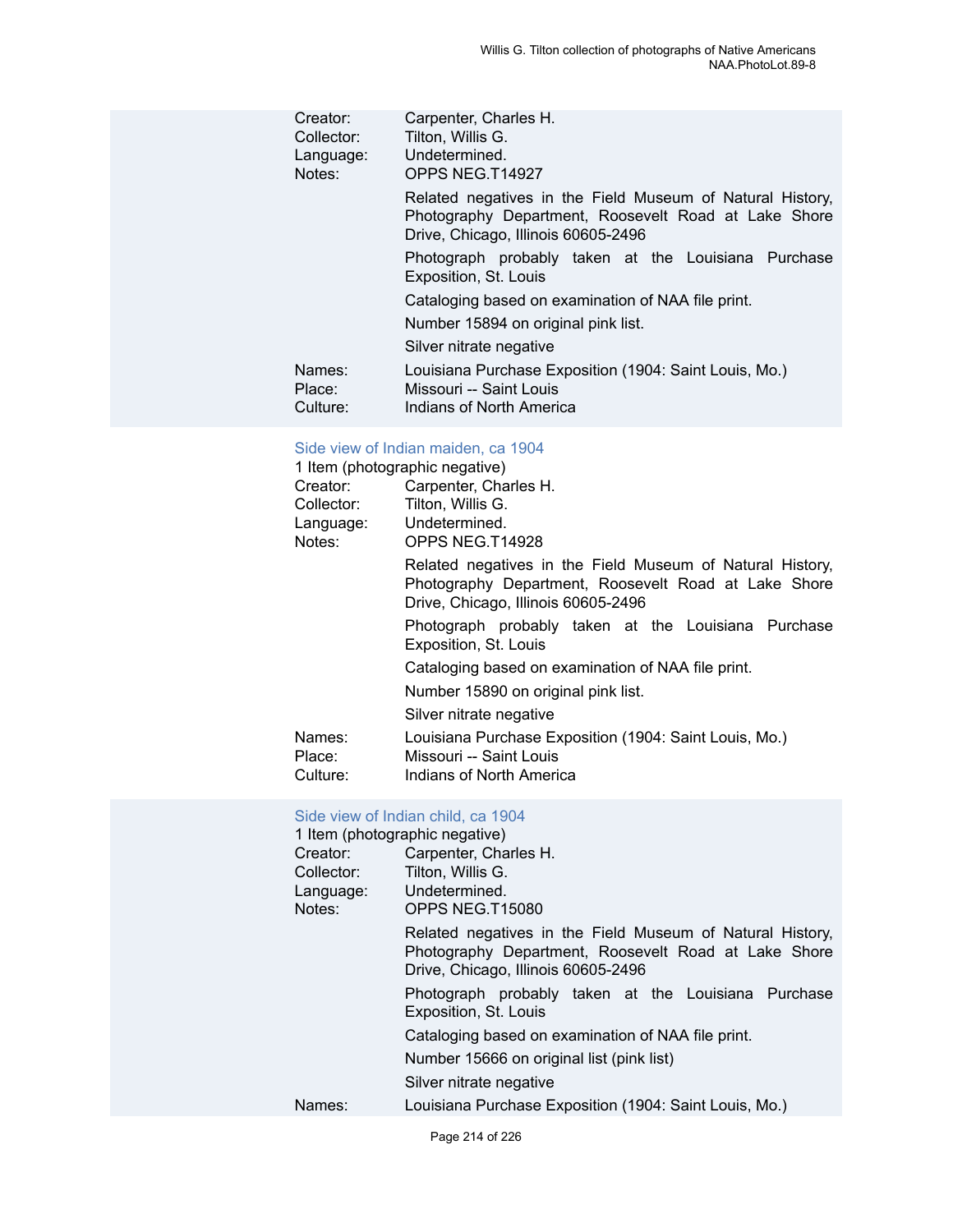| Place:   | Missouri -- Saint Louis  |
|----------|--------------------------|
| Culture: | Indians of North America |

# Front view, [Indian](https://ids.si.edu/ids/deliveryService?id=NMNH-T15117-000001) child, 1904

|                              | 1 Item (photographic negative)                                                                                                                           |
|------------------------------|----------------------------------------------------------------------------------------------------------------------------------------------------------|
| Creator:                     | Carpenter, Charles H.                                                                                                                                    |
| Collector:                   | Tilton, Willis G.                                                                                                                                        |
|                              | Language: Undetermined.                                                                                                                                  |
| Notes:                       | OPPS NEG.T15117                                                                                                                                          |
|                              | Digital surrogate produced from reference copy print                                                                                                     |
|                              | Related negatives in the Field Museum of Natural History,<br>Photography Department, Roosevelt Road at Lake Shore<br>Drive, Chicago, Illinois 60605-2496 |
|                              | Photograph probably taken at the Louisiana Purchase<br>Exposition, St. Louis                                                                             |
|                              | Cataloging based on examination of NAA file print.                                                                                                       |
|                              | Number 15840 on original pink list.                                                                                                                      |
|                              | Silver nitrate negative                                                                                                                                  |
| Names:<br>Place:<br>Culture: | Louisiana Purchase Exposition (1904: Saint Louis, Mo.)<br>Missouri -- Saint Louis<br>Indians of North America                                            |

# [Indian girl kneeling, St Louis, 1904](https://ids.si.edu/ids/deliveryService?id=NMNH-T13453-000001)

| 1 Item (photographic negative)                                                                                                                           |  |
|----------------------------------------------------------------------------------------------------------------------------------------------------------|--|
| Carpenter, Charles H.                                                                                                                                    |  |
| Tilton, Willis G.                                                                                                                                        |  |
| Undetermined.                                                                                                                                            |  |
| OPPS NEG.T13453                                                                                                                                          |  |
| Related negatives in the Field Museum of Natural History,<br>Photography Department, Roosevelt Road at Lake Shore<br>Drive, Chicago, Illinois 60605-2496 |  |
| Photograph probably taken at the Louisiana Purchase<br>Exposition, St. Louis                                                                             |  |
| Cataloging based on examination of NAA file print.                                                                                                       |  |
| Silver nitrate negative                                                                                                                                  |  |
| Louisiana Purchase Exposition (1904: Saint Louis, Mo.)<br>Missouri -- Saint Louis<br>American Indian -- Plains                                           |  |
|                                                                                                                                                          |  |

# [Front view Indian girl, 1904](https://ids.si.edu/ids/deliveryService?id=NMNH-T13456-000001)<br>1 Item (photographic negati

|            | 1 Item (photographic negative)                                                                                                                           |
|------------|----------------------------------------------------------------------------------------------------------------------------------------------------------|
| Creator:   | Carpenter, Charles H.                                                                                                                                    |
| Collector: | Tilton, Willis G.                                                                                                                                        |
| Language:  | Undetermined.                                                                                                                                            |
| Notes:     | OPPS NEG.T13456                                                                                                                                          |
|            | Related negatives in the Field Museum of Natural History,<br>Photography Department, Roosevelt Road at Lake Shore<br>Drive, Chicago, Illinois 60605-2496 |
|            | Photograph probably taken at the Louisiana Purchase<br>Exposition, St. Louis                                                                             |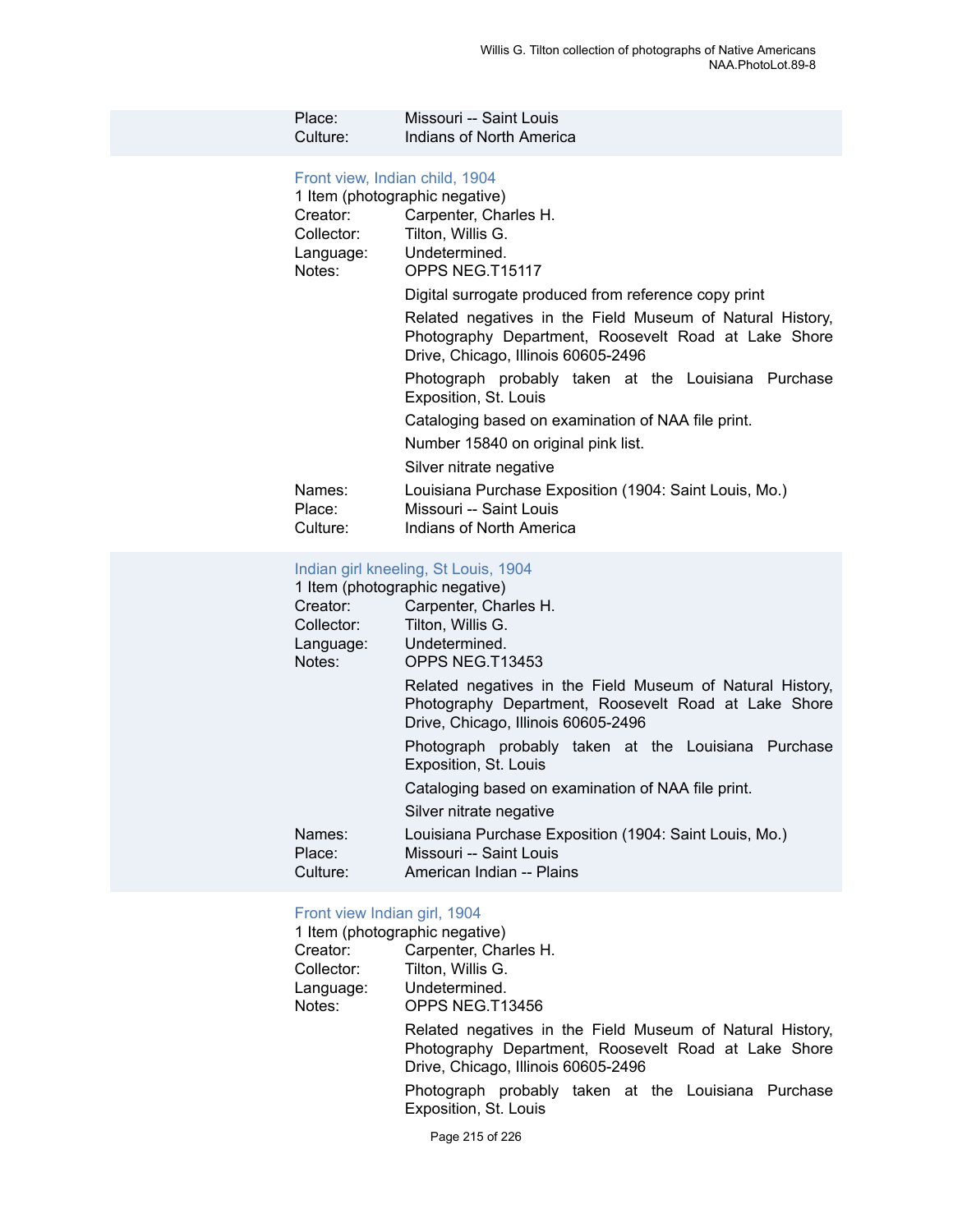| Cataloging based on examination of NAA file print.               |  |
|------------------------------------------------------------------|--|
| Silver nitrate negative                                          |  |
| Louisiana Purchase Exposition (1904: Saint Louis, Mo.)<br>Names: |  |
| Missouri -- Saint Louis<br>Place:                                |  |
| Culture:<br>American Indian -- Plains                            |  |

## [Side view of Indian girl, 1904](https://ids.si.edu/ids/deliveryService?id=NMNH-T13460-000001)

| 1 Item (photographic negative) |                                                                                                                                                          |
|--------------------------------|----------------------------------------------------------------------------------------------------------------------------------------------------------|
| Creator:                       | Carpenter, Charles H.                                                                                                                                    |
| Collector:                     | Tilton, Willis G.                                                                                                                                        |
| Language:                      | Undetermined.                                                                                                                                            |
| Notes:                         | OPPS NEG.T13460                                                                                                                                          |
|                                | Related negatives in the Field Museum of Natural History,<br>Photography Department, Roosevelt Road at Lake Shore<br>Drive, Chicago, Illinois 60605-2496 |
|                                | Photograph probably taken at the Louisiana Purchase<br>Exposition, St. Louis                                                                             |
|                                | Cataloging based on examination of NAA file print.                                                                                                       |
|                                | Silver nitrate negative                                                                                                                                  |
| Names:<br>Place:<br>Culture:   | Louisiana Purchase Exposition (1904: Saint Louis, Mo.)<br>Missouri -- Saint Louis<br>American Indian -- Plains                                           |

# [Full length view Indian girl. St Louis, Missouri, 1904](https://ids.si.edu/ids/deliveryService?id=NMNH-T13461-000001)<br>1 Item (photographic negative)

|            | 1 Item (photographic negative)                                                                                                                           |
|------------|----------------------------------------------------------------------------------------------------------------------------------------------------------|
| Creator:   | Carpenter, Charles H.                                                                                                                                    |
| Collector: | Tilton, Willis G.                                                                                                                                        |
| Language:  | Undetermined.                                                                                                                                            |
| Notes:     | OPPS NEG.T13461                                                                                                                                          |
|            | Related negatives in the Field Museum of Natural History,<br>Photography Department, Roosevelt Road at Lake Shore<br>Drive, Chicago, Illinois 60605-2496 |
|            | Photograph probably taken at the Louisiana Purchase<br>Exposition, St. Louis                                                                             |
|            | Cataloging based on examination of NAA file print.                                                                                                       |
|            | Silver nitrate negative                                                                                                                                  |
| Names:     | Louisiana Purchase Exposition (1904: Saint Louis, Mo.)                                                                                                   |
| Place:     | Missouri -- Saint Louis                                                                                                                                  |
| Culture:   | American Indian -- Plains                                                                                                                                |

# [Side view of Indian girl, 1904](https://ids.si.edu/ids/deliveryService?id=NMNH-T13463-000001)

|            | 1 Item (photographic negative)                                                                                                                           |
|------------|----------------------------------------------------------------------------------------------------------------------------------------------------------|
| Creator:   | Carpenter, Charles H.                                                                                                                                    |
| Collector: | Tilton, Willis G.                                                                                                                                        |
| Language:  | Undetermined.                                                                                                                                            |
| Notes:     | OPPS NEG.T13463                                                                                                                                          |
|            | Related negatives in the Field Museum of Natural History,<br>Photography Department, Roosevelt Road at Lake Shore<br>Drive, Chicago, Illinois 60605-2496 |
|            |                                                                                                                                                          |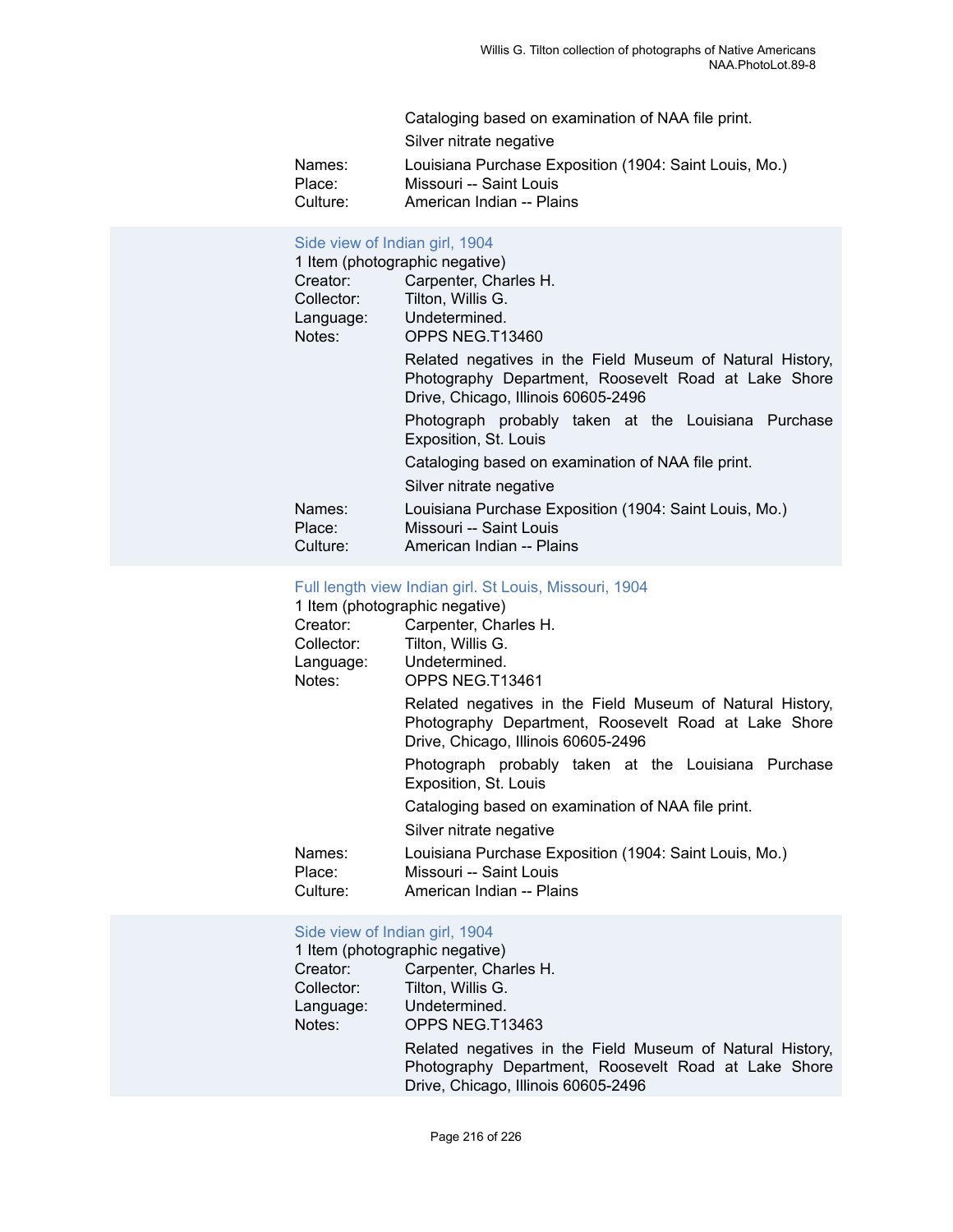|          | Photograph probably taken at the Louisiana Purchase    |
|----------|--------------------------------------------------------|
|          | Exposition, St. Louis                                  |
|          | Cataloging based on examination of NAA file print.     |
|          | Silver nitrate negative                                |
| Names:   | Louisiana Purchase Exposition (1904: Saint Louis, Mo.) |
| Place:   | Missouri -- Saint Louis                                |
| Culture: | American Indian -- Plains                              |

# Full [length,](https://ids.si.edu/ids/deliveryService?id=NMNH-T15008-000001) front view, Indian, 1904

|                              | 1 Item (photographic negative)                                                                                                                           |
|------------------------------|----------------------------------------------------------------------------------------------------------------------------------------------------------|
| Creator:                     | Carpenter, Charles H.                                                                                                                                    |
| Collector:                   | Tilton, Willis G.                                                                                                                                        |
|                              | Language: Undetermined.                                                                                                                                  |
| Notes:                       | OPPS NEG.T15008                                                                                                                                          |
|                              | Related negatives in the Field Museum of Natural History,<br>Photography Department, Roosevelt Road at Lake Shore<br>Drive, Chicago, Illinois 60605-2496 |
|                              | Photograph probably taken at the Louisiana Purchase<br>Exposition, St. Louis                                                                             |
|                              | Cataloging based on examination of NAA file print.                                                                                                       |
|                              | Number 15783 on original list (pink list).                                                                                                               |
|                              | Silver nitrate negative                                                                                                                                  |
| Names:<br>Place:<br>Culture: | Louisiana Purchase Exposition (1904: Saint Louis, Mo.)<br>Missouri -- Saint Louis<br>American Indian -- Plains                                           |

## [Side view of Indian, 1904](https://ids.si.edu/ids/deliveryService?id=NMNH-T15030-000001)

| 1 Item (photographic negative)<br>Creator:<br>Collector:<br>Language: Undetermined.<br>Notes: | Carpenter, Charles H.<br>Tilton, Willis G.<br>OPPS NEG.T15030                                                                                            |
|-----------------------------------------------------------------------------------------------|----------------------------------------------------------------------------------------------------------------------------------------------------------|
|                                                                                               | Related negatives in the Field Museum of Natural History,<br>Photography Department, Roosevelt Road at Lake Shore<br>Drive, Chicago, Illinois 60605-2496 |
|                                                                                               | Photograph probably taken at the Louisiana Purchase<br>Exposition, St. Louis                                                                             |
|                                                                                               | Cataloging based on examination of NAA file print.                                                                                                       |
|                                                                                               | Number 15839 on original list (pink list).                                                                                                               |
|                                                                                               | Silver nitrate negative                                                                                                                                  |
| Names:<br>Place:<br>Culture:                                                                  | Louisiana Purchase Exposition (1904: Saint Louis, Mo.)<br>Missouri -- Saint Louis<br>American Indian -- Plains                                           |

Full length front view, Indian, 1904 1 Item (photographic negative) [Image\(s\)](https://ids.si.edu/ids/deliveryService?id=NMNH-T15031-000001) [Image\(s\)](https://ids.si.edu/ids/deliveryService?id=NMNH-T15031no2-000001)<br>Creator: Carpenter, Charles H.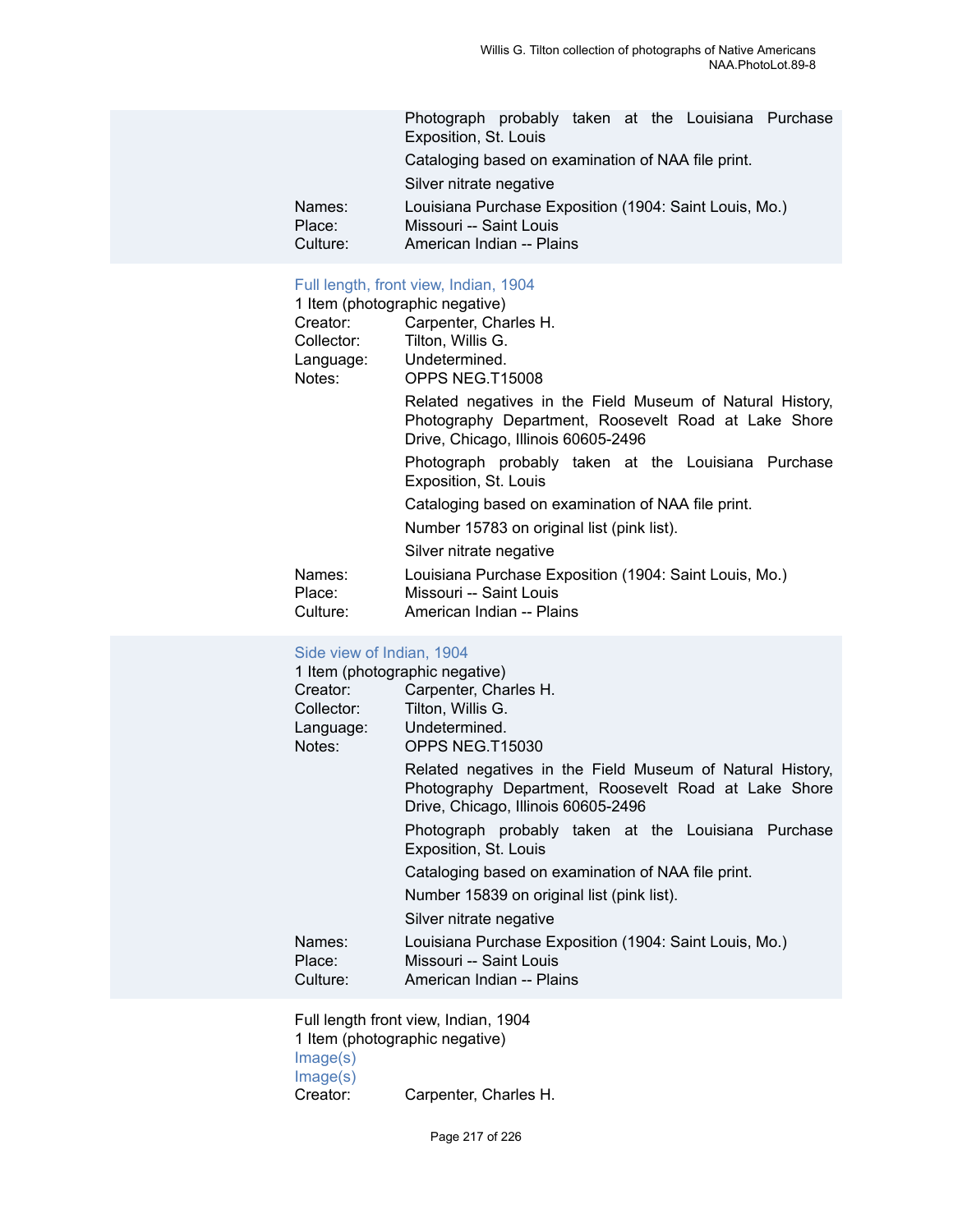| Collector:<br>Language:<br>Notes: | Tilton, Willis G.<br>Undetermined.<br>OPPS NEG.T15031                                                                                                    |
|-----------------------------------|----------------------------------------------------------------------------------------------------------------------------------------------------------|
|                                   | "Chee (Navaho). St Louis Indian School. 1904." --caption on<br>negative jacket.                                                                          |
|                                   | Related negatives in the Field Museum of Natural History,<br>Photography Department, Roosevelt Road at Lake Shore<br>Drive, Chicago, Illinois 60605-2496 |
|                                   | Photograph probably taken at the Louisiana Purchase<br>Exposition, St. Louis                                                                             |
|                                   | Cataloging based on examination of NAA file print.                                                                                                       |
|                                   | Number 15782 (Under Miscellaneous) on original list (pink list).                                                                                         |
|                                   | Silver nitrate negative                                                                                                                                  |
| Names:<br>Place:<br>Culture:      | Louisiana Purchase Exposition (1904: Saint Louis, Mo.)<br>Missouri -- Saint Louis<br>American Indian -- Plains                                           |

### [Side view of Indian girl, 1904](https://ids.si.edu/ids/deliveryService?id=NMNH-T15197-000001)

| 1 Item (photographic negative) |                                                                                                                                                          |
|--------------------------------|----------------------------------------------------------------------------------------------------------------------------------------------------------|
| Creator:                       | Carpenter, Charles H.                                                                                                                                    |
| Collector:                     | Tilton, Willis G.                                                                                                                                        |
|                                | Language: Undetermined.                                                                                                                                  |
| Notes:                         | OPPS NEG.T15197                                                                                                                                          |
|                                | Related negatives in the Field Museum of Natural History,<br>Photography Department, Roosevelt Road at Lake Shore<br>Drive, Chicago, Illinois 60605-2496 |
|                                | Photograph probably taken at the Louisiana Purchase<br>Exposition, St. Louis                                                                             |
|                                | Cataloging based on examination of NAA file print.                                                                                                       |
|                                | Number 13452 on original list (pink list).                                                                                                               |
|                                | Silver nitrate negative                                                                                                                                  |
| Names:<br>Place:               | Louisiana Purchase Exposition (1904: Saint Louis, Mo.)<br>Missouri -- Saint Louis                                                                        |
| Culture:                       | American Indian -- Plains                                                                                                                                |

## [Full length front view Indian woman. U. S. Indian School, St Louis, Missouri,](https://ids.si.edu/ids/deliveryService?id=NMNH-T15721-000001) [1904](https://ids.si.edu/ids/deliveryService?id=NMNH-T15721-000001)

1 Item (photographic negative) Creator: Carpenter, Charles H. Collector: Tilton, Willis G. Language: Undetermined.<br>Notes: OPPS NEG.T1 OPPS NEG.T15721 Related negatives in the Field Museum of Natural History, Photography Department, Roosevelt Road at Lake Shore Drive, Chicago, Illinois 60605-2496 Photograph probably taken at the Louisiana Purchase Exposition, St. Louis Cataloging based on examination of NAA file print. Silver nitrate negative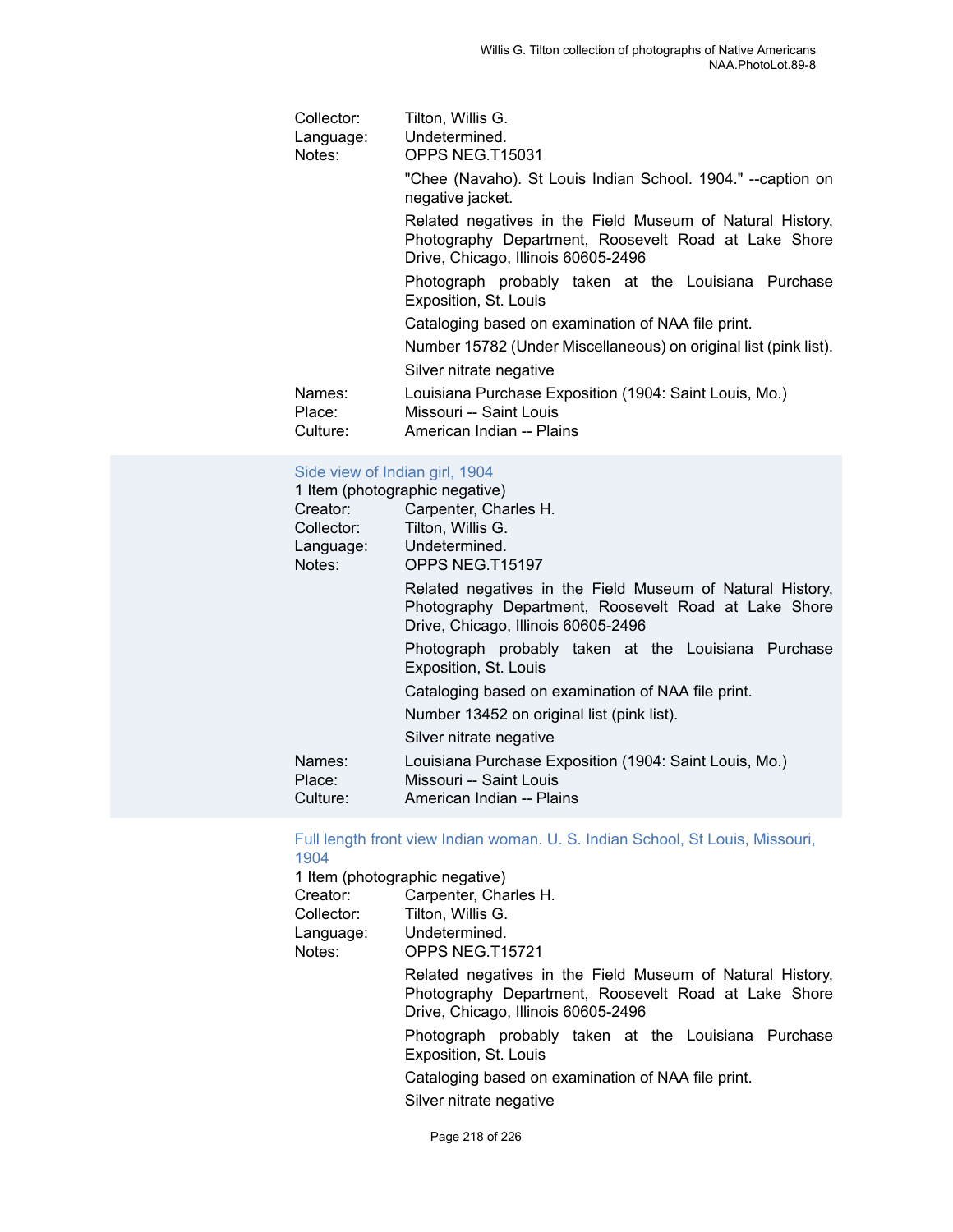| Names:   | Louisiana Purchase Exposition (1904: Saint Louis, Mo.) |
|----------|--------------------------------------------------------|
| Place:   | Missouri -- Saint Louis                                |
| Culture: | American Indian -- Plains                              |

#### "Ten Indian [maidens,](https://ids.si.edu/ids/deliveryService?id=NMNH-T15727-000001) 1904"

| 1 Glass plate negative       |                                                                                                                                                          |
|------------------------------|----------------------------------------------------------------------------------------------------------------------------------------------------------|
| Creator:                     | Carpenter, Charles H.                                                                                                                                    |
| Collector:                   | Tilton, Willis G.                                                                                                                                        |
| Language:                    | Undetermined.                                                                                                                                            |
| Notes:                       | OPPS NEG.T15727                                                                                                                                          |
|                              | Related negatives in the Field Museum of Natural History,<br>Photography Department, Roosevelt Road at Lake Shore<br>Drive, Chicago, Illinois 60605-2496 |
|                              | Photograph probably taken at the Louisiana Purchase<br>Exposition, St. Louis                                                                             |
|                              | Cataloging based on examination of NAA file print.                                                                                                       |
| Names:<br>Place:<br>Culture: | Louisiana Purchase Exposition (1904: Saint Louis, Mo.)<br>Missouri -- Saint Louis<br>American Indian -- Plains                                           |
|                              |                                                                                                                                                          |

# Full length front view Indian [maiden.](https://ids.si.edu/ids/deliveryService?id=NMNH-T16124-000001) St Louis, Indian Exhibit of the World's Fair, [1904](https://ids.si.edu/ids/deliveryService?id=NMNH-T16124-000001)

| 1 Item (photographic negative)<br>Creator: | Carpenter, Charles H.                                                                                                                                    |
|--------------------------------------------|----------------------------------------------------------------------------------------------------------------------------------------------------------|
| Collector:                                 | Tilton, Willis G.                                                                                                                                        |
| Language:                                  | Undetermined.                                                                                                                                            |
| Notes:                                     | OPPS NEG.T16124                                                                                                                                          |
|                                            | Related negatives in the Field Museum of Natural History,<br>Photography Department, Roosevelt Road at Lake Shore<br>Drive, Chicago, Illinois 60605-2496 |
|                                            | Photograph probably taken at the Louisiana Purchase<br>Exposition, St. Louis                                                                             |
|                                            | Cataloging based on examination of NAA file print.                                                                                                       |
|                                            | Silver nitrate negative                                                                                                                                  |
| Names:                                     | Louisiana Purchase Exposition (1904: Saint Louis, Mo.)                                                                                                   |
| Place:                                     | Missouri -- Saint Louis                                                                                                                                  |
| Culture:                                   | American Indian -- Plains                                                                                                                                |

#### Full length front view Indian girl. St Louis, Indian Exhibit of the [World's](https://ids.si.edu/ids/deliveryService?id=NMNH-T16127-000001) Fair, [1904](https://ids.si.edu/ids/deliveryService?id=NMNH-T16127-000001)

| 1 Item (photographic negative) |                                                                                                                                                          |
|--------------------------------|----------------------------------------------------------------------------------------------------------------------------------------------------------|
| Creator:                       | Carpenter, Charles H.                                                                                                                                    |
| Collector:                     | Tilton, Willis G.                                                                                                                                        |
| Language:                      | Undetermined.                                                                                                                                            |
| Notes:                         | OPPS NEG.T16127                                                                                                                                          |
|                                | Related negatives in the Field Museum of Natural History,<br>Photography Department, Roosevelt Road at Lake Shore<br>Drive, Chicago, Illinois 60605-2496 |
|                                | Photograph probably taken at the Louisiana Purchase<br>Exposition, St. Louis                                                                             |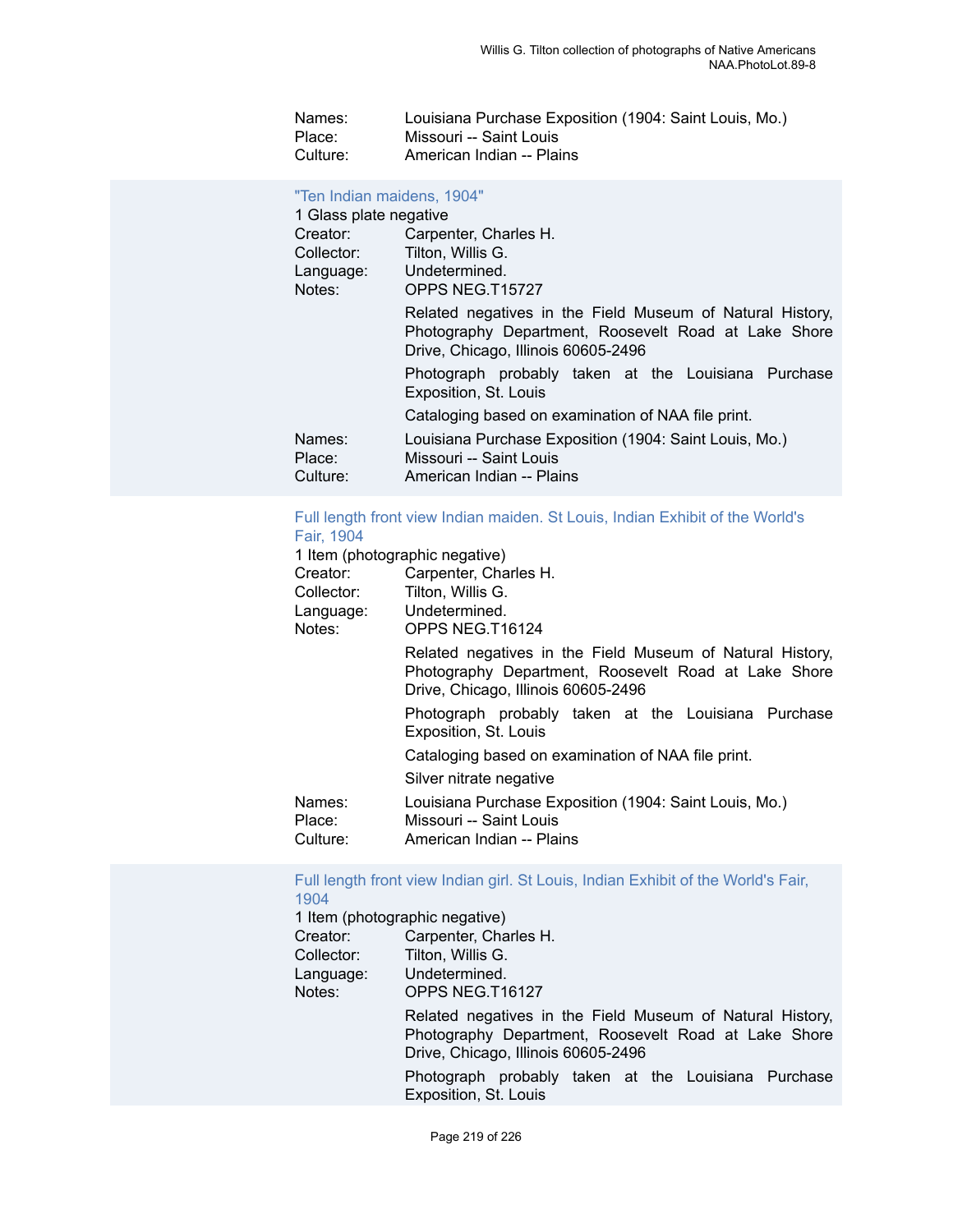|          | Cataloging based on examination of NAA file print.     |
|----------|--------------------------------------------------------|
|          | Silver nitrate negative                                |
| Names:   | Louisiana Purchase Exposition (1904: Saint Louis, Mo.) |
| Place:   | Missouri -- Saint Louis                                |
| Culture: | American Indian -- Plains                              |

# [Scenic](https://ids.si.edu/ids/deliveryService?id=NMNH-T10742-000001) view, before 1912

| 1 Item (photographic negative)<br>Creator:<br>Collector:<br>Notes: | <b>ANONYMOUS</b><br>Tilton, Willis G.<br>Language: Undetermined.<br>OPPS NEG.T10742                                                                      |
|--------------------------------------------------------------------|----------------------------------------------------------------------------------------------------------------------------------------------------------|
|                                                                    | Related negatives in the Field Museum of Natural History,<br>Photography Department, Roosevelt Road at Lake Shore<br>Drive, Chicago, Illinois 60605-2496 |
|                                                                    | Cataloging based on examination of NAA file print.                                                                                                       |
|                                                                    | Number 62244 on original pink list.                                                                                                                      |
|                                                                    | Negative                                                                                                                                                 |
| Culture:                                                           | Ute<br>Indians of North America -- Great Basin                                                                                                           |

# [Indians driving wagon beside teepee](https://ids.si.edu/ids/deliveryService?id=NMNH-T10743-000001)

| 1 Item (photographic negative)                                                                                                                           |  |  |
|----------------------------------------------------------------------------------------------------------------------------------------------------------|--|--|
| ANONYMOUS                                                                                                                                                |  |  |
| Tilton, Willis G.                                                                                                                                        |  |  |
| Undetermined.                                                                                                                                            |  |  |
| OPPS NEG.T10743                                                                                                                                          |  |  |
| Related negatives in the Field Museum of Natural History,<br>Photography Department, Roosevelt Road at Lake Shore<br>Drive, Chicago, Illinois 60605-2496 |  |  |
| Cataloging based on examination of NAA file print.                                                                                                       |  |  |
| Number 67604 on original pink list.                                                                                                                      |  |  |
| Negative                                                                                                                                                 |  |  |
| Ute:                                                                                                                                                     |  |  |
| Indians of North America -- Great Basin                                                                                                                  |  |  |
|                                                                                                                                                          |  |  |

## [Ute wigwams, village scene](https://ids.si.edu/ids/deliveryService?id=NMNH-T10744-000001)

| 1 Item (photographic negative) |                                                                                                                                                          |
|--------------------------------|----------------------------------------------------------------------------------------------------------------------------------------------------------|
| Creator:                       | ANONYMOUS                                                                                                                                                |
| Collector:                     | Tilton, Willis G.                                                                                                                                        |
| Language:                      | Undetermined.                                                                                                                                            |
| Notes:                         | OPPS NEG.T10744                                                                                                                                          |
|                                | Related negatives in the Field Museum of Natural History,<br>Photography Department, Roosevelt Road at Lake Shore<br>Drive, Chicago, Illinois 60605-2496 |
|                                | Cataloging based on examination of NAA file print.                                                                                                       |
|                                | Number 62245 on original pink list.                                                                                                                      |
|                                | <b>Negative</b>                                                                                                                                          |
| Culture:                       | <b>Ute</b>                                                                                                                                               |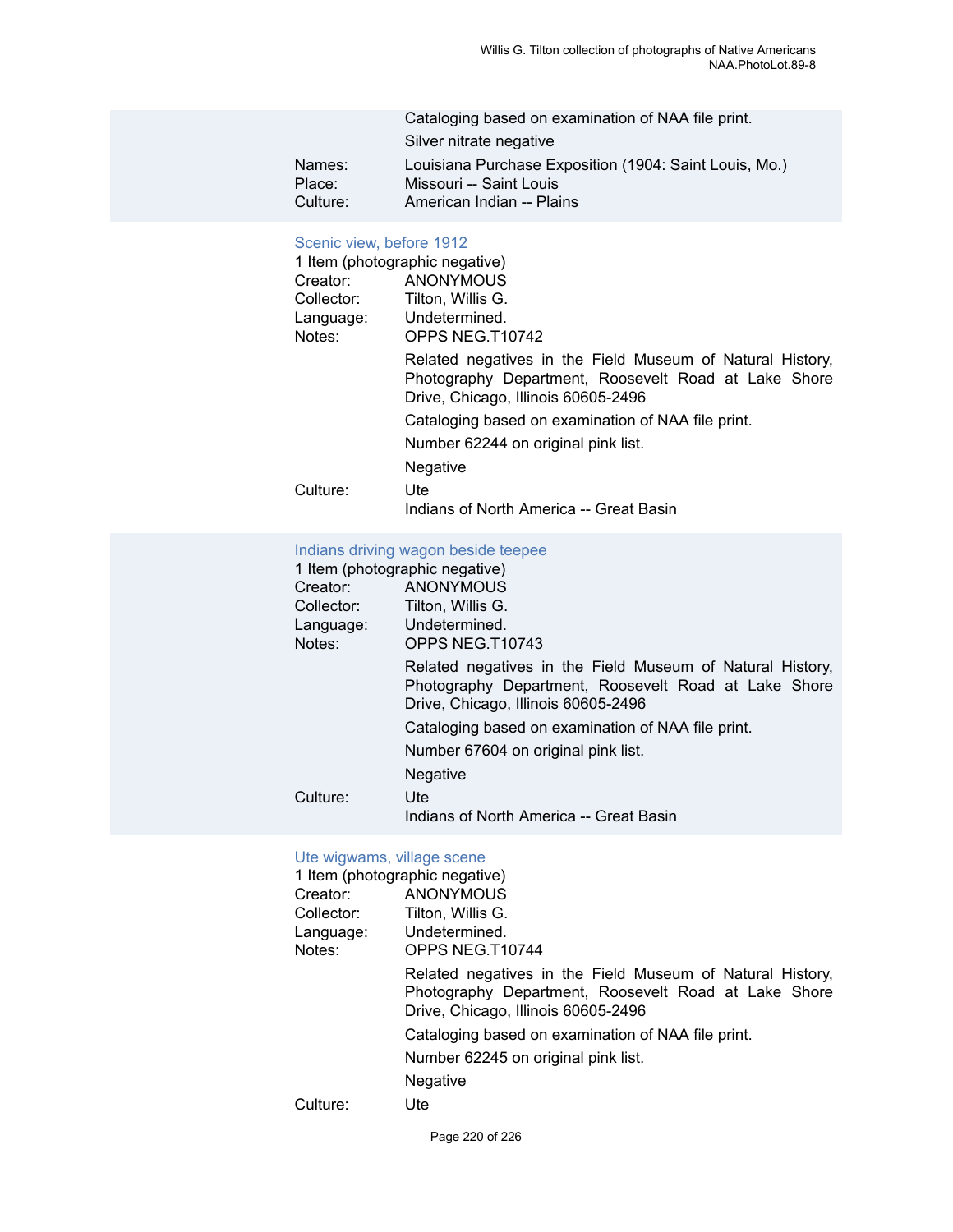# Indians of North America -- Great Basin

| Indians and teepee, before 1912<br>1 Item (photographic negative) |                                                                                                                                                          |  |
|-------------------------------------------------------------------|----------------------------------------------------------------------------------------------------------------------------------------------------------|--|
| Creator:                                                          | ANONYMOUS                                                                                                                                                |  |
| Collector:                                                        | Tilton, Willis G.                                                                                                                                        |  |
| Language:                                                         | Undetermined.                                                                                                                                            |  |
| Notes:                                                            | OPPS NEG.T10747                                                                                                                                          |  |
|                                                                   | Related negatives in the Field Museum of Natural History,<br>Photography Department, Roosevelt Road at Lake Shore<br>Drive, Chicago, Illinois 60605-2496 |  |
|                                                                   | Cataloging based on examination of NAA file print.                                                                                                       |  |
|                                                                   | Number 67605 on original pink list.                                                                                                                      |  |
|                                                                   | <b>Negative</b>                                                                                                                                          |  |
| Culture:                                                          | Ute                                                                                                                                                      |  |
|                                                                   | Indians of North America -- Great Basin                                                                                                                  |  |

Front view of Indian man. Oklahoma, 1904 1 Item (photographic negative)

[Image\(s\)](https://ids.si.edu/ids/deliveryService?id=NMNH-T14998-000001)

| Image(s)                     |                                                                                                                                                          |
|------------------------------|----------------------------------------------------------------------------------------------------------------------------------------------------------|
| Creator:                     | Carpenter, Charles H.                                                                                                                                    |
| Collector:                   | Tilton, Willis G.                                                                                                                                        |
| Language:                    | Undetermined.                                                                                                                                            |
| Notes:                       | OPPS NEG.T14998                                                                                                                                          |
|                              | Related negatives in the Field Museum of Natural History,<br>Photography Department, Roosevelt Road at Lake Shore<br>Drive, Chicago, Illinois 60605-2496 |
|                              | Photograph probably taken at the Louisiana Purchase<br>Exposition, St. Louis                                                                             |
|                              | Cataloging based on examination of NAA file print.                                                                                                       |
|                              | Number 13508 on original list (pink list)- one of two almost<br>identical plates so listed on list. Plates have above number.                            |
|                              | For discussion of tribe see Negative Number T14988.                                                                                                      |
|                              | Silver nitrate negative                                                                                                                                  |
| Names:<br>Place:<br>Culture: | Louisiana Purchase Exposition (1904: Saint Louis, Mo.)<br>Missouri -- Saint Louis<br>Wichita ("Wichita Anadarko")                                        |

#### [Baby on cradle board, Wichita Anadarko. Oklahoma, 1904](https://ids.si.edu/ids/deliveryService?id=NMNH-T14988-000001)

| 1 Item (photographic negative) |                                                                                                                                                          |
|--------------------------------|----------------------------------------------------------------------------------------------------------------------------------------------------------|
| Creator:                       | Carpenter, Charles H.                                                                                                                                    |
| Collector:                     | Tilton, Willis G.                                                                                                                                        |
| Language:                      | Undetermined.                                                                                                                                            |
| Notes:                         | OPPS NEG.T14988                                                                                                                                          |
|                                | Related negatives in the Field Museum of Natural History,<br>Photography Department, Roosevelt Road at Lake Shore<br>Drive, Chicago, Illinois 60605-2496 |
|                                | Photograph probably taken at the Louisiana Purchase<br>Exposition, St. Louis                                                                             |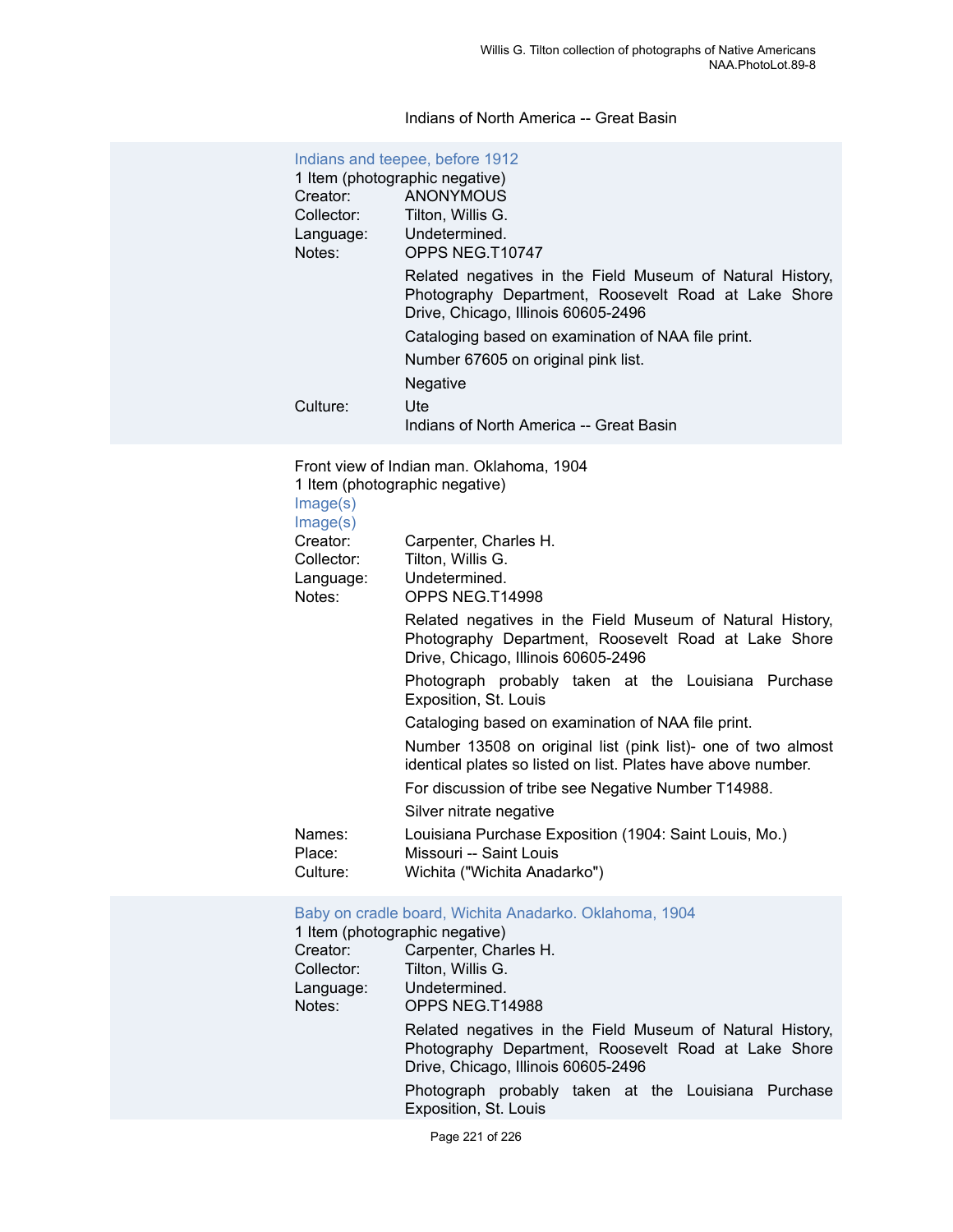|                              | Anadarko= a tribe of the Caddo Confederacy now (1907,<br>Hodge, BAE-B 30) incorporated with the Caddo on the Wichita<br>Reservation, Oklahoma. The reference to Wichita Anadarko<br>may refer to the latter tribe or to a combination of it with the<br>Wichita on the Wichita Reservation. |
|------------------------------|---------------------------------------------------------------------------------------------------------------------------------------------------------------------------------------------------------------------------------------------------------------------------------------------|
|                              | Cataloging based on examination of NAA file print.                                                                                                                                                                                                                                          |
|                              | Silver nitrate negative                                                                                                                                                                                                                                                                     |
| Names:<br>Place:<br>Culture: | Louisiana Purchase Exposition (1904: Saint Louis, Mo.)<br>Missouri -- Saint Louis<br>Wichita ("Wichita Anadarko")                                                                                                                                                                           |

#### [Front view of Wichita Anadarko Indian. Oklahoma, 1904](https://ids.si.edu/ids/deliveryService?id=NMNH-T14999-000001)

|                              | 1 Item (photographic negative)                                                                                                                                                                                                                                                              |
|------------------------------|---------------------------------------------------------------------------------------------------------------------------------------------------------------------------------------------------------------------------------------------------------------------------------------------|
| Creator:<br>Collector:       | Carpenter, Charles H.<br>Tilton, Willis G.<br>Language: Undetermined.<br>OPPS NEG.T14999                                                                                                                                                                                                    |
| Notes:                       | Related negatives in the Field Museum of Natural History,<br>Photography Department, Roosevelt Road at Lake Shore<br>Drive, Chicago, Illinois 60605-2496                                                                                                                                    |
|                              | Photograph probably taken at the Louisiana Purchase<br>Exposition, St. Louis                                                                                                                                                                                                                |
|                              | Anadarko= a tribe of the Caddo Confederacy now (1907,<br>Hodge, BAE-B 30) incorporated with the Caddo on the Wichita<br>Reservation, Oklahoma. The reference to Wichita Anadarko<br>may refer to the latter tribe or to a combination of it with the<br>Wichita on the Wichita Reservation. |
|                              | Cataloging based on examination of NAA file print.                                                                                                                                                                                                                                          |
|                              | Silver nitrate negative                                                                                                                                                                                                                                                                     |
| Names:<br>Place:<br>Culture: | Louisiana Purchase Exposition (1904: Saint Louis, Mo.)<br>Missouri -- Saint Louis<br>Wichita ("Wichita Anadarko")                                                                                                                                                                           |

[Side view of Wichita Indian woman with elk tooth dress. Oklahoma. Wichita](https://ids.si.edu/ids/deliveryService?id=NMNH-T15018-000001) [Anadarko, 1904](https://ids.si.edu/ids/deliveryService?id=NMNH-T15018-000001)

1 Item (photographic negative)

| Creator:   | Carpenter, Charles H. |
|------------|-----------------------|
| Collector: | Tilton, Willis G.     |
| Language:  | Undetermined.         |
| Notes:     | OPPS NEG.T15018       |
|            |                       |

Related negatives in the Field Museum of Natural History, Photography Department, Roosevelt Road at Lake Shore Drive, Chicago, Illinois 60605-2496

Photograph probably taken at the Louisiana Purchase Exposition, St. Louis

Anadarko= a tribe of the Caddo Confederacy now (1907, Hodge, BAE-B 30) incorporated with the Caddo on the Wichita Reservation, Oklahoma. The reference to Wichita Anadarko may refer to the latter tribe or to a combination of it with the Wichita on the Wichita Reservation.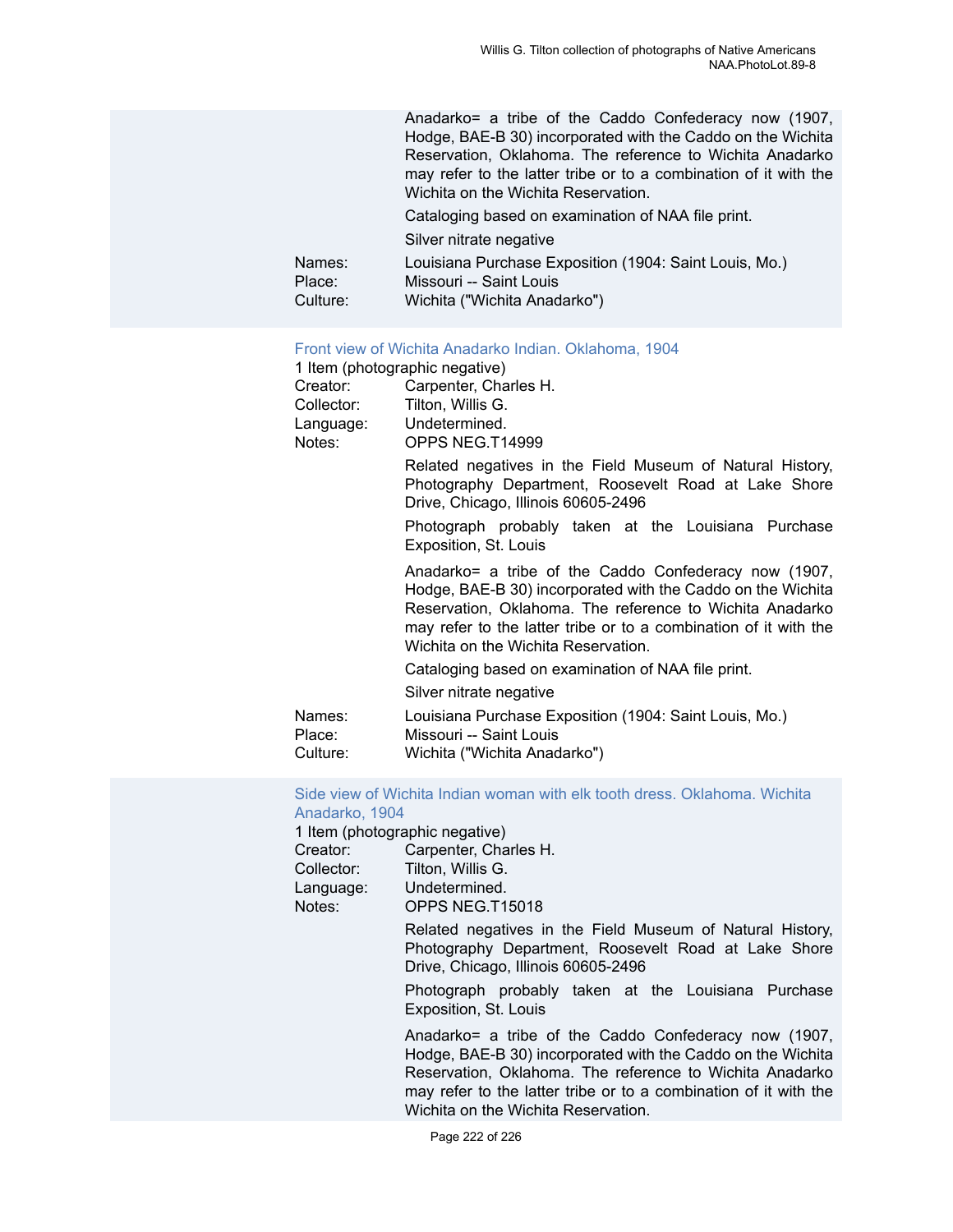|          | Cataloging based on examination of NAA file print.     |
|----------|--------------------------------------------------------|
|          | Number 15078 on original list (pink list).             |
|          | Silver nitrate negative                                |
| Names:   | Louisiana Purchase Exposition (1904: Saint Louis, Mo.) |
| Place:   | Missouri -- Saint Louis                                |
| Culture: | Wichita ("Wichita Anadarko")                           |

Tawakoni Jim, chief of the Wichita, former U. S. government scout, front view. Oklahoma. Anadarko Wichita, 1904

1 Item (photographic negative)

[Image\(s\)](https://ids.si.edu/ids/deliveryService?id=NMNH-T15048-000001)

| Image(s)                                      |                                                                                                                                                                                                                                                                                             |
|-----------------------------------------------|---------------------------------------------------------------------------------------------------------------------------------------------------------------------------------------------------------------------------------------------------------------------------------------------|
| Creator:<br>Collector:<br>Language:<br>Notes: | Carpenter, Charles H.<br>Tilton, Willis G.<br>Undetermined.<br>OPPS NEG.T15048                                                                                                                                                                                                              |
|                                               | Related negatives in the Field Museum of Natural History,<br>Photography Department, Roosevelt Road at Lake Shore<br>Drive, Chicago, Illinois 60605-2496<br>Photograph probably taken at the Louisiana Purchase<br>Exposition, St. Louis                                                    |
|                                               | Anadarko= a tribe of the Caddo Confederacy now (1907,<br>Hodge, BAE-B 30) incorporated with the Caddo on the Wichita<br>Reservation, Oklahoma. The reference to Wichita Anadarko<br>may refer to the latter tribe or to a combination of it with the<br>Wichita on the Wichita Reservation. |
|                                               | Cataloging based on examination of NAA file print.                                                                                                                                                                                                                                          |
|                                               | Two almost identical plates with this number.                                                                                                                                                                                                                                               |
|                                               | Silver nitrate negative                                                                                                                                                                                                                                                                     |
| Names:<br>Place:<br>Culture:                  | Louisiana Purchase Exposition (1904: Saint Louis, Mo.)<br>Missouri -- Saint Louis<br>Wichita ("Wichita Anadarko")                                                                                                                                                                           |

#### Chief Tawakoni Jim, side view. [Oklahoma.](https://ids.si.edu/ids/deliveryService?id=NMNH-T15051-000001) Anadarko Wichita. Former U. S. [Government scout, 1904](https://ids.si.edu/ids/deliveryService?id=NMNH-T15051-000001)

1 Item (photographic negative)<br>Creator: Carpenter. Cha

| Creator:   | Carpenter, Charles H. |
|------------|-----------------------|
| Collector: | Tilton, Willis G.     |
| Language:  | Undetermined.         |
| Notes:     | OPPS NEG.T15051       |
|            |                       |

Related negatives in the Field Museum of Natural History, Photography Department, Roosevelt Road at Lake Shore Drive, Chicago, Illinois 60605-2496

Photograph probably taken at the Louisiana Purchase Exposition, St. Louis

Anadarko= a tribe of the Caddo Confederacy now (1907, Hodge, BAE-B 30) incorporated with the Caddo on the Wichita Reservation, Oklahoma. The reference to Wichita Anadarko may refer to the latter tribe or to a combination of it with the Wichita on the Wichita Reservation.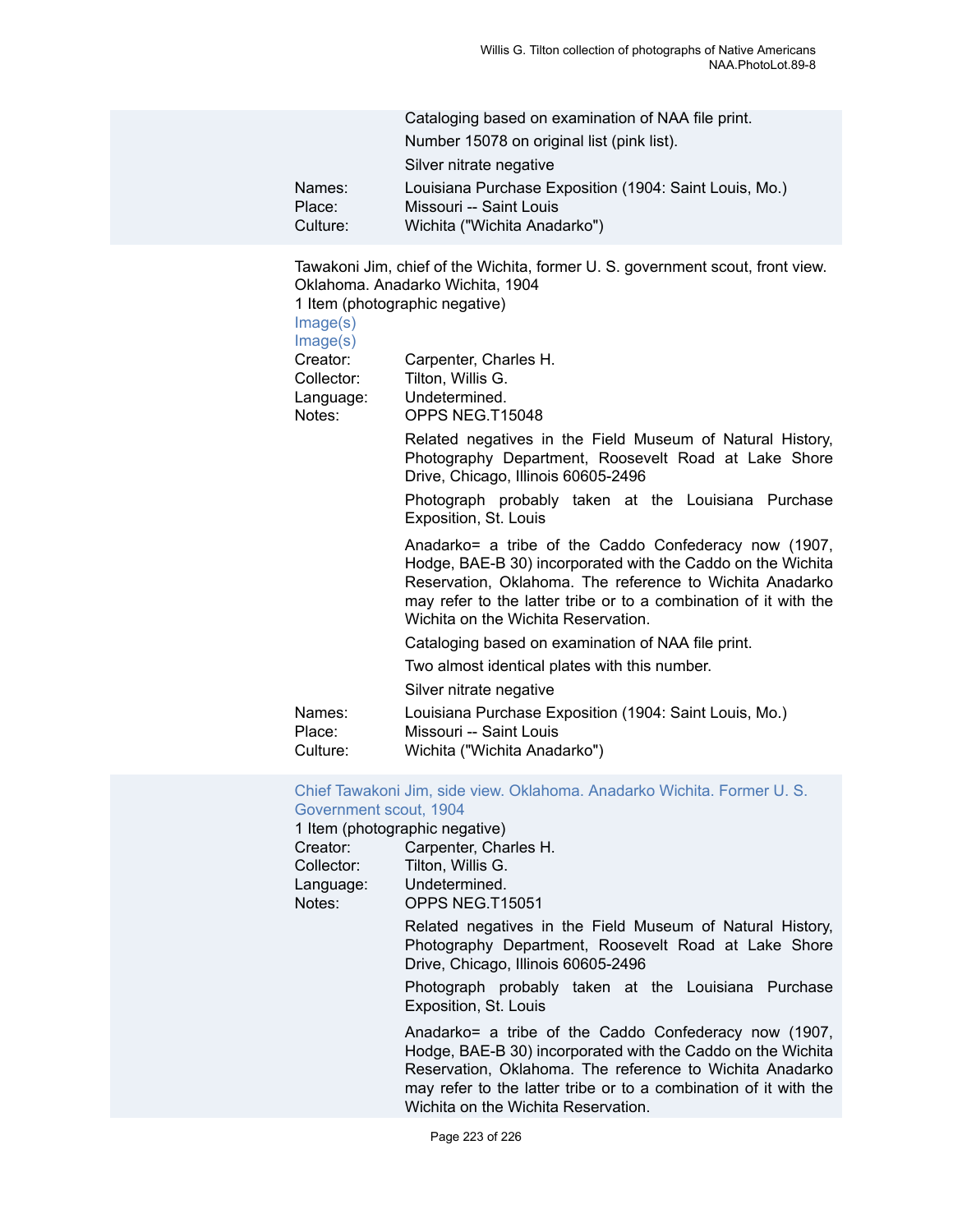| Names:<br>Place:<br>Culture:   | Cataloging based on examination of NAA file print.<br>Silver nitrate negative<br>Louisiana Purchase Exposition (1904: Saint Louis, Mo.)<br>Missouri -- Saint Louis<br>Wichita ("Wichita Anadarko")                                                                                                                                                                                                                                                                                                                                                                                                                                                                                                                                                                    |
|--------------------------------|-----------------------------------------------------------------------------------------------------------------------------------------------------------------------------------------------------------------------------------------------------------------------------------------------------------------------------------------------------------------------------------------------------------------------------------------------------------------------------------------------------------------------------------------------------------------------------------------------------------------------------------------------------------------------------------------------------------------------------------------------------------------------|
| Creator:<br>Notes:<br>Culture: | Wichita man, stdg. (studio) Oklahoma. Wichita Anadarko, 1904<br>1 Item (photographic negative)<br>ANONYMOUS<br>Collector: Tilton, Willis G.<br>Language: Undetermined.<br>OPPS NEG.T15054<br>Related negatives in the Field Museum of Natural History,<br>Photography Department, Roosevelt Road at Lake Shore<br>Drive, Chicago, Illinois 60605-2496<br>Anadarko= a tribe of the Caddo Confederacy now (1907,<br>Hodge, BAE-B 30) incorporated with the Caddo on the Wichita<br>Reservation, Oklahoma. The reference to Wichita Anadarko<br>may refer to the latter tribe or to a combination of it with the<br>Wichita on the Wichita Reservation.<br>Cataloging based on examination of NAA file print.<br>Silver nitrate negative<br>Wichita ("Wichita Anadarko") |
|                                |                                                                                                                                                                                                                                                                                                                                                                                                                                                                                                                                                                                                                                                                                                                                                                       |

[Front view of Wichita Anadarko Indian woman. Oklahoma, before 19121904](https://ids.si.edu/ids/deliveryService?id=NMNH-T15017-000001) 1 Item (photographic negative) Creator: Carpenter, Charles H. Collector: Tilton, Willis G. Language: Undetermined. Notes: OPPS NEG.T15017 Related negatives in the Field Museum of Natural History, Photography Department, Roosevelt Road at Lake Shore Drive, Chicago, Illinois 60605-2496 Photograph probably taken at the Louisiana Purchase Exposition, St. Louis Anadarko= a tribe of the Caddo Confederacy now (1907, Hodge, BAE-B 30) incorporated with the Caddo on the Wichita Reservation, Oklahoma. The reference to Wichita Anadarko may refer to the latter tribe or to a combination of it with the Wichita on the Wichita Reservation. Cataloging based on examination of NAA file print. Number 15077 on original list (pink list). Silver nitrate negative Names: Louisiana Purchase Exposition (1904: Saint Louis, Mo.) Place: Missouri -- Saint Louis Culture: Wichita ("Wichita Anadarko")

Chief Tawakoni Jim, son and grandson. Wichita Anadarko. [Oklahoma,](https://ids.si.edu/ids/deliveryService?id=NMNH-T15058-000001) before [1912](https://ids.si.edu/ids/deliveryService?id=NMNH-T15058-000001)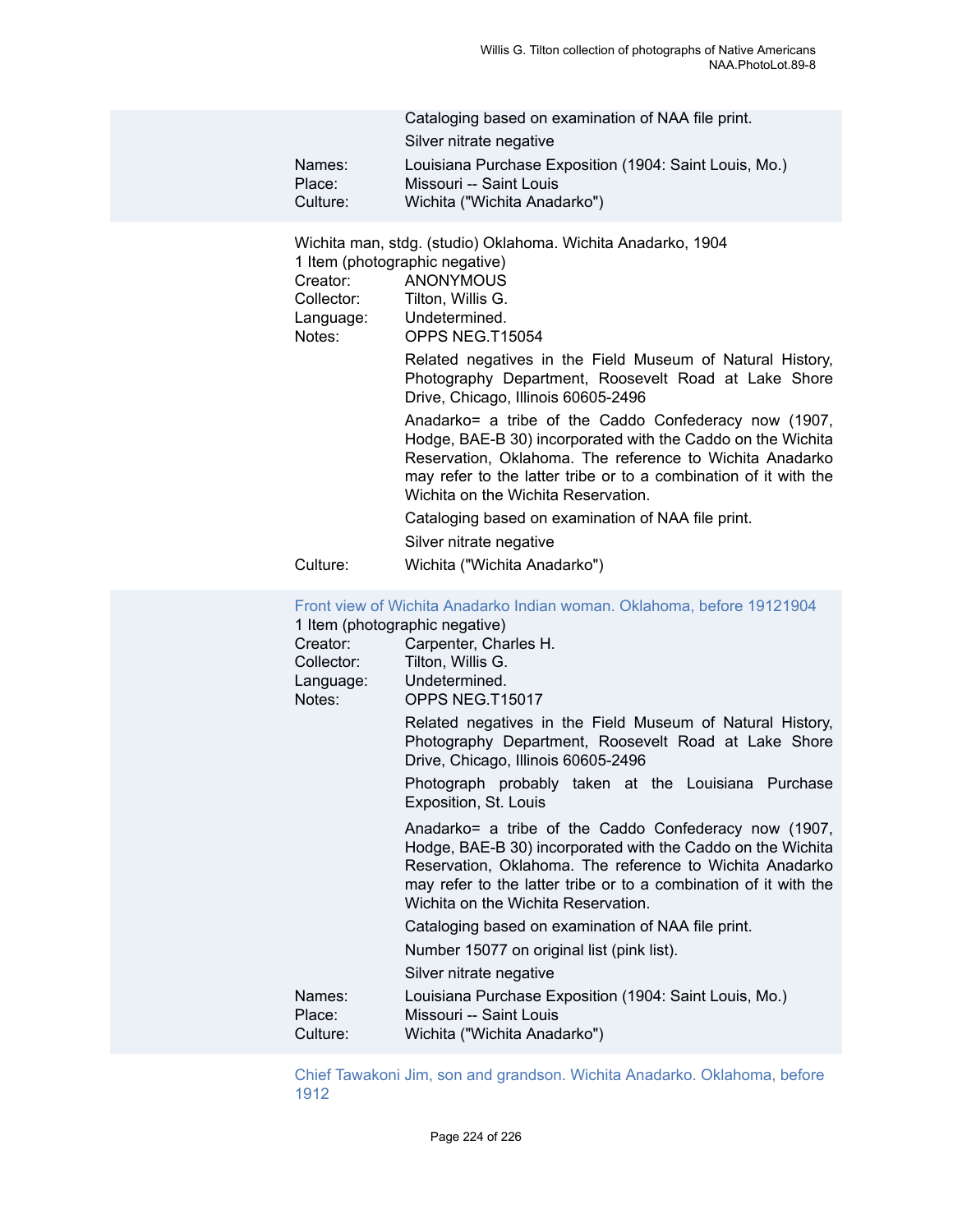|                              | 1 Item (photographic negative)                                                                                                                                                                                                                                                              |
|------------------------------|---------------------------------------------------------------------------------------------------------------------------------------------------------------------------------------------------------------------------------------------------------------------------------------------|
| Creator:                     | Carpenter, Charles H.                                                                                                                                                                                                                                                                       |
| Collector:                   | Tilton, Willis G.                                                                                                                                                                                                                                                                           |
| Language:                    | Undetermined.                                                                                                                                                                                                                                                                               |
| Notes:                       | OPPS NEG.T15058                                                                                                                                                                                                                                                                             |
|                              | Related negatives in the Field Museum of Natural History,<br>Photography Department, Roosevelt Road at Lake Shore<br>Drive, Chicago, Illinois 60605-2496                                                                                                                                    |
|                              | Photograph probably taken at the Louisiana Purchase<br>Exposition, St. Louis                                                                                                                                                                                                                |
|                              | Anadarko= a tribe of the Caddo Confederacy now (1907,<br>Hodge, BAE-B 30) incorporated with the Caddo on the Wichita<br>Reservation, Oklahoma. The reference to Wichita Anadarko<br>may refer to the latter tribe or to a combination of it with the<br>Wichita on the Wichita Reservation. |
|                              | Cataloging based on examination of NAA file print.                                                                                                                                                                                                                                          |
|                              | Silver nitrate negative                                                                                                                                                                                                                                                                     |
| Names:<br>Place:<br>Culture: | Louisiana Purchase Exposition (1904: Saint Louis, Mo.)<br>Missouri -- Saint Louis<br>Wichita ("Wichita Anadarko")                                                                                                                                                                           |
|                              | Wichita Indian grass hut. Oklahoma. Hut exhibited at World's Fair, St Louis,<br>Missouri, U. S. Indian School, 1904                                                                                                                                                                         |

Missouri. U. S. Indian School, 1904

1 Item (photographic negative) Ima

| Image(s)<br>Image(s)                          |                                                                                                                                                          |
|-----------------------------------------------|----------------------------------------------------------------------------------------------------------------------------------------------------------|
| Creator:<br>Collector:<br>Language:<br>Notes: | Carpenter, Charles H.<br>Tilton, Willis G.<br>Undetermined.<br>OPPS NEG.T15600                                                                           |
|                                               | Related negatives in the Field Museum of Natural History,<br>Photography Department, Roosevelt Road at Lake Shore<br>Drive, Chicago, Illinois 60605-2496 |
|                                               | Photograph probably taken at the Louisiana Purchase<br>Exposition, St. Louis                                                                             |
|                                               | Cataloging based on examination of NAA file print.                                                                                                       |
|                                               | Two plates identical.                                                                                                                                    |
|                                               | Silver nitrate negative                                                                                                                                  |
| Names:<br>Place:<br>Culture:                  | Louisiana Purchase Exposition (1904: Saint Louis, Mo.)<br>Missouri -- Saint Louis<br>Wichita ("Wichita Anadarko")                                        |

Wichita village. Oklahoma, 1904 1 Item (photographic negative)<br>Creator: ANONYMOUS Creator: ANONYMOUS<br>Collector: Tilton, Willis G. Collector: Tilton, Willis G.<br>Language: Undetermined. Language: Undetermined.<br>Notes: OPPS NEG.T1 OPPS NEG.T15603